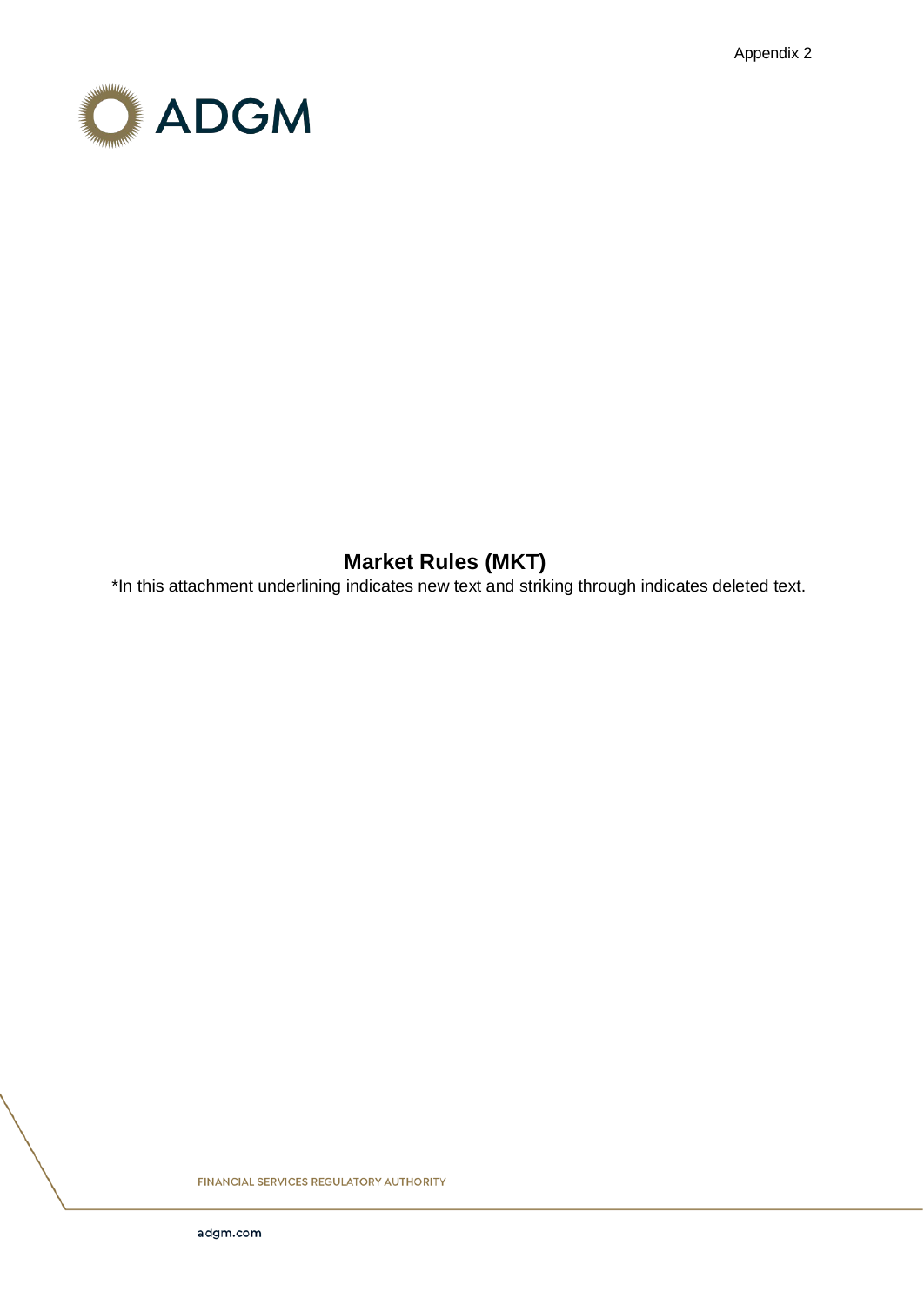# **1. INTRODUCTION**

# **1.1 Application**

- 1.1.1 (1) The Rules in this Rulebook ("**MKT**") are made for the purposes of the Financial Services and Markets Regulations 2015 ("**FSMR**") and apply to every Person to whom that legislation applies. For the purposes of these Rules the Regulator may refer to itself as the Listing Authority.
	- (2) Without limiting the generality of (1), this Rulebook applies to a:
		- (a)  $a$ -Person making an Offer of Securities to the Public except in relation to Units of a Fund;
		- (b)  $a$ -Person applying to have Securities admitted to the Official List-of Securities:
		- (c) a Person applying to have Securities admitted to trading on a Recognised Investment Exchange;
		- (d) a Person specified in Rule 4.10.1 as liable for the content of a Prospectus;
		- (e) Listed Entity;
		- (ef) a Reporting Entity;
		- $(fg)$  a-Person who is a Related Party;
		- $(gh)$  a-Person who is a Restricted Person;
		- (hi) a-Person who is a Connected Person;
		- (ii) a-Person appointed as a Sponsor, compliance adviser or other expert adviser of a Reporting Entity; and
		- (jk) a Person appointed under Chapter 6 as a Stabilisation Manager or Stabilisation Agent.
- 1.1.2 Where a Rule prescribes a requirement on a Reporting Listed Entity or an Undertaking, each Director, Partner or other Person charged with the management of that Reporting Listed Entity or Undertaking must take all reasonable steps within its control to secure compliance with the requirement by the Reporting Entity or Undertaking.
- 1.1.3 Where a Rule prescribes a requirement relating to a Director, Partner or Employee of a ReportingListed Entity or an Undertaking:
	- (1) the Director, Partner or Employee, as the case may be, must take all reasonable steps within his control to secure compliance with the requirement; and
	- (2) the Reporting Listed Entity or Undertaking must take all reasonable steps to ensure compliance with the requirement by the Director, Partner or Employee.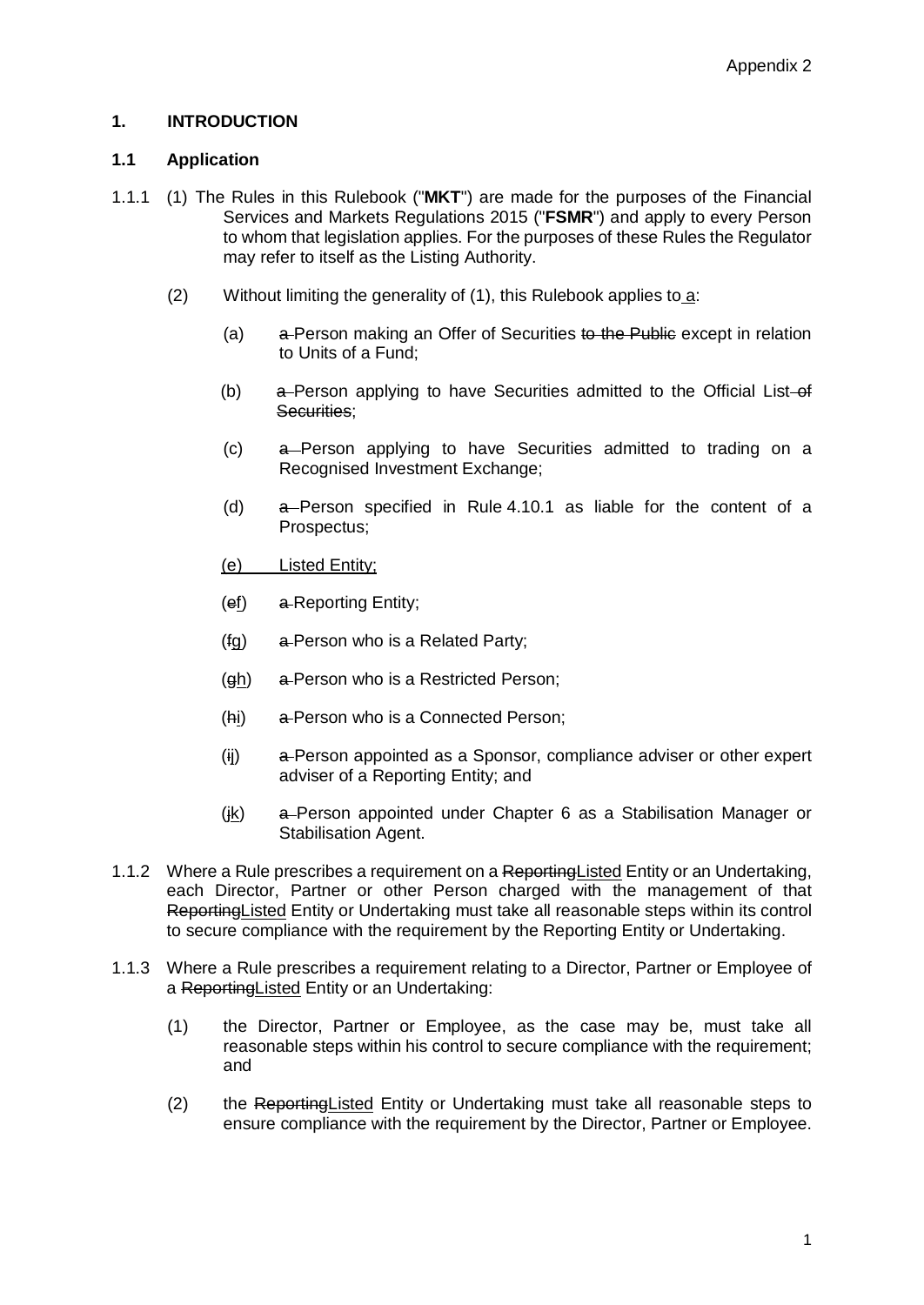# **Guidance**

# **Listed Entities and Reporting Entities**

- 1. Where Securities (other than Units of a Fund) are admitted to the Official List, the Issuer of such Securities is a Listed Entity.
- 2. In the circumstance described in paragraph 1 above, a reference in MKT to the Reporting Entity may either refer to:
	- a. the Listed Entity itself; or,
	- b. whichever entity is designated by the Regulator as the Reporting Entity of that Listed Entity.
- 3. An example of where the Regulator may designate an entity other than the Listed Entity to be the Reporting Entity is where "Company A" has issued a Debenture via a subsidiary securitisation vehicle "SPV X". Whilst the Debentures of SPV X may be admitted to the Official List, making it a Listed Entity, it is unlikely to have the operational capacity to be a Reporting Entity in its own right. In such circumstances the Regulator will designate Company A as the Reporting Entity for the Debentures admitted to the Official List.
- 4. Therefore, any reference to a Reporting Entity in MKT should be read in the context applicable to a particular Listed Entity and any associated entities.

#### **Application to Listed Funds**

- 15. Where Units of a Fund are admitted to the Official List, such a Fund is a Listed Fund. A reference to a Reporting Entity in relation to a Listed Fund is a reference to the Fund Manager of that Fund, unless another person has been declared by the Regulator as the Reporting Entity of the Fund.
- 26. Accordingly, any obligations of a Reporting Entity of a Listed Fund are, unless the context requires otherwise, obligations imposed on the Reporting Entity in respect of the Listed Fund. Therefore, the obligations imposed by the FSMR and these Rules apply to the Governing Body of the Reporting Entity and to every member of the Governing Body in the manner specified in Rules 1.1.2 and 1.1.3.

### **Waivers and modifications**

- 37. The Regulator may, pursuant to section 58(2) of FSMR, waive or modify the application of the provisions in FSMR concerning the admission of Securities to trading on a Recognised Investment Exchange where it considers appropriate or desirable in the interests of the ADGM to do so and, in accordance with the procedures set out in Guidance-paragraph 48 below.
- 48. Generally, the Regulator will exercise the section 58(2) FSMR power sparingly and only in circumstances where there is a clearly demonstrated case for granting a waiver or modification of the FSMR, such as:
	- a. to alleviate any undue regulatory burden on a Person in complying with the requirements in the FSMR in circumstances where investor protection intended by the relevant provisions is not reduced; or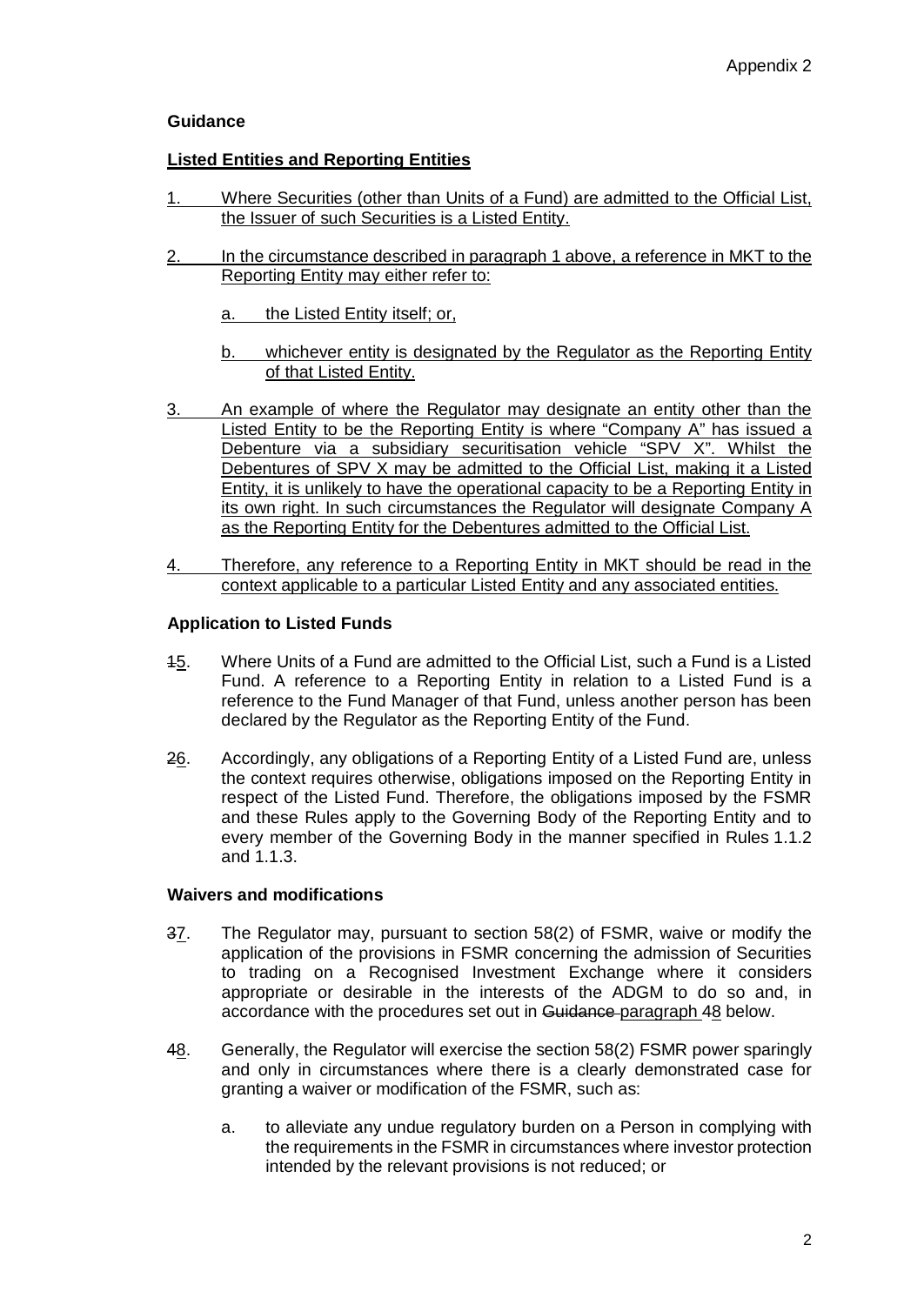- b. to apply to a Person upon request (i.e. on a consent basis) the provisions of the FSMR which, without a modification, will not apply to that Person. For example, an Exempt Offeror (i.e. a Person such as a government or government instrumentality included in the ADGM's Exempt Offeror List in APP 5) who is not subject to the Prospectus disclosure and the liability regime in the FSMR and these Rules may apply to the Regulator for a modification to section 61 of the FSMR so that it can make a Prospectus Offer of its Securities in accordance with the relevant Prospectus disclosure and liability regime in the FSMR and these Rules.
- 59. The Regulator also has the power, pursuant to section 9 of the FSMR, to waive or modify these Rules. The Guidance and Policies Manual (GPM) gives further information on how to seek a waiver or modification.

# **1.2 Overview of the Rulebook**

### **Guidance**

#### **Listing Rules – chapter 2**

1. Chapter 2 sets out the ADGM's Listing Rules of the Regulator.

#### **Listed funds – chapter 3**

- 2. Chapter 3 contains, with the exception of the requirements in chapters 5 (Sponsors), 7 (Continuous Disclosure) and 8 (Systems and Controls), all the requirements applicable to a Reporting Entity of a Listed Fund. These requirements, whilewhilst mirroring, and in many cases referring directly to, the requirements applicable to other Reporting Entities, have been otherwise tailored to take account of the characteristics of Funds. These include:
	- a. general requirements applicable to Listed Funds;
	- b. Prospectus requirements for the purposes of having Units of a Fund admitted to trading on a Recognised Investment Exchange; and
	- c. governance requirements applicable to Listed Funds.;
	- d. market disclosure of information relating to Listed Funds; and
	- e. financial reporting requirements applicable to Listed Funds.

#### **Offer of Securities – chapter 4**

- 3. Chapter 4 contains the:
	- a. the requirements applicable to a Person who:
		- i. makes an Offer of Securities to the Public (other than in respect of Units, which are covered by the Prospectus and other requirements in the Fund Rules); or
		- ii. applies to have Securities admitted to trading on a Recognised Investment Exchange (other than the admission to trading of Units, which is governed by the requirements in chapter 3);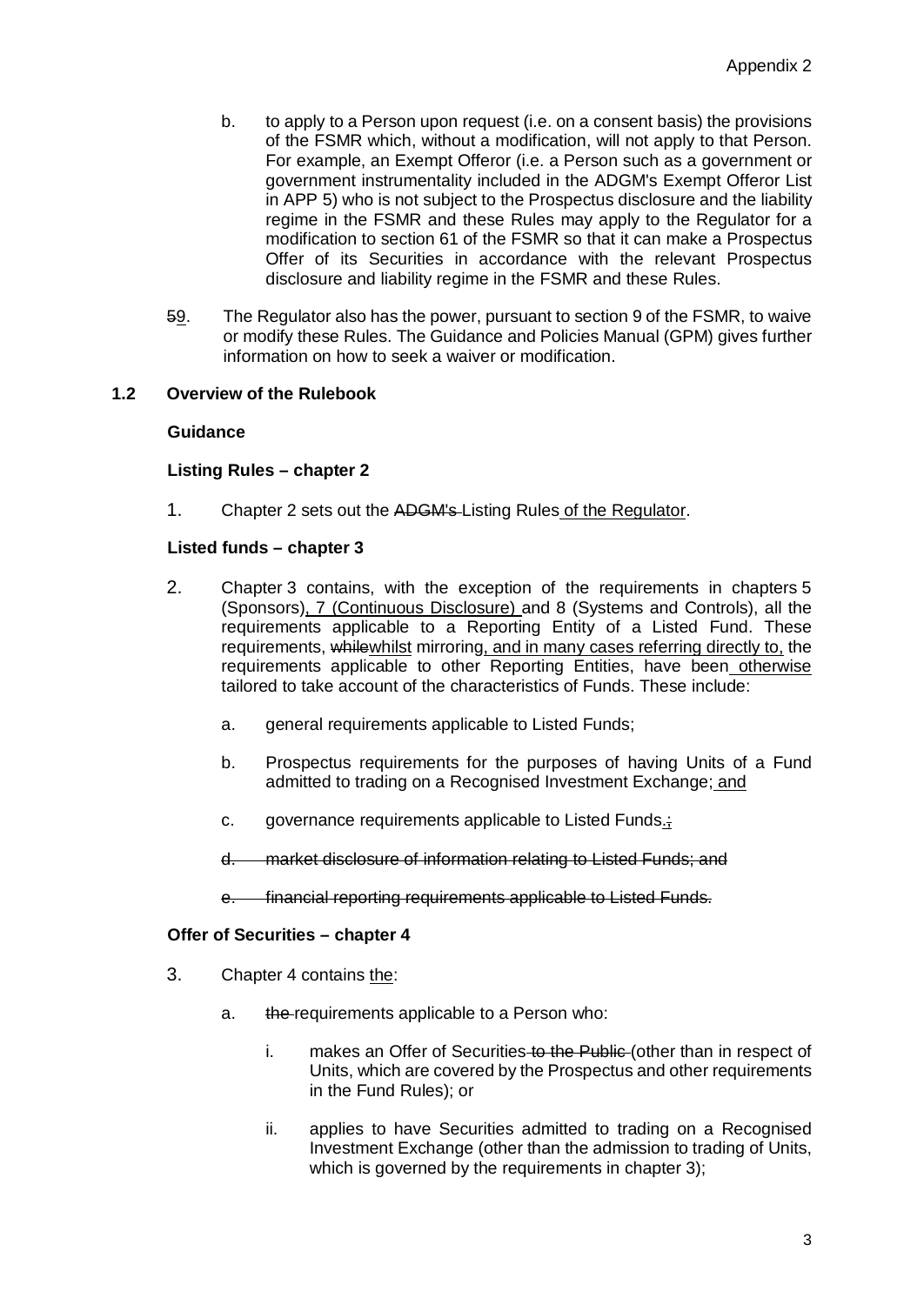- b. **the types of Exempt Offers (i.e. Securities which can be offered to the** public without a Prospectus), Exempt Securities (i.e. Securities which can be admitted to trading on a Recognised Investment Exchange without a Prospectus) and Exempt Communications (i.e. communications relating to Securities which are not treated as a Prospectus);
- c. the requirements and procedures relating to the approval of a Prospectus by the Regulator;
- d. the requirements and procedures relating to the structure and content of a Prospectus including:
	- i. when material may be incorporated into a Prospectus by reference; and
	- ii. liability for the content of a Prospectus including the liability of Experts and other Persons whose reports or opinions are included in a Prospectus with their consent for such inclusion; and
- e. the circumstances in which the Regulator may accept an Offer document prepared in accordance with the legislation applicable in a jurisdiction other than the Regulator ADGM as sufficient for the purposes of meeting the Prospectus requirements in the FSMR and these Rules.; and
- f. circumstances in which a Person may make an Offer of Retail Debentures or Sukuk.

### **Sponsors and compliance advisers – chapter 5**

4. The Regulator has the discretion to require the appointment of a Sponsor, compliance adviser or other expert adviser by  $\alpha$ , as applicable, an Issuer or Reporting Entity, including that of a Listed Fund. Chapter 5 contains the requirements relating to the appointment of such Sponsors, compliance advisers and other expert advisers, and the obligations that apply to such Persons and the, as applicable, Issuer or Reporting Entity where such Sponsors or compliance advisers are appointed.

#### **Market Abuse, Price Stabilisation and Buy-back Programmes – chapter 6**

5. Chapter 6 sets out the ADGM's-Regulator's provisions on Market Abuse, as outlined within the FSMR, the Price Stabilisation Rules and the procedures for Price Stabilisation and Buy-back Programmes.

#### **Market disclosureContinuous Disclosure – chapter 7**

6. Every Reporting Entity is required to disclose to the market make Disclosure of certain types of information either relating to the Securities of the Reporting a Listed Entity or the Reporting-Listed Entity itself. Such disclosure-Disclosure is designed to ensure that the markets are continually updated with information that is likely to have an impact on the price of the Securities so that investors can make an informed judgement about those Securities. For this purpose, chapter 7 requires disclosureDisclosure of Inside Information, with carve-outs for non-disclosure of commercially sensitive information for a limited period, as well as disclosuresDisclosures of interests held by Persons in positions of control or influence relating to a Reporting Listed Entity (such as Controllers and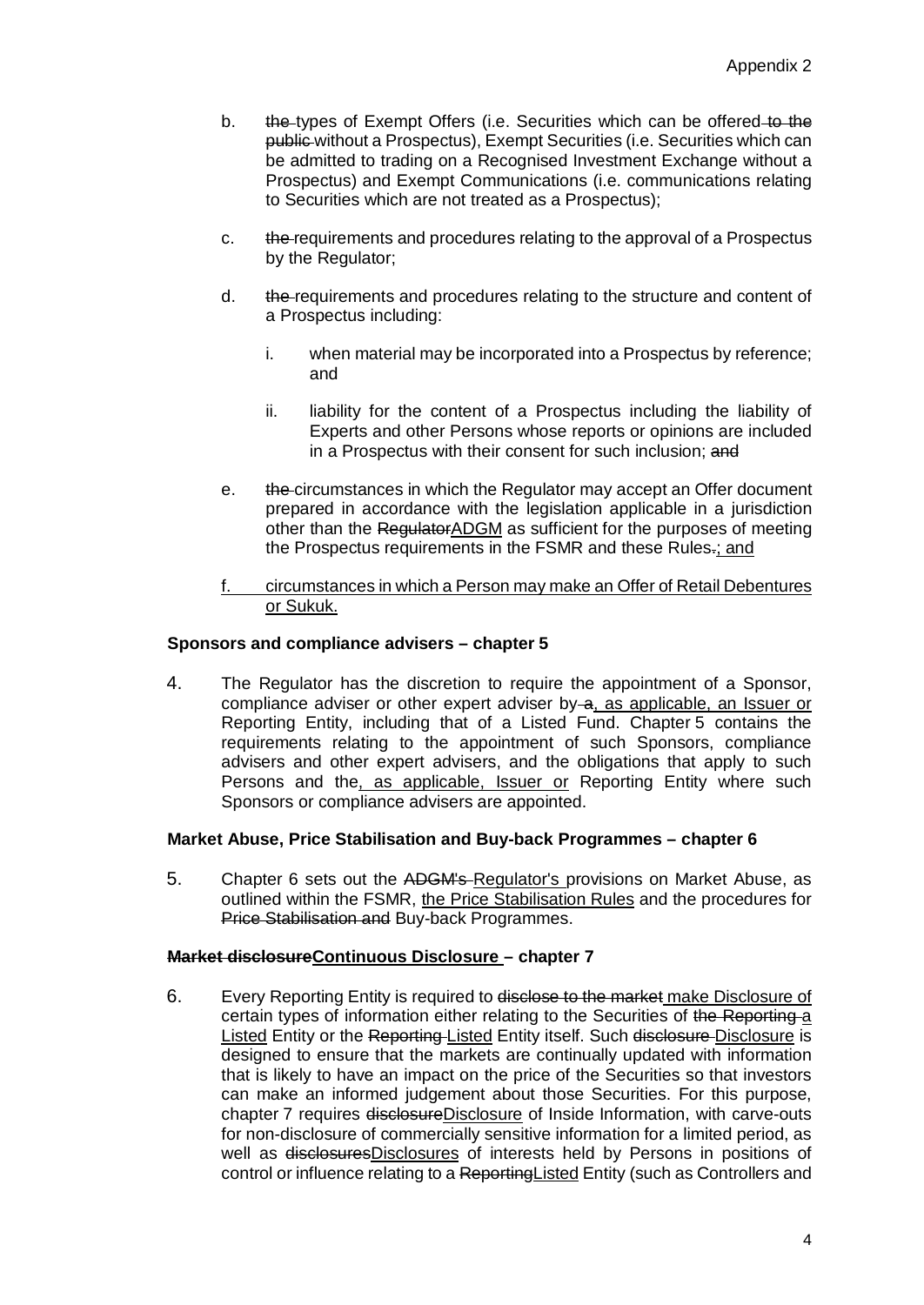their associates, called "Connected Persons"), and the disclosureDisclosure of Directors' notifiable interests in the ReportingListed Entity. The means by which Disclosure disclosure of the information is required to be achieved-provided to the markets are also specified in this chapter. Additionally, the conditions enabling a Listed Entity to request a temporary Trading Halt from making a Disclosure of Inside information are covered in this chapter.

### **Systems and controls – chapter 8**

7. Chapter 8 sets out the systems and controls a Reporting Entity, including the a Reporting Entity of a Listed Fund, must have in order to be able to comply with the requirements applicable to that Person.

### **Governance of Reporting Entities – chapter 9**

- 8. Chapter 9 covers a wide range of Corporate Governance requirements applicable to Reporting Entities including:
	- a. seven high-level Corporate Governance Principles, with best practice standards relating to those principles which apply on a "comply or explain" basis and which are set out in APP 4;
	- b. Directors' duties, including acting in good faith and applying due diligence and care in the discharge of their duties and functions:
	- c. provisions to ensure fair treatment of Shareholders in the conduct of affairs of the Company, such as provisions relating to communication with Shareholders, exercise of pre-emption rights,;
	- d. provisions relating to new issues of Equity Securities, Restricted Securities, the reduction of Share capital and a list of matters that require approval by a majority of Shareholders in voting; and
	- de. provisions to address conflicts of interest. For example individuals involved in the Senior Management of the Reporting Entity (such as executive Directors and other senior executives, called "Restricted Persons"), are prohibited from dealing in the Securities of the Reporting Entity during "close periodsClose Periods", unless prior clearance for those dealings is obtained. Similarly, Persons who qualify as Related Parties of the Reporting Entity are prohibited from entering into commercial transactions with the Reporting Entity unless certain requirements are followed.

# **Accounting periods, financial reports and auditing – chapter 10**

9. Every Reporting Entity is required to prepare and file certain annual, semi-annual and other periodic financial reports relating to the financial position of the relevant Reporting Listed Entity. Such reports are required to be prepared in accordance with the specified internationally accepted accounting standards and, in the case of annual financial reports, required to be audited. The requirements relating to the preparation and audit of the financial statements and the disclosureDisclosure of such reports within specified periods are set out in chapter 10.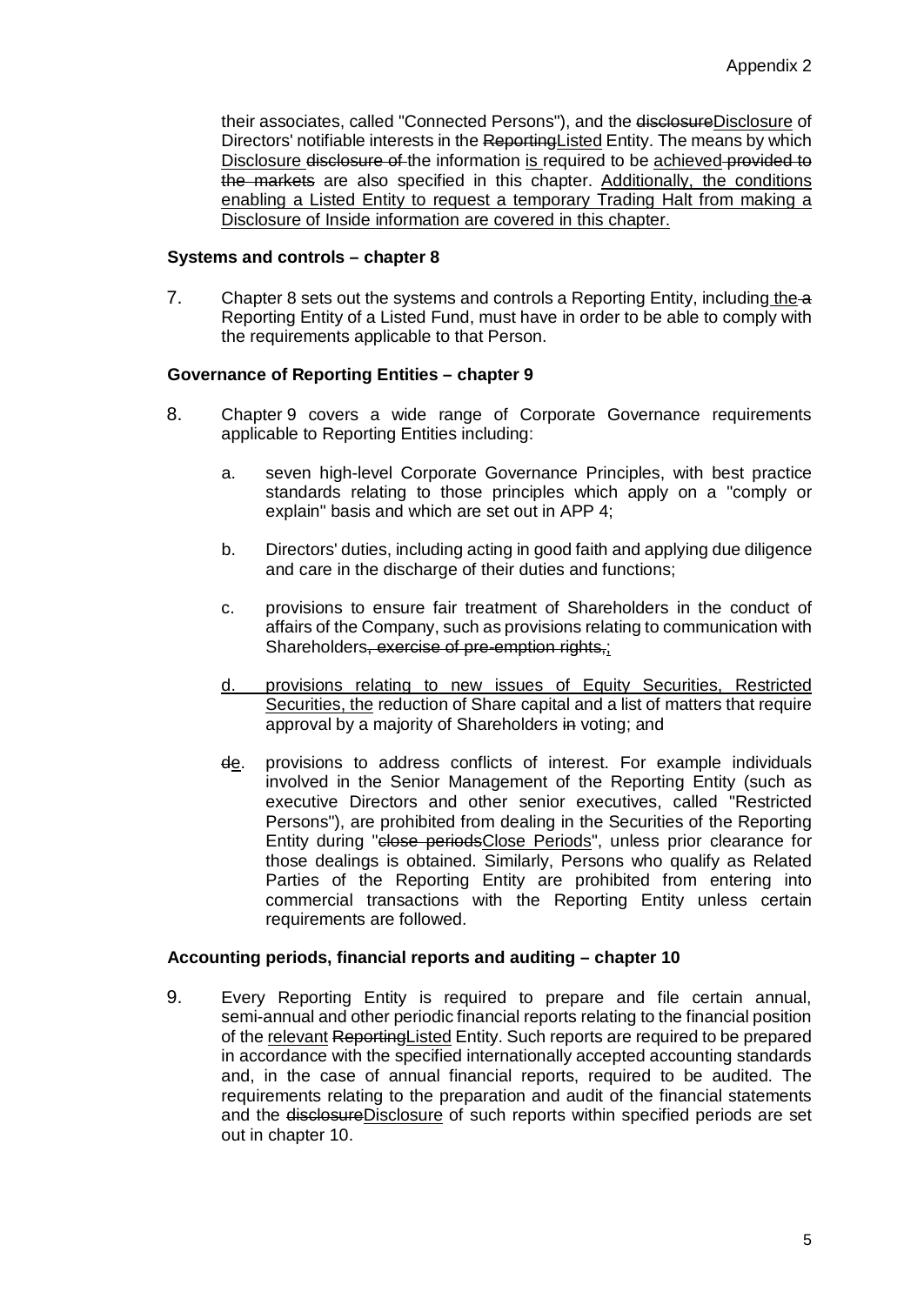# **Mining and Petroleum Reporting Entities – chapters 11 and 12**

10. Chapters 11 and 12 set out the additional Disclosure requirements relevant to Mining Exploration Reporting Entities, Mining Production Reporting Entities, Petroleum Exploration Reporting Entities and Petroleum Production Reporting Entities.

# **1.3 General**

….

- 1.3.2 Where a Reporting Entity is referred to in this Rulebook as a Reporting Entity in respect of a specified class of Securities, it is a reference to a Person who that has become a Reporting Entity by way of such Person as an Issuer or a Listed Entity:
	- (1) making an Offer of Securities to the Public;
	- (2) having Securities admitted to the Official List of Securities; or
	- (3) having Securities admitted to trading on a Recognised Investment Exchange;

of that particular specified class of Securities.

# **1.4 Interpreting the Rulebook**

# **Guidance**

# **Interpretation**

- 1. Every provision in the Rulebook must be interpreted in the light of its purpose. The purpose of any provision is to be gathered first and foremost from the text of the provision in question and its context among other relevant provisions.
- 2. ….

# **Defined terms**

- 8. Defined terms are identified throughout the Rulebook by the capitalisation of the initial letter of a word or of each word in a phrase and are defined in the Glossary ("**GLO**"). Unless the context otherwise requires, where capitalisation of the initial letter is not used, an expression has its natural meaning.
- 9. Where reference to Disclosure is made throughout the Rulebook, that is to the term as defined in GLO. As this Rulebook prescribes how the Regulator has set out the information and circumstances by which a Disclosure is to be made, where there is reference to the capitalised term Disclose throughout this Rulebook, this refers to the requirement and/or mechanism to disclose the Disclosure.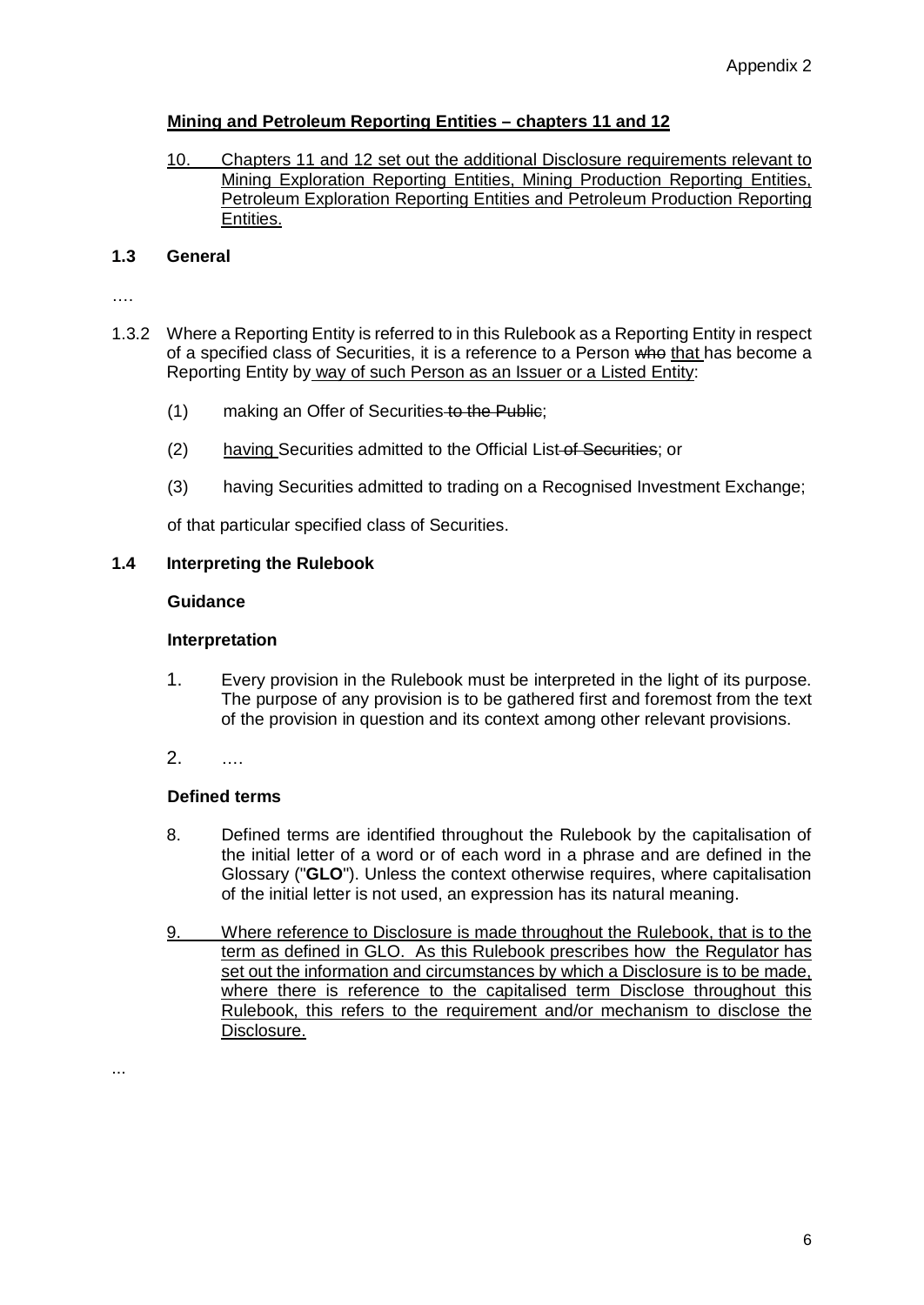# **2. THE LISTING RULES**

# **2.1 Application**

- 2.1.1 This chapter applies to every:
	- (a) Listed Entity; and
	- (b) Applicant for admission of Securities to the Official List-of-Securities.

### **Guidance**

- 1. Listed Entities should note that some of the Listing Rules are Security-specific and many apply exclusively to Issuers of Shares.
- 2. The Regulator may waive or modify one or more requirements of this chapter for Issuers of non-debt-Debenture or equity Equity Securities where appropriate, provided such waiver or modification would not unduly prejudice holders of the Issuer's Securities.
- 3. The Regulator may waive or modify one or more requirements of this chapter for an Issuer of secondary Listed Securities if:
	- a. the Issuer is from a jurisdiction acceptable to the Regulator because, due to the regulatory regime, as it applies to its primary listing is being broadly equivalent to the ADGM's regulatory regime applying in ADGM;
- ...
- 5. The Regulator is aware that the timing of admittance to trading may not always coincide with the listing application process for admission of Securities to the Official List. However, in practice, the Regulator will generally provide the Applicant with a notice of admittance admission to the Official List on condition of a successful admittance admission to trading on a Recognised Investment Exchange within a specified period. This notice of admittance admission can be provided to the relevant Recognised Investment Exchange when seeking admission to trading on a-the Recognised Body-Investment Exchange. At all relevant times the Regulator expects to be in contact with the relevant Recognised Body-Investment Exchange on which the Securities are to be admitted to trading.
- 6. The ADGM Regulator will maintain the Official List on the ADGM website.

…

# **2.2 The Listing Principles**

# **Guidance**

- 1. The purpose of the Listing Principles is to ensure that Listed Entities pay due regard to the fundamental role played by them in maintaining market confidence and ensuring a fair, informed and orderly market.
- 2. The Listing Principles are designed to assist Listed Entities in identifying their obligations and responsibilities under the Listing Rules.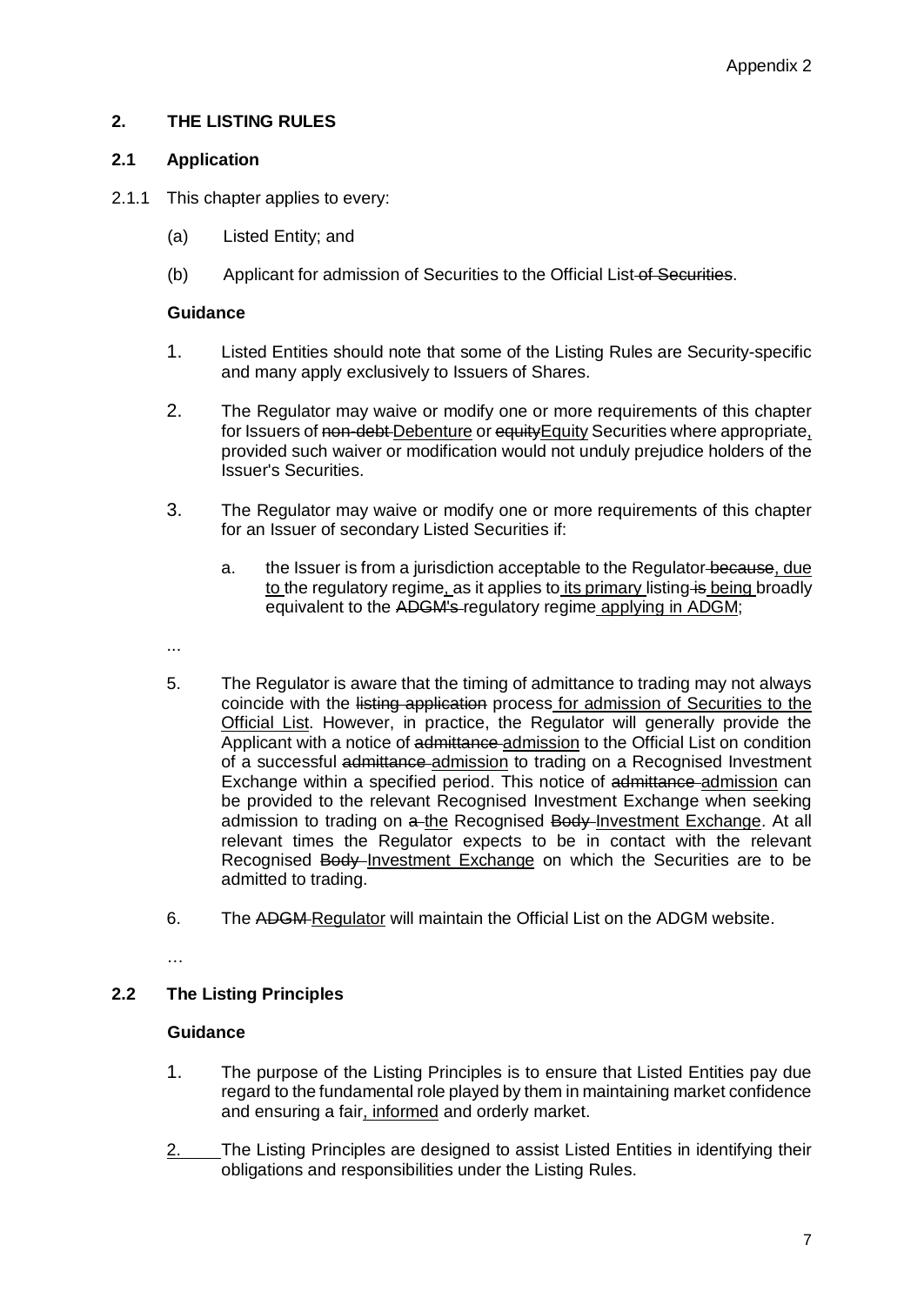- 23. The Listing Principles apply in addition to the Corporate Governance Principles in chapter 9 which apply to all Reporting Entities.
- 4. These Listing Principles apply to Listed Entities and/or Reporting Entities as applicable.

# **Principle 1**

....

# **Principle 6**

2.2.6 A Listed Entity must ensure that it treats all holders of the same class of its Listed Securities equally in respect of the rights attaching to such Listed Securities.

# **Principle 7**

2.2.7 The structure and operations of a Listed Entity must be appropriate for it.

# **Principle 8**

2.2.8 A Listed Entity must ensure that the terms that apply to each class of Securities are appropriate and fair, taking into account voting and other rights.

# **2.3 General eligibility requirements**

….

### **Audited financial statements**

- 2.3.2 An Applicant must have published or filed audited accounts which:
	- (1) cover a prior period of three years or any other, shorter period acceptable to the Regulator;
	- $(2)$  …

# **Guidance**

- 1. The Regulator may modify or waive Rule 2.3.2 if it is satisfied that it is desirable in the interests of investors and that investors have the necessary information available to arrive at an informed judgement about the Issuer and the Shares for which an admission to the Official Lsiting List is sought.
- 2. The Regulator would accept a shorter period than three years depending on the nature of the Applicant's business and any other material considerations, for example, where the Issuer has been in operation for less than three years, or where the Applicant is a Mining Exploration Reporting Entity or Petroleum Exploration Reporting Entity and is seeking admission under Rule 2.3.16 (assets eligibility test).

# **Working capital**

2.3.3 An Applicant seeking admission of Shares to the Official List must satisfy the Regulator that it and any Subsidiaries have sufficient working capital available for its present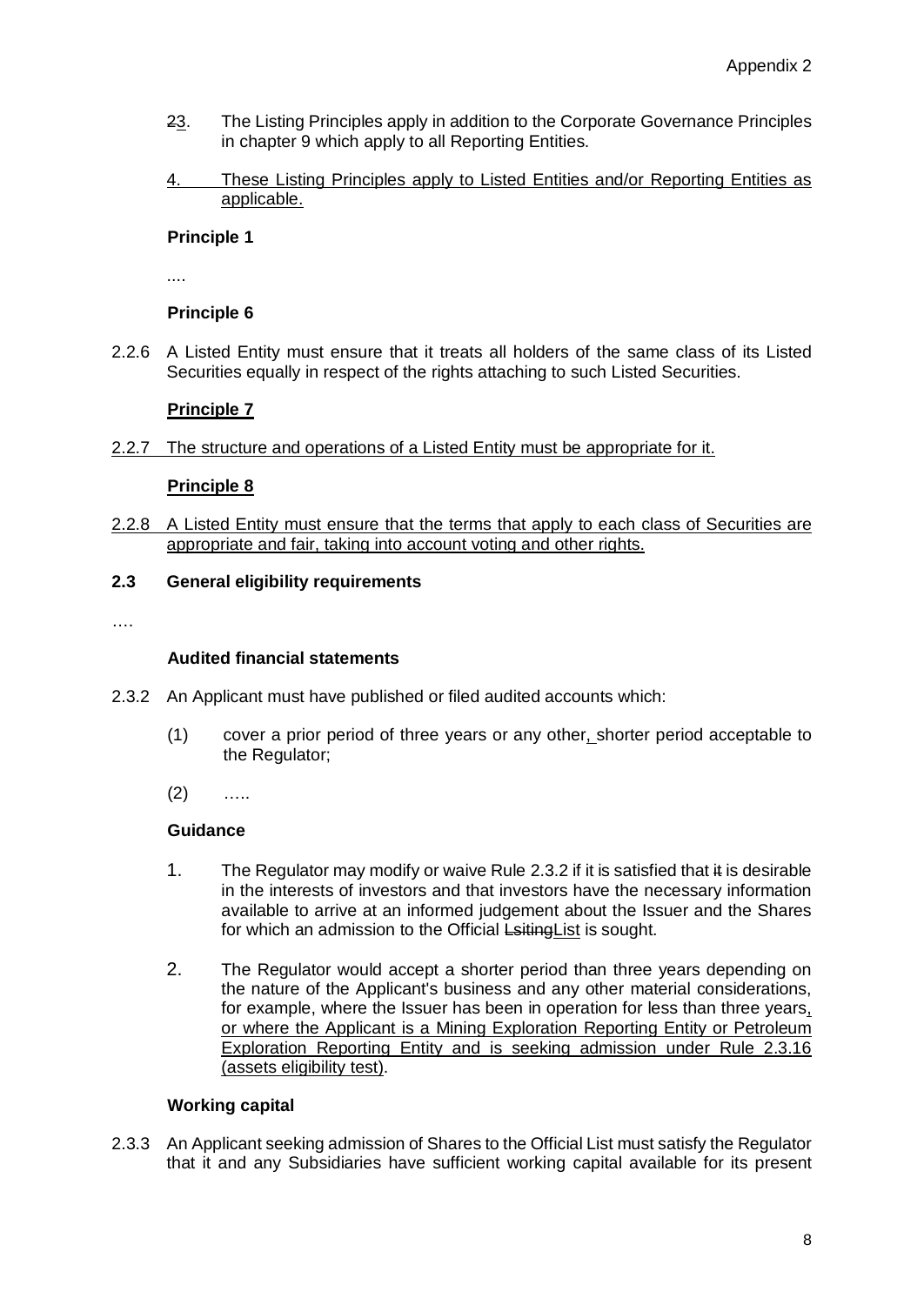requirements or, if not, how it proposes to provide the additional working capital needed.

### **Guidance**

- 1. For the purposes of Rule 2.3.3, the Regulator considers "present requirements" to be a minimum sufficient for projected normal operations for a period of 12 months from the date of admission to the Official List.
- 2. Furthermore, the Regulator considers that for the purpose of this Rule, the working capital amount should be net of:
	- a. the costs of any capital raising; and
	- b. in the case of Mining Exploration Reporting Entities and Petroleum Exploration Reporting Entities, the first full year's budgeted
		- i. administration costs;
		- ii. Directors' fees; and
		- iii. costs of acquiring plant, equipment, Mining Tenements and/or Petroleum Tenements, or an option over relevant Mining Tenements or Petroleum Tenements.
- 23. Rule 1.4 of A1.2.2 requires the Directors of an Issuer in its Prospectus to make a statement that it has sufficient working capital for its present requirements (i.e. a "clean" working capital statement). If an Applicant is unable to make a clean working capital statement, the Applicant would need to make a statement that it does not have sufficient working capital and explain how additional working capital will be provided.

….

# **Conflicts of interest**

2.3.7 (1) An Applicant must, subject to (2), ensure and prior to admission to the Official List, ensure that it has adequate systems and controls to eliminate or manage material conflicts of interest in its business-prior to admission to the Official List.

....

#### **Market capitalisation**

- 2.3.9 An Applicant must ensure that it, and the Securities which it seeks to admit to the Official List:
	- (1) where the application relates to Shares, satisfy either the profits eligibility test in Rule 2.3.15 or the assets eligibility test in Rule 2.3.16; or
	- (2) where the application relates to Debentures, have an expected aggregate market value at the time of listing a Market Capitalisation of at least: \$2 million.
	- (1) \$10 million for Shares; and
	- (2) \$2 million for Debentures.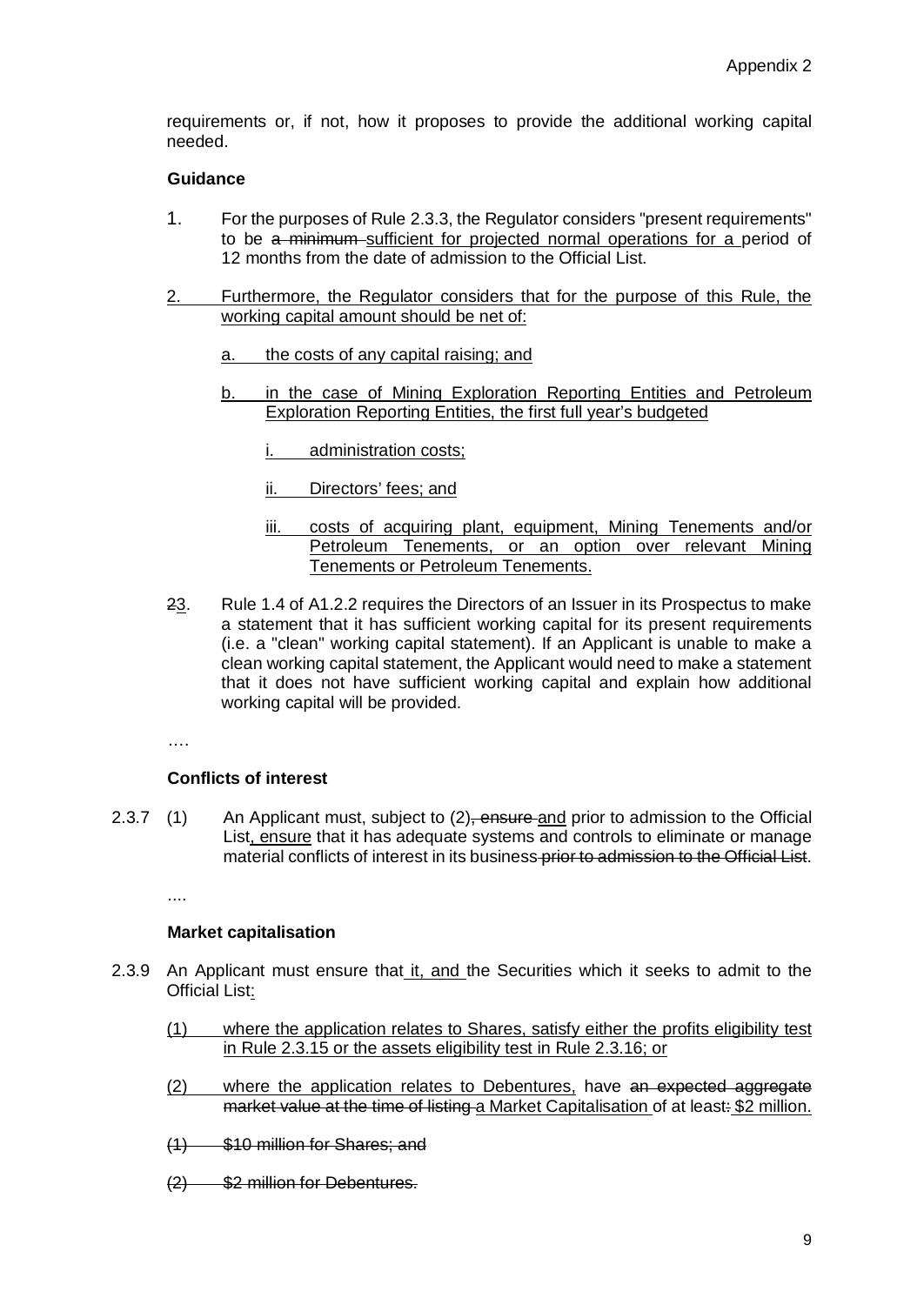#### **Shares in public hands**

- 2.3.10 (1) If an application is made for the admission of a class of Shares, a sufficient number of Shares of that class must, no later than the time of admission, be in public hands.
	- (2) For the purposes of Rule (1), a sufficient number of Shares will be taken to have been distributed to the public according to the following thresholds:
		- (a) In the case of a <del>market capitalisation</del> Market Capitalisation of the Issuer of under \$500 million, when 20% of the Shares for which application for admission has been made are in public hands;
		- (b) In the case of a market capitalisation Market Capitalisation of the Issuer of \$500 million or more and under \$1 billion, when 15% of the Shares for which application for admission has been made are in public hands; and
		- (c) In the case of a market capitalisation Market Capitalisation of the Issuer of \$1 billion or more, when 12% of the Shares for which application for admission has been made are in public hands.
	- (3) For the purposes of Rules  $(1)$  and  $(2)$ , Shares are not held in public hands if they are held, directly or indirectly by:
		- (a) a Director of the Applicant or of any of its subsidiary undertakings;
		- (b) a Person connected with a Director of the Applicant or any of its subsidiary undertakings;
		- (c) the trustees of an Employee Share scheme or pension fund established for the benefit of any Directors or Employees of the Applicant and its subsidiary undertakings;
		- (d) any Person who under any agreement has a right to nominate a Person to the board of Directors of the Applicant; or
		- (e) any Person or Persons in the same Group or Persons acting in concert who have an interest in 5% or more of the Shares of the relevant class.; or
		- (f) holders of Restricted Securities.

#### **Guidance**

Sufficient Shares being held in public hands (free float) is fundamental to the orderly trading and liquidity of Shares once they are admitted to trading, and therefore a key consideration of whether new Shares are appropriate to be admitted to the Official List.

….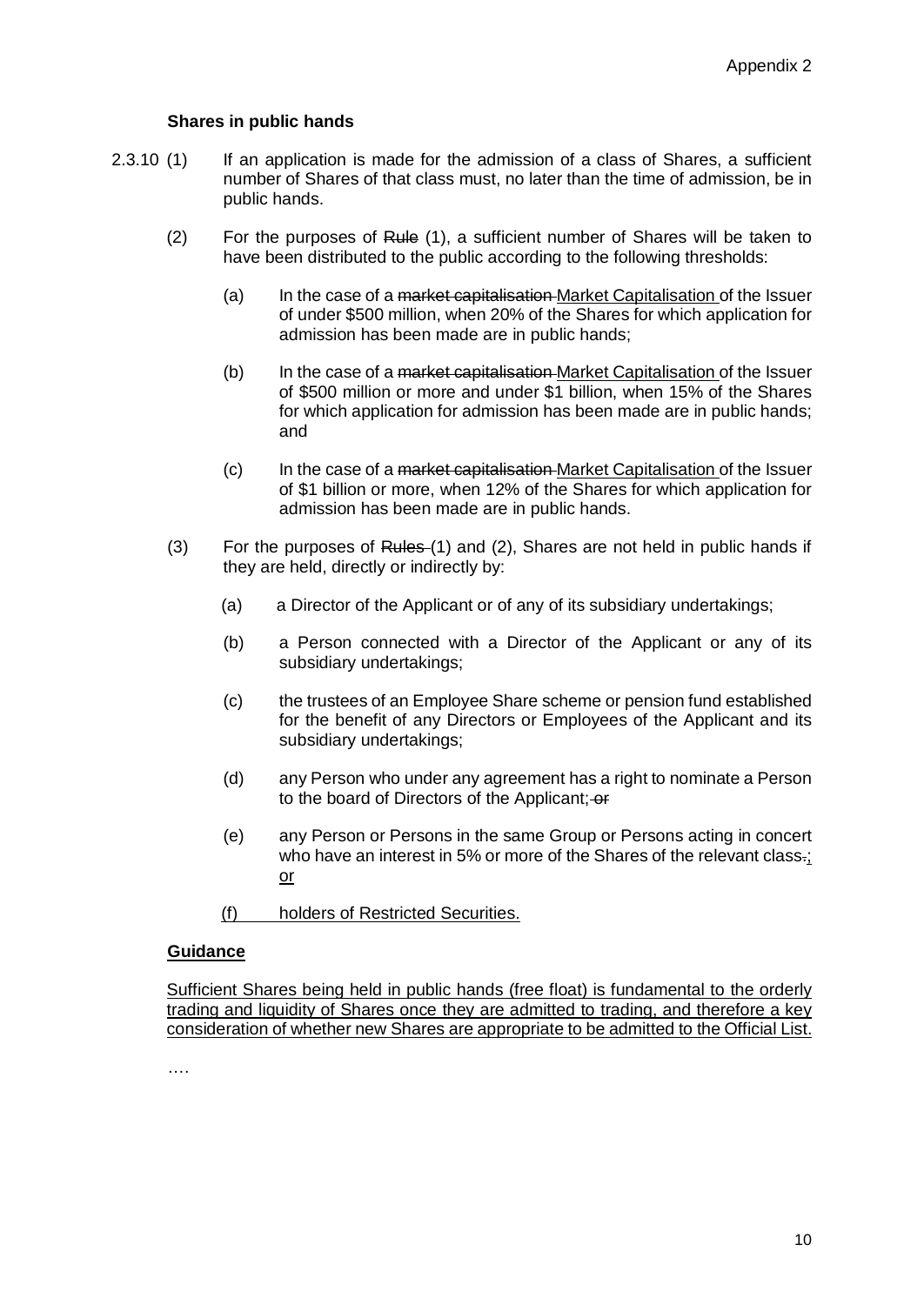# **Depository receipts**

2.3.14 A Listed Entity in respect of Certificates which are depository receipts must ensure that:

…

(2) the underlying Securities or any rights, monies or benefits related to the underlying Securities are not treated as assets or liabilities of the Issuer of the Certificates under the law, whether for the purposes of insolvency or otherwise.

# **Profits eligibility test**

- 2.3.15 In order to meet the profits eligibility test, an Applicant must satisfy the following requirements.
	- (1) The Applicant, or its immediate successor, must be a going concern.
	- (2) The Applicant's main business activity at the date of its Application must be the same as it was during its last 3 full financial years.
	- (3) The Applicant's:
		- (a) aggregated Profit From Continuing Operations for the last 3 full financial years was at least \$1 million; and
		- (b) consolidated Profit From Continuing Operations for the 12 months to a date, no more than 2 months before the date of Application, was at least \$500,000.
	- (4) The Applicant must submit to the Regulator the following records, as applicable:
		- (a) Audited accounts, for the purposes of this Rule and Rule 2.3.2(1), for the last 3 full financial years, noting that:
			- (i) if the Applicant applies for admission less than 90 days after the end of its last financial year, unless the Applicant has audited accounts for its latest full financial year, the accounts may be for the 3 years to the end of the previous financial year, but must also include audited or reviewed accounts for its most recent semi-annual financial reporting period; and
			- (ii) if the Applicant applies for admission more than 6 months and 75 days after the end of its last financial year, audited or reviewed accounts for its most recent semi-annual financial reporting period (or longer period if available).
		- (b) Unless the Regulator agrees it is not needed, a reviewed pro forma statement of financial position. The review must be conducted by an accredited professional auditor of the company or an independent accountant.
	- (5) If its Prospectus, or equivalent offer document, if the Applicant is not making an Offer within ADGM, does not contain a statement confirming that the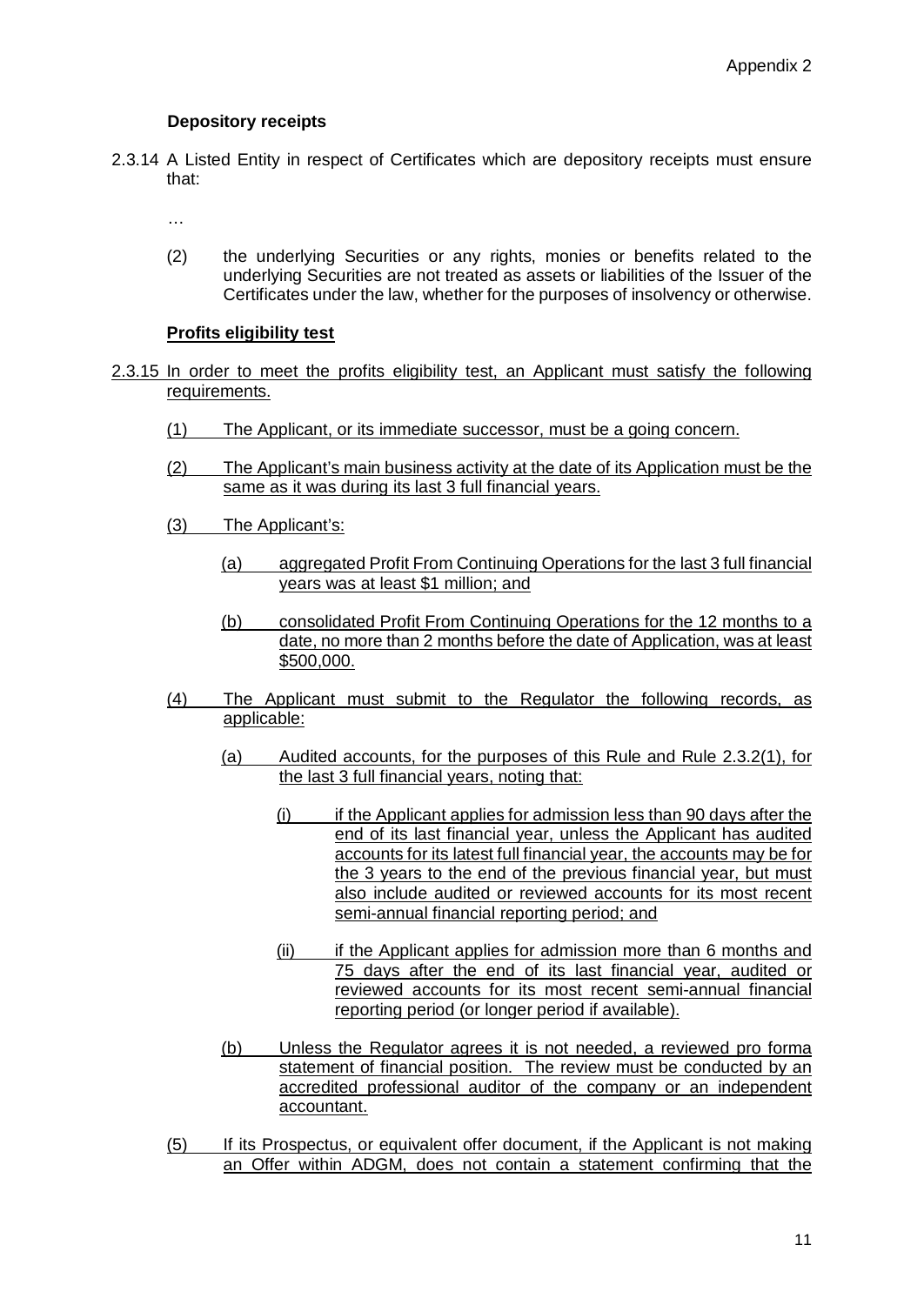Directors have made enquiries and nothing has come to their attention to suggest that the Applicant is not continuing to earn Profit From Continuing Operations up to the date of the Prospectus, the Applicant must submit such a statement to the Regulator signed by all of its Directors.

### **Asset eligibility est**

- 2.3.16 In order to meet the assets eligibility test, an Applicant must satisfy the following requirements.
	- (1) At the time of admission, the Applicant must have:
		- (a) net tangible assets of at least \$3 million, after deducting the costs of capital raising; or
		- (b) a Market Capitalisation of at least \$10 million (after any capital raising).
	- (2) The Applicant must have:
		- (a) less than half of its total tangible assets (after any capital raising) in cash, or in a form readily convertible to cash; or
		- (b) commitments to spend at least half of its cash and / or assets in a form readily convertible to cash, consistent with the objectives stated pursuant to Rule 2.3.16(3)(a). The Applicant's Prospectus (or equivalent offer document, if the Applicant is not making an Offer within ADGM) must include an expenditure program clearly setting out its commitments.

#### **Guidance**

When deciding if an Applicant's total tangible assets are in a form readily convertible to cash, the Regulator would not normally consider inventories or receivables as being readily convertible to cash.

- (3) The Applicant must:
	- (a) within its Prospectus (or equivalent offer document, if the Applicant is not making an Offer within ADGM), state the objectives it is seeking to achieve from the admission of its Securities to the Official List, and any capital raising undertaken in connection with the admission; and
	- (b) have working capital of at least \$1.5 million, as shown in its reviewed pro forma statement of financial position under Rule 2.3.16(4)(c).
- (4) Unless the Regulator directs otherwise, the Applicant must submit the following.
	- (a) Audited accounts, for the purposes of this Rule and Rule 2.3.2(1), for the last two full financial years.
		- (i) If the Applicant applies for admission less than 90 days after the end of its last financial year, unless the Applicant has audited accounts for its latest full financial year, the accounts may be for the two years to the end of the previous financial year, but must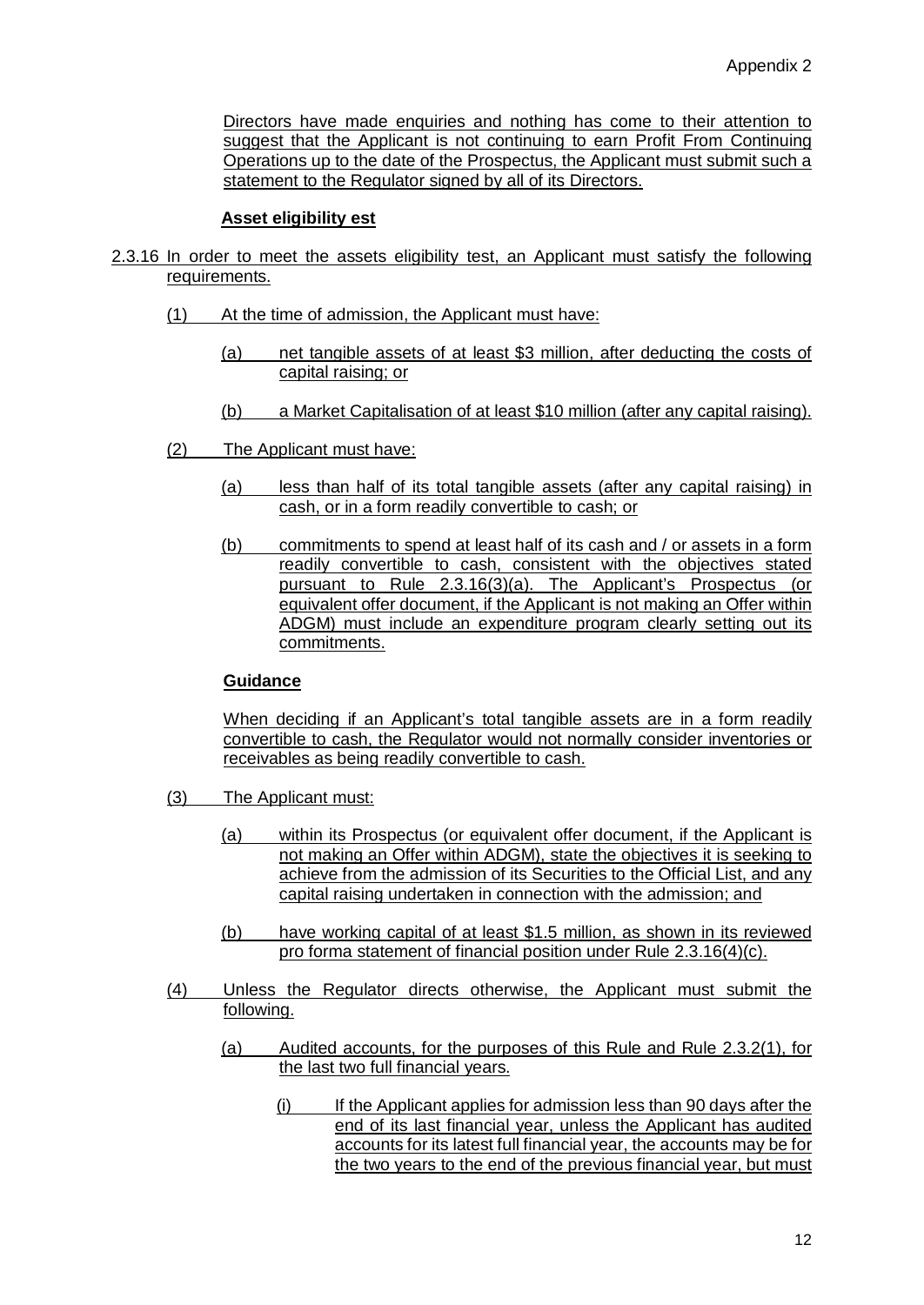also include audited or reviewed accounts for its most recent semi-annual financial reporting period as well.

- (ii) If the Applicant applies for admission more than six months and 75 days after the end of its last financial year, audited or reviewed accounts for its most recent semi-annual financial reporting period (or longer period if available).
- (b) If the Applicant has in the twelve months prior to applying for admission acquired, or is proposing in connection with its application for admission to acquire, another entity or business that is significant in the context of the Applicant:
	- (i) audited accounts for the last two full financial years for that other entity or business. The submission of the other entity's or business' audited accounts must also comply with Rules  $2.3.16(4)(a)(i)$  and (ii) above.
- (c) A reviewed pro forma statement of financial position. The review must be conducted by a registered company auditor or an independent accountant.
- (5) In each case set out in (4) above, the Applicant must submit the audit report or review, and the audit report or review must not contain a modified opinion, emphasis of matter or other matter paragraph that the Regulator considers unacceptable.
- (6) If the Applicant has issued, or proposes to issue, Securities that under these Rules are, or are required to be, Restricted Securities, it must comply with Rule 9.6 and APP 7.
- (7) If in the:
	- (a) two years prior to the date of its application, the Applicant has acquired, or in connection with its admission is proposing to acquire, an Unproven Asset from a Related Party or Promoter, or an Associate of a Related Party or Promoter, the consideration for the acquisition must have been, or be, Restricted Securities in the form of Shares, or Warrants over the Applicant's Shares, issued by the Applicant; or
	- (b) twelve months prior to the admission of its Securities to the Official List the Applicant has acquired, or in connection with its admission is proposing to acquire, an Unproven Asset from a Person who is not a Related Party or Promoter, or an Associate of a Related Party or a Promoter, any part or all of the consideration for the acquisition that was, or will be, Securities in a class that is subject of an application for admission to trading on a Recognised Investment Exchange, must be Restricted Securities.

# **Guidance**

1. Rules 2.3.16(7)(a) and (b) do not apply if under Rule 9.6.2 the Applicant is not required to apply the restrictions in APP 7.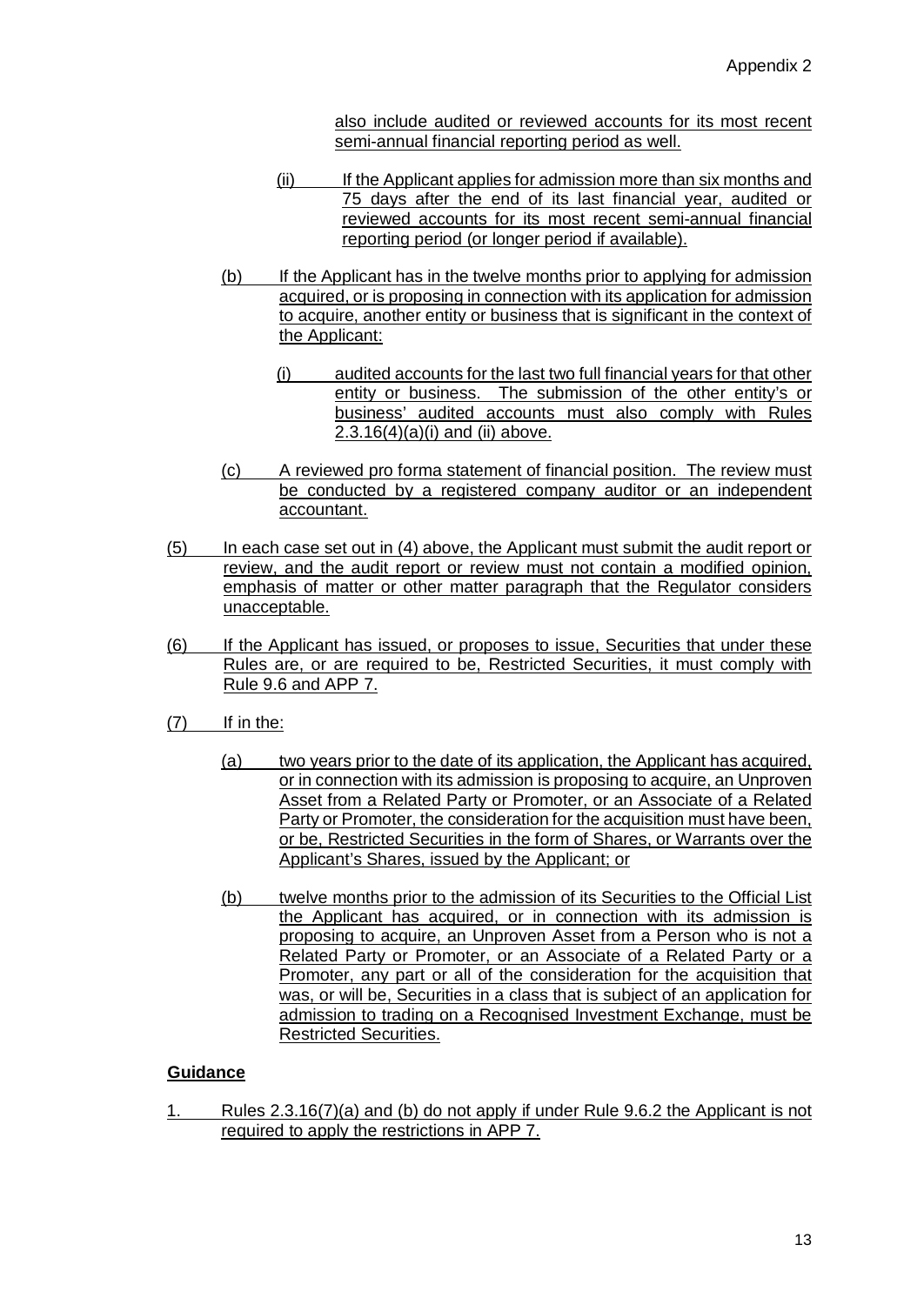- 2. Rule 2.3.16(7)(a) does not apply if, and to the extent that, the consideration was, or will be, reimbursement of expenditure incurred by the Related Party, Promoter or Associate in developing the Unproven Asset.
- 3. Note that the requirement in Rule 2.3.16(7) that the Securities in question must be Restricted Securities means that Rule 2.3.16(6) above also applies.

# **2.4 Application for admission to the List**

….

2.4.3 An admission of Securities to the Official List becomes effective only when the Regulator has published the admission by adding such Securities to the Official List of Securities on the ADGM website.

### **Documents to be provided 48 hours in advance**

- 2.4.4 The following documents must be submitted by the Applicant, in final form, to the Regulator by 12:00 noon two Business Days before the Business Day that the Regulator is due to consider the application:
	- (1) a completed application form;
	- (2) the Approved Prospectus, and if applicable, any Approved Supplementary Prospectus in respect of the Securities;
	- (3) in respect of Securities which are Shares, written confirmation of the number of Shares to be allotted in the Offer; and
	- $(4)$  if a Prospectus has not been produced, a copy of the announcement document detailing the number and type of Securities that are subject to the application and the circumstances of their issue.

….

# **2.5 Determination of applications and references**

#### **Guidance**

#### **Determination of applications**

- 1. Under section 50(2) of the FSMR, the Regulator may only grant admission of Securities to an Official List of Securities maintained by it, in accordance with the requirements in the FSMR and this Rulebook.
- 2. Under section 52(1)(b) of the FSMR, the Regulator may impose conditions or restrictions in respect of the admission of Securities to the Official List-of Securities, or vary or withdraw such conditions or restrictions.
- 3. Under section 52(3) of the FSMR, the Regulator will notify the Applicant in writing of its decision in relation to the application for admission of Securities to the Official List of Securities.
- 4. Where the Regulator grants admission of Securities to an Official List of Securities, it will include such Person details of the Securities, the Issuer and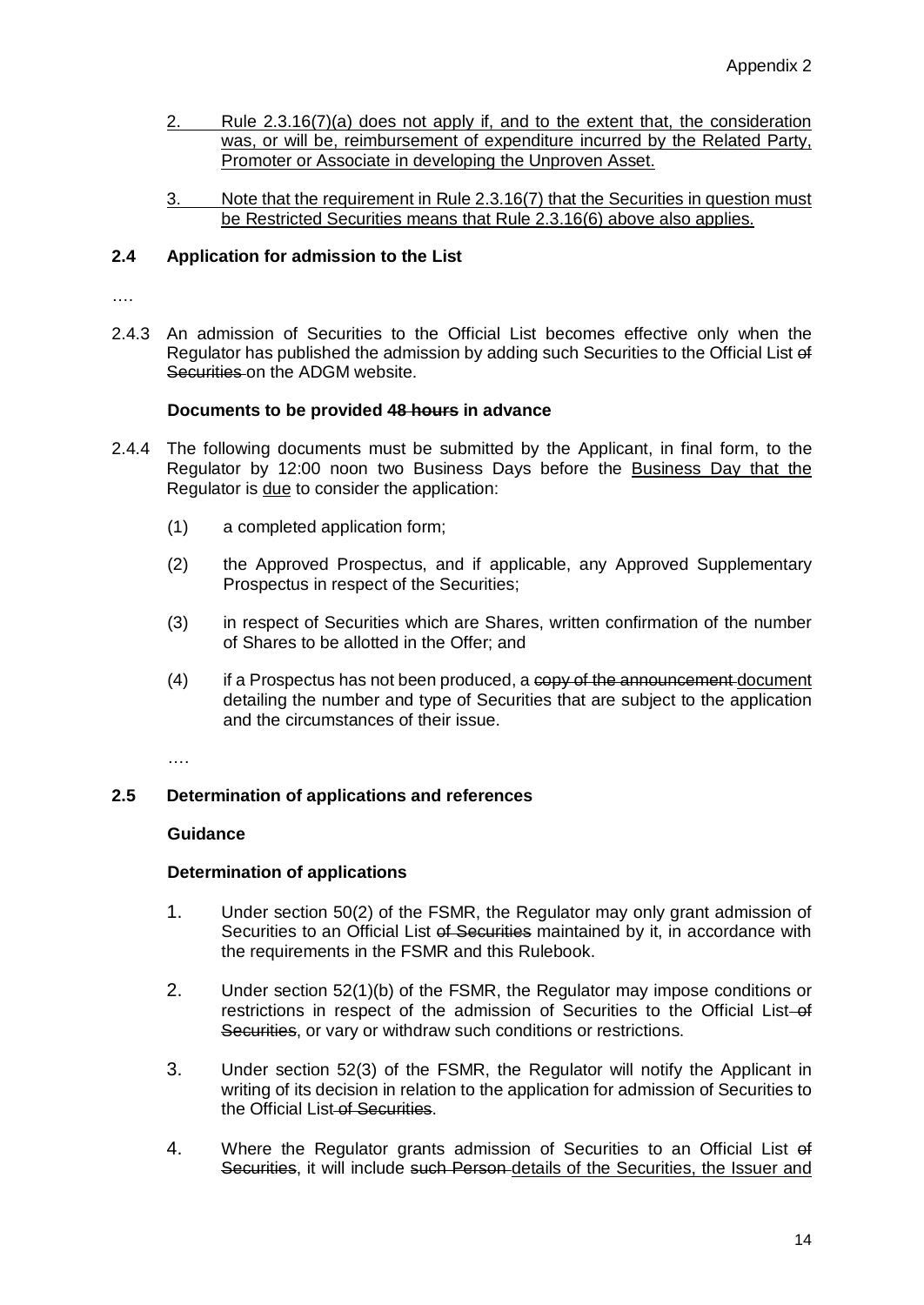Reporting Entity in itsthe Official List of Securities published on the ADGM website.

### **2.6 Suspending, delisting and restoring a listing**

#### **Guidance**

Under section 53 of the FSMR, the Regulator may, suspend or delist Securities from its the Official List of Securities with immediate effect or from such date and time as may be specified where it is satisfied that there are circumstances that warrant such action or it is in the interests of the ADGM Financial System, including the interests of its investors, potential investors or markets.

#### **Suspending Securities from the Official List of Securities**

Examples of circumstances that warrant the suspension by the Regulator of Securities from the Official List of Securities include:

- 1. the Listed Entity has failed to meet its continuing obligations for admission to the Official List;
- 2. the Listed Entity has failed to publish Disclose financial information in accordance with these Rules;

…

### **Suspension or delisting at the Listed Entity's request**

2.6.3 (1) If a Listed Entity wishes to have its Listed Securities suspended or delisted from the Official List, it must submit a request in writing to the Regulator and include:

…

# **Guidance**

- 1. A Listed Entity requesting delisting should submit such request in reasonable time for the Regulator to consider the request and satisfy the Regulator that a delisting would be appropriate.
- 2. Examples of other information which the Regulator may require pursuant to Rule 2.6.3(1)(c) include a proof of shareholder resolution, evidence of any announcement Disclosure, circular or other document which the Listed Entity is relying on as part of its request to suspend or delist its admission to the Official List.

….

#### **Delisting Securities from the Official List of Securities**

- 2.6.6 For the purposes of section 53 of the FSMR, the circumstances which may warrant the delisting of Securities by the Regulator include, but are not limited to, where:
	- (1) the Securities are no longer admitted to trading as required by these Rules and the FSMR;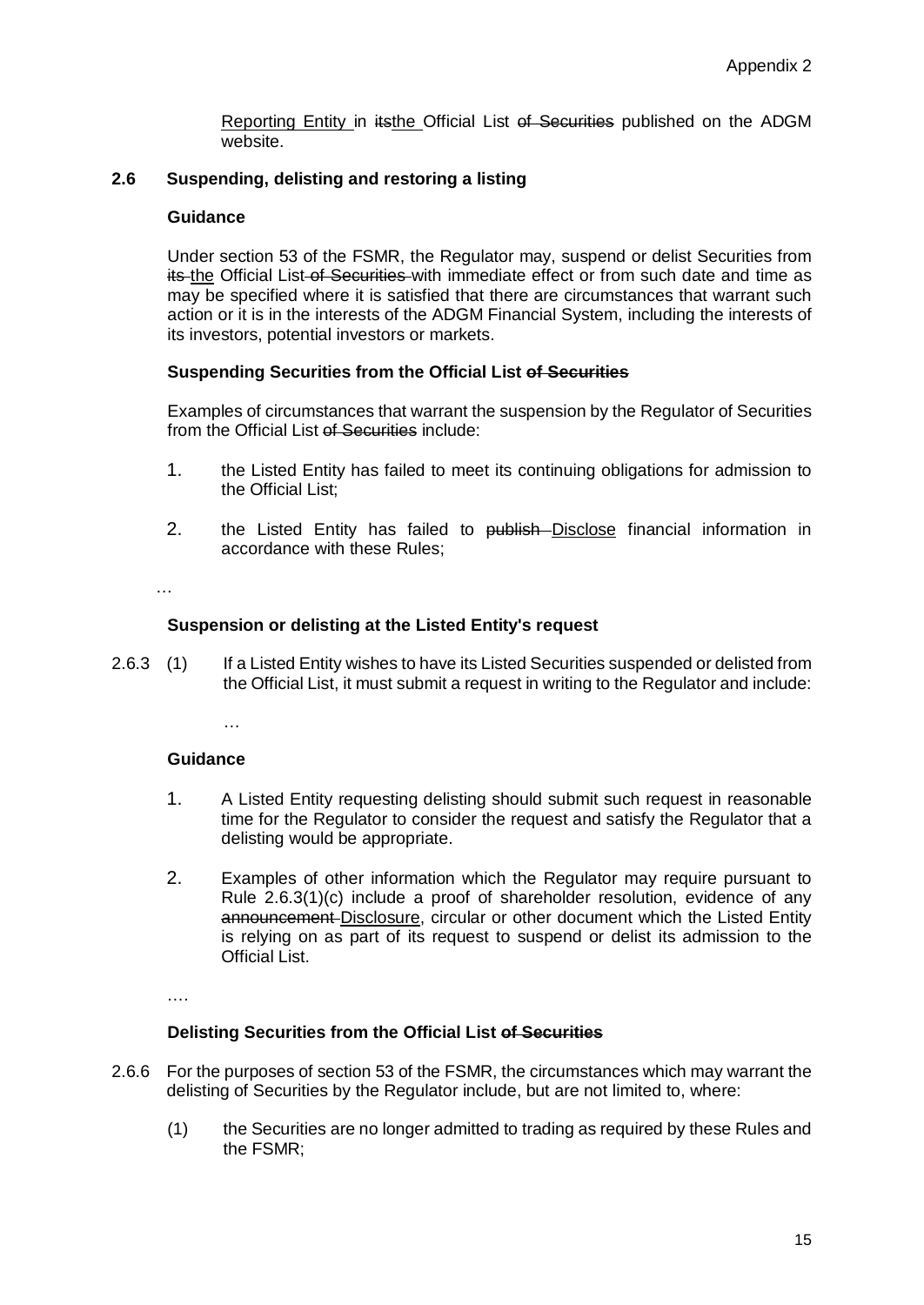- (2) the Listed Entity no longer satisfies one or more of its continuing obligations for admission to the Official List;
- (3) the Securities have been suspended from the Official List for more than six months;
- (4) it is necessary because the Securities have been subject to a merger, Takeover or reverse Reverse Takeover;

….

# **Admission to trading**

### **Guidance**

Pursuant to section 52(5) of the FSMR, to be admitted to the Official List a Listed Entity's Securities must be admitted to trading on a Recognised Investment Exchange.

2.7.3 A Listed Entity must inform the Regulator in writing as soon as possible if it has:

…

(4) been informed notified by a Recognised Investment Exchange that any of its Listed Securities will be delisted or suspended from trading.

…

2.7.4 (1) A Listed Entity must not purchase its own Shares without the prior written approval of the Regulator.

….

#### **Guidance**

- 1. A Listed Entity should provide the Regulator with at least ten Business 14 dDays in which to review a proposal for the purchase of its own Shares. The more complex a proposal, the more time that will be required by the Regulator to review and approve the proposal.
- 2. A Listed Entity which proposes to purchase up to 15% of any class of its Shares may do so from specific investors or by way of a Share repurchase programme.
- 3. Conditions and restrictions which the Regulator may impose on a Listed Entity which proposes to purchase its own Shares include:
	- a. publication Disclosure of the details of a Share Buy-back Programme including, where the dates and quantities of Shares to be purchased during the relevant period are fixed, disclosure-Disclosure of such dates and quantities;
	- b. restrictions on the number of Shares which may be purchased in any given period;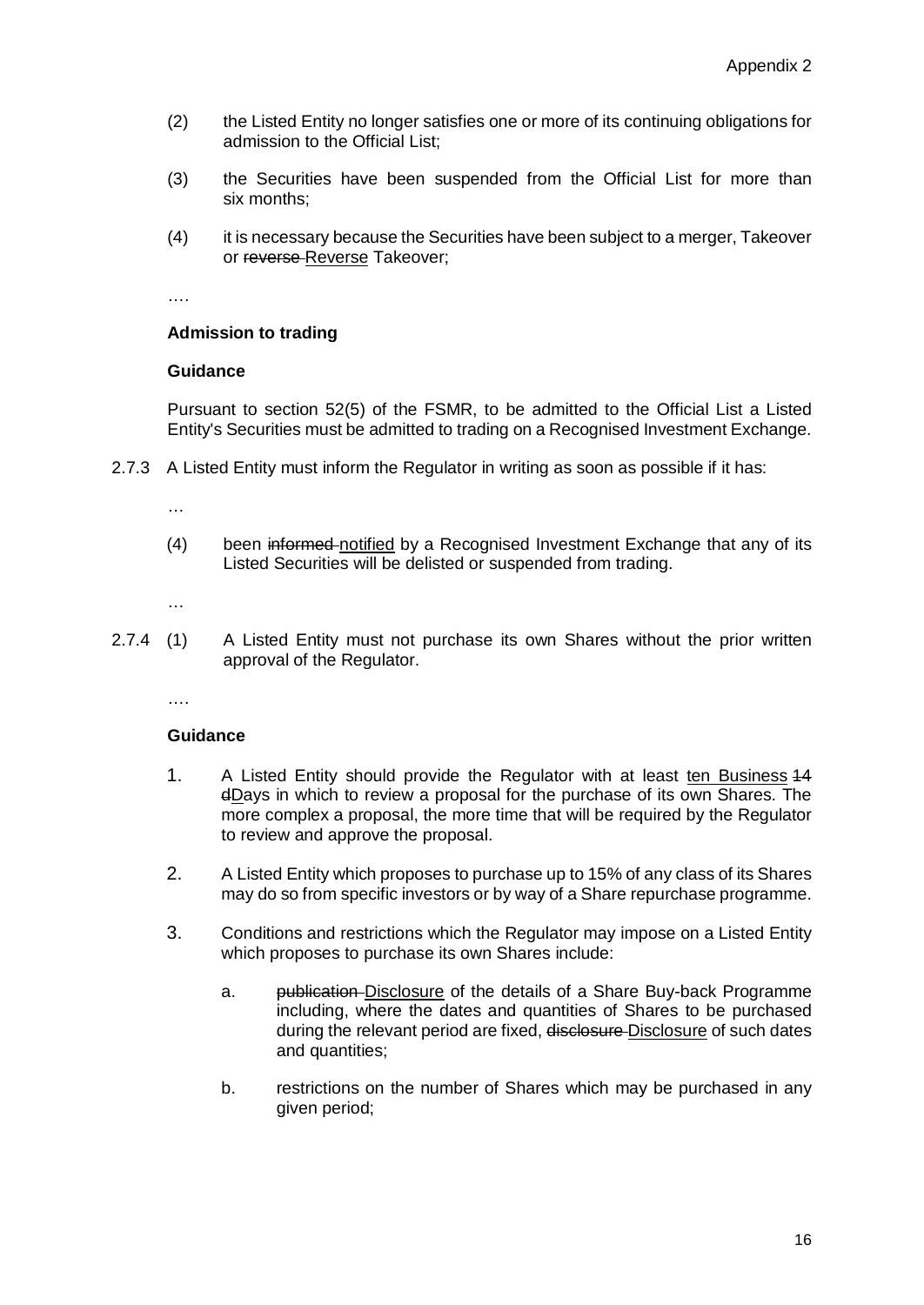- c. in the case of a tender Offer, limiting the top of the price range to be offered to sellers to a volume-weighted average price for a period preceding the commencement of the Share repurchase programme;
- d. in the case of a tender Offer, restricting any Director or his Associate from undertaking any Share transactions during the course of the Share Buy-back Programme; and
- e. unless a fixed schedule of Share Buy-backs Programmes has been published Disclosed, restricting Share repurchases during any period when the Listed Entity has unpublished undisclosed Inside Information.
- 2.7.5 (1) The decision by the Board of a Listed Entity to obtain prior approval from its Shareholders for the Listed Entity to purchase its own Securities must be announced to the market Disclosed as soon as possible after such decision is made.
	- (2) The announcement Disclosure in (1) must set out whether the proposal relates to:
		- (a) specific purchases and if so, names of the Persons from whom the purchases are to be made; or
		- (b) a general authorisation to make the purchases.
	- $(3)$  A Listed Entity must notify the market-Disclose as soon as possible-of-the outcome of the Shareholders' meeting to decide the proposal in (1).
- 2.7.6 (1) Any All purchases of a Listed Entity's own Shares by or on behalf of the Listed Entity or any other member of its Group must be disclosed to the market Disclosed as soon as possible.
	- (2) The disclosure Disclosure in (1) must include:
	- …
	- (3) In (2), "Treasury Shares" means Shares which are:
		- (a) admitted to the Official List of Securities;
		- (b) held by the same Company which issued the Shares; and
		- (c) purchased by the Company in (b) using its distributable profits.
- ….

#### **Security specific disclosures Disclosures**

2.7.8 A Listed Entity must make the required market disclosures Disclosures in accordance with APP 32 and APP 6 Rule A6.1 and comply with the other continuous obligations in accordance with APP 6 Rule A6.2.

….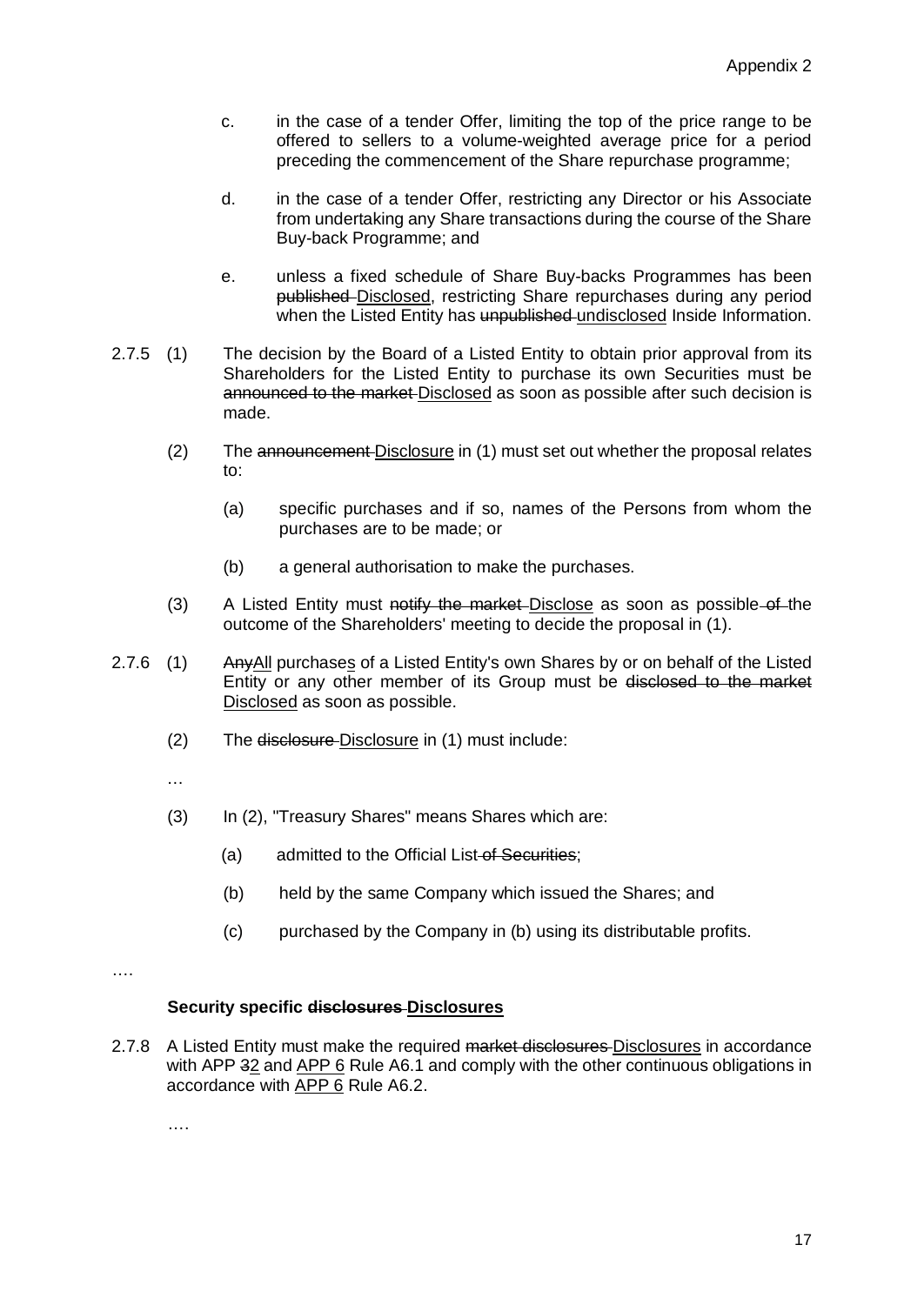### **2.8 Provision of information to the Regulator**

- 2.8.1 An Applicant or Listed Entity must provide to the Regulator as soon as possible:
	- $(1)$  any information and explanations which the Regulator may reasonably require to decide whether to grant an application for admission;
	- (2) any information which the Regulator considers appropriate to protect investors or ensure the smooth operation of the market; and
	- (3) any other information or explanation which the Regulator may reasonably require to verify whether the Listing Rules are being and have been complied with.

#### **Disclosure requirements**

- 2.8.2 An Applicant or Listed Entity which is required by these Listing Rules to provide information to notify the Regulator of certain information must provide such information as soon as possible.
- 2.8.3 A Listed Entity must ensure that information required to be disclosed to the market Disclosed under these Rules is disseminated to the market through one or more regulatory announcement services the Regulator's disclosure platform.
- 2.8.4 A Listed Entity must take reasonable care to ensure that information required to be provided notified to the Regulator or disclosed to the market Disclosed under these Rules is not false, misleading, or deceptive and does not omit anything likely to affect the significance import of such information.

#### **Notification of documents sent to Shareholders**

2.8.5 If a Listed Entity provides any material document to the Shareholders of its Listed Securities, it must disclose-Disclose that it has done so as soon as possible by way of market disclosure in accordance with Rule 7.7.1.

# **Guidance**

The Regulator would consider that a document has been made available to the public if, following the public disclosure its Disclosure, the document is available on the Listed Entity's website or on the website of the Recognised Investment Exchange on which its Securities are admitted to trading.

#### **Contact details**

2.8.6 A Reporting Listed Entity must ensure that the Regulator is provided with up to date contact details of Appropriate Persons appropriate persons nominated by it to act as the first point of contact with the Regulator in relation to the Listed Entity's compliance with the Rules and the FSMR, as applicable.

# **Guidance**

The Regulator would expect a Listed-Reporting Entity's contact in Rule 2.8.6 to be of sufficient seniority and influence within the Company given the nature of the information which such Person would be dealing with and the importance of the role in maintaining the Listed Entity's compliance with the Rules and the FSMR.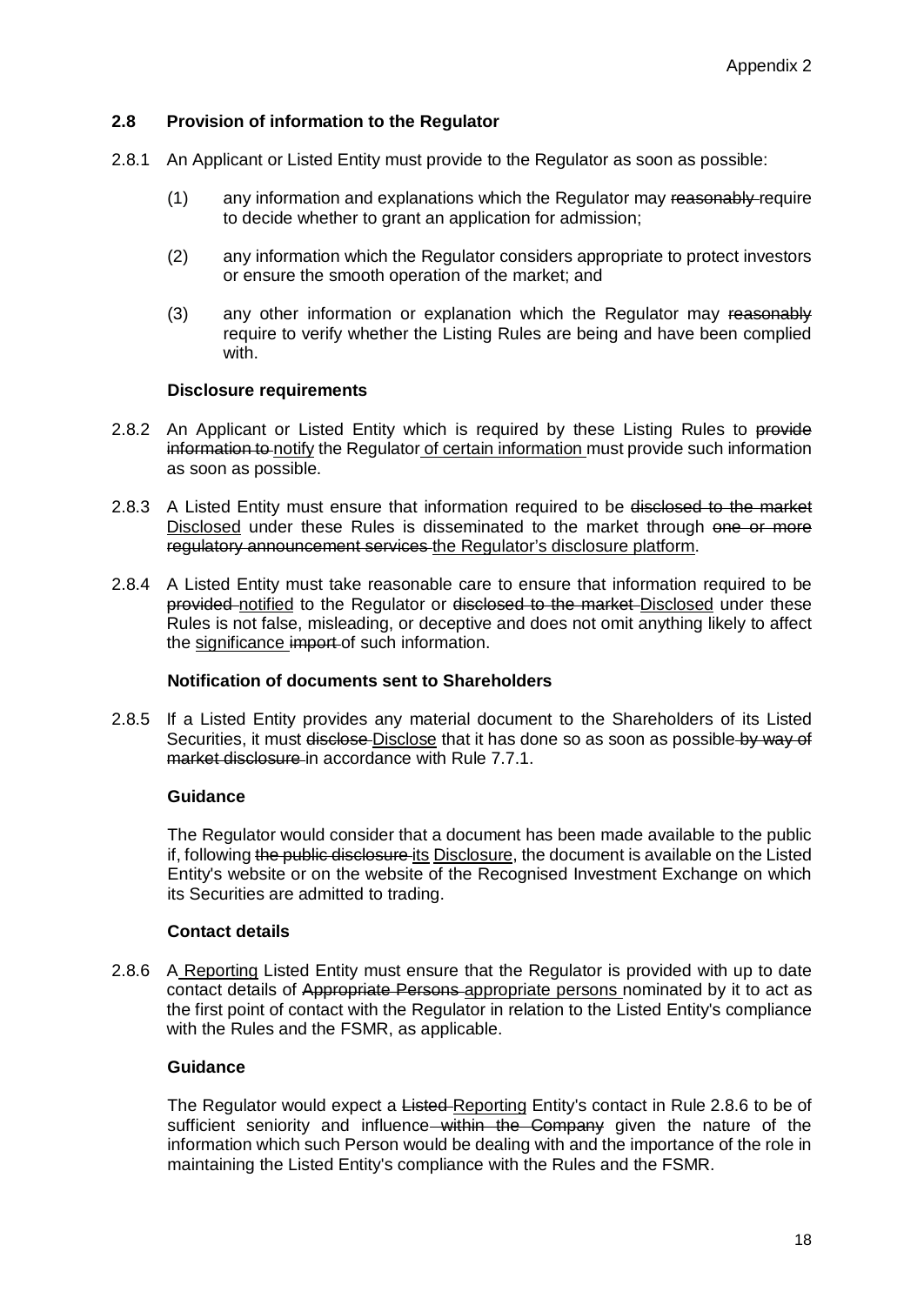# **3. LISTED FUNDS**

…

# **3.2 General requirements**

- 3.2.1 A Person may have the Units of a Fund admitted to an Official List of Securities only if:
	- (1) in the case of a Domestic Fund, it is a Public Fund; and

…

3.2.2 Where an obligation applies to a Reporting Entity of a Fund under a provision of this chapter, except where expressly provided otherwise, the Governing Body of the Reporting Entity Listed Fund must ensure compliance with that obligation.

# **3.3 Prospectus requirements relating to a Listed Fund**

……

### **Exempt Offers in respect of Units**

- 3.3.5 The prohibition in section 61 of the FSMR does not apply, subject to the requirement in Rules-Rule 3.3.6, to the admission to trading on a Recognised Investment Exchange of:
	- (1) Units representing, over a period of 12 months, less than 10% of the number of Units of the same class already admitted to trading on the same Recognised Investment Exchange;

….

# **3.5 Market disclosure Disclosures relating to a Listed Fund**

# **Disclosure of Inside Information**

3.5.1 (4) A Reporting Entity of a Listed Fund must: comply with Chapter 7.

#### **Guidance**

- (a) make timely disclosure of Inside Information in accordance with the requirements in this section; and
- (b) ensure that the disclosure it makes pursuant to (a) is not false, misleading, or deceptive and does not omit anything likely to affect the import of the information.
- $\overline{2}$  For the purposes of complying with the this requirement in  $\overline{a}$ , the, the requirements in Chapter 7 pertaining to a Reporting Entity are to be interpreted in the context of a Listed Fund must, subject to Rule 3.5.4 and 3.5.5, make disclosure to the market as soon as possible and in the manner specified in Rule 3.10.1.

### **Guidance**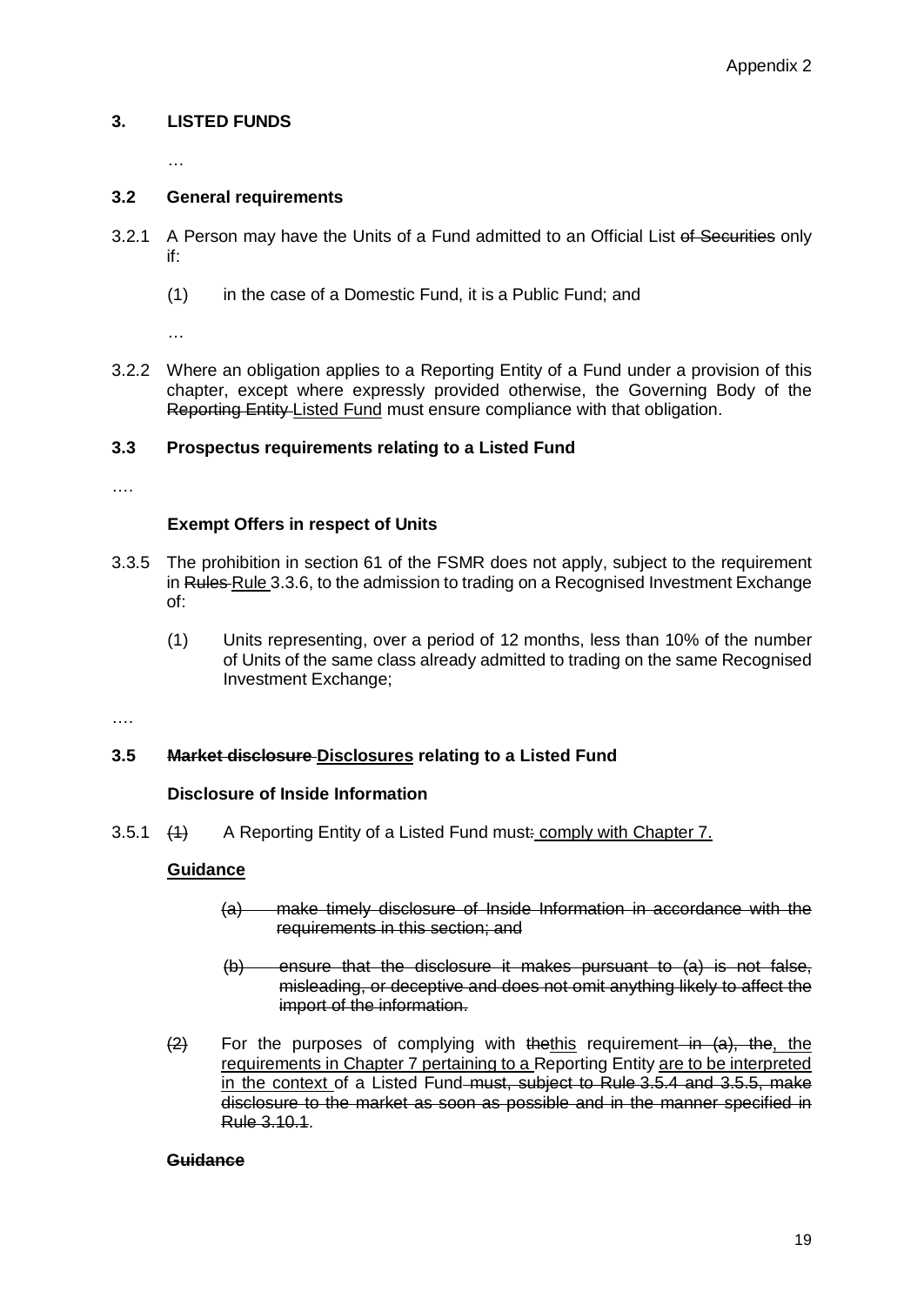- 1. A Reporting Entity of a Listed Fund is required to disclose Inside Information relating to the Listed Fund to the market as soon as possible in accordance with the requirements in Rule 3.10. In practice, a short period before announcing Inside Information is permitted where a Reporting Entity is affected by an unexpected event and the Reporting Entity needs to clarify the situation or take legal advice so that any information released is accurate and not false, misleading, or deceptive. Any delay should be limited to a period no longer than is reasonably necessary in the circumstances. Where there is a danger of the information leaking out in the meantime, the Reporting Entity should make a holding announcement giving an outline of the subject matter of the announcement, the reasons why a full announcement cannot yet be made and undertaking to make a full announcement as soon as possible.
- 2. For the disclosure to be not false, misleading, or deceptive, a Reporting Entity of a Listed Fund should provide information that is accurate, factual and complete. Any incomplete or inaccurate information, such as omission of relevant information, may be false, misleading, and/or deceptive. Information should be provided in an easy to understand manner and not for promotional purposes. The use of imprecise and confusing language such as "double digit" or "in excess of last year" should be avoided as it does not allow investors to properly assess the information for the purpose of making an informed decision relating to the Relevant Securities.
- 3. A confidentiality agreement cannot prevent a Reporting Entity from complying with its obligations relating to the disclosure of Inside Information.
- 4. If, for any reason, a Reporting Entity of a Listed Fund is unable, or unwilling to make a holding announcement it may be appropriate for the Reporting Entity to file a report pursuant to Rule 3.5.4(2) and for the trading of Units to be suspended until the Reporting Entity of the Listed Fund is in a position to make an announcement.

# **Identifying Inside Information relating to a Listed Fund**

- 5. Inside Information is defined in sections 95(2) of the FSMR as:
	- *"(2) In relation to Financial Instruments, or Related Instruments, which are not Commodity Derivatives, Inside Information is information of a Precise nature which:*
		- *(a) is not generally available;*
		- *(b) relates, directly or indirectly, to one or more Issuers of the Financial Instruments or to one or more of the Financial Instrument; and*
		- *(c) would, if generally available, be likely to have a significant effect on the price of the Financial Instruments or on the price of Related Instruments."*
- 6. For the purposes of section 95(5) of the FSMR, information is considered "Precise" if it: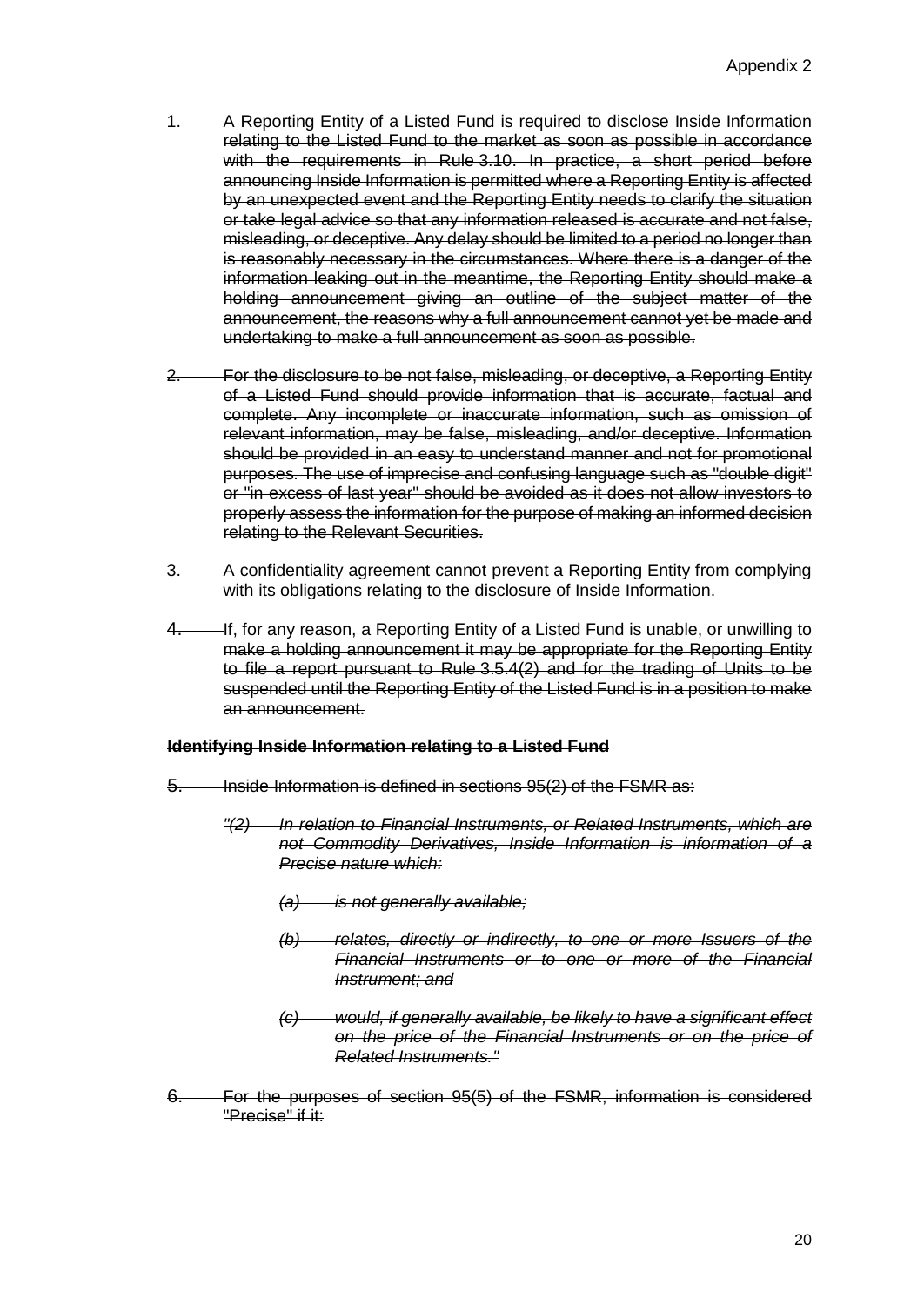- a. indicates circumstances that exist or may reasonably be expected to come into existence or an event that has occurred or may reasonably be expected to occur; and
- b. is specific enough to enable a conclusion to be drawn as to the possible effect of those circumstances or that event on the price of Financial Instruments or Related Instruments.
- 7. Similarly, information would be likely to have a "significant effect on price" if and only if it is information of that kind which a reasonable investor would be likely to use as part of the basis of his investment decisions.
- 8. The Reporting Entity of a Listed Fund is itself best placed to determine whether information, if made public, is likely to have a significant effect on the price of the relevant Units, as what constitutes Inside Information will vary widely according to circumstances.

#### **Financial forecasts and expectations**

- 9. Where a Reporting Entity of a Listed Fund has made a market announcement such as a profit forecast, such forecasts become, as soon as made, factored into the market pricing of the relevant Units. If the Reporting Entity becomes aware that there is likely to be a material difference between the forecast and the true outcome, the Reporting Entity should make an announcement correcting the forecast as soon as possible to ensure that the market pricing reflects accurate information.
- 10. In relation to financial forecasts published by a Reporting Entity of a Listed Fund, the Regulator considers that circumstances giving rise to a variation from the previous one should generally be considered Inside Information and should be disclosed by the Reporting Entity as soon as possible. Even where a Reporting Entity has not made a previous forecast, circumstances giving rise to a variation of profit or revenue from the previous corresponding reporting period should be disclosed where such circumstances would have a significant effect on the price of relevant Financial Instruments. Generally, a change of 10% or more is a material change, but in some circumstances, a smaller variation may also be disclosable if it would reasonably be considered to have a significant effect on the price of the relevant Financial Instruments.
- 11. In making such disclosure, the Reporting Entity of a Listed Fund should provide clear details of the extent of the variation. For example, a Reporting Entity may indicate that, based on management accounts, its expected net profit will be an approximate amount (e.g. approximately \$15 million) or alternatively within a stated range (e.g. between \$14 million and \$16 million). Alternatively, a Reporting Entity may indicate an approximate percentage movement (e.g. up or down by 35%).

#### **Relationship between continuous disclosure and periodic disclosures**

- 12. Periodic disclosures by Reporting Entities of Listed Funds are required in a number of circumstances, and examples can include interim and annual financial reports and accounts and Prospectuses.
- 13. In the course of preparing these disclosure documents, a Reporting Entity of a Listed Fund may become aware of Inside Information previously unknown to it,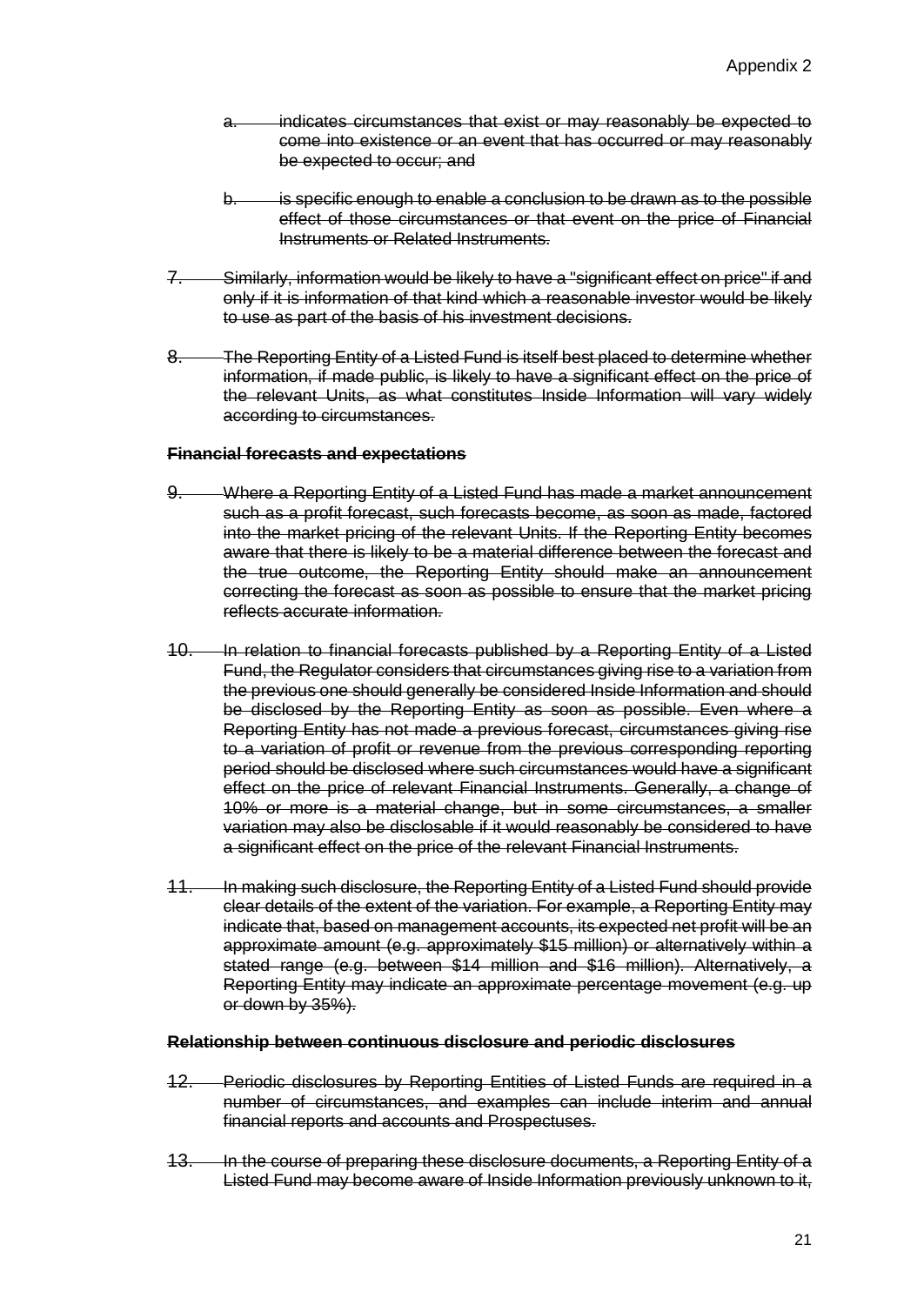or information which was previously insufficiently Precise to warrant disclosure. In such circumstances a Reporting Entity of a Listed Fund should not defer releasing that information until the periodic disclosure or other documents is finalised. In such circumstances, a Reporting Entity should make an announcement containing the Inside Information as soon as possible.

#### **Units of the same class admitted to trading in more than one jurisdiction**

- 14. A Reporting Entity of a Listed Fund with Units of the same class admitted to trading in more than one jurisdiction should ensure that the release of announcements containing Inside Information is co-ordinated across jurisdictions. If the requirements for disclosure are stricter in another jurisdiction than in the ADGM, the Reporting Entity must ensure that the same information is released in the ADGM as in that other jurisdiction.
- 15. A Reporting Entity of a Listed Fund should not delay an announcement in the ADGM in order to wait for a market to open in another jurisdiction.

#### **Delaying disclosure**

- 3.5.2 For the purposes of section 75(2)(b) of the FSMR, a Reporting Entity of a Listed Fund may delay market disclosure of Inside Information so as not to prejudice its legitimate interests provided that:
	- (a) the delay is not likely to mislead the markets; and
	- $(b)$  if the information is to be selectively disclosed to a Person prior to market disclosure, it is made in accordance with the requirements in Rule 3.5.3.

### **Selective disclosure**

- 3.5.3 (1) For the purposes of Rule 3.5.2(b), a Reporting Entity of a Listed Fund may selectively disclose Inside Information to a Person prior to making market disclosure of such information only if:
	- (a) it is for the purposes of the exercise by such a Person of his employment, profession or duties;
	- (b) that Person owes to the Reporting Entity a duty of confidentiality, whether based on law, contract or otherwise; and
	- (c) the Reporting Entity has provided to that Person, except where that Person is the Regulator, a written notice as specified in (3).
	- (2) For the purposes of (1)(a), the Persons whose exercise of employment, profession or duties may warrant selective disclosure are as follows:
		- (a) its advisers, underwriters, Sponsors or compliance advisers;
		- (b) the Trustee, Eligible Custodian or Persons providing oversight function of the Listed Fund;
		- (c) an agent employed to release the information;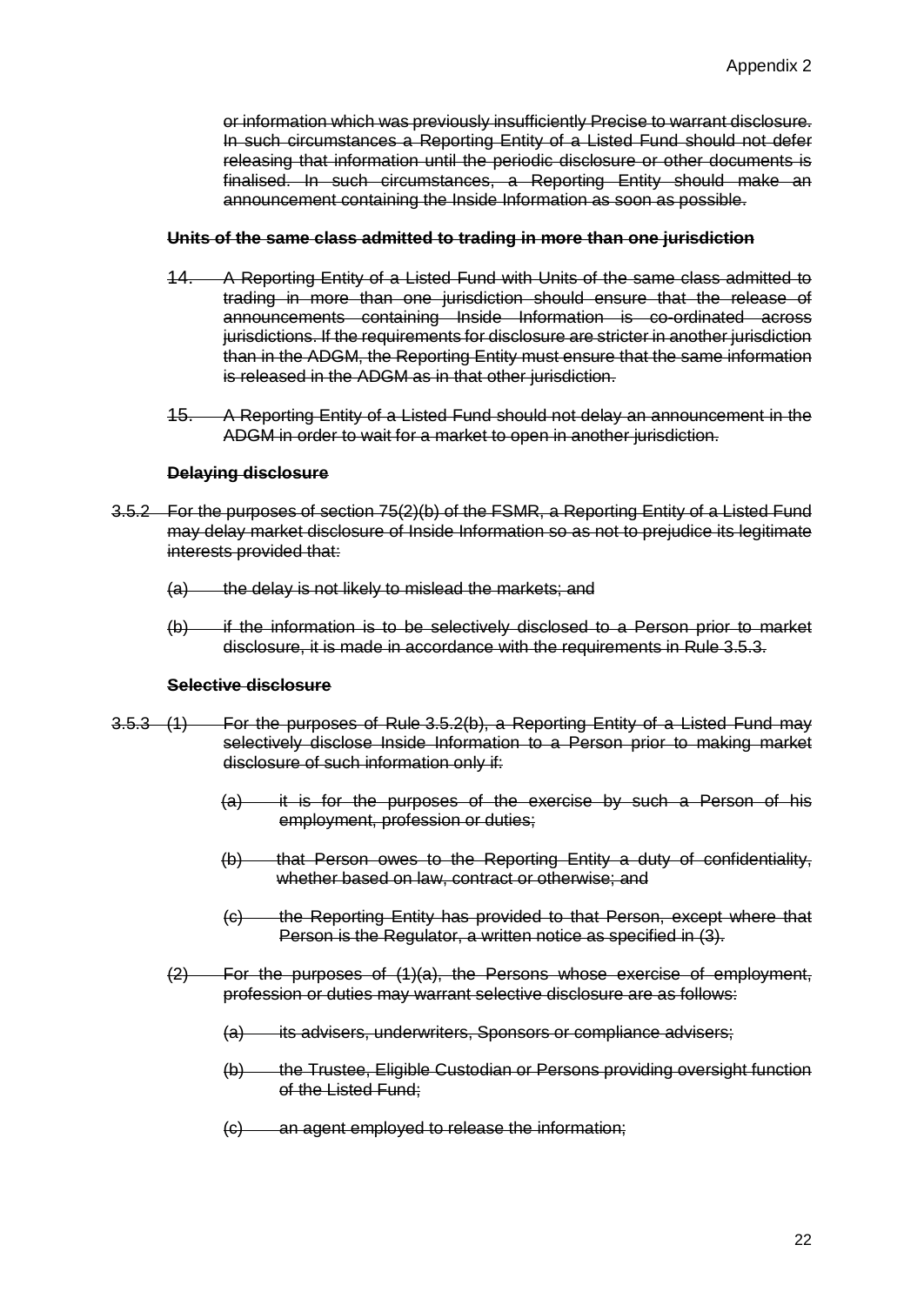- (d) Persons with whom it is negotiating with a view to effecting a transaction or raising finance;
- (e) the Regulator or another regulator where such disclosure is necessary or desirable for the regulator to perform its functions;
- (f) a Person to whom the Reporting Entity discloses information in accordance with a lawful requirement;
- (g) a major Shareholder of the Reporting Entity; or
- (h) any other Person to whom it is necessary to disclose the information in the ordinary course of business of the Reporting Entity.
- (3) For the purposes of (1)(c), the Reporting Entity must, before making disclosure to a Person, provide to that Person a written notice that:
	- (a) the information is provided in confidence and must not be used for a purpose other than the purpose for which it is provided; and
	- (b) the recipient must take reasonable steps to ensure that the recipient or any Person having access to the information through the recipient does not deal in the relevant Financial Instruments, or any other related investment, or disclose such information without legitimate reason, prior to market disclosure of that information by the Reporting Entity.
- (4) Where a Reporting Entity makes selective disclosure of Inside Information pursuant to (1), it must ensure that a full announcement is made to the market as soon as possible, and in any event, when it becomes aware or has reasonable grounds to suspect that such information has or may have come to the knowledge of any Person or Persons other than those to whom the selective disclosure was made.

#### **Guidance**

- It is likely that Inside Information will be made known to certain Employees of the Reporting Entity or the Listed Fund. A Reporting Entity should put in place procedures to ensure that those Employees do not disclose such information, whether or not inadvertently, and that Employees are adequately trained in the identification and handling of Inside Information.
- 2. Rule 3.5.3 does not excuse a Reporting Entity from its overriding obligation to disclose Inside Information as soon as possible pursuant to Rule 3.5.1. A Reporting Entity which proposes to delay public disclosure of Inside Information should refer to Rule 3.5.4, which sets out the limited disclosure exceptions permitted.

#### **Disclosure exceptions**

- 3.5.4 (1) A Reporting Entity of a Listed Fund need not, subject to (2), make disclosure of information pursuant to Rule 3.5.1, where, in the reasonable opinion of the Reporting Entity, the disclosure required by that Rule would:
	- (a) be unduly detrimental to the legitimate interests of the Reporting Entity or the Listed Fund as is applicable; or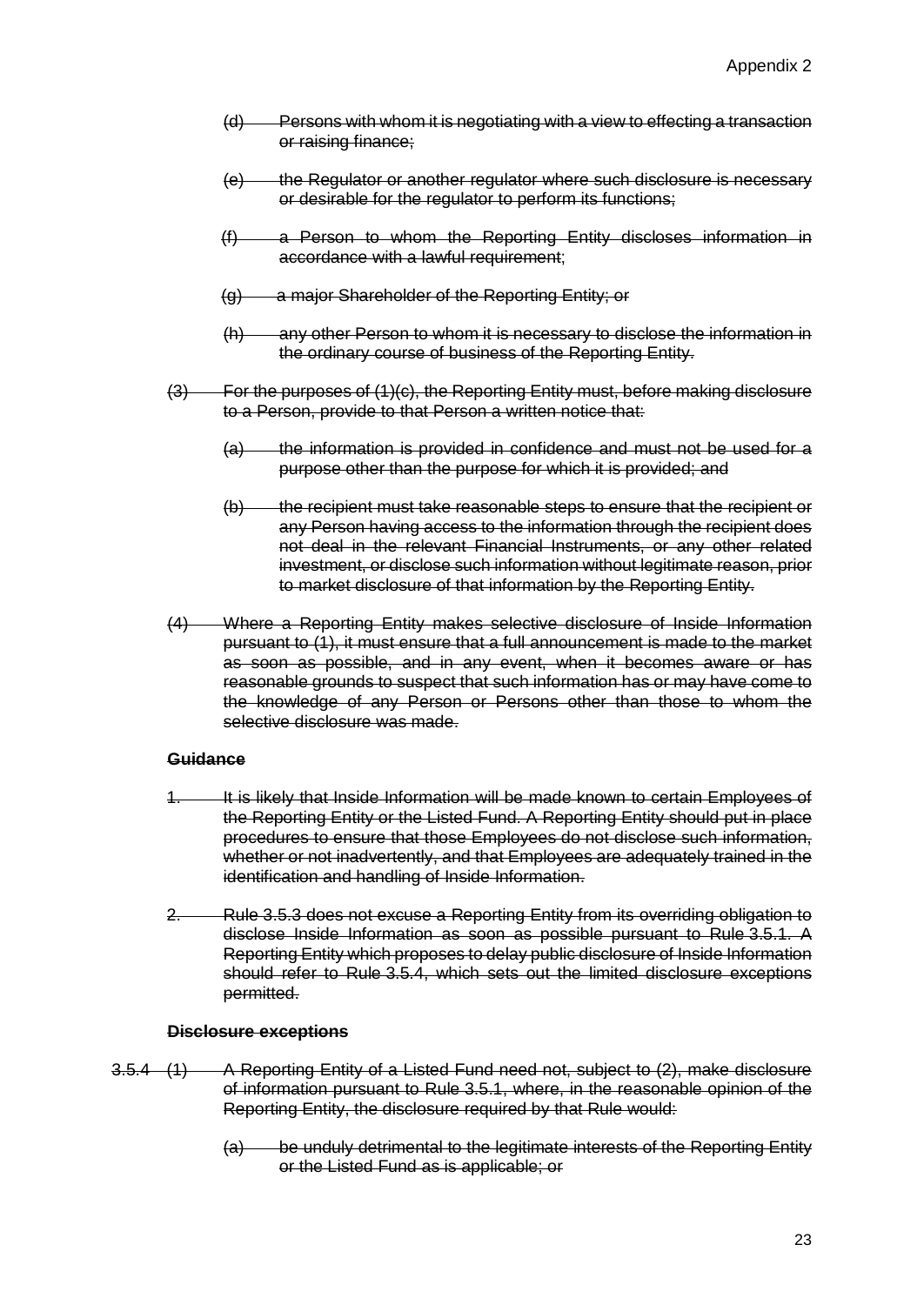- (b) disclose commercially sensitive material.
- (2) Where a Reporting Entity of a Listed Fund intends not to make the disclosure pursuant to (1), it must immediately file with the Regulator a confidential report which:
	- (a) contains all the information which it seeks not to disclose and the reasons for non-disclosure; and
	- $(b)$  is in the English language and, where any documents accompanying the report are not in the English language, an English translation of such documents.
- (3) The Regulator may:
	- (a) specify the period during which disclosure of the information included in the confidential report need not be disclosed to the markets; and
	- (b) extend the period referred to in (a) upon application by the Reporting Entity.
- (4) Where a confidential report is filed with the Regulator under (2), the Reporting Entity need not comply with the requirements in Rule 3.5.1 during the period permitted by the Regulator pursuant to (3), unless or until one of the following occurs:
	- (a) the Regulator directs the Reporting Entity to comply with Rule 3.5.1;
	- (b) the Reporting Entity becomes aware that there is a material change of circumstances that renders the reason for non-disclosure of the information no longer valid; or
	- (c) the Reporting Entity becomes aware or has reasonable grounds to suspect that the relevant Inside Information has or may have come to the knowledge of any Person or Persons other than by way of selective disclosure made pursuant to Rule 3.5.3(4).
- (5) The procedures in Part 18 of the FSMR apply to a decision of the Regulator under (3) or (4)(a). Notwithstanding any appeal of a decision of the Regulator under this Rule, the Reporting Entity shall comply with any direction to disclose made by the Regulator.
- 3.5.5 By filing a report under Rule 3.5.4, the Reporting Entity of a Listed Fund undertakes that the contents of the report and any accompanying documents are true, accurate and not false, misleading, or deceptive and contain all the information which the Regulator would reasonably expect to be made aware of in the circumstances of the case.

#### **Guidance**

**Examples of circumstances under which a Reporting Entity of a Listed Fund** might rely on the exception from disclosure in Rule 3.5.4 include where:

it would be a breach of law to disclose such information: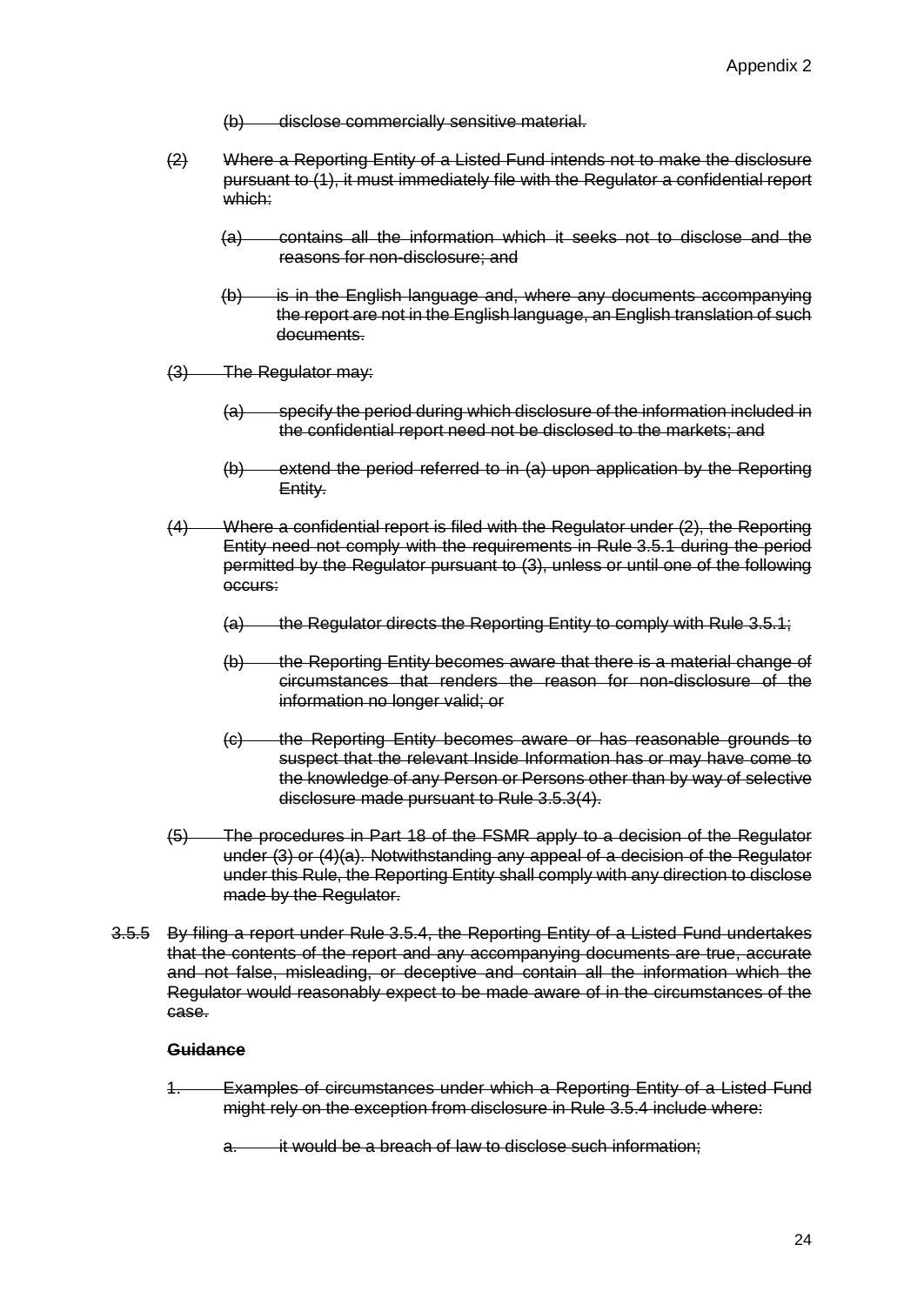- b. the information is a trade secret:
- c. there are negotiations in course where the outcome or normal pattern of those negotiations would be likely to be affected by public disclosure;
- d. the information is provisional and generated for internal management purposes prior to later public disclosure; or
- e. there are impending developments that could be jeopardised by premature disclosure.
- 2. Rule 3.5.4 does not permit a Reporting Entity of a Listed Fund to delay public disclosure of the fact that it is in financial difficulty or of its worsening financial condition and is limited to the fact or substance of the negotiations to deal with such a situation. A Reporting Entity is also not permitted to delay disclosure of Inside Information on the basis that its position in subsequent negotiations to deal with the situation will be jeopardised by the disclosure of its financial condition.
- 3. Where the Regulator considers that the reliance of permitted exceptions under Rule 3.5.4 is not in the interests of actual or potential investors, market integrity or the ADGM, it may direct the Reporting Entity of a Listed Fund to make either a holding announcement or full market disclosure. The Regulator may, in addition, require the Recognised Investment Exchange in which the Units are traded to suspend trading of the relevant Units.

#### **Control of Inside Information**

- 3.5.6 A Reporting Entity of a Listed Fund must establish effective arrangements to deny access to Inside Information to Persons other than those who require it for the exercise of their functions within the Reporting Entity or the Listed Fund.
- 3.5.7 A Reporting Entity of a Listed Fund must establish and maintain adequate systems and controls to enable it to identify at all times any Person working for it under a contract of employment or otherwise, who has or may reasonably be likely to have access to Inside Information relating to the Reporting Entity or the Listed Fund as is applicable, whether on a regular or occasional basis.
- 3.5.8 A Reporting Entity of a Listed Fund must take the necessary measures to ensure that its Directors, Members of the Governing Body and Employees who have or may have access to Inside Information acknowledge the legal and regulatory duties entailed, and are aware of the sanctions attaching to the misuse or improper use or circulation of such information.
- 3.5.9 A Reporting Entity of a Listed Fund must nominate two individuals to be its main points of contact with the Regulator in relation to continuing disclosure and other obligations under this chapter.

#### **3.6 Disclosure of interests by Connected Persons of Listed Funds**

### **Guidance**

Section 76 of the FSMR requires certain persons-Persons connected to a Reporting Entity to make certain disclosures, including to the Regulator and the Reporting Entity in accordance with the requirements prescribed in these Rules.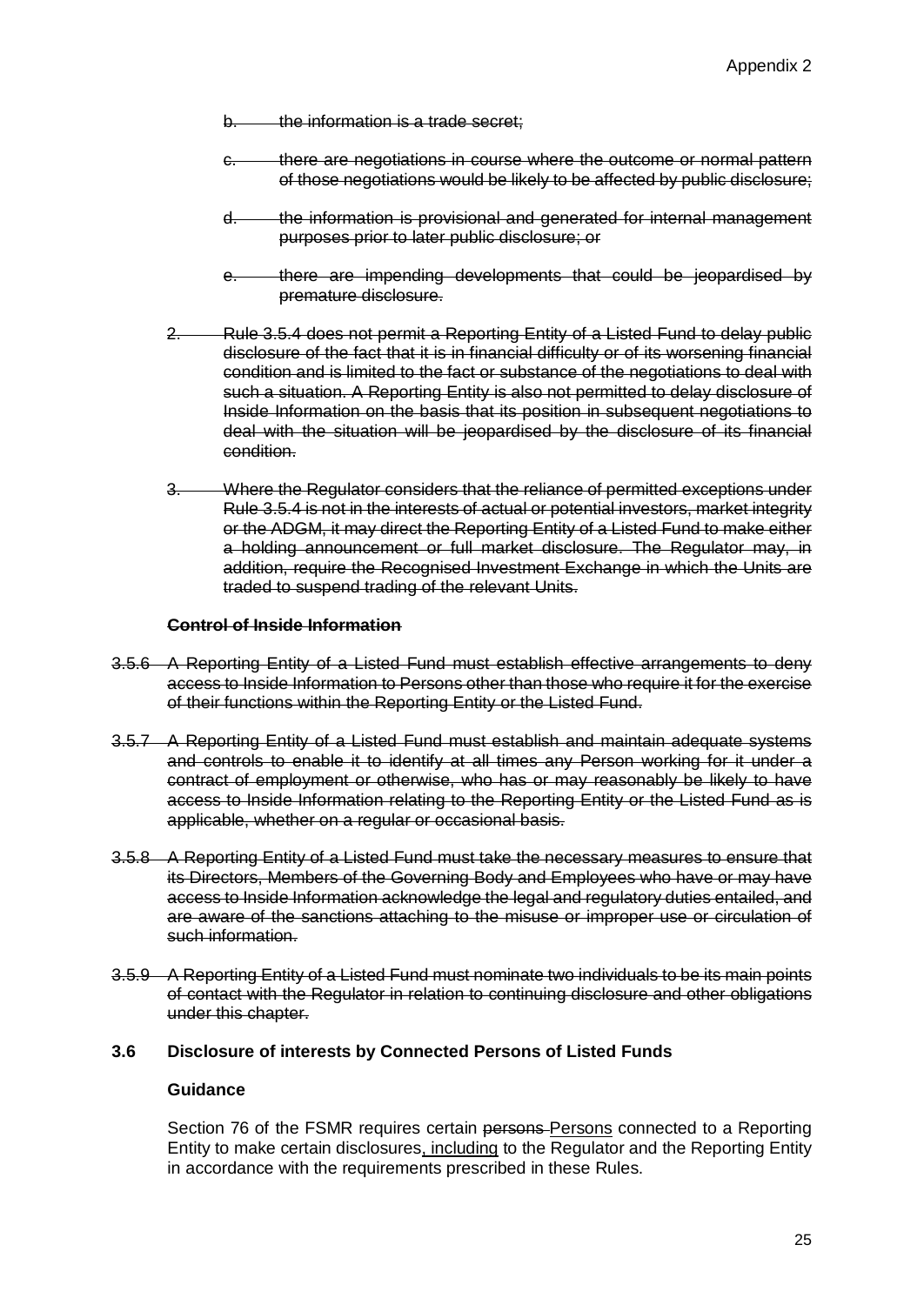### **Definitions**

- 3.6.1 (1) For the purposes of section 76 of the FSMR, a Person is hereby prescribed as a Connected Person of a Listed Fund if that Person:
	- …
	- (2) In (1), a Person is a Controller of a Reporting Entity if that Person (the first person Person), either alone or with the Associates of that Person, controls the majority of the voting rights in, or the right to appoint or remove the majority of the Board of, the Reporting Entity or any Person who has similar control over the first person-Person, including an ultimate Controller of the first person-Person.

…

### **Events that trigger a disclosure Disclosure**

3.6.2 A Person who is a Connected Person of a Listed Fund pursuant to Rule 3.6.1 must make the disclosure-Disclosure within five Business Days of:

….

#### **Content and procedure of the disclosure Disclosure**

- 3.6.3 A disclosure-Disclosure made by a Connected Person must contain the following information:
	- (1) the name and address of the Connected Person;
	- $(2)$  the name and address of the Reporting Entity and its registered address;
	- (3) the name and registered address of the Listed Fund;
	- $(4)$  the date on which the event giving rise to the obligation to file make a report Disclosure occurred;
	- $(5)$  the date on which the filing was made; and
	- $(6)$  the price, amount and class of Securities or other investments as is relevant in relation to the transaction or other event and the previous and new level of interest held.

#### **Market disclosure**

3.6.4 Upon a Connected Person making a disclosure-Disclosure to the Reporting Entity, the Reporting Entity must, as soon as possible, make a disclosureDisclosure of that information to the market in accordance with Rule 7.7.1.

# **3.7 Disclosure of notifiable interests**

#### **Guidance**

Persons with a notifiable interest in the Reporting Entity or Listed Fund are required to give a notice relating to that interest in accordance with the requirements prescribed in these Rules.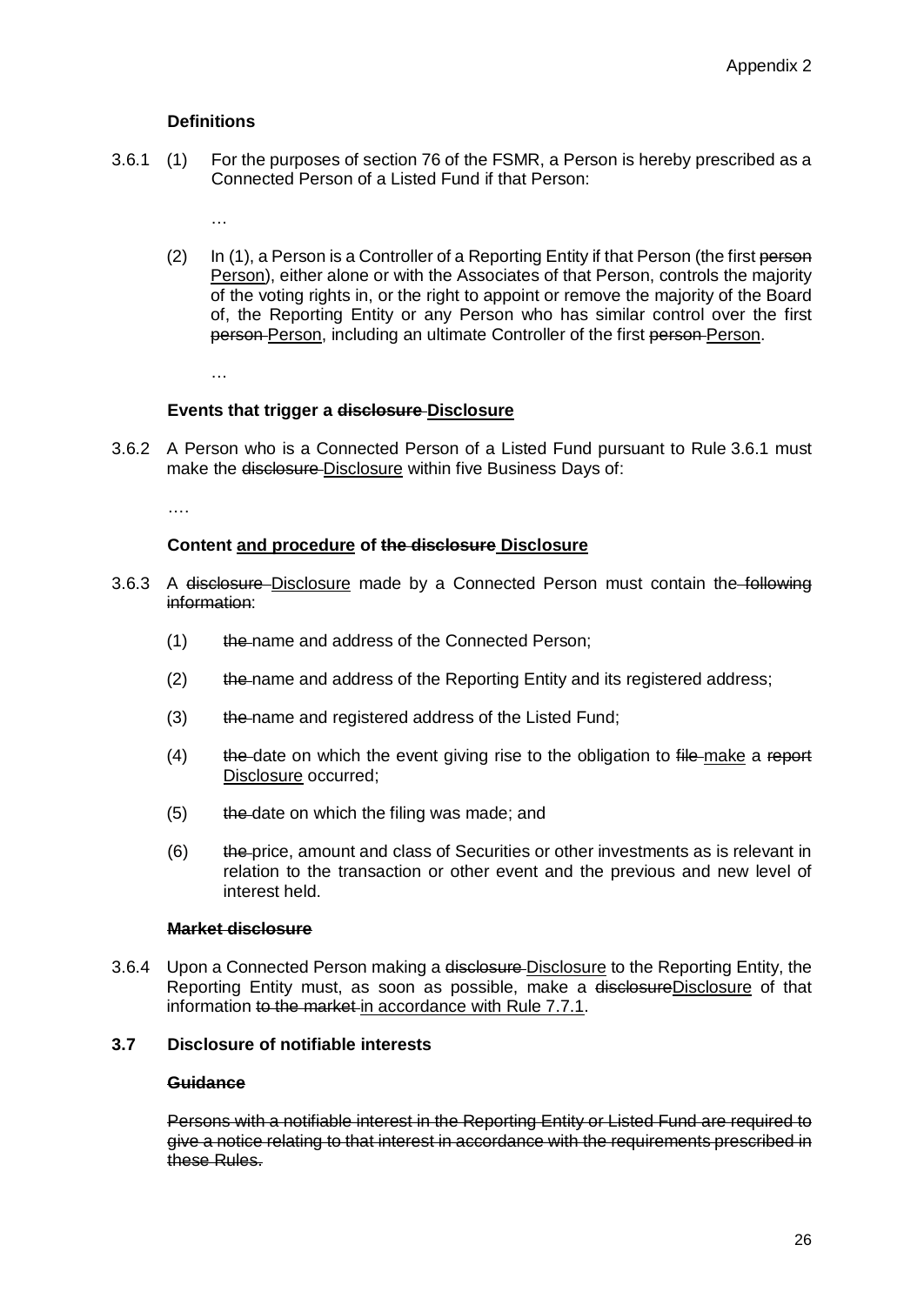# **Application**

3.7.1 This section applies to every member of the Governing Body of a Listed Fund.

# **Guidance**

- 1. Persons with a notifiable interest in the Reporting Entity or Listed Fund are required to make a Disclosure relating to that interest in accordance with the requirements prescribed in this Section .
- 2. In the case of a Listed Fund, the Reporting Entity is the Fund Manager, unless another person Person has been declared by the Regulator as the Reporting Entity of the Fund. However, as the Governing Body of a Listed Fund may include other persons-Persons who exercise powers similar to those that are exercised by Directors of the Fund Manager, the obligations relating to disclosure of notifiable interests extend, in the case of a Listed Fund, to members of its Governing Body.

### **Definition of a notifiable interest**

3.7.2 A member of the Governing Body of a Listed Fund has a notifiable interest in the Listed Fund if that person Person has any interest arising through:

….

# **3.8 Other matters that require market disclosure Disclosure**

3.8.1 A Reporting Entity of a Listed Fund must disclose to the market-Disclose the matters specified in APP 3.

#### **3.9 Accounting periods and financial reports of Listed Funds**

3.9.1 A Reporting Entity of a Listed Fund must, in order to comply with the requirements in this section, file with the Regulater-Disclose the annual financial report and interim financial report and other statements in respect of the Listed Fund. Such reports and statements must be prepared, in the case of:

….

#### **Market disclosure Disclosure of Preliminary Results**

- **3.9.23.9.1A** (1) A Reporting Entity of a Listed Fund must disclose to the market the following:comply with the requirements of Rule 10.1.3A(1).
	- $(a)$  its annual financial report;
	- (b) its interim financial reports; and
	- (c) its preliminary financial results.

#### **Guidance**

#### Rule 10.1.3B does not apply to a Reporting Entity of a Listed Fund.

(2) A Reporting Entity must make the market disclosure required in (1) within the following time periods: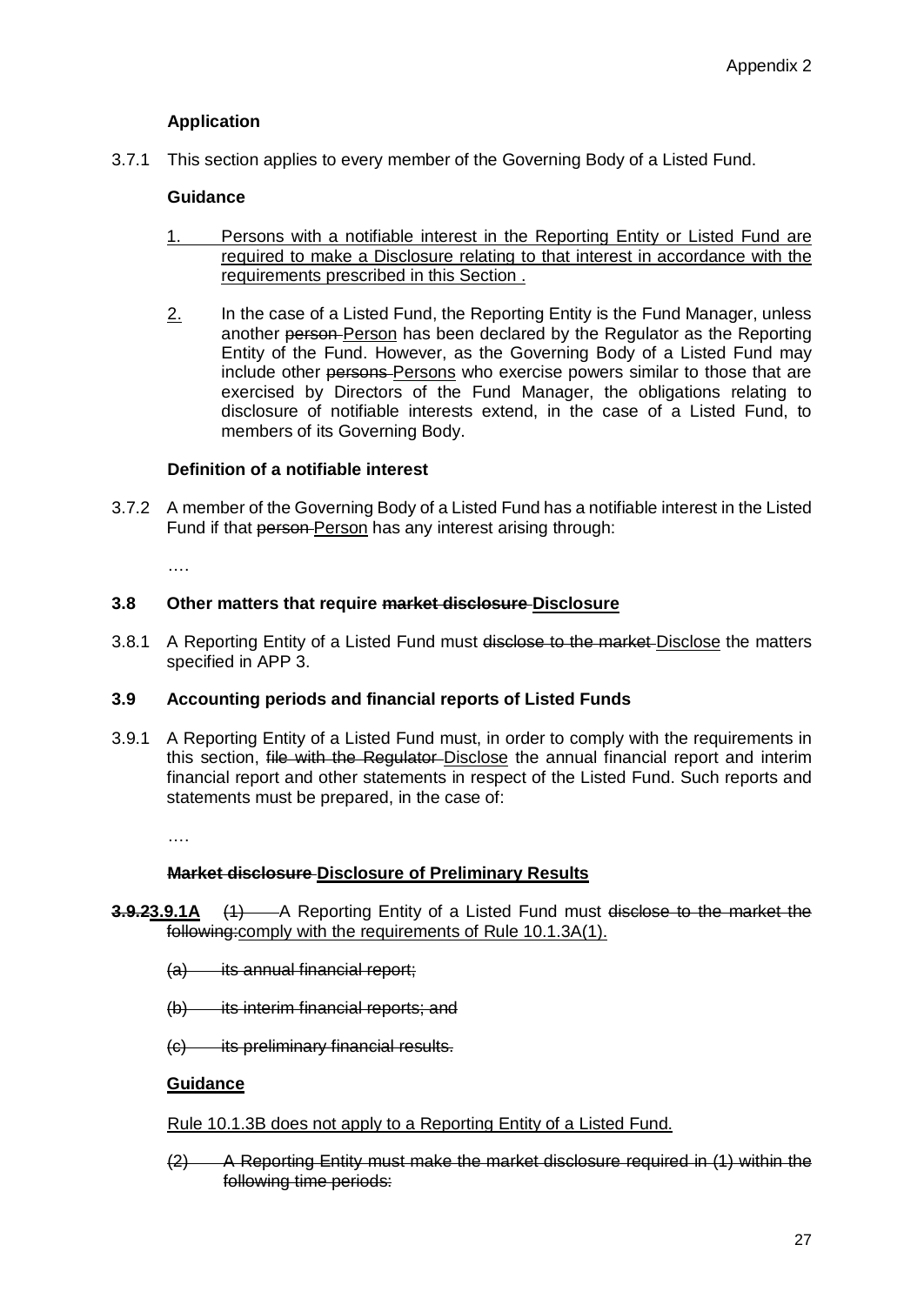- (a) in relation to its annual financial report, as soon as possible after the accounts have been approved, but no later than four months after the end of the financial period;
- (b) in relation to its semi-annual financial report, as soon as possible and in any event no later than two months after the end of the period to which the report relates; and
- (c) in relation to its preliminary financial results, as soon as possible but no later than 30 minutes before the market opens on the day after the approval of the Board.

# **Compliance with Rule 10.1.8**

- $3.9.2$  (3) A Reporting Entity of a Listed Fund must, where there is a change to its accounting reference date, disclose to the market: comply with Rule 10.1.8.
	- (a) the change to its accounting reference date as soon as possible; and
	- (b) a second interim report within six months of the old accounting reference date if the change of the accounting reference date extends the annual accounting period to more than 14 months.

### **Guidance**

For the purposes of complying with the requirement in Rule 3.9.2:

- 1. the requirements in Rule 10.1.8 pertaining to a Reporting Entity are to be interpreted as applying to a Listed Fund in place of a Listed Entity; and
- 2. the reference in Rule 10.1.8(3)(b) to Shares is to be interpreted as applying to Units of a Listed Fund.

#### **3.10 Manner of market disclosure**

- 3.10.1 Where a Reporting Entity of a Listed Fund is required to make market disclosure of information pursuant to a provision in this chapter, such information must be disclosed to the market in accordance with the requirements in Rule 7.7.
- 3.10.2 A Reporting Entity of a Listed Fund must retain on its website all information that has been disclosed to the market for a period of one year following publication.

# **3.10 Manner of Disclosure**

- 3.10.1 A Reporting Entity of a Listed Fund must comply with Rule 7.7.
- **3.11 The Regulator's power to direct disclosure Disclosure**

### **Guidance**

Section 84 of the FSMR gives the Regulator the power to direct a Reporting Entity to disclose specified information to the market or take such other steps as the Regulator considers appropriate where it is satisfied that it is in the interest of the ADGM to do so.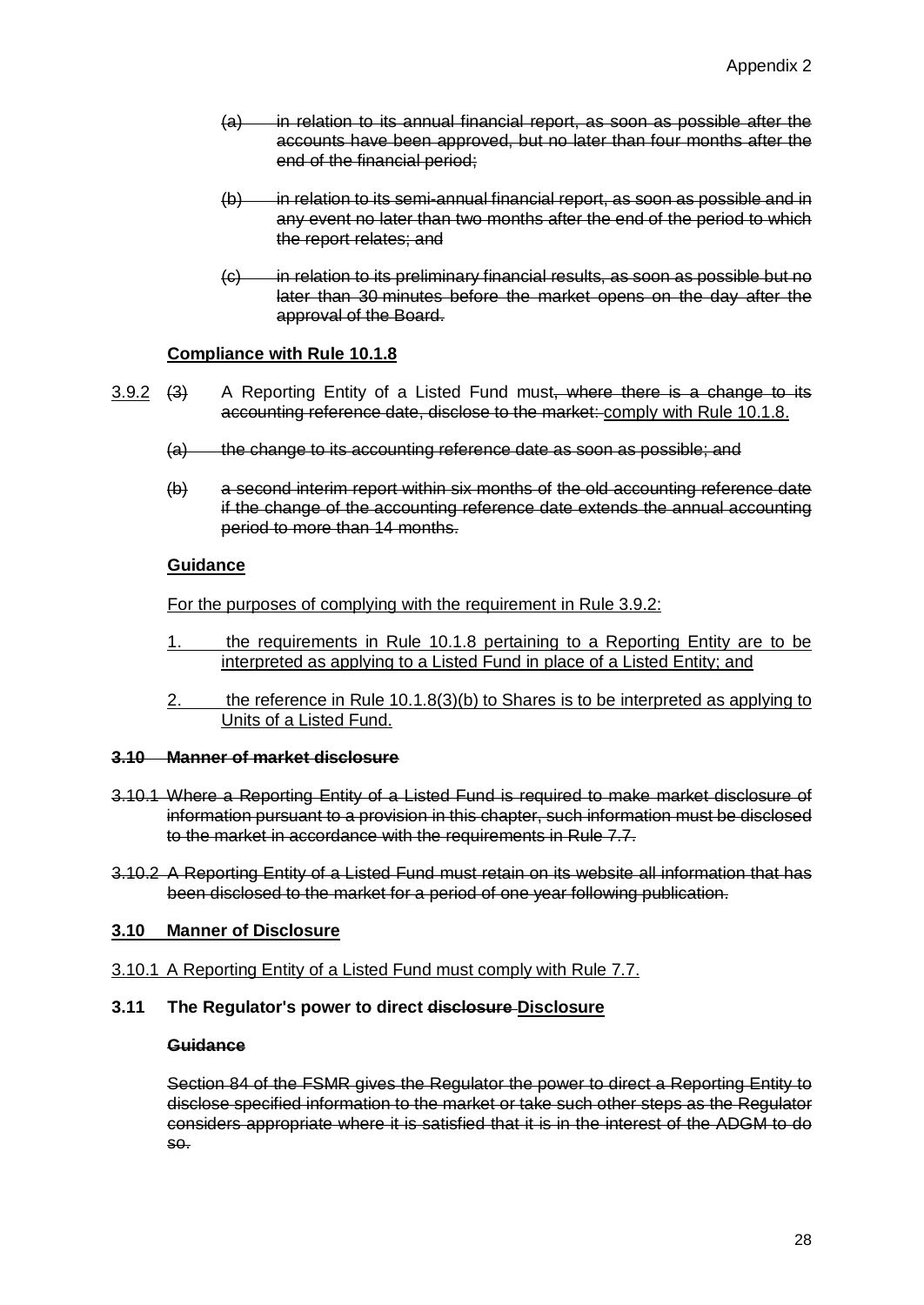- 3.11.1 (1) The Regulator will, pursuant to its power under section 84 of the FSMR, issue a written notice directing a Reporting Entity of a Listed Fund (a "Direction Notice") to disclose specified information to the market and to take any other steps as the Regulator considers appropriate:
	- (a) where it fails to comply with an obligation to disclose any information under the FSMR and these Rules;
	- (b) to correct or prevent a false market if the Regulator reasonably considers that there is or is likely to be a false market in the Units of the Listed Fund;
	- (c) where there is a rumour or media speculation in relation to the Reporting Entity or the Listed Fund that has not been confirmed or clarified by an announcement by the Reporting Entity made in accordance with Rule 3.5.1 and such rumour or media speculation is or is reasonably likely to have an impact upon the price of the Units; or
	- (d) where it is in the interests of:
		- (i) actual or potential investors;
		- (ii) market integrity; or
		- (iii) the ADGM.
	- (2) A Reporting Entity which receives a Direction Notice issued pursuant to (1) must comply with the terms of that notice.
- 3.11.1 A Reporting Entity of a Listed Fund must comply with Rule 7.5.

# **Guidance**

For the purposes of complying with the requirement in Rule 3.11.1:

- 1. the requirements in Rule 7.5 pertaining to a Reporting Entity are to be interpreted as applying to a Listed Fund in place of a Listed Entity; and
- 2. references in Rule 7.5 to a Listed Entity's Securities are to be read as applying to Units of a Listed Fund.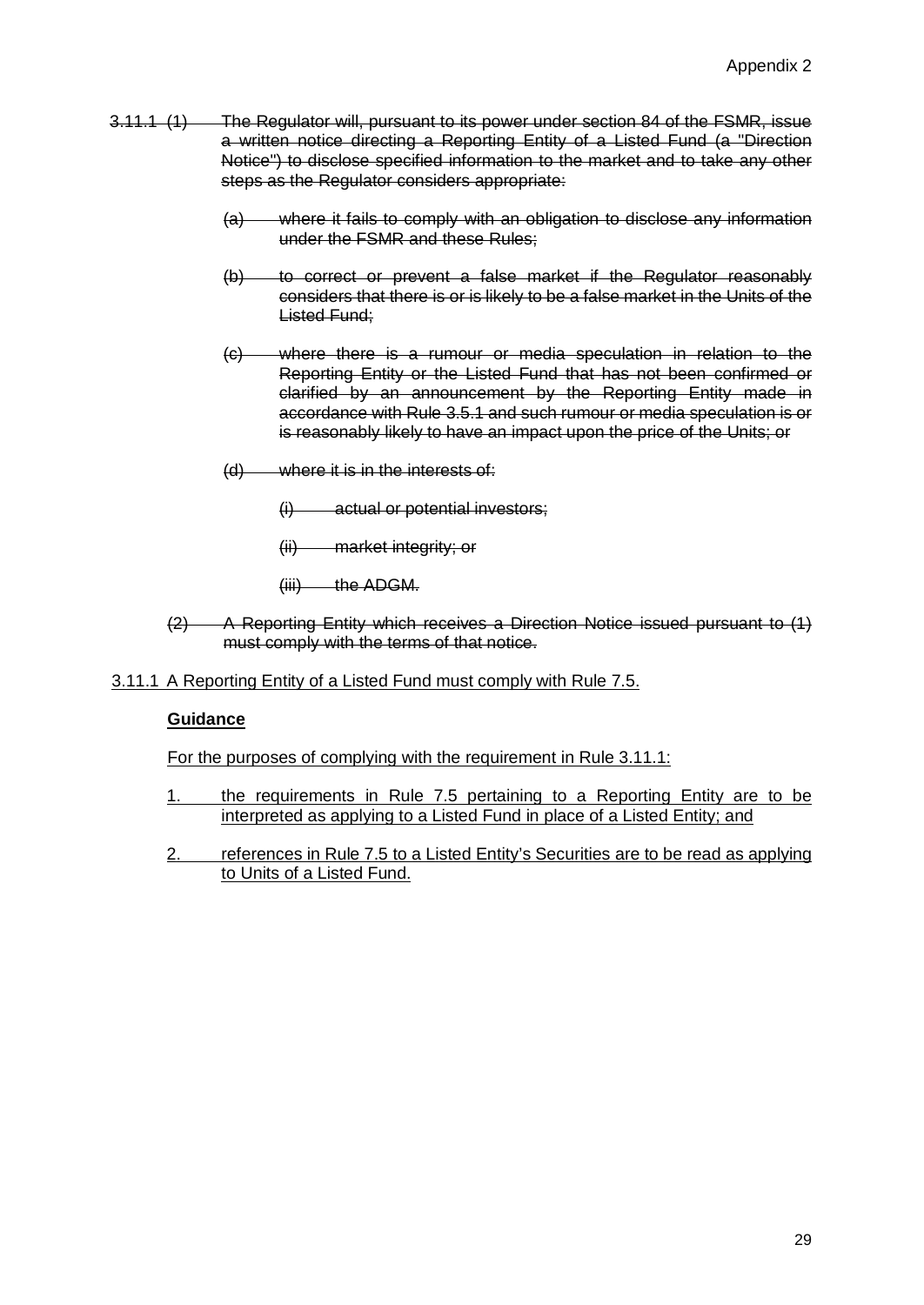# **4. OFFERS OF SECURITIES**

#### **4.1 Application**

#### 4.1.1 This chapter applies to:

- (1) a Person who makes or intends to make an Offer of Securities to the Public in or from the ADGM other than in respect of Units:
- (2) a Person who makes an application to have any Securities other than Units admitted to trading on a Recognised Investment Exchange; and
- (3) any Person specified in section 4.10 as a Person liable for the content of a Prospectus.

#### **Guidance**

- 1. A Person making an Offer of Securities to the Public in relation to Units of a Fund is exempt from the requirements in Part 12 of the FSMR and the Rules made for the purposes of that Part which deal with Prospectuses.
- 2. A Person having or intending to have Units of a Fund admitted to trading on a Recognised Investment Exchange is required to comply with Part 6 of the FSMR and the Funds Rules made for the purposes of that Part in the manner and circumstances prescribed in these Rules. Chapter 3 contains the requirements that apply to a Person who applies to have, or has or had, Units admitted to trading on a Recognised Investment Exchange.
- 3. The Regulator has the power, pursuant to section 59(c) of the FSMR, to prescribe certain communications to be Exempt Communications. Such communications are not subject to the prohibition in section 58(1) of the FSMR as they fall outside the definition of an "Offer of Securities to the Public" in section 59 of the FSMR.
- 4. The Regulator also has the power under section 61(3) of the FSMR to prescribe certain types of:
	- a. Offers of Securities to the Public as "Exempt Offers"; and
	- b. Securities to be "Exempt Securities".

Pursuant to section 58 of FSMR, Exempt Offers and Exempt Securities are not subject to the prohibition in section 58(1) of the FSMR and hence do not require a Prospectus.

#### **4.2 Exempt communications**

### **Guidance**

For the purposes of section 59(c) of the FSMR, Exempt Communications are not Offers of Securities to the Public and therefore do not attract the Prospectus requirements in the FSMR and Rules.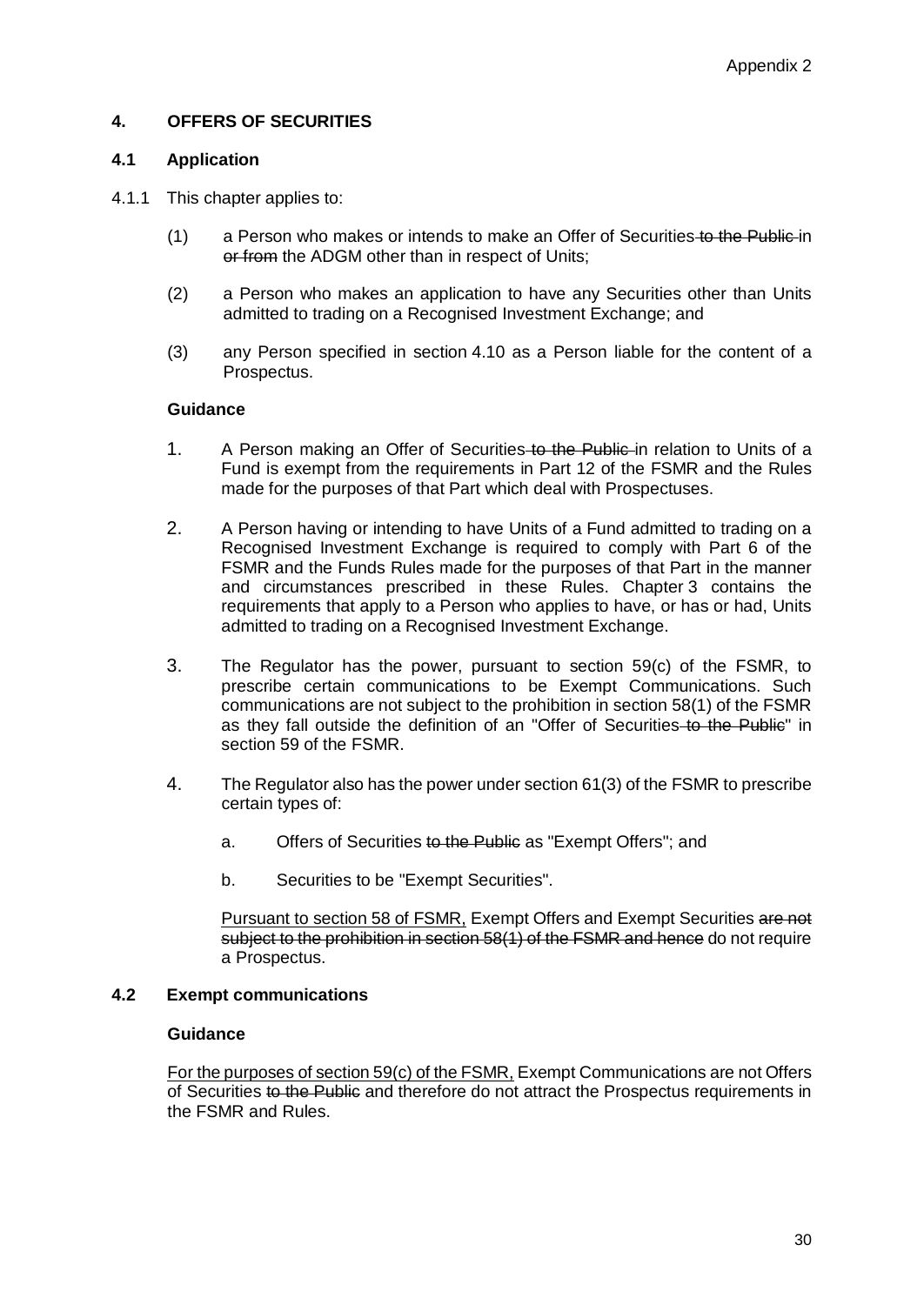- 4.2.1 For the purposes of section 59(c) of the FSMR, in addition to the Exempt Communications specified in the FSMR, aA communication is hereby prescribed by the Regulator as an Exempt Communication if it is made in:
	- (a) in connection with the trading of Securities that are listed and traded on a Regulated Exchange; and
	- (b) in the ordinary course of business of an Authorised Person, Recognised Body or Remote Member.

# **4.3 Exempt Offers**

# **Guidance**

This section prescribes the type of Offer of Securities that is an Exempt Offer. The prohibition in Pursuant to section 58(1) of the FSMR does not apply to such Offers. Accordingly, a Person may make an Offer of Securities to the Public in the circumstances specified in this Rule without a Prospectus.

- 1. A Debenture or Sukuk Offer to Retail Clients cannot be made by way of an Exempt Offer.
- 2. An Exempt Offer of Debentures or Sukuk may not be made under the provisions of Rule 4.3.1(2).
- 4.3.1 For the purposes of section 61(3)(a) of the FSMR, the Regulator hereby prescribes the following to be circumstances in which an Offer is an Exempt Offer:
	- (1) an Offer made to or directed at only Professional Clients, other than Natural Persons;
	- (2) other than in relation to Debentures and Sukuk, an Offer in or from the ADGM which is directed at no more fewer than 50 Persons in any 12 month period, excluding Professional Clients who are not natural Natural persons;

….

- (13) other than in relation to Debentures and Sukuk, an Offer in or from the ADGM which is directed at no more than 200 Persons that are not Professional Clients or Market Counterparties, in circumstances where the Securities are, or have been, offered within a Private Financing Platform or via a Multilateral Trading Facility.
- 4.3.2 Where any Securities, which were previously the subject of an Exempt Offer, are subsequently offered to the public, such a subsequent Offer will be regarded, for the purposes of Part 6 of the FSMR and the Rules made for the purposes of that Part, as a separate and new Offer of Securities to the Public, unless that Offer meets one of the criteria in Rule 4.3.1.
- 4.3.3 ….
- 4.3.4 A Person making an Exempt Offer must ensure that an exempt offer statement is included in the Exempt Offer Document. An exempt offer statement must contain the following statement displayed prominently on its front page: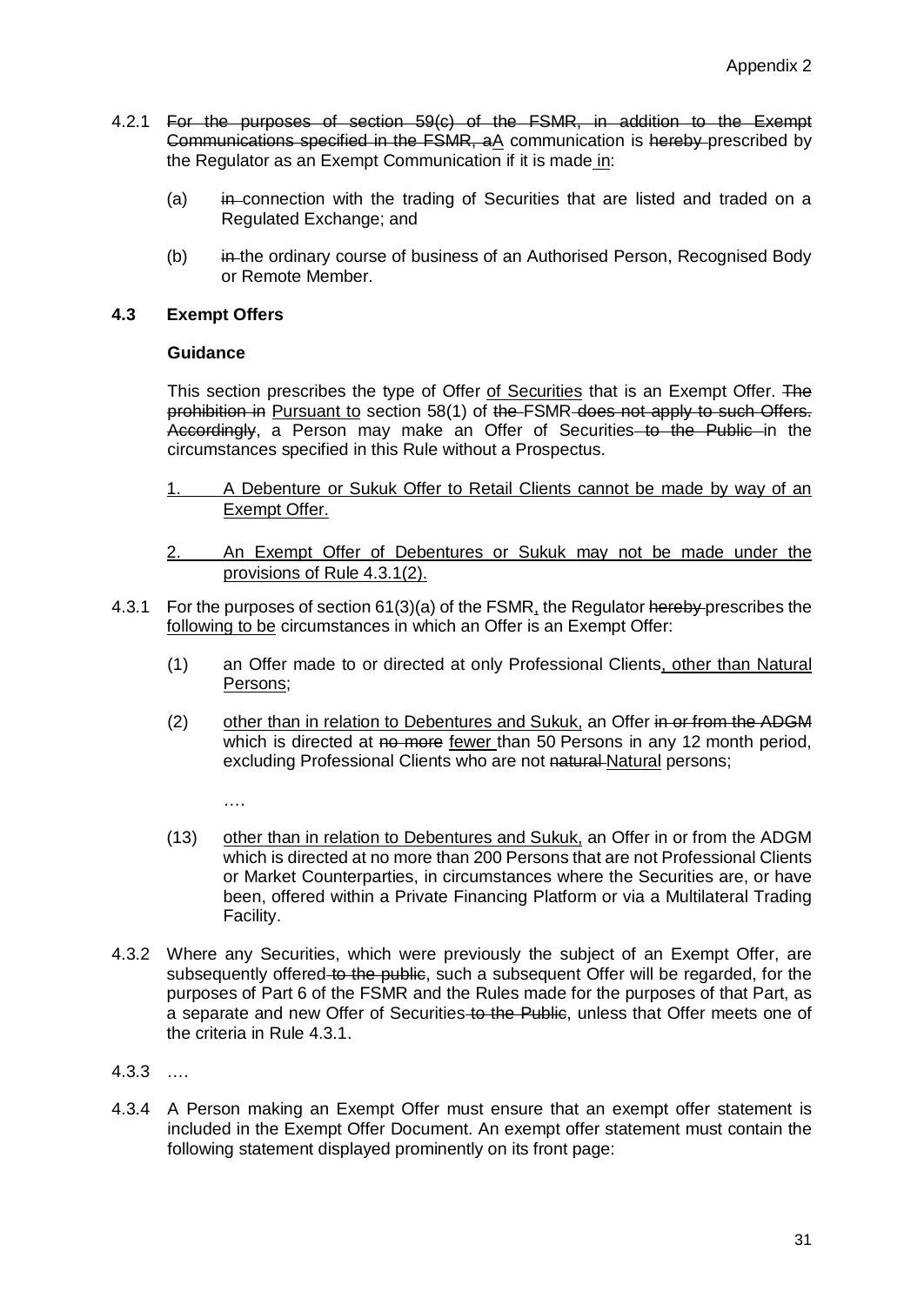*…*

*The ADGM Financial Services Regulatory Authority has no responsibility for reviewing or verifying any documents in connection with an Exempt Offers Offer. The ADGM Financial Services Regulatory Authority has not approved this Exempt Offer document nor taken steps to verify the information set out in it, and has no responsibility for it.*

…

# **4.4 Exempt Securities**

….

- 4.4.1 For the purposes of section 61(3)(b) of the FSMR the Regulator hereby prescribes the types of Securities that are Exempt Securities:
	- $(1)$  ….
	- (3) Securities offered in connection with a Takeover-by means of an exchange Offer, if a document is available containing information which is regarded by the Regulator as being equivalent to that of a Prospectus;

…

- (9) Securities already admitted to trading on another Recognised Investment Exchange or Regulated Exchange (the "Other Market"), where:
	- (a) …
	- (c) the Person requesting the admission to trading of the Securities under this exemption makes a summary document in the English language which is approved by the Regulator in accordance with the requirements in section 4.6 and published:
		- (i) containing the information set out in Rule  $4.5.2(1)(b)$ ;
		- (ii) stating where the most recent and current Prospectus, if any, can be obtained; and
		- (iii) specifying where the financial information published disclosed by the Issuer pursuant to its on-going disclosure obligations of the Other Market is available.
- (10) Securities offered in connection with any issue of Securities under Rules 9.7.1 or 9.7.4, where the Securities are of the same class already admitted to trading on the same Recognised Investment Exchange.

….

#### **4.5 Prospectus structure and content**

#### **Guidance**

1. Where the term "Prospectus Offer" is used in this section in reference to a Person, such a Person is either making an Offer of Securities to the Public or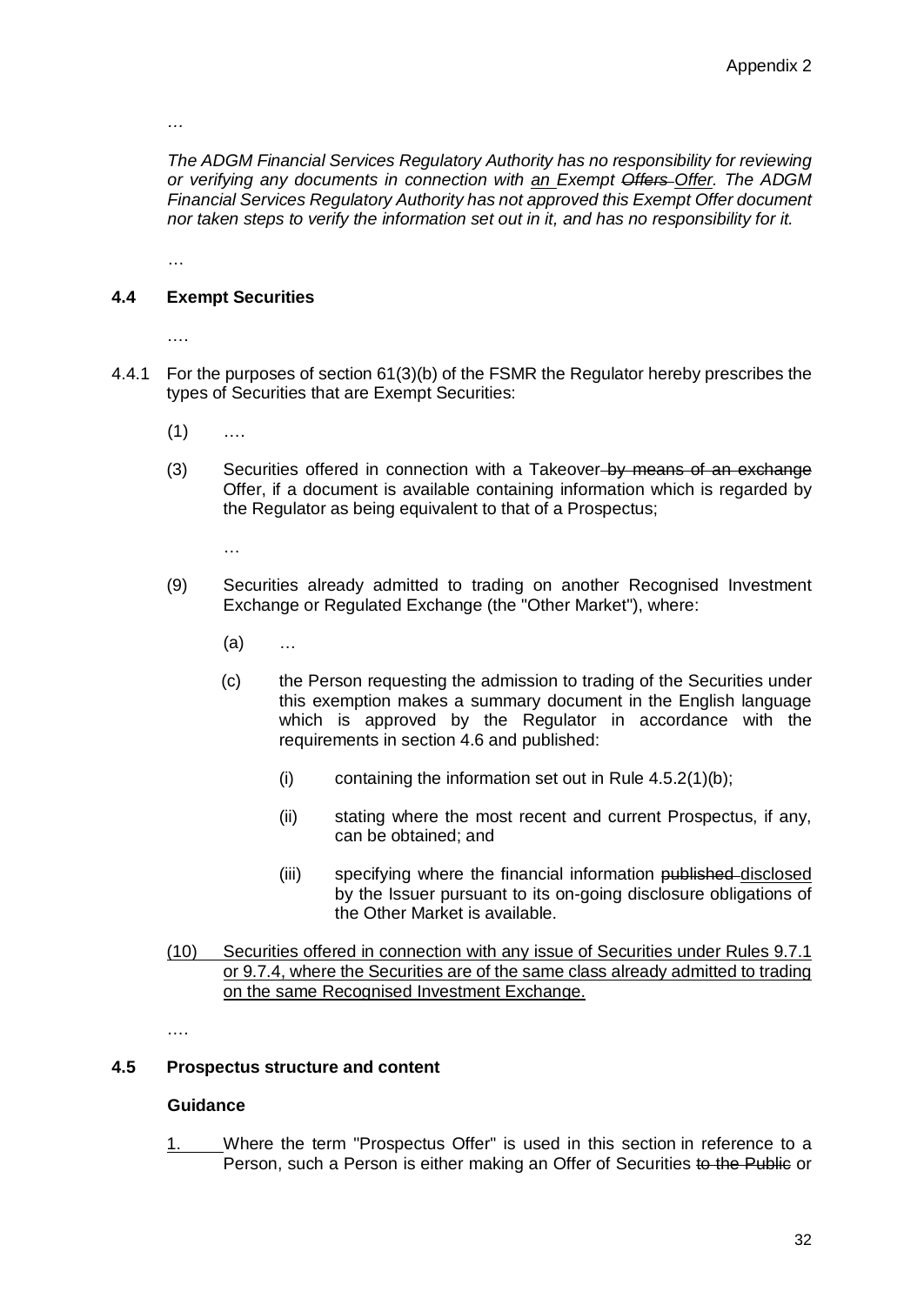seeking to have Securities admitted to trading on a Recognised Investment Exchange.

- 2. The Regulator will only permit a Prospectus Offer of a Retail Debenture or Sukuk in the circumstance described in Rule 4.14.
- 4.5.1 (1) A Person making a Prospectus Offer may, subject to section 4.9, produce a Prospectus structured either as:

….

- (2) For the purposes of section 62 of the FSMR, the Prospectus must:
	- (a) present information in a form which is comprehensible and easy to analyse;
	- (b) contain the documents and information specified in (1)(a) or (b) as are applicable; and
	- (c) in the case of an Offer of Securities to the Public, have an application form that meets the requirement in Rule 4.5.5.

….

4.5.3 A Person making a Prospectus Offer may use the same Registration Statement in respect of more than one Prospectus Offer provided that:

…

- (3) since the date of the Registration Statement, the Reporting Entity filing the Prospectus has complied with its market disclosure Disclosure obligations in Rule 6.2.9 relating to the category of Securities to which the Prospectus relates.
- 4.5.4 Where a Prospectus contains a Registration Statement produced prior to the date of the Summary and the Securities Note, the Person producing the Prospectus must ensure that both the Summary and the Securities Note:

…

#### **Guidance**

- 1. The above provisions are designed to provide flexibility so that Persons making Prospectus Offers can make multiple Offers using the same Registration Statement. However, care should be taken to ensure that the Registrations Registration Statement and the Securities Note together provide all the information required to be contained in a Prospectus pursuant to section 62 of the FSMR and these Rules.
- 2. There are additional disclosure requirements applicable to Islamic Securities contained in the IFR Rulebook.
- 3. Where the term "Prospectus Offer" is used in this section reference to a Person, such a Person is either making an Offer of Securities to the Public and/or seeking to have Securities admitted to trading on a Recognised Investment Exchange.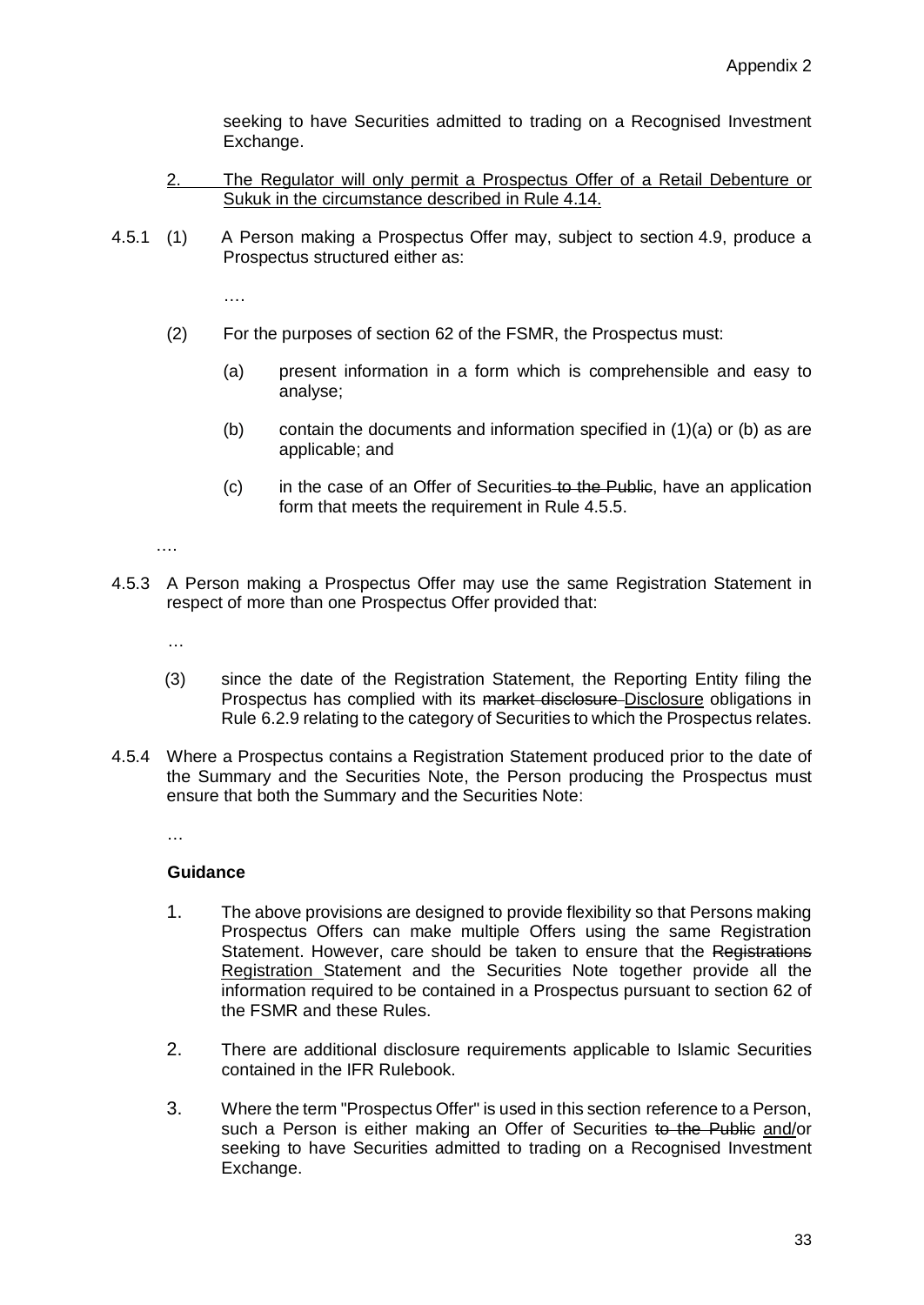# **Application forms**

4.5.5 A Person making an Offer of Securities to the Public must ensure that:

…<br>…

# **Requirements relating to Offers of Securities from the ADGM**

4.5.6 A Person who makes an Offer of Securities to the Public from the ADGM must:

…<br>…

# **4.6 Approval and publication of a Prospectus**

# **Application for approval**

4.6.1 (1) For the purposes of section 61(1) of the FSMR, a Person intending to make a Prospectus Offer ("**the Applicant**") must, subject to (2), (3) and (4), submit to the Regulator:

……

- (4) In the case of a Supplementary Prospectus, the application for approval must:
	- (a) be made using such form as the Regulator shall prescribe;
	- (b) be accompanied by the relevant fee prescribed in the FEES Rulebook; and
	- (c) comply with the requirements in Rule 4.9.1.

# **Guidance**

A Person intending to apply to the Regulator for approval of a Prospectus pursuant to Rule 4.6.1(1) should consider submitting a draft Prospectus for preliminary review by the Regulator prior to formally submitting the Prospectus for the Regulator's approval.

# **Approval of a Prospectus**

- 4.6.2 (1) The Regulator will only approve a Prospectus which has been filed with the Regulator in accordance with Rule 4.6.1 as soon as reasonably practicable where:
	- (a) it is satisfied that:
		- (i) the Prospectus meets all the applicable requirements in the FSMR and these Rules; and
		- (ii) the Board of the Undertaking whose Securities are to be offered complies with, and has adequate systems and controls in place to ensure on-going compliance with, the applicable requirements; and
	- (b) it has received all the necessary consents as required under the requirements in this chapter.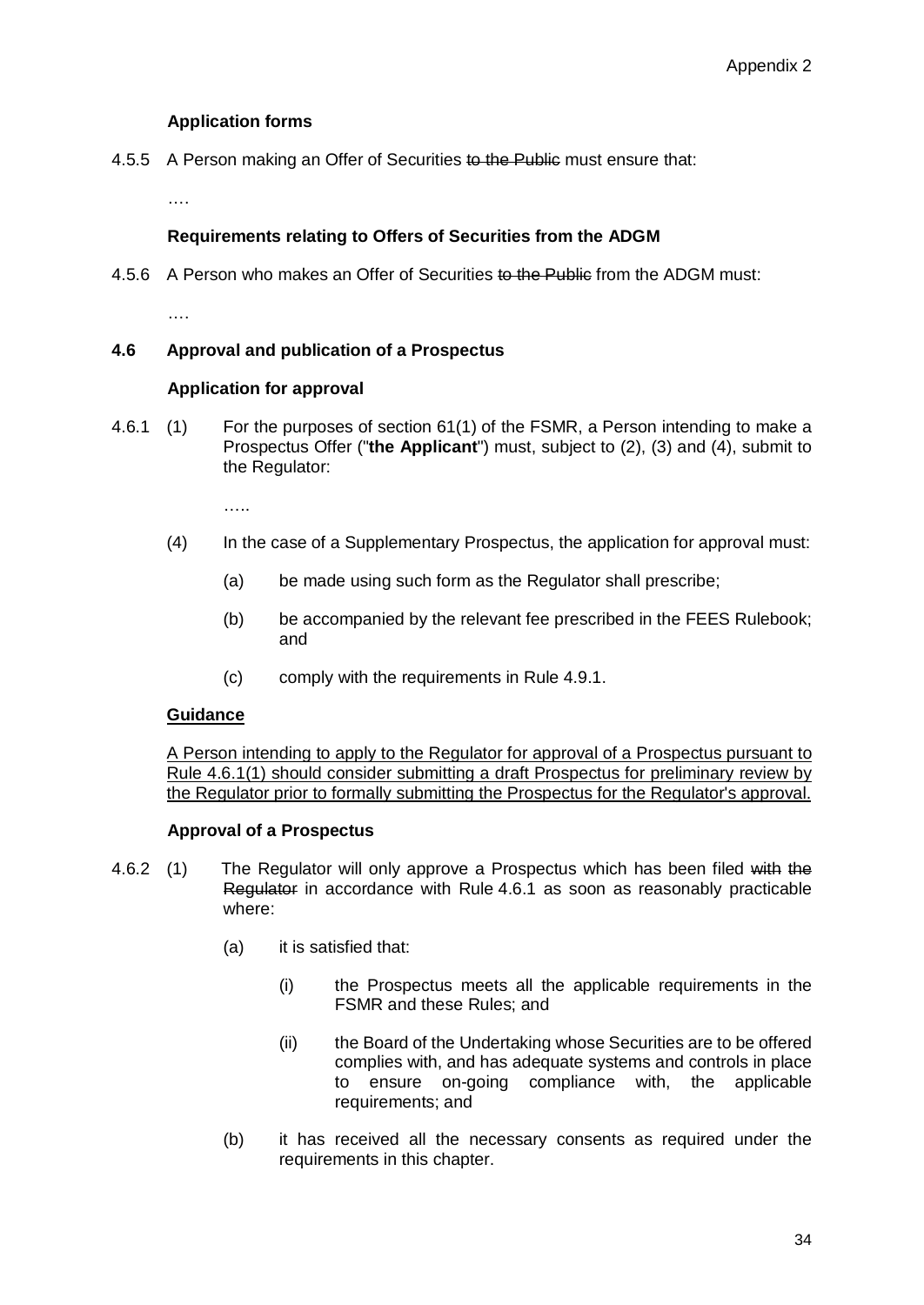- (2) A Prospectus filed with the Regulator is not an Approved Prospectus for the purposes of section 61(2)(a) of the FSMR unless the Regulator has issued to the Applicant a notice stating its approval:
	- (a) of the Prospectus or the Supplementary Prospectus as the case may be; and
	- (b) in the case of a Prospectus in (a) comprising multiple documents, of all the multiple documents.
- (3) The procedures in Part 6 of the FSMR apply to a decision of the Regulator not to approve a Prospectus under this Rule.

### **Guidance**

A Person intending to apply to the Regulator for approval of a Prospectus pursuant to Rule 4.6.1(1) should consider submitting a draft Prospectus for preliminary review by the Regulator prior to formally submitting the Prospectus for the Regulator's approval. See the GPM for procedures for applying for the Regulator's approval.

….

- 4.6.5 (1) A Financial Intermediary may make an Offer of Securities to the Public in reliance on an Approved Prospectus which has been produced by the Issuer in accordance with Rules 4.6.1 and 4.6.2 only in circumstances where:
	- ….
	- (3) For the purposes of this Rule, a "Financial Intermediary" is an Authorised Person holding a relevant Financial Services Permission or a Person who is licenced and supervised by a Non-ADGM Financial Services Regulator.

….

# **4.7 Offer documents from other jurisdictions**

- 4.7.1 (1) The Regulator may, subject to (2), approve an Offer document produced under legislation in a jurisdiction other than the ADGM for the purposes of meeting the Prospectus requirements in this chapter where:
	- (a) it is satisfied that the:
		- (i) the Offer document contains information equivalent to that which is required for a Prospectus in this chapter; and
		- (ii) the Offeror meets all the other requirements relating to a Prospectus Offer as prescribed in these Rules; or
	- (b) the other jurisdiction provides a level of regulation relating to the Offer which is acceptable to the Regulator.
	- (2) The Regulator may, subject to (3), approve an Offer document referred to in (1) in accordance with the requirements and procedures set out in this Rule 4.6 and, subject to such conditions or restrictions imposed by the Regulator as it sees fit.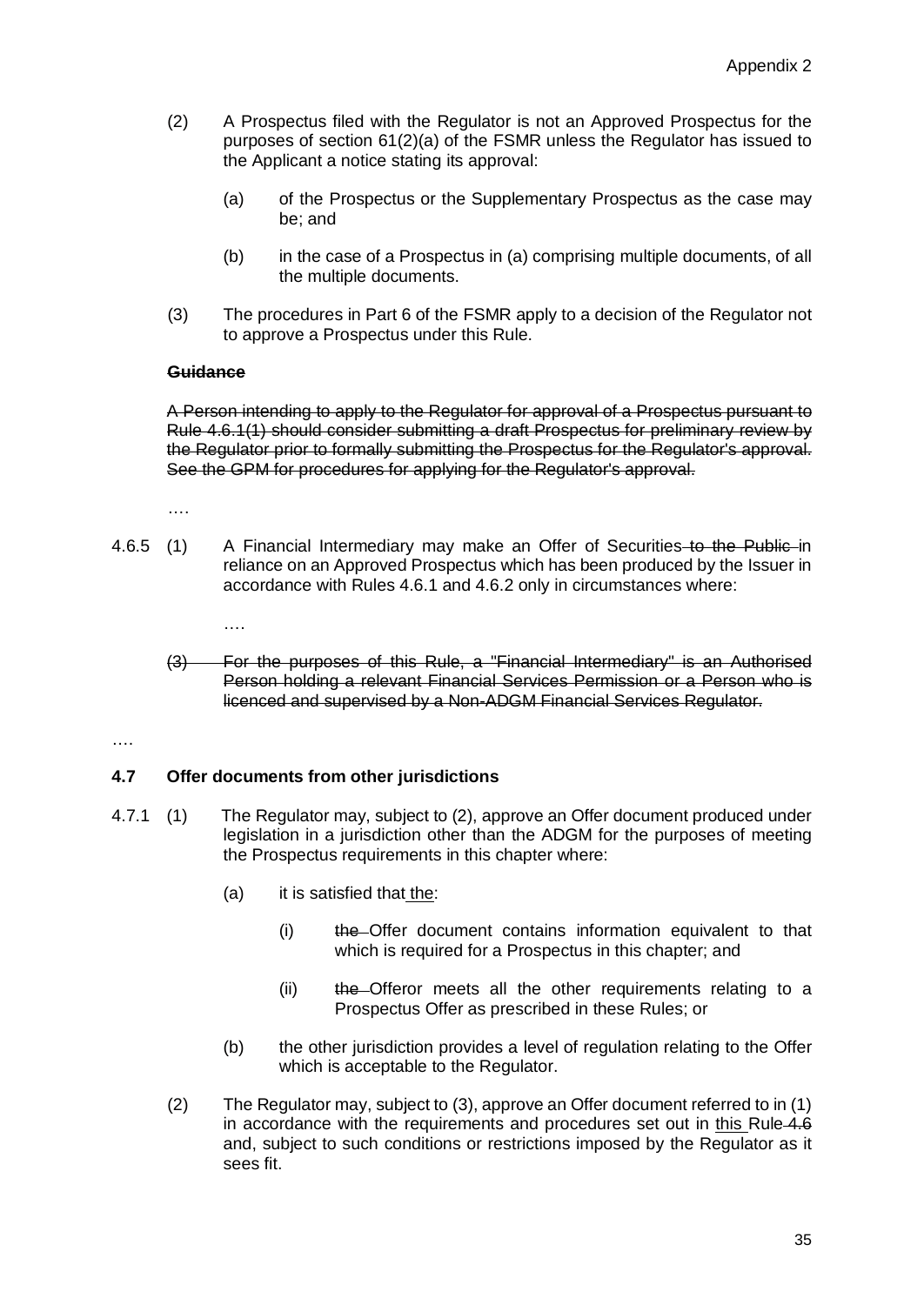- (3) An application for approval of an Offer document produced in accordance with the legislation in a jurisdiction other than the ADGM must:
	- (a) be made using such form as the Regulator shall prescribe;
	- (b) be accompanied by the relevant fee prescribed in FEES; and
	- (c) include:

(i) a copy of the Offer document;

- (ii) where the Offer document referred to in (1) is not in the English language, an English translation acceptable to the Regulator; and
- (iii) a clear statement that it is an Offer document prepared in accordance with the requirements applicable in the relevant jurisdiction and not in the ADGM.
- (4) The application in (3) must be submitted to the Regulator at least 20 Business Days prior to the intended date on which the Applicant intends the Offer document to be approved.
- (45) An Offer document referred to in (1) is an Approved Prospectus for the purposes of section 61(2)(a) of the FSMR where it has been approved by the Regulator in accordance with the requirements in this Rule and Rule 4.6.
- (56) The procedures in Part 6 of the FSMR apply to a decision of the Regulator under this Rule not to approve an Offer document or to impose conditions or restrictions on an approval.

## **Guidance**

- 1. A Person considering filing an Offer document pursuant to Rule 4.7.1 should approach the Regulator at the earliest possible time opportunity to discuss how to proceed. This is because as the Regulator will may need to undertake the assessment required under Rule 4.7.1 on a case-by-case basis. See Guidance under Rule 4.6.2 for details relating to the Regulator Prospectus approval process.
- 2. A Person intending to apply to the Regulator for approval of an Offer document pursuant to Rule 4.7.1(3) should consider submitting a draft Offer document for preliminary review by the Regulator prior to formally submitting the Offer document for the Regulator's approval.
- **4.7.2** (1) Once an Offer document referred to in Rule 4.7.1 has been approved in accordance with 4.7.1(2), it must be made available to the public:
	- (a) as soon as reasonably practicable; and
	- (b) in the form approved by the Regulator.
	- (2) The Securities to which an Offer document approved in accordance with Rule 4.7.1 relates must not be offered for subscription or sale unless: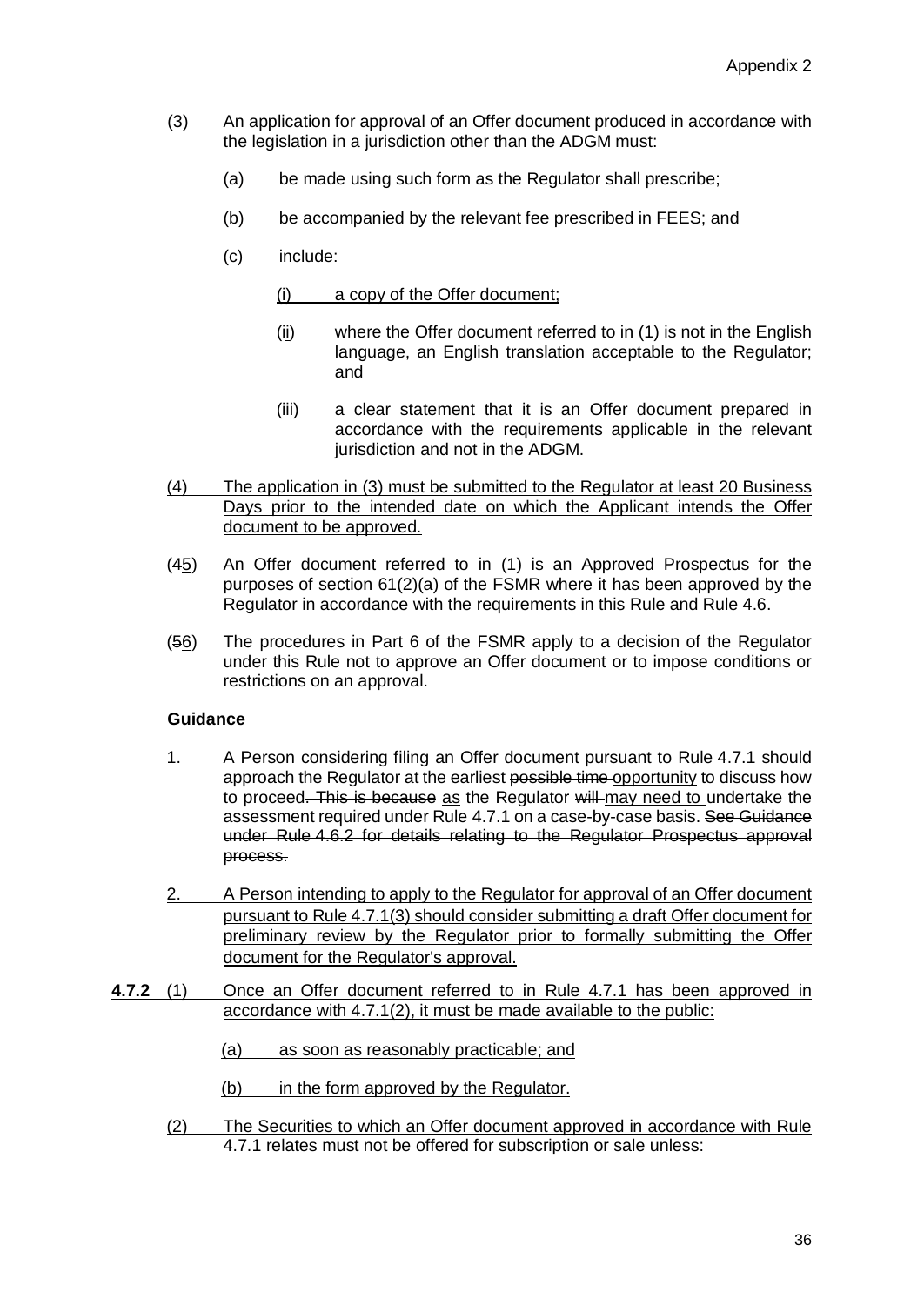- (a) the Offer document remains current in the jurisdiction in which it was issued; and
- (b) no more than 12 months has passed since the Offer document was approved by the Regulator.

## **4.8 Incorporation by reference**

- 4.8.1 (1) Subject to Rule 4.8.1(3), where a requirement in this chapter requires disclosure of information in a Prospectus, the Person making the Prospectus Offer may incorporate that information by reference to another source of information, provided that the:
	- (a)  $t$  the source of information is publicly available on a continuing basis;
	- (b) the information is clearly set out and easily accessible in that source;
	- (c) the information is in the English language; and
	- (d) the information can be accessed without charge.

#### ……

## **4.12 Advertisements**

4.12.1 (1) A Person who makes a Prospectus Offer must not, and must ensure that any agent of that Person or a member of its Group or other Persons associated or connected with the Prospectus Offer do not, during the Offer Period, make an advertisement relating to a Prospectus Offer unless the advertisement:

….

#### **Guidance**

The requirements relating to advertisements in Rule 4.12.1 do not apply, due to the definitional exclusion provided in section 59 of the FSMR, to any communication:

- a. made in connection with the trading of Securities on a Recognised Investment Exchange or Regulated Exchanges Exchange;
- b. made for the purposes of complying with the on-going reporting requirements of a Recognised Investment Exchange or the Regulator; or
- c. which is an Exempt Communication as defined in Rule 4.2.1.

#### **4.13 Miscellaneous**

…

- 4.13.3 (1) The Regulator may, during the Offer Period or such other longer period as specified, impose a requirement that the monies held by a Person making a Prospectus Offer or his agent pursuant to the Prospectus Offer or issuance are held in an escrow account for a specified period and on specified terms.
	- $(2)$  ....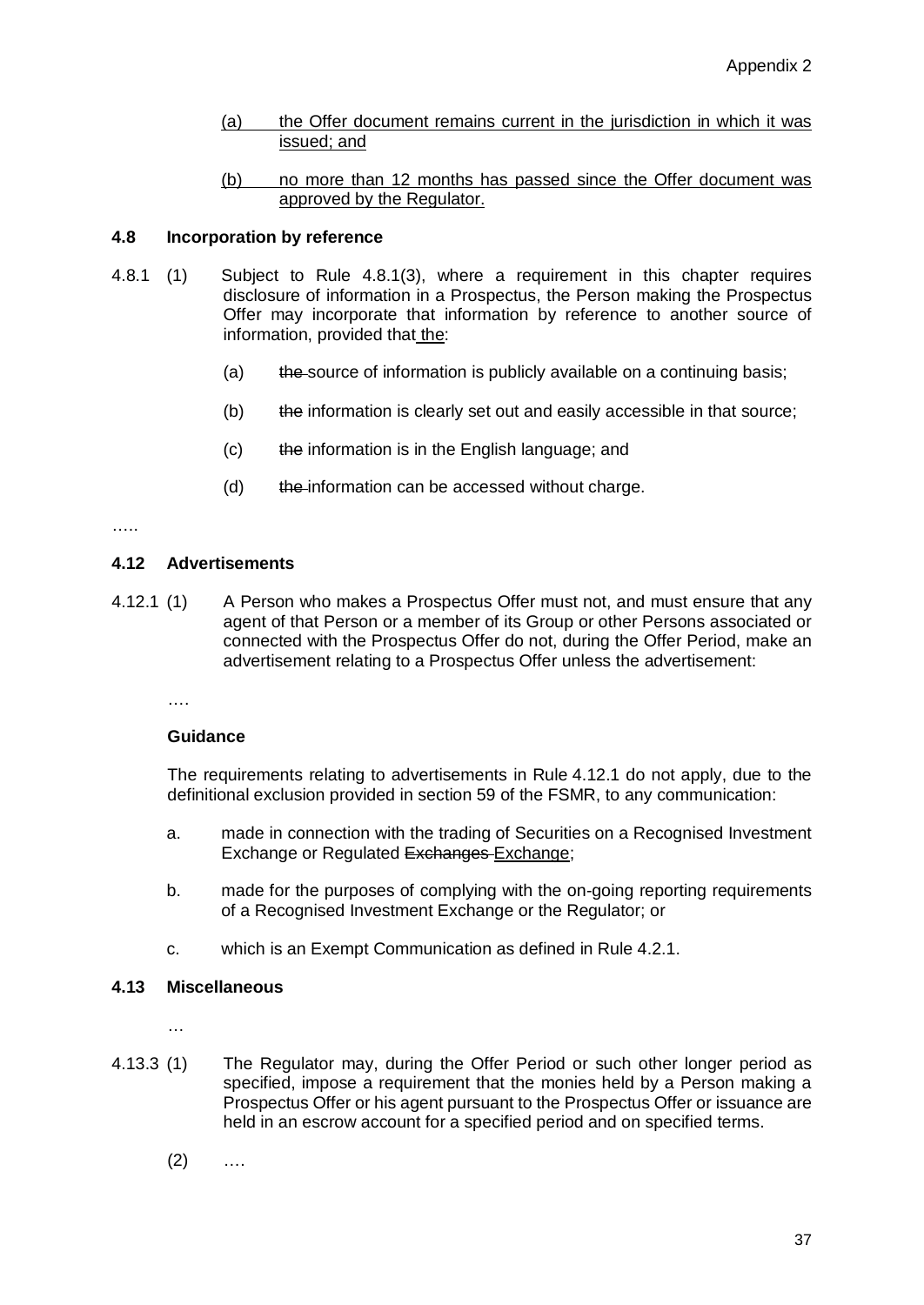See also Rule 9.4 which contains additional restrictions relating to dealings by Restricted Persons which may apply to executive Directors.

## **4.14 Retail Debentures or Sukuk**

- 4.14.1 A Person may only make a Prospectus Offer of a Retail Debenture or Sukuk where:
	- (1) the Issuer of the Retail Debenture or Sukuk has applied for its admission to trading on a Recognised Investment Exchange; and
	- (2) the Issuer or guarantor of the Retail Debenture or Sukuk has received an investment grade credit rating from an authorised Credit Rating Agency or such other credit rating agency considered acceptable by the Regulator.

## **Guidance**

The Regulator may consider a credit rating agency to be acceptable if it is regulated in a Zone 1 jurisdiction.

## **5. SPONSORS AND COMPLIANCE ADVISERS**

## **5.1 Sponsors**

## **Application**

- 5.1.1 This section applies to:
	- (1) a Sponsor appointed pursuant to Rule 5.1.2; and
	- (2) any Reporting Entity-Issuer or Applicant seeking Securities to be admitted to the Official List, that is required by the Regulator to appoint a Sponsor.

## **Guidance**

A reference in this section to an Issuer refers also to an Applicant for admission of Securities to the Official List wherever the context requires.

#### **Appointment of Sponsors**

- 5.1.2 (1) Pursuant to section 83 of the FSMR, the Regulator may, where it considers it appropriate to do so, require a Person who makes or intends to make a Prospectus Offer an Issuer or applicant seeking Securities to be admitted to the Official List, as applicable, to:
	- (a) appoint a Sponsor in respect on each occasion that it submits to the Regulator an Application for admission of Securities to the Prospectus Offer Official List; or
	- (b) provide third party certification in respect of any specific matters relating to the Prospectus Offer application for admission of Securities to the Official List.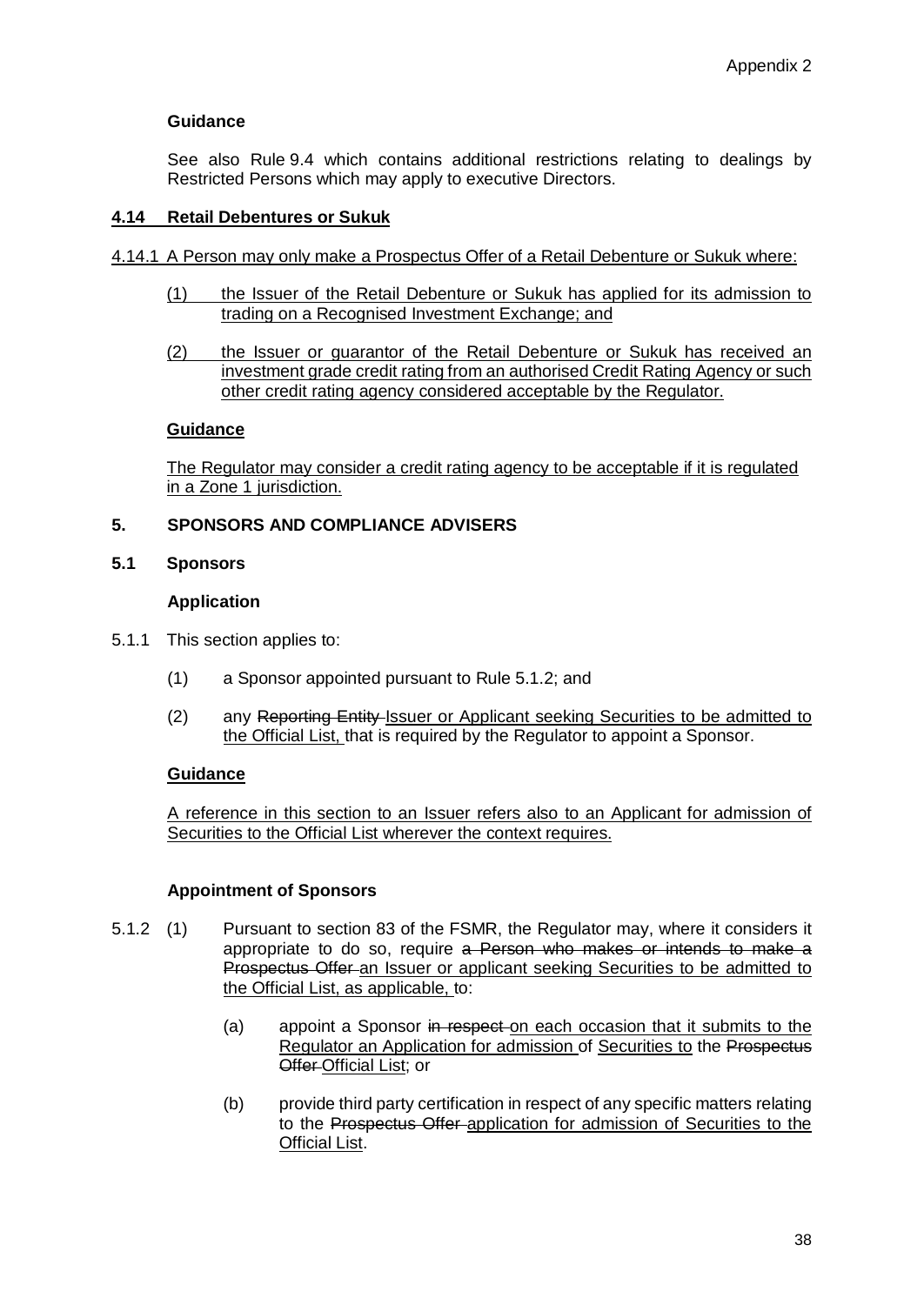- (2) Where the Regulator requires a Sponsor to be appointed pursuant to (1)(a), the Regulator must:
	- (a) do so in sufficient time to enable the Sponsor to comply with the requirements in this Chapter; and
	- (b) require such appointment to be effective for the Offer Period (in relation to a Prospectus Offer document) or such other period relevant to the application in Rule 5.1.2(1)(a), as the Regulator determines as appropriate.

- 1. The Regulator may require the appointment of a Sponsor as appropriate to the circumstances of an issuance as assessed by the Regulator in its sole discretion. Circumstances which are likely to require the appointment of a Sponsor include an issuance where there is a large retail element. Issuer and any Securities it seeks to be admitted to the Official List.
- 2. The Regulator may require the appointment of a Sponsor, or third party certification in respect of any matters relating to an Issuer, in appropriate cases. An example of circumstances in which the Regulator may require the appointment of a Sponsor, or third party signoff, would be where an Issuer does not have a proven track record, such as a start-up.
- 32. Generally, the matters in relation to which the Regulator may require third party sign-off-certification pursuant to Rule 5.1.2(1)(b) include matters relating to the adequacy of working capital and systems and controls in place for continuous disclosure or financial reporting by the Issuer seeking admission of its Securities to the Official List. Such certification should be provided by a third party acceptable to the Regulator. To be acceptable to the Regulator, the third-party should be independent of the Issuer and have relevant expertise relating to the matters on which certification of compliance is to be provided.
- In most cases the Person making a Prospectus Offer will be the Issuer of the Securities to which the Prospectus relates. However there may be situations where the Person making a Prospectus Offer, that is the Offeror, is not the Issuer of the Relevant Securities.
- 53. In any event, the Sponsor must make certain inquiries and assume certain obligations under these Rules. A Sponsor should therefore be a Person familiar with the requirements of the FSMR and the Rules and who has the necessary knowledge, experience, qualifications and resources to assist the Person making the Prospectus Offer Issuer to comply with the various requirements.

## **Procedures relating to appointment of Sponsors**

- 5.1.3 (1) A Person required to appoint a Sponsor must, prior to appointing a Sponsor:
	- (a) take reasonable steps to ensure that the proposed Sponsor has the required knowledge, experience, qualifications and resources to carry out its obligations under these Rules; and
	- (b) notify the Regulator of the proposed Sponsor's name, its business address and an address in the ADGM for the service of documents.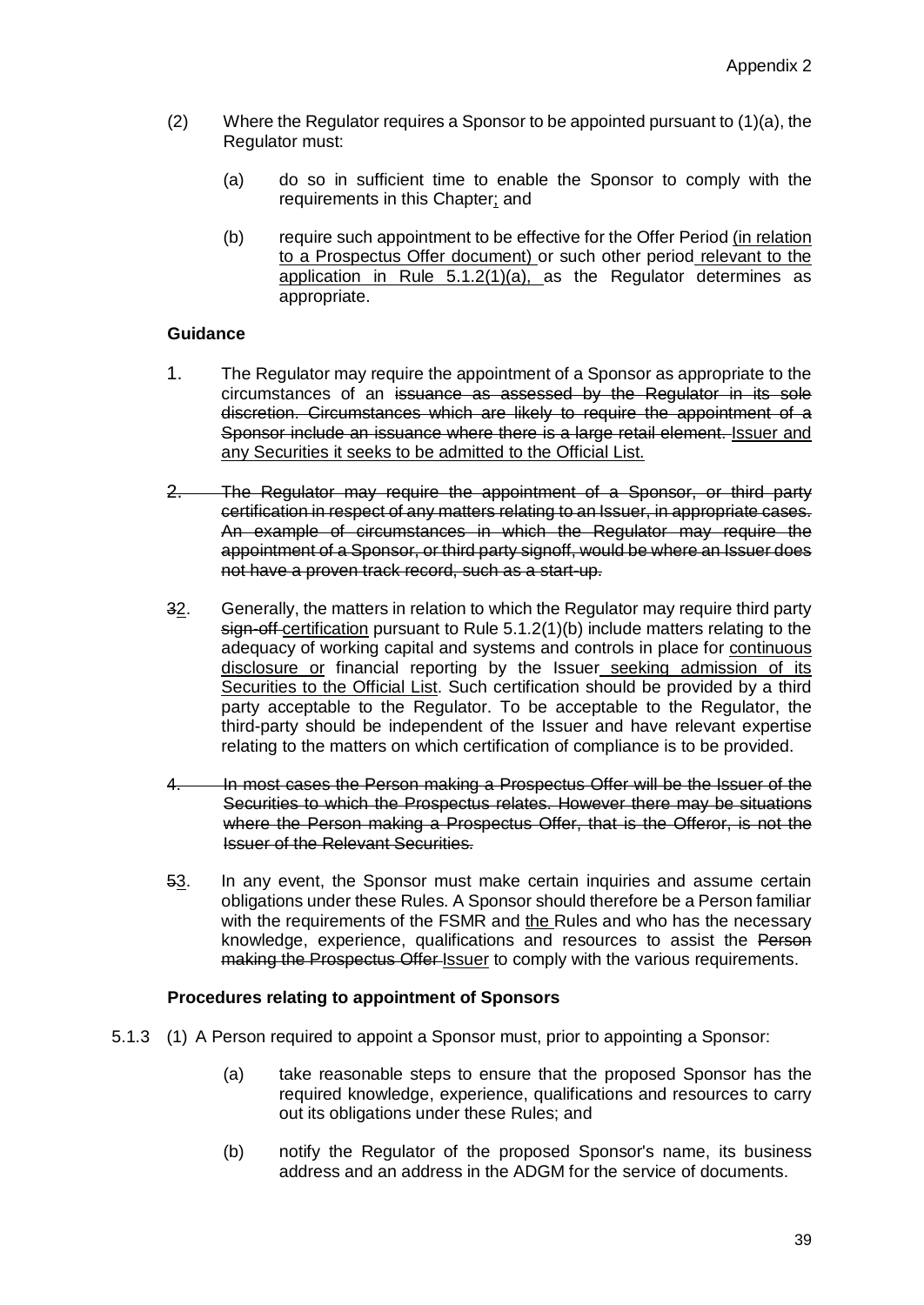(2) If requested by the Regulator, aA Person appointing required to appoint a Sponsor must provide the Regulator with information about the knowledge, experience, qualifications and resources of the appointed or a proposed Sponsor.

….

- 5.1.5 (1) Where, in the opinion of the Regulator, a Sponsor appointed by a Person is not suitable, or where a Sponsor has not been appointed or has resigned, the Regulator may direct the Person to replace or appoint a Sponsor.
	- (2) The Regulator must give both the Person and, if in the Regulator's opinion a Sponsor is not suitable, the Sponsor an opportunity to make representations under the procedures in that Schedule.

## **Obligations of a Sponsor**

- 5.1.6 A Sponsor appointed pursuant to Rule 5.1.2 must:
	- (1) satisfy itself provide assurance to the Regulator that, to the best of its knowledge and belief, having made due and careful enquiry that the Person who makes or intends to make a Prospectus Offer, the Issuer (as an applicant for its Securities to be admitted to the Official List) has satisfied all applicable conditions for offering Securities and within the Listing Rules and any other relevant requirements under the FSMR and these Rules;
	- $(2)$  provide to the Regulator any information or explanation known to it or confirmation in such form and within such time limit as the Regulator may reasonably require for the purpose of verifying whether the Person making the Prospectus Offer complies that the Issuer and its Securities comply, or has complied, with the Listing Rules or any other applicable requirements in the FSMR and these Rules; and
	- (3) provide guidance to the Issuer in relation to the applicable requirements under the Listing Rules, the FSMR and these Rules; and
	- $(34)$  take such other steps as may be required in writing by the Regulator.

## 5.1.7 A Sponsor must:

- 5.1.7 (1) where a Sponsor it becomes aware of a failure by the Person making the Prospectus Offer-Issuer to comply with its obligations under the FSMR and these Rules, the Sponsor must without undue delay:
	- $(4a)$  notify the Person making the Prospectus Offer the Issuer of the failure and take reasonable steps to ensure it rectifies the failure within a reasonable time; and
	- (2b) if the Person making the Prospectus Offer-Issuer does not or is unable to rectify the failure as soon as practicable, notify the Regulator of that fact.
	- (2) for so long as it is appointed in such capacity in respect of an Issuer (as an applicant for Securities to be admitted to the Official List):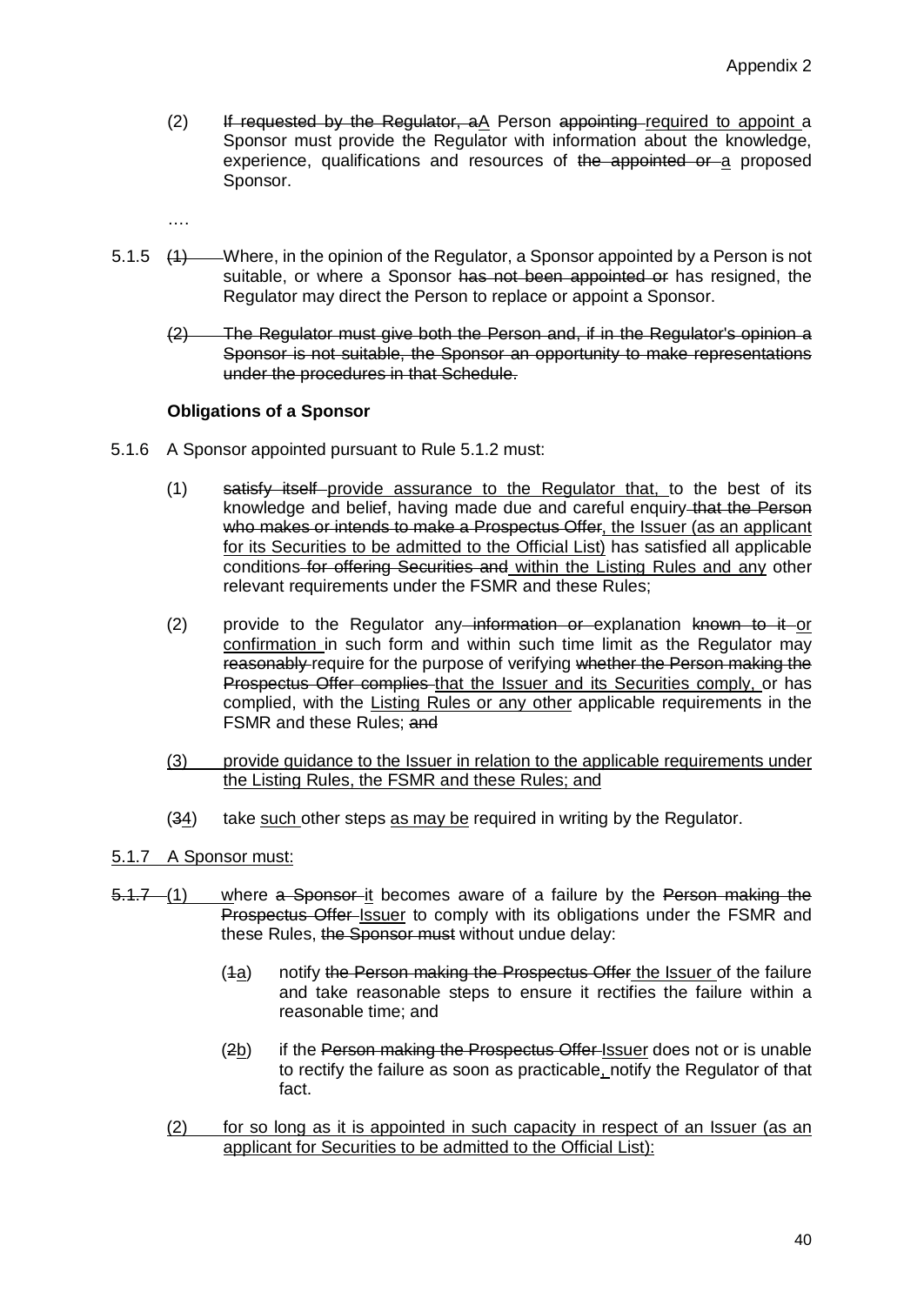- (a) take such reasonable steps that are required to ensure that any communication or information it provides to the Regulator when carrying out its duties is, to the best of its knowledge and belief, accurate and complete in all material respects; and
- (b) as soon as possible following it becoming aware of any information that materially affects the accuracy or completeness of information it has previously provided to the Regulator provide same to the Regulator.

**….**

## **Co-operation with Sponsors**

- 5.1.9 A Person who is required to appoint a Sponsor in respect of a Prospectus Offer pursuant to Rule 5.1.2 must take reasonable steps to ensure that it and its Employees:
	- $(1)$  ....
	- (5) report to the Sponsor any matter which may significantly affect the financial position of the Person issuing the Issuer (as an Applicant seeking admission of Securities to the Official List) or the price or value of the relevant Securities.

….

## **5.2 Compliance advisers**

## **Application**

5.2.1 This section applies to a Reporting Entity that is required by the ADGM to appoint a compliance adviser.

#### **Guidance**

The requirement for the appointment of a compliance adviser is designed to ensure that a Reporting Entity is aware of and complies with its continuing obligations under the FSMR and this Rulebook. A compliance adviser should therefore be a person Person familiar with the requirements of the FSMR and this Rulebook and should have the necessary knowledge, experience, qualifications and resources to assist a Reporting Entity to comply with its regulatory obligations.

….

5.2.6 A Reporting Entity must provide to the Regulator any information in such form and within such time as the Regulator may reasonably require regarding its compliance adviser or any advice the compliance adviser is providing, or has provided, to the Reporting Entity regarding its continuing obligations under the FSMR and these Rules.

….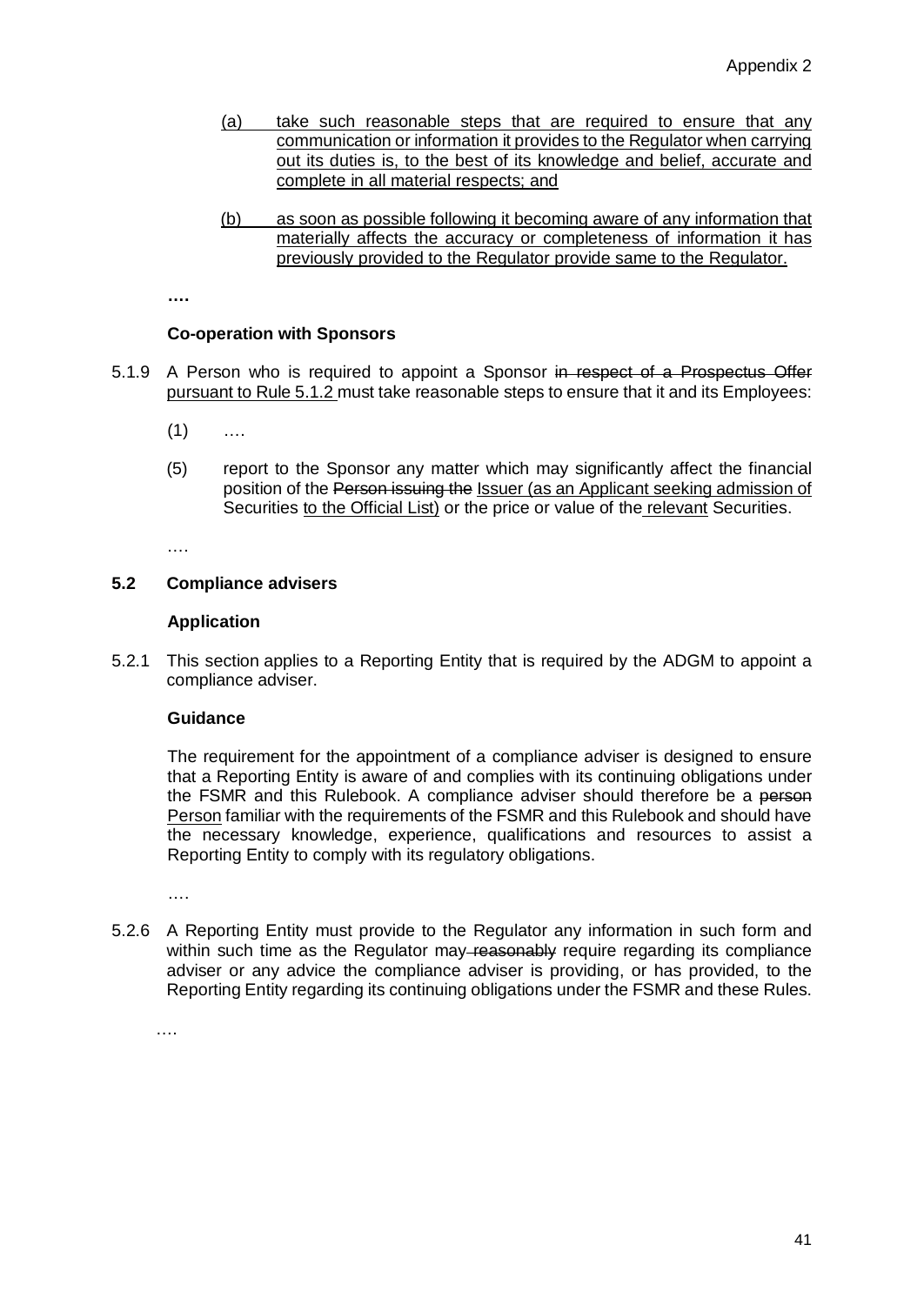## **6. MARKET ABUSE, PRICE STABILISATION AND BUY-BACK PROGRAMMES**

## **6.1 Market Abuse**

## **Application of the Rules Code of Market Conduct**

- 6.1.1 (1) The Rules Code of Market Conduct ("**RMCCMC**") is issued as Guidance to the Market Abuse provisions in Part 8 of the FSMR.
	- (2) The RMCCMC applies to Persons in respect of conduct that occurs in the ADGM or elsewhere, however it only applies to conduct that occurs outside the ADGM if the conduct affects ADGM markets or users of ADGM markets.

#### **Guidance**

- 1. The RMCCMC is intended to prevent Market Abuse by providing further clarity about what activities the Regulator might regard as constituting Market Abuse under the FSMR.
- 2. The RMCCMC applies to persons-Persons to whom Part 8 of the FSMR applies, that is, it applies to persons Persons generally whether individuals or bodies corporate and whether or not regulated.
- 3. Examples in the RMCCMC are not intended to be exhaustive. There may be other circumstances in which conduct may contravene the Market Abuse provisions.

## **6.2 Price Stabilisation and Buy-back Programmes**

….

#### **6.2.3 Objectives of Buy-back Programmes**

In order to benefit from the exemption provided for in the Regulations-FSMR, a Buyback Programme must comply with Rules 6.2.4, 6.2.5 and 6.2.6 of this chapter and the sole purpose of that Buy-back programme must be to reduce the capital of an Issuer or Listed Entity (in value or in number of Shares) or to meet obligations arising from either of the following:

- (1) Debt Financial Instruments Debentures or Sukuk exchangeable into equity Instruments Equity Securities; and
- (2) Employee Share option programmes Incentive Schemes or other allocations of Shares to Employees of the Issuer or of an associate Company.

## **6.2.4 Conditions for, and Disclosure of, Buy-back Programmes and disclosure**

- (1) The Buy-back Programme must comply with the following conditions:
	- (a) authorisation shall be given by thea general meeting of the Listed Entity, which shall determine the terms and conditions of such acquisitions, and in particular the maximum number of Shares to be acquired, the duration of the period for which the authorisation is given and which may not exceed 18 months, and, in the case of an acquisition for value. the maximum and minimum consideration. Members of the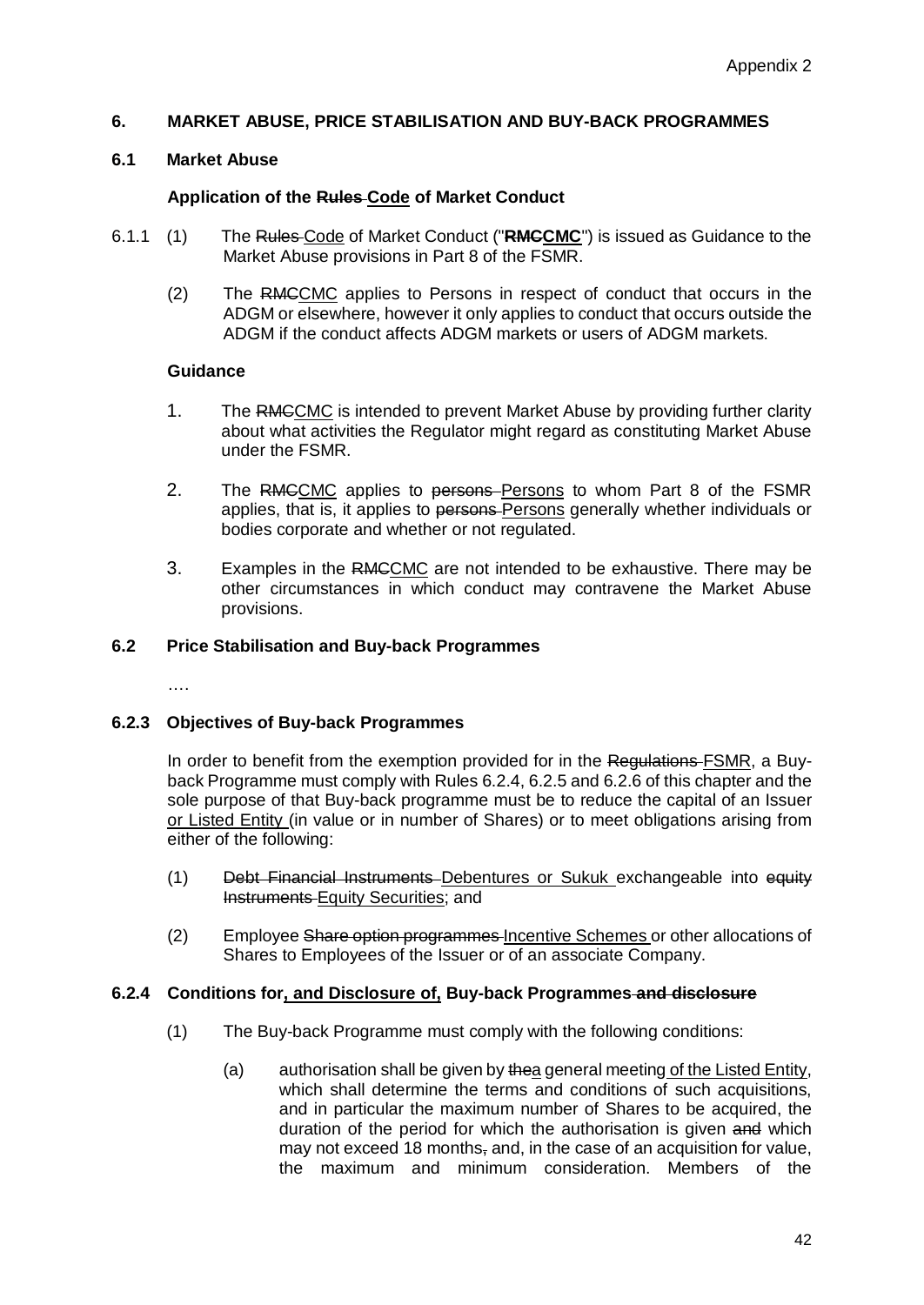administrative or management body shall be required to satisfy themselves that at the time when each authorised acquisition is effected the conditions referred to in subparagraphs (a), (b) and (c) are respected;

- (b) the nominal value or, in the absence thereof, the accountable par of the acquired Shares, including Shares previously acquired by the Company Listed Entity and held by it, and Shares acquired by a person Person acting in his own name but on the Company's Listed Entity's behalf, may not exceed 10% of the subscribed capital;
- (c) the acquisitions may not have the effect of reducing the net assets below an amount when on the closing date of the last financial year the net assets as set out in the Company's Listed Entity's annual accounts are, or following such a distribution would become, lower than the amount of the subscribed capital plus those reserves which may not be distributed under applicable enactments or the statutes of the Company Listed Entity; and
- (d) only fully paid-up Shares may be included in the transaction.
- $(2)$  Prior to the start of trading, full details of the programme must be adequately disclosed to the public Disclosed. Those details must include the objective of the programme, the maximum consideration, the maximum number of Shares to be acquired and the duration of the period for which authorisation for the programme has been given. Subsequent changes to the programme must be subject to Adequate Public Disclosure Disclosed.
- (3) The Issuer-Reporting Entity must have in place the mechanisms ensuring that it fulfils trade reporting obligations to the Regulator. These mechanisms must record each transaction related to Buy-back Programmes.
- (4) The Issuer Reporting Entity must publicly disclose Disclose details of all transactions as referred to in paragraph (3) no later than the end of the seventh Business Day following the date of execution of such transactions.

## 6.2.5 **Conditions for trading**

- $(1)$  In so far Insofar as prices are concerned, the Issuer-Listed Entity must not, when executing trades under a Buy-back Programme, purchase Shares at a price higher than the higher of the price of the last independent trade and the highest current independent bid on the trading venues where the purchase is carried out.
- (2) If the trading venue is not a Recognised Investment Exchange, the price of the last independent trade or the highest current independent bid taken in reference shall be the one of the Recognised Investment Exchange.
- (3) Where the Issuer-Listed Entity carries out the purchase of own Shares through derivative Financial Instruments Derivatives, the exercise price of those derivative Financial Instruments Derivatives shall not be above the higher of the price of the last independent trade and the highest current independent bid.
- $(4)$  In so far-lnsofar as volume is concerned, the Issuer-Listed Entity must not purchase more than 25% of the average daily volume of the Shares in any one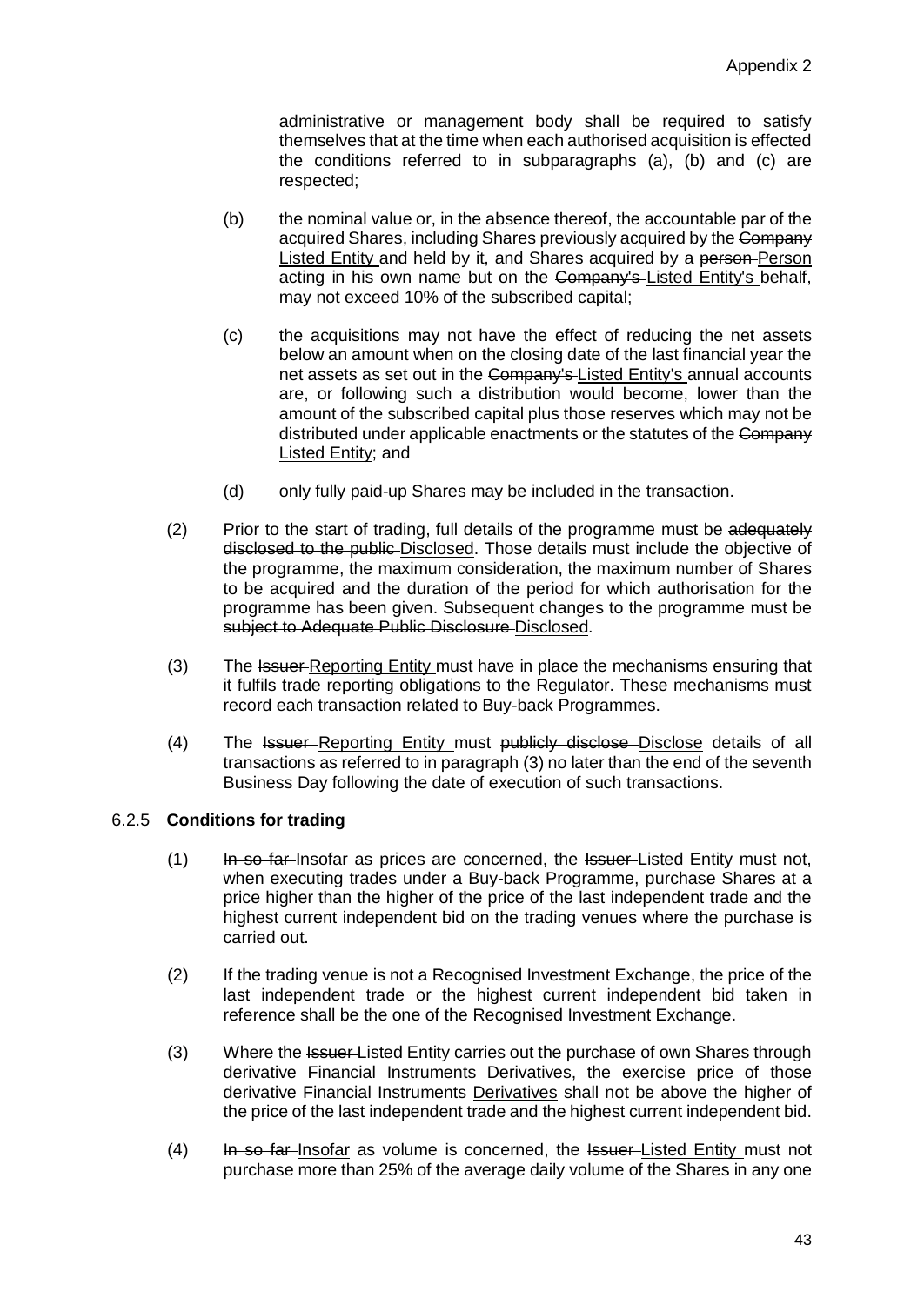day on the Recognised Investment Exchange on which the purchase is carried out.

- (5) The average daily volume figure must be based on the average daily volume traded in the month preceding the month of public disclosure Disclosure of that programme and fixed on that basis for the authorised period of the programme.
- (6) Where the programme makes no reference to that volume, the average daily volume figure must be based on the average daily volume traded in the 20 trading days preceding the date of purchase.
- (7) For the purposes of paragraph (34), in cases of extremely low liquidity on the relevant Recognised Investment Exchange, the Issuer-Listed Entity may exceed the 25% limit, provided that the following conditions are met:
	- (a) the Issuer-Listed Entity informs the Regulator, in advance, of its intention to deviate from the 25% limit;
	- (b) the Issuer discloses adequately to the public Reporting Entity Discloses the fact that it the Listed Entity may deviate from the 25% limit; and
	- (c) the Issuer Listed Entity does not exceed 50% of the average daily volume.

## 6.2.6 **Restrictions**

- (1) In order to benefit from the exemption provided by the Regulations-FSMR, the Issuer Listed Entity shall not, during its participation in a Buy-back Programme, engage in the following trading:
	- (a) selling of own Shares during the life of the programme Buy-back Programme;
	- (b) trading during a Celosed period; or
	- (c) trading where the Issuer Reporting Entity has decided to delay the public disclosure Disclosure of Inside Information in accordance with chapter 7 and the Regulations FSMR.
- (2) Paragraph (1)(a) shall not apply if the Issuer-Listed Entity is a Reporting Entity and has established effective information barriers (Chinese Walls) subject to supervision by the Regulator, between those responsible for the handling of Inside Information related directly or indirectly to the Issuer-Listed Entity and those responsible for any decision relating to the trading of own Shares (including the trading of own Shares on behalf of Clients), when trading in own Shares on the basis of such any decision.
- (3) Paragraphs  $(1)(b)$  and  $(c)$  shall not apply if the  $l$ <del>ssuer</del>-Listed Entity is a Reporting Entity and has established effective information barriers (Chinese Walls) subject to supervision by the Regulator, between those responsible for the handling of Inside Information related directly or indirectly to the Issuer Listed Entity (including trading decisions under the Buy-back Programme) and those responsible for the trading of own Shares on behalf of Clients, when trading in own Shares on behalf of those Clients.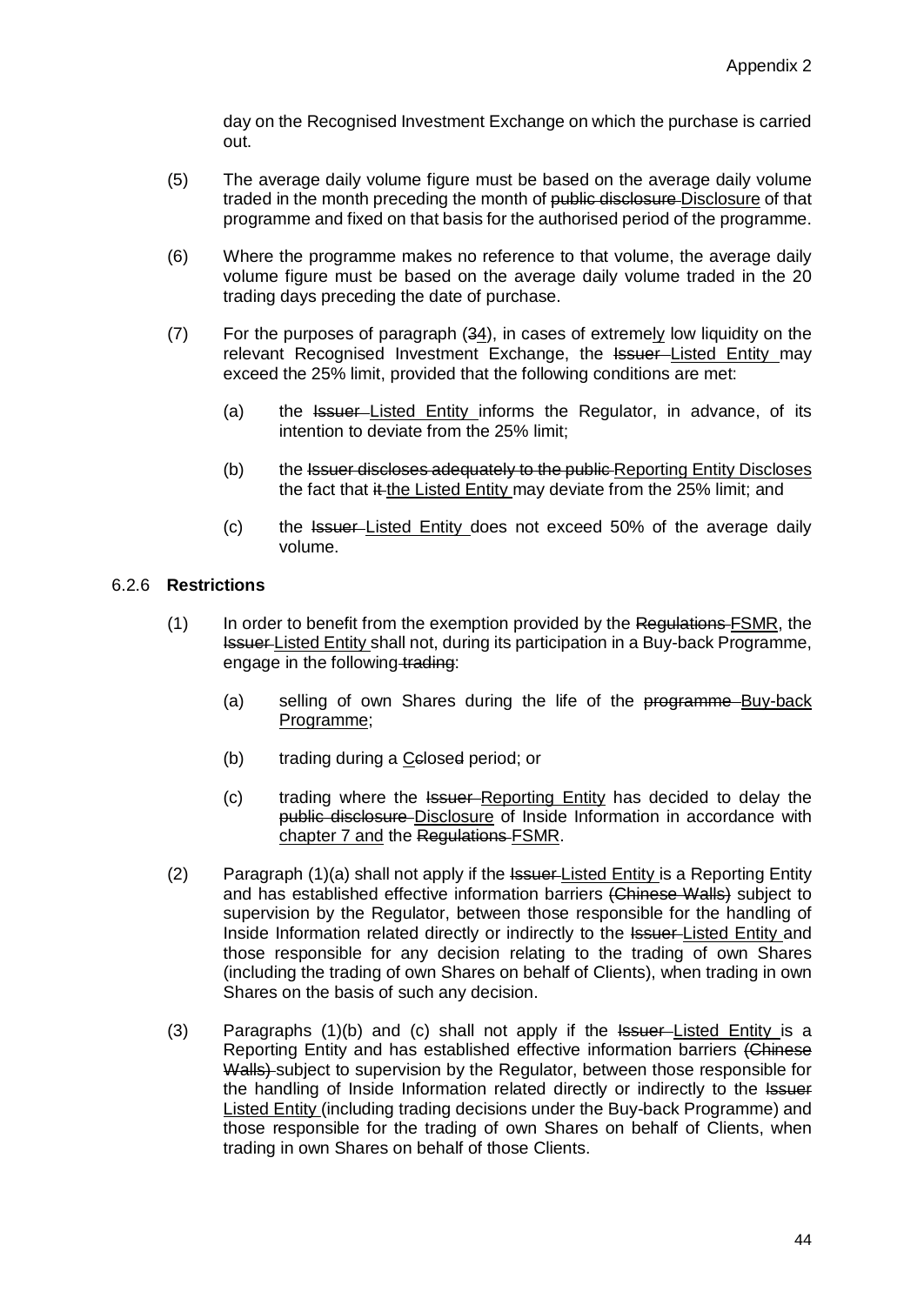- (4) Paragraph (1) shall not apply if the:
	- (a) the Issuer-Listed Entity has in place a Time-scheduled Buy-back Programme; or
	- (b) the Buy-back Programme is lead-managed by a Reporting Entity which makes its trading decisions in relation to the Issuer's Listed Entity's Shares independently of, and without influence by, the Issuer-Listed Entity with regard to the timing of the purchases.

## 6.2.7 **Conditions for Price Stabilisation**

- (1) In order to benefit from the exemption provided for in sections 93(3) and 97(1) of the FSMR and RMCCMC 8(4), Price Stabilisation of a Relevant Security must be carried out in accordance with Rules 6.2.8, 6.2.9 and 6.2.10.
- (2) The Person conducting the Price Stabilisation must be the Stabilisation Manager or any of his Stabilisation Agents.
- (3) The Recognised Investment Exchange or other exchange on which the Relevant Securities are admitted to trading must be informed notified that Price Stabilisation in those Relevant Securities may take place during the Stabilisation Window.
- (4) Price Stabilisation may be carried out either on or off the central order book of the relevant Recognised Investment Exchange.

## **Guidance**

Rules 6.2.7 to 6.2.10 constitute the prescribed Price Stabilising Stabilisation Rules for the purposes of Section 7(4) of the FSMR.

….

## **Post-pricePrice Stabilisation Disclosure**

- (3) If a Stabilisation Manager has conducted Price Stabilisation during the Stabilisation Window, then he must, within two 2 Bbusiness Deays following a Price Stabilisation transaction, disclose to the Regulator the following details:
	- (a) the total number of Relevant Securities transacted by the Stabilisation Manager and any Stabilisation Agents;
	- (b) the average price of Relevant Securities transacted during the Price Stabilisation:
	- (c) whether a Price Stabilisation transaction was undertaken otherwise than through the central order book of the relevant Recognised Investment Exchange;
	- (d) if the Stabilisation Manager has an outstanding short position, the number of Relevant Securities in that short position; and
	- (e) any additional information the Regulator requires the Stabilisation Manager to disclose.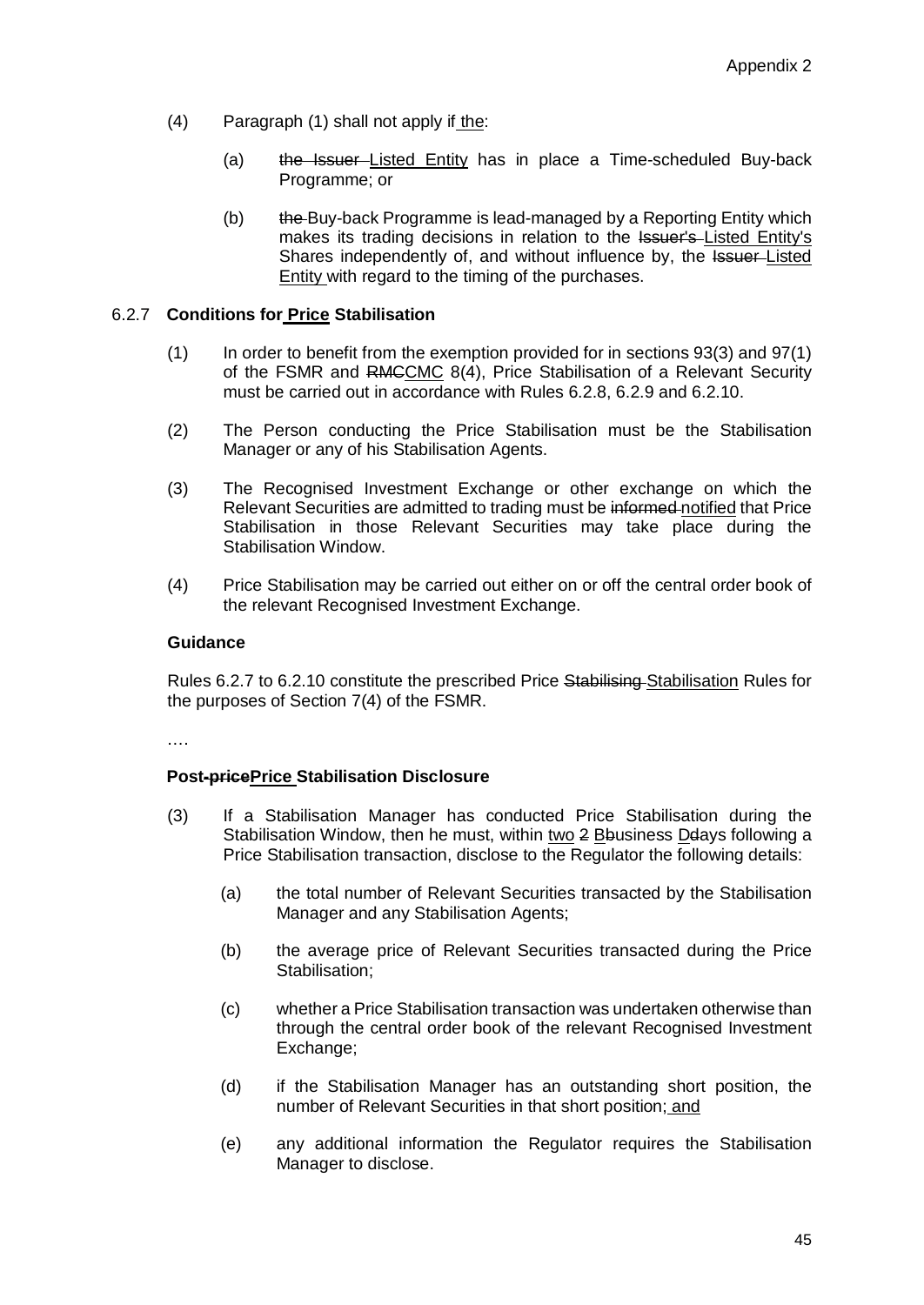….

## 6.2.10**Specific price conditions**

- (1) In the case of an Offer of Shares or other Securities equivalent to Shares, Price Stabilisation of the Relevant Securities shall not in any circumstances be executed above the offering Offer price.
- (2) In the case of an Offer of securitised debt Debentures convertible or exchangeable into Financial Instruments as referred to in paragraph (1), Price Stabilisation of those Financial Instruments shall not in any circumstances be executed above the market price of those Financial Instruments at the time of the public disclosure of the final terms of the new Offer.

….

## 6.2.13 **Appointment of Stabilisation Manager and Stabilisation Agents**

- (1) An Issuer/Reporting Entity who intends to carry out Price Stabilisation of its Relevant Securities/ must:
	- (a) appoint in writing a Stabilisation Manager;
	- (b) notify the FSRA Regulator of the appointment, including the name and business address of the Stabilisation Manager, the date of commencement of the appointment and an address for service in the ADGM of the Stabilisation Manager; and
	- (c) prior to the appointment of the Stabilisation Manager, take reasonable steps to ensure that the Stabilisation Manager has the required skills, resources and experience to conduct the functions of a Stabilisation Manager.
- (2) An Issuer/Reporting Entity must notify the FSRA Regulator immediately if the appointment of the Stabilisation Manager is to be terminated, or on the resignation of its Stabilisation Manager, giving the reasons for the cessation of the appointment.
- (3) An Issuer/Reporting Entity must appoint a Stabilisation Manager to fill any vacancy in relation to the occurrence of an event specified in (2) and ensure that the replacement Stabilisation Manager can serve as such at the time the vacancy arises or as soon as reasonably practicable.
- (4) Where a Stabilisation Manager appointed by an Issuer/Reporting Entity is not suitable in the opinion of the FSRA-Regulator, or where a Stabilisation Manager has not been appointed, the FSRA-Regulator may direct the Issuer/Reporting Entity to appoint or replace or appoint a Stabilisation Manager in accordance with the requirements in MKT 6.2.

#### 6.2.14 **Terms of Appointment for a Stabilisation Manager and Stabilisation Agents**

- (1) The terms of appointment of a Stabilisation Manager must include at least the following information:
	- (a) the period of the Stabilisation Window;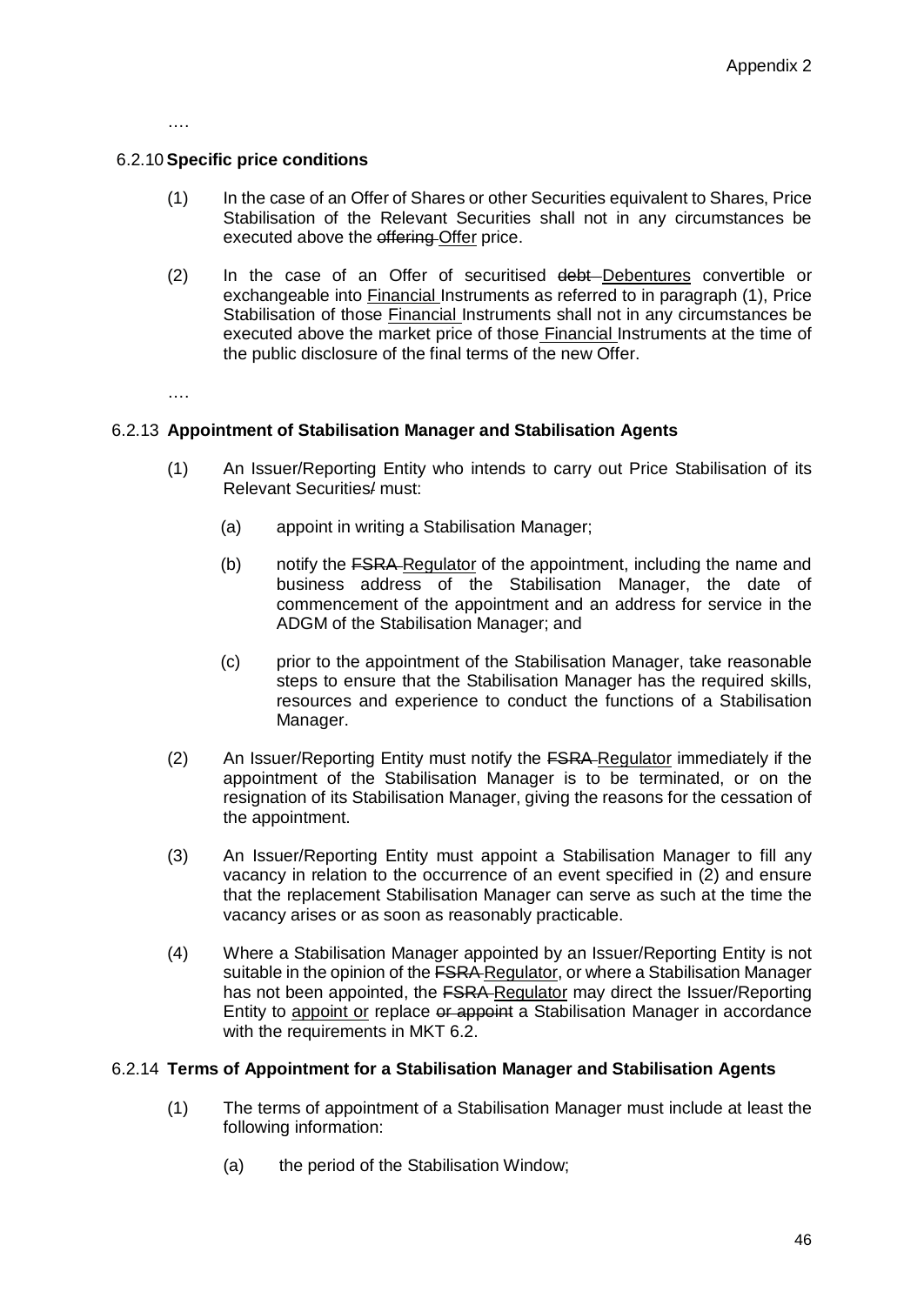- (b) the Offer Price;
- (c) whether the Stabilisation Manager has discretion to commence Price Stabilisation at the Offer Price;
- (d) whether the Stabilisation Manager is permitted to appoint Stabilisation Agents:
- (e) a term whereby the Stabilisation Manager agrees unconditionally to submit to the jurisdiction of the FSRA-Regulator and the ADGM Courts in relation to the activities of the Stabilisation Manager and his Stabilisation Agents in carrying out Price Stabilisation; and
- (f) any other information that the Stabilisation Manager believes it will reasonably need to conduct Price Stabilisation effectively.
- (2) The Stabilisation Manager may appoint in writing one or more Stabilisation Agents to assist him in conducting Price Stabilisation.
- (3) The terms of appointment of a Stabilisation Agent must not create a legal relationship other than that of principal and agent whereby the Stabilisation Manager as principal is responsible and liable for any and all acts carried out by his its Stabilisation Agent.
- (4) The Stabilisation Manager must establish a Price Stabilisation register and take reasonable steps to satisfy himself that the mechanisms required to update the register are in place.

## 6.2.15 **Restrictions on transactions with Stabilisation Agents**

- (1) A Stabilisation Manager must not during the Stabilisation Window enter into a transaction as principal with any of his Stabilisation Agents in the Relevant Securities which are the subject of Price Stabilisation.
- (2) The requirement in (1) does not apply:
	- (a) if at the time of the transaction, neither the Stabilisation Manager nor his Stabilisation Agent knew or could reasonably have known the identity of his counterparty; or
	- (b) where the transaction between the Stabilisation Manager and his Stabilisation Agent is undertaken solely for the purpose of reallocating the risk of positions that were taken by the Stabilisation Manager and his Stabilisation Agent in the course of Price Stabilisation and the transaction is priced accordingly.

# **Guidance**

Some participants in the Price Stabilisation may have accrued positions during stabilisation and Rule 6.2.15 permits transactions to 'square-off' the positions between participants. The terms on which these transactions may be carried may often be agreed in the terms of engagement between the Stabilisation Manager and his Stabilisation Agents. The FSRA-Regulator may when inspecting records kept relating to stabilisation seek the rationale for any of these transactions and the price at which they were conducted.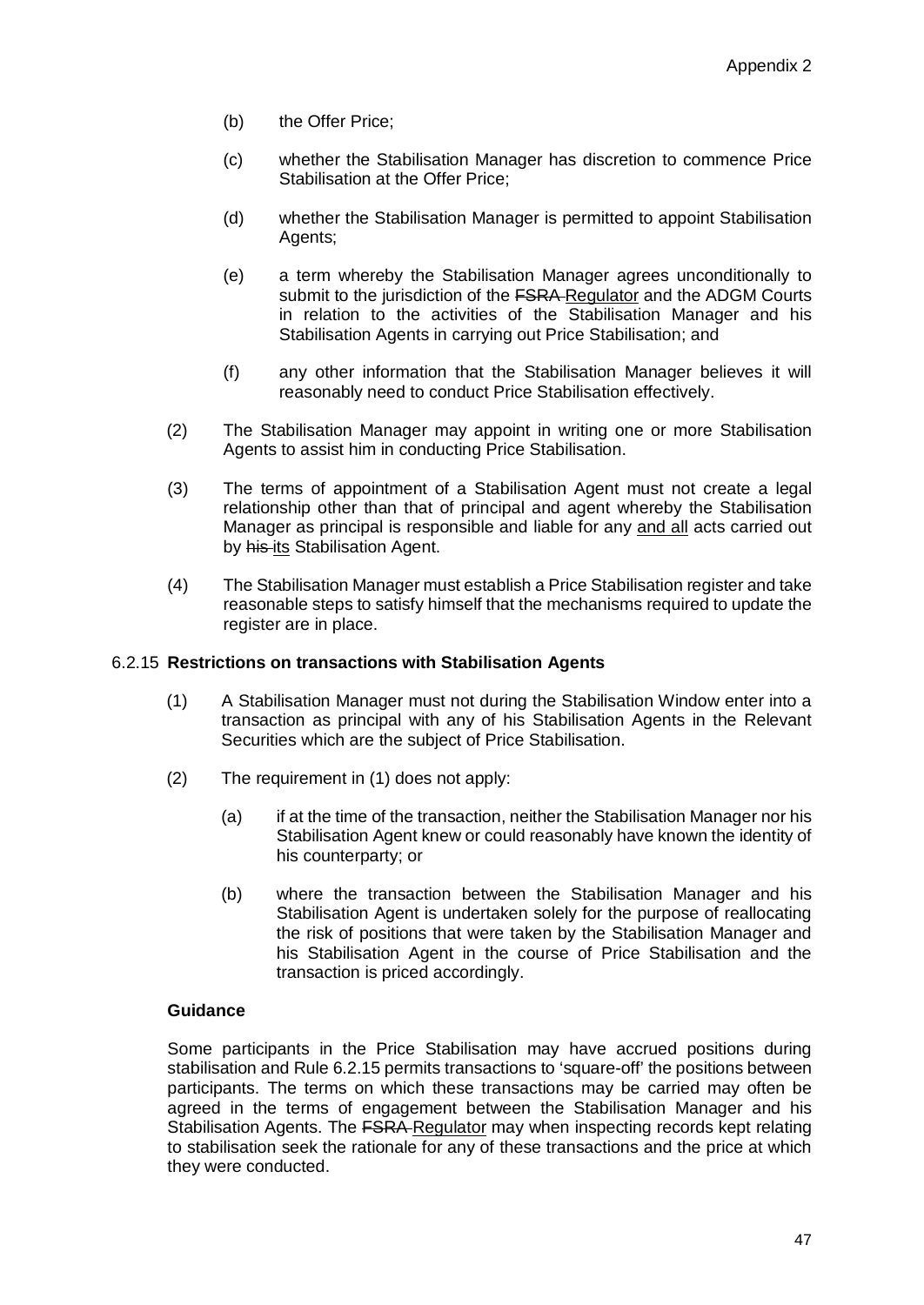## 6.2.16 **Price Stabilisation rRegister**

(1) The Stabilisation Manager must, before carrying out any Price Stabilisation:

….

### **Guidance**

Rule 6.2.16(e)(vi) recognises that some market infrastructures, for example, anonymous order books or anonymous indications of interest, allow for the identity of counterparties to sometimes be unknown prior to the effecting of transactions.

Rule 6.2.16 also accepts that some participants in the Price Stabilisation may have accrued uneconomic positions during Price Stabilisation and therefore permits a single transaction, probably at the end-of-day, to 'square-off' the positions between participants. The terms on which these transactions can be carried may often be agreed in the terms of engagement between the Stabilisation Manager and the Stabilisation Agents. The Regulator may when inspecting records kept relating to Price Stabilisation seek the rationale for any of these transactions and the price at which they were conducted.

- (3) The Stabilisation Manager must keep the register in the English language and keep it in a location that would allow for it, or a certified copy, to be available within three Bbusiness Deays to any person-Person permitted by Rules 6.2.16(4) and 6.2.16(5) to inspect it.
- (4) The following persons Persons are permitted to inspect the register upon written request:
	- (a) the Regulator;
	- (b) the Recognised Investment Exchange upon which the Relevant Securities are admitted to trading; and
	- (c) any other person Person the Regulator considers appropriate.
- (5) During the Stabilisation Window and within three months from the end of the Stabilisation Window, the Stabilisation Manager must, on any Bbusiness Dday, permit the Issuer of the Relevant Securities to which the Price Stabilisation Rules apply to inspect the part of the register kept in accordance with Rule 6.2.16(2)(e).
- (6) The Stabilisation Manager must keep the register for a period of six years from the end of the Stabilisation Window.

## **Guidance**

Rule 6.2.16(1)(e)(vi) recognises that some Recognised Investment Exchanges using, for example, anonymous order books or anonymous indications of interest, allow for the identity of counterparties to sometimes be unknown prior to the effecting of transactions.

Rule 6.2.16 also accepts that some participants in the Price Stabilisation may have accrued uneconomic positions during Price Stabilisation and therefore permits a single transaction, probably at the end-of-day, to 'square-off' the positions between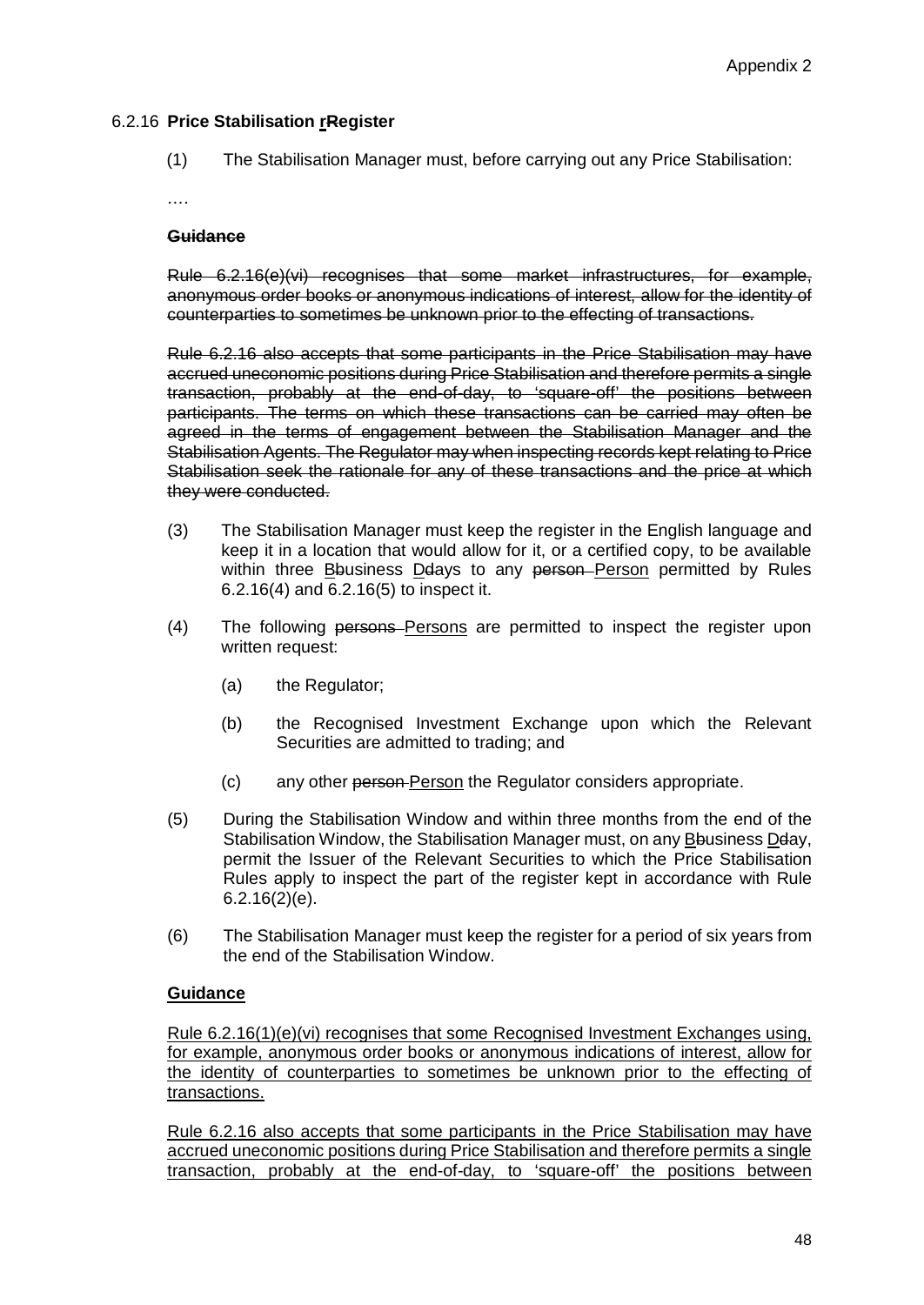participants. The terms on which these transactions can be carried may often be agreed in the terms of engagement between the Stabilisation Manager and the Stabilisation Agents. The Regulator may when inspecting records kept relating to Price Stabilisation seek the rationale for any of these transactions and the price at which they were conducted.

## 6.2.17 **Price Stabilisation and Dual-listings**

- (1) This Rule 6.2.17 applies to a Person who carries out Price Stabilisation of duallisted Relevant Securities.
- (2) For the purposes of (1), 'dual-listed Relevant Securities' are Relevant Securities which are listed concurrently on a Recognised Investment Exchange (not being a Remote Investment Exchange) and on either a Remote Investment Exchange or an exchange in a jurisdiction other than the ADGM.

**….**

## 6.2.18 **Price Stabilisation from the ADGM**

- (1) A Person who conducts, from the ADGM, Price Stabilisation of dual-listed Relevant Securities on a Remote Investment Exchange or an exchange outside the ADGM must:
	- (a) ensure that such Price Stabilisation is conducted in accordance with the law of than that non-ADGM jurisdiction; and
	- (b) provide the ADGM-Regulator adequate prior notification of such Price Stabilisation.

#### **Guidance**

Rule 6.2.18 allows a Person who is acting as a Stabilisation Manager in respect of a dual-listing of Relevant Securities to rely on the laws of another jurisdiction to conduct those activities outside the ADGM. The Rule is intended to provide Stabilisation Managers with some limited flexibility in respect of their activities outside the ADGM.

#### **7. MARKETCONTINUOUS DISCLOSURE**

## **7.1 Application**

- 7.1.1 (1) This chapter applies, subject to (2), to every Reporting Entity-other than that of a Listed Fund.
	- (2) The requirements in this section do not apply to a Reporting Entity if the relevant market disclosure Disclosure has already been made in relation to the Financial Instruments either by another Person or in relation to other Financial Instruments.

#### **Guidance**

1. The market disclosure requirements applicable to Listed Funds are in chapter 3.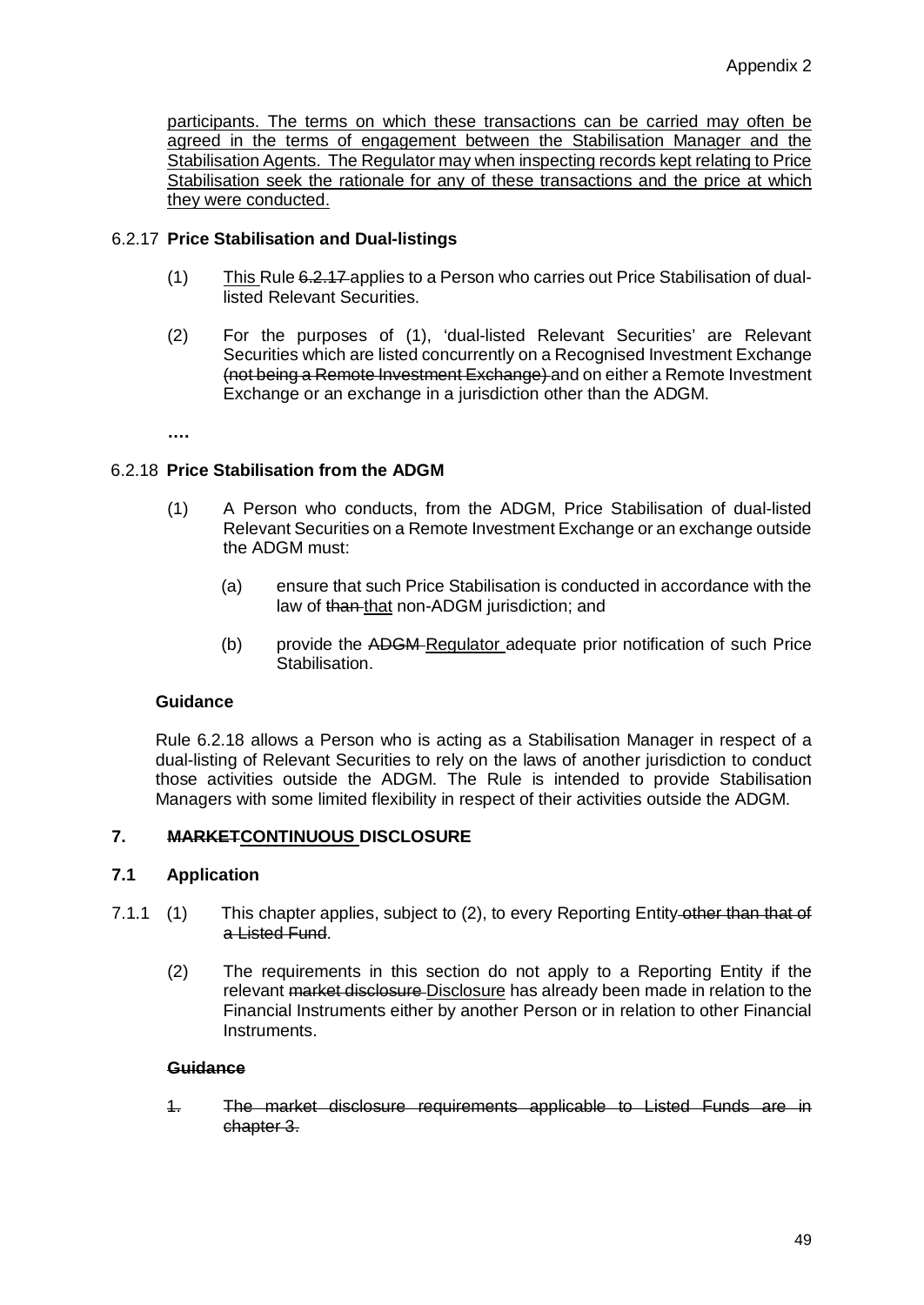- 2. This chapter sets out the obligations of Reporting Entities to disclose and control information in order to protect actual and potential investors and to maintain a fair, informed and orderly market in Financial Instruments. This chapter also sets out the limited circumstances under which a Reporting Entity may selectively disclose Inside Information, delay public disclosure and control access to such information in order to limit the potential Market Abuse.
- 3. The Regulator recognises the importance to the market of accurate, up-to-date information about Reporting Entities. Reporting Entities are therefore required to disseminate Inside Information as soon as possible. Where these obligations are not met and the Regulator considers it appropriate, the Regulator may seek one or more sanctions as specified in section 84 of the FSMR.

### **7.2 Disclosure of Inside Information**

#### **Timely disclosure**

### **Immediate Disclosure of Inside Information**

- 7.2.1 (1) Subject to Rule 7.2.1(4), once aA-Reporting Entity is, or becomes, aware of Inside Information, it must make timely disclosure of immediately Disclose that Inside Information in accordance with the requirements in this section.
	- (2) A Reporting Entity must ensure that the disclosure-Disclosure it makes pursuant to (1) is not false, misleading, or deceptive and does not omit anything likely to affect the import of the information Inside Information.
	- (3) For the purposes of complying with the requirement in (1), the Reporting Entity must, subject to Rule 7.2.1(4) 7.2.3 and 7.2.4, immediately make disclosure as soon as possible its Disclosure and in the manner specified in Rule 7.7.1.

#### **Exceptions to Rule 7.2.1**

- (4) Rule 7.2.1 does not apply to specific information where:
	- (a) the information relates to an incomplete matter or negotiation;
	- (b) the Disclosure of the information would be in breach of a law or in contempt of court;
	- (c) the information comprises matters of supposition or is insufficiently certain or definite for it to be Disclosed;
	- (d) the information has been created for the internal management purposes of the Listed Entity; or
	- (e) the information is a trade secret;
- (5) the information is confidential and the Regulator is not of the opinion that the information is no longer confidential; and
- (6) a reasonable person would not expect the information to be Disclosed.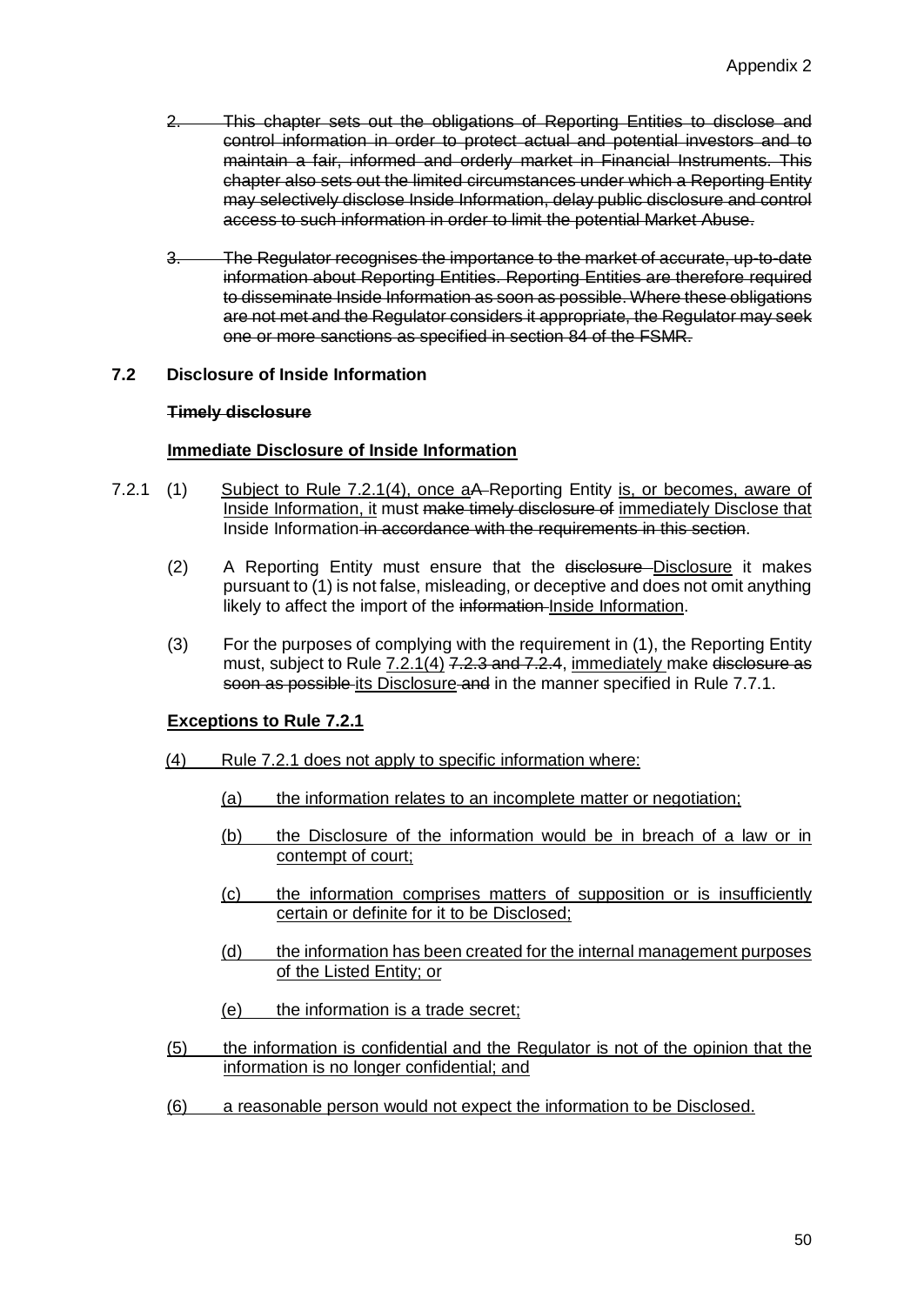- 1. A Reporting Entity is required to disclose Inside Information as soon as possible. In practice, a short period before announcing Inside Information is permitted where a Reporting Entity is affected by an unexpected event and the Reporting Entity needs to clarify the situation or take legal advice so that any information released is accurate and not false, misleading, or deceptive. Any delay should be limited to a period no longer than is reasonably necessary in the circumstances. Where there is a danger of the information leaking out in the meantime, the Reporting Entity should make a holding announcement giving an outline of the subject matter of the announcement, the reasons why a full announcement cannot yet be made and undertaking to make a full announcement as soon as possible.
- 2. For the disclosure to be not false, misleading, or deceptive, a Reporting Entity should provide information that is accurate, factual and complete. Any incomplete or inaccurate information, such as omission of relevant information, would be false, misleading, or deceptive. Information should be provided in an easy to understand manner and not for promotional purposes. The use of imprecise and confusing language such as "double digit" or "in excess of last year" should be avoided as it does not allow investors to properly assess the information for the purpose of making an informed decision relating to the relevant Financial Instruments.
- 3. Where a Reporting Entity realises that it has or may have breached its continuous disclosure obligations, it should contact the Regulator to discuss the matter and seek guidance on remedying the situation and on taking steps to ensure that similar breaches are prevented from recurring.
- 4. A confidentiality agreement cannot prevent an entity from complying with its obligations relating to the disclosure of Inside Information.
- 5. If, for any reason, a Reporting Entity is unable, or unwilling to make a holding announcement it may be appropriate for the Reporting Entity to file a report pursuant to Rule 7.2.5 and for the trading of its Financial Instruments to be suspended until the Issuer is in a position to make an announcement.

#### **Identifying Inside Information**

- 6. Inside Information is defined in sections 95(2) of the FSMR as:
	- *(2) "In relation to Financial Instruments, or Related Instruments, which are not Commodity Derivatives, Inside Information is information of a Precise nature which:*
		- *(a) is not generally available;*
		- *(b) relates, directly or indirectly, to one or more Issuers of the Financial Instruments or to one or more of the Financial Instruments; and*
		- *(c) would, if generally available, be likely to have a significant effect on the price of the Financial Instruments or on the price of Related Instruments.*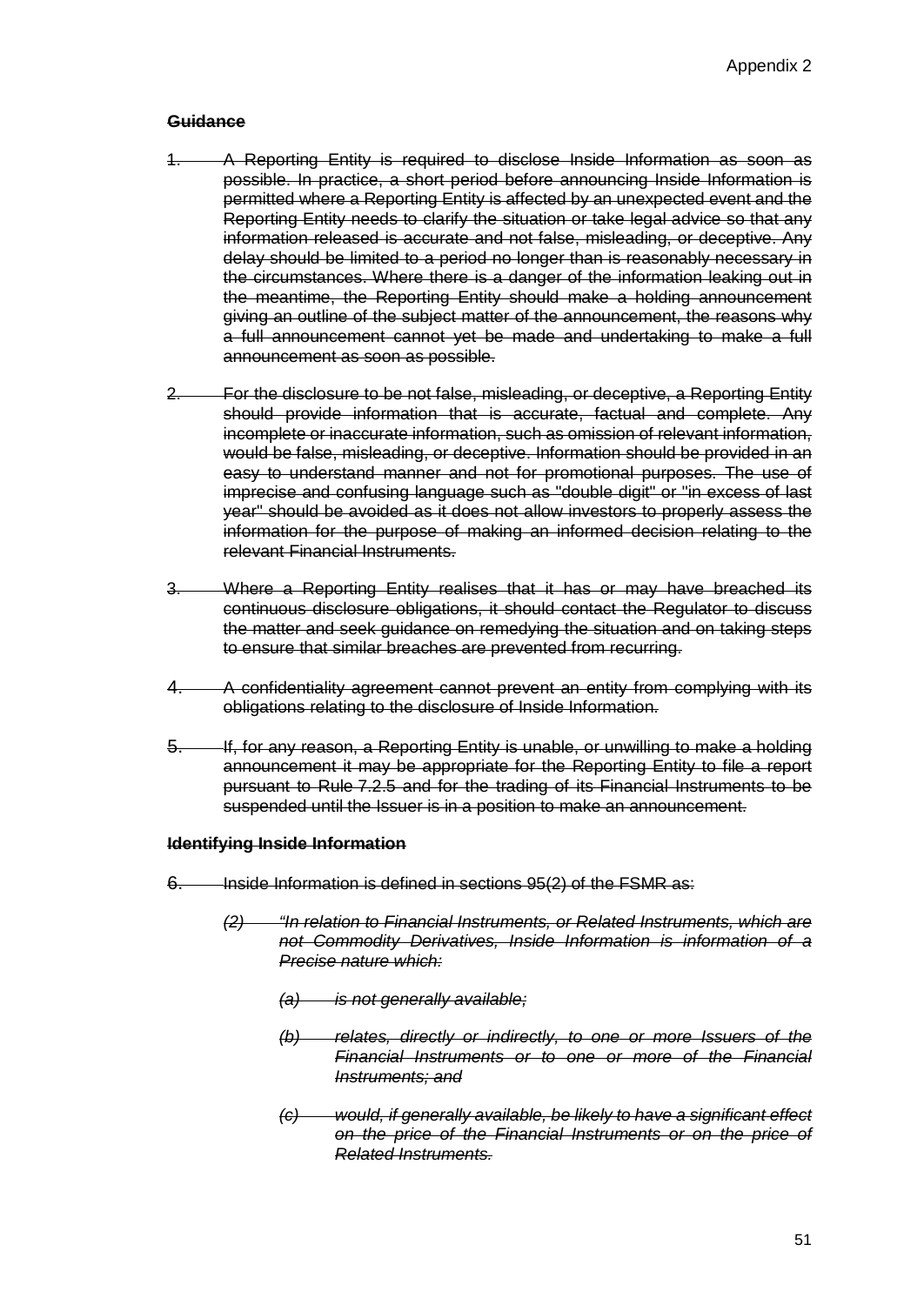- *(5) would, if generally available, be likely to have a significant effect on the price of those Financial Instruments or the price of Related Instruments."*
- 7. In accordance with section 95(5) of the FSMR, information is considered "Precise" if it:
	- *a. "indicates circumstances that exist or may reasonably be expected to come into existence or an event that has occurred or may reasonably be expected to occur; and*
	- *b. is specific enough to enable a conclusion to be drawn as to the possible effect of those circumstances or that event on the price of Financial Instruments or Related Instruments."*
- 8. Similarly, information would be likely to have a "significant effect on price" if and only if it is information of that kind which a reasonable investor would be likely to use as part of the basis of his investment decisions.
- 9. The Reporting Entity is itself best placed to determine whether information, if made public, is likely to have a significant effect on the price of the relevant Financial Instruments, as what constitutes Inside Information will vary widely according to circumstances.

#### **Financial forecasts and expectations**

- 10. Where a Reporting Entity makes a market announcement which includes a profit or revenue forecast, such forecasts become, as soon as made, factored into the market pricing of the relevant Financial Instruments. If the Reporting Entity becomes aware that there is likely to be a material difference between the forecast and the true outcome, the Reporting Entity should make an announcement correcting the forecast as soon as possible so that the market pricing reflects the accurate position.
- 11. In relation to financial forecasts published by a Reporting Entity, the Regulator considers that circumstances giving rise to a variation from the previous one should generally be considered Inside Information and should be disclosed by the Reporting Entity as soon as possible. Even where a Reporting Entity has not made a previous forecast, circumstances giving rise to a variation of profit or revenue from the previous corresponding reporting period should be disclosed where such circumstances would have a significant effect on the price of relevant Financial Instruments. Generally, a variation of 10% or more should be disclosed, but in some circumstances, a smaller variation may also be disclosable if it would reasonably be considered to have a significant effect on the price of the relevant Financial Instruments.
- 12. In making such disclosure, the Reporting Entity should provide clear details of the extent of the variation. For example, a Reporting Entity may indicate that, based on management accounts, its expected net profit will be an approximate amount (e.g. approximately \$15 million) or alternatively within a stated range (e.g. between \$14m and \$16m). Alternatively, a Reporting Entity may indicate an approximate percentage movement (e.g. up or down by 35%).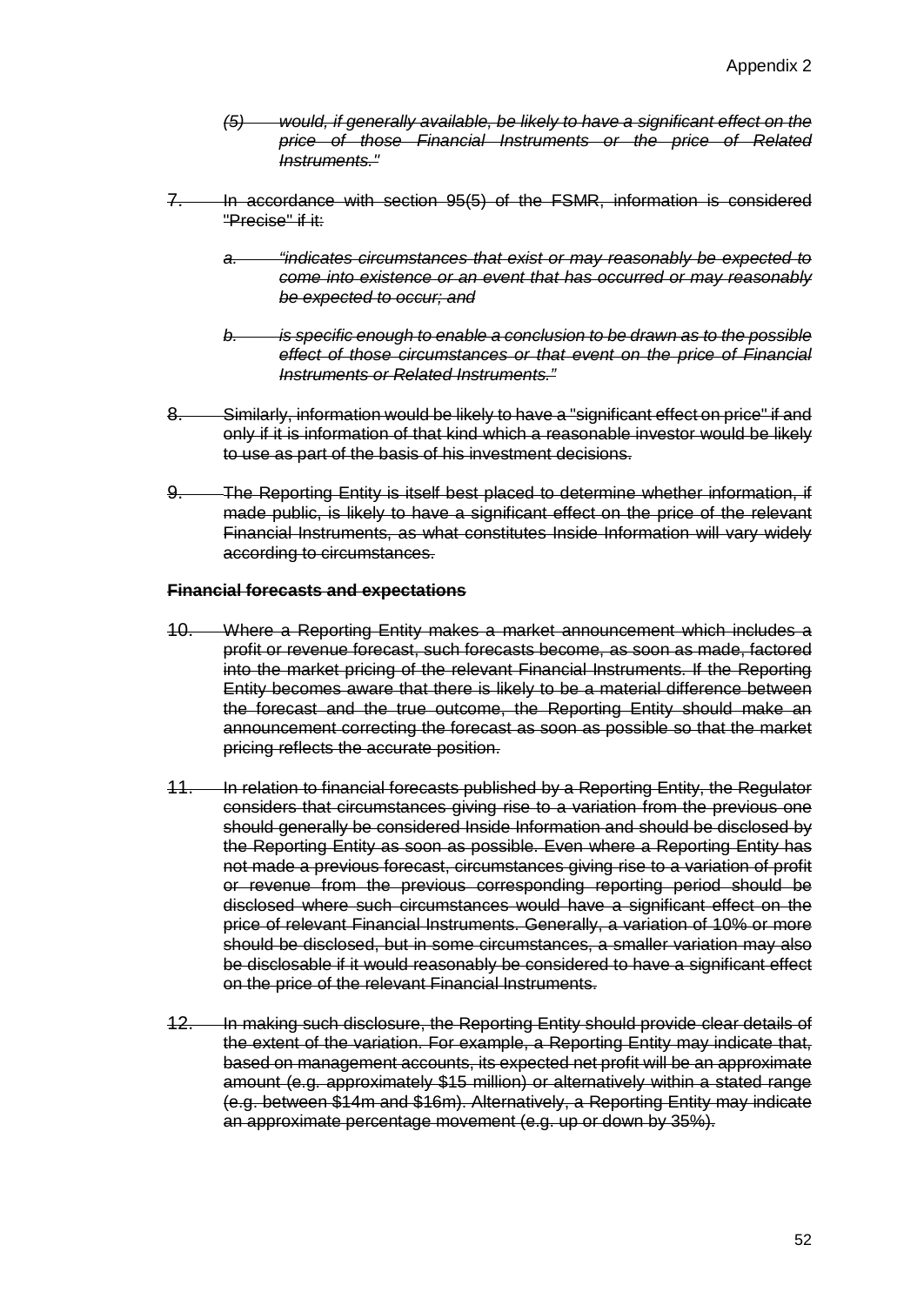### **Relationship between continuous disclosure and periodic disclosures**

- 13. Periodic disclosures by Reporting Entities are required in a number of circumstances, and examples can include interim and annual financial reports and accounts, prospectuses, bidder's statements and target's statements.
- 14. In the course of preparing these disclosure documents, Reporting Entities may become aware of Inside Information which was previously insufficiently Precise to warrant disclosure. In such circumstances, a Reporting Entity should not defer releasing that information until the periodic disclosure or other document is finalised. In such circumstances, a Reporting Entity is expected to make an announcement containing the Inside Information as soon as possible.

### **Financial Instruments of the same class admitted to trading in more than one jurisdiction**

- 15. Reporting Entities with Financial Instruments of the same class admitted to trading in more than one jurisdiction should ensure that the release of announcements containing Inside Information is co-ordinated across jurisdictions. If the requirements for disclosure are stricter in another jurisdiction than in the ADGM, the Reporting Entity must ensure that the same information is released in the ADGM as in that other jurisdiction.
- 16. Reporting Entities should not delay an announcement in the ADGM in order to wait for a market to open in another jurisdiction.

## **Delaying disclosure**

- 7.2.2 [Deleted] A Reporting Entity may delay market disclosure of Inside Information so as not to prejudice its legitimate interests provided that:
	- (1) the delay is not likely to mislead the markets; and
	- (2) if the information is to be selectively disclosed to a Person prior to market disclosure, it is made in accordance with the requirements in Rule 7.2.3.

#### **Selective disclosure Disclosure**

7.2.3 (1) A Reporting Entity may selectively Disclose Inside Information to a Person prior to For the purposes of Rule 7.2.2(2), a Reporting Entity may selectively disclose Inside Information to a Person prior to making market disclosure making a Disclosure of such information only if:

….

- (2) For the purposes of (1)(a), the Persons whose exercise of employment, profession or duties may warrant selective disclosure Disclosure are as follows:
	- (a) any adviser, underwriter, Sponsor or compliance adviser;
	- (b) an agent employed by the Reporting Entity to release Disclose the information;
	- (c) Persons with whom the Reporting Entity is negotiating with a view to effecting a transaction or raising finance, including prospective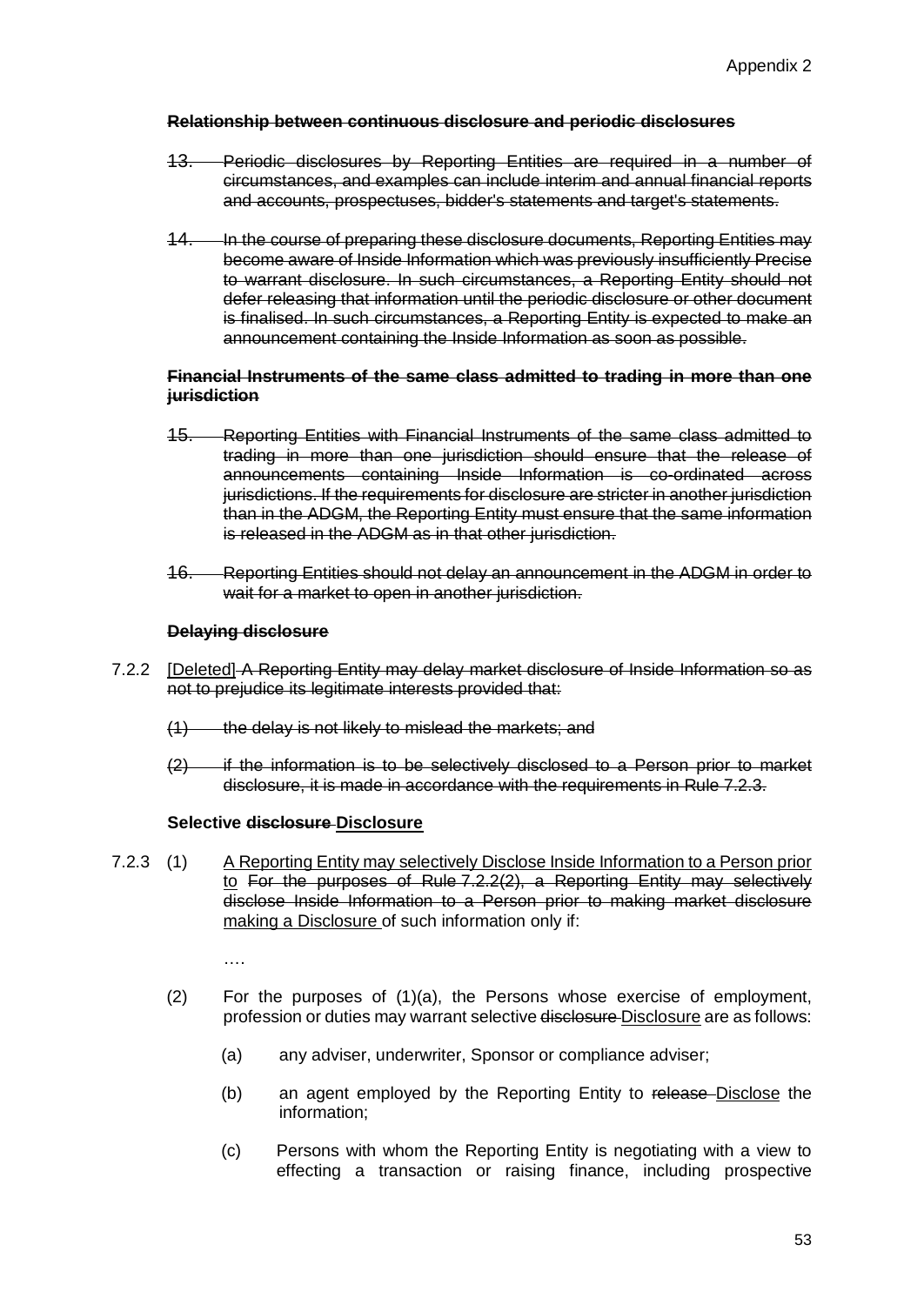underwriters or Sponsors of an issue of Financial Instruments, providers of finance or loans or the placement of the balance of a rights issue not taken up by Shareholders;

- (d) the Regulator or another regulator where such disclosure is necessary or desirable for the requistor Regulator to perform its functions:
- (e) a Person to whom the Reporting Entity discloses information in accordance with a lawful requirement;
- (f) a major Shareholder of the Reporting Entity; the Trustee, Eligible Custodian or Persons providing an oversight function of a Listed Fund; or
- (g) any other Person to whom it is necessary to disclose the information in the ordinary course of business of the Listed Entity/Reporting Entity.
- (3) For the purposes of (1)(c), the Reporting Entity must, before making disclosure to a Person, provide to that Person a written notice that the:
	- (a) the information is provided in confidence and must not be used or be allowed to be used for a purpose other than the purpose for which it is provided; and
	- (b) the recipient must take reasonable steps to ensure that the recipient or any Person having access to the information through the recipient does not deal in the relevant Financial Instruments, or any other related investment, or disclose such information without legitimate reason, prior to market disclosure Disclosure of that information by the Reporting Entity.
- (4) Where a Reporting Entity makes selective disclosure of Inside Information pursuant to (1), it must ensure that a full announcement Disclosure is made to the market as soon as possible, and in any event, when it becomes aware or has reasonable grounds to suspect that such information has or may have come to the knowledge of any Person or Persons other than those to whom the selective disclosure was made.

#### **Guidance**

- 1. It is likely that Inside Information will be made known to certain Employees of the Reporting Entity. A Reporting Entity should put in place procedures to ensure that Employees do not disclose such information, whether or not inadvertently, and that Employees are adequately trained in the identification and handling of Inside Information (see Rules 7.2.6 - 7.2.7 and associated ).
- 2. Rule 7.2.3 does not excuse a Reporting Entity from its overriding obligation to disclose Inside Information as soon as possible pursuant to Rule 7.2.1. A Reporting Entity which proposes to delay public disclosure of Inside Information should refer to Rule 7.2.4, which sets out the limited disclosure exceptions permitted.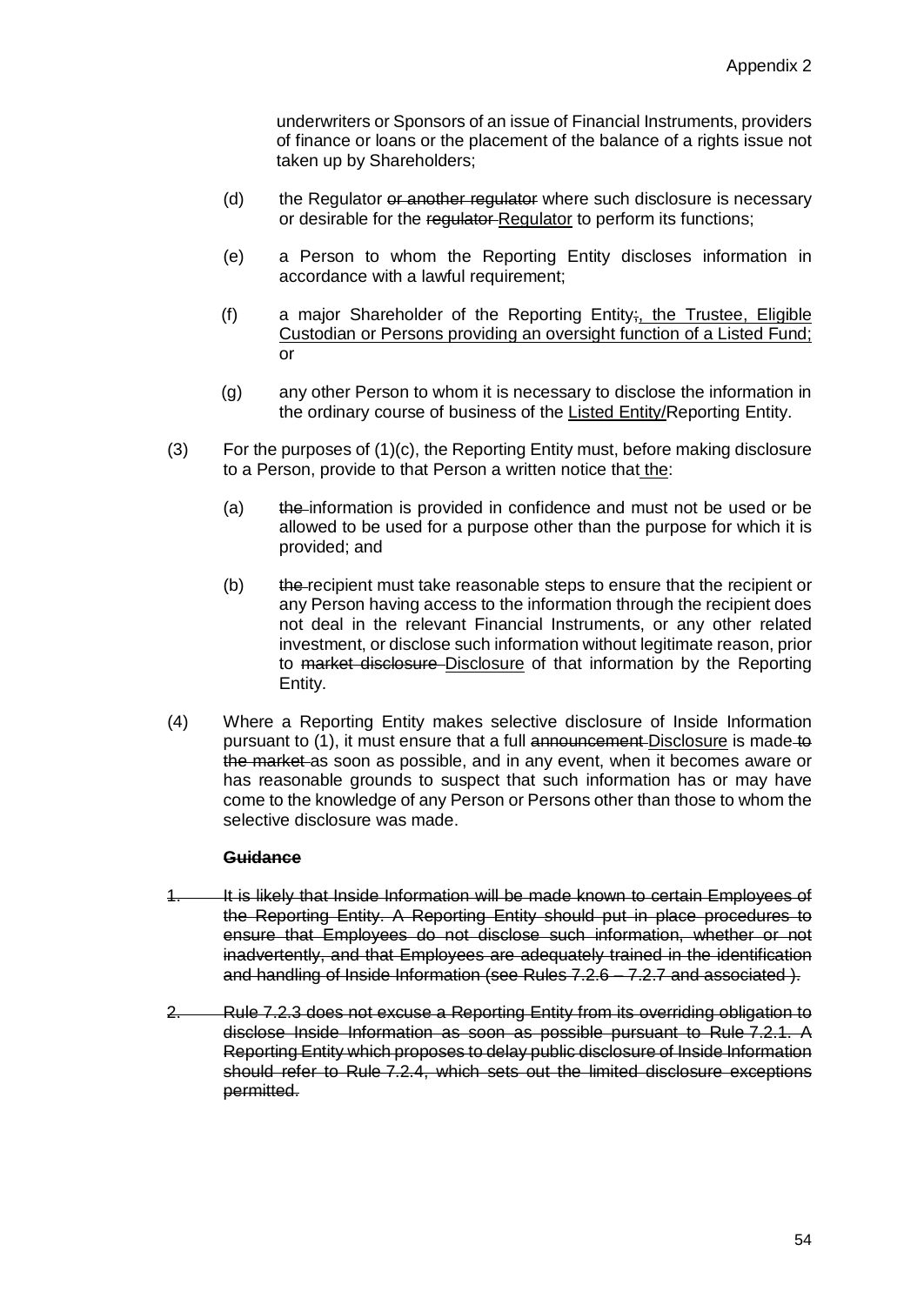### **Disclosure exceptions**

- 7.2.4 [Deleted] (1) A Reporting Entity need not, subject to (2), make disclosure of information pursuant to Rule 7.2.1, where, in the reasonable opinion of the Reporting Entity, the disclosure required by that Rule would:
	- (a) be unduly detrimental to the legitimate interests of the Reporting Entity; or
	- (b) disclose commercially sensitive material; or
	- (c) result in a breach of any law or any Contravention.
	- (2) Where a Reporting Entity intends not to make the disclosure pursuant to (1), it must immediately file with the Regulator a confidential report which:
		- (a) contains all the information which it seeks not to disclose and the reasons for non-disclosure; and
		- (b) is in the English language and, where any documents accompanying the report are not in the English language, an English translation of such documents.
	- (3) The Regulator may:
		- (a) specify the period during which disclosure of the information included in the confidential report need not be disclosed to the markets; and
			- $(b)$  extend the period referred to in (a) upon application by the Reporting Entity.
	- (4) Where a confidential report is filed with the Regulator under (2), the Reporting Entity need not comply with the requirements in Rule 7.2.1 during the period permitted by the Regulator pursuant to (3), unless or until one of the following occurs:
		- $(a)$  the Regulator directs the Reporting Entity to comply with Rule 7.2.1;
		- (b) the Reporting Entity becomes aware that there is a material change of circumstances that renders the reason for non-disclosure of the information no longer valid; or
		- (c) the Reporting Entity becomes aware or has reasonable grounds to suspect that the relevant Inside Information has or may have come to the knowledge of any Person or Persons other than by way of selective disclosure in accordance with Rule 7.2.3.
	- (5) The procedures in Part 17 of the FSMR apply to a decision of the Regulator under (3) or (4)(a).
- 7.2.5 [Deleted] By filing a report under Rule 7.2.4, the Reporting Entity undertakes that the contents of the report and any accompanying documents are true, accurate and not false, misleading, or deceptive and contain all the information which the Regulator would reasonably expect to be made aware of in the circumstances of the case.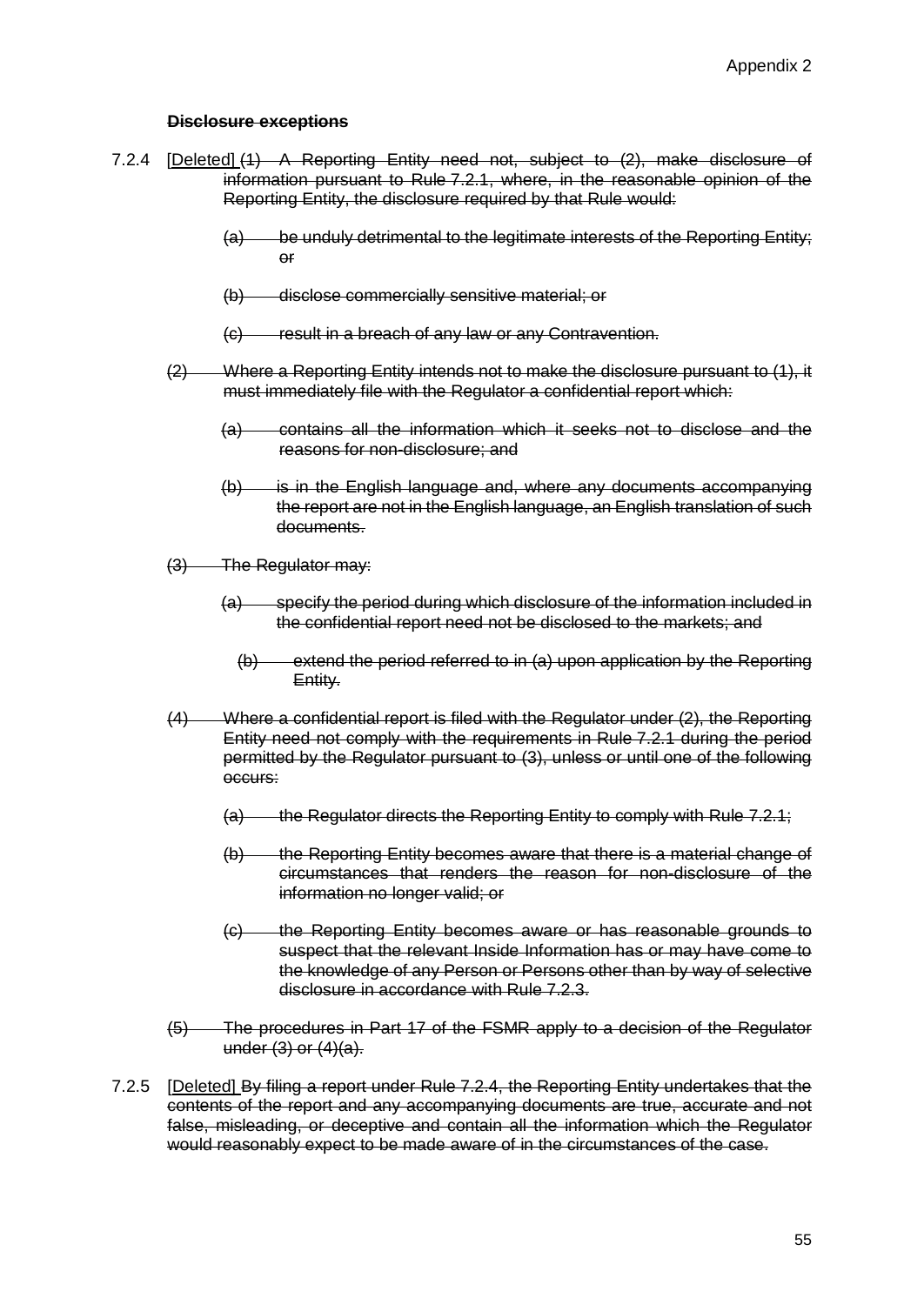- 1. Examples of circumstances under which a Reporting Entity might rely on the exception from disclosure in Rule 7.2.4 include where:
	- a. it would be a breach of law to disclose such information;
	- b. the information is a trade secret:
	- c. there are negotiations in course where the outcome or normal pattern of those negotiations would be likely to be affected by public disclosure;
	- d. the information is provisional and generated for internal management purposes prior to later public disclosure; or
	- e. there are impending developments that could be jeopardised by premature disclosure.
- 2. Rule 7.2.4 does not permit a Reporting Entity to delay public disclosure of the fact that it is in financial difficulty or of its worsening financial condition and is limited to the fact or substance of the negotiations to deal with such a situation. A Reporting Entity is also not permitted to delay disclosure of Inside Information on the basis that its position in subsequent negotiations to deal with the situation will be jeopardised by the disclosure of its financial condition.
- 3. Where the Regulator considers that the reliance on permitted exceptions under Rule 7.2.4 is not in the interests of actual or potential investors, market integrity or the ADGM, it may direct the Reporting Entity to make either a holding announcement or full market disclosure (see Rule 7.5.1). The Regulator may, in addition, require the Recognised Investment Exchange in which the Financial Instruments are traded to suspend trading of the relevant Financial Instruments.

#### **Control of Inside Information**

#### ……

7.2.9 A Reporting Entity must nominate two individuals to be its main points of contact with the Regulator in relation to continuing disclosure its Disclosure and other obligations under this chapter.

#### **Guidance**

#### **Framework for handling Inside Information**

- 1. The responsibility for ensuring that a Reporting Entity has an adequate overall policy on the handling of Inside Information lies with the Board of the Reporting Entity. Whilst responsibility for compliance with the continuing obligations set out in these Rules lies with the Reporting Entity, Directors should be aware that they may be held personally liable for breaching these Rules.
- 2. Reporting Entities should have a consistent procedure for assessing whether information is Inside Information and should clearly identify those within the Reporting Entity who are responsible for the communication of this information to the market.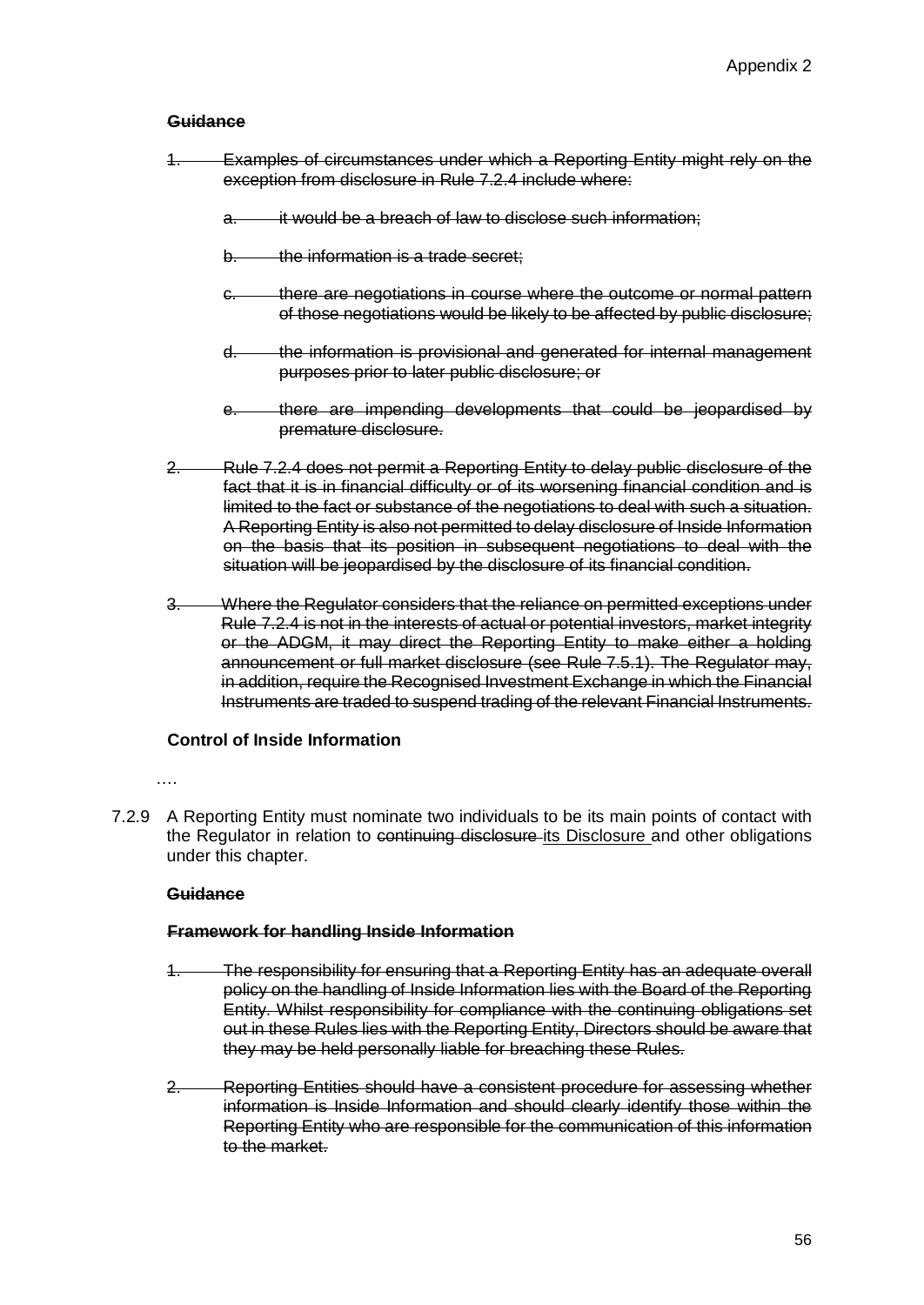3. Reporting Entities should put in place arrangements for maintaining the confidentiality of Inside Information before announcement. These should include adequate training for Employees in the handling, distribution and announcement of Inside Information as appropriate. Reporting Entities should, for example, guard against the risk of Inside Information being leaked to the market through selective disclosure of internal briefings or via trade journals. Where the Reporting Entity considers that this may have occurred, an announcement should be made immediately.

## **Inadvertent disclosure**

4. In situations where the Reporting Entity will be open to questioning that may be designed to elicit or may have the effect of eliciting Inside Information (such as during Shareholders' meetings or dealing with analysts or journalists), the Reporting Entity should plan in advance how it will respond to such questions. If the Reporting Entity intends to disclose Inside Information at such a meeting, an announcement must be made before or at the same time as the meeting.

## **7.3 Disclosure of interests by Connected Persons**

#### **Guidance**

Section 76 of the FSMR requires certain persons-Persons connected to a Reporting Entity to make certain disclosures to the Regulator and the Reporting Entity in accordance with the requirements prescribed in these Rules.

#### **Application**

….

#### **Guidance**

Chapter Rule 3.6 contains the Connected Person disclosure requirements relevant to Listed Funds.

#### **Definitions**

7.3.2 (1) For the purposes of section 76 of the FSMR, aA Person is hereby prescribed as a Connected Person of a Reporting Entity if that Person:

….

(2) In (1), a Person is a Controller of a Reporting Entity if that Person (the first person Person), either alone or with his Associates, controls the majority of the voting rights in, or the right to appoint or remove the majority of the Board of, the Reporting Entity or any Person who has similar control over the first person Person, including an ultimate Controller of the first person-Person.

….

#### **Events that trigger a disclosure**

7.3.3 (1) A Connected Person must make the disclosures required under section 76 of the FSMR (the "Connected Person Disclosure") to the Regulator and the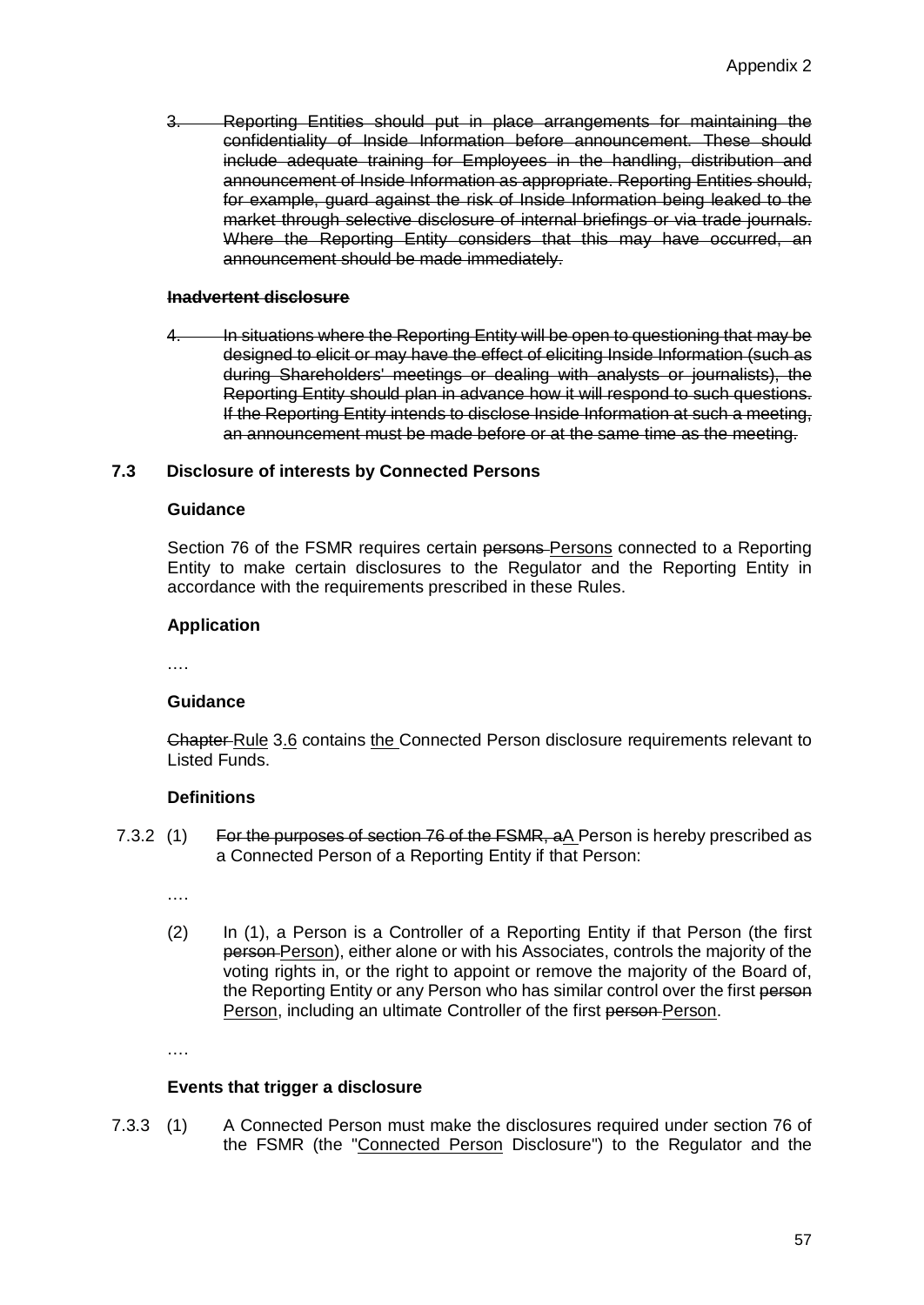Reporting Entity within five Business Days of the occurrence of any of the events prescribed in (2) and (3).

- (2) In the case of a Person who is a Connected Person under Rule  $7.3.2(1)(a)$ , that Person must make the Connected Person Disclosure upon:
	- (a) becoming or ceasing to be a Director of a Controller of the Reporting Entity;
	- (b) acquiring or ceasing to hold either alone or with an Associate of the Person any Securities or other investments in or relating to the Reporting Entity or a Controller of the Reporting Entity; and
	- (c) an increase or decrease of the level of interest referred to in (b).
- (3) In the case of a Person who is a Connected Person under Rule 7.3.2(1)(b), that Person must make the Connected Person Disclosure upon:
	- (a) acquiring or ceasing to hold voting Securities carrying more than 5% of the voting rights attaching to all voting Securities of either the Reporting Entity or a Controller of the Reporting Entity; and
	- (b) an increase or decrease of at least 1% of the level of interest previously reported pursuant to (a).

….

#### **Content of the disclosure Connected Person Disclosure**

- **7.3.5** A disclosure made by a Connected Person Disclosure must contain the following information:
	- (1) the name and address of the Connected Person;
	- (2) the date on which the event giving rise to the obligation to make the Connected Person Disclosure occurred;
	- (3) the date on which the filing was made; and
	- (4) the price, amount and class of Securities or other investments as is relevant in relation to the transaction or other event and the previous and new level of interest held.

## **Market disclosure**

**7.3.6** Upon a Connected Person making a disclosure Connected Person Disclosure to the Reporting Entity, the Reporting Entity must, as soon as possible, make market disclosure of Disclose that information in accordance with Rule 7.7.1.

# **7.4 Disclosure of Directors' notifiable interests**

….

## **Application**

7.4.1 ….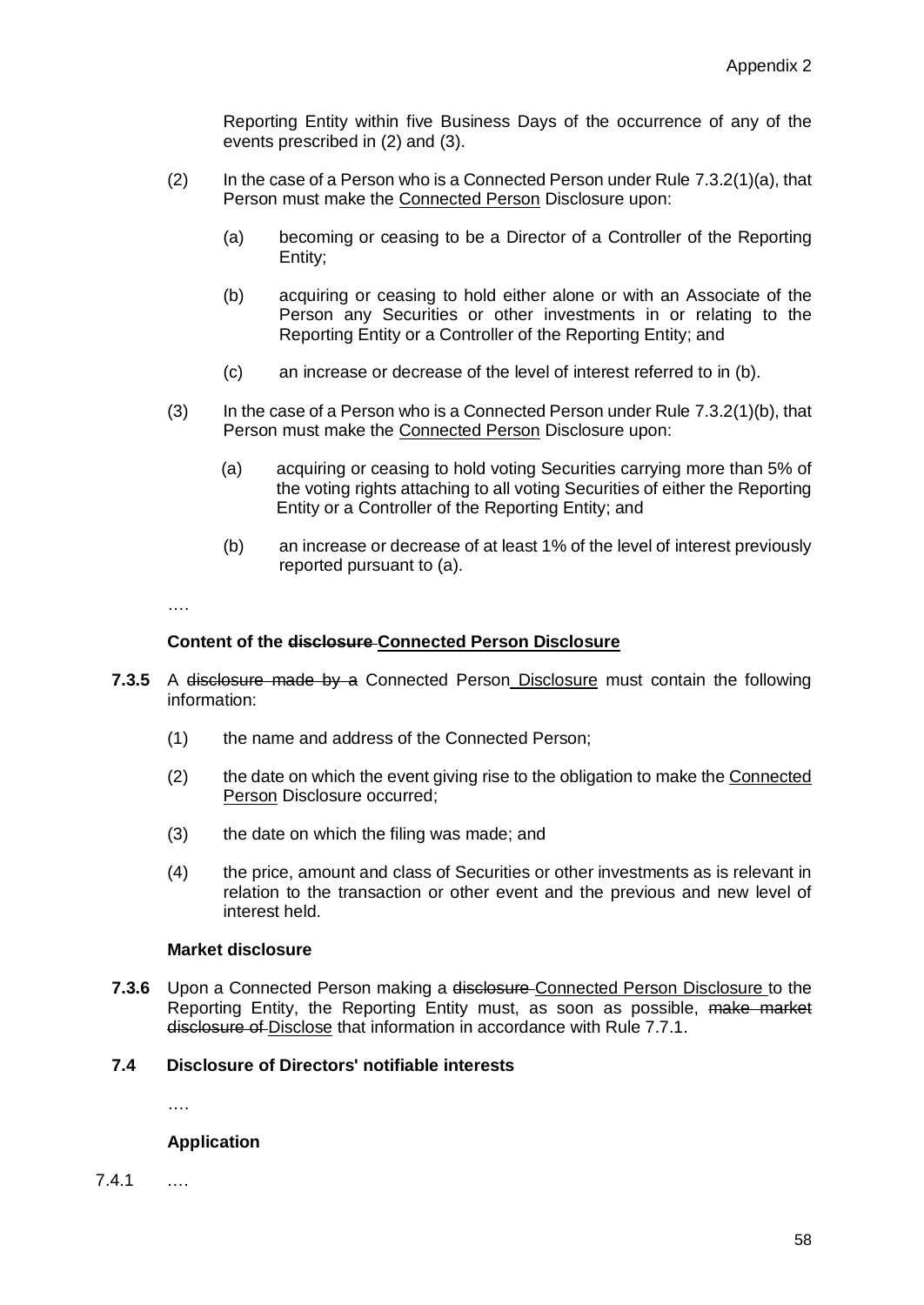ChapterRule 3.7 contains the disclosure of notifiable interests applicable to a Listed Fund.

….

## **Market disclosure Disclosure**

7.4.4 Upon receiving a notice relating to a notifiable interest, the Reporting Entity must, as soon as possible, make market disclosure a Disclosure of that report notice in accordance with Rule 7.7.1.

## **7.5 Power to direct disclosure Disclosure**

## **Guidance**

Section 84 of the FSMR gives the Regulator the power to direct a Reporting Entity to disclose-Disclose specified information to the market or take such other steps as the Regulator considers appropriate where it is satisfied that it is in the interest of the ADGM to do so.

- 7.5.1 (1) The Regulator may, pursuant to its power under section 84 of the FSMR, issue a written notice directing a Reporting Entity (a "**Direction Notice**") to disclose specified information to the market and to take any other steps as the Regulator considers appropriate in the following circumstances:
	- (a) where a Reporting Entity fails to comply with an obligation to disclose Disclose any information under the FSMR and these Rules;
	- (b) to correct or prevent a false market if the Regulator reasonably considers that there is or is likely to be a false market in a Reporting Listed Entity's Securities;

## **Guidance**

- (c) where The Regulator would consider, for example, that there is a rumour, or media speculation is likely to be, a false market in relation to the Reporting Entity or the RelevantListed Entity's Securities if:
	- (i) a Listed Entity/Reporting Entity has information that has not been Disclosed, for example, due to Rule 7.2.1(4)applying;
	- (ii) there is a reasonably specific media comment or rumour concerning the Listed Entity that has not been confirmed or clarified by an announcement a Disclosure by the Reporting Entity made in accordance with Rule 7.2.1; and such
	- (iii) there is evidence that the comment or rumour or media speculation is having, or is reasonably the Regulator considers that the comment or rumour is likely to have an, a significant impact upon on the price of the Reporting Entity or the Relevant Listed Entity's Securities; or.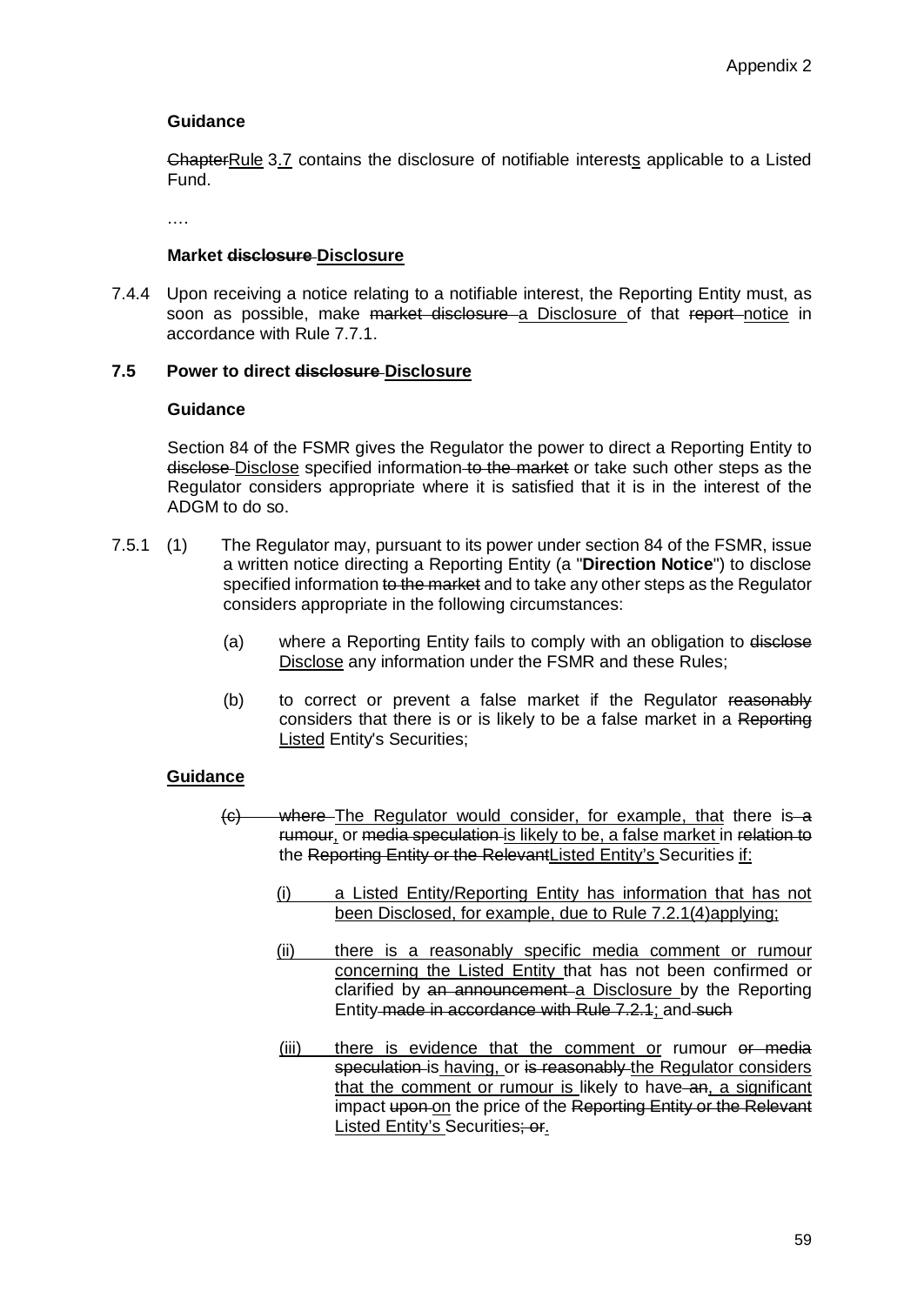- (cd) where it is in the interests of:
	- (i) actual or potential investors;
	- (ii) market integrity; or
	- (iii) the ADGM.
- (2) A Reporting Entity which receives a Direction Notice issued pursuant to (1) must comply with the terms of that notice.

### **7.6 Other matters that require market disclosure Disclosure**

7.6.1 A Reporting Entity must disclose to the market-Disclose in accordance with Rule 7.7.1 the matters specified in APP 2.

## **7.7 Manner of market disclosure Disclosure**

- 7.7.1 (1) When a Reporting Entity is required to make market disclosure a Disclosure of any information, such information must be released to the market by way of an announcement a Disclosure made: via the Regulator's disclosure platform.
	- (a) to the Recognised Investment Exchange on which the Securities are admitted to trading;
	- (b) on the website of the Reporting Entity; and
	- (c) to any approved regulatory announcement service.
	- (2) The disclosure in (1) must also be concurrently provided to the Regulator.
	- (23) Without prejudice to its obligations relating to market disclosure Disclosure, a Reporting Entity must take reasonable care to ensure that any information it is required to disclose Disclose is clear, fair, and not false, misleading, or deceptive.
- 7.7.2 [Deleted].The Regulator may, upon application by a Person or on its own initiative, approve a regulatory announcement service for the purposes of making the Disclosure in 7.7.1.
- 7.7.3 A Reporting Entity must retain on its website all information that has been disclosed to markets Disclosed for a period of one year following publication.

# **7.8 Trading Halts**

7.8.1 The Regulator may, at any time and upon the request of a Reporting Entity, halt trading on a Recognised Investment Exchange of Securities of a Listed Entity to enable the Listed Entity time to Disclose Inside information.

## **Guidance**

The Regulator is not obliged to act upon any request by a Reporting Entity to halt trading.

7.8.2 A Trading Halt imposed pursuant to Rule 7.8.1 cannot exceed 2 Business Days or such shorter period as the Regulator agrees.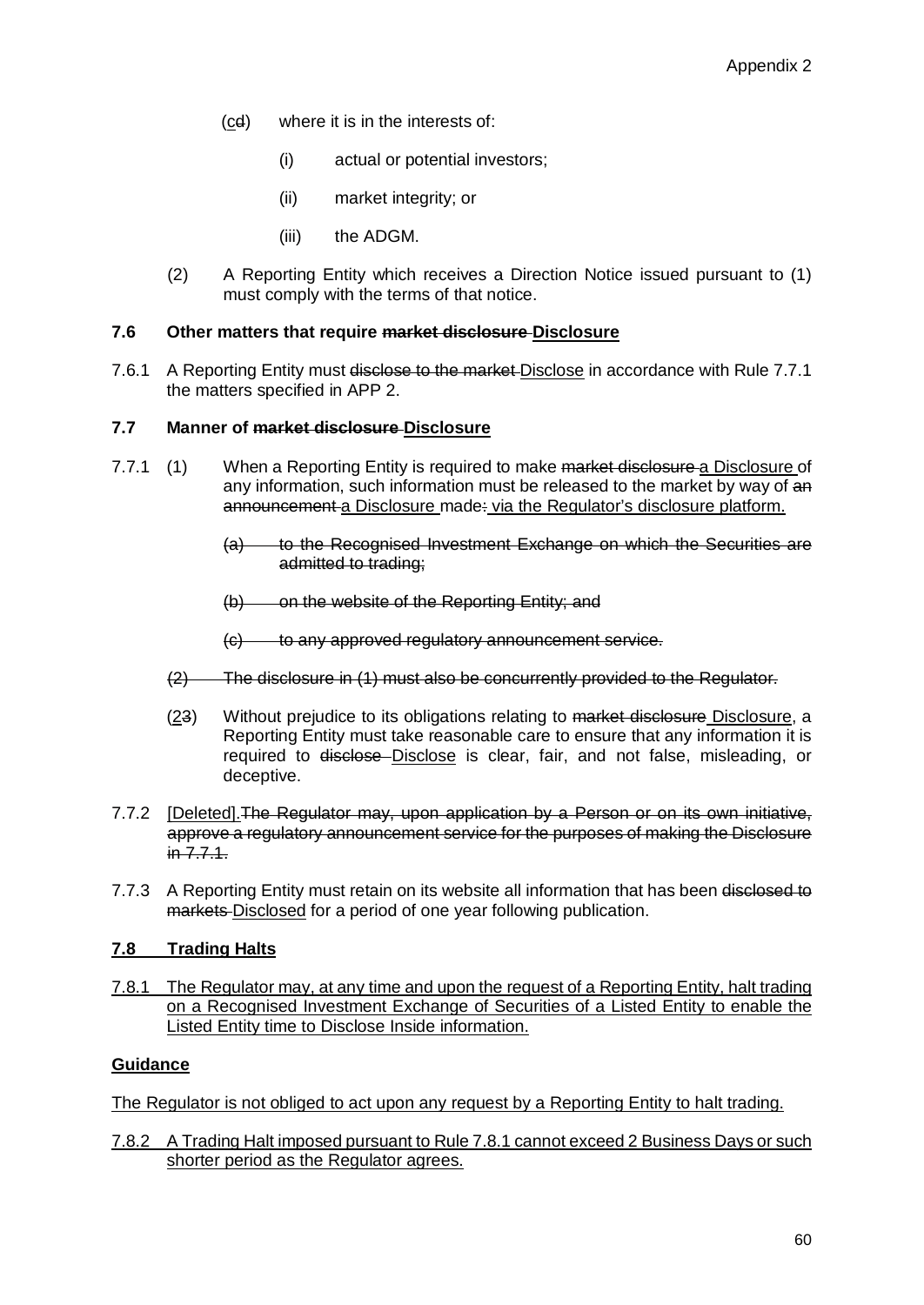7.8.3 The Regulator may impose a suspension in accordance with Rule 2.6 upon completion of the duration of the Trading Halt established under Rule 7.8.2, or at any time during the Trading Halt established under Rule 7.8.1.

# **8. SYSTEMS AND CONTROLS**

## **8.1 Application**

- 8.1.1 This chapter applies to:
	- (1) every Listed Entity and Reporting Entity; and
	- (2) the Board or the Governing Body of a Listed Entity and Reporting Entity,

as applicable.

….

# **9. GOVERNANCE OF REPORTING ENTITIES**

….

## **Corporate Governance Principles**

9.2.2 Pursuant to section 73 of the FSMR, the principles in Rules 9.2.3 to 9.2.9 are hereby prescribed as "the **Corporate Governance Principles**".

## **Guidance**

- 1. The Corporate Governance Principles in this section apply to Reporting Entities as mandatory high level requirements. APP 4 sets out best practice standards that may be adopted by a Reporting Entity to achieve compliance with these principles.
- 2. The best practice standards in APP 4 are designed to provide a degree of flexibility so that a Reporting Entity can achieve outcomes intended by the Corporate Governance Principles whilst taking into account the nature, scale and complexity of its business.
- 3. Generally, if a Reporting Entity does not adopt the best practice standards set out in APP 4, or adopts them only partially, the Regulator would expect the reasons for doing so and any alternative measures adopted to achieve the outcomes intended by the Corporate Governance Principles to be disclosed in the Prospectus and thereafter pursuant to the disclosure-Disclosure required under Rule 9.2.10. Any inaccurate or false representations would lead to the imposition of civil liability in accordance with section 70 of the FSMR.

## **Principle 1 – Board of Directors**

9.2.3 Every Reporting Listed Entity must have an effective Board which is collectively accountable for ensuring that the Reporting Listed Entity's business is managed prudently and soundly.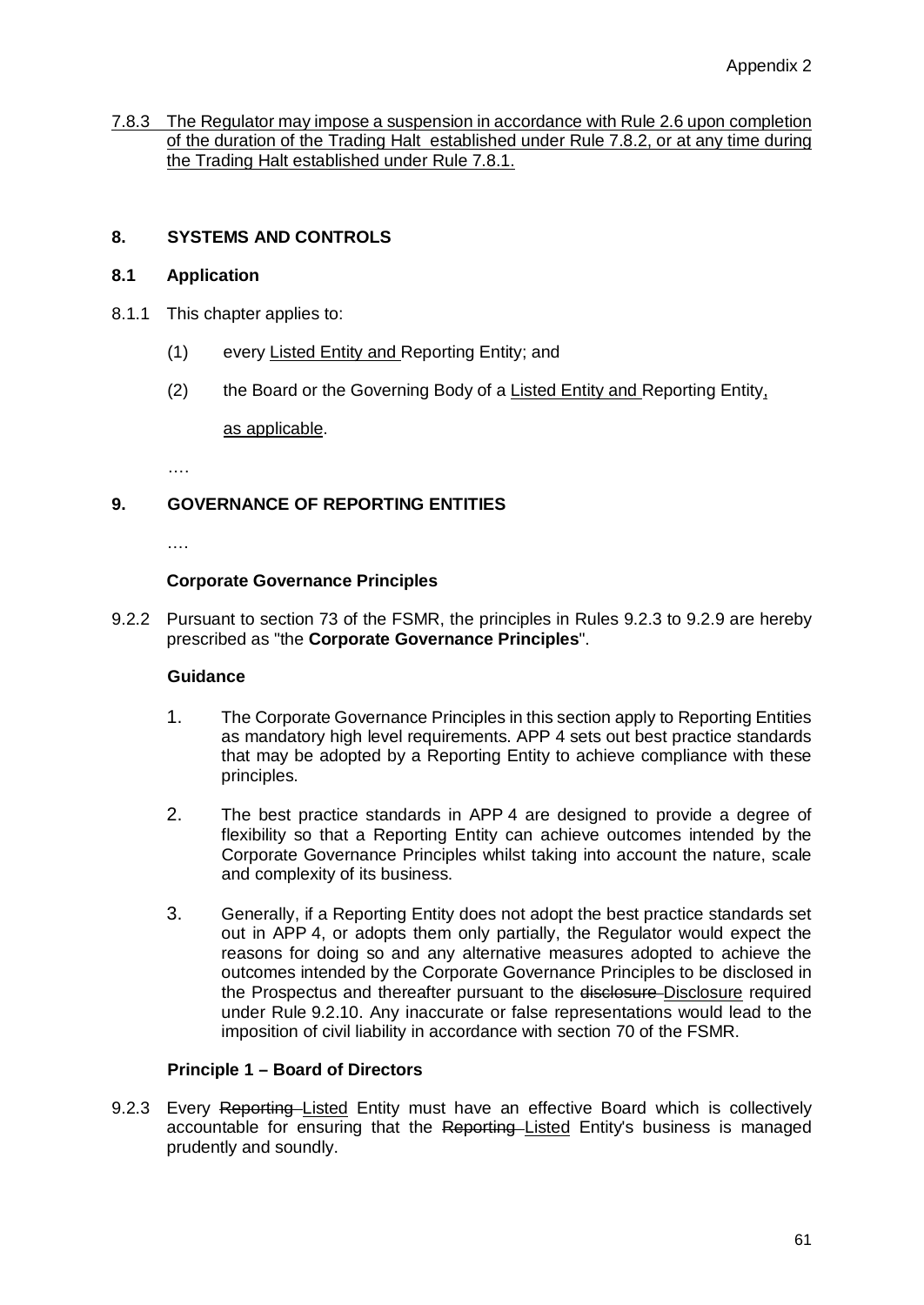## **Principle 2 – Division of responsibilities**

9.2.4 The Board must ensure that there is a clear division between the Board's responsibility for setting the strategic aims and undertaking the oversight of the Reporting-Listed Entity and the Senior Management's responsibility for managing the Reporting Listed Entity's business in accordance with the strategic aims and risk parameters set by the **Board** 

### **Principle 3 – Board composition and resources**

9.2.5 The Board, and its committees, must have an appropriate balance of skills, experience, independence and knowledge of the Reporting Listed Entity's business, and adequate resources, including access to expertise as required and timely and comprehensive information relating to the affairs of the Reporting Listed Entity.

## **Principle 4 – Risk management and internal control systems**

9.2.6 The Board must ensure that the Reporting–Listed Entity has an adequate, effective, well-defined and well-integrated risk management, internal control and compliance framework.

## **Principle 5 – Shareholder rights and effective dialogue**

9.2.7 The Board must ensure that the rights of Shareholders are properly safeguarded through appropriate measures that enable the Shareholders to exercise their rights effectively, promote effective dialogue with Shareholders and other key stakeholders as appropriate, and prevent any abuse or oppression of minority Shareholders.

### **Principle 6 – Position and prospects**

9.2.8 The Board must ensure that the Reporting-Listed Entity's financial and other reports present an accurate, balanced and understandable assessment of the Reporting Listed Entity's financial position and prospects by ensuring that there are effective internal risk control and reporting requirements.

#### **Principle 7 – Remuneration**

9.2.9 The Board must ensure that the Reporting Listed Entity has remuneration structures and strategies that are well aligned with the long-term interests of the entity-Listed Entity.

#### **Annual reporting on compliance**

- 9.2.10 The annual financial report of a Reporting Listed Entity to which this section applies must:
	- (1) state whether the best practice standards specified in APP 4 (the "**Corporate Governance Principles**") have been adopted by the Reporting Listed Entity;
	- (2) if the best practice standards in APP 4 have not been fully adopted or have been only partially adopted explain:
		- (a) why the best practice standards were not adopted fully or adopted only partially, as is relevant; and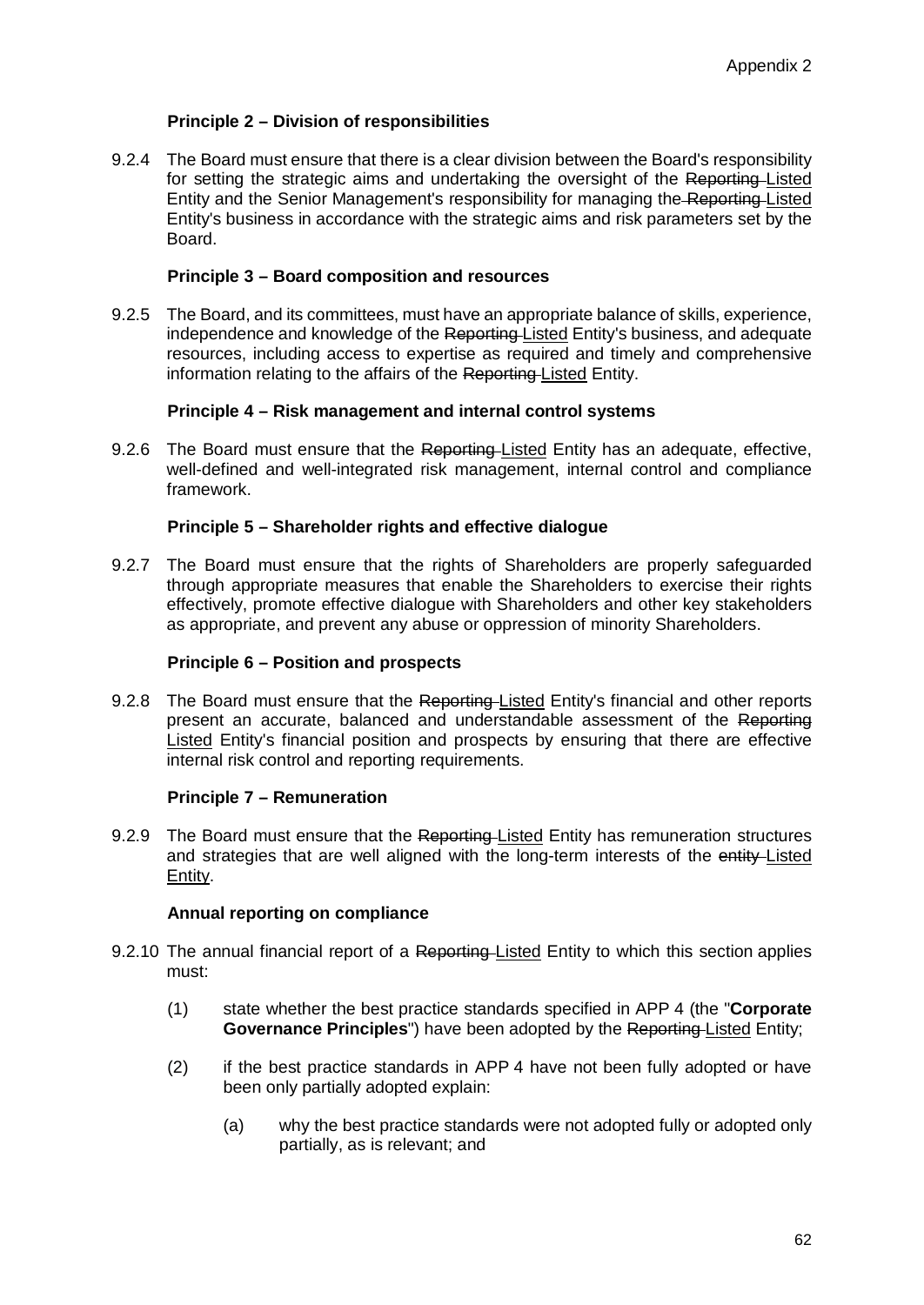- (b) what actions, if any, have been taken by the Reporting Listed Entity to achieve compliance with the Corporate Governance Principles to the extent the relevant best practice standards were not adopted, or were only partially adopted; and
- (3) include a statement by Directors whether or not, in their opinion, the Corporate Governance framework of the Reporting Listed Entity is effective in promoting compliance with the Corporate Governance Principles, with supporting information and assumptions, and qualifications if necessary.

- 1. Rule 9.2.10 reflects the "comply or explain" approach adopted by the Regulator in respect of the Corporate Governance Principles.
- 2. With regard to the opinion required under Rule 9.2.10(3), adequate information relating to the Corporate Governance framework of the Reporting Listed Entity should be included to support the opinion, such as the identity of its chair, any committees of the Board and their role and membership, the chief executive and persons undertaking key control functions such as the head of compliance, risk control and internal audit and how their independence is achieved. See also the disclosure-Disclosure of information required under APP 2.
- 3. Reporting Listed Entities are required to produce an annual financial report in accordance with Rule 10.1.4.

## **9.3 Directors' duties and fair treatment of Shareholders**

#### **Application**

- 9.3.1  $(1)$  This section applies, subject to  $(2)$ , to:
	- (a) the Board of a Reporting Listed Entity in respect of Shares; and
	- (b) each individual Director who is a member of such a Board.

(2) The requirement in Rule 9.3.3 applies to every Reporting Entity.

#### **Guidance**

- 1. Where a Person referred to in Rule 9.3.1(1) is required under any legislation applicable to such a Person to comply with a similar or more stringent requirement than the requirements in this section, compliance with those other requirements would be sufficient for the purposes of the relevant requirement in this section.
- 2. For example, in the case of a reduction of Share capital, more stringent procedures such as a special resolution (i.e. a vote of at least 75% of the Shareholders in voting) may be required under the company law or other legislation applicable to a Reporting Listed Entity in its jurisdiction of incorporation. Where this is the case, compliance with the more stringent requirements applicable to the Reporting Listed Entity suffices for the purposes of compliance with the requirements in this section dealing with a Shareholder approval by simple majority in Rule 9.3.8.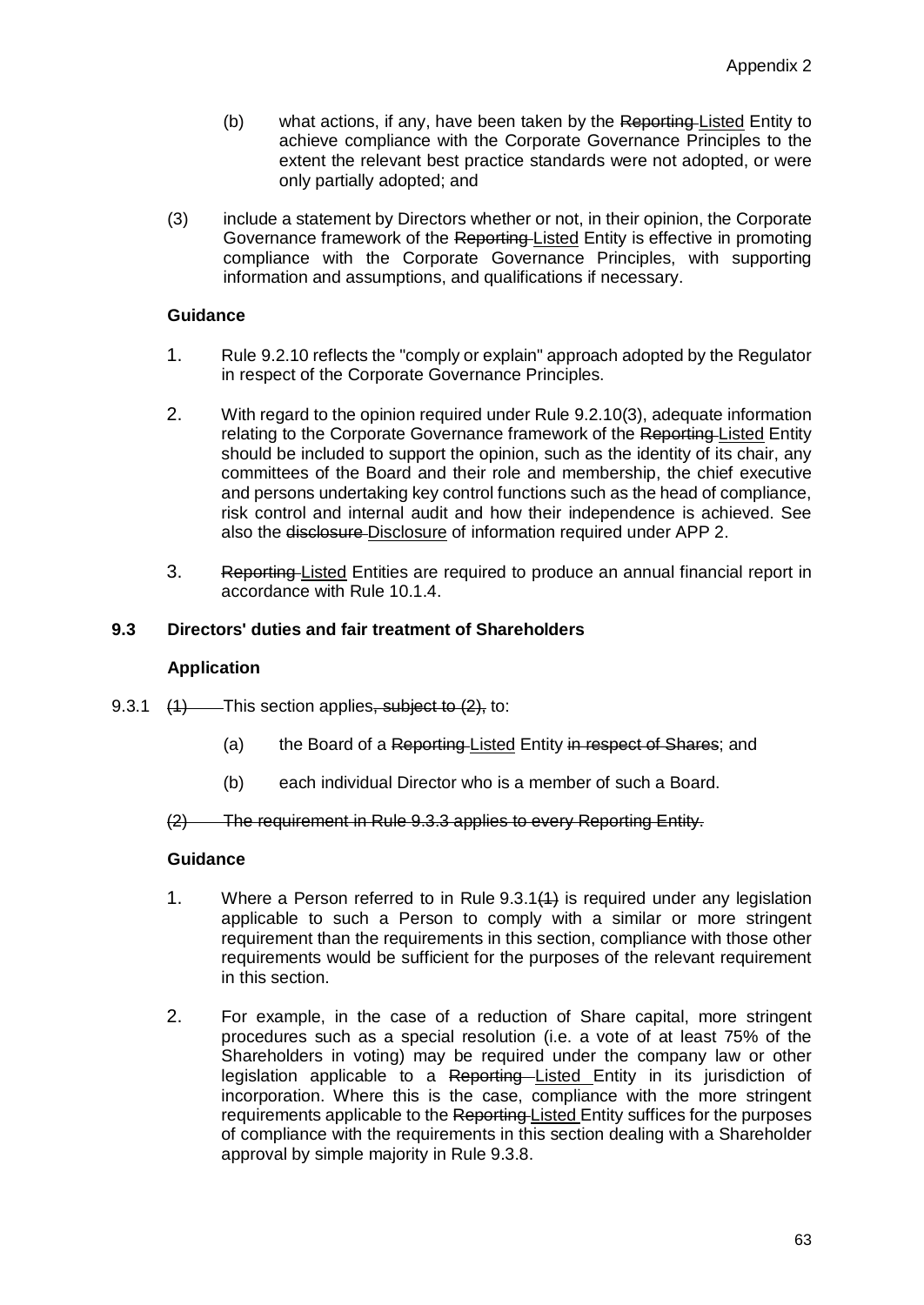3. The Regulator will expect a Person referred to in Rule 9.3.1 to consider references to a "Shareholder" in this section to refer equally to holders of all classes of Securities as may be applicable in the context of the Listed Entity. For example, in a situation where holders of Debentures are to be asked to vote on a variation of rights or terms, the Regulator will expect a Person referred to in Rule 9.3.1 to give due consideration to the requirements of Rules 9.3.6 and 9.3.7 as if it referred to the relevant Debenture holders.

## **Directors' duties**

- 9.3.2 A Director of a Reporting-Listed Entity must act:
	- (1) on a fully informed basis;

….

(5) in the best interests of the Reporting-Listed Entity and its Shareholders.

## **Guidance**

In order to meet the obligation to act with due diligence and care, a Director should (amongst other things) ensure that he has enough time and capacity available to devote to the job. See also the best practice standards in APP 4 which apply to Directors of Reporting Listed Entities who are subject to the Corporate Governance Principles.

## **Equality of treatment**

9.3.3 Subject to Rules 9.3.14 to 9.3.17, t<sub>The Board</sub> of a Reporting Listed Entity must ensure equality of treatment of all holders of Securities of a particular class or type in respect of all rights attaching to the Securities of that class or type of Securities.

## **Guidance**

For the Rules relating to Weighted Voting Rights, refer to Rules 9.3.14 to 9.3.20. These set out the circumstances where a Listed Entity can potentially deviate from the "oneshare, one-vote" principle established by this Rule.

#### **Reduction of Share capital**

- 9.3.4 The Board of a Reporting-Listed Entity must ensure that a Reporting-Listed Entity does not purchase its own Shares unless:
	- (1) the purchase does not materially prejudice the Reporting Listed Entity's ability to pay its creditors as they fall due;
	- (2) it has obtained prior approval of Shareholders in meeting by a majority vote; and
	- (3) prior to the meeting seeking the consent referred to in (2), the notice of the meeting and any accompanying documents relating to the purchase is filed with the Regulator.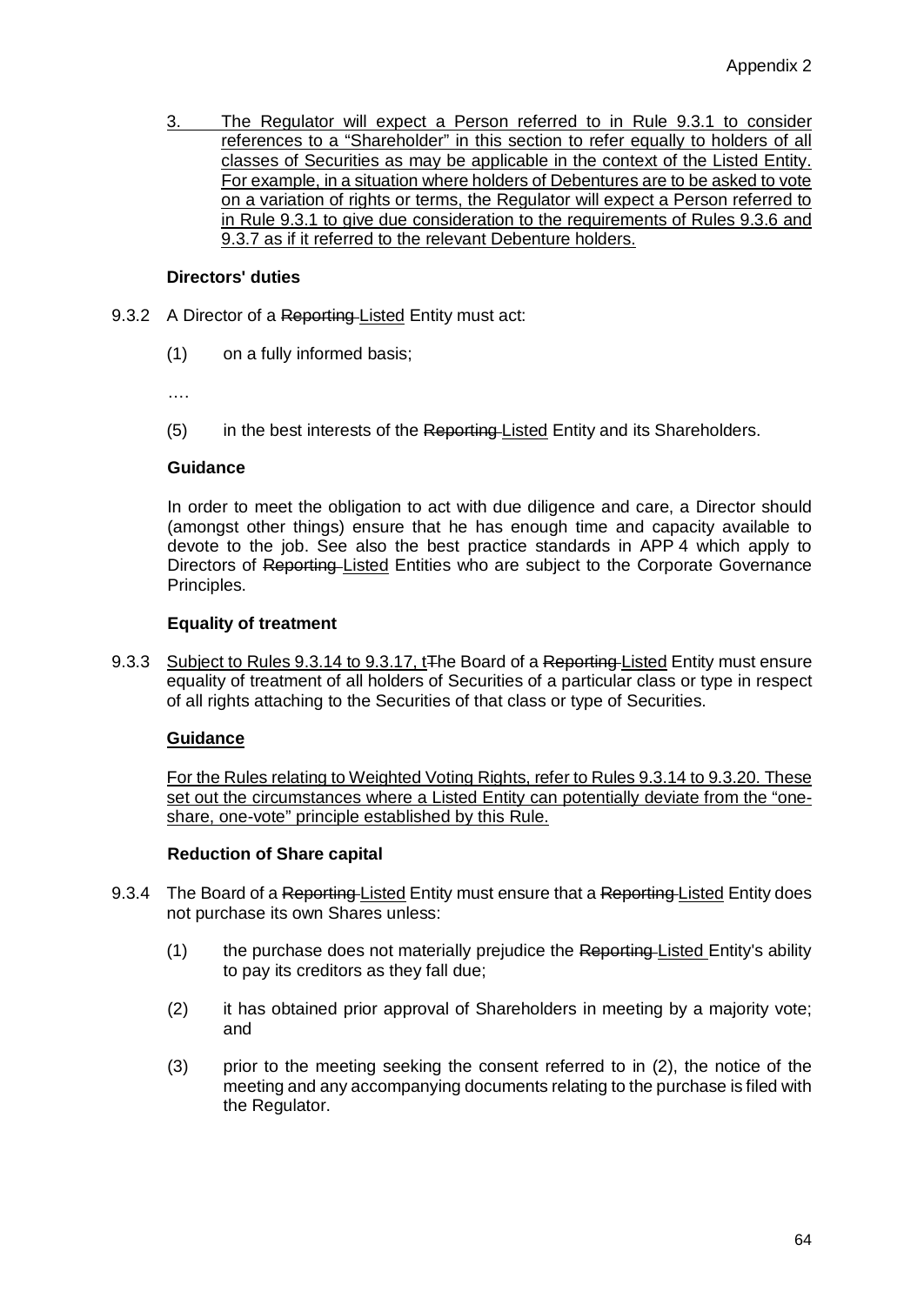## **Pre-emption rights**

9.3.5 [Deleted] The Board of a Reporting Entity must, except where otherwise provided in the constituent documents of the Reporting Entity, ensure that a Reporting Entity provides pre-emption rights under which, on an issue of Shares by the Reporting Entity for cash, the Shareholders of the Reporting Entity are offered any Shares to be issued in proportion to their existing holdings prior to the Shares being offered to third parties, unless there is prior approval of the issue of Shares without pre-emption rights by Shareholders in meeting, by a majority vote.

## **Communications with Shareholders**

9.3.6 (1) The Board of a Reporting-Listed Entity must ensure that all the necessary information and facilities are available to its Shareholders to enable them to exercise the rights attaching to their Shares on a well-informed basis.

….

#### **Guidance**

In adhering to its obligations in (2)(b), the Board of a Listed Entity incorporated in ADGM must comply with the time periods for giving such notices outlined in section 324 of specified by the Companies Regulations 2015.

## **Proxy solicitation**

9.3.7 The Board of a Reporting–Listed Entity must ensure that for each meeting at which Shareholders are eligible to exercise voting rights attaching to their Securities, each Shareholder is given the right and means to vote by proxy.

## **Other matters requiring Shareholder approval**

- 9.3.8 (1) The Board of a Reporting–Listed Entity must, subject to (2), ensure that a majority of Shareholders in voting approves:
	- (a) any alteration of the constitutional documents of the Reporting-Listed Entity including any alteration to the memorandum of association, articles of association, bylaws or any other instrument constituting the Reporting Listed Entity;
	- (b) an alteration of the issued Share capital, for example Share reductions or Share consolidations, of the Reporting-Listed Entity which is more than 20% of the existing issued Share capital;
	- (c) any acquisition or disposal of an asset of the Reporting Listed Entity where the value of the asset involved is 25% or more of the value of the net assets of the Reporting Listed Entity as at its last published financial reports;
	- (d) the appointment or removal of a Director of the Reporting Listed Entity and the terms of such appointment;
	- (e) the appointment or removal of the auditor of the Reporting Listed Entity;
	- $(f)$  the placing of the Reporting-Listed Entity into voluntary liquidation;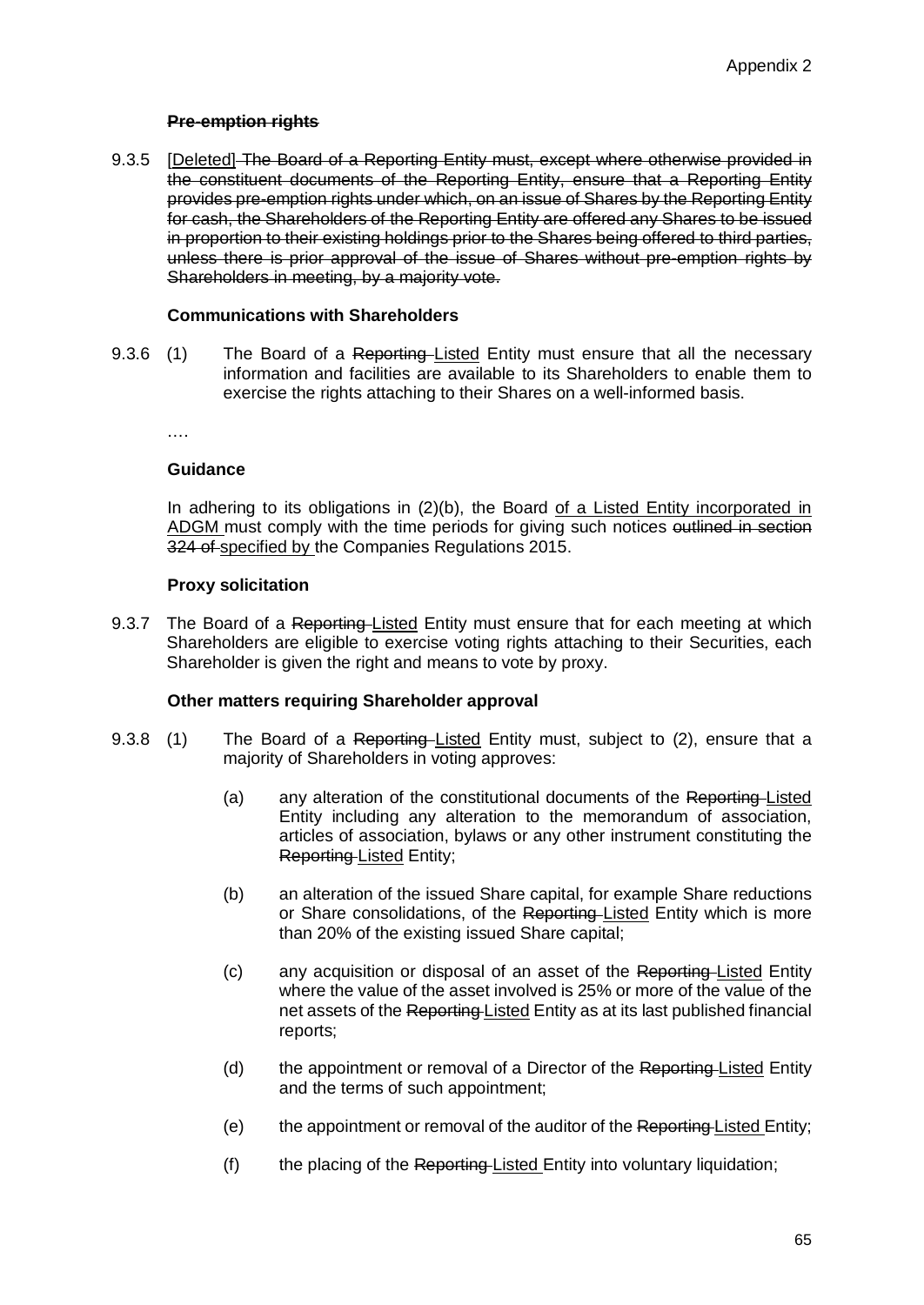- (g) the reduction of the Share capital of the Reporting Listed Entity, in accordance with Rule 9.3.4(2);
- (h) the issuance of, or the agreement to issue, Shares without pre-emption rights, in accordance with Rule 9.3.57.1;
- (i) a Related Party Transaction that falls within Rule 9.5.3(1) or (3);
- (j) any creation or issuance of new securities Securities;
- (k) the appointment of the chief executive as the chairman of the Board; and
- (l) any purchase by a Listed Entity of its own Securities, where requested to provide such approval in accordance with Rule 2.7.5(1).
- (2) The requirement in (1) does not apply, subject to any requirements in the constitutional documents of the Reporting Listed Entity, in relation to the appointment or removal of a Director or auditor of a Reporting Listed Entity in circumstances where the immediate appointment or removal is necessary in the interests of the Reporting Listed Entity.

- 1. Under Rule 9.3.8(1)(b), an increase in the issued Share capital of a Reporting Listed Entity which results in an increase of more than 20% of its current Share capital requires Shareholder approval regardless of whether or not such an increase is within the authorised capital of the relevant Reporting Listed Entity.
- 2. The circumstances in which the immediate removal of a Director or auditor may become necessary include matters affecting that Person's fitness and propriety, such as professional misconduct of such a Person.

#### **Preference Securities**

- 9.3.9 A holder of a Preference Security must have, at a minimum, rights to participate only up to a specified amount in any dividend or distribution which distinguishes their holders from holders of Ordinary Securities.
- 9.3.10 A holder of a Preference Security must only be entitled to a right to vote:
	- (1) when a dividend or distribution (or part of a dividend or distribution) is in arrears in respect of a Security;
	- (2) on a resolution that affects rights attached to the Preference Security;
	- (3) on a resolution relating to a reduction of the Share capital of a Listed Entity;
	- (4) on a resolution relating to a buy-back agreement;
	- (5) on a resolution for a Listed Entity to be wound up;
	- (6) on a resolution for a Listed Entity to dispose of the whole of its business and undertaking; or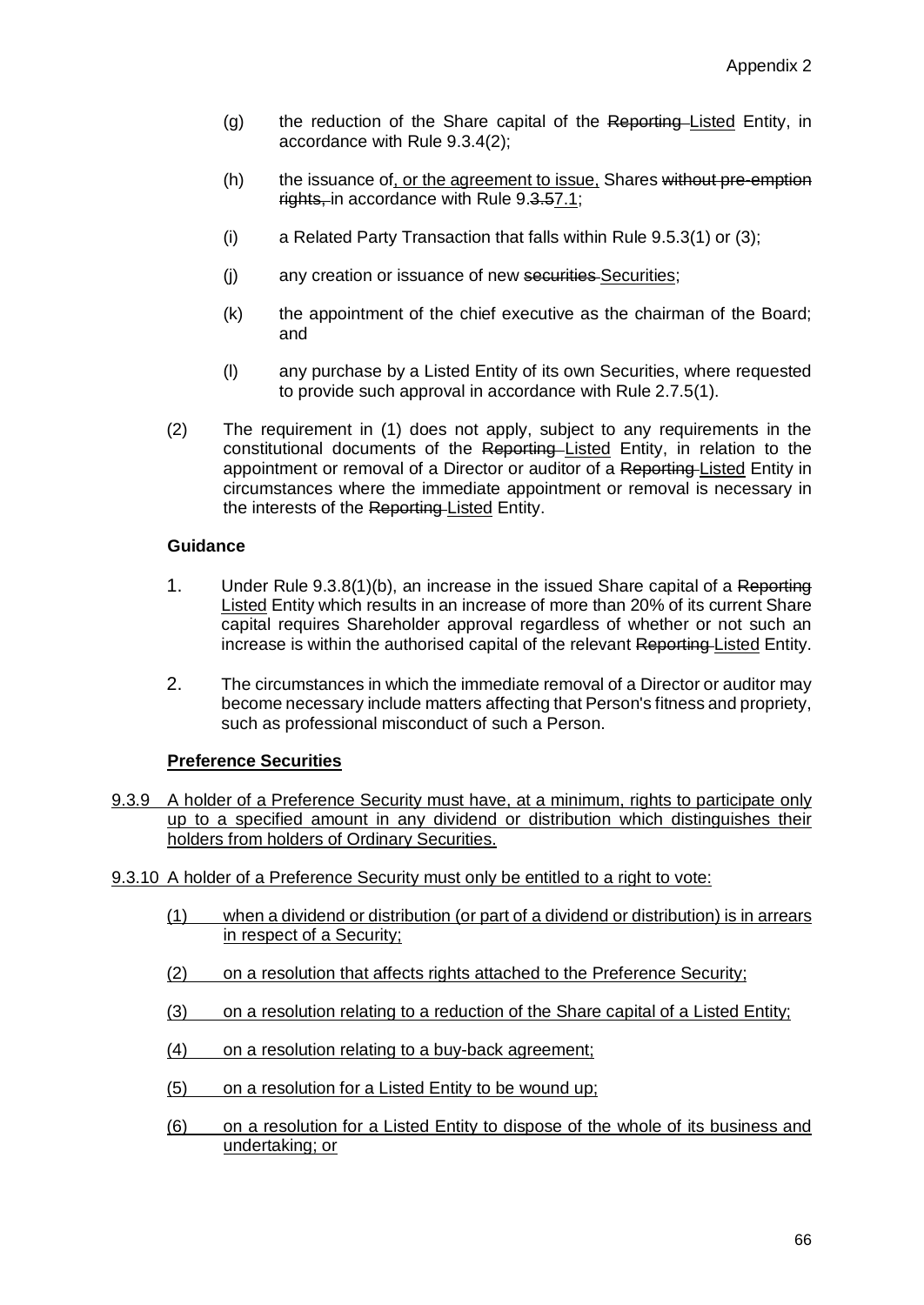- (7) during the winding up of a Listed Entity.
- 9.3.11 The terms of issue of a Preference Security that is not a Share must contain rights for the Security holder to vote in the same manner as set out in Rule 9.3.10, with any necessary adaptation having regard to the form of the Preference Security.
- 9.3.12 A holder of a Preference Security must have rights to receive notices, reports and audited financial statements, and admission to meetings of Shareholders, equal to the rights of holders of Ordinary Securities.
- 9.3.13 When a Listed Entity is wound up, the holder of a Preference Security must have a right to the return of capital in preference to holders of Ordinary Securities.

## **Weighted Voting Rights**

- 9.3.14 A Listed Entity may, upon approval from the Regulator, allot, issue or grant Shares with Weighted Voting Rights, altering its Share capital in relation to the equality and proportionality of Shareholder voting power and equity interest (as established in Rule 9.3.3).
- 9.3.15 A Listed Entity, with Shares with Weighted Voting Rights on issue, must ensure that:
	- (1) its Share capital must not result, in the view of the Regulator, in the potential for material conflicts between the interests of controlling shareholders' interests, and those of its other shareholders;

## **Guidance**

Listed Entities must consider their wider governance responsibilities, including as set out in these Rules and the Corporate Governance Best Practice Standards in APP 4. Consideration of the use of 'sunset clauses', whether they be event-driven or timebased, is also expected.

- (2) the beneficiaries of Shares with Weighted Voting Rights must beneficially own collectively at least 10% of the underlying economic interest in the Listed Entity's total issued Share capital at the time of admission to the Official List;
- (3) Weighted Voting Rights must not account for more than 75% of voting rights represented in person or by proxy and voting in favour of a resolution at any shareholder meeting of a Listed Entity; and
- (4) the offer of Shares with Weighted Voting Rights must not increase the proportion of Shares that carry Weighted Voting Rights above the proportion on issue at the time of admission to the Official List.

## **Restriction on Transfer of Shares with Weighted Voting Rights**

9.3.16 The Weighted Voting Rights attached to a beneficiary's Shares must cease upon transfer to another person of the beneficial ownership of, or economic interest in, those Shares or the control over the voting rights attached to them (through voting proxies or otherwise).

## **Resolutions requiring voting on a one vote per Share basis**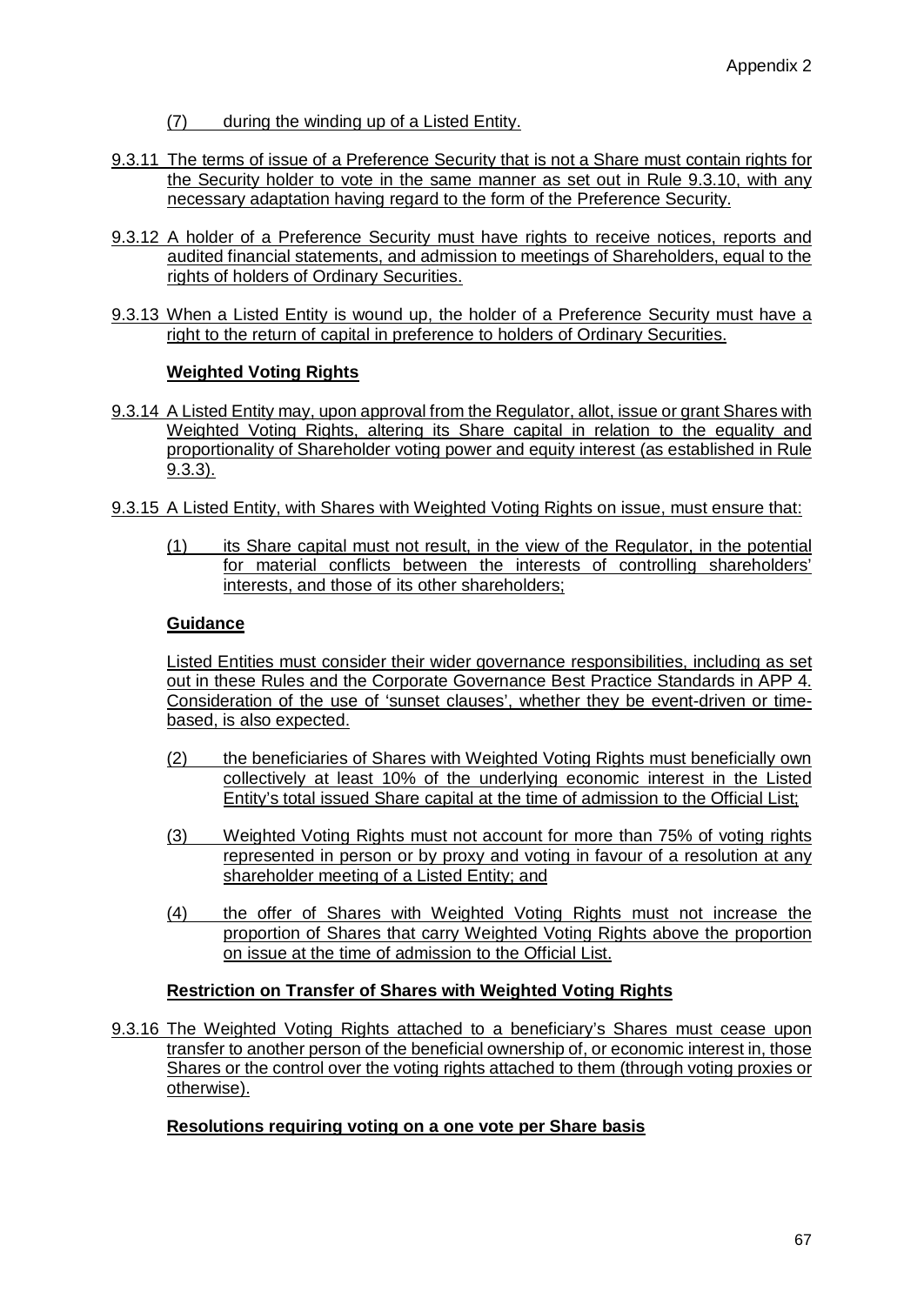- 9.3.17 All Weighted Voting Rights attached to any class of a Listed Entity's Shares must be disregarded and must not entitle the beneficiary to more than one vote per share on any resolution to approve the following matters:
	- (1) changes to the Listed Entity's constitutional documents;
	- (2) variation of rights attached to any class of Securities;
	- (3) the appointment or removal of an independent non-executive director;
	- (4) the appointment or removal of auditors; and
	- (5) the voluntary winding-up of the Listed Entity.

## **9.4 Dealings by restricted persons Restricted Persons**

## **Application**

- 9.4.1 (1) This section applies to:
	- (a) the Board of every Reporting Listed Entity; and
	- (b) a Restricted Person in relation to such a Reporting Listed Entity.
	- (2) For the purposes of (b), a Person is a Restricted Person in relation to a Reporting Listed Entity if he is involved in the Senior Management of the Reporting Listed Entity.

## **Guidance**

- 1. Persons are considered as involved in the Senior Management if they are in a position of authority and influence in making management or executive decisions with regard to the day-to-day management of the business of the Reporting Listed Entity.
- 2. Chapter 3 contains the These requirements apply, as appropriate applicable to Reporting Entities of Listed Funds.

## **Prohibition on dealing**

- 9.4.2 (1) A Restricted Person must not engage in Dealing in the Securities of the a Reporting Listed Entity during a Close Period except in the circumstances specified in Rule 9.4.4.
	- (2) For the purposes of this Rule a "Close Period" is:
		- (a) the period from the relevant financial year end up to and including the time of the announcement-Disclosure or publication of the annual financial reports; and
		- (b) if the Reporting Listed Entity reports on a semi-annual basis, the period from the end of the relevant semi-annual financial period up to and including the time of the announcement Disclosure or publication; or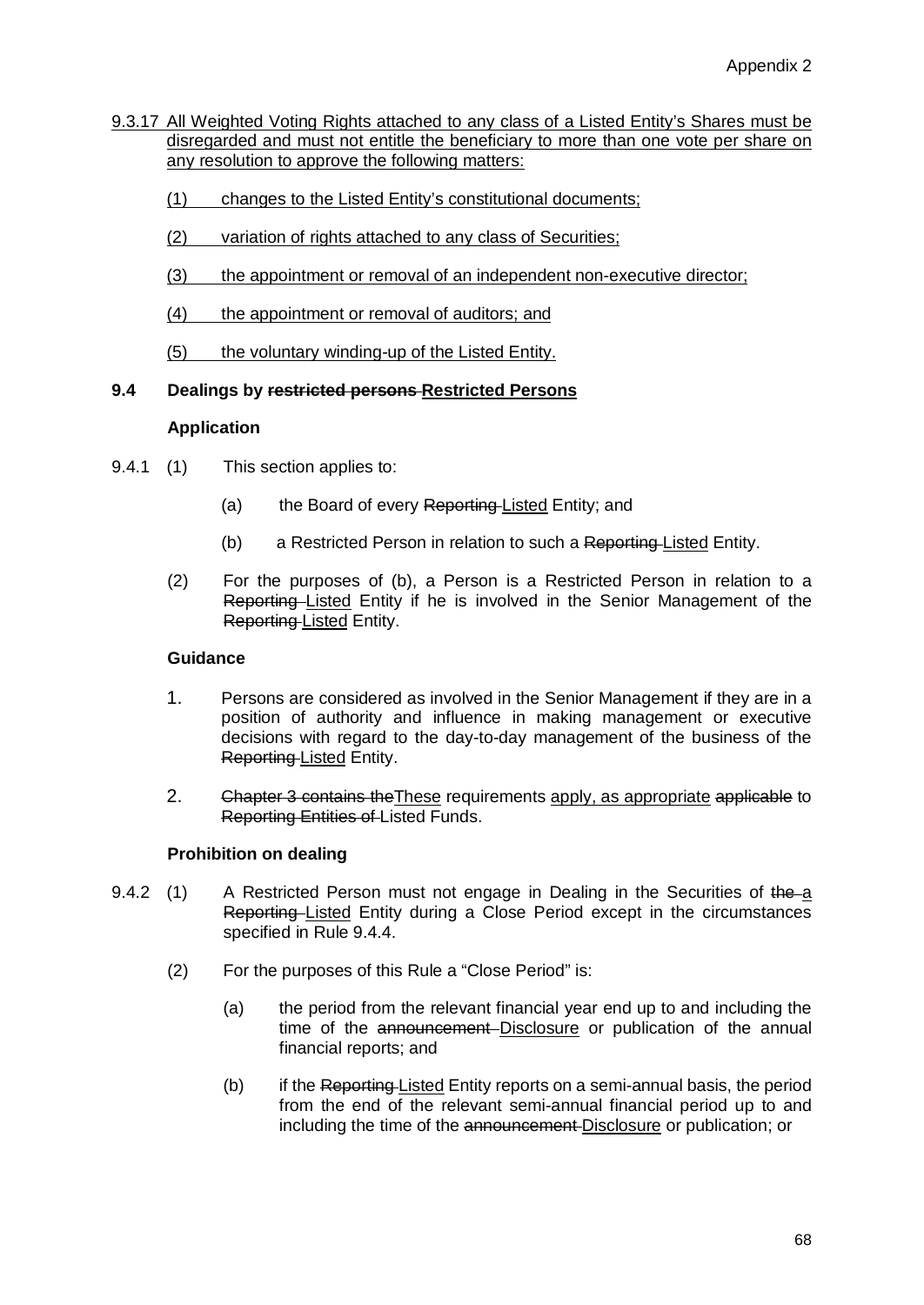- (c) if the Reporting Listed Entity reports on a quarterly basis, the period from the end of the relevant quarter up to and including the time of the announcement Disclosure.
- (3) The prohibition in (1) applies to any dealing by Restricted Persons whether or not such dealings are with another Restricted Person or any other Person.

## **Exempt dealings**

- 9.4.3 The prohibition in Rule 9.4.2(1) does not apply in relation to any dealing in Securities in the a Reporting Listed Entity if such dealing by the Restricted Person relates to:
	- (1) undertakings or elections to take up, or the taking up of, an entitlement under a rights issue or dividend reinvestment Offer, or allowing such an entitlement or Offer to lapse;
	- (2) undertakings to accept, or the acceptance of, a Takeover Offer-under Takeover Rules;
	- (3) dealings where the beneficial interest in the relevant Security does not change;
	- (4) transactions between the Restricted Person and an Associate of the Restricted Person; or
	- (5) transactions relating to dealings in an employee share scheme Employee Incentive Scheme in accordance with the terms of such a scheme.

## **Clearance to deal**

- 9.4.4 (1) The prohibition in Rule 9.4.2(1) does not apply in relation to any dealing in Securities where the Restricted Person has obtained prior clearance to deal as provided in (2) and (3).
	- (2) For the purposes of (1), prior written clearance to deal in the Securities of a Reporting Listed Entity must be obtained:
		- (a) from a Director designated by the Board for the purposes of providing clearances to deal; and
		- (b) in the case of dealings by the Director designated for the purpose of providing clearances to deal, from the full Board or another Director designated by the Board for the purposes of providing such clearance.
	- (3) For the purposes of (1) and (2), a Director of the Reporting Listed Entity must not be given written clearance to deal in any Securities of the Reporting Listed Entity during any period when there exists any matter which constitutes Inside Information unless the Person responsible for granting clearance has no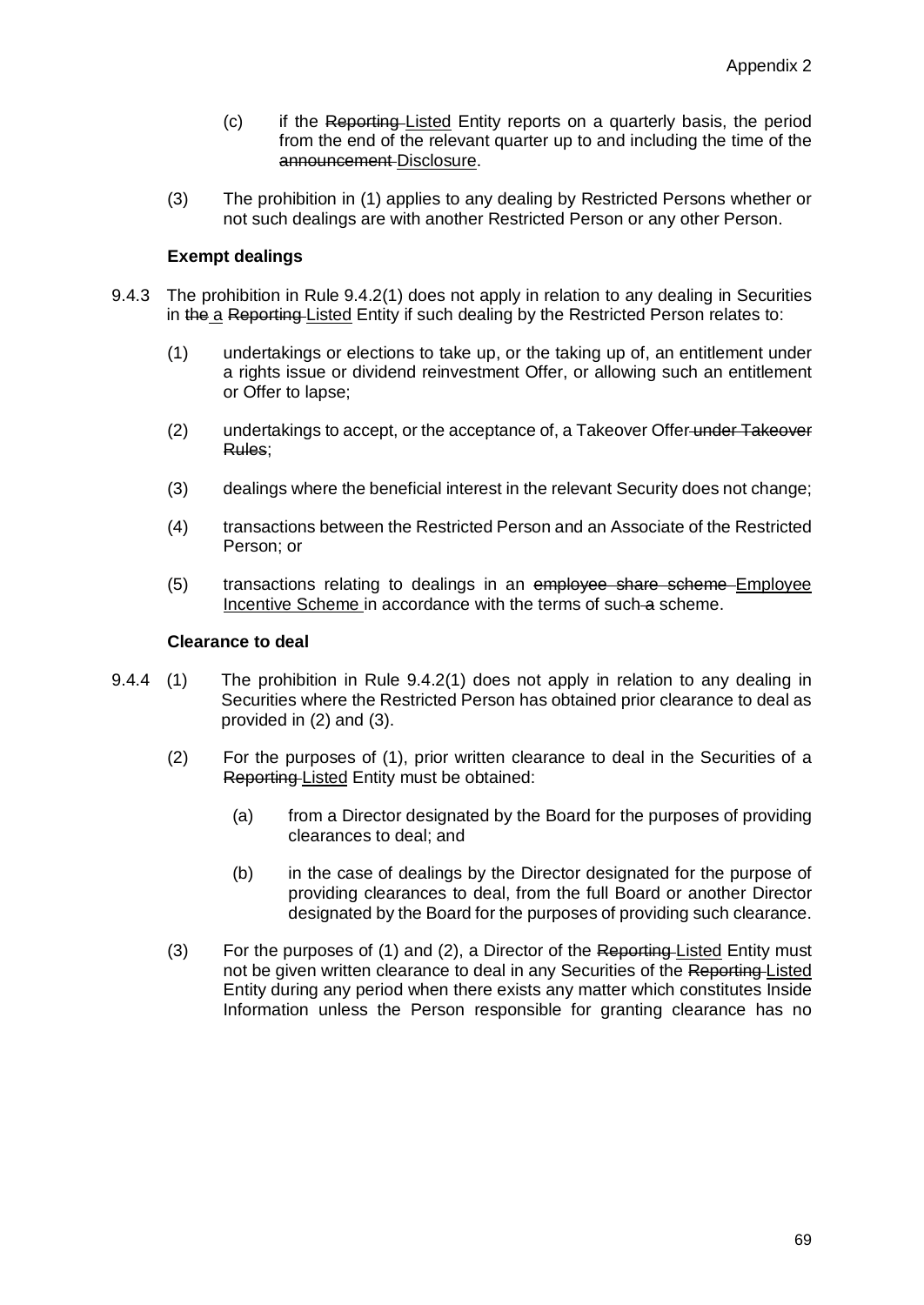reason to believe that the proposed dealing is or may be in breach of the FSMR or the Rules.

## **9.5 Related Party Transactions**

### **Application**

- 9.5.1 This section applies, subject to Rule 9.5.4, to:
	- (1) Aa Reporting Listed Entity; and
	- (2) a Related Party of such a Reporting Listed Entity.

## **Definitions**

- 9.5.2 In this section, unless otherwise provided:
	- $(1)$  a Person is a Related Party of a Reporting-Listed Entity if that Person:
		- (a) is, or was within the 12 months before the date of the Related Party Transaction:
			- (i) a Director of the Reporting–Listed Entity or a member of its Group; or
			- (ii) a Related Party Associate of a Person referred to in  $(1)(a)(i)$ ; or
		- (b) owns, or has owned within 12 months before the date of the Related Party Transaction, voting Securities carrying more than 10% of the voting rights attaching to all the voting Securities of either the Reporting Listed Entity or a member of its Group; or
		- (c) is a Person exercising or having the ability to exercise significant influence over the Reporting Listed Entity or a Related Party Associate of such a Person.
	- (2) Subject to Rule 9.5.4, a A transaction is a Related Party Transaction if it is a transaction:
		- (a) between a Reporting-Listed Entity and a Related Party;
		- (b) entered into pursuant to an arrangement between the Reporting Listed Entity and the Related Party under which the Reporting Listed Entity and the Related Party both each invests in another Undertaking or asset, or provides financial assistance to another Undertaking;
		- (c) between the Reporting Listed Entity and any other Person, the purpose or effect of which is to benefit a Related Party; or
		- (d) of the kind referred to in (a) to (c) and is between a subsidiary of a Reporting Listed Entity and a Related Party of the Reporting Listed Entity.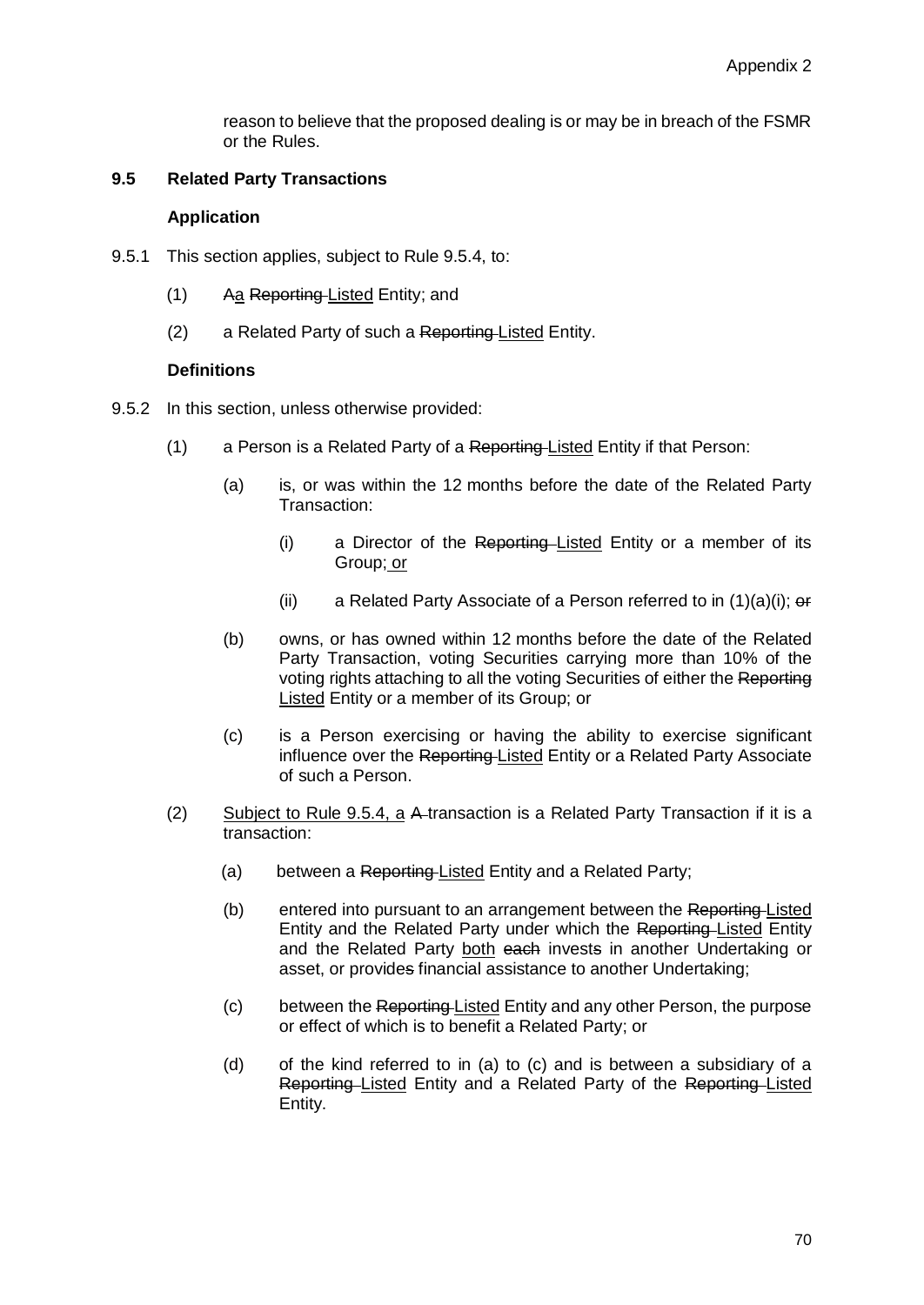- 1. A Person is regarded as exercising significant influence over a Reporting Listed Entity if, for example, if that Person is a consultant or adviser or a shadow director of the Reporting-Listed Entity. For the purposes of this rule guidance, "shadow director" means a person Person in accordance with whose directions or instructions the Directors of the Reporting-Listed Entity are accustomed to act.
- 2. Any transactions between a subsidiary of a Reporting–Listed Entity and a Related Party are included within the definition of a Related Party Transaction. This is because a Related Party may, through the Reporting-Listed Entity, be able to influence terms which are more favourable to the Related Party when transacting with the subsidiary. Such transactions could be detrimental to the interests of the Reporting Listed Entity.

## **Related Party Transaction procedures**

- 9.5.3 A Reporting-Listed Entity must ensure that:
	- (1) if the value of a proposed Related Party Transaction is equal to or greater than 5% of the value of the net assets of the Reporting-Listed Entity as stated in its most recent financial reports, it does not enter into such a transaction unless the proposed transaction has been put to Shareholder approval and has received prior approval by a majority of the Shareholders in voting of the Reporting Listed Entity;
	- (2) if the value of the proposed Related Party Transaction is less than the 5% threshold referred to in (1), the Reporting Entity must as soon as possible after entering the transaction:
		- (a) notifies notify the Regulator of the relevant terms and the basis on which such terms are considered fair and reasonable, supported by written confirmation by an independent third party; and
		- (b) discloses Disclose the Related Party Transaction to the market in accordance with Rule 7.7.1;
	- (3) if the cumulative value of a series of Related Party Transactions with the same Related Party which have not received Shareholder approval reaches the 5% threshold referred to in (1) in any 12 month period, it does not enter into the last of the series of the transactions unless such proposed action has been put to Shareholder approval and received approval by a majority of the Shareholders in voting of the Reporting Listed Entity;
	- (4) if, after obtaining Shareholder approval pursuant to Rule 9.5.3(1) but before the completion of the Related Party Transaction, there is a material change to the terms of the proposed transaction, the Reporting-Listed Entity must comply again separately with Rule 9.5.3(1) in relation to the Related Party Transaction; or
	- (5) the Related Party does not vote on the Shareholder resolution referred to in Rule 9.5.3(1) and takes all reasonable steps to ensure that any Related Party Associates of the relevant Related Party also do not vote on the Shareholder resolution.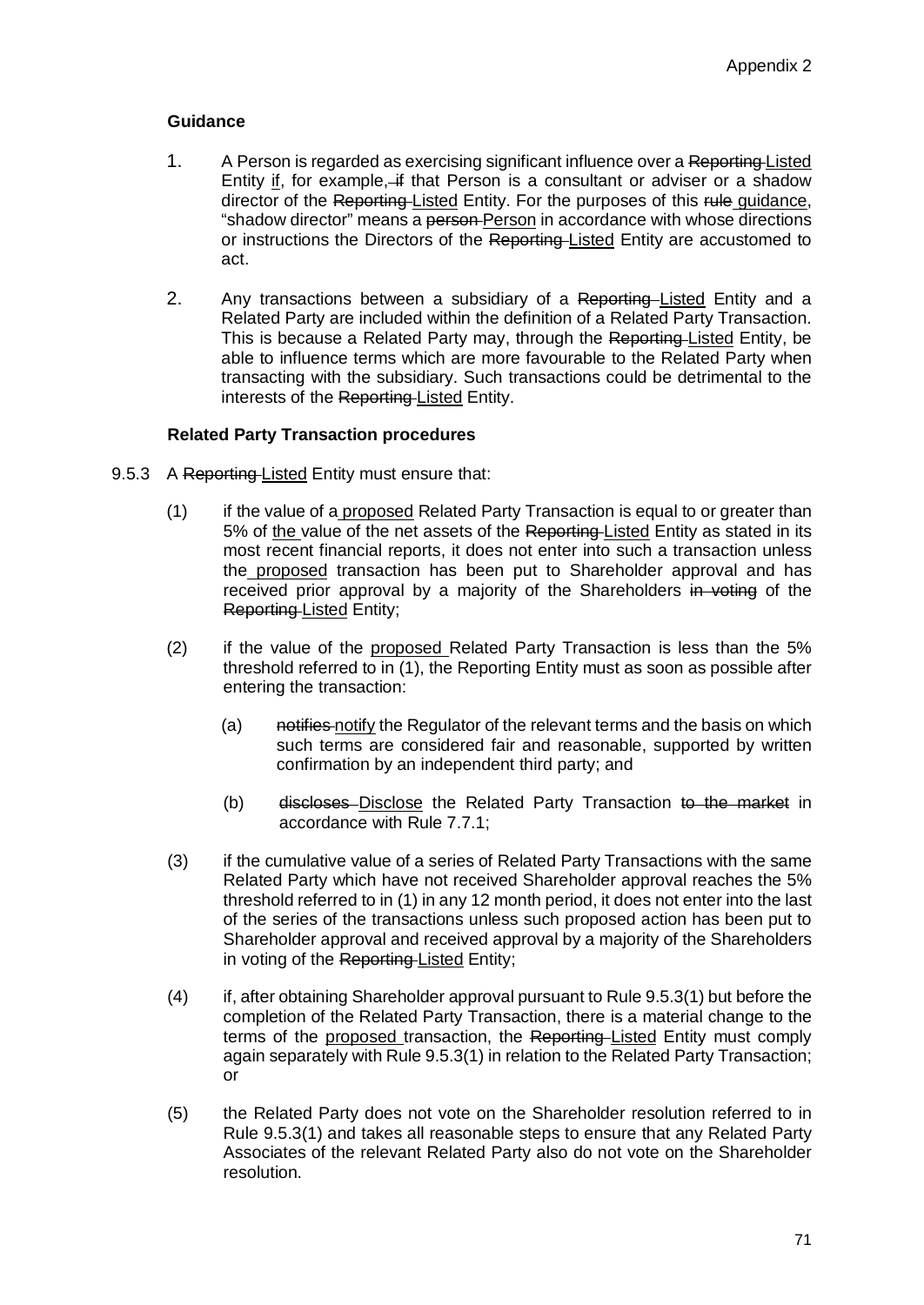#### **Exemptions**

- 9.5.4 The requirements in this section do not apply to a transaction referred to in Rule  $9.5.2(2)$ :
	- (1) where the transaction is made in the ordinary course of business;
	- (2) where it, or any series of transactions with the same Related Party in any 12 month period, does not exceed 0.25% of the value of the net assets of the Reporting Listed Entity as stated in its most recent financial reports;
	- (3) where it is made in accordance with the terms of an employee share scheme or other Employee incentive scheme Incentive Scheme approved by the Board of the Reporting Listed Entity;
	- (4) where it involves the issue of new Securities for cash or pursuant to the exercise of conversion or subscription rights attaching to Securities issued to existing Shareholders where the Securities are traded on a Recognised Investment Exchange or a Regulated Exchange;
	- (5) where its terms were agreed before any Person became a Related Party;
	- (6) where it involves a grant of credit, (including the lending of money or the guaranteeing of a loan, to:
		- (a) the Related Party on normal commercial terms;
		- (b) a Director of the Reporting Listed Entity or a member of its Group for an amount and on terms no more favourable than those offered to employees of the Group generally; or
		- (c) by the Related Party on normal commercial terms and on an unsecured basis;
	- (7) where it involves granting an indemnity to or maintaining a Contract of Insurance for a Director of the Reporting Listed Entity or a member of its Group;
	- (8) where it involves underwriting by a Related Party of Securities issued by the Reporting Listed Entity or a member of its Group if the consideration to be paid for the underwriting is no more than the usual commercial underwriting consideration and is the same as that to be paid to the other underwriters, (if any), except that this exception will not apply other than where if the Related Party is underwriting Securities it is entitled to take up as part of the issuance; or
	- (9) where it involves a joint investment arrangement between the Reporting Listed Entity (or a member of its Group) and a Related Party for each to invest in, or provide finance to, another undertaking or asset if:
		- (a) the amount contributed by the Related Party is not more than 25% of the amount contributed by the Reporting-Listed Entity (or a member of its Group); and
		- (b) an independent third party has provided a prior written opinion that the terms and circumstances of the contribution of finance by the Reporting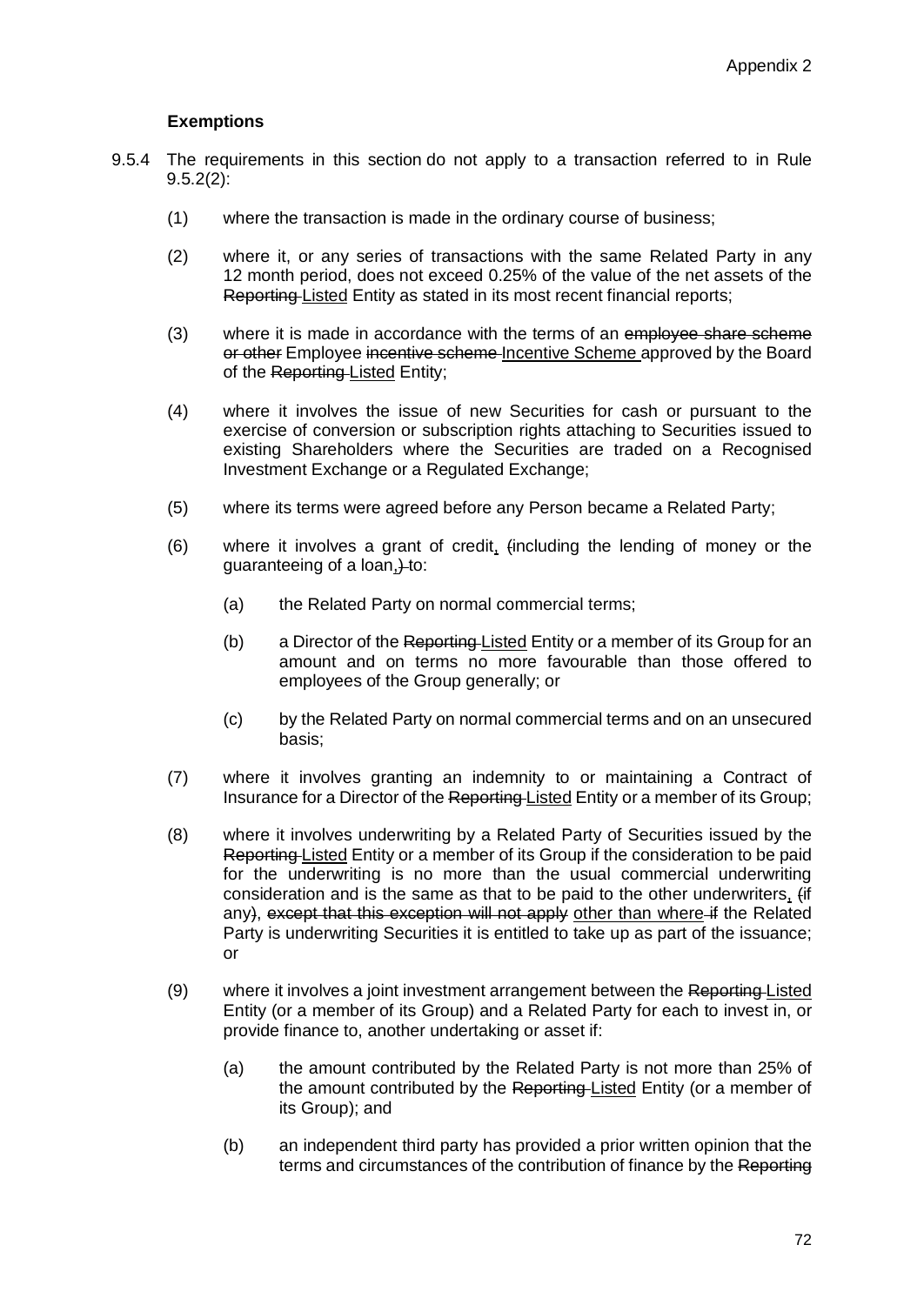Listed Entity (or a member of its Group) are no less favourable than those applying to the contribution of finance by the Related Party.

#### **Guidance**

In assessing whether a transaction is in the ordinary course of business, the Reporting Listed Entity shall have regard to the size and incidence of the transaction and also whether the terms and conditions of the transaction are unusual.

### **9.6 Restricted Securities**

### **Application**

- 9.6.1 This section applies, subject to Rule 9.6.2, to:
	- (1) an Applicant for admission of Securities to the Official List;
	- (2) a relevant Listed Entity; and
	- (3) any Person that holds, or will hold, Securities that are Restricted Securities in accordance with APP 7 or which the Regulator has deemed to be Restricted Securities by giving notice to the relevant Applicant or Listed Entity.

#### **Entry into Restriction Agreements and Application of Restriction**

- 9.6.2 Unless the Regulator decides otherwise, the restrictions in categories 1, 2, 3, 4, 7, 8 and 9 of APP 7 do not apply in relation to a Listed Entity that:
	- (1) qualifies for admission to the Official List pursuant to Rule 2.3.15;
	- (2) has a track record of profitability or revenue acceptable to the Regulator; or
	- (3) in the opinion of the Regulator, has tangible assets with a readily ascertainable value which constitute a substantial proportion of the total value of its assets.
- 9.6.3 An Applicant or Listed Entity which has issued or intends to issue Restricted Securities, or has them on issue, must enter into a Restriction Agreement with the Security Holder and each Controller.
- 9.6.4 A Restriction Agreement must be prepared and, once executed, submitted to the Regulator, in accordance with MKT Form 9-1, or as otherwise required by the Regulator.
- 9.6.5 Subject to Rule 9.6.2, a Listed Entity which has issued or intends to issue Restricted Securities, must apply the restriction in APP 7 or such other restrictions as the Regulator, in its discretion, decides.
- 9.6.6 During a Restriction Period, a Listed Entity, Security Holder or Controller subject to a Restriction Agreement must not:
	- (1) amend an executed Restriction Agreement; or
	- (2) ask for or agree to the release of a holding lock that has been imposed in accordance with Rule 9.6.9.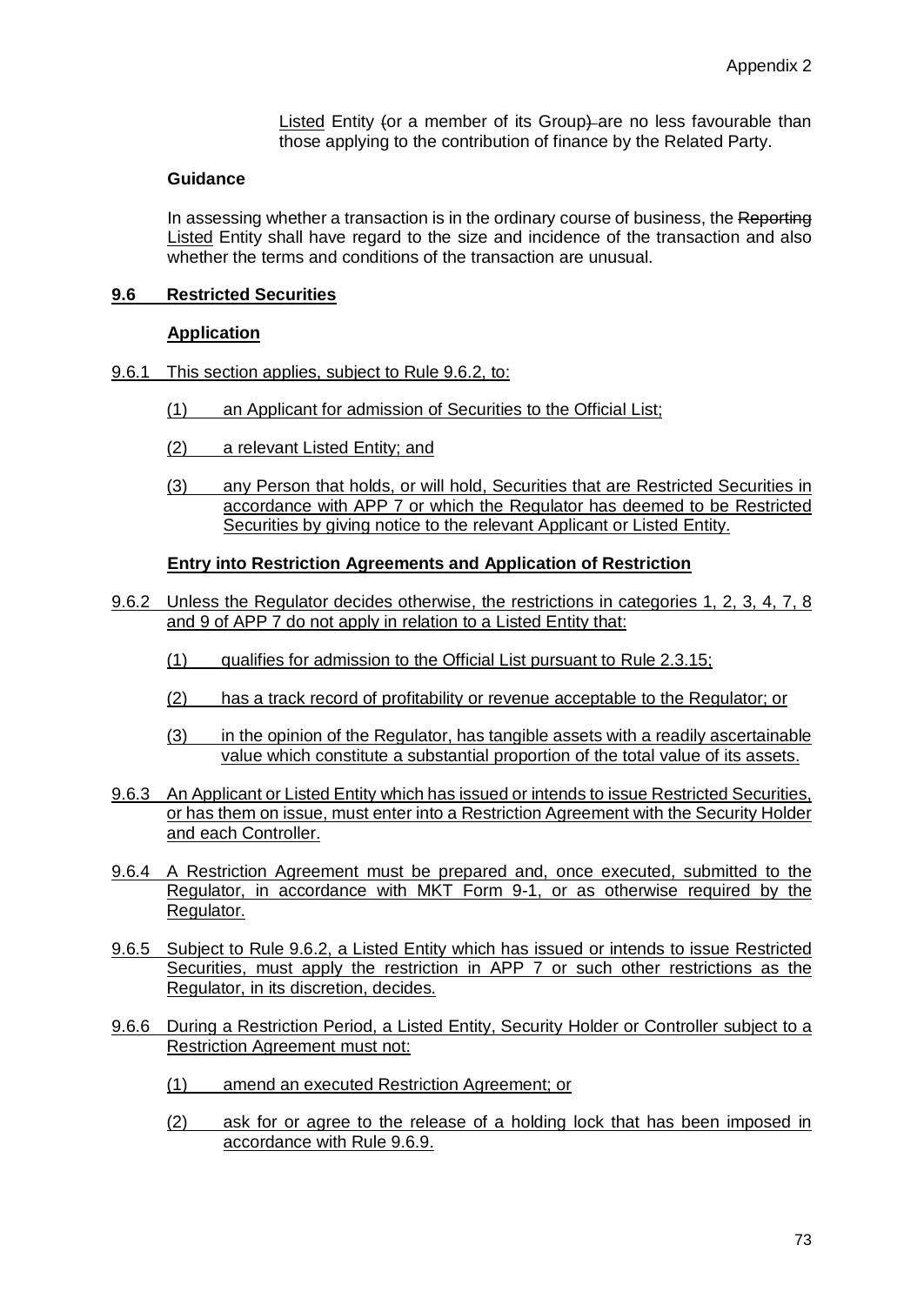- 9.6.7 A Controller need not be a party to the Restriction Agreement referred to in Rule 9.6.2 if any of the following applies.
	- (1) The value of the Restricted Security is less than 10% of the total value of the assets of:
		- (a) the holder of the Restricted Securities; or
		- (b) an intermediate entity through which the Controller has its interests.
	- (2) The holder, or an intermediate entity through which the Controller has its interests, is:
		- (a) a Listed Entity, or an entity listed on exchange that is a full member of the World Federation of Exchanges; or
		- (b) a trustee, custodian or nominee.
	- (3) The holder is a Person whose Securities are Restricted Securities due to the application of category 2, 4 or 6 of APP 7.

The definition of Restricted Securities includes Securities the Regulator decides are Restricted Securities in accordance with Rule 9.6.1(3).

#### **Timing and Enforcement**

- 9.6.8 A Listed Entity must provide to the Regulator copies of all executed Restriction Agreements it has in place in relation to its Restricted Securities before any Person obtains the Restricted Securities, or any rights in relation to them are issued, transferred to or received by the intended Security Holder or Controller. This Rule does not prevent a Person from obtaining the right to receive Restricted Securities on the condition that a Restriction Agreement is entered into.
- 9.6.9 A Listed Entity must obtain, and submit to the Regulator, within two Business Days after the issue of Restricted Securities, an undertaking from a bank, trustee, custodian, Recognised Body, CSD or other entity deemed suitable by the Regulator, to place a holding lock on the Restricted Securities held by it, and not to release the holding lock without the Regulator's prior written consent.
- 9.6.10 A Listed Entity must comply with, and enforce, a Restriction Agreement and its constitution, to ensure compliance with the requirements for Restricted Securities.

#### **Guidance**

Listed Entities are to ensure that provisions within their constitution (see Rule 2.3.1) allow for the enforcement of Restriction Agreements.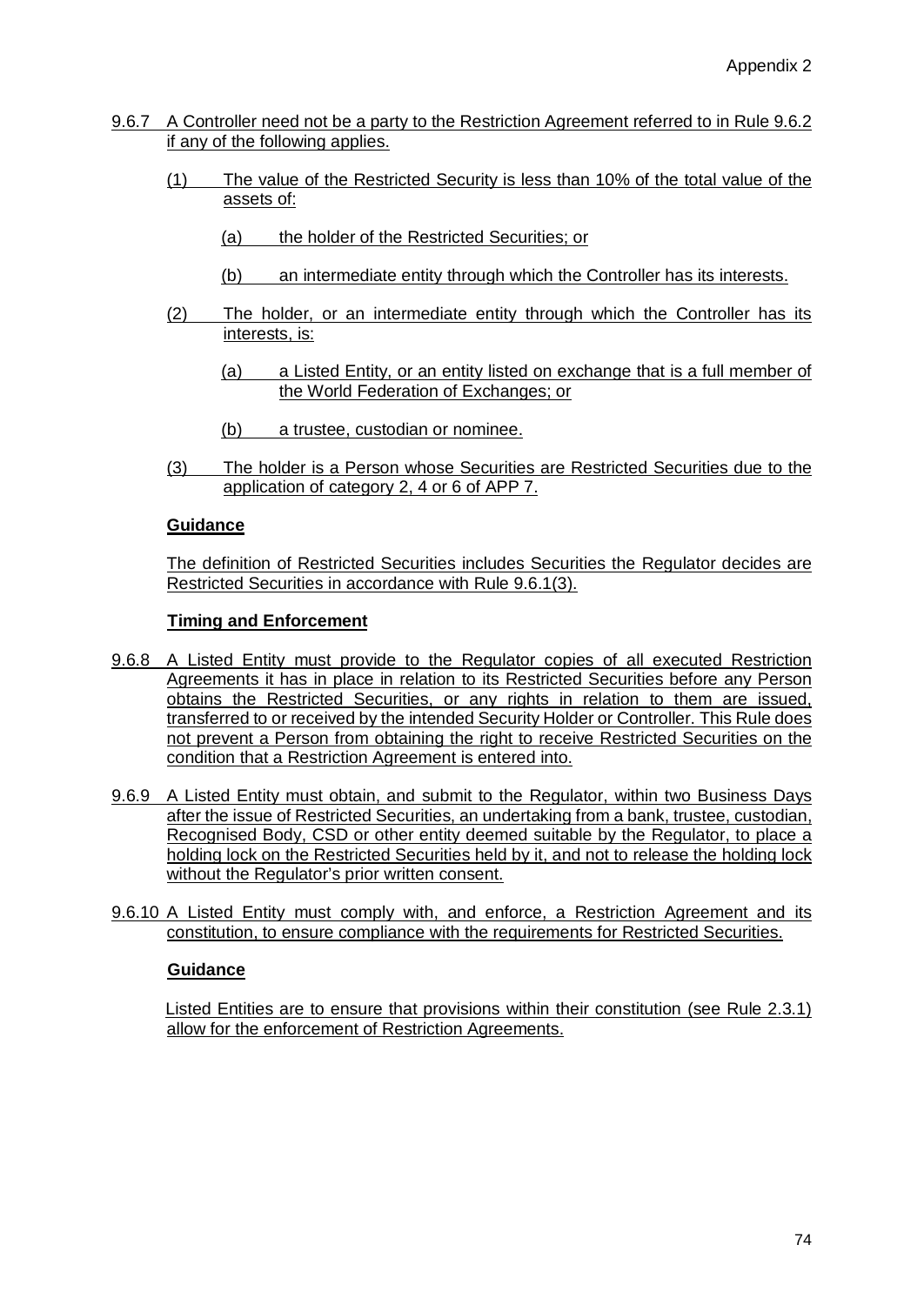### **Regulator's consent to sale of Restricted Securities in a takeover or merger**

- 9.6.11 The Regulator may consent to a party that is managing a holding lock in accordance with Rule 9.6.9 releasing the holding lock, to enable holders of Restricted Securities to accept an offer, or transfer or cancel Securities, under a Takeover.
- 9.6.12 The Regulator will not provide its consent under Rule 9.6.11 unless, to the extent to which they are applicable, all the following requirements are met:
	- (1) where there is an offer for Securities:
		- (a) the offer is for all of the Ordinary Securities or, if the Restricted Securities are not Ordinary Securities, all the Securities in the same class as the Restricted Securities;
		- (b) holders of at least half of the Securities that are not Restricted Securities, to which the offer relates, have accepted; and
		- (c) if the offer is conditional, the offeror and the Security Holder agree in writing that the holding lock (imposed under Rule 9.6.9) be immediately re-imposed for each Security that is not bought by the offeror under the offer; and
	- (2) where the offer is to be conducted by way of a 'scheme', the Security Holders and the Listed Entity in which the Restricted Securities are held agree in writing that the holding lock imposed under Rule 9.6.9 be immediately re-imposed if the Takeover does not take effect.

### **9.7 Issues of New Securities**

#### **Guidance**

This section applies to a Listed Entity and sets out details on the restrictions on the issue by a Listed Entity of new Equity Securities, exceptions to these restrictions and the process for approval or ratification by Listed Entities Due to the complexity that often surrounds a new issue of Securities, Listed Entities are encouraged to discuss the proposal of a new issue of Equity Securities with the Regulator before the terms of any new issue are finalised.

#### **Restrictions on new Issues of Equity Securities**

9.7.1 A Listed Entity must not issue, or agree to issue, more Equity Securities than the number calculated according to the following formula, without the approval of the holders of Ordinary Securities:

Maximum number of Equity Securities = (20% \* Base Amount) – Relevant Issues),

where:

**Base Amount** = the number of fully paid Ordinary Securities on issue as of the date 12 months before the date of issue or agreement (the "12 months Base Amount"), plus the number of: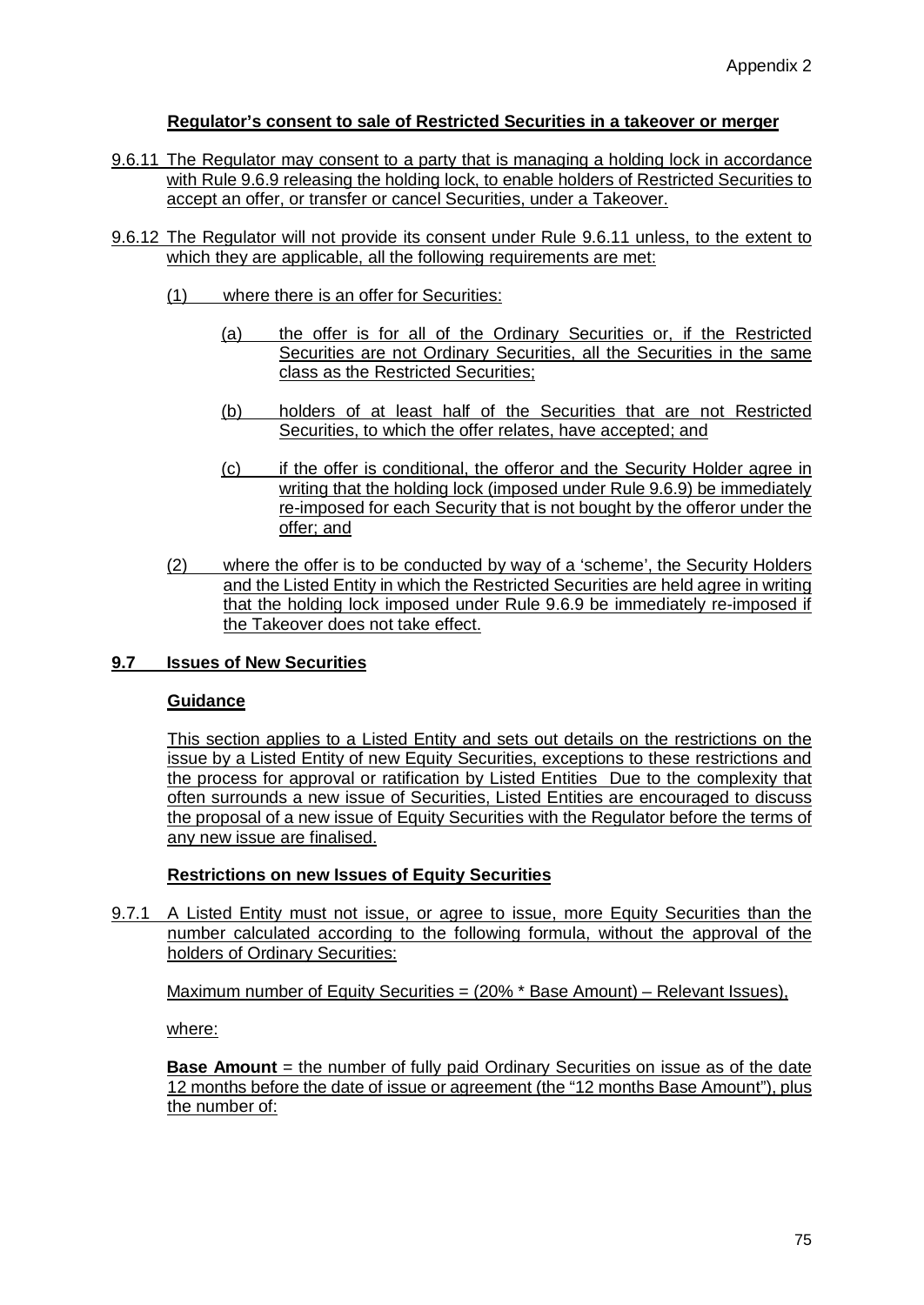- (1) fully paid Ordinary Securities issued in the 12 months before the date of issue or agreement under an exception in Rule 9.7.4 other than exceptions (8), (15) or (16);
- (2) fully paid Ordinary Securities issued in the 12 months before the date of issue or agreement under an exception in Rule 9.7.4 other than exception (15), where the agreement was:
	- (i) entered into before the commencement of the 12 month period; or
	- (ii) approved, or taken under the Rules to have been approved, under Rule 9.7.1 or Rule 9.7.5; and
- (3) any other fully paid Ordinary Securities issued in the 12 months before the date of issue or agreement with approval under Rule 9.7.1 or Rule 9.7.5;

The Base Amount may include fully paid Ordinary Securities issued in the 12 months before the date of issue or agreement under an agreement to issue Securities within Rule 9.7.4 exception (14) where the issue is subsequently approved under Rule 9.7.1.

(4) partly paid Ordinary Securities that became fully paid in the 12 months before the date of issue or agreement,

but subtracting the number of fully paid Ordinary Securities cancelled in the 12 months before the date of issue or agreement.

**Relevant Issues** = the number of Equity Securities issued, or agreed to be issued, in the 12 months before the date of issue or agreement to issue other than:

- (a) with the approval of the holders of its Ordinary Securities under Rule 9.7.1 or Rule 9.7.5; or
- (b) under an exception in Rule 9.7.4.

### **Guidance**

In calculating the Base Amount, if the Listed Entity's Equity Securities were first admitted to the Official List less than 12 months before the date of issue or agreement, the number of Securities used to calculate the Base Amount is the number of fully paid Ordinary Securities on the date of admission to the Official List

### **Requirements applicable to new issues under Rule 9.7.1**

- 9.7.2 In calculating the number of Equity Securities that a Listed Entity may issue or agree to issue under Rule 9.7.1 (including the number contributing to "Relevant Issues"), unless the Regulator determines otherwise, the following must be applied:
	- (1) each fully paid Ordinary Security is counted as one;
	- (2) each partly paid Security is counted as the maximum number of fully paid Ordinary Securities into which it can be paid up;
	- (3) each Convertible Security is counted as the maximum number of fully paid Ordinary Securities into which it can be converted; and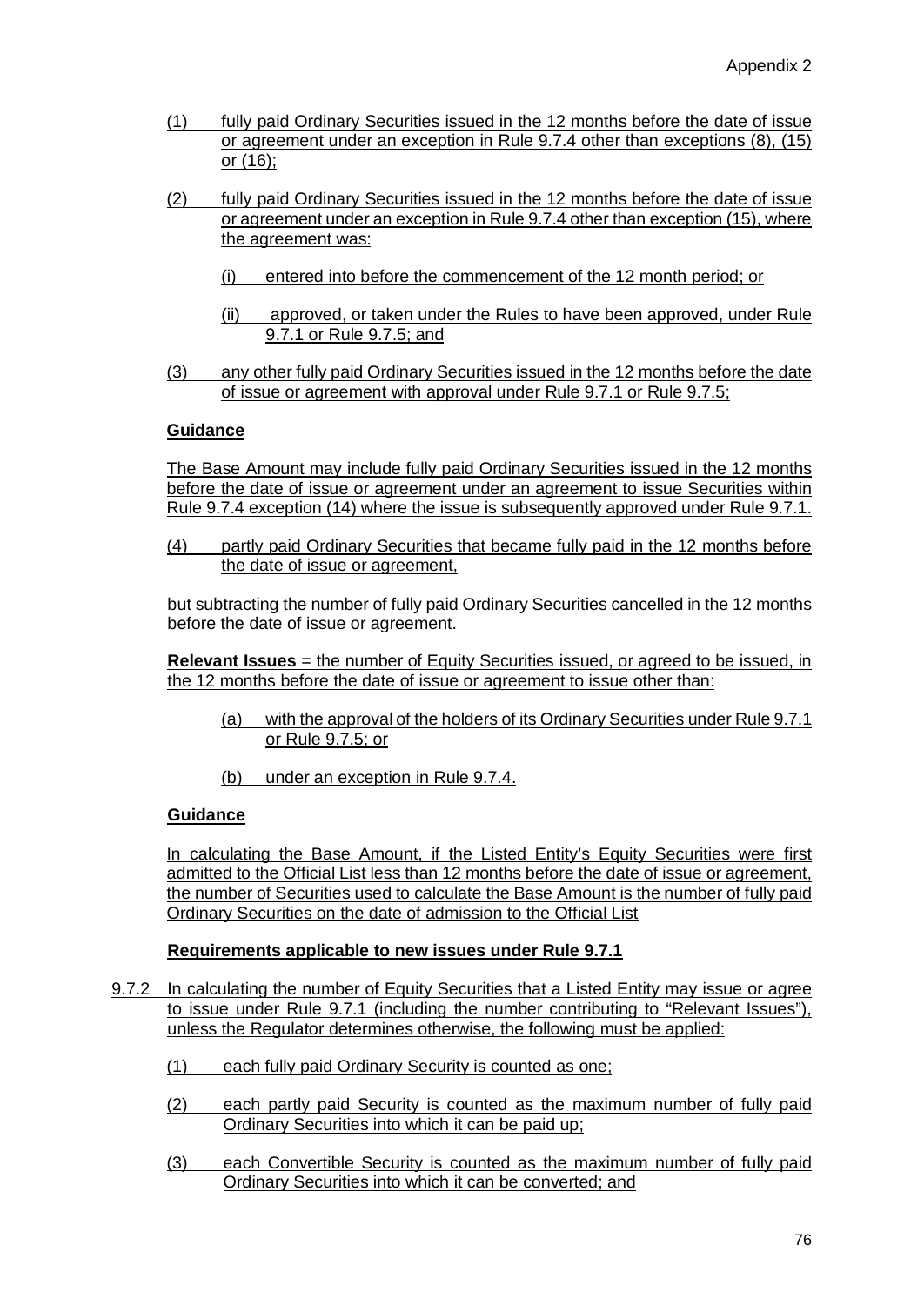- (4) in any other case, each Security is counted as the Regulator may decide, having regard to the need to ensure that holders of Ordinary Securities have an opportunity to vote on issues that may dilute their holdings or the characteristics of the Security.
- 9.7.3 When determining if there has been an issue of Equity Securities for the purposes of calculating the number of Relevant Issues, the sale or reissue of forfeited Equity Securities shall be treated as an issue of Equity Securities.

# **Exceptions to Rule 9.7.1**

- 9.7.4 Rule 9.7.1 does not apply in any of the following circumstances.
	- (1) An issue of Securities to holders of Ordinary Securities made under a Pro Rata Issue and to holders of other Equity Securities to the extent that the terms of issue of the Equity Securities permit participation in the Pro Rata Issue.

#### **Guidance**

The Regulator will consider Rule 9.7.4(1) to apply in circumstances where a Listed Entity offers Equity Securities to existing holders of Ordinary Securities on a pro-rata basis in order to meet pre-emption rights contained in the Listed Entity's constitutional document or where such pre-emption rights are provided for in the laws of the Listed Entity's jurisdiction of incorporation.

- (2) An issue of Securities under an agreement to Underwrite the shortfall on a Pro Rata Issue to holders of:
	- (a) Ordinary Securities; or
	- (b) Ordinary Securities and to holders of other Equity Securities to the extent that the terms of issue of the Equity Securities permit participation in the Pro Rata Issue;

If the Listed Entity has made the issue not later than 15 Business Days after the close of the Offer and has Disclosed:

- (i) the name of the underwriter;
- (ii) the extent of the Underwriting;
- (iii) the fee, commission or other consideration payable to the underwriter(s); and
- (iv) a summary of the significant events that could lead to the Underwriting being terminated.

### **Guidance**

This exception (2) only applies to an issue of Securities to make up the shortfall from a Pro Rata Issue. It does not apply to any other issue of Securities under an Underwriting agreement, for example, the payment of fees related to the Underwriting.

(3) (a) An issue of Securities to make up the shortfall on a Pro Rata Issue to holders of: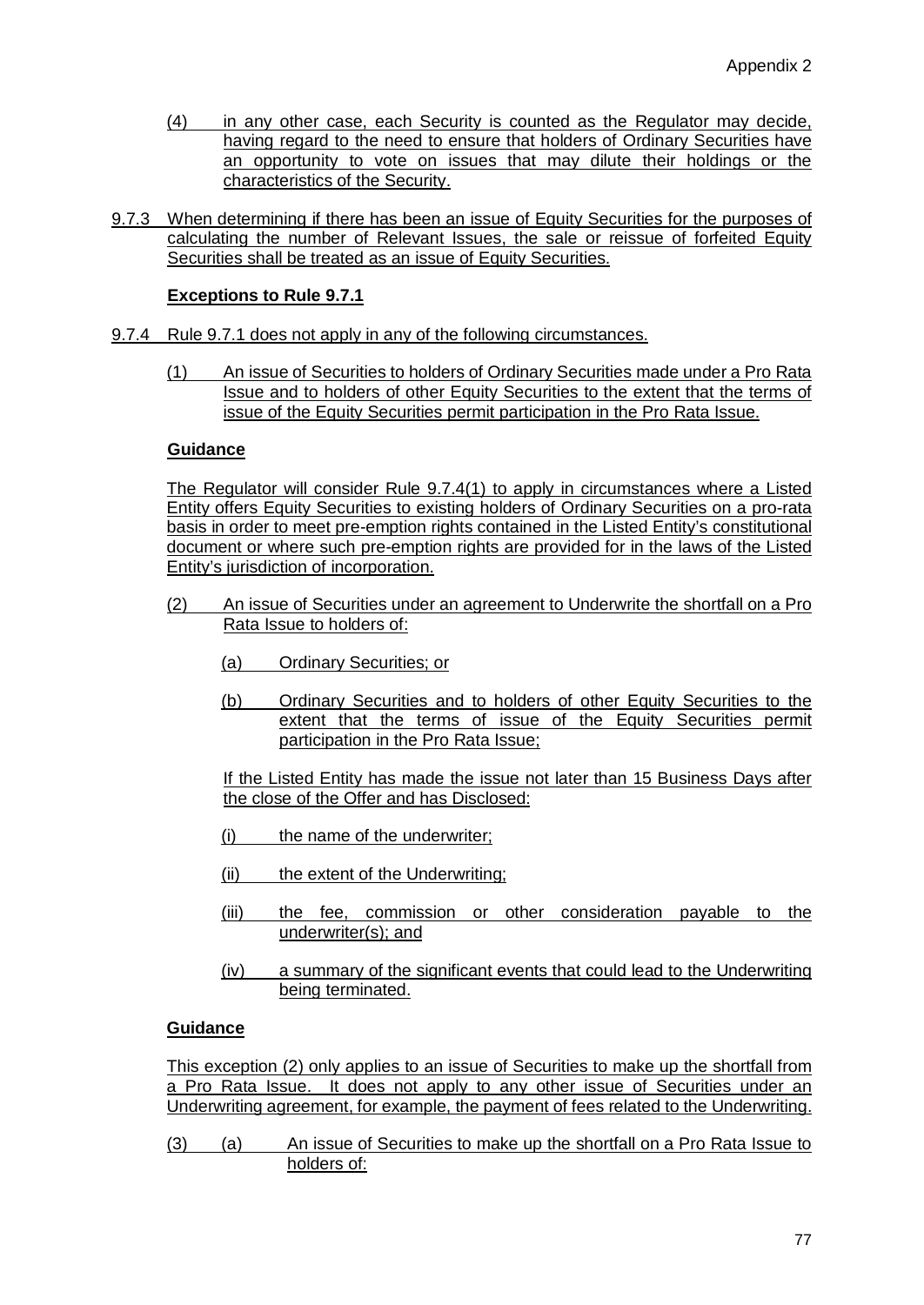- (i) Ordinary Securities; or
- (ii) Ordinary Securities and to holders of other Equity Securities to the extent that the terms of issue of the Equity Securities permit participation in the Pro Rata Issue.
- (b) The Listed Entity must have stated as part of the Offer that it reserves the right to issue the shortfall and what their allocation policy will be in relation to the shortfall.
- (c) The Listed Entity must make the issue to make up the shortfall not later than three months after the close of the Offer, and the issue price must not be less than the price at which the Securities were offered under the Pro Rata Issue.
- (4) An issue of Securities under:
	- (a) a dividend or distribution plan; or
	- (b) an agreement to Underwrite the shortfall on a dividend or distribution plan where:
		- (i) details of the Underwriting agreement were Disclosed prior to the date for payment of the dividend or distribution in accordance with Rule 3.8.1 or 7.6.1; and
		- (ii) the Listed Entity makes the issue within 15 Business Days after the date for payment of the dividend or distribution.

- 1. Exception (4) is only available where the dividend or distribution plan does not impose a limit on participation.
- 2. Exception (4) only applies where Shareholders are able to elect to receive all of their dividend or distribution as Equity Securities. For example, Exception (4) would not apply where a Listed Entity has specified a:
	- a. US Dollar limit on the level of participation where, for example, Shareholders can only participate to a maximum value of \$X in respect of their entitlement; or
	- b. maximum number of Securities that can participate in the plan where, for example, Shareholders can only receive Securities in lieu of a dividend payable for Y number of Securities.
- (5) An issue of Securities under a Security Purchase Plan. This is available only once in any 12 month period, and where:
	- (a) the number of Securities to be issued is not greater than 20% of the number of fully paid Ordinary Securities on issue;
	- (b) Offers are made to holders of Ordinary Securities in an amount not exceeding \$10,000 in value per holder; and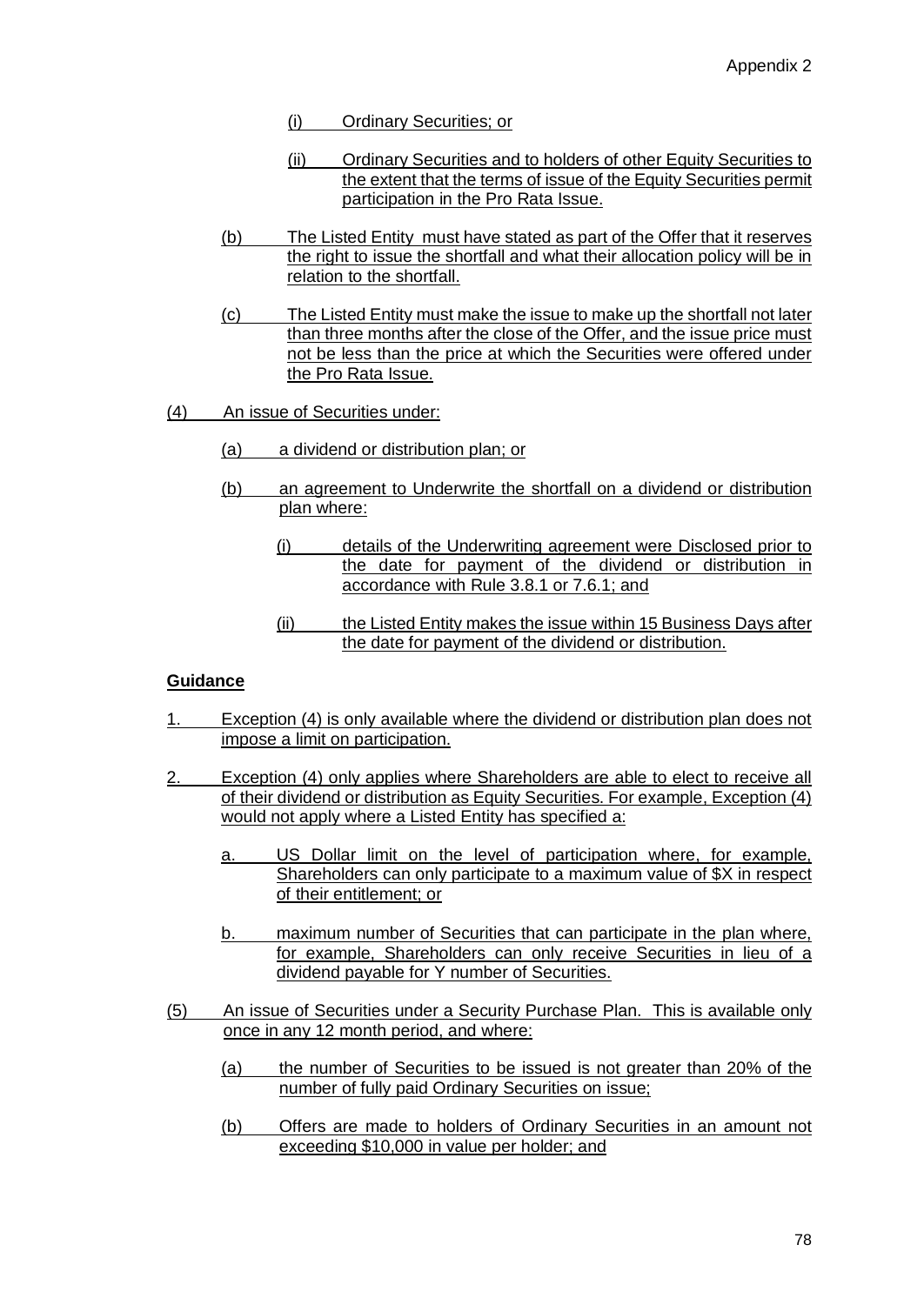(c) the issue price of the Securities is at least 80% of the volume weighted average market price for Securities in that class calculated over the last five days on which sales in the Securities were recorded, either before the day on which the issue was Disclosed or before the day on which the issue was made.

#### **Guidance**

Exception (5) does not apply to an issue of Securities under an agreement to Underwrite the shortfall on a Security Purchase Plan.

**FSRA Class Order Modification [Reference to be added]** provides relief from the Prospectus provisions of FSMR for qualifying Security Purchase Plans. Where the conditions in that class order are not satisfied, the Listed Entity will generally need to prepare a Prospectus document for an offer of Securities under a Security Purchase Plan.

- (6) An issue under a Takeover, except in circumstances of a Reverse Takeover.
- (7) An issue of Securities to fund the cash consideration payable under a Takeover, except in circumstances of a Reverse Takeover, where the terms of the issue are Disclosed in the Takeover documents.
- (8) An issue of Securities as a result of the conversion of Convertible Securities. The Listed Entity must have issued the Convertible Securities:
	- (a) before its Securities were admitted to the Official List, and disclosed the existence and material terms of the Convertible Securities in its Approved Prospectus or documents lodged with the Regulator under Rule 2.4.3; or
	- (b) after its Securities were admitted to the Official List, and complied with the Rules when it did so.

#### **Guidance**

A Warrant is a Convertible Security for the purposes of this Rule.

- (9) An issue of Securities under an agreement to Underwrite the shortfall on an exercise of Warrants. This is only available where:
	- (a) The Listed Entity issued the Warrants:
		- (i) before its Securities were admitted to the Official List, and disclosed the existence and material terms of the Convertible Securities in its Approved Prospectus or documents lodged with the Regulator under Rule 2.4.3; or
		- (ii) after its Securities were admitted to the Official List, and complied with the Rules when it did so;
	- (b) Details of the Underwriting agreement are Disclosed prior to the expiry of the Warrants; and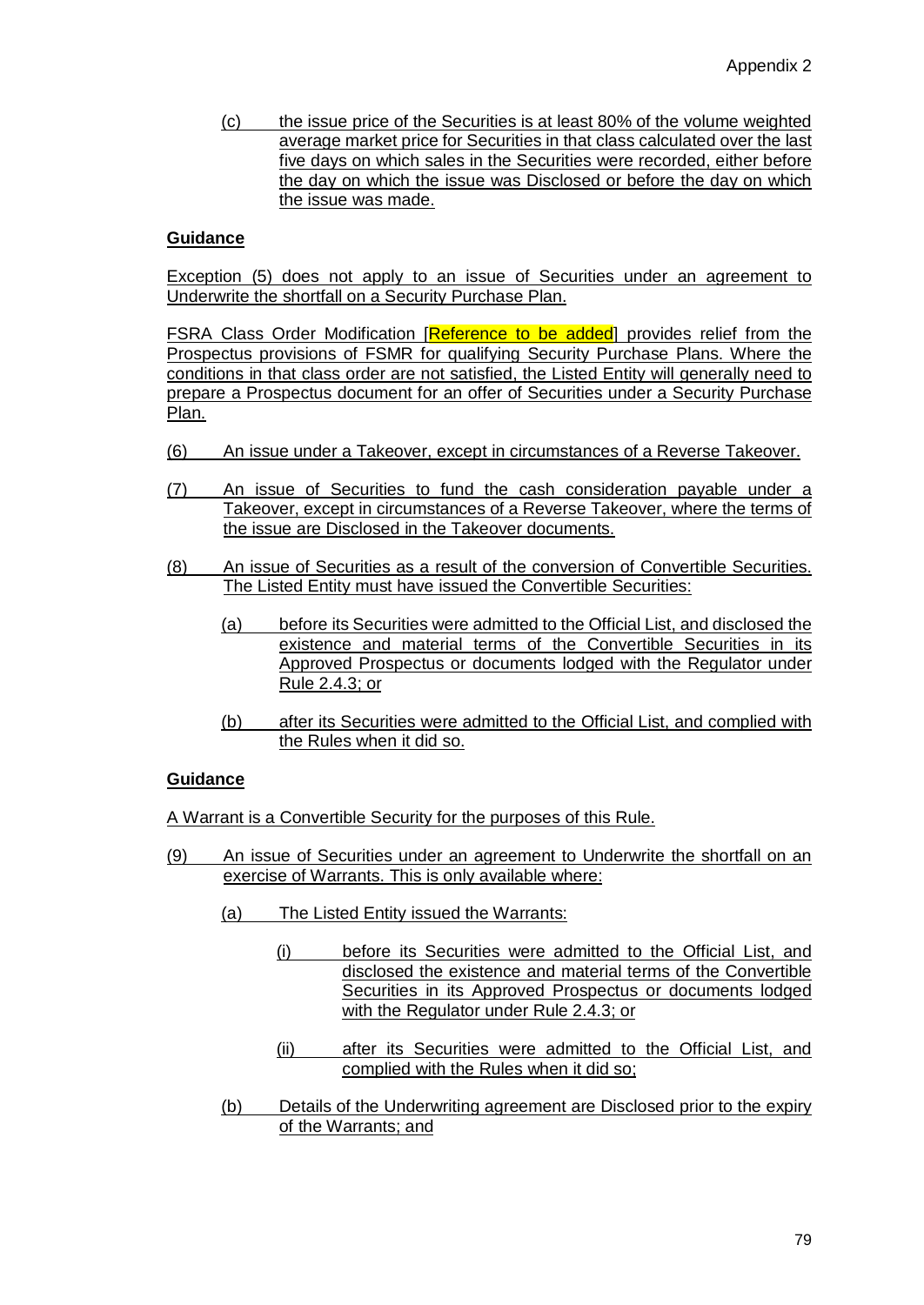- (c) The underlying Securities are issued within 15 Business Days after the expiry of the Warrants.
- (10) An issue of Preference Securities, in the form of Shares, which do not have any rights of conversion into another class of Equity Security. These Preference Securities must comply with Rules 9.3.9 to 9.3.13.
- (11) The reissue or sale of forfeited Shares within six weeks after the day on which the call was due and payable.
- (12) An issue of Securities under an Employee Incentive Scheme if within three years before the issue date:
	- (a) in the case of a scheme established before the Listed Entity's Securities were admitted to the Official List – a summary of the terms of the scheme and the maximum number of Equity Securities proposed to be issued under the scheme were set out in in its Approved Prospectus or documents lodged with the Regulator under Rule 2.4.3; or
	- (b) the holders of the Listed Entity's Ordinary Securities have approved the issue of Equity Securities under the scheme as an exception to Rule 9.7.1. The notice of meeting must have included:
		- (i) a summary of the terms of the scheme;
		- (ii) the number of Securities issued under the scheme since the Listed Entity's Securities were admitted to the Official List, or the date of the last approval under this Rule; and
		- (iii) the maximum number of Equity Securities proposed to be issued under the scheme following the approval.

- 1. Exception (12) is only available if, and to the extent that, the number of Equity Securities issued under the scheme does not exceed the maximum number set out in the Listed Entity's Approved Prospectus (in the case of (12)(a) above), or in the notice of meeting (in the case of (12)(b) above).
- 2. Exception (12) ceases to be available if there is a material change to the terms of the scheme from those set out in the Listed Entity's Approved Prospectus (in the case of (12)(a) above), or in the notice of meeting (in the case of (12)(b) above).
- 3. Employee Incentive Schemes that allow:
	- a. participating employees or non-executive directors to elect to have Equity Securities issued to, or held for the benefit of, a relative or an entity controlled by them or a relative (such as a private company or family trust);
	- b. for the participation of consultants and contractors; or
	- c. only one employee or non-executive Director to participate;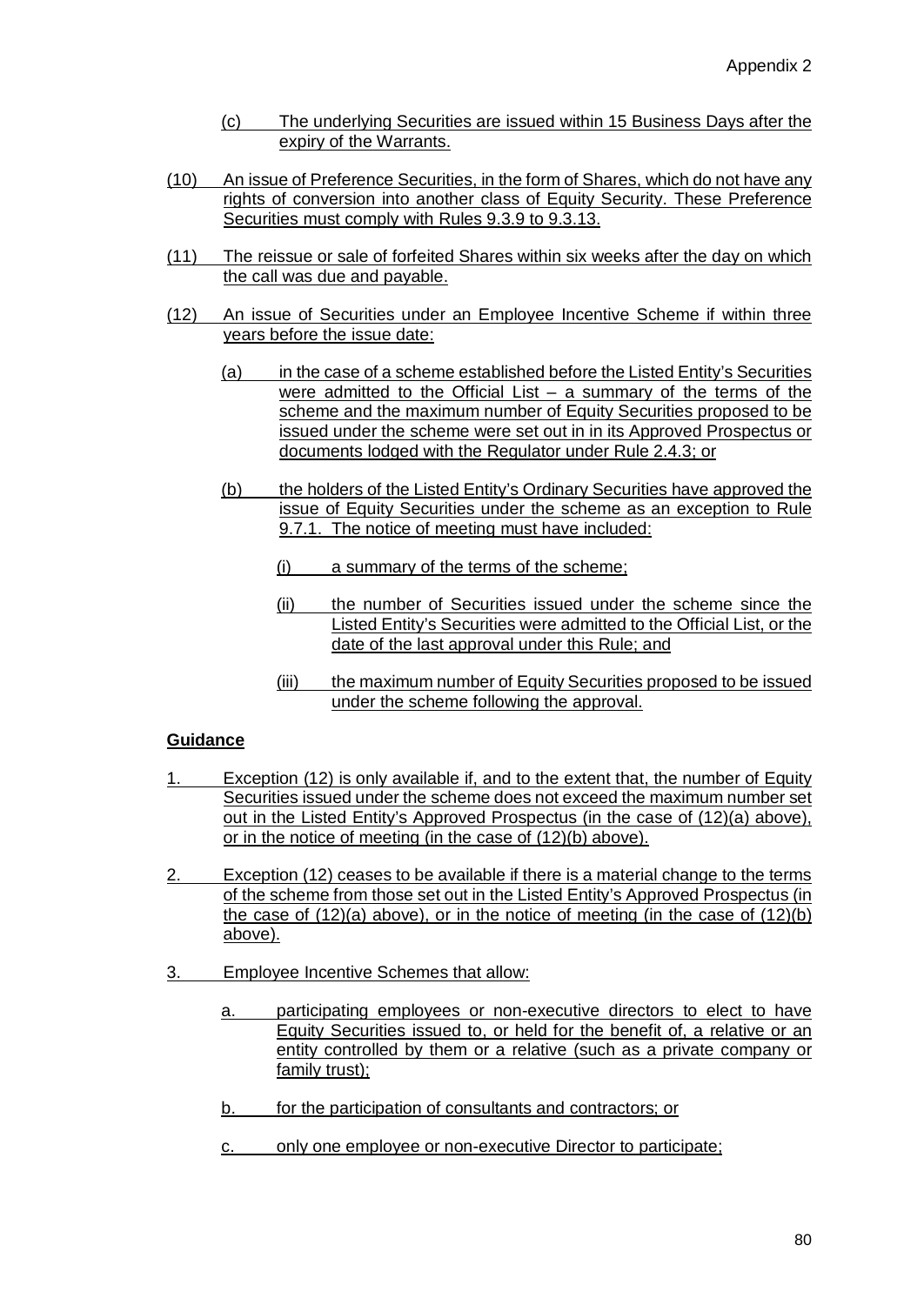are still considered as Employee Incentive Schemes.

- (13) An issue of Securities made with the approval of the holders of the Listed Entity's Ordinary Securities under Rule 9.5.3 (Related Party Transaction).
- (14) A grant of Warrants or other rights to acquire Equity Securities under an Employee Incentive Scheme, where the Equity Securities to be acquired on the exercise of the Warrants, or in satisfaction of the rights, are required by the terms of the scheme to be purchased on-market.
- (15) An issue of Securities under an agreement to issue Securities, where the Listed Entity must have entered into the agreement:
	- (a) before its Securities were admitted to the Official List, and disclosed the existence and material terms of the Convertible Securities in its Approved Prospectus or documents lodged with the Regulator under Rule 2.4.3; or
	- (b) after its Securities were admitted to the Official List, and complied with the Rules when it did so.

#### **Guidance**

In the case of (a) above, the issue must have been approved under Rule 9.7.1.

(16) An agreement to issue Equity Securities that is conditional on the holders of the Listed Entity's Ordinary Securities approving the issue under Rule 9.7.1 before the issue is made. If a Listed Entity relies on this exception, it must not issue the Equity Securities without such approval.

### **Subsequent approval of an issue of Securities**

- **9.7.5** An issue of, or agreement to issue, Securities made without approval under Rule 9.7.1 is treated as having been made with approval for the purposes of Rule 9.7.1 if:
	- (1) the issue or agreement did not exceed the limit in Rule 9.7.1;
	- (2) the holders of the Listed Entity's Ordinary Securities subsequently approve it; and
	- (3) the Securities are issued within three months of the date of the approval.
- **9.7.6** Where Shareholders approve an agreement to issue Securities under Rule 9.7.5, the Securities must be issued within three months of that approval or the approval will lapse.

#### **Guidance**

If the approval under Rule 9.7.5 lapses, the Securities can no longer be counted as Securities issued with approval under Rule 9.7.5 for the purposes of Rule 9.7.1 above, and instead are to be counted within Relevant Issues under Rule 9.7.1.

### **10. ACCOUNTING PERIODS, FINANCIAL REPORTS AND AUDITING**

…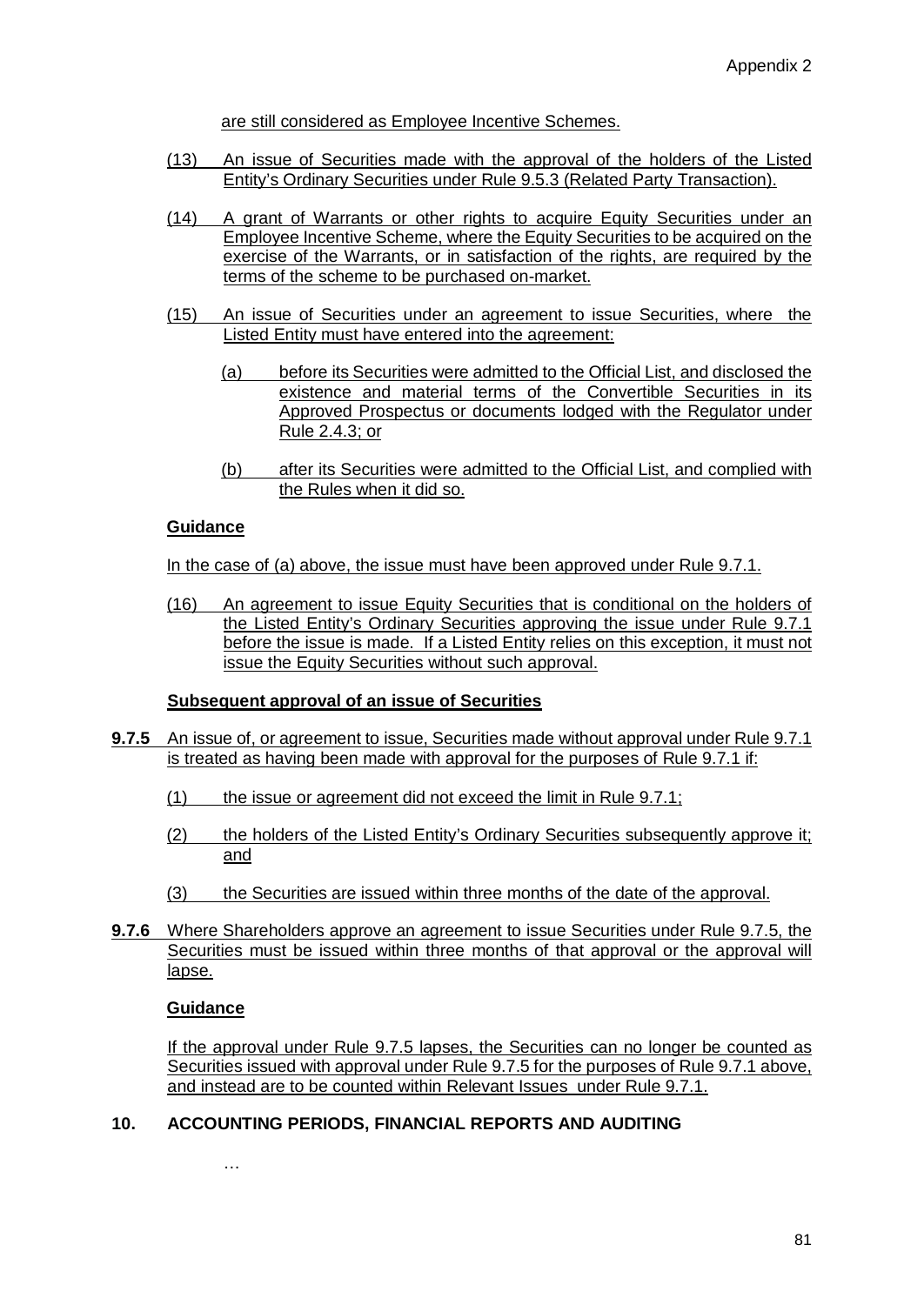### **10.1 Application**

10.1.1 This section applies to every Reporting Entity other than that of a Listed Fund except where a narrower application is provided in respect of any particular class of Security.

#### **Guidance**

ChapterRule 3.9 contains the linked requirements relating to accounting periods and financial reporting in respect of Listed Funds.

…

# **Accounting periods**

10.1.3 (1) ….

- (2) A Reporting Entity that proposes to change its accounting reference date must:
	- (a) ….
	- (b) obtain the Regulator's prior approval for the proposed change.

#### **Preliminary statement of annual financial results**

- 10.1.3A (1) A Reporting Entity must immediately Disclose a preliminary statement of annual financial results following Board approval, unless it is otherwise required to comply with Rule 10.1.3B. The preliminary statement of annual financial results must:
	- (a) be presented in the form of a table and include the items required for a half-yearly report, consistent with the presentation to be adopted in the annual accounts for the financial year;
	- (b) include the status of auditor involvement in the preparation of the preliminary statement of annual financial results;
	- (c) include details of any likely qualification or emphasis-of-matter wording that may be required to be included in the auditor's report to be included in the annual financial report; and
	- (d) include any significant additional information necessary for the purpose of assessing the results being announced.

#### **Quarterly cash reports**

- 10.1.3B (1) A Reporting Entity must complete MKT Form 10-1 on a quarterly basis if the Regulator:
	- (a) requires it as a condition of admission to the Official List pursuant to section 52(1)(b) of the FSMR;
	- (b) classifies the Reporting Entity as a Mining Exploration Reporting Entity or a Petroleum Exploration Reporting Entity; or
	- (c) requires it pursuant to section 84 of the FSMR.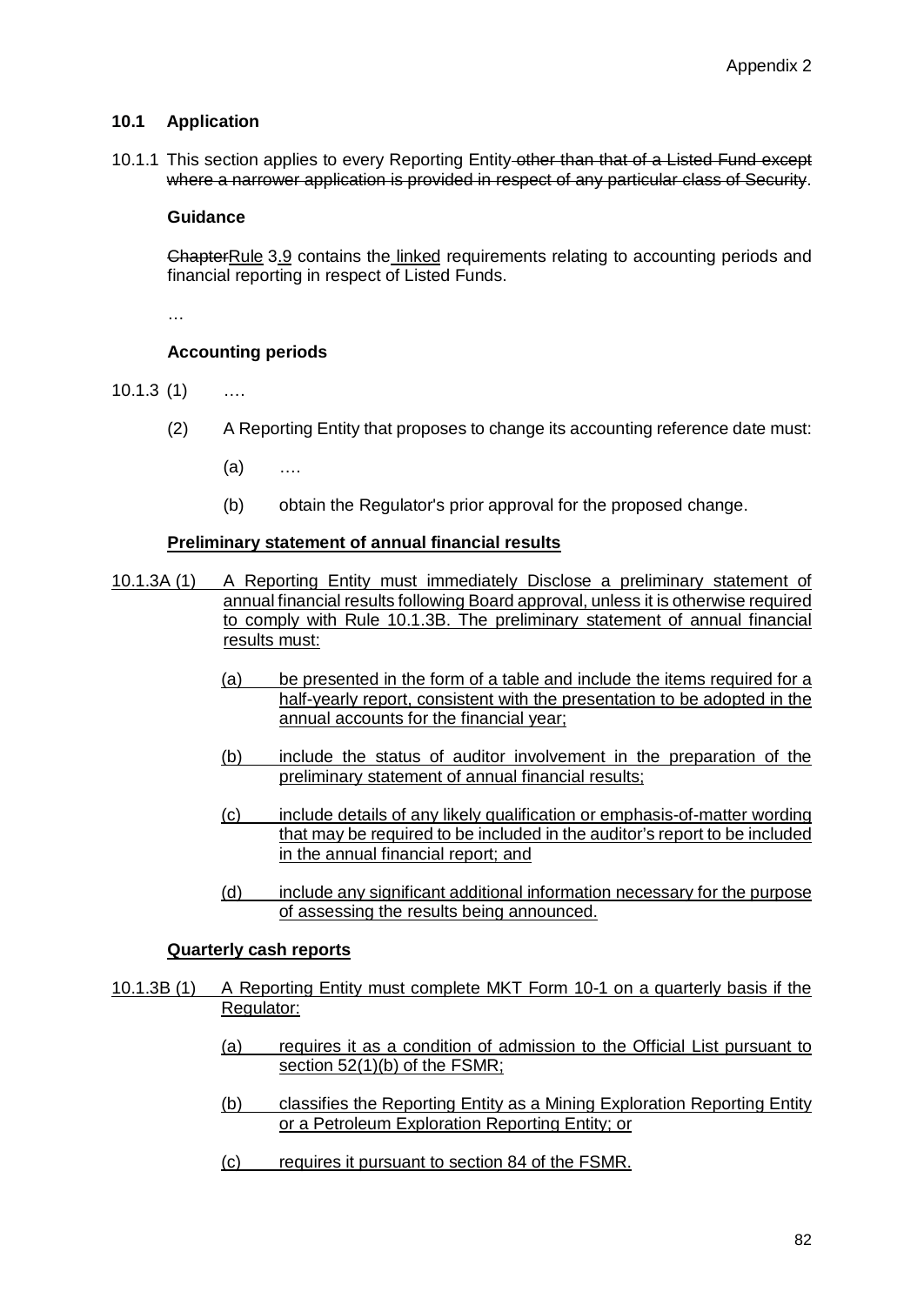- 1. The Regulator will generally require a Reporting Entity to comply with Rule 10.1.3B(1)(i) in circumstances where the Listed Entity with Securities being admitted to the Official List is admitted under the assets eligibility test (see Rule 2.3.16), has less than three years of audited financial statements as prescribed in Rule 2.3.2(1), or is considered by the Regulator, for other reasons, to require quarterly cash reports, such as the admission of a cash-box.
- 2. The Regulator will generally require a Reporting Entity to comply with Rule 10.1.3B(1)(c) where there are concerns with the cash flow position of the Reporting Entity, or the position of the Reporting Entity as a going concern, or for any other related reason.
- 3. The Regulator, when applying Rule 10.1.3B(1), will inform the Reporting Entity that the Rule applies, the length of time the Reporting Entity is required to comply with the Rule and, if applicable, any other requirement imposed on the Reporting Entity in relation to its obligations under the Rule.
- 10.1.3B(2) A Reporting Entity required to comply with Rule 10.1.3B(1) must Disclose its completed MKT Form 10-1 immediately upon the information becoming available, and in any event no later than one (1) month after the end of each quarter of its financial year.

### **Annual financial report**

- 10.1.4 (1) The annual financial report which is required to be produced by a Reporting Entity pursuant to section 78 of the FSMR must include the information specified in (2).
	- (2) In respect of the financial year to which the annual financial report relates, it must contain:
		- (a) financial statements audited in accordance with Rule 10.1.5;
		- (b) a review of the operations during the year and the results of those operations;
		- (c) details of any significant changes in the Reporting Listed Entity's state of affairs during the financial year;
		- (d) details relating to the Reporting Listed Entity's principal activities during the year and any significant changes in the nature of those activities during the year;
		- (e) details of any matter or circumstance that has arisen since the end of the year that has significantly affected or may significantly affect the:
			- (i) the Reporting Listed Entity's operations in future financial years and the results of those operations; or
			- (ii) the Reporting Listed Entity's state of affairs in future financial years; and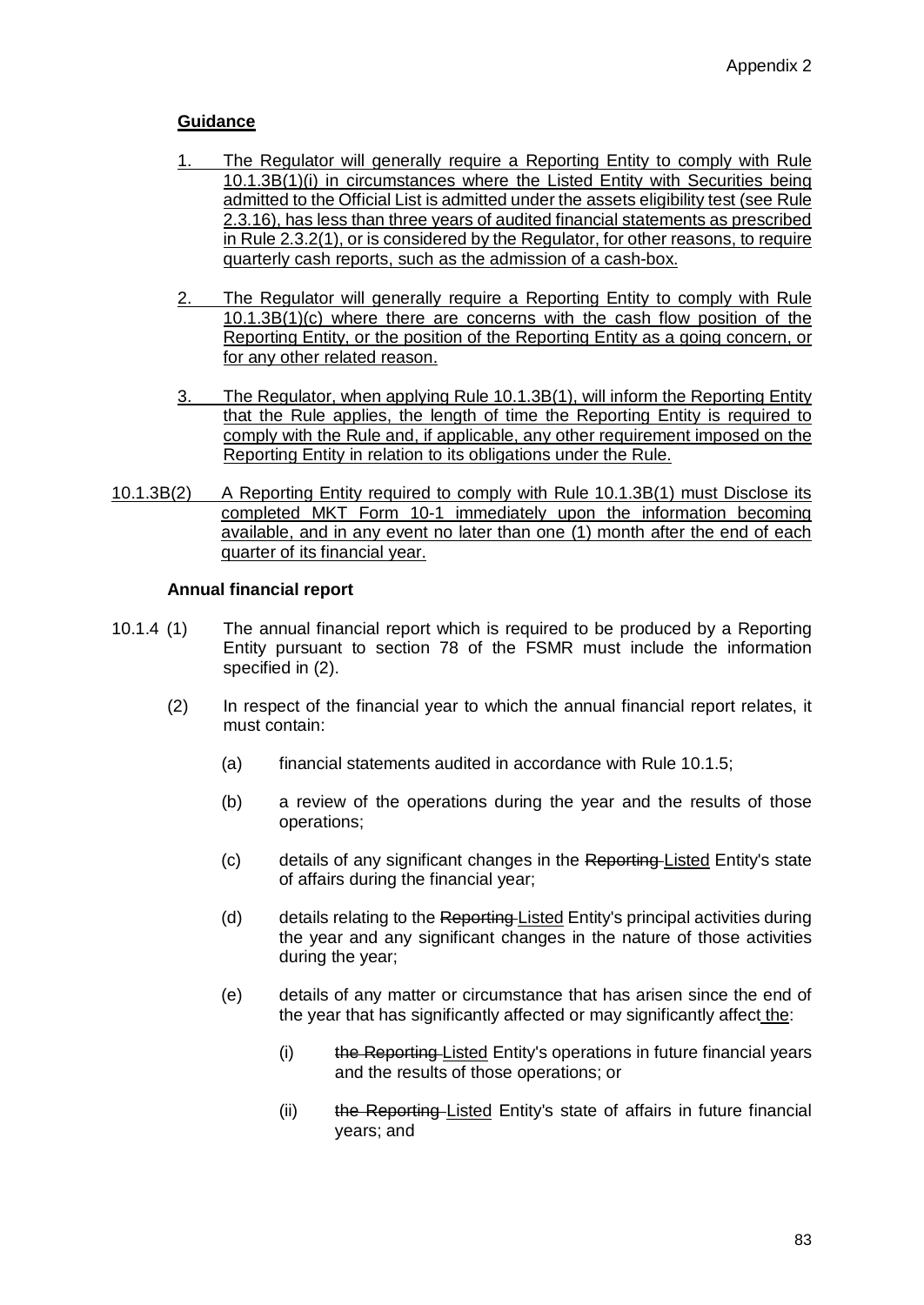- (f) likely developments in the Reporting Listed Entity's operations in future financial years and the expected results of those operations;
- (g) a statement by Directors stating whether or not, in their opinion, the business of the Reporting Listed Entity is a going concern, with supporting assumptions or qualifications as necessary;
- (h) details relating to the identity and holdings of any Connected Person of the Reporting-Listed Entity; and
- $(i)$  a statement  $efby$  its auditors as required under section 80 of the FSMR.

- 1. With regard to the opinion required under the obligation in Rule 10.1.4(2)(g), the Regulator recognises that while the financial statements will be prepared by Persons other than the Directors, the Board has overall responsibilities to ensure the integrity and independence of the financial reporting process.
- 2. Note that Listed Entities/Reporting Entities are also required to comply with Rule 9.2.10 on annual reporting of their compliance with Corporate Governance Principles.
- 10.1.5 The annual financial report of a Reporting-Listed Entity that is not a Public Listed Company must be audited by an independent, competent and qualified auditor in accordance with the International Standards on Auditing as issued by the International Auditing and Assurance Standards Board ("**IAASB**") or other standards acceptable to the Regulator.
	- …
- 10.1.6 The annual financial report must be signed by at least two Directors of the Reporting Listed Entity.

### **Semi-annual financial report**

- 10.1.7 (1) ….
	- $(2)$  ....
		- (c) ensure that the report includes:
			- (i) except in the case of a Mining Exploration Reporting Entity or a Petroleum Exploration Reporting Entity, an indication of important events that have occurred during the first six months of the financial year, and their impact on the financial statements;
			- (ii) except in the case of a Mining Exploration Reporting Entity or a Petroleum Exploration Reporting Entity, a description of the principal risks and uncertainties for the remaining six months of the financial year; and
			- (iii) a condensed set of financial statements, an interim management report and associated responsibility statements.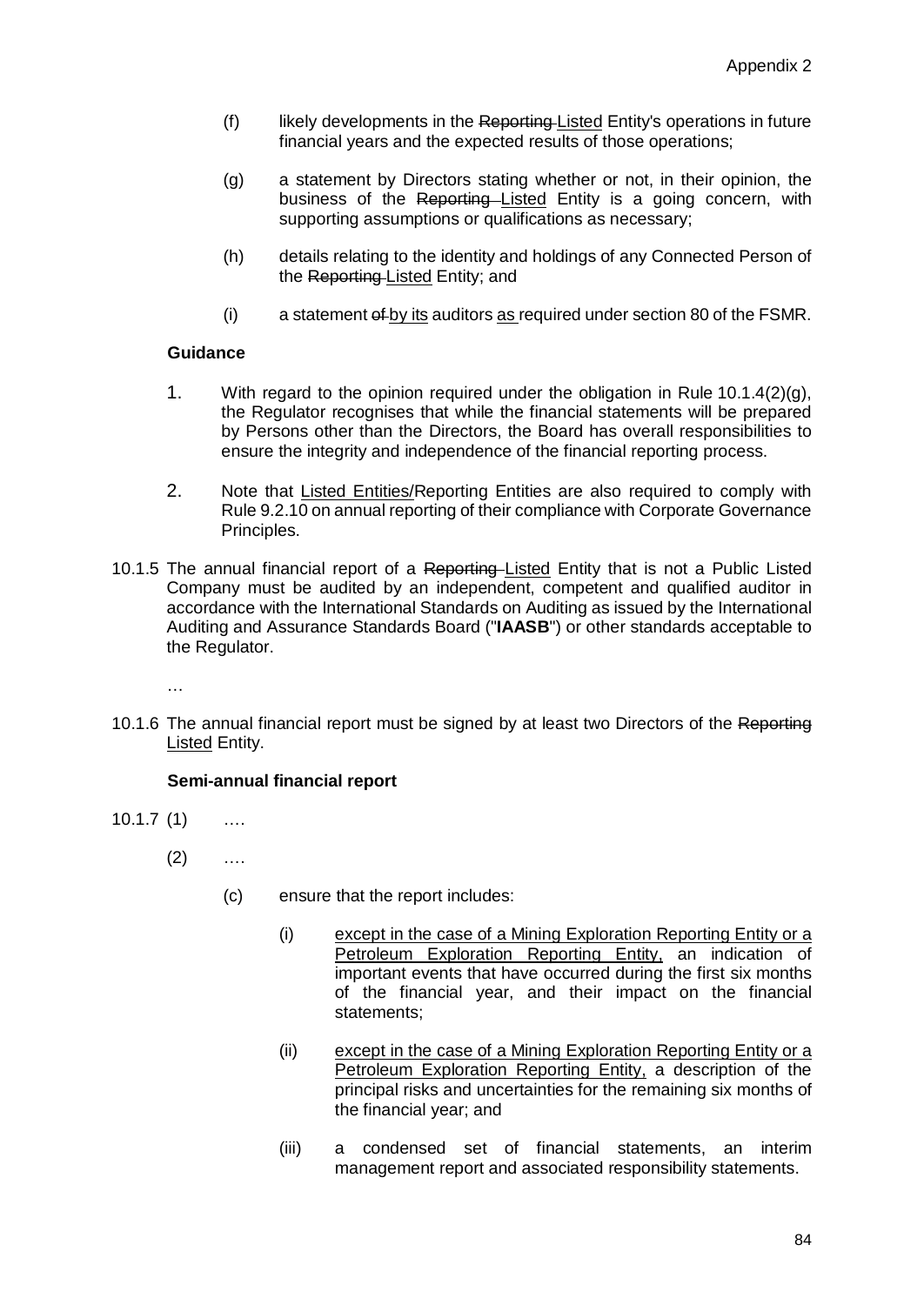(3) A semi-annual financial report must be signed by at least two Directors of the Reporting Listed Entity.

#### **Market disclosure Disclosure**

10.1.8 (1) A Reporting Entity where it is required by the FSMR and these Rules to prepare the following financial reports must disclose to the market Disclose, in accordance with Rule 7.7.1:

….

- (2) A Reporting Entity must make the market disclosure Disclosure required in (1) within the following time periods:
	- (a) in relation to its annual financial report, as soon as possible after the financial statements have been approved, but no later than four months after the end of the financial period;
	- (b) in relation to its semi-annual financial report, as soon as possible and in any event no later than two months after the end of the period to which the report relates; and
	- (c) in relation to its preliminary financial results, as soon as possible but no later than 30 minutes before the market opens on the day two months after the approval end of the Board financial period.
- (3) A Reporting Entity must, where there is a change to its accounting reference date, disclose to the market Disclose in accordance with Rule 7.7.1:
	- (a) the change to its accounting reference date as soon as possible; and
	- (b) if it is a Reporting Entity in relation to Shares, a second interim report within six months of the old accounting reference date if the change of the accounting reference date extends the annual accounting period to more than 14 months.

#### **10.2 Application in respect of a Reporting Entity Public Listed Company**

10.2.1 This section applies to every Reporting Entity Public Listed Company.

#### **Guidance**

- 1. In this section, obligations of a Reporting Entity may be read as applying to the Listed Entity for which the Reporting Entity is responsible. A Public Listed Company is defined in GLO to mean a person incorporated or formed in the ADGM and who is admitted to an Official List of Securities in the ADGM or to an equivalent list of Securities in another jurisdiction.
- 2. A Reporting Entity Public Listed Company is required under section 82 of the FSMR to appoint an auditor.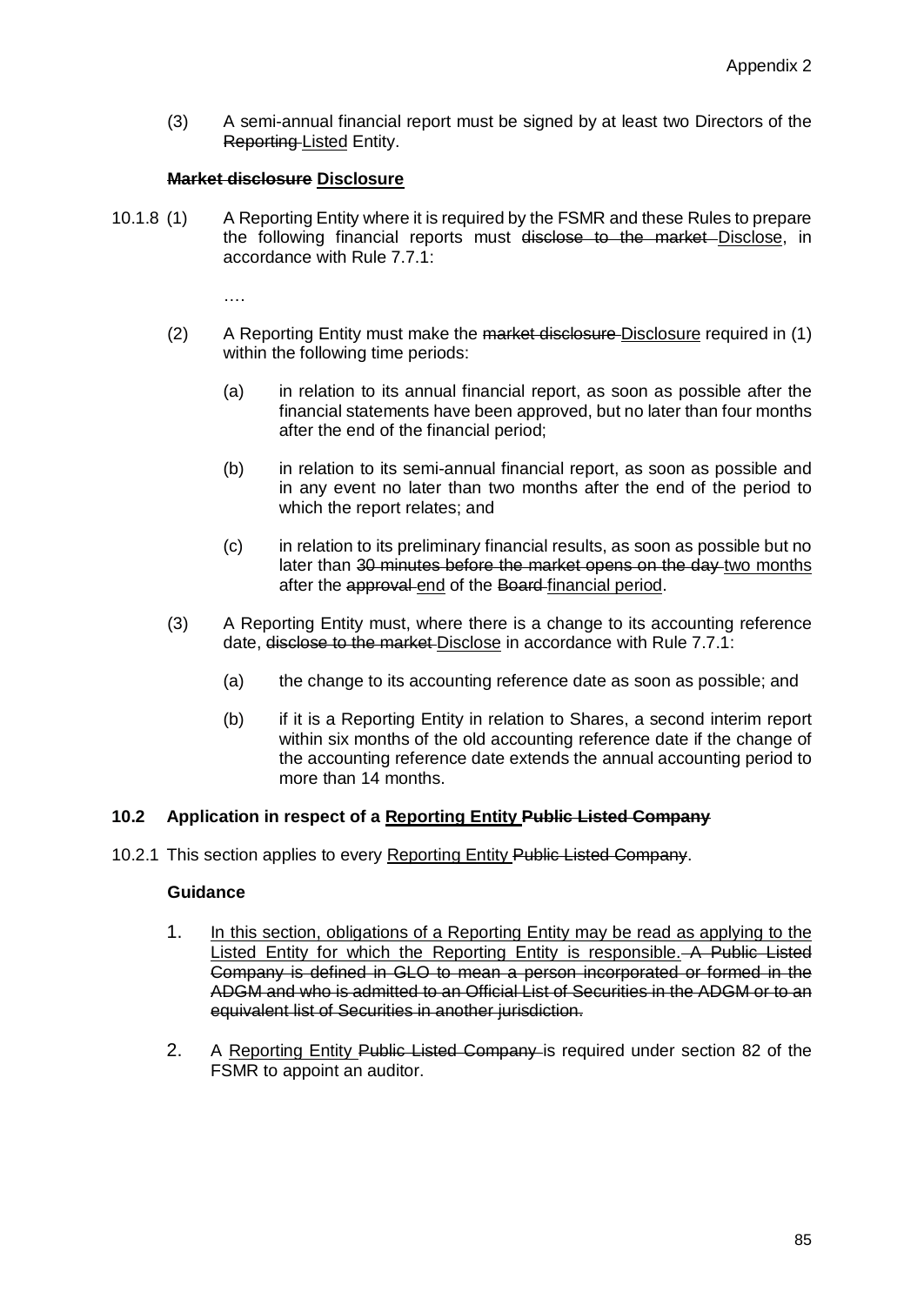### **Appointment and termination of auditors**

- 10.2.2 A Reporting Entity Public Listed Company must:
	- (1) notify the Regulator of the appointment of an auditor by completing and submitting such form as the Regulator shall prescribe; and
	- (2) prior to the appointment of the auditor, take reasonable steps to ensure that the auditor has the required skills, resources and experience to audit the business of the Reporting Entity Public Listed Company for which the auditor has been appointed.
- 10.2.3 A Reporting Entity Public Listed Company must notify the Regulator immediately if the appointment of its auditor is or is about to be terminated, or on the resignation of its auditor, by completing and submitting such form as the Regulator shall prescribe.
- 10.2.4 A Reporting Entity Public Listed Company must appoint an auditor to fill any vacancy in the office of auditor and ensure that the replacement auditor can take up office at the time the vacancy arises or as soon as reasonably practicable.
- 10.2.5 (1) A Reporting Entity Public Listed Company must take reasonable steps to ensure that the auditor and the relevant audit staff of the auditor are independent of and not subject to any conflict of interest with respect to the Reporting Entity Public Listed Company.
	- (2) A Reporting Entity Public Listed Company must notify the Regulator if it becomes aware, or has reason to believe, that the auditor or the relevant audit staff of the auditor are no longer independent of the Reporting Entity Public Listed Company, or have a conflict of interest which may affect their judgement in respect of the Reporting Entity Public Listed Company.

### **Guidance**

A Reporting Entity Public Listed Company should consider whether there is any financial or personal relationship between it or any of its relevant Employees and the auditor or any of the relevant Employees of the auditor that may affect the judgement of the auditor when conducting an audit of the Reporting Entity Public Listed Company or complying with all its legal obligations, including the FSMR, GEN, AML and other relevant Rulebooks of the ADGM Rulebook.

### **Co-operation with auditors**

- 10.2.6 A Reporting Entity Public Listed Company must take reasonable steps to ensure that it and its Employees:
	- (1) provide any information to its auditor that its auditor reasonably requires, or is entitled to receive as auditor;
	- (2) give the auditor right of access at all reasonable times to relevant records and information within its possession;
	- (3) allow the auditor to make copies of any records or information referred to in paragraph (2);
	- (4) do not interfere with the auditor's ability to discharge its duties;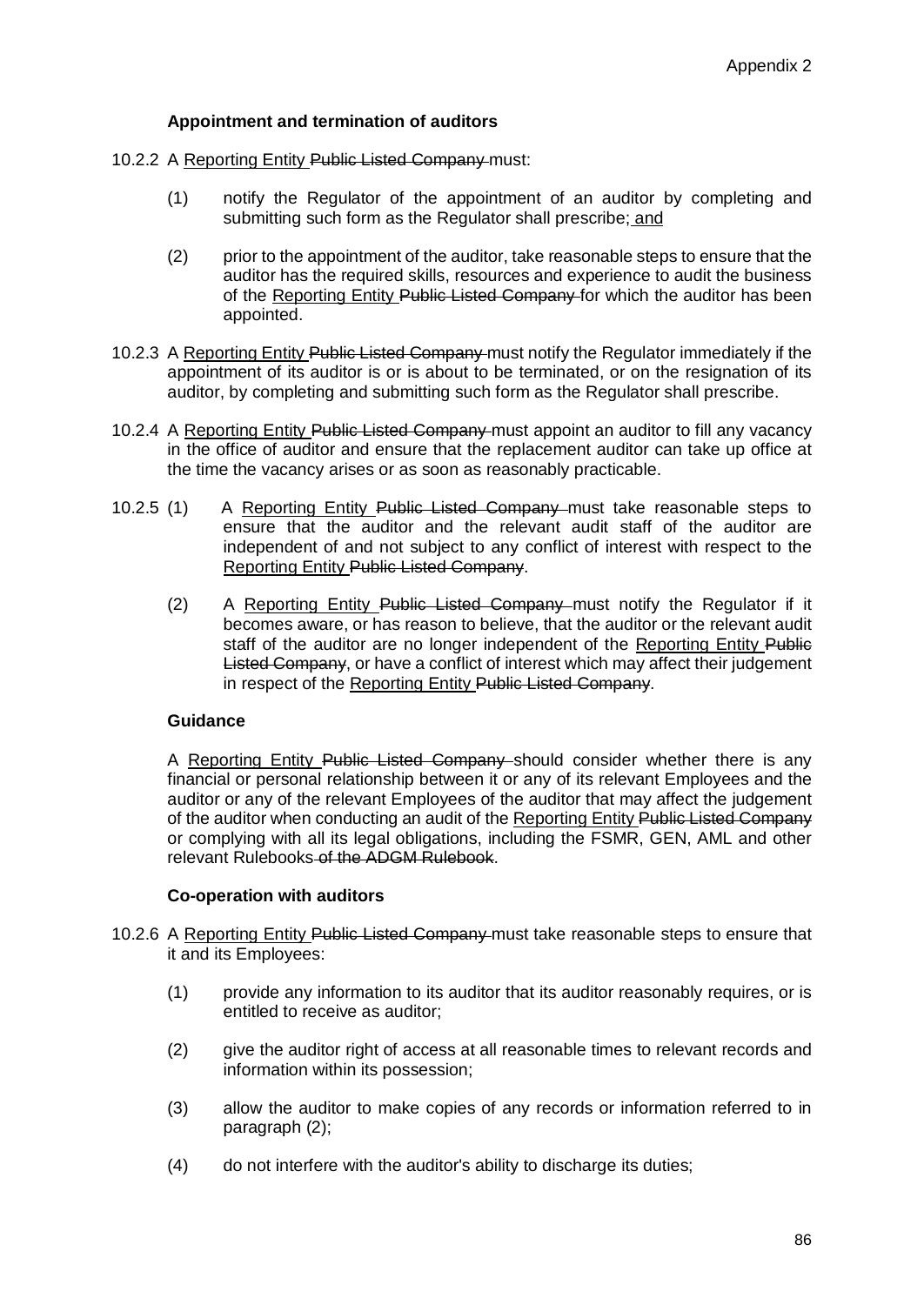- (5) report to the auditor any matter which may significantly affect the financial position of the Reporting Entity Public Listed Company; and
- (6) provide such other assistance as the auditor may reasonably request it to provide.

### **Function of the auditor**

- 10.2.7 A Reporting Entity Public Listed Company, must in writing require its auditor to:
	- (1) conduct an audit of the Reporting Entity's Public Listed Company's financial statements in accordance with the International Standards on Auditing as issued by the International Auditing and Assurance Standards Board (IAASB) in respect of its financial business or other standards acceptable to the Regulator; and
	- (2) produce a Reporting Entity Public Listed Company auditor's Report on the audited financial statements in accordance with the FSMR and GEN.
- 10.2.8 A Reporting Entity Public Listed Company must submit any auditor's reports and financial statements required by this chapter to the Regulator within four months of the Reporting Entity's Public Listed Company 's financial year end.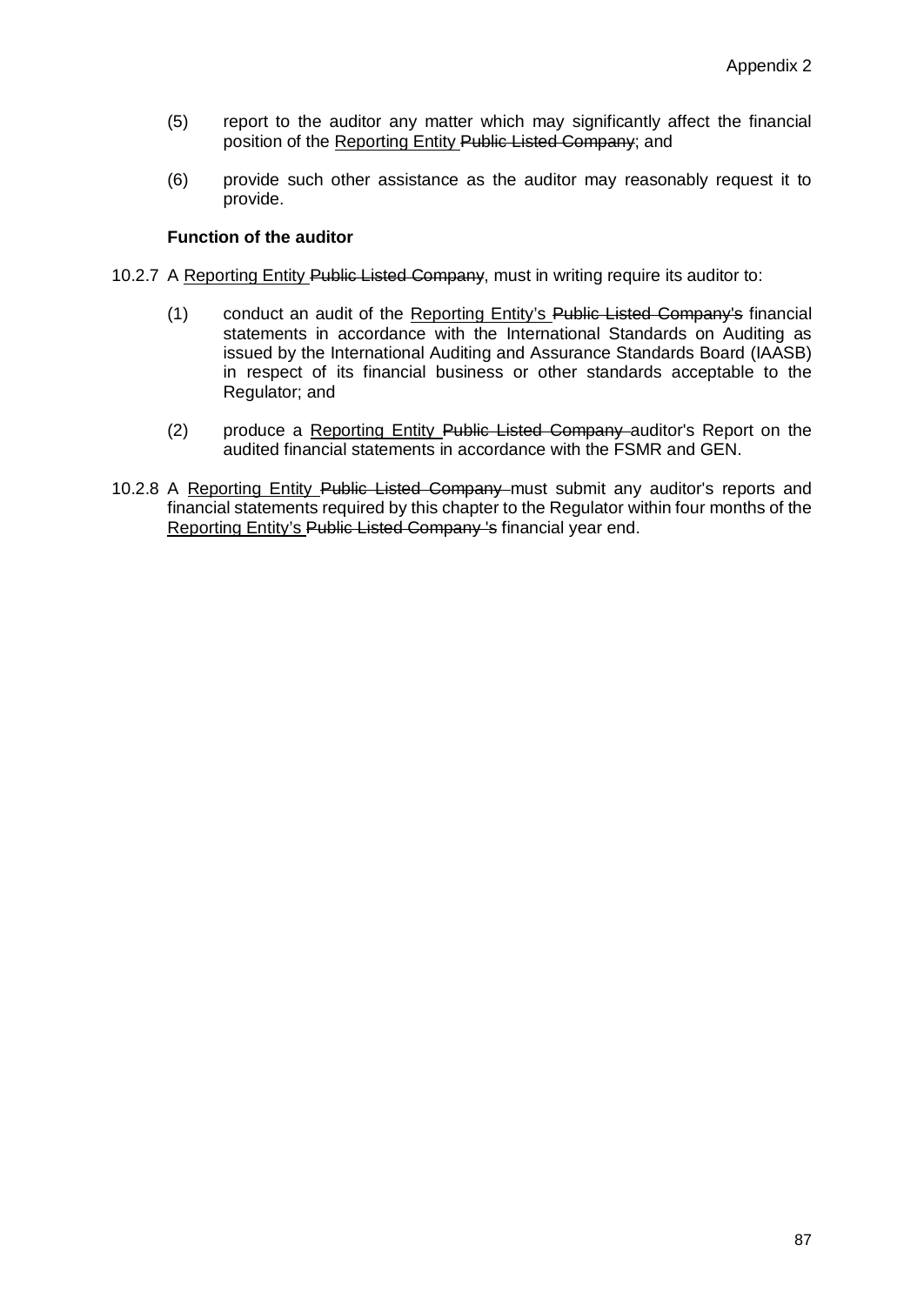# **11. ADDITIONAL OBLIGATIONS FOR MINING REPORTING ENTITIES**

#### **Guidance**

- 1. Chapter 11 sets out the disclosure requirements additional to those applicable to Persons who make, or intend to make, an Offer of Securities as provided for in chapter 4 and/or those Persons who are a Listed Entity, a Reporting Entity or an Applicant for admission to the Official List, where such disclosure relates to Exploration Targets, Exploration Results, Mineral Resources, Ore Reserves or Production Targets.
- 2. Each Mining Reporting Standard sets out its own disclosure/reporting obligations relevant to Exploration Targets, Exploration Results, Mineral Resources, Ore Reserves and Competent Person statements. These requirements are supplemented/replicated by the requirements set out in Rules 11.4, 11.5, 11.6 and 11.12.
- 3. Rules 11.7 to 11.11 relate to disclosure/reporting obligations not included in the Mining Reporting Standards, including the disclosure of Non-Equivalent Estimates, Production Targets, forecast financial information, quarterly reporting and the Summary of Reserves and Resources.

### **11.1 Application**

- 11.1.1 This Chapter applies to Persons who make, or intend to make, a disclosure relating to Exploration Targets, Exploration Results, Mineral Resources, Ore Reserves or Production Targets, including:
	- (1) a Mining Reporting Entity;
	- (2) a Person who makes or intends to make an Offer of Securities to the Public in or from the ADGM;
	- (3) an Issuer; and
	- (4) a Listed Entity.
- 11.1.2 For the purposes of this chapter, a reference to a Mining Reporting Entity shall also include Persons in Rule 11.1.1(2), (3) and (4), as applicable.
- 11.1.3 Terms that are defined in a Mining Reporting Standard are deemed to be defined terms in this chapter.

#### **11.2 General rules for mining activity disclosures**

#### **Requirements for all disclosures**

- 11.2.1 A disclosure by a Mining Reporting Entity that includes a statement about Exploration Targets, Exploration Results, Mineral Resources, Ore Reserves or Production Targets must be prepared in accordance with:
	- (1) a Mining Reporting Standard; and
	- (2) this chapter.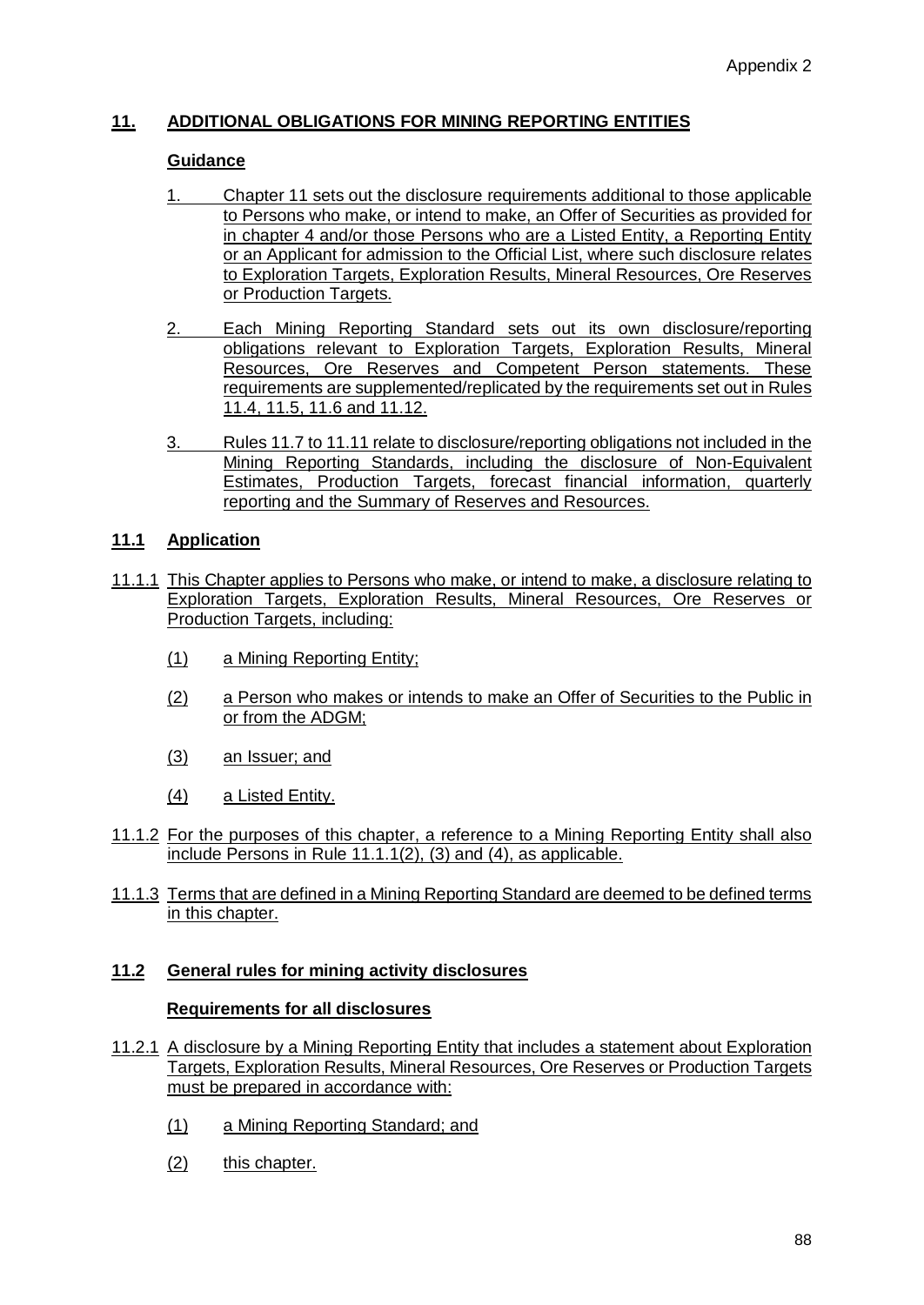Rule 11.2.1 applies to all disclosures made or required to be made under the Rules which include a statement about Exploration Targets, Exploration Results, Mineral Resources, Ore Reserves or Production Targets, including within a Prospectus, Exempt Offer document, bidder's and target's statements, annual reports, financial statements, technical papers, presentations, and website content and disclosures.

In order to ensure consistency of its disclosures, Issuers and Mining Reporting Entities should be mindful of the table format for disclosure of Ore Reserves and Mineral Resources set out in MKT Form-11-1.

11.2.2 Where a disclosure by a Mining Reporting Entity does not meet a non-mandatory requirement contained in a Mining Reporting Standard, the Mining Reporting Entity must provide in its disclosure a statement as to how and why its disclosure differs from the non-mandatory requirement contained in the relevant Mining Reporting Standard.

### **Guidance**

Rule 11.2.1(1) requires a Mining Reporting Entity to fully comply with all binding requirements set out in a Mining Reporting Standard. The Regulator also expects a Mining Reporting Entity to fully comply with all non-mandatory requirements set out in a Mining Reporting Standard, including, for example, Table 1 of the JORC Code or SAMREC Code, or explain its non-compliance in accordance with Rule 11.2.2.

- 11.2.3 If a Mining Reporting Entity changes the basis upon which it makes disclosures from a one Mining Reporting Standard (the "Initial Mining Reporting Standard") to a new different Mining Reporting Standard (the "New Mining Reporting Standard"), then the Mining Reporting Entity must, when first making a disclosure under the New Mining Reporting Standard, disclose a reconciliation of the differences between the disclosures under the Initial Mining Reporting Standard and the disclosures under the New Mining Reporting Standard.
- 11.2.4 A disclosure by a Mining Reporting Entity that includes a statement about Exploration Targets, Exploration Results, Mineral Resources, Ore Reserves, Production Targets or a Technical Study must not include Historical Estimates.

### **11.3 Prospectus – Mining Disclosures**

- 11.3.1 In addition to complying with the requirements of Chapter 4, a Prospectus:
	- (1) that includes a statement about Exploration Targets, Exploration Results, Mineral Resources, Ore Reserves or Production Targets, must comply with Rule 11.2.1; and
	- (2) must include details in relation to the Mining Reporting Entity's policies and practices in relation to operating in a sustainable manner, including:
		- (i) the Mining Reporting Entity's policy with regards to environmental and social issues;
		- (ii) impact of the Mining Reporting Entity's business practices on the environment and the communities in which it operates; and
		- (iii) the environmental and social risks faced by the Mining Reporting Entity.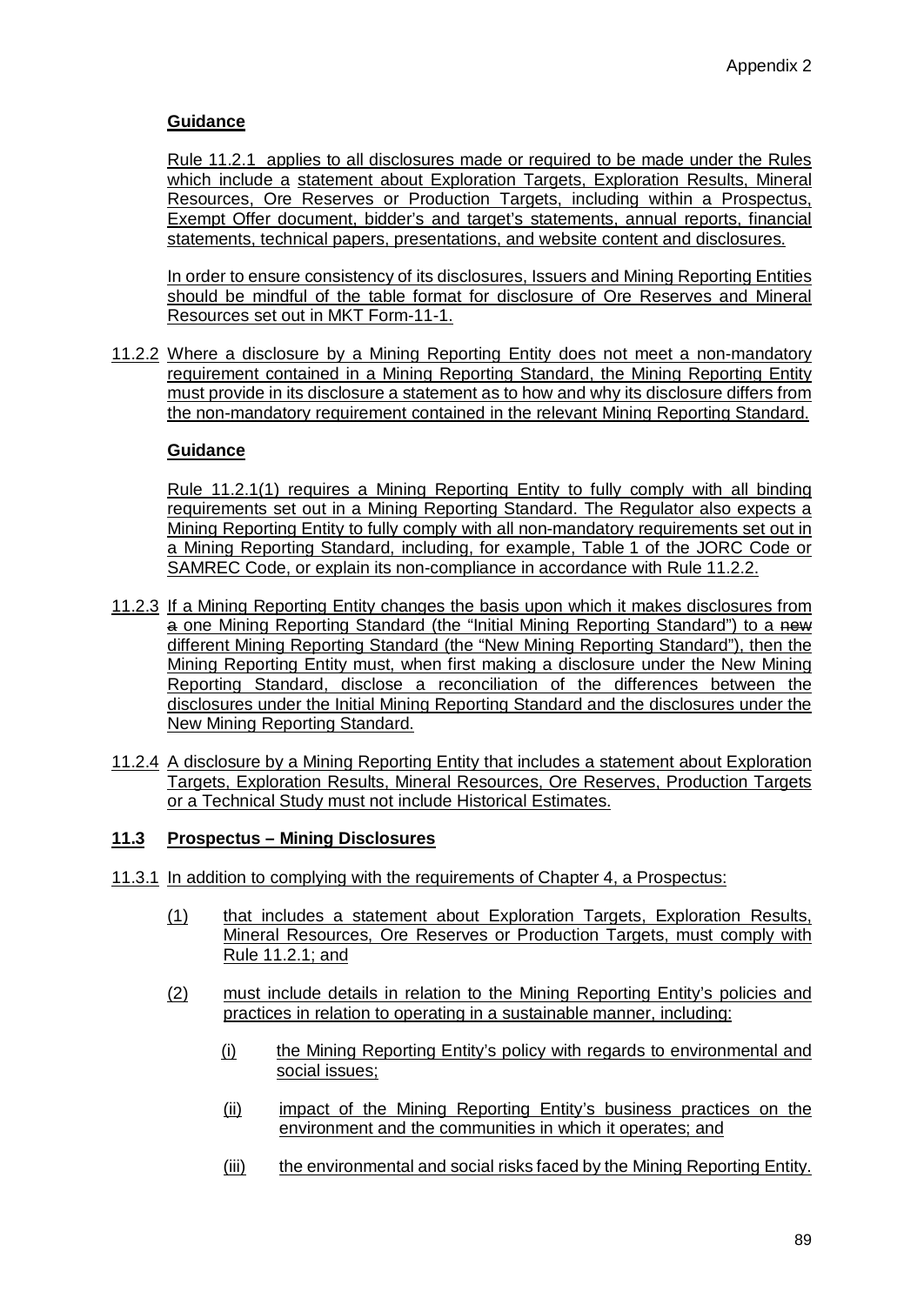# **Valuation Report**

- 11.3.2 A Prospectus relating to a Mining Reporting Entity must include a Valuation Report on the Mineral Reserves and Ore Reserves of the company, as applicable. The Valuation Report must be prepared by an independent expert in accordance with a Valuation Standard. The effective date of the Valuation Report must not be more than 6 months earlier than the date of lodgement of the Prospectus offer document.
- 11.3.3 A Valuation Report must contain the following:
	- (1) the Valuation Standard used;
	- (2) the principal assumptions used in arriving at the valuation, including but not limited to, assumed commodity prices, rate of discount and rate of inflation, and the basis for each assumption. Contracted commodity prices must be used where applicable and available;

### **Guidance**

If contract commodity prices are unavailable, either forecast or constant prices may be used. Where forecast commodity prices are used, this should be accompanied by a statement by the qualified person that such forecast was arrived at after due and careful enquiry and reflects their reasonably held view of the outlook of the future.

- (3) an analysis of the sensitivity of the valuation to variation in the principal assumptions provided in (2) above. In relation to commodity prices, the scenarios must include both constant and forecast prices. In relation to the rate of discount, the scenarios must include the weighted average cost of capital;
- (4) an estimate of net present value. If the valuation is arrived at on an alternative basis, an explanation of the basis and reasons for adopting the alternative basis; and
- (5) a risk factor highlighting the uncertainties inherent in the assumptions made in arriving at the valuation, and the effects they may have on the valuation of the Mineral Resources and Ore Reserves and the value of the offered Securities.

# **11.4 Exploration Results**

- 11.4.1 A Mining Reporting Entity disclosing Exploration Results that are material and that have not been previously disclosed by the Mining Reporting Entity must ensure the disclosure contains the following:
	- (1) all information that is material to understanding the Exploration results;

# **Guidance**

For a Reporting Entity disclosing against the JORC Code or SAMREC Code, for example, the Reporting Entity would need to have regard to each of the factors listed in:

- a. Section 1 (sampling techniques and data); and
- b. Section 2 (reporting of exploration results),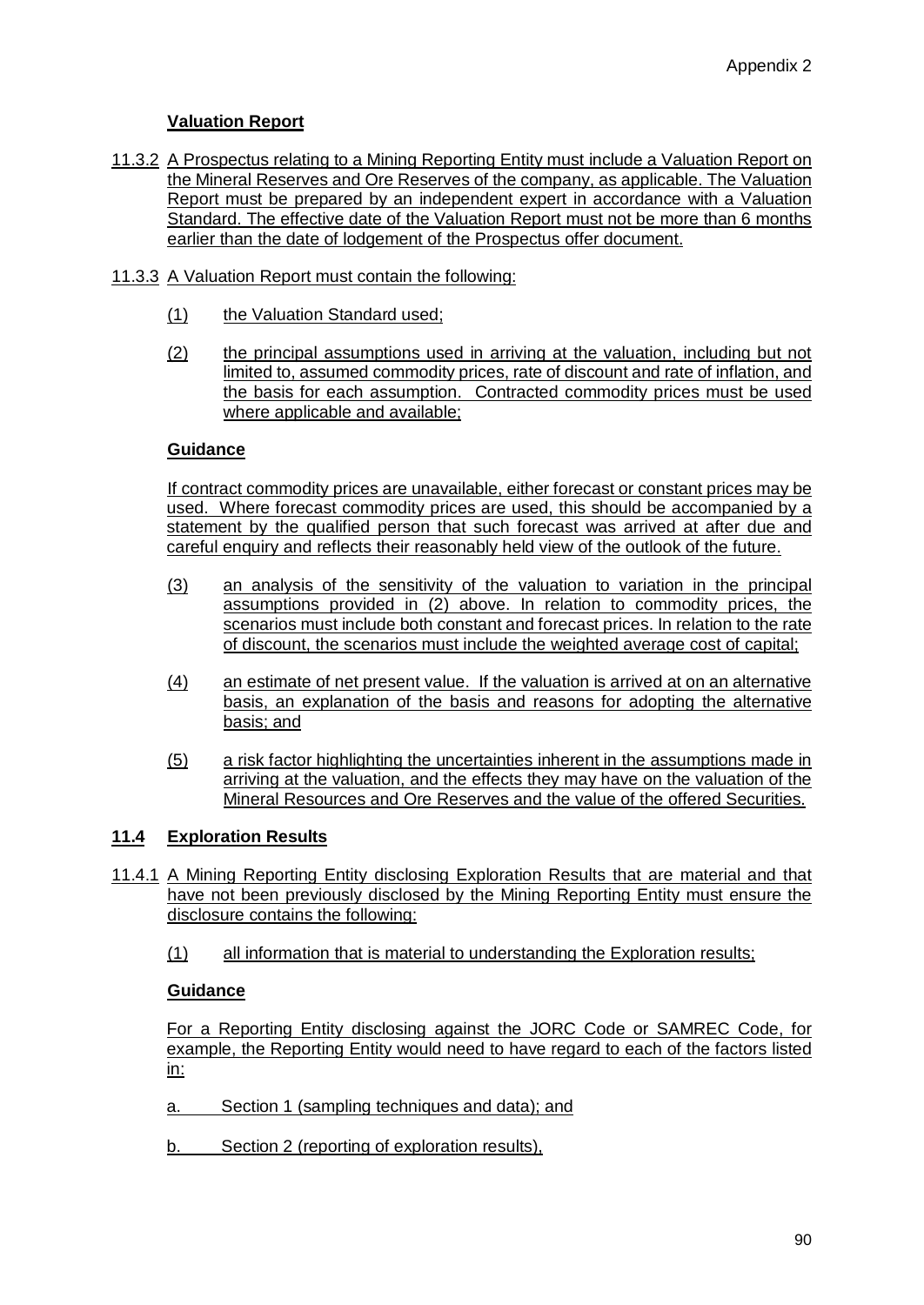of Table 1 of the JORC Code or the SAMREC Code.

- (2) if certain information is not included because the Mining Reporting Entity considers it not to be material, an explanation as to why that information/factor is not material to understanding the Exploration results;
- (3) in respect of material drill holes, a separate table setting out the following, unless the Mining Reporting Entity determines that the information is not material to understanding the Exploration results:
	- (a) easting and northing of the drill hole collar;
	- (b) elevation or RL of the drill hole collar;
	- (c) dip and azimuth of the hole;
	- (d) down hole width and depth; and
	- (e) end of hole;
- (4) where the Mining Reporting Entity has determined that any of the information in (3) is not material to understanding the Exploration results, an explanation from the Mining Reporting Entity as to why the information is not material.

### **Guidance**

The Mining Reporting Standards set out additional requirements for public reports on Exploration Results. For example, clauses 18 and 19 of the JORC Code are applicable.

#### **11.5 Mineral Resources**

- 11.5.1 A Mining Reporting Entity disclosing estimates of Inferred Mineral Resources, Indicated Mineral Resources or Measured Mineral Resources that are material and that have not previously been disclosed by the Mining Reporting Entity or that have materially changed from the estimates last publicly disclosed, must ensure its disclosure contains the following:
	- (1) a fair and balanced representation of the information contained in the report prepared in accordance with (2), including a summary of all information material to understanding the reported estimates of Mineral Resources in relation to the:
		- (a) geology and geological interpretation;
		- (b) sampling and sub-sampling techniques;
		- (c) drilling techniques;
		- (d) criteria used for classification, including drill, data spacing and distribution; where estimates for more than one category of Mineral Resources are reported, separately identifying the drill spacing used to classify each category of Mineral Resources, i.e. Inferred Mineral Resources, Indicated Mineral Resources and Measured Mineral Resources;
		- (e) sample analysis method;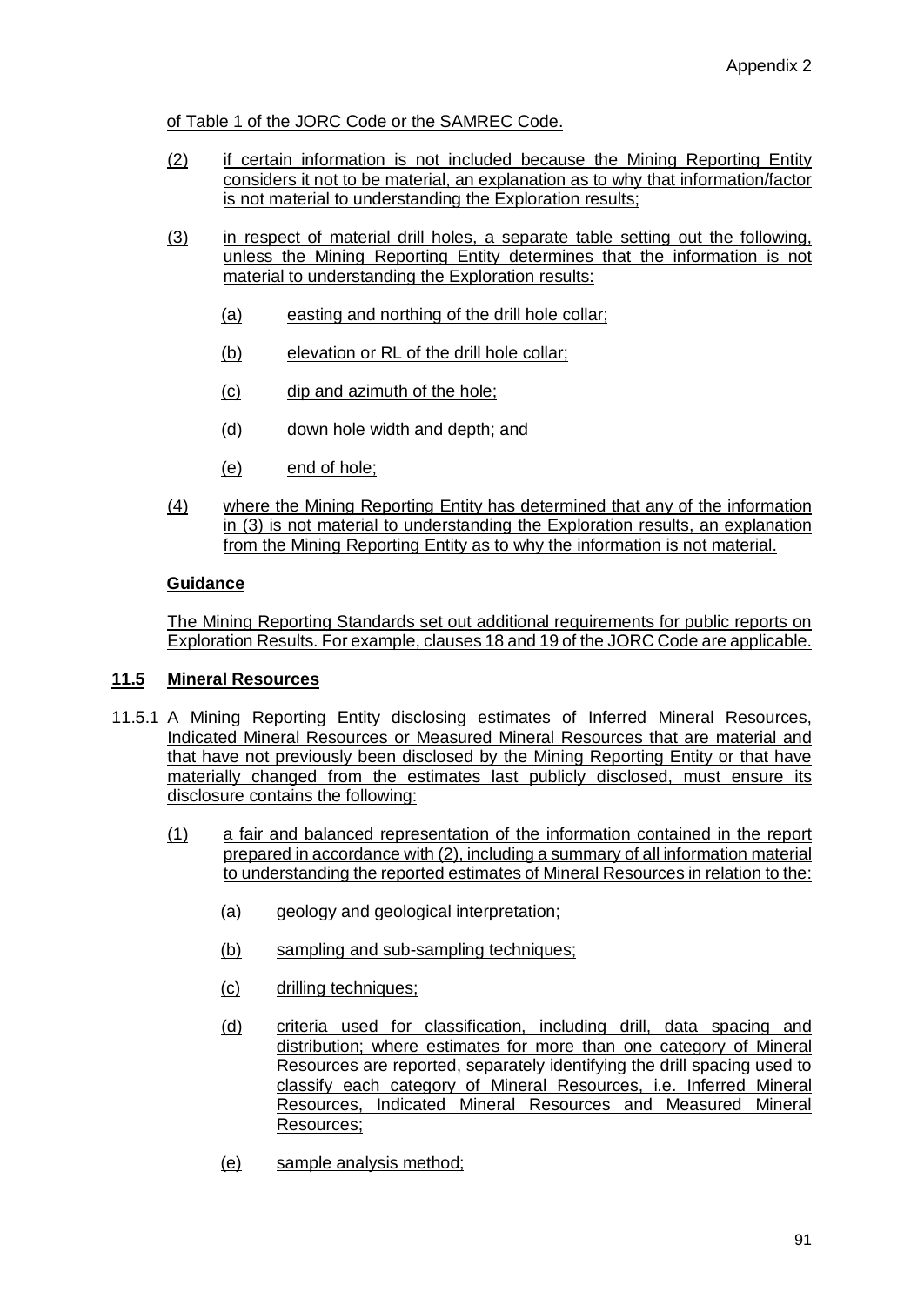- (f) estimation methodology;
- (g) cut-off grade(s), including the basis for the selected cut-off grade(s); and
- (h) mining and metallurgical methods and parameters, and other material modifying factors considered to date;
- (2) a report providing all information that is material to understanding the estimates of Mineral Resources, taking into account the:
	- (a) sampling techniques and data;
	- (b) reporting of Exploration results;
	- (d) estimation and reporting of Mineral Resources;
	- (e) estimation and reporting of diamonds and other gemstones; or
- (3) if certain information from (2) is not included because the Mining Reporting Entity considers it not to be material to understanding the estimates of Mineral Resources, an explanation from the Mining Reporting Entity as to why that information is not material to understanding the estimates of Mineral Resources.

### **11.6 Ore Reserves**

- 11.6.1 A Mining Reporting Entity disclosing estimates of Probable Ore Reserves or Proved Ore Reserves that are material, and that have not been previously disclosed by the Reporting Entity, or that have materially changed from the estimates last disclosed, must ensure the disclosure contains the following:
	- (1) a fair and balanced representation of the information contained in the report prepared in accordance with (2) including a summary of all information material to understanding the reported estimates of Ore Reserves in relation to the:
		- (a) material assumptions and the outcomes from the Technical Study, but not including a Scoping Study;

### **Guidance**

If the economic assumptions are commercially sensitive to the Mining Reporting Entity, an explanation of the methodology used to determine the assumptions rather than the actual figure, can be reported.

- (b) criteria used for classification, including the classification of the Mineral Resources on which the Ore Reserves are based and the confidence in the modifying factors applied;
- (c) mining method selected and other mining assumptions, including mining recovery factors and mining dilution factors;
- (d) processing method selected and other processing assumptions, including the recovery factors applied and the allowances made for deleterious elements;
- (e) basis of the cut-off grade(s) or quality parameters applied;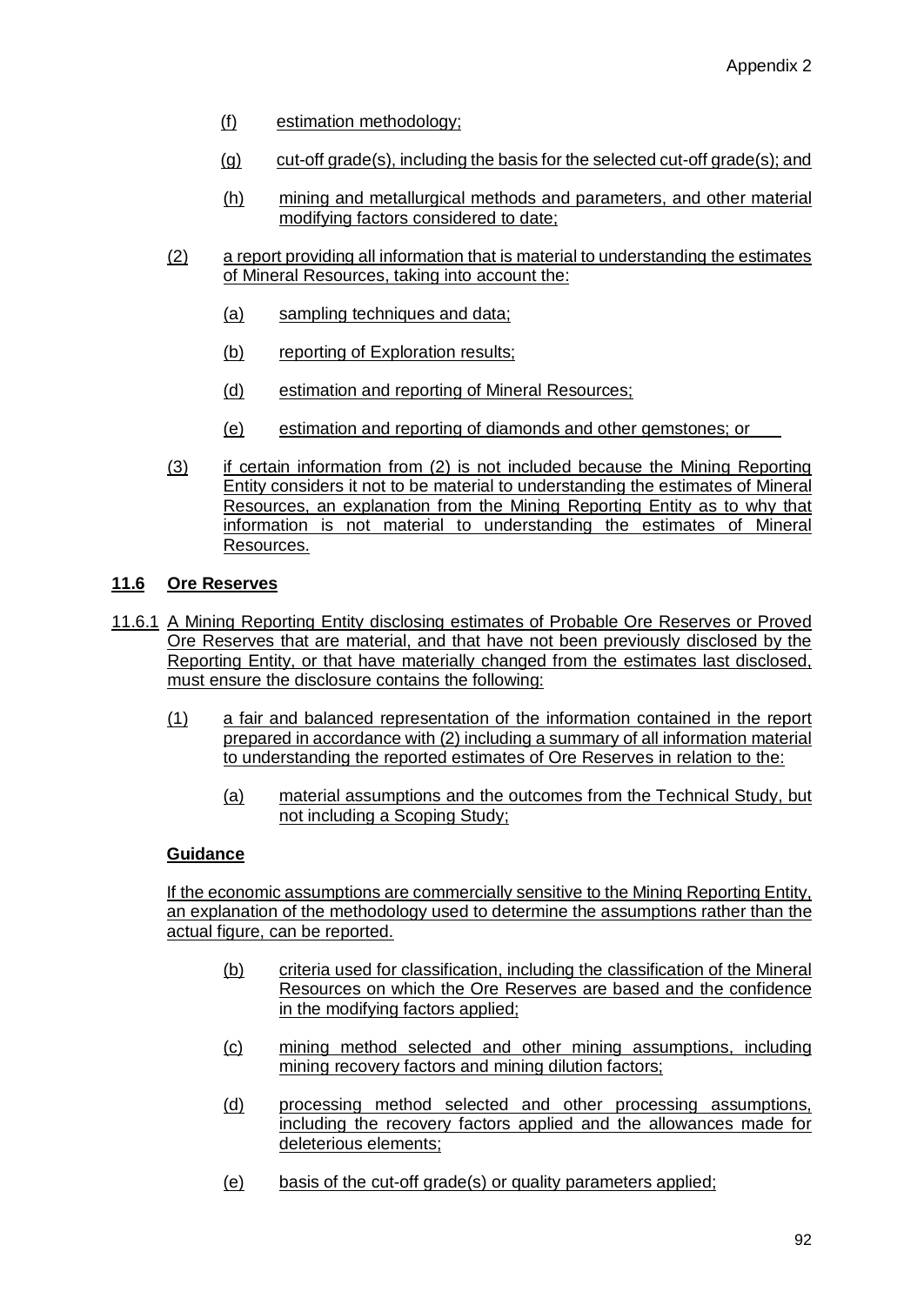- (f) estimation methodology; and
- (g) material modifying factors, including the status of environmental approvals, Mining Tenements and approvals, other government factors and infrastructure requirements for selecting mining methods and for transportation to market.
- (2) a report providing all information that is material to understanding the estimates of Ore Reserves, taking into account the:
	- (a) sampling techniques and data;
	- (b) reporting of Exploration results;
	- (d) estimation and reporting of Mineral Resources;
	- (e) estimation and reporting of Ore Reserves;
	- (f) estimation and reporting of diamonds and other gemstones; or

Mining Reporting Entities should refer to the sections of the Mining Reporting Standard relevant to a report on Ore Reserves**.** 

(3) if certain information from (2) is not included because the Mining Reporting Entity considers it not to be material to understanding the estimates of Ore Reserves, an explanation from the Mining Reporting Entity as to why that information is not material to understanding the estimates of Ore Reserves.

#### **11.7 Non-Equivalent Estimates**

- 11.7.1 Where a Mining Reporting Entity discloses material Non-Equivalent Estimates of Mineralisation the Mining Reporting Entity does not need to comply with Rule 11.2.1(1) provided the Mining Reporting Entity complies with:
	- (1) Rule 11.7.2;
	- (2) Rule 11.7.3;
	- (3) Rule 11.7.4; and
	- (4) Rule 11.7.6.
- 11.7.2 A Mining Reporting Entity cannot disclose material Non-Equivalent Estimates of Mineralisation where it is attempting to disclose:
	- (1) 'preliminary resources' where the Mining Reporting Entity's relevant exploration and evaluation programs are incomplete;
	- (2) Ore Reserves when the appropriate Technical Study(s) required by a Mining Reporting Standard to allow the conversion of Mineral Resources to Ore Reserves has not yet been completed;
	- (3) Non-Equivalent Estimates of Mineralisation for areas of adjacent to its Mining Tenements; or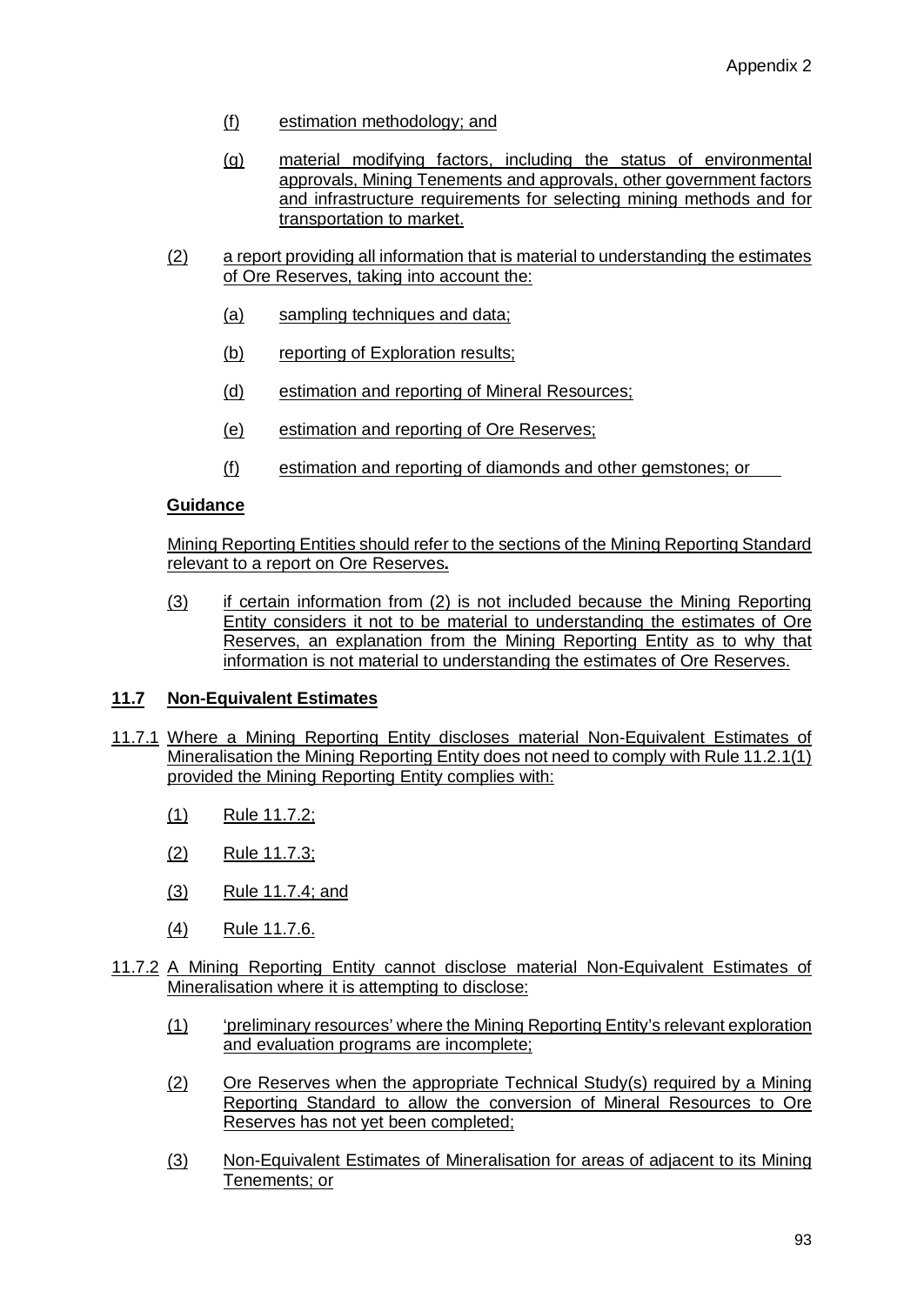- (4) with an intent to avoid the requirements of a Mining Reporting Standard and/or these Rules.
- 11.7.3 A Mining Reporting Entity disclosing material Non-Equivalent Estimates of Mineralisation must ensure that the disclosure contains the following:
	- (1) a prominent, and proximate, statement to the effect that:
		- (a) the estimates are Non-Equivalent Estimates and are not disclosed in accordance with a Mining Reporting Standard;
		- (b) a Competent Person has not done sufficient work to classify the Non-Equivalent Estimates as Mineral Resources or Ore Reserves in accordance with a Mining Reporting Standard; and
		- (c) it is uncertain whether, following evaluation and/or further Exploration work, the Non-Equivalent Estimates will ever be able to be disclosed as Mineral Resources or Ore Reserves in accordance with a Mining Reporting Standard.
	- (2) the source(s) and date(s) of the Non-Equivalent Estimates;
	- (3) if the Non-Equivalent Estimates use categories of Mineralisation, a statement identifying whether the categories used:
		- (a) are different to those defined in a Mining Reporting Standard, and an explanation of the differences; or
		- (b) are the same as those defined in a Mining Reporting Standard;
	- (4) the relevance of the Non-Equivalent Estimates to the Mining Reporting Entity;
	- (5) the reliability of the Non-Equivalent Estimates;

Guidance: For example, the Mining Reporting Entity may want to have regard to the relevant criteria listed in Table 1 of the JORC Code.

- (6) a summary of the evaluation and/or exploration work on which the Non-Equivalent Estimates are based;
- (7) a summary of the key assumptions, mining and processing parameters and methods used to prepare the Non-Equivalent Estimates;
- (8) details of any more recent estimates or data relevant to interpreting the Non-Equivalent Estimates, and the source(s) and date(s) of the estimates or data;
- (9) the evaluation and/or exploration work that needs to be undertaken to verify the Non-Equivalent Estimates as Mineral Resources or Ore Reserves in accordance with a Mining Reporting Standard;
- (10) the proposed timing of the evaluation and/or exploration work disclosed in (9);
- (11) the proposed source of funding for the evaluation and/or exploration work disclosed pursuant to (9);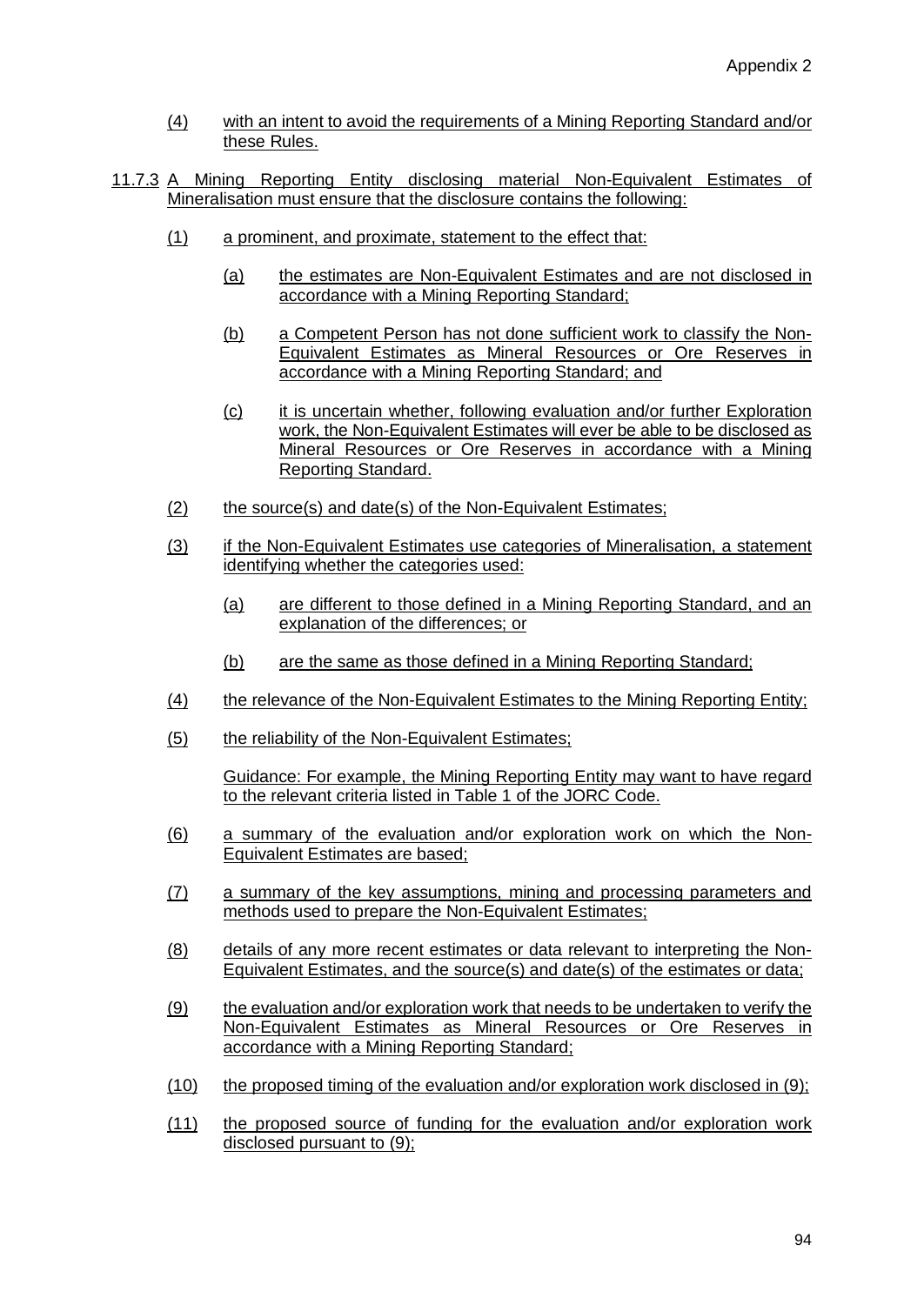- (12) the mineral resources classification and reporting standard used in determining the Non-Equivalent Estimates; and
- (13) a statement by a named Competent Person(s) that the information in the disclosure provided pursuant to (3) to (9) is an accurate representation of the available data and studies relating to the Non-Equivalent Estimates.
- 11.7.4 If a Mining Reporting Entity has disclosed Non-Equivalent Estimates that comply with the requirements of Rule 11.7.3, then any subsequent disclosure made in respect of the Non-Equivalent Estimates does not need to include the information in that Rule if the subsequent disclosure:
	- (1) references the earlier disclosure that was in compliance with that Rule;
	- (2) contains a confirmation from the Mining Reporting Entity that:
		- (a) the information provided in the earlier disclosure in compliance with that Rule continues to apply; and
		- (b) there is no new material information or data relating to the Non-Equivalent Estimates that impacts on the:
			- (i) reliability or interpretation of the Non-Equivalent Estimates; or
			- (ii) Mining Reporting Entity's ability to verify the Non-Equivalent Estimates as Mineral Resources or Ore Reserves in accordance with a Mining Reporting Standard; and
	- (3) includes an at least equally prominent, and proximate, statement about the disclosed Non-Equivalent Estimates addressing the matters contained in Rule 11.7.3(1).
- 11.7.5 A Mining Reporting Entity must ensure that Non-Equivalent Estimates of Mineralisation are not in a Technical Study of the Mining Reporting Entity's Mineral Resources and Ore Reserves Holdings.

#### **Non-Equivalent Estimates – Summary of Reserves and Resources**

- 11.7.6 If a Mining Reporting Entity has previously disclosed Non-Equivalent Estimates compliance with Rule 11.7.3 which have not subsequently been disclosed as Mineral Resources or Ore Reserves in accordance with a Mining Reporting Standard, then:
	- (1) the Mining Reporting Entity must disclose in its Summary of Reserves and Resources, the:
		- (a) steps it has taken in evaluating the previously disclosed Non-Equivalent Estimates;
		- (b) status of any further evaluation and/or exploration work required to verify and disclose the Non-Equivalent Estimates as Mineral Resources or Ore Reserves in accordance with the Mining Reporting Standard; and
		- (c) status of the proposed source of funding for the evaluation and/or exploration work referred to in Rule 11.7.6(1)(b); and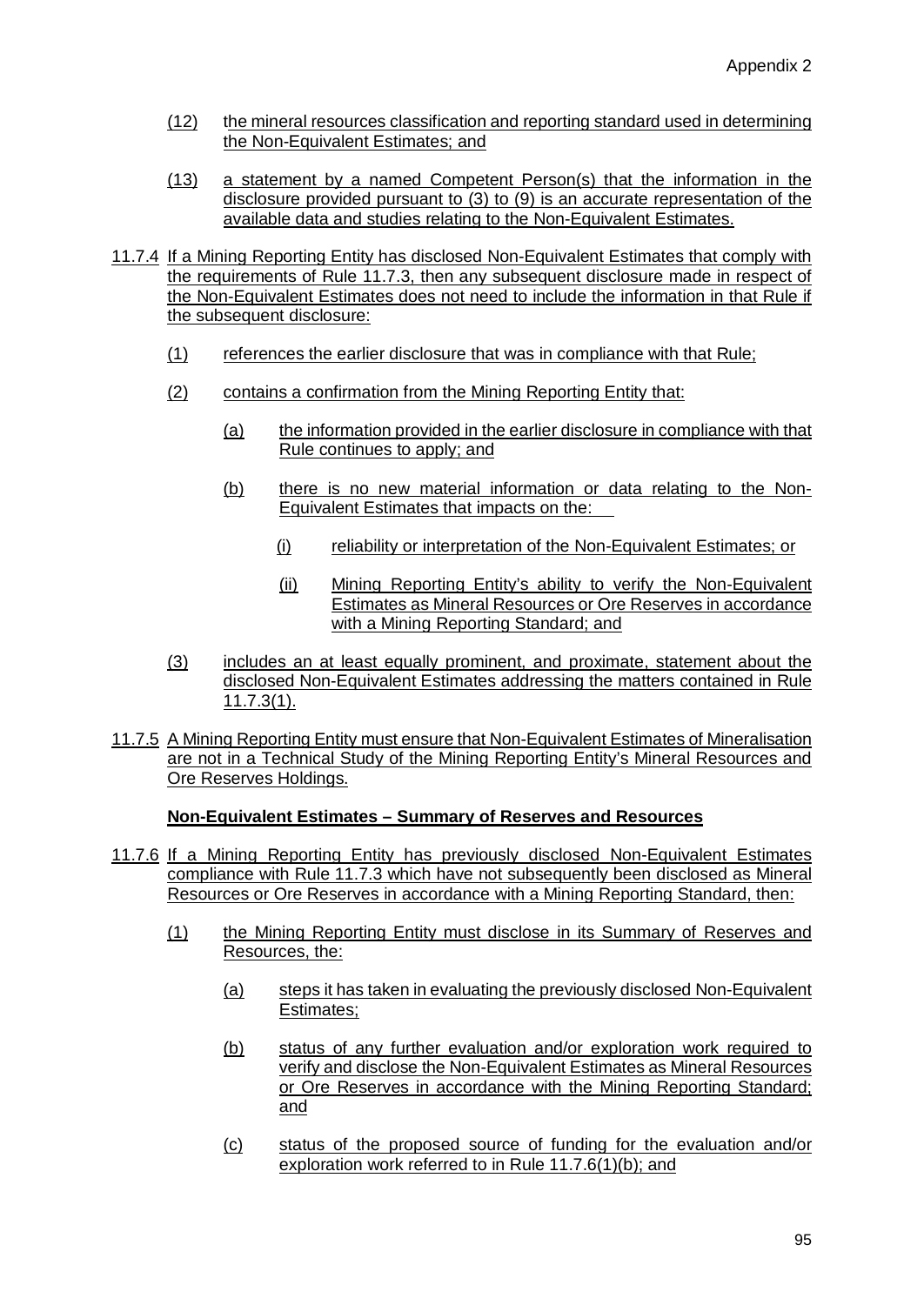- (2) if it has been more than three years since the first disclosure of the Non-Equivalent Estimates under Rule 11.7.4 and those estimates have not been subsequently verified and disclosed as Mineral Resources or Ore Reserves in accordance with a Mining Reporting Standard, then the Mining Reporting Entity must disclose in its Summary of Reserves and Resources:
	- (a) an explanation of why the Non-Equivalent Estimates have not been verified and disclosed as Mineral Resources or Ore Reserves in accordance with a Mining Reporting Standard; and
	- (b) the Mining Reporting Entity's intention, proposed timetable and proposed source of funding with regard to verifying and disclosing the Non-Equivalent Estimates as Mineral Resources or Ore Reserves in accordance with a Mining Reporting Standard.

# **11.8 Production Targets**

11.8.1 A Mining Reporting Entity must not disclose a Production Target that is based wholly on:

- (1) an Exploration Target;
- (2) a combination of Inferred Mineral Resources and an Exploration Target; or
- (3) or in part on, Non-Equivalent Estimates.

11.8.2 A Production Target may be disclosed by a Mining Reporting Entity in relation to:

- (1) the Mining Reporting Entity's Mineral Resources and Ore Reserves Holdings; or
- (2) a material Mining Project of the Mining Reporting Entity (or two or more Mining Projects which, together, are material).

11.8.3 A Mining Reporting Entity's disclosure pursuant to Rule 11.8.2 must include:

- (1) in relation to the assumptions used to determine the Production Target:
	- (a) all material economic assumptions employed; or
	- (b) if the Mining Reporting Entity considers the material economic assumptions to be commercially sensitive, a statement to that effect and an explanation of the methodology used to determine the material economic assumptions; and

# **Guidance**

A Mining Reporting Entity that considers certain information relating to the material economic assumptions to be commercially sensitive should refer to paragraphs 47-54 of the Guidance on Mining and paragraphs 127 and 128 of the Guidance on Continuous Disclosure.

(c) all other material assumptions utilised.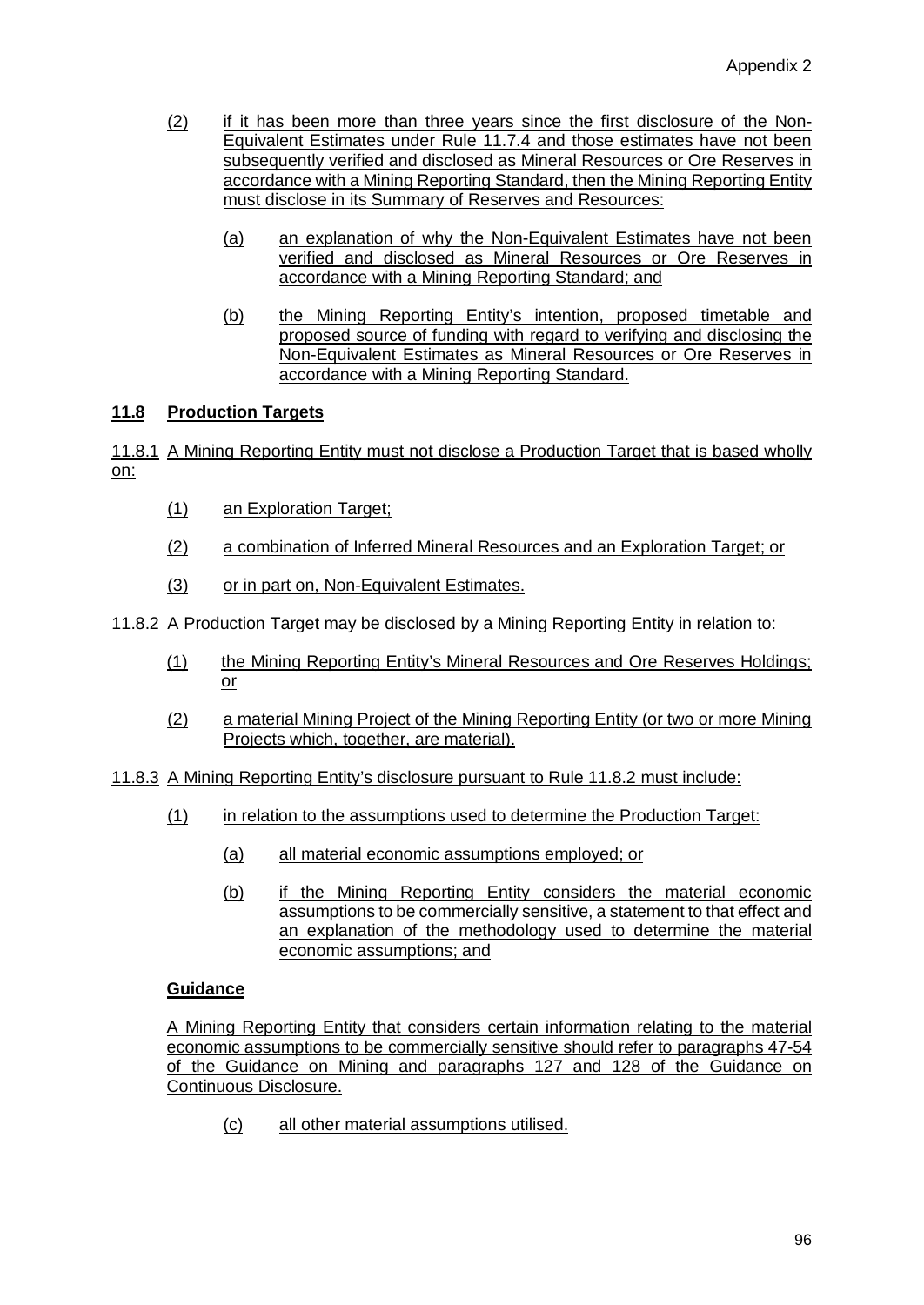- (2) if forecast commodity prices have been used in the determination of the Production Target, a statement that such forecast commodity pricing was arrived at on reasonable grounds.
- (3) the proportions of the Production Target based on:
	- (a) Probable Ore Reserves and Proved Ore Reserves;
	- (b) Indicated Mineral Resources and Measured Mineral Resources;
	- (c) Inferred Mineral Resources; and
	- (d) an Exploration Target.
- (4) a statement that the respective proportions of Inferred Mineral Resources and the Exploration Target (if applicable) are not the determining factors in the viability of the Production Target and do not feature as a significant proportion in the early mine plan;
- (5) if the Production Target is wholly based on Inferred Mineral Resources:
	- (a) an explanation as to why the Mining Reporting Entity believes it has a reasonable basis for disclosing a Production Target wholly based on Inferred Mineral Resources;
	- (b) the level of confidence in relation to which the Inferred Mineral Resources are estimated and the basis for that level of confidence;
	- (c) a Technical Study of a sufficient level of confidence to support the Production Target, prepared by, or under the supervision of, a named independent Competent Person(s); and
	- (d) an at least equally prominent, and proximate, statement to the effect that:

"*The level of geological confidence associated with inferred mineral resources is low. Though further evaluation and/or exploration work is required to establish sufficient confidence that the production target will be met, there is no certainty that further evaluation and/or exploration work will result in the determination of indicated mineral resources or that the production target itself will be realised. The mining reporting entity's production target is based on its current expectation of future results or events, and should not be solely relied upon by investors when making investment decisions."*

### **Guidance**

Any statement about a Production Target will be deemed to be misleading unless the person making the statement has reasonable grounds for making the statement. The Regulator considers that it is only under exceptional circumstances that a Mining Reporting Entity might form a view that it has reasonable grounds for a Production Target to be wholly based on Inferred Mineral Resources.

(6) if the Production Target is in part based on Inferred Mineral Resources, an at least equally prominent, and proximate, statement to the effect that: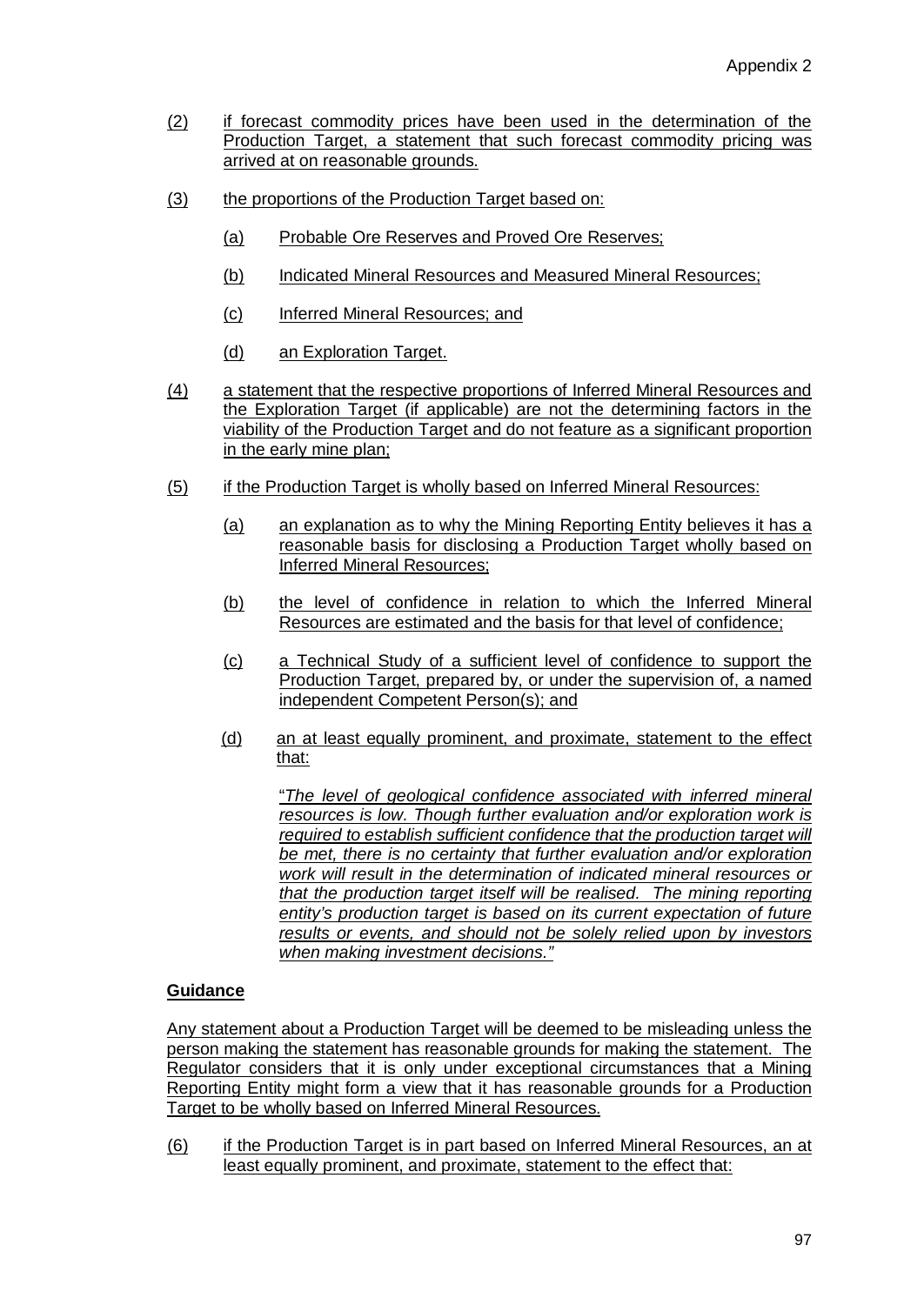"*The level of geological confidence associated with inferred mineral resources is low. There is no certainty that further evaluation and/or exploration work will result in the determination of indicated mineral resources or that the production target itself will be realised.*"

- (7) if the Production Target is in part based on an Exploration Target:
	- (a) a statement of the factors that lead the Mining Reporting Entity to believe that it has a reasonable basis for disclosing a Production Target based, in part, on an Exploration Target; and
	- (b) an at least equally prominent, and proximate, statement to the effect that:

"*The potential quantity and grade of an Exploration Target is only conceptual in nature. There has been insufficient exploration to determine a Mineral Resource and there is no certainty that further exploration work will result in the determination of Mineral Resources or that the Production Target itself will be realised.*"

- 11.8.4 If a Mining Reporting Entity made a disclosure under Rule 11.8.2, then any subsequent disclosure in relation to a Production Target need not include the information required to be disclosed by Rule 11.8.3 where the subsequent disclosure:
	- (1) references the earlier disclosure that was in compliance with Rule 11.8.3;
	- (2) contains a statement confirming that all the material assumptions in the initial disclosure, upon which the Production Target is based continue to apply and have not materially changed;
	- (3) if the Production Target is wholly based upon Inferred Mineral Resources, includes an at least equally prominent, and proximate, statement about the disclosed Production Target to the effect of the statement set out in Rule 11.8.3(5)(d); and
	- (4) if the Production Target is based in part upon an Exploration Target, includes an at least equally prominent, and proximate, statement about the disclosed Production Target to the effect of the statement set out in Rule 11.8.3(7)(b).
- 11.8.5 A Mining Reporting Entity's disclosure is not required to comply with Rule 11.8.3 where a Production Target relating to an operating mine(s) is wholly based upon:
	- (1) Ore Reserves;
	- (2) a combination of Ore Reserves and Measured Mineral Resources; or
	- (3) a combination of Ore Reserves; and
		- (a) Measured Mineral Resources; and/or
		- (b) Indicated Mineral Resources, provided that the Indicated Mineral Resources are not the determining factor in project viability.

### **11.9 Forecast financial information**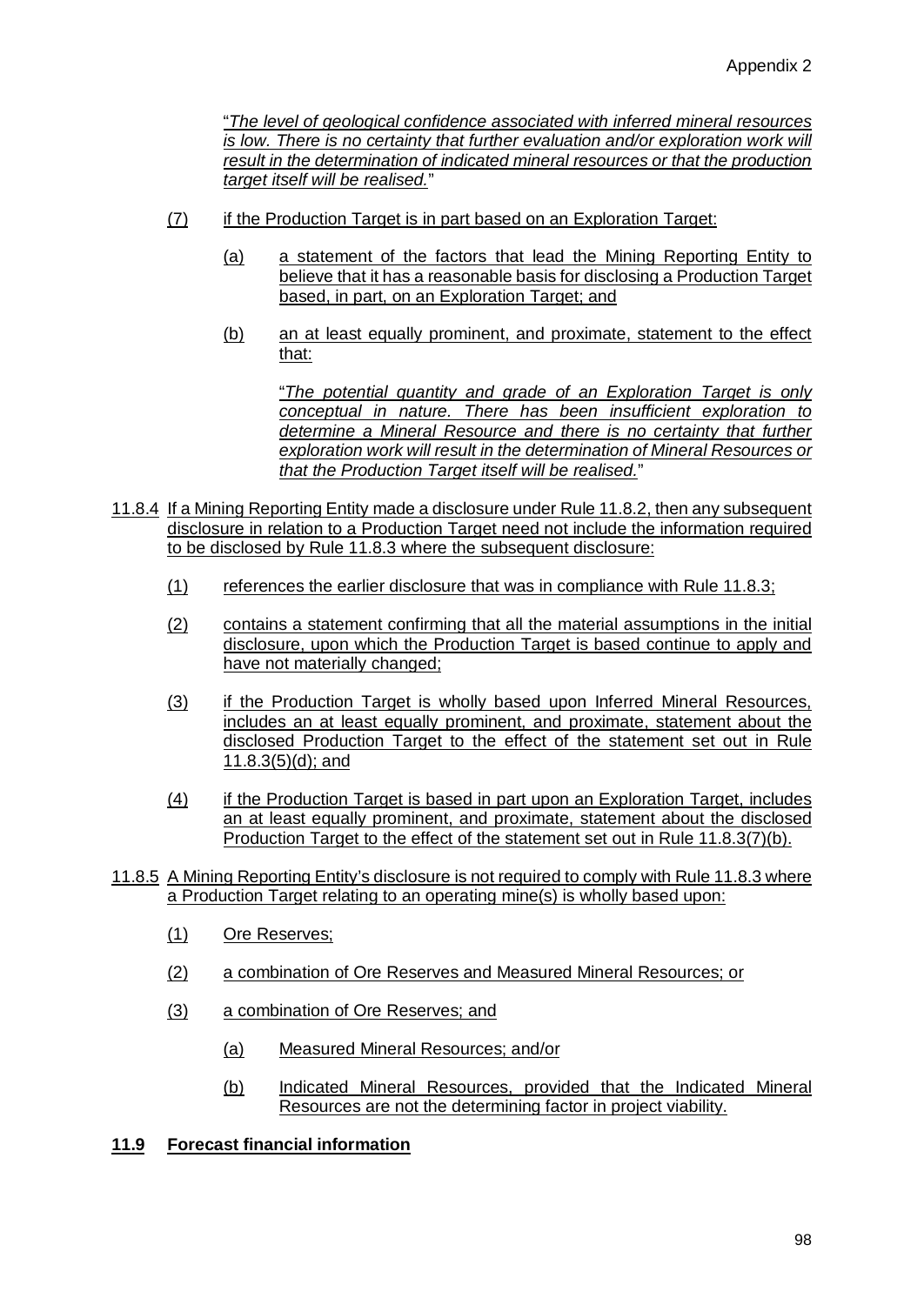- 11.9.1 Forecast financial information derived from a Production Target may be disclosed in relation to either a Mining Reporting Entity's:
	- (1) Mineral Resources and Ore Reserves Holdings; or
	- (2) material Mining Project(s).
- 11.9.2 A Mining Reporting Entity's disclosure pursuant to Rule 11.9.1 must include:
	- (1) in relation to the assumptions used to determine the forecast financial information:
		- (a) all material economic assumptions employed;
		- (b) if the Mining Reporting Entity considers the material economic assumptions to be commercially sensitive, a statement to that effect and an explanation of the methodology used to determine the material economic assumptions; and

A Mining Reporting Entity that considers certain information relating to the material economic assumptions to be commercially sensitive should refer to paragraphs 47-54 of the Guidance on Mining and paragraphs 127 and 128 of the Guidance on Continuous Disclosure.

- (c) all other material assumptions utilised.
- (2) the Production Target from which the forecast financial information is derived (including all the information contained in Rule 11.8.3).
- 11.9.3 If a Mining Reporting Entity has made a disclosure under Rule 11.9.1, then any subsequent disclosure in relation to forecast financial information derived from a Production Target need not include the information in Rule 11.9.2 where the subsequent disclosure:
	- (1) references the earlier disclosure that was in compliance with Rule 11.9.2;
	- (2) contains a statement confirming that all the material assumptions in the initial disclosure upon which the forecast financial information derived from a Production Target is based continue to apply and have not materially changed;
	- (3) if the Production Target upon which the forecast financial information is derived is wholly based on Inferred Mineral Resources, includes an at least equally prominent, and proximate, statement about the disclosed forecast financial information to the effect of the statement set out in Rule 11.8.3(5)(d); and
	- (4) if the Production Target upon which the forecast financial information is derived is based in part upon an Exploration Target, includes an at least equally prominent, and proximate, statement about the disclosed forecast financial information to the effect of the statement set out in Rule 11.8.3(7)(b).
- 11.9.4 A disclosure by a Mining Reporting Entity is not required to comply with Rule 11.9.2 where the forecast financial information derived from a Production Target relating to an operating mine(s) is wholly based on: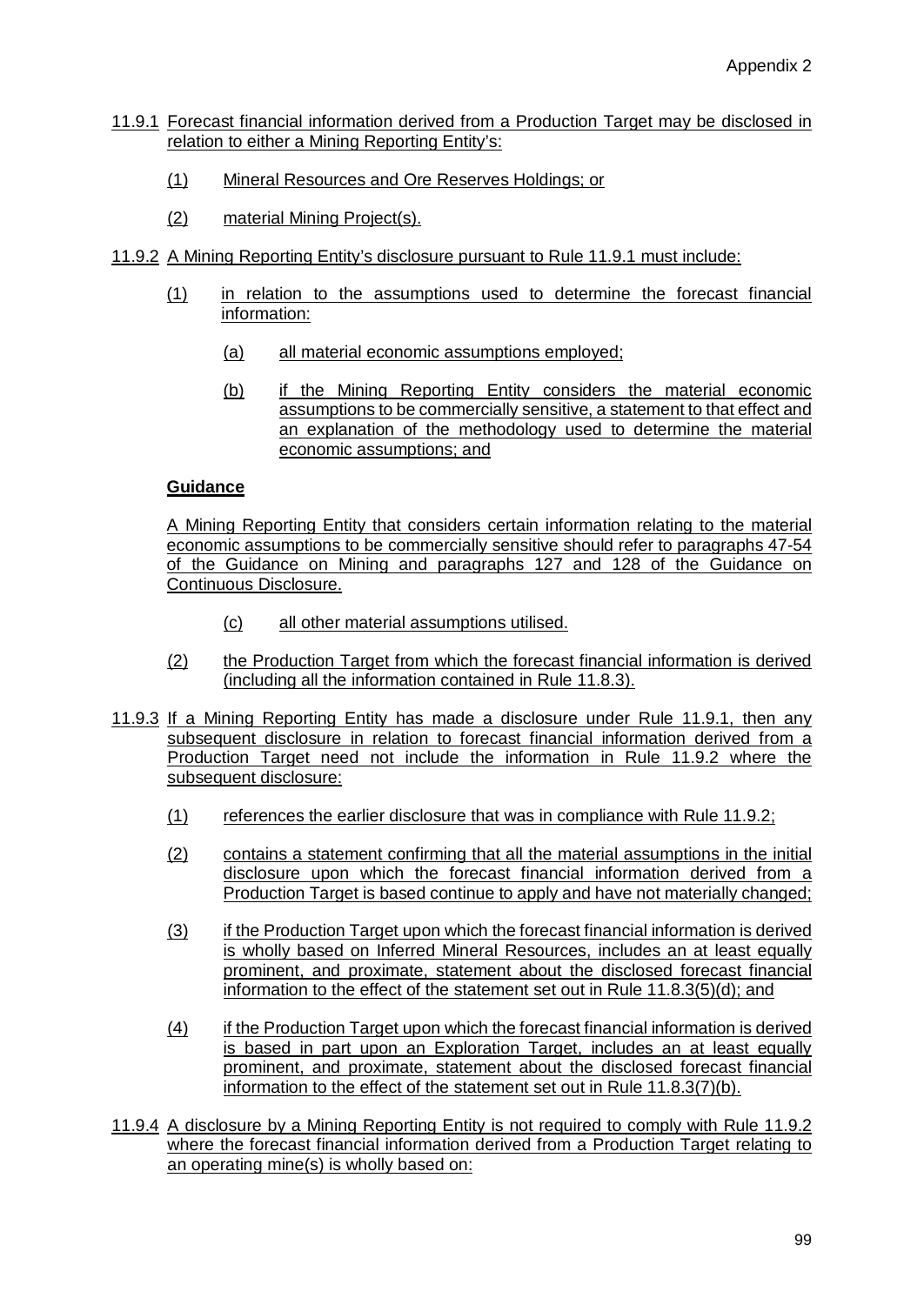- (1) Ore Reserves;
- (2) a combination of Ore Reserves and Measured Mineral Resources; or
- (3) a combination of Ore Reserves; and
	- (a) Measured Mineral Resources; and/or
	- (b) Indicated Mineral Resources, provided that the Indicated Mineral Resources are not the determining factor in project viability.

# **11.10 Quarterly Reports**

### **Quarterly Reports – Mining Exploration Reporting Entities**

- 11.10.1 A Mining Exploration Reporting Entity must disclose a report for each quarter of its financial year containing the following information in respect of the Mining Exploration Reporting Entity and all controlled entities, on a consolidated basis, if applicable:
	- (1) details of the activities relating to mining:
		- (a) Exploration, or a statement that there have been no activities relating to Exploration; and
		- (b) production and development, or a statement that there have been no activities relating to mining production and development;
	- (2) a summary of any expenditure incurred relating to mining:
		- (a) Exploration activities; and
		- (b) production and development;
	- (3) the Mining Tenements held at the end of the quarter, their location and the percentage interest held, including the beneficial interests in farm-in or farmout agreements;
	- (4) the Mining Tenements, including beneficial interests in farm-in or farm-out agreements acquired or disposed of during the quarter, and their location;
	- (5) at least once every 12 months, the Summary of Reserves and Resources required by Rule 11.11.1 unless it is included in the Mining Exploration Reporting Entity's annual report; and
	- (6) when the previous, and upcoming, disclosure required by (5) was, and will be, disclosed.
- 11.10.2 A Mining Exploration Reporting Entity must disclose the report required by Rule 11.10.1 no later than 1 month after the end of the quarter.

### **Quarterly Reports – Mining Production Reporting Entities**

11.10.3 A Mining Production Reporting Entity must disclose a report for each quarter of its financial year containing the following information in respect of the Mining Production Reporting Entity and all controlled entities on a consolidated basis, if applicable: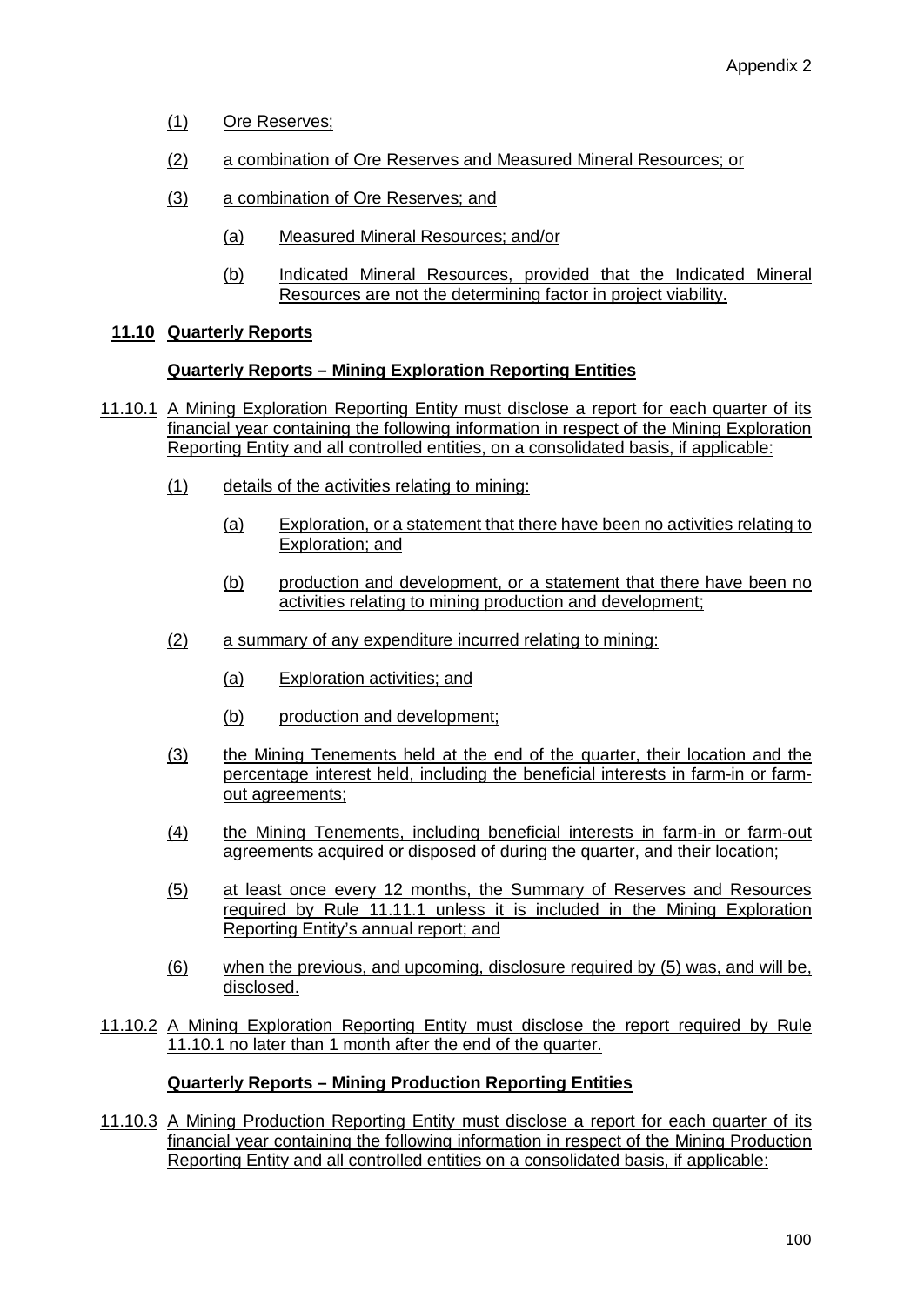- (1) details of the activities relating to mining production and development, or a statement that there have been no activities relating to mining production and development;
- (2) a summary of any expenditure incurred relating to mining production and development activities, if any;
- (3) a summary of:
	- (a) the activities relating to mining Exploration, or a statement that there have been no activities relating to mining Exploration; and
	- (b) any expenditure incurred relating to mining Exploration activities;
- (4) at least once every 12 months, the Summary of Reserves and Resources required by Rule 11.11.1 unless it is included in the Mining Reporting Entity's annual report; and
- (5) when the previous, and upcoming, disclosure required by Rule 11.10.3(4) was, and will be, disclosed.
- 11.10.4 A Mining Production Reporting Entity must disclose the report required by Rule 11.10.3 no later than 1 month after the end of the quarter.

#### **11.11 Summary of Reserves and Resources**

- 11.11.1 A Mining Reporting Entity must include in its Summary of Reserves and Resources, a table in the form of MKT Form 11-1, as of a date no earlier than one month prior to the disclosure of the Summary of Reserves and Resources.
- 11.11.2 A Mining Reporting Entity must include in its Summary of Reserves and Resources, or its annual financial report, an update on its policies and practices for operating in a sustainable manner, as initially required by Rule 11.3.1(2).

### **11.12 Other Requirements**

#### **Competent Persons**

- 11.12.1 Subject to Rule 11.12.2, a disclosure by a Mining Reporting Entity containing Exploration Targets, Exploration Results, or estimates of Mineral Resources or Ore Reserves must state:
	- (1) that it is based on, and fairly represents, information and supporting documentation prepared by a named Competent Person(s);
	- (2) in each case, whether the Competent Person is an employee of the Mining Reporting Entity or a Related Party and, if not, the name of the Competent Person's employer; and
	- (3) in each case, the name of the professional organisation of which each Competent Person is a member.
- 11.12.2 The disclosure made in Rule 11.12.1 must only be made with the prior written consent of the Competent Person(s) as to the form and context in which the Exploration Results or estimates of Mineral Resources or Ore Reserves, as the case may be, and the supporting information is presented in the disclosure.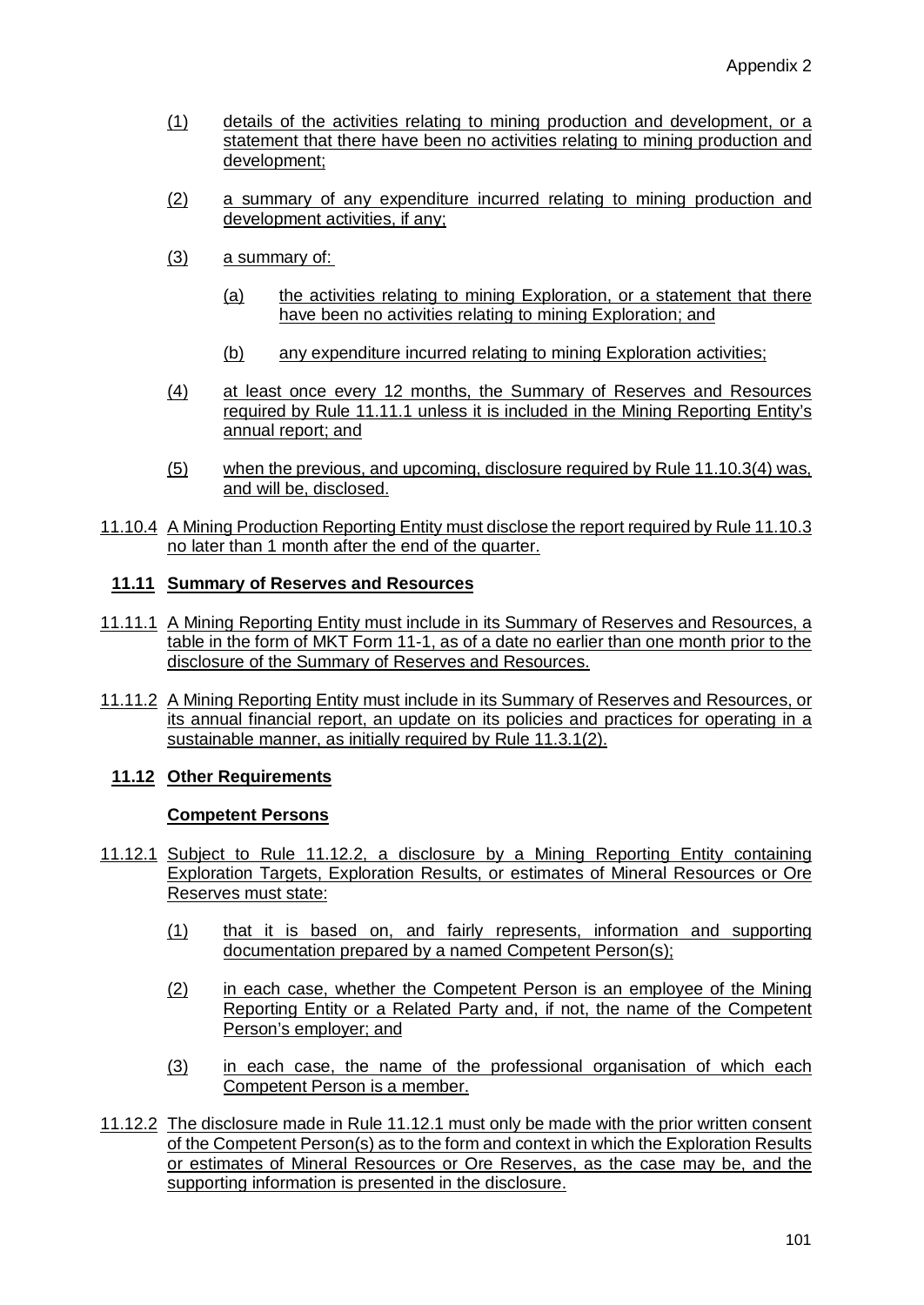This requirement applies to disclosures containing Exploration Results under Rule 11.4 or any original or updated estimates of Mineral Resources or Ore Reserves under Rules 11.5 or 11.6.

- 11.12.3 Rule 11.12.1 only applies the first time a Mining Reporting Entity discloses Exploration Results in accordance with Rule 11.4 or original or updated estimates of Mineral Resources or Ore Reserves in accordance with Rules 11.5 or 11.6 provided that:
	- (1) any subsequent disclosure that refers to those Exploration Results or estimates of Mineral Resources or Ore Reserves references the earlier disclosure that was in compliance with Rule 11.12.1; and
	- (2) the Mining Reporting Entity confirms in the subsequent disclosure that it is not aware of any new information or data that materially affects the information included in the earlier disclosure(s) and, in the case of estimates of Mineral Resources or Ore Reserves, that all material assumptions and technical parameters underpinning the estimates in the earlier disclosure(s) continue to apply and have not materially changed.

### **Mining Tenement joint venture disclosures**

- 11.12.4 A Mining Reporting Entity must not, and must ensure that its controlled entities do not, enter a joint venture agreement to investigate or explore a Mining Tenement, unless the agreement provides that:
	- (1) if the Mining Reporting Entity requests it, the operator of the joint venture will provide the Mining Reporting Entity all the information the Mining Reporting Entity requires in order to comply with these Rules; and
	- (2) the Mining Reporting Entity may disclose that information as necessary for the Mining Reporting Entity to comply with these Rules.

### **NI 43-101 Reports**

11.12.5 Where a requirement within NI 431-101 specifically requires a report to be lodged with the Canadian System for Electronic Document Analysis and Retrieval or "SEDAR", a Petroleum Reporting Entity is to disclose such report as otherwise set out, and in accordance, with these Rules.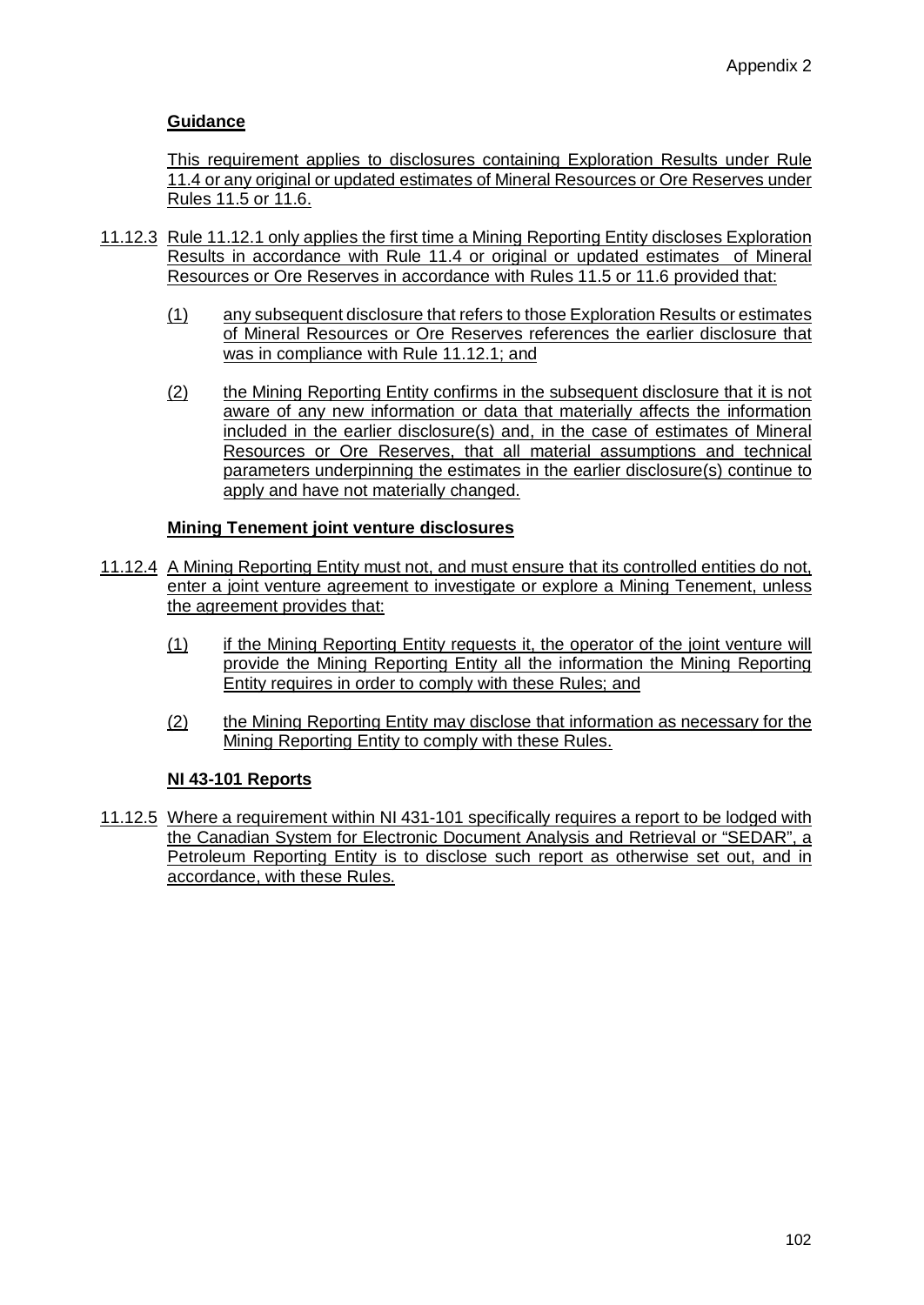# **12. ADDITIONAL OBLIGATIONS FOR PETROLEUM REPORTING ENTITIES**

### **Guidance**

Chapter 12 sets out the additional disclosure requirements additional to those applicable to Persons who make, or intend to make, an Offer of Securities as provided for in chapter 4 and/or those Persons who are a Listed Entity/Reporting Entity or an Applicant for admission to the Official List of Securities, where such disclosure relates to Petroleum Resources, including Petroleum Reserves, Contingent Resources or Prospective Resources.

### **12.1 Application**

- 12.1.1 This Chapter applies to Persons who make, or intend to make, a disclosure relating to Petroleum Resources including:
	- (1) a Petroleum Reporting Entity;
	- (2) a Person who makes or intends to make an Offer of Securities to the Public in or from the ADGM;
	- (3) an Issuer; and
	- (4) a Listed Entity.
- 12.1.2 For the purposes of this chapter, a reference to a Petroleum Reporting Entity shall also include Persons in Rule 12.1.1(2), (3) and (4), as applicable.
- 12.1.3 Terms that are defined in the Petroleum Reporting Standard are deemed to be defined terms in this Chapter 12.

#### **12.2 General rules for Petroleum activity disclosures**

#### **Requirements for all disclosures**

- 12.2.1 A disclosure by a Petroleum Reporting Entity that includes a statement about Petroleum Resources, including estimates of Petroleum Reserves, Contingent Resources or Prospective Resources must be prepared in accordance with:
	- (1) the Petroleum Reporting Standard; and
	- (2) this Chapter 12 of the Rules.

#### **Guidance**

Rule 12.2.1 applies to all disclosures made or required to be made under these Rules which include a statement about Petroleum Resources, including estimates of Petroleum Reserves, Contingent Resources or Prospective Resources, including within a Prospectus, Exempt Offer document, bidder's and target's statements, annual reports, financial statements, technical papers, presentations, and website content and disclosures.

To ensure consistency of its disclosures, Issuers and Petroleum Reporting Entities should be mindful of the table format for disclosure of Petroleum Resources set out in Form-12-1.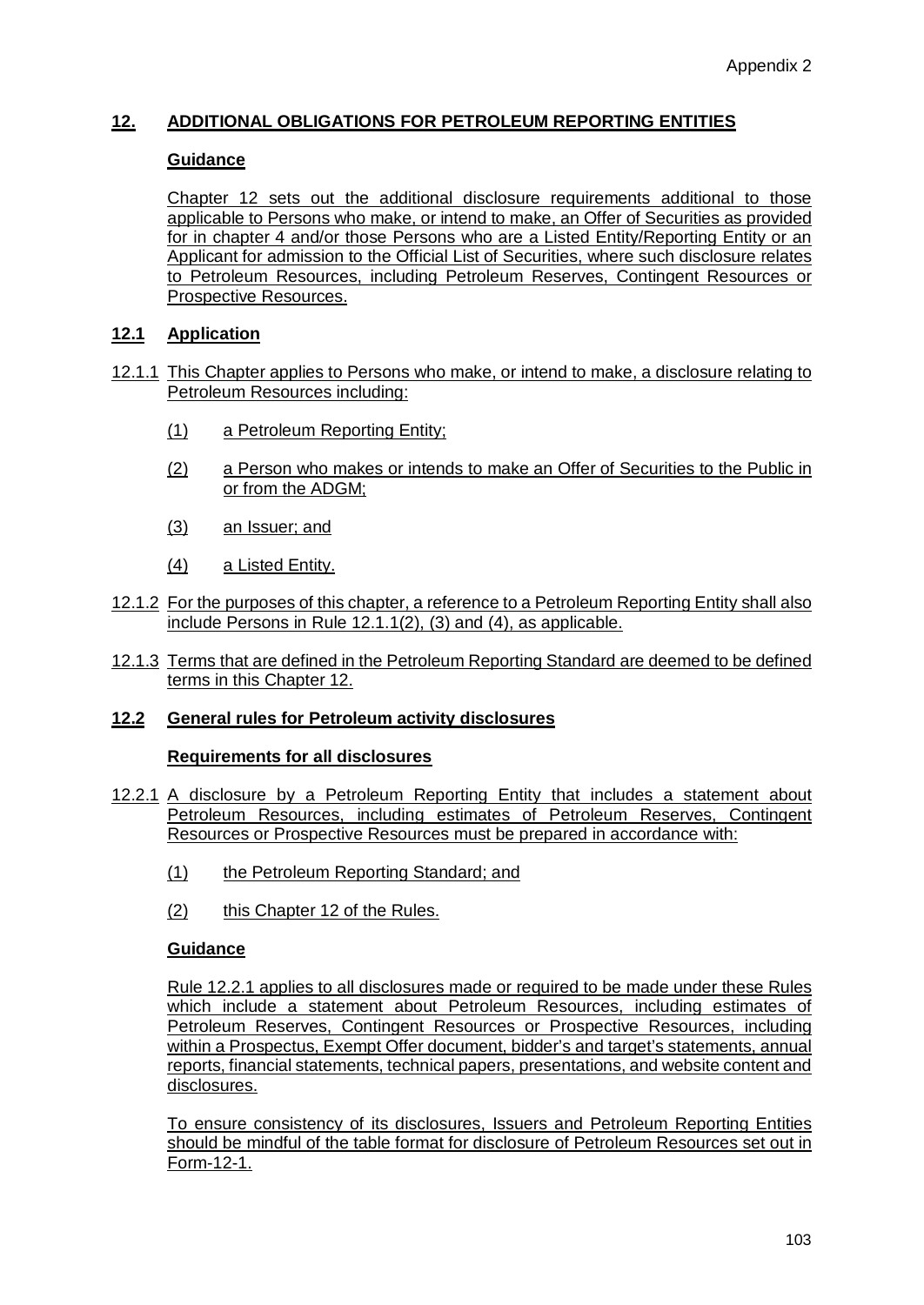12.2.2 Where a disclosure by a Petroleum Reporting Entity does not meet a non-mandatory requirement contained in the Petroleum Reporting Standard, the Petroleum Reporting Entity must provide in its disclosure a statement as to how and why its disclosure differs from the non-mandatory requirement contained in the relevant Petroleum Reporting Standard.

### **Guidance**

Rule 12.2.1(1) requires a Petroleum Reporting Entity to fully comply with all binding requirements set out in the Petroleum Reporting Standard (including any tables, appendices or schedules)**.** The Regulator also expects a Petroleum Reporting Entity to fully comply with all non-mandatory requirements set out in the Petroleum Reporting Standard, or explain their non-compliance in accordance with Rule 12.2.2.

12.2.3 A Petroleum Reporting Entity must disclose Petroleum Resources in the most specific resource class that the Petroleum Resources can be classified under the Petroleum Reporting Standard.

### **Guidance**

The specific classes for Petroleum Resources are identified in section 1.1 of the Petroleum Reporting Standard. They are production, Petroleum Reserves, Contingent Resources, Prospective Resources and unrecoverable Petroleum. The PRMS Guidelines provide additional guidance on Petroleum Resource classification.

- 12.2.4 A disclosure that includes estimates of Petroleum Reserves, Contingent Resources or Prospective Resources must:
	- (1) clearly identify whether the Deterministic Method or Probabilistic Method was used in preparing the estimates; and

### **Guidance**

Additional guidance on Deterministic Methods (in sections 4.1 and 5.2) and Probabilistic Methods (in section 5.3 and 7.1) is provided in the PRMS Guidelines.

(2) identify the Evaluation Date.

# **Guidance**

To ensure consistency of its disclosures, a Petroleum Reporting Entity should be mindful of the table format for disclosure of Petroleum Reserves, Contingent Resources and Prospective Resources set out in Form 12-1.

- 12.2.5 If Total Petroleum Initially-In-Place, Estimated Ultimate Recovery or Discovered Petroleum Initially-In-Place are disclosed by a Petroleum Reporting Entity, all of the following information must, where applicable, be prominently and proximately included in the disclosure:
	- (1) an estimate of Petroleum Reserves;
	- (2) an estimate of Contingent Resources;
	- (3) an estimate of Prospective Resources; and
	- (4) whether, and how, each class of Petroleum Resource was adjusted for risk.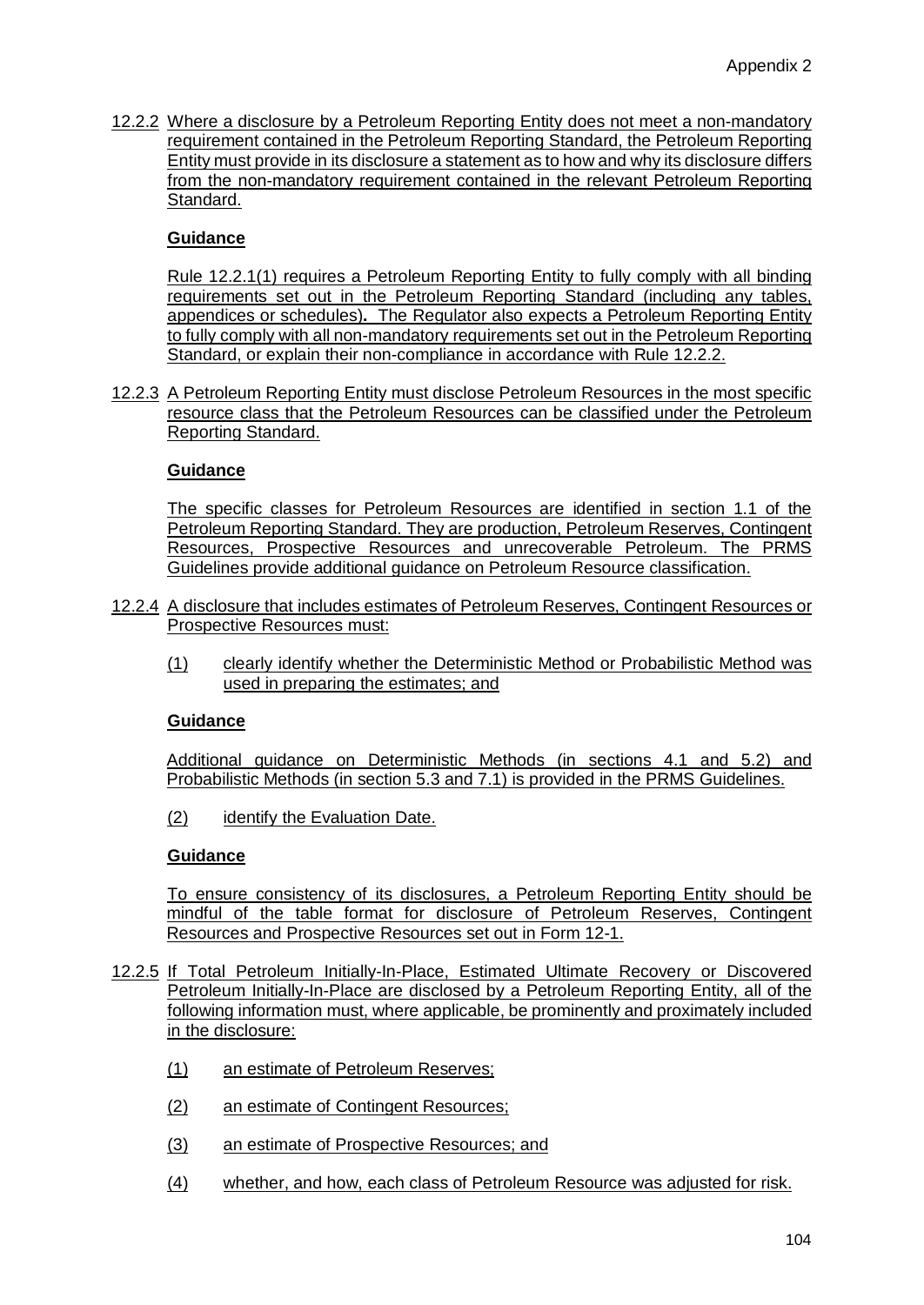The Petroleum Reporting Standard defines Total Petroleum Initially-In-Place, Estimated Ultimate Recovery and Discovered Petroleum Initially-In-Place in section 1.1 and its Appendix A. The Petroleum Reporting Standard identifies 'remaining recoverable resources' in section 1.2 and its Appendix A. Additional guidance on Total Petroleum Initially-In-Place is set out in section 2.2 of the PRMS Guidelines.

# **12.3 Prospectus – Petroleum disclosures**

- 12.3.1 In addition to complying with Chapter 4, a Prospectus must:
	- (1) if it includes a statement about Petroleum Resources that includes estimates of Petroleum Reserves, Contingent Resources or Prospective Resources, comply with Rule 12.2; and
	- (2) include details in relation to the Petroleum Reporting Entity's policies and practices in relation to operating in a sustainable manner, including:
		- (i) the Petroleum Reporting Entity's policy with regards to environmental and social issues;
		- (ii) impact of the Petroleum Reporting Entity's business practices on the environment and the communities in which it operates; and
		- (iii) the environmental and social risks faced by the Petroleum Reporting Entity.

### **Valuation Report**

- 12.3.2 A Prospectus relating to a Petroleum Reporting Entity must include a Valuation Report on the Petroleum Resources of the company. The Valuation Report must be prepared by an independent expert in accordance with the Petroleum Reporting Standard, the VALMIN Code, the SAMVAL Code, or the CIMVAL Code. The effective date of the Valuation Report must not be more than 6 months earlier than the date of lodgment of the Prospectus offer document.
- 12.3.3 With regard to any Valuation Report, the following must be disclosed:
	- (1) the principal assumptions used in arriving at the valuation, including but not limited to, assumed commodity prices, rate of discount and rate of inflation, and the basis for each assumption. Contracted commodity prices must be used where applicable and available;

#### **Guidance**

If commodity prices are unavailable, either forecast or constant prices may be used. Where forecast commodity prices are used, this should be accompanied by a statement by the qualified person that such forecast was arrived at after due and careful enquiry and reflects their view of a reasonable outlook of the future.

(2) analysis of the sensitivity of the valuation to variation in the principal assumptions provided in (1) above. In relation to commodity prices, the scenarios must include both constant and forecast prices. In relation to the rate of discount, the scenarios must include the weighted average cost of capital;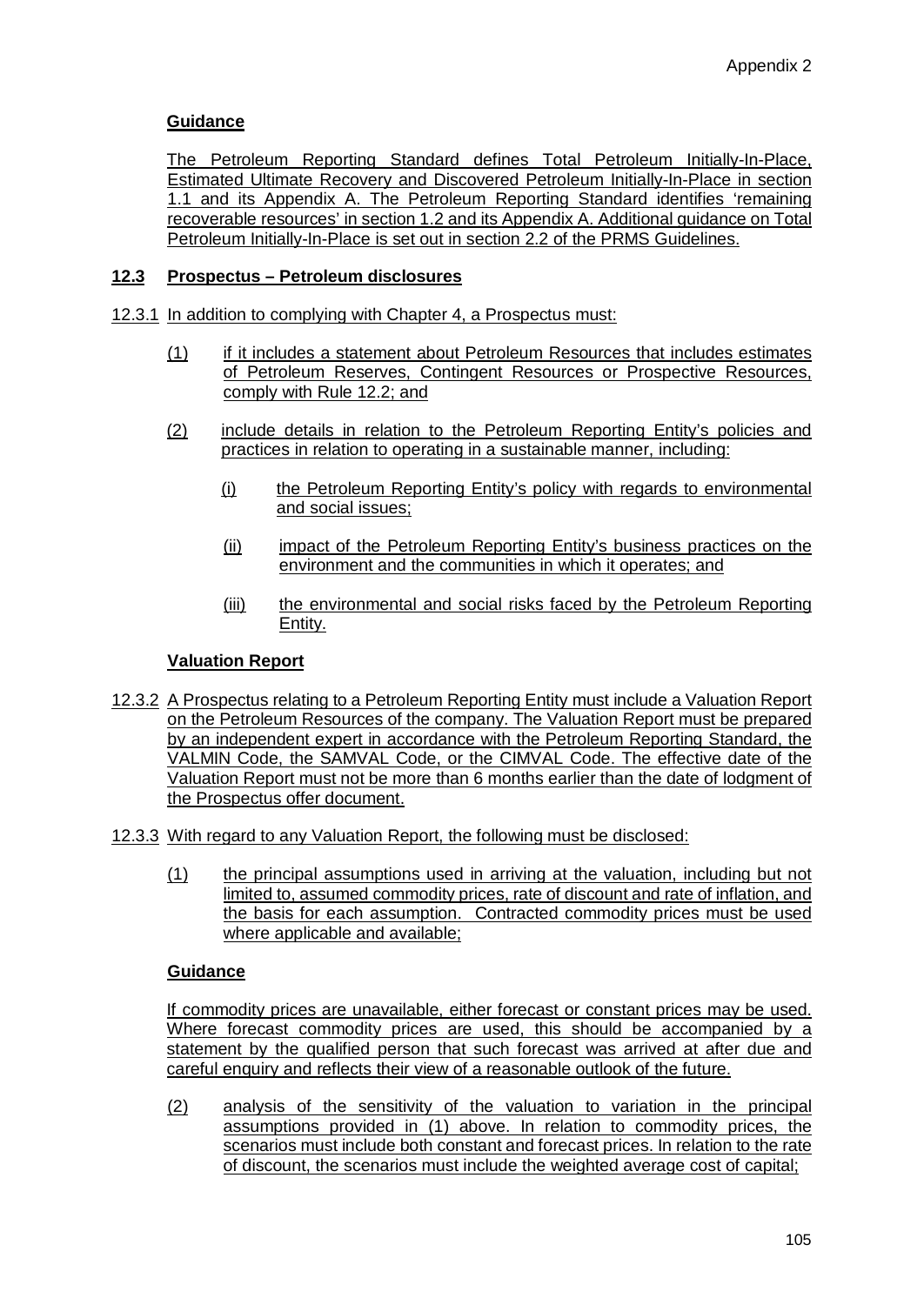- (3) an estimate of net present value. If the valuation is arrived at on an alternative basis, an explanation of the basis and reasons for adopting the alternative basis; and
- (4) a risk factor highlighting the uncertainties inherent in the assumptions made in arriving at the valuation, and the effects they may have on the valuation of the Petroleum Resources and the value of the offered Securities.

### **12.4 Geophysical surveys**

- 12.4.1 A disclosure by a Petroleum Reporting Entity on any geophysical survey in relation to Petroleum must include:
	- (1) the name of the survey;
	- (2) its nature and status; and
	- (3) the permit under which the survey is being conducted.

# **12.5 Exploration and drilling**

- 12.5.1 A Petroleum Reporting Entity disclosing material Exploration and drilling information in relation to Petroleum Resources must ensure the disclosure contains:
	- $(1)$  the name, type and location of the well(s);
	- (2) the details of the permit or lease in which the well is located, including land tenure status;
	- (3) the Petroleum Reporting Entity's working interest in the well;
	- (4) the net pay thickness, where the gross pay thickness is disclosed in relation to an internal of conventional resources;
	- (5) the geological rock type of the formation drilled;
	- (6) the depth of the zones tested;
	- $(7)$  the types of, and duration of, the test(s) undertaken;
	- (8) the Petroleum phases recovered in the test(s);
	- (9) any other recovery associated with the test(s) and their respective proportions;
	- (10) the choke size used, flow rates and, if measured, the volumes of the Petroleum phases;
	- (11) the details of any fracture simulation, including its size, nature and number of fracture stimulations;
	- (12) any material volumes of non-Petroleum gases;
	- (13) any data aggregation methods used; and
	- (14) any other information that is material to understanding the disclosure.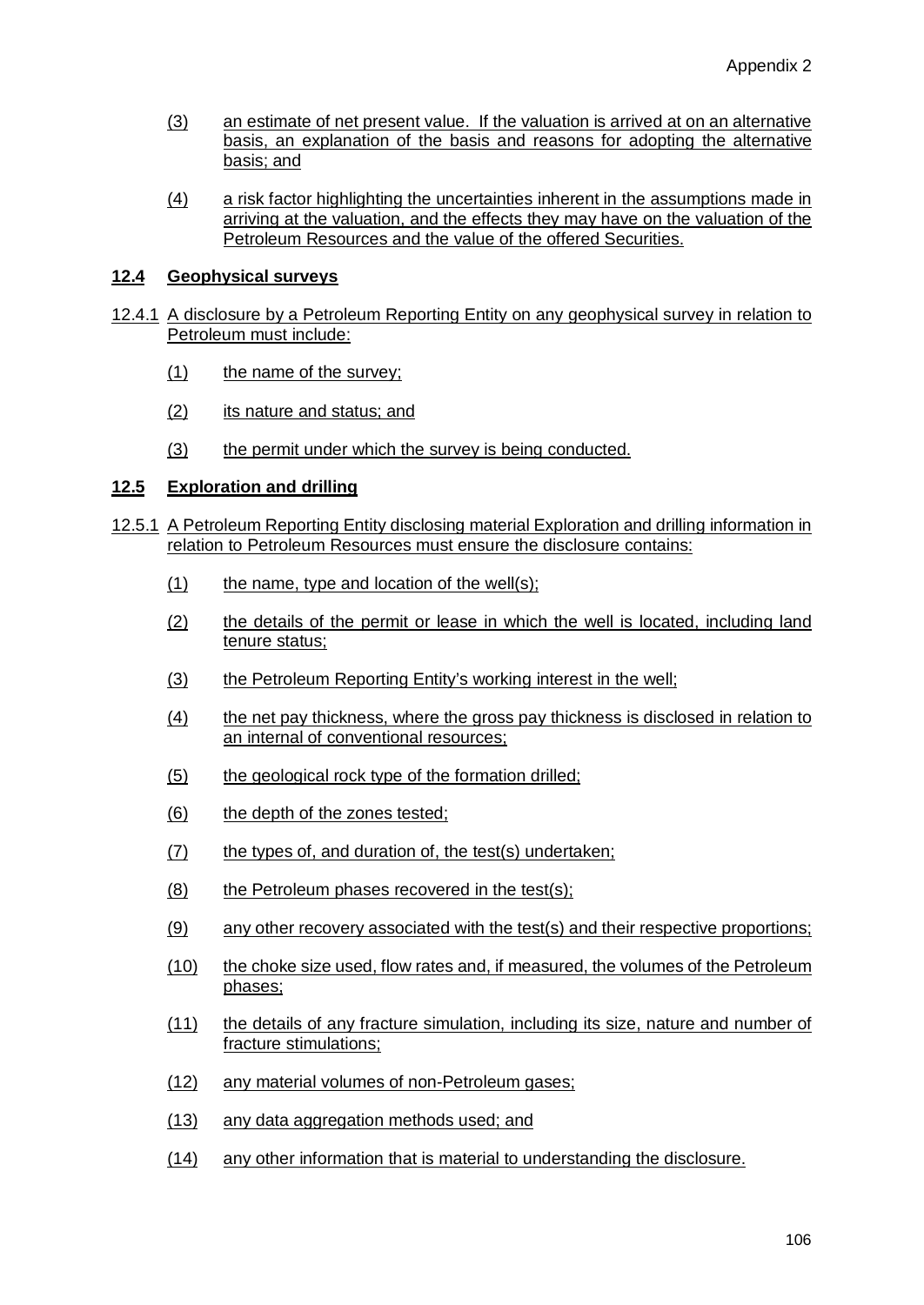# **12.6 Initial disclosure of Petroleum Resources**

- 12.6.1 A Petroleum Reporting Entity must immediately disclose any new material estimates of Prospective Resources, Contingent Resources or Petroleum Reserves that have not previously been disclosed.
- 12.6.2 A Petroleum Reporting Entity making a disclosure under Rule 12.6.1 must ensure the disclosure contains:
	- (1) the types of permits or licences held by the Petroleum Reporting Entity relating to the estimates;
	- (2) an explanation of the new data and information;
	- (3) an explanation of how the new data and information has affected the estimates of Prospective Resources, Contingent Resources or Petroleum Resources; and
	- (4) any changes or additions to the information previously disclosed relating to:
		- (a) Prospective Resources under Rules 12.8.1(1) to 12.8.1(4);
		- (b) Contingent Resources under Rules 12.10.1(1) to 12.10.1(5); and
		- (c) Petroleum Reserves under Rules 12.12.1(1) to 12.12.1(7).

### **12.7 Prospective Resources**

- 12.7.1 A Petroleum Reporting Entity disclosing estimates of Prospective Resources must:
	- (1) be categorised and disclosed as either Low Estimate (1U), Best Estimate (2U) or High Estimate (3U) in the category that best reflects the degree of uncertainty in the estimated quantities of potentially recoverable Petroleum;
	- (2) if a High Estimate of Prospective Resources is disclosed, disclose the Best Estimate and Low Estimate of Prospective Resources; and
	- (3) disclose an at least equally prominent, and proximate, statement to the effect that:

"*The estimated quantities of petroleum that may potentially be recovered by the application of a future development project(s) relate to undiscovered accumulations. These estimates have both an associated risk of discovery and a risk of development. Further exploration appraisal and evaluation is required to determine the existence of a significant quantity of potentially moveable petroleum.*"

### **12.8 Prospective Resources – Material Changes**

- 12.8.1 A Petroleum Reporting Entity disclosing estimates of Prospective Resources that are material and that have not previously been disclosed by the Petroleum Reporting Entity, must ensure the disclosure contains:
	- (1) the types of permits or licenses held by the Petroleum Reporting Entity for the disclosed estimates of Prospective Resources;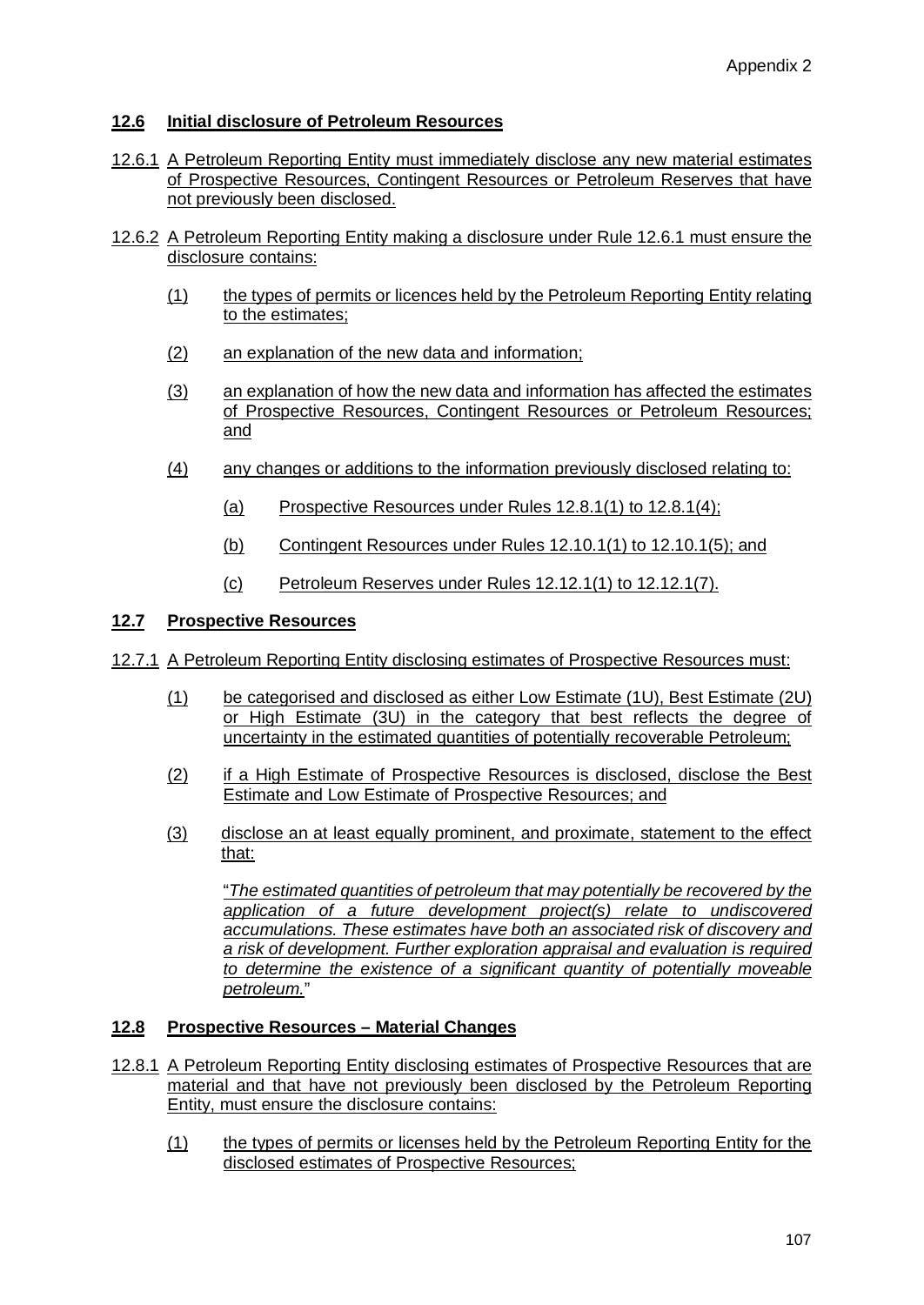- (2) a description of:
	- (a) the method of estimation;
	- (b) any further Exploration activities to be undertaken (including studies, further data acquisition and evaluation work, and Exploration drilling); and
	- (c) the expected timing of those Exploration activities;
- (3) the Petroleum Reporting Entity's assessment of the likelihood of discovery and development associated with the disclosed estimates of Prospective Resources; and
- (4) an explanation of the relevant risk factors.

Sections 1.1, 2.16, 3.2, 4.8, 6.2, 7.1 and 8.5 of the PRMS Guidelines provide additional guidance on Prospective Resources.

#### **12.9 Contingent Resources**

- 12.9.1 A Petroleum Reporting Entity disclosing estimates of Contingent Resources must:
	- (1) be categorised and disclosed as either C1, C2 or C3 in the category that best reflects the degree of uncertainty in the estimated quantities of potentially recoverable Petroleum and if an estimate of C3 is disclosed, also disclose estimates of C2 and C1;
	- (2) not disclose a mean estimate of Contingent Resources; and
	- (3) where the disclosure represents aggregated estimates of Contingent Resources:
		- (a) include the aggregation method used, which must be either:
			- (i) an arithmetic summation by category (being C1, C2 or C3); or
			- (ii) a statistical aggregation of uncertainty distributions up to the field, property of project level; and
		- (b) where Rule  $12.9.1(3)(a)(i)$  applies, include a statement to the effect that the aggregate C1 may be a very conservative estimate and the aggregate C3 may be a very optimistic estimate due to the portfolio effects of arithmetic summation.

### **Guidance**

The Petroleum Reporting Standard defines 'aggregated' in section 4.2.5 and its Appendix A. Sections 1.1, 2.1, 4.1, 5.1, 6.26 and 8.1 of the PRMS Guidelines provide additional guidance concerning aggregation.

#### **12.10 Contingent Resources – Material Changes**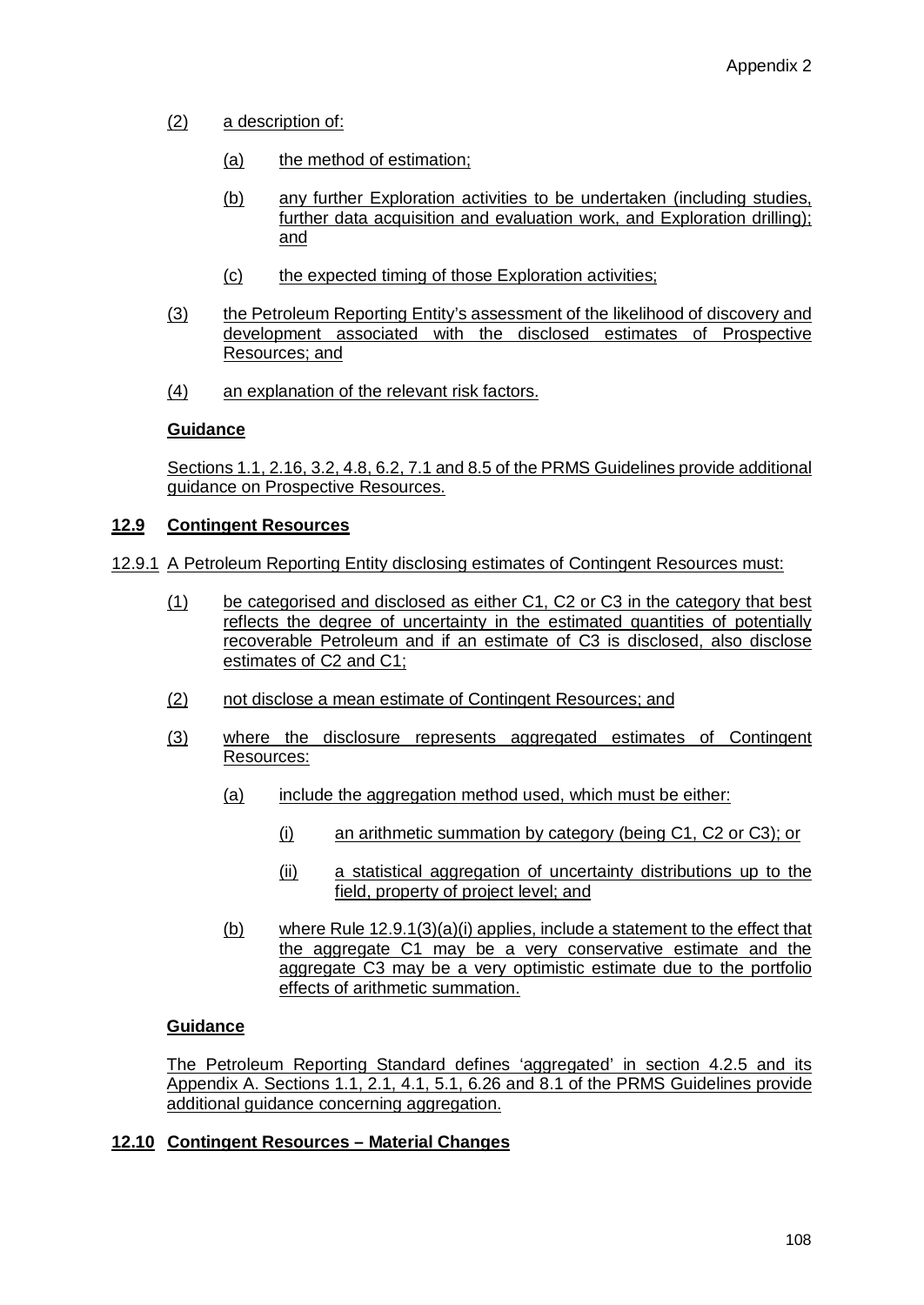- 12.10.1 A Petroleum Reporting Entity disclosing estimates of Contingent Resources that are material, and that have not previously been disclosed by the Petroleum Reporting Entity, must ensure the disclosure contains:
	- (1) the types of permits or licences held by the Petroleum Reporting Entity relevant to the disclosed estimates of Contingent Resources;
	- (2) the basis for, confirming the existence of a significant quantity of potentially moveable Petroleum, and the determination of a discovery;
	- (3) a description of:
		- (a) the method of estimation;
		- (b) the key contingencies that resulted in the estimates being classified as Contingent Resources;
		- (c) any further appraisal drilling and evaluation work to be undertaken to assess the potential for commercial recovery, and to progress the relevant project;
	- (4) if the disclosed estimates of Contingent Resources are contingent on technology under development, to ensure that Unrecoverable quantities are not classified as part of the Contingent Resources, an explanation of whether the technology has:
		- (a) been demonstrated to be commercially viable in analogous reservoirs;
		- (b) been demonstrated to be commercially viable in other reservoirs that are not analogous, and that a pilot project, which is planned and budgeted, will be necessary to demonstrate commerciality for this reservoir; or
		- (c) not been demonstrated to be commercially viable, but is currently under active development, and there is sufficient evidence to indicate that the technology may reasonably be expected to be available for commercial application within five years; and
	- (5) if the disclosed estimates of Contingent Resources relate to Unconventional Petroleum Resources, the:
		- (a) type(s) of Unconventional Contingent Resource;
		- (b) land area;
		- (c) number of wells; and
		- (d) specialised extraction technology proposed to be utilised.

The Petroleum Reporting Standard defines 'unconventional resources' in section 2.4 and its Appendix A. Sections 1.1 and 8.6 of the PRMS Guidelines provide additional guidance on Unconventional Petroleum Resources.

### **12.11 Petroleum Reserves**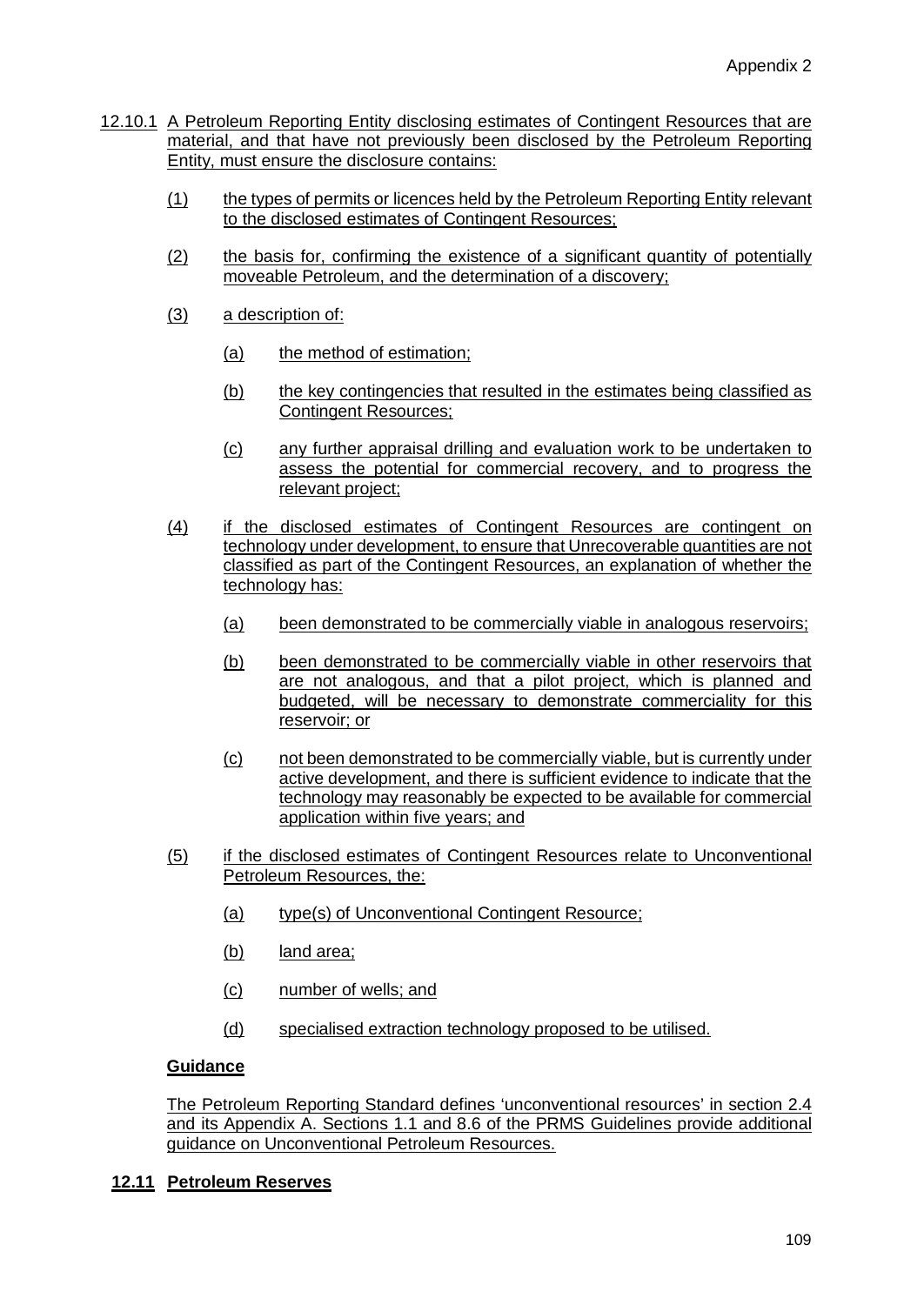- 12.11.1 A Petroleum Reporting Entity disclosing estimates of Petroleum Reserves must comply with the following:
	- (1) the term 'reserves' must only be used for estimates of commercially recoverable quantities of Petroleum;
	- (2) Petroleum Reserves must be categorised and disclosed as either 1P, 2P or 3P in the most specific category that best reflects the degree of uncertainty in the estimated quantities of recoverable Petroleum, and if an estimate of 3P is disclosed, also disclose estimates of 2P and 1P;
	- (3) the Reference Point used for the purpose of measuring and assessing the estimated Petroleum Reserves must be identified;

Sections 7.1 and 9.13 of the PRMS Guidelines provide specific guidance on Reference Points.

(4) If Petroleum Reserves are not disclosed net of CiO up to the Reference Point, the disclosure is to identify the portion of the Petroleum Reserves that will be consumed as fuel in production and lease plant operations;

### **Guidance**

Section 9.1 of the PRMS Guidelines provide specific guidance on CiO (lease fuel).

- (5) it must not disclose a mean estimate of Petroleum Reserves;
- (6) where the disclosure represents aggregated estimates of Petroleum Reserves:
	- (a) it must include the aggregation method used, which must be either:
		- (i) an arithmetic summation by category, being 1P, 2P or 3P; or
		- (ii) a statistical aggregation of uncertainty distributions up to the field, property of project level; and
	- (b) where Rule  $12.7.1(5)(a)(i)$  applies, it must include a statement to the effect that the aggregate 1P may be a very conservative estimate and the aggregate 3P may be a very optimistic estimate due to the portfolio effects of arithmetic summation.

## **Guidance**

The Petroleum Reporting Standard defines 'aggregated' in section 4.2.5 and its Appendix A. Sections 1.1, 2.1, 4.1, 5.1, 6.26 and 8.1 of the PRMS Guidelines provide additional guidance on aggregation.

- (7) if Petroleum Reserves are disclosed beyond the field, property or project level, estimates of Petroleum Reserves must be aggregated by arithmetic summation by category beyond the relevant field, property or project level;
- (8) if a Petroleum Reserves replacement ratio is disclosed, it must disclose an explanation of how the Petroleum Reserves replacement ratio was calculated.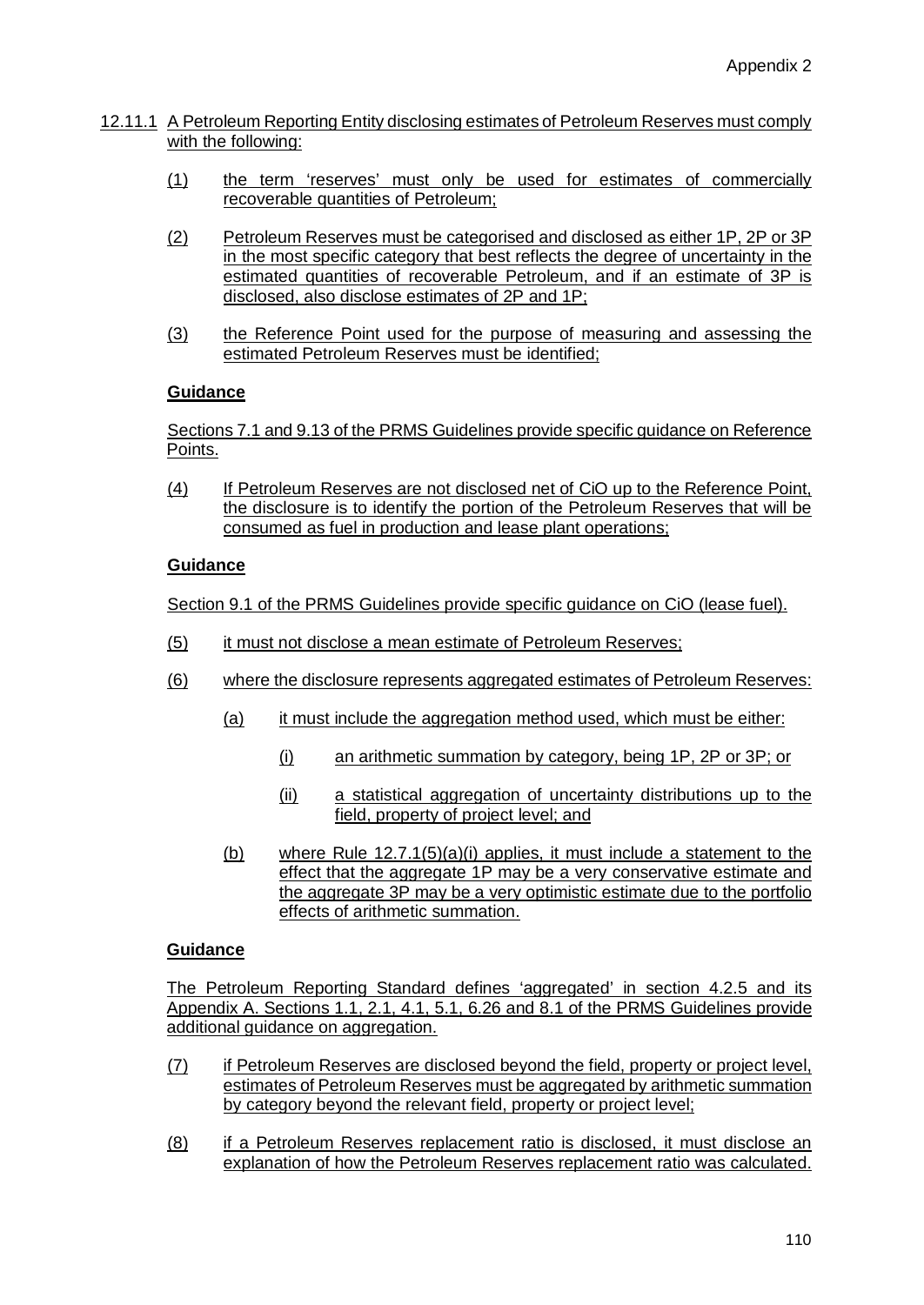## **12.12 Petroleum Reserves – Material Changes**

- 12.12.1 A Petroleum Reporting Entity disclosing estimates of Petroleum Reserves that are material and that have not previously been disclosed by the Petroleum Reporting Entity must ensure the disclosure contains:
	- (1) in relation to the assumptions used to calculate the estimates of Petroleum Reserves:
		- (a) all material economic assumptions utilised; or
		- (b) if the Petroleum Reporting Entity considers the material economic assumptions to be commercially sensitive, a statement to that effect and an explanation of the methodology used to determine the material economic assumptions;

#### **Guidance**

A Petroleum Reporting Entity that considers certain information relating to the material economic assumptions to be commercially sensitive should refer to paragraphs 66-74 of the Guidance on Petroleum Disclosures and paragraphs 127 and 128 of the Guidance on Continuous Disclosure.

- (2) details of whether the Petroleum Reporting Entity has operator or non-operator interests, and if applicable, the name of the operator;
- (3) a description:
	- (a) the basis for confirming commercial producibility;
	- (b) the method of estimation;
	- (c) the proposed Extraction method/parameters;
	- (d) any specialised processing required following Extraction; and
	- (e) any other modifying factors or information that would reasonably be required to allow investors to make informed decisions on the validity of the Petroleum Reserves;
- (4) if the estimate of Petroleum Reserves relate to Developed Petroleum Reserves, the estimated quantities (in aggregate) to be recovered from existing wells and facilities;
- (5) if the estimate of Petroleum Reserves relate to Undeveloped Petroleum Reserves, details of the:
	- (a) status of the relevant project, including any environmental approvals required;
	- (b) estimated quantities (in aggregate) to be recovered through future investment;
	- (c) date anticipated for development of the well(s);
	- (d) marketing, and investment, arrangements that justify development; and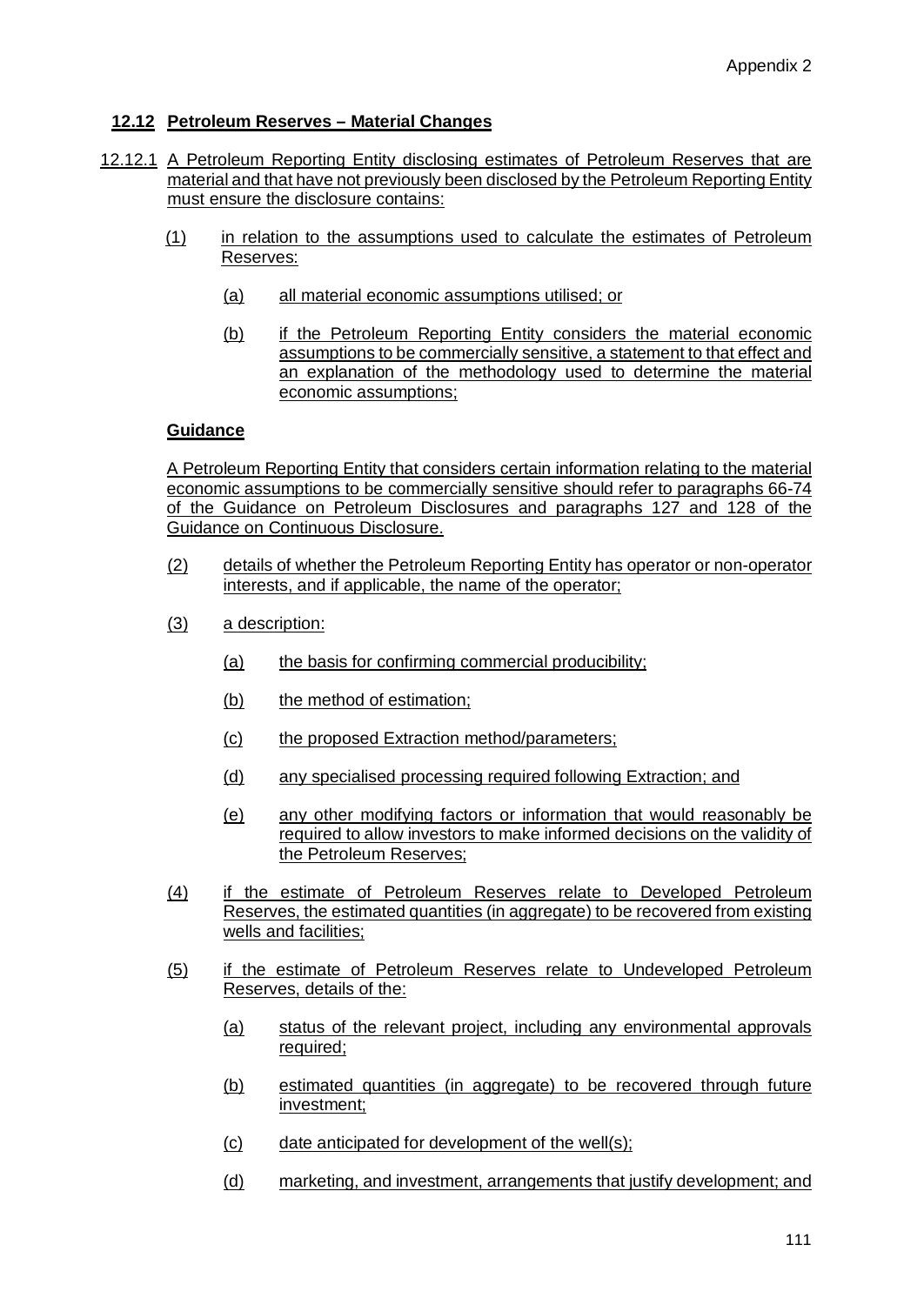- (e) requirements for access to transportation infrastructure, if applicable.
- (6) if the estimates of Petroleum Reserves relate to Unconventional Petroleum Resources, the
	- (a) type(s) of Unconventional Petroleum Resource;
	- (b) land area;
	- (c) number of wells; and
	- (d) specialised extraction technology proposed, if applicable, to be utilised.

The Petroleum Reporting Standard defines 'Unconventional Resources' in section 2.4 and its Appendix A. Sections 1.1 and 8.6 of the PRMS Guidelines provide additional guidance on Unconventional Petroleum Resources.

(7) if 1P is zero for the estimates of Petroleum Resources, details of why 1P is zero and why, in the absence of 1P, 3P and 2P have been disclosed;

#### **12.13 Quarterly Reports**

#### **Quarterly Reports – Petroleum Exploration Reporting Entities**

- 12.13.1 A Petroleum Exploration Reporting Entity must disclose a report for each quarter of its financial year containing the following information in respect of the Petroleum Exploration Reporting Entity and all controlled entities, on a consolidated basis, if applicable:
	- (1) details of the activities relating to Petroleum:
		- (a) Exploration, or a statement that there have been no activities relating to Exploration; and
		- (b) production and development, or a statement that there have been no activities relating to mining production and development;
	- (2) a summary of any expenditure incurred relating to Petroleum:
		- (a) Exploration activities; and
		- (b) production and development;
	- (3) the Petroleum Tenements held at the end of the quarter, their location and the percentage interest held, including the beneficial interests in farm-in or farmout agreements;
	- (4) the Petroleum Tenements, including beneficial interests in farm-in or farm-out agreements, acquired or disposed of during the quarter, and their location;
	- (5) at least once every 12 months, the Summary of Reserves and Resources required by Rule 12.14.1 unless it is included in the Petroleum Exploration Reporting Entity's annual report; and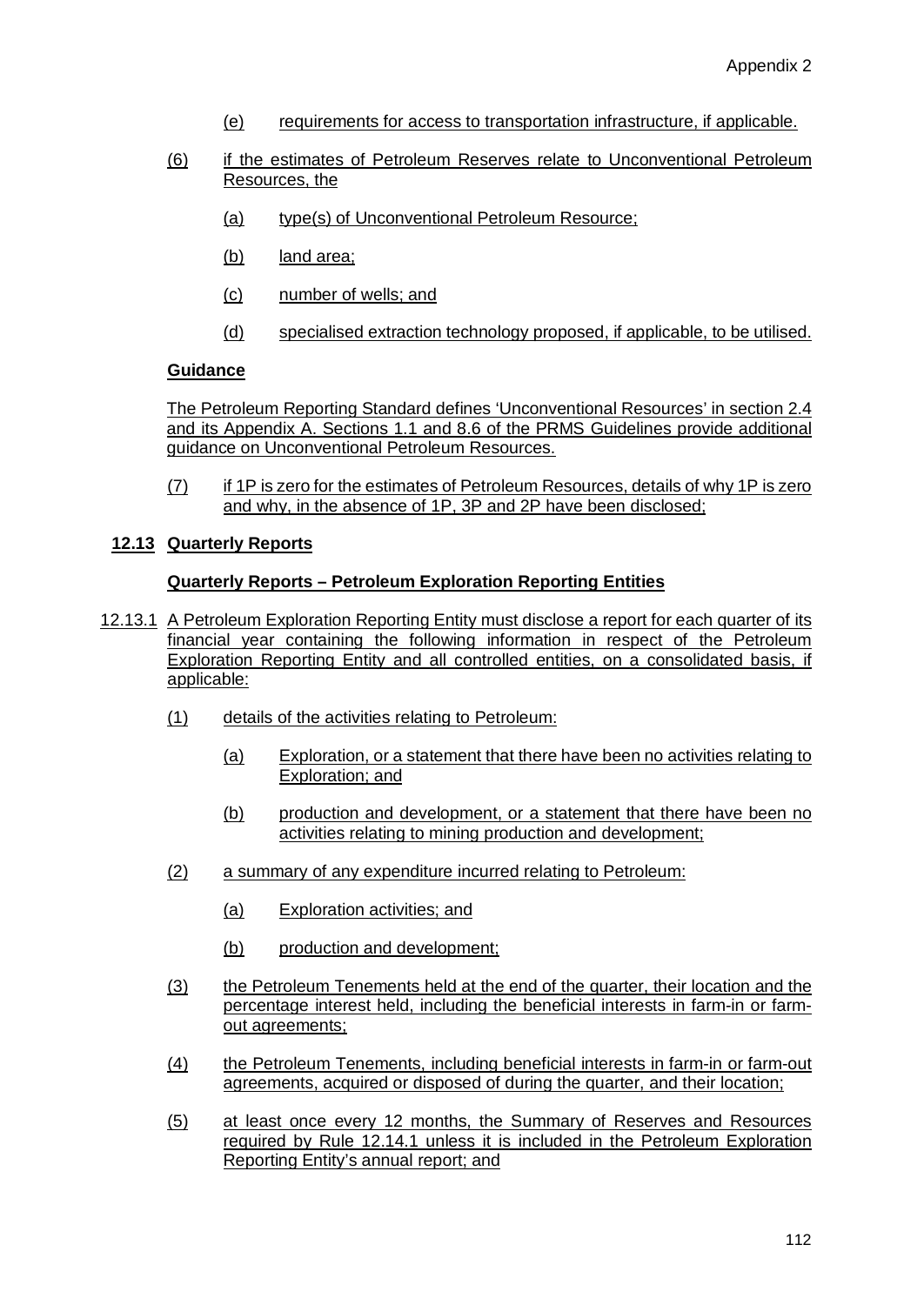- (6) when the previous, and upcoming, disclosure required by (5) was, and is, to be disclosed.
- 12.13.2 A Petroleum Exploration Reporting Entity must disclose the report required by Rule 12.13.1 no later than one month after the end of the quarter.

## **Quarterly Reports – Petroleum Production Reporting Entities**

- 12.13.3 A Petroleum Production Reporting Entity must disclose a report for each quarter of its financial year containing the following information in respect of the Petroleum Production Reporting Entity and all controlled entities, on a consolidated basis, if applicable:
	- (1) details of the activities relating to Petroleum production and development, or a statement that there have been no activities relating to Petroleum production and development;
	- (2) a summary of any expenditure incurred relating to Petroleum production and development activities;
	- (3) a summary of:
		- (a) the activities relating to Petroleum Exploration, or a statement that there have been no activities relating to Petroleum Exploration; and
		- (b) any expenditure incurred relating to Petroleum Exploration activities
	- (4) at least once every 12 months, the Summary of Reserves and Resources required by Rule 12.14.1 unless it is included in the Petroleum Production Reporting Entity's annual report; and
	- (5) when the previous, and upcoming, disclosure required by Rule 12.13.3(4) was, and will be, disclosed.
- 12.13.4 A Petroleum Production Reporting Entity must disclose the report required by Rule 12.13.3 no later than one month after the end of the quarter.

### **12.14 Summary of Reserves and Resources**

- 12.14.1 Subject to Rule 12.14.3, a Petroleum Reporting Entity must include in its Summary of Reserves and Resources a table in the form of MKT Form 12-1, as of a date no earlier than one month prior to the disclosure of the Summary of Reserves and Resources.
- 12.14.2 A Petroleum Reporting Entity must include in its Summary of Reserves and Resources, or its annual financial report, an update on its policies and practices for operating in a sustainable manner (as initially required by Rule 12.3.1(2)).
- 12.14.3 A Petroleum Reporting Entity that is required to file SEC compliant Forms 10-K and 20-F Reports annually with the SEC is not required to comply with Rule 12.14.1.

## **12.15 Other Requirements**

### **Competent Persons**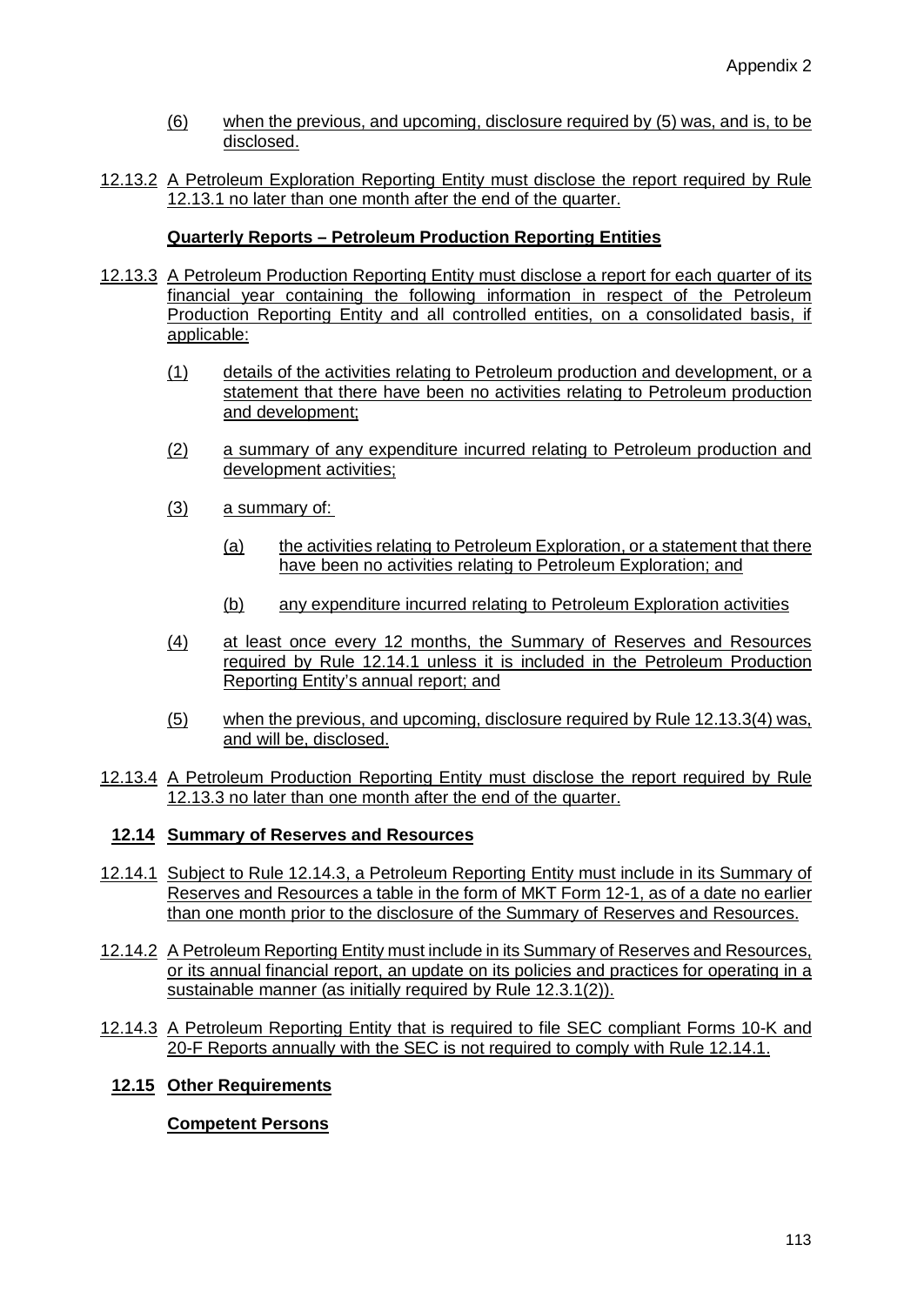- 12.15.1 A Petroleum Reporting Entity disclosing estimates of Prospective Resources, Contingent Resources or Petroleum Reserves must have the estimates prepared by a Competent Person.
- 12.15.2 A disclosure by a Petroleum Reporting Entity containing Prospective Resources, Contingent Resources or Petroleum Reserves must state:
	- (1) that it is based on, and fairly represents, information and supporting documentation prepared by a named Competent Person(s);
	- (2) whether the Competent Person is an employee of the Petroleum Reporting Entity or a Related Party and, if not, the name of the Competent Person's employer; and
	- (3) the name of the professional organisation of which each Competent Person is a member.
- 12.15.3 The statement referred to in Rule 12.15.2:
	- (1) must only be disclosed with the prior written consent of the Competent Person(s) as to the form and context in which the estimated Prospective Resources, Contingent Resources or Prospective Resources, as the case may be, and the supporting information is presented in the disclosure; and
	- (2) only applies the first time a Petroleum Reporting Entity discloses original or updated estimates of Prospective Resources, Contingent Resources or Petroleum Reserves where:
		- (a) any subsequent disclosure that refers to the estimates of Prospective Resources, Contingent Resources or Petroleum Reserves references the earlier disclosure containing the statements and consent referred to in Rules 12.15.2 and 12.15.3(1); and
		- (b) the Petroleum Reporting Entity confirms in the subsequent disclosure that it is not aware of any new information or data that materially affects the information included in the earlier disclosure, and that all material assumptions and technical parameters underpinning the estimates in the earlier disclosure continue to apply and have not materially changed.

### **Petroleum Tenement join venture disclosures**

- 12.15.4 A Petroleum Reporting Entity must not, and must ensure that its controlled entities do not, enter a joint venture agreement to investigate or explore a Petroleum Tenement, unless the agreement provides that:
	- (1) if the Petroleum Reporting Entity requests it, the operator of the joint venture will provide the Petroleum Reporting Entity with all of the information the Petroleum Reporting Entity requires to comply with these Rules; and
	- (2) the Petroleum Reporting Entity may disclose that information as necessary for the Petroleum Reporting Entity to comply with these Rules.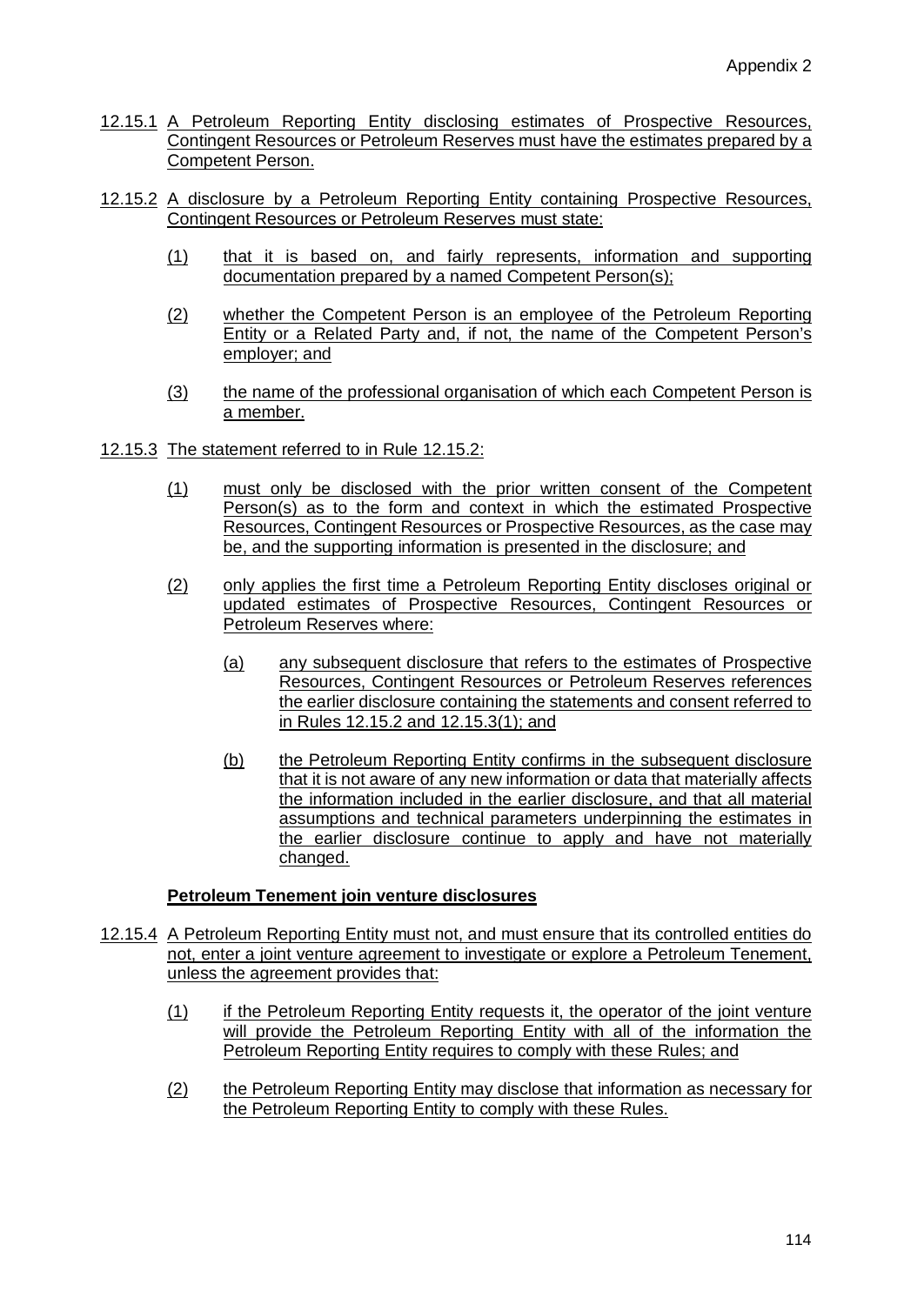### **APP 1 CONTENT OF A PROSPECTUS**

- **A1.1** Registration statement
- **A1.1.1** This table forms part of Rule 4.5.1(3)(b).
- **A1.1.2** (1) The reference to an "Issuer" in this APP 1 is a reference to the Person offering Securities under the Prospectus as specified in Rule 1.1.1(2)(a) and (b).
	- (2) An Issuer must include the specified information in relation to the Securities identified with a " $\checkmark$ " in this table which are the subject of the relevant Prospectus.
	- (3) If an asterix asterisk is used when identifying a Security, the requirement to provide the item of information for that Security is qualified as specified in the relevant item.

|     |                                                     |                                                                |                                                                                                                        |       |                    |         |                              |                           |           | A1.1.1 |
|-----|-----------------------------------------------------|----------------------------------------------------------------|------------------------------------------------------------------------------------------------------------------------|-------|--------------------|---------|------------------------------|---------------------------|-----------|--------|
|     |                                                     |                                                                | <b>CONTENTS OF PROSPECTUS - REGISTRATION STATEMENT</b>                                                                 | hares | قا<br>ants<br>over | entures | pbe<br>ntures<br>ಕ<br>Š<br>o | ğ<br>ertificates<br>hares | tificates | ctured |
|     |                                                     |                                                                |                                                                                                                        |       |                    |         |                              |                           |           |        |
| 8.7 | <b>Concurrent Offers by Directors of the Issuer</b> |                                                                |                                                                                                                        |       | $\checkmark$       |         | ✓                            |                           |           |        |
|     | (a)                                                 |                                                                | If one or more members of the Board of Directors of the Issuer are offering their Shares<br>under the same Prospectus: |       |                    |         |                              |                           |           |        |
|     |                                                     | (i)                                                            | the identity of each member making such Offers;                                                                        |       |                    |         |                              |                           |           |        |
|     |                                                     | (ii)<br>the number of Shares each such Person is offering; and |                                                                                                                        |       |                    |         |                              |                           |           |        |
|     |                                                     | (iii)                                                          | the proportion of the holding of the member that those Shares represent.                                               |       |                    |         |                              |                           |           |        |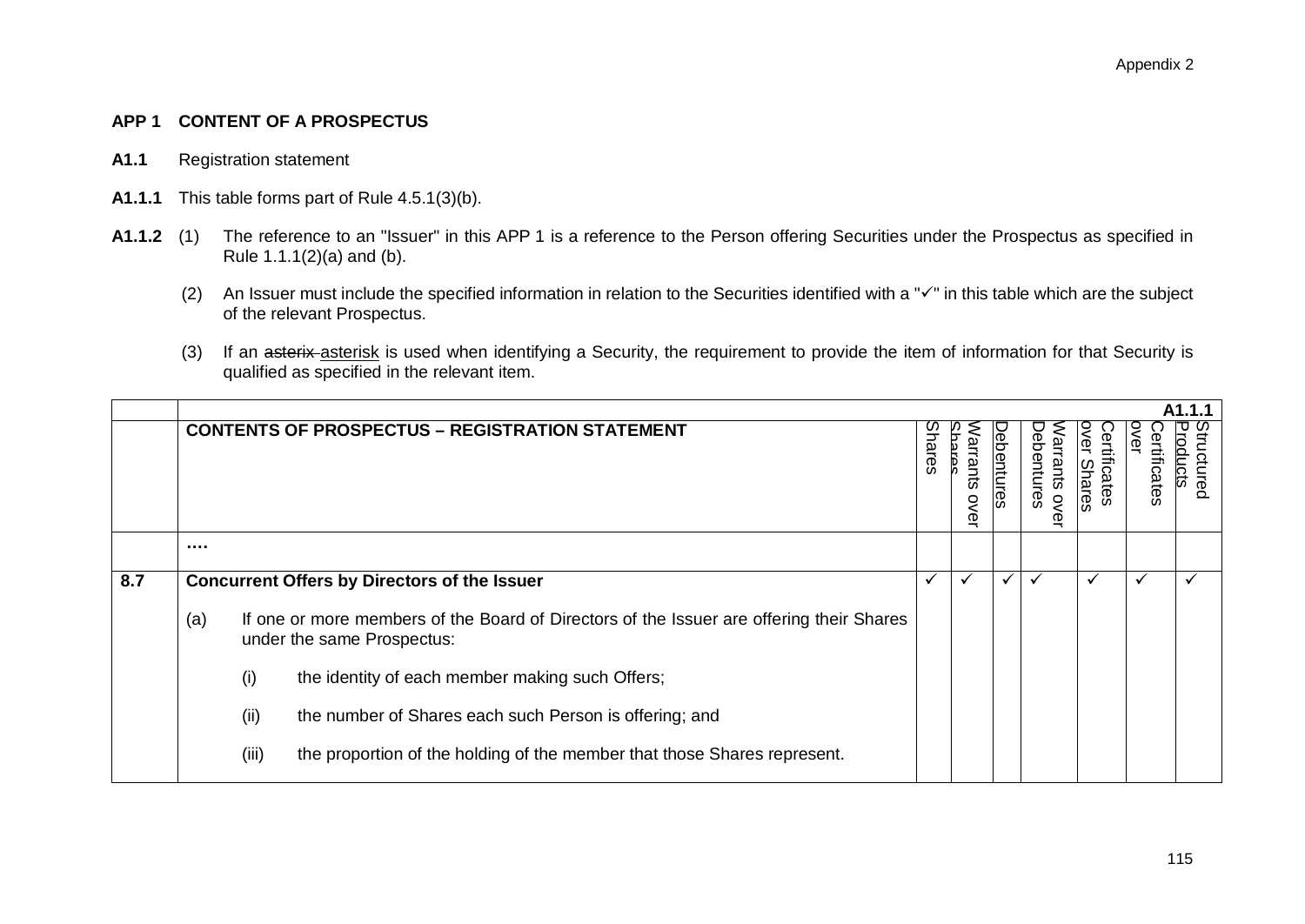|     |                                                                                                                                                                                                                                                                                |         |             |       |                               |                     |              | A <sub>1</sub> .1.1 |
|-----|--------------------------------------------------------------------------------------------------------------------------------------------------------------------------------------------------------------------------------------------------------------------------------|---------|-------------|-------|-------------------------------|---------------------|--------------|---------------------|
|     | <b>CONTENTS OF PROSPECTUS - REGISTRATION STATEMENT</b>                                                                                                                                                                                                                         | മ<br>සි | rrants<br>ሟ | )ebel | ebel<br>tures<br>$\mathbb{Q}$ | Jer<br>hares<br>zes | ₫<br>ficates | Leg                 |
|     | If no member of the Board is offering his Shares, a statement to that effect.<br>(b)                                                                                                                                                                                           |         |             |       |                               |                     |              |                     |
| 8.8 | <b>Sustainability / Environmental, Social and Governance (ESG) Risks</b><br>A description of the Issuer's exposure to sustainability / ESG factors. If the Issuer's exposure is<br>material, how does the Issuer manage, or intend to manage, such sustainability / ESG risks. |         |             |       |                               |                     |              |                     |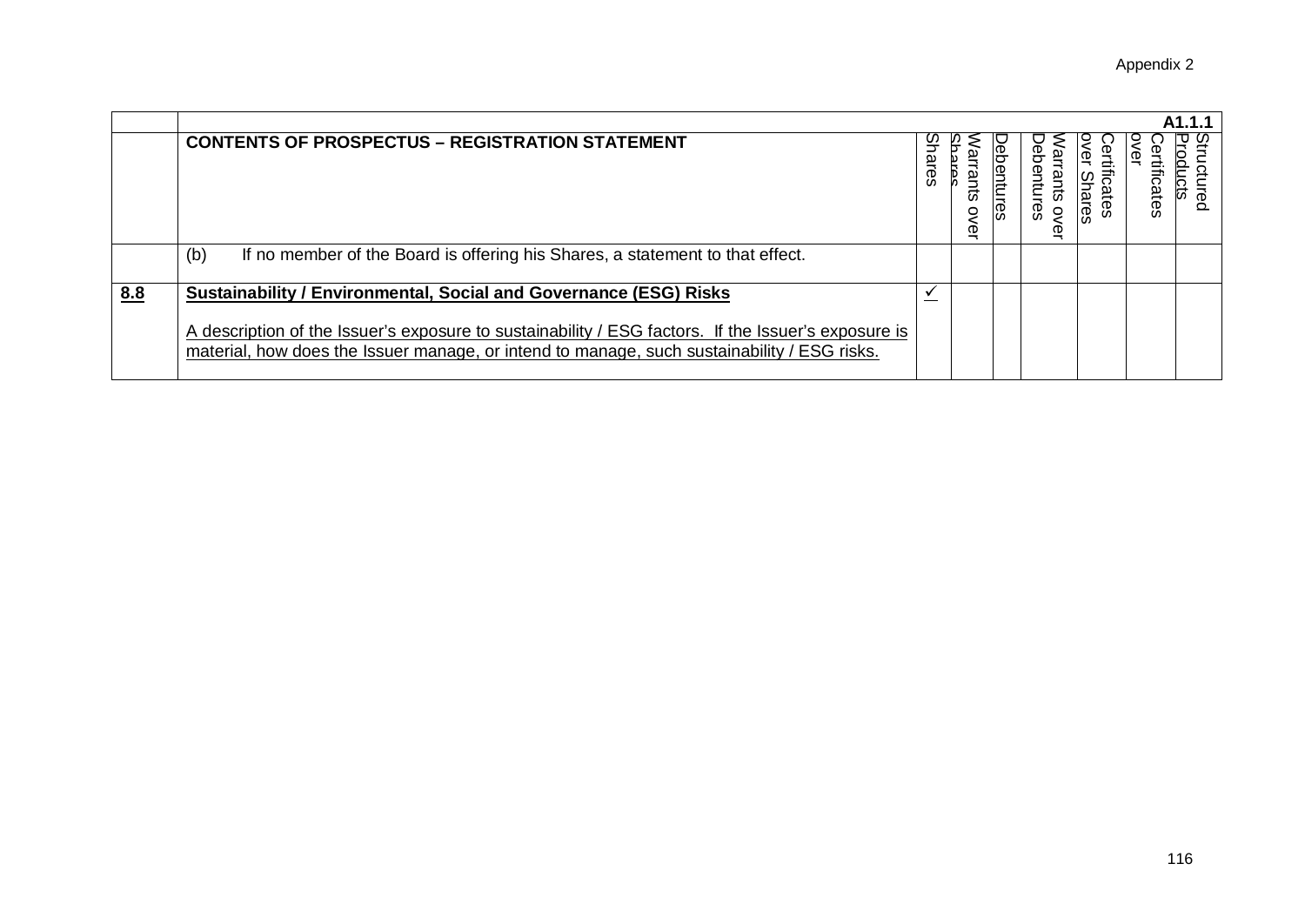|       |                                                                                                                                                                                                                                                                                                                                                                |        |                                   |                   |                               |                             |                             | A1.1.1                 |
|-------|----------------------------------------------------------------------------------------------------------------------------------------------------------------------------------------------------------------------------------------------------------------------------------------------------------------------------------------------------------------|--------|-----------------------------------|-------------------|-------------------------------|-----------------------------|-----------------------------|------------------------|
|       | <b>CONTENTS OF PROSPECTUS - REGISTRATION STATEMENT</b>                                                                                                                                                                                                                                                                                                         | Shares | <b>Shares</b><br>Narrants<br>over | <b>Debentures</b> | Debentures<br>Narrants<br>ove | over Shares<br>Certificates | Certificates<br><b>OVEL</b> | Structured<br>Products |
| 9.    | <b>RESPONSIBILITY FOR THE CONTENT OF PROSPECTUS</b>                                                                                                                                                                                                                                                                                                            |        |                                   |                   |                               |                             |                             |                        |
| 9.1   | <b>Responsibility Statement</b>                                                                                                                                                                                                                                                                                                                                |        |                                   |                   |                               |                             |                             |                        |
|       | A Responsibility Statement that:                                                                                                                                                                                                                                                                                                                               |        |                                   |                   |                               |                             |                             |                        |
|       | the Prospectus complies with the requirements in Part 6 of the FSMR and chapter 4 of<br>(a)<br>these Rules;                                                                                                                                                                                                                                                    |        |                                   |                   |                               |                             |                             |                        |
|       | sets out the details of the Persons responsible for the Prospectus pursuant to Rule 4.10,<br>(b)<br>and in particular:                                                                                                                                                                                                                                         |        |                                   |                   |                               |                             |                             |                        |
|       | where a Person responsible is a natural person-Natural Person, indicates the<br>(i)<br>name and function of that Person; and                                                                                                                                                                                                                                   |        |                                   |                   |                               |                             |                             |                        |
|       |                                                                                                                                                                                                                                                                                                                                                                |        |                                   |                   |                               |                             |                             |                        |
| 9.4   | <b>Special categories of Companies</b>                                                                                                                                                                                                                                                                                                                         | ✓      | $\checkmark$                      |                   |                               | $\checkmark$                |                             | ✓                      |
|       | If the Issuer is a special category of Company, such as a property, mineral, or scientific research<br>Company, or a start-up Company (a Company with less than a three year track record), a report<br>by an Expert on the assets or rights owned by the Issuer prepared at a date which shall be no<br>later than 90 days before the date of the Prospectus. |        |                                   |                   |                               |                             |                             |                        |
| 9.4.1 | If the Issuer is a Mining Reporting Entity or Petroleum Reporting Entity:                                                                                                                                                                                                                                                                                      | ✓      | $\checkmark$                      |                   |                               | ⊻                           |                             | $\checkmark$           |
|       | a Valuation Report required by Rule 11.3.2 or 12.3.2; and<br>(a)                                                                                                                                                                                                                                                                                               |        |                                   |                   |                               |                             |                             |                        |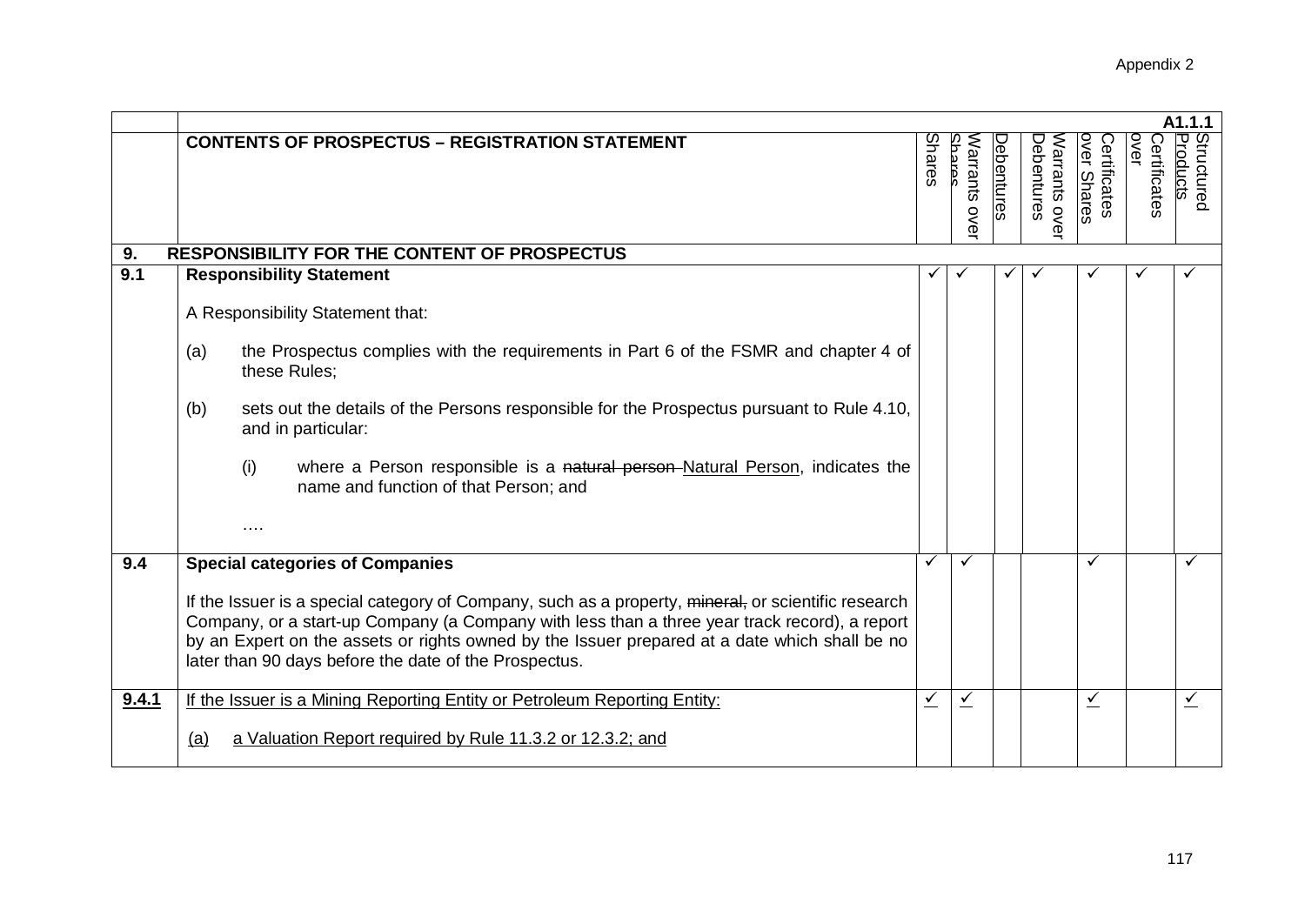|      |                                                                                                                                                                                                                             |               |                  |                   |                                    |                                    |                     | A1.1.1                 |
|------|-----------------------------------------------------------------------------------------------------------------------------------------------------------------------------------------------------------------------------|---------------|------------------|-------------------|------------------------------------|------------------------------------|---------------------|------------------------|
|      | <b>CONTENTS OF PROSPECTUS - REGISTRATION STATEMENT</b>                                                                                                                                                                      | <b>Shares</b> | Varrants<br>over | <b>Debentures</b> | bebentures<br>Jarrants<br>$\sigma$ | ěř<br>ertificates<br><b>Shares</b> | OVEL<br>ertificates | Structured<br>Products |
|      | the details of the Reporting Entity's sustainable policies and practices (required by Rules<br><u>(b)</u><br>11.3.1(2) and $12.3.1(b)$ ).                                                                                   |               |                  |                   |                                    |                                    |                     |                        |
| 11.  | <b>Mining Reporting Entities or Petroleum Reporting Entities</b>                                                                                                                                                            |               |                  |                   |                                    |                                    |                     |                        |
| 11.1 | <b>Mining Reporting Entity or Petroleum Reporting information</b>                                                                                                                                                           |               |                  |                   |                                    | ✓                                  |                     | ✓                      |
|      | If the Issuer is a Mining Reporting Entity or Petroleum Reporting Entity, information to be<br>disclosed under Chapter 11 of the Rules (including Rule 11.2.1) or under Chapter 12 of the Rules<br>(including Rule 12.2.1). |               |                  |                   |                                    |                                    |                     |                        |

….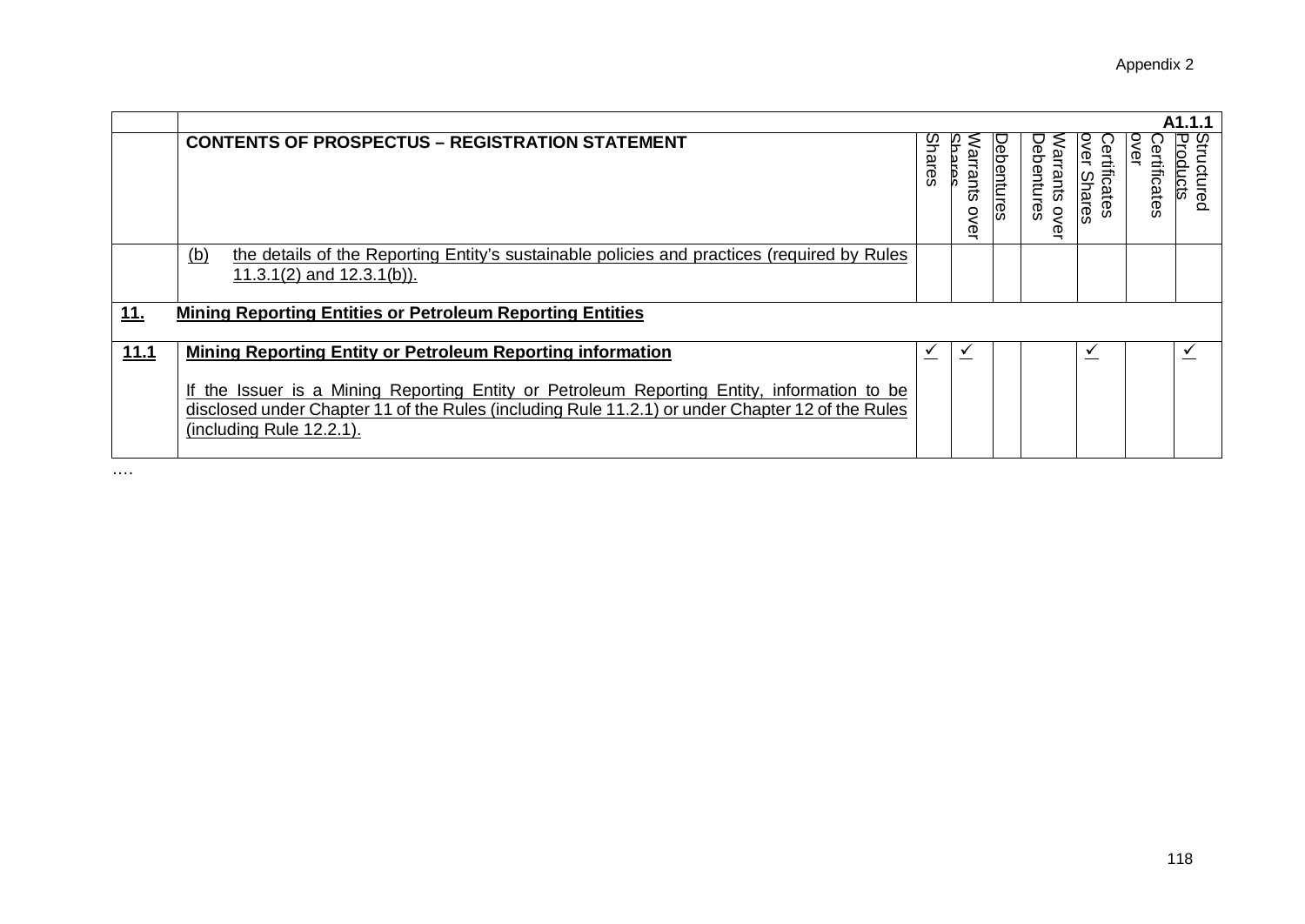#### **A1.2** Securities note

- **A1.2.1** This table forms part of Rule 4.5.1(3)(c).
- **A1.2.2** (1) The reference to an "Issuer" in this APP 1 is a reference to the Person offering Securities under the Prospectus as specified in Rule 1.1.1(2)(a) and (b).
	- (2) An Issuer must include the specified information in relation to the Securities identified with a " $\checkmark$ " in this table which are the subject of the relevant Prospectus.
	- (3) If an asterix asterisk is used when identifying a Security, the requirement to provide the item of information for that Security is qualified as specified in the relevant item.

|               |                                                                                                                                                                                                |               |                                          |              |                                |                                    |                      | A1.2.1                 |
|---------------|------------------------------------------------------------------------------------------------------------------------------------------------------------------------------------------------|---------------|------------------------------------------|--------------|--------------------------------|------------------------------------|----------------------|------------------------|
|               | <b>CONTENTS OF PROSPECTUS - SECURITIES NOTE</b>                                                                                                                                                | <b>Shares</b> | Narrants<br><b>Shares</b><br><b>OVEL</b> | Debentures   | Debentures<br>Narrants<br>over | <b>Dver Shares</b><br>Certificates | over<br>Certificates | Structured<br>Products |
| $\mathbf 1$ . | <b>KEY INFORMATION</b>                                                                                                                                                                         |               |                                          |              |                                |                                    |                      |                        |
|               |                                                                                                                                                                                                |               |                                          |              |                                |                                    |                      |                        |
| 2.            | <b>INFORMATION RELATING TO THE SECURITIES OFFERED/ADMITTED TO TRADING</b>                                                                                                                      |               |                                          |              |                                |                                    |                      |                        |
| 2.1           | <b>General information relating to the Securities</b>                                                                                                                                          |               |                                          |              |                                |                                    |                      |                        |
|               | A description of the type and class of the Securities being offered and/or admitted to<br>(a)<br>trading, including any identification number (ISIN) or code applicable to the Securities.     |               |                                          | ✓            | $\checkmark$                   | ✓                                  | $\checkmark$         |                        |
|               | (b)<br>An indication whether the Securities are in certificated form or book-entry form and if it is<br>the latter, the The name and address of the entity maintaining the Securities records. |               |                                          | $\checkmark$ |                                |                                    |                      |                        |
|               | $\cdots$                                                                                                                                                                                       |               |                                          |              |                                |                                    |                      |                        |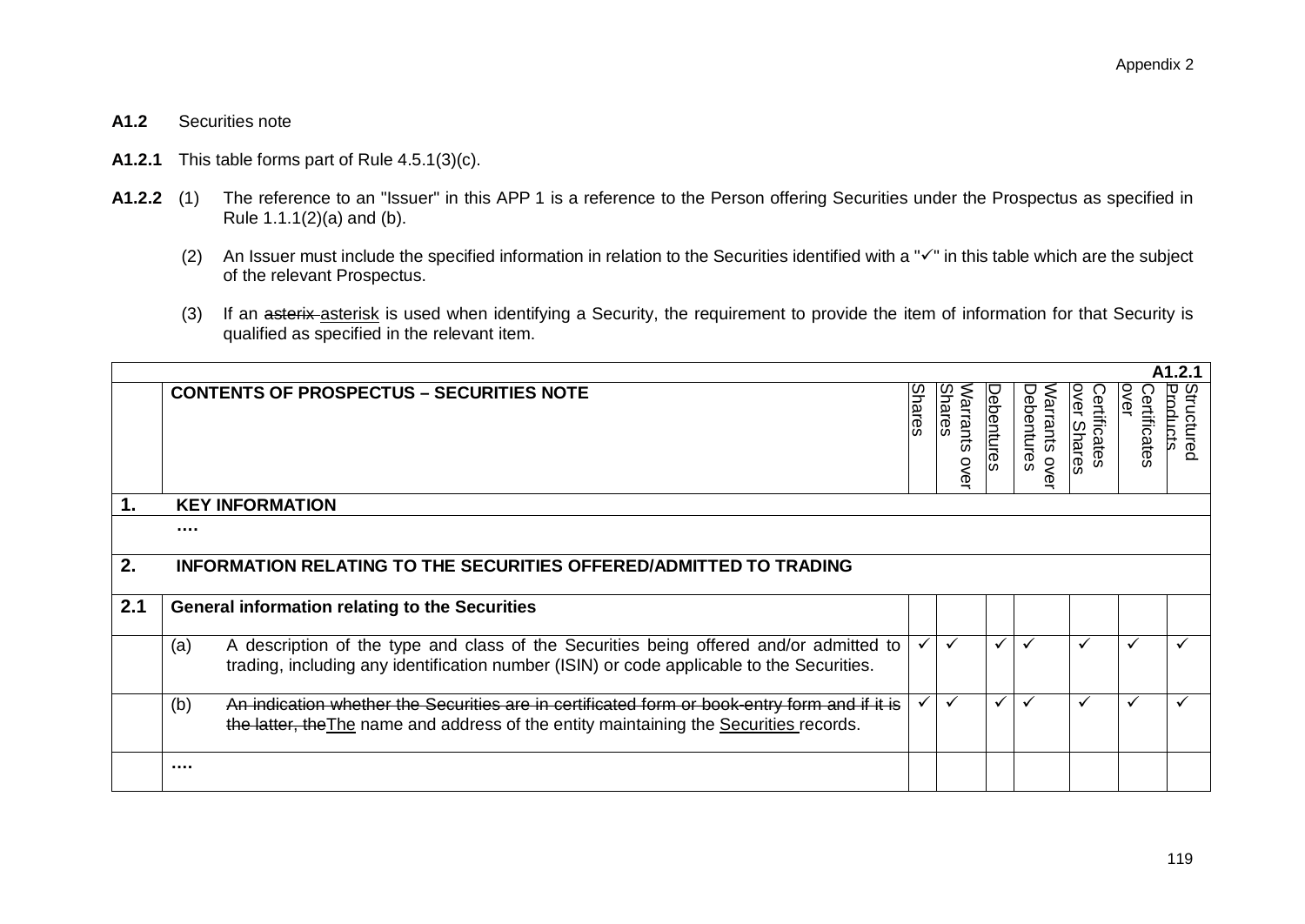|     |          |              |                                                                                            |               |                                   |              |                             |                             |                             | A1.2.1                        |
|-----|----------|--------------|--------------------------------------------------------------------------------------------|---------------|-----------------------------------|--------------|-----------------------------|-----------------------------|-----------------------------|-------------------------------|
|     |          |              | <b>CONTENTS OF PROSPECTUS - SECURITIES NOTE</b>                                            | <b>Shares</b> | <b>Shares</b><br>Narrants<br>over | Debentures   | Debentures<br>Narrants over | over Shares<br>Certificates | <b>OVET</b><br>Certificates | <b>Products</b><br>Structured |
| 2.4 |          | Other rights |                                                                                            |               |                                   |              |                             |                             |                             |                               |
|     |          |              | Information relating to other rights including:                                            |               |                                   |              |                             |                             |                             |                               |
|     | (a)      |              | voting rights;                                                                             | ✓             | $\checkmark$                      |              |                             | $\checkmark$                |                             | ✓                             |
|     | (b)      |              | pre-emption rights in relation to Offers for subscription of Securities of the same class; | ✓             | $\checkmark$                      |              |                             | $\checkmark$                |                             | ✓                             |
|     | $\cdots$ |              |                                                                                            |               |                                   |              |                             |                             |                             |                               |
| 5.  |          |              | <b>ADMISSION TO TRADING</b>                                                                |               |                                   |              |                             |                             |                             |                               |
| 5.1 |          |              | Details of admission to trading                                                            |               |                                   | √            |                             |                             |                             |                               |
|     | (a)      |              | The proposed dates for:                                                                    |               |                                   |              |                             |                             |                             |                               |
|     |          | (i)          | admission to the Official List-of Securities;                                              |               |                                   |              |                             |                             |                             |                               |
|     |          | (ii)         | admission to trading on a Recognised Investment Exchange; and                              |               |                                   |              |                             |                             |                             |                               |
|     |          | (iii)        | any other such comparable event in respect of the Securities.                              |               |                                   |              |                             |                             |                             |                               |
|     | (b)      |              | The actual dates on which:                                                                 | ✓             | ✓                                 | $\checkmark$ | $\checkmark$                | $\checkmark$                | $\checkmark$                | ✓                             |
|     |          | (i)          | the Securities were admitted to an Official List of Securities;                            |               |                                   |              |                             |                             |                             |                               |
|     |          | (ii)         | the Securities were admitted to trading on a Recognised Investment Exchange;<br>and        |               |                                   |              |                             |                             |                             |                               |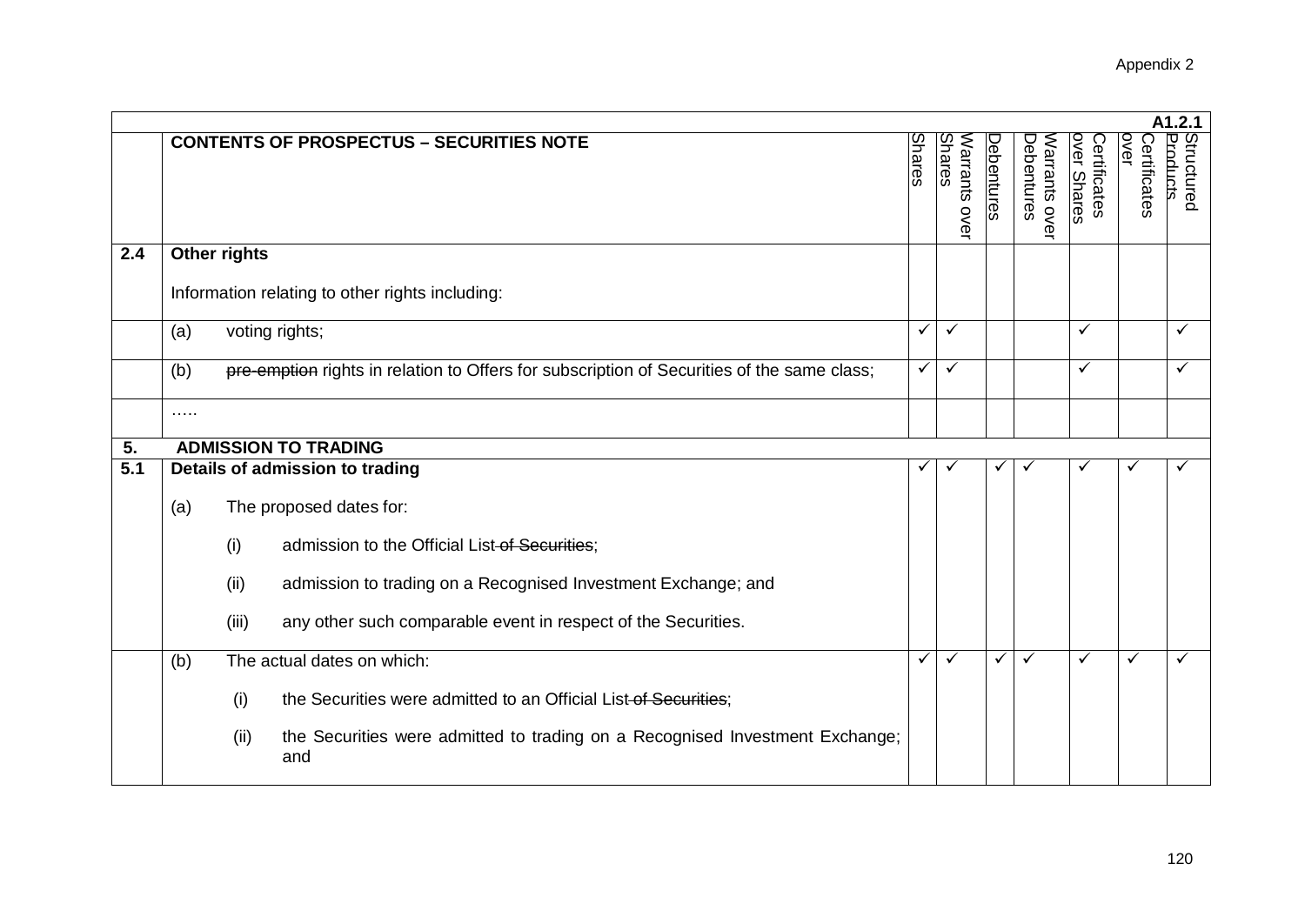|     |          |                                                                                                                                                     |                                                                                                                                                                                                                                                                                                                                     |               |                           |                   |                            |                                    |                      | A1.2.1                 |
|-----|----------|-----------------------------------------------------------------------------------------------------------------------------------------------------|-------------------------------------------------------------------------------------------------------------------------------------------------------------------------------------------------------------------------------------------------------------------------------------------------------------------------------------|---------------|---------------------------|-------------------|----------------------------|------------------------------------|----------------------|------------------------|
|     |          |                                                                                                                                                     | <b>CONTENTS OF PROSPECTUS - SECURITIES NOTE</b>                                                                                                                                                                                                                                                                                     | <b>Shares</b> | Shares<br>Varrants<br>ove | <b>Debentures</b> | Debentures<br>Narrants ove | <b>Dver Shares</b><br>Certificates | over<br>Certificates | Structured<br>Products |
|     |          | (iii)                                                                                                                                               | any other such comparable event took place in respect of the Securities.                                                                                                                                                                                                                                                            |               |                           |                   |                            |                                    |                      |                        |
|     | $\cdots$ |                                                                                                                                                     |                                                                                                                                                                                                                                                                                                                                     |               |                           |                   |                            |                                    |                      |                        |
| 7.  |          | <b>ASSET BACKED SECURITIES</b>                                                                                                                      |                                                                                                                                                                                                                                                                                                                                     |               |                           |                   |                            |                                    |                      |                        |
| 7.1 |          | If the Securities or the underlying Securities are asset backed, describe all the material attributes<br>of the asset backed Securities, including: |                                                                                                                                                                                                                                                                                                                                     |               |                           |                   |                            |                                    |                      |                        |
|     | (a)      | information about the assets backing the Securities including:                                                                                      |                                                                                                                                                                                                                                                                                                                                     |               |                           |                   |                            |                                    |                      |                        |
|     |          | $\cdots$                                                                                                                                            |                                                                                                                                                                                                                                                                                                                                     |               |                           |                   |                            |                                    |                      |                        |
|     | (d)      |                                                                                                                                                     | information about:                                                                                                                                                                                                                                                                                                                  |               |                           |                   |                            |                                    |                      |                        |
|     |          | (i)                                                                                                                                                 | the terms and conditions for the issuance of any additional Securities or any<br>restrictions on the issuance of additional Securities; and                                                                                                                                                                                         |               |                           |                   |                            |                                    |                      |                        |
|     |          | (ii)                                                                                                                                                | where the Issuer proposes to issue further Securities backed by the same assets,<br>a prominent statement to that effect, and unless those further Securities are<br>fungible with, or are subordinated to, those classes of existing debt, a description<br>of how the holders of that class Securities will be informed notified; |               |                           |                   |                            |                                    |                      |                        |
|     | $\cdots$ |                                                                                                                                                     |                                                                                                                                                                                                                                                                                                                                     |               |                           |                   |                            |                                    |                      |                        |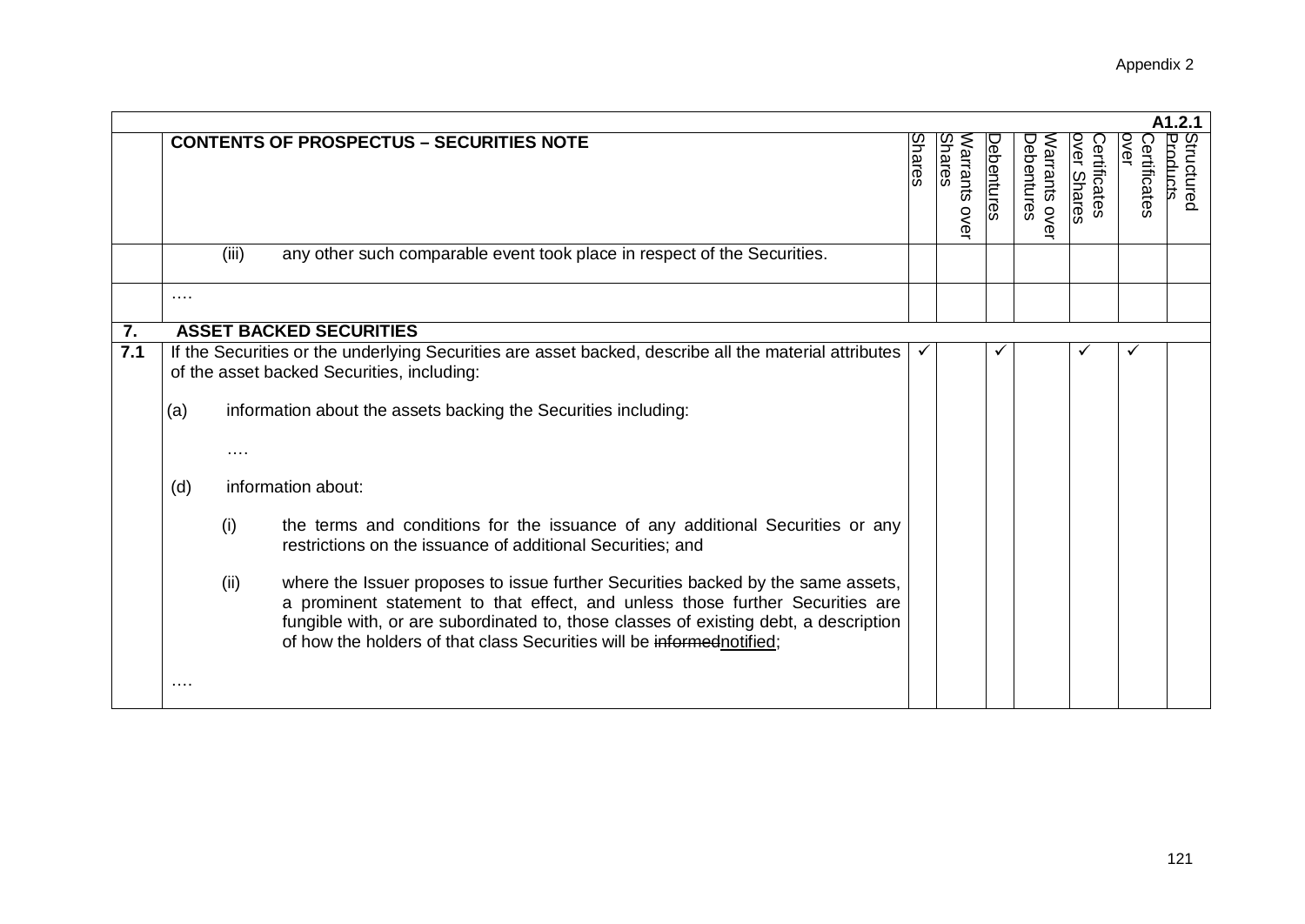#### **APP 2 MARKET DISCLOSURECONTINUOUS AND OTHER DISCLOSURES**

- **A2.1** This table forms part of Rule 7.6.1.
- **A2.1.1** A Reporting Entity other than a Listed Fund must, on the occurrence of an event specified in column 1, make the required disclosureDisclosure detailed in column 2, within the time specified in column 3, in respect of the Securities identified with a " $\sqrt{ }$ " in column 4, of this Table.

See APP 3 for disclosuresDisclosures related to Listed Funds.

|     |                                                                                                                      |                                                                                                                            |                                             |               |                                       |                   |                                               |                                    |                      | A2.1.1                 |
|-----|----------------------------------------------------------------------------------------------------------------------|----------------------------------------------------------------------------------------------------------------------------|---------------------------------------------|---------------|---------------------------------------|-------------------|-----------------------------------------------|------------------------------------|----------------------|------------------------|
|     | <b>EVENT GIVING RISE TO</b><br><b>DISCLOSURE OBLIGATION</b>                                                          | <b>DISCLOSURE REQUIRED</b>                                                                                                 | <b>TIME OF</b><br><b>DISCLOSURE</b>         | <b>Shares</b> | Options<br>Shares<br>Warrants<br>over | <b>Debentures</b> | <b>Dehentre</b><br>Narrants<br>Options<br>OVe | <b>Over Shares</b><br>Certificates | OVEL<br>Certificates | Structured<br>Products |
| 1.  | <b>INSIDE INFORMATION</b>                                                                                            |                                                                                                                            |                                             |               |                                       |                   |                                               |                                    |                      |                        |
| 1.1 | Inside Information as set out in<br>Rule 7.2.                                                                        | Market disclosureDisclosure of the<br>Inside Information, unless the<br>disclosure exception under<br>Rule 7.2.41 applies. | As soon as<br>possible.                     |               |                                       |                   |                                               |                                    |                      | $\checkmark$           |
| 2.  | <b>GOVERNANCE OF THE REPORTING ENTITY</b>                                                                            |                                                                                                                            |                                             |               |                                       |                   |                                               |                                    |                      |                        |
| 2.1 | Compliance with the Corporate<br>Governance Principles.                                                              | Market disclosure Disclosure in the<br>annual report of the matters set out<br>in Rule 9.2.10.                             | In accordance<br>with<br>Rule 10.1.8(2)(a). | ✓             |                                       |                   |                                               |                                    |                      |                        |
| 2.2 | Any change to the Board of the<br><b>Reporting Entity including:</b><br>the appointment of a new<br>(a)<br>Director; | Market disclosureDisclosure of:<br>the effective date of the<br>(a)<br>change (if it has been<br>decided);                 | As soon as<br>possible.                     | ✓             | ✓                                     |                   |                                               | ✓                                  |                      |                        |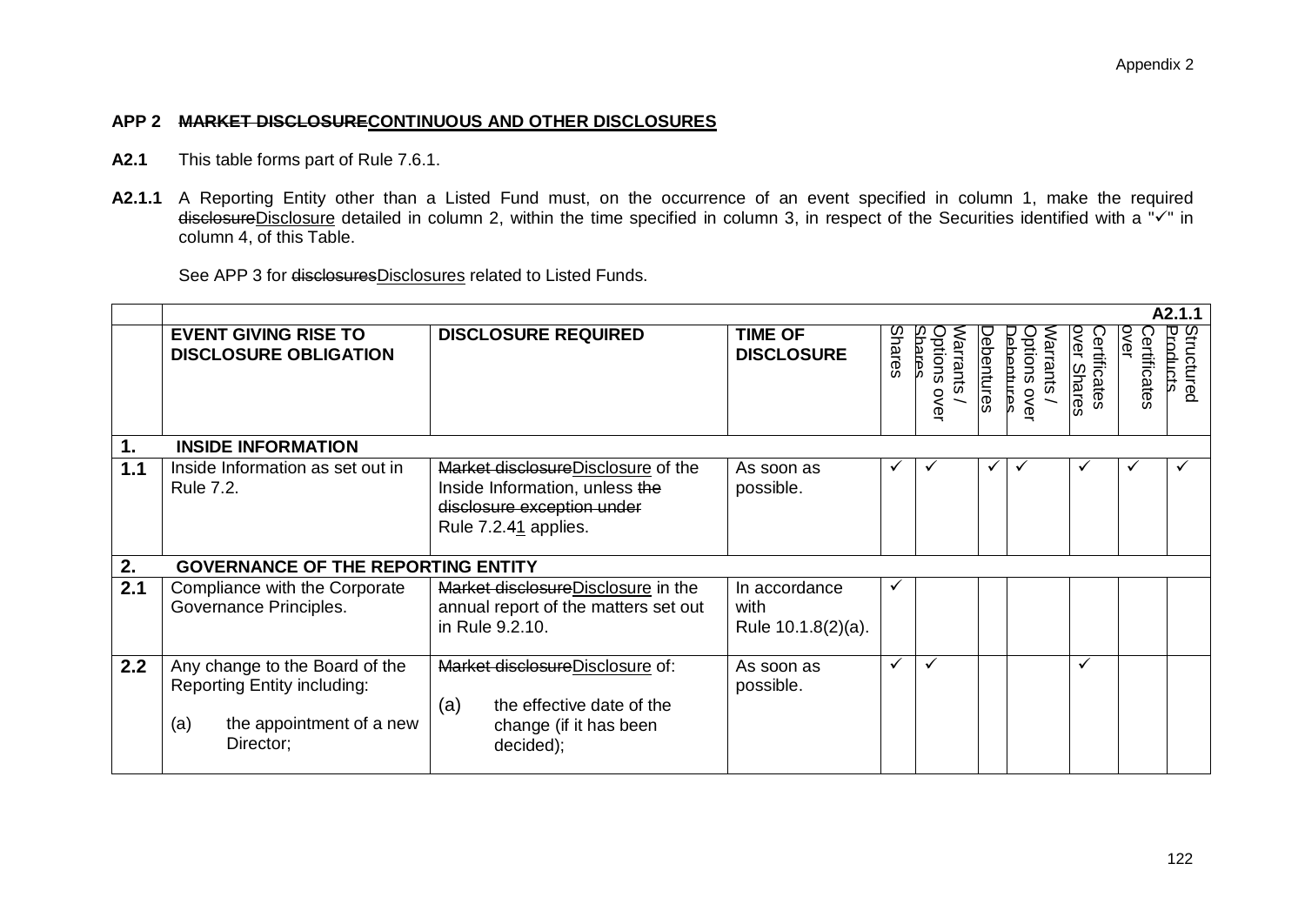|     |                                                                                                                                                                                     |                                                                                                                                                                                                                                                                                                                                                                          |                                                                      |              |                                           |            |                                                             |                             |                      | A2.1.1                 |
|-----|-------------------------------------------------------------------------------------------------------------------------------------------------------------------------------------|--------------------------------------------------------------------------------------------------------------------------------------------------------------------------------------------------------------------------------------------------------------------------------------------------------------------------------------------------------------------------|----------------------------------------------------------------------|--------------|-------------------------------------------|------------|-------------------------------------------------------------|-----------------------------|----------------------|------------------------|
|     | <b>EVENT GIVING RISE TO</b><br><b>DISCLOSURE OBLIGATION</b>                                                                                                                         | <b>DISCLOSURE REQUIRED</b>                                                                                                                                                                                                                                                                                                                                               | <b>TIME OF</b><br><b>DISCLOSURE</b>                                  | Shares       | <b>Shares</b><br>Options over<br>Warrants | Debentures | <b>Ditions over</b><br><b>Jehentires</b><br><b>Narrants</b> | over Shares<br>Certificates | over<br>Certificates | Structured<br>Products |
|     | the resignation,<br>(b)<br>retirement or removal of<br>an existing Director; and<br>changes to any important<br>(c)<br>functions or executive<br>responsibilities of a<br>Director. | (b)<br>whether the position is<br>executive or non-executive;<br>(c)<br>whether the position is<br>considered to be<br>independent; and<br>(d)<br>the nature of any functions or<br>responsibility of the position.                                                                                                                                                      |                                                                      |              |                                           |            |                                                             |                             |                      |                        |
| 2.3 | In the case of an appointment of<br>a new Director.                                                                                                                                 | Market disclosureDisclosure of:<br>(a)<br>all directorships past or<br>present held by the Director<br>in any other Body Corporate<br>in the previous five years;<br>the experience of the<br>(b)<br>Director;<br>details of the process by<br>(c)<br>which the Director was<br>selected;<br>(d)<br>any unspent convictions<br>relating to serious criminal<br>offences; | Within seven-five<br><b>Business Deays</b><br>of the<br>appointment. | $\checkmark$ | $\checkmark$                              |            |                                                             | ✓                           |                      |                        |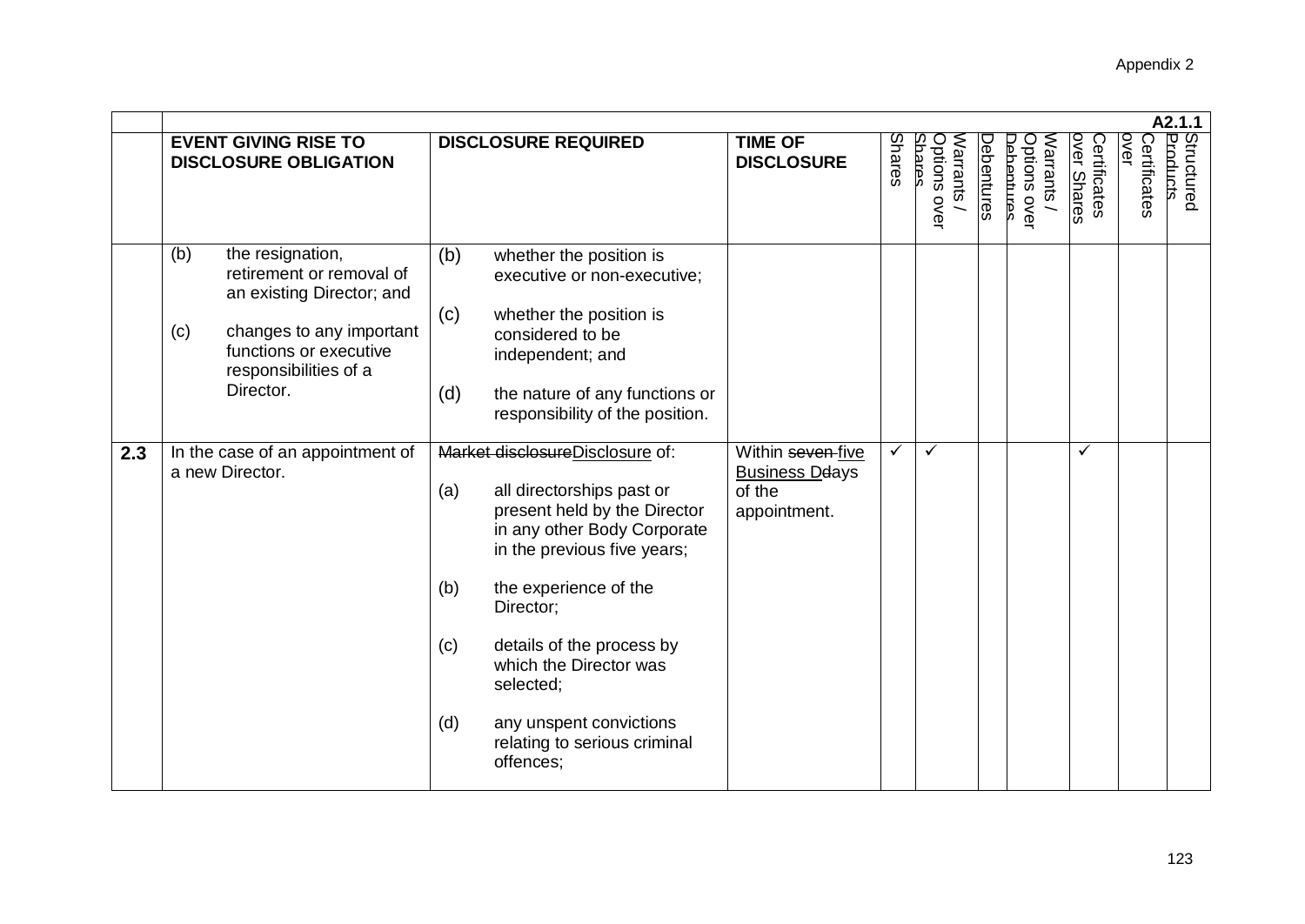|                                                             |                                                                                                                                                                                                                                                                                                                                                                                                    |                                     |        |                                       |            |                                               |                             |                      | A2.1.1                 |
|-------------------------------------------------------------|----------------------------------------------------------------------------------------------------------------------------------------------------------------------------------------------------------------------------------------------------------------------------------------------------------------------------------------------------------------------------------------------------|-------------------------------------|--------|---------------------------------------|------------|-----------------------------------------------|-----------------------------|----------------------|------------------------|
| <b>EVENT GIVING RISE TO</b><br><b>DISCLOSURE OBLIGATION</b> | <b>DISCLOSURE REQUIRED</b>                                                                                                                                                                                                                                                                                                                                                                         | <b>TIME OF</b><br><b>DISCLOSURE</b> | Shares | Senares<br>Warrants /<br>Options over | Debentures | Warrants<br>Jehentures<br><b>Dptions over</b> | over Shares<br>Certificates | Certificates<br>over | Structured<br>Products |
|                                                             | any bankruptcies or individual<br>(e)<br>voluntary arrangements of<br>the Director;                                                                                                                                                                                                                                                                                                                |                                     |        |                                       |            |                                               |                             |                      |                        |
|                                                             | (f)<br>any compulsory liquidations,<br>creditors voluntary<br>liquidations, Company<br>voluntary arrangements,<br>receivership or any<br>composition or arrangement<br>with creditors generally or<br>any class of creditors of any<br>Body Corporate where such<br>an individual was the Director<br>at the time of or within the<br>12 months preceding the<br>occurrence of such events;<br>and |                                     |        |                                       |            |                                               |                             |                      |                        |
|                                                             | any public criticism or<br>(g)<br>disqualification of the<br>individual by a governmental<br>or regulatory authority and<br>whether the individual has<br>ever been disqualified by a<br>court from acting as a<br>Director of a Body Corporate<br>or from acting in the                                                                                                                           |                                     |        |                                       |            |                                               |                             |                      |                        |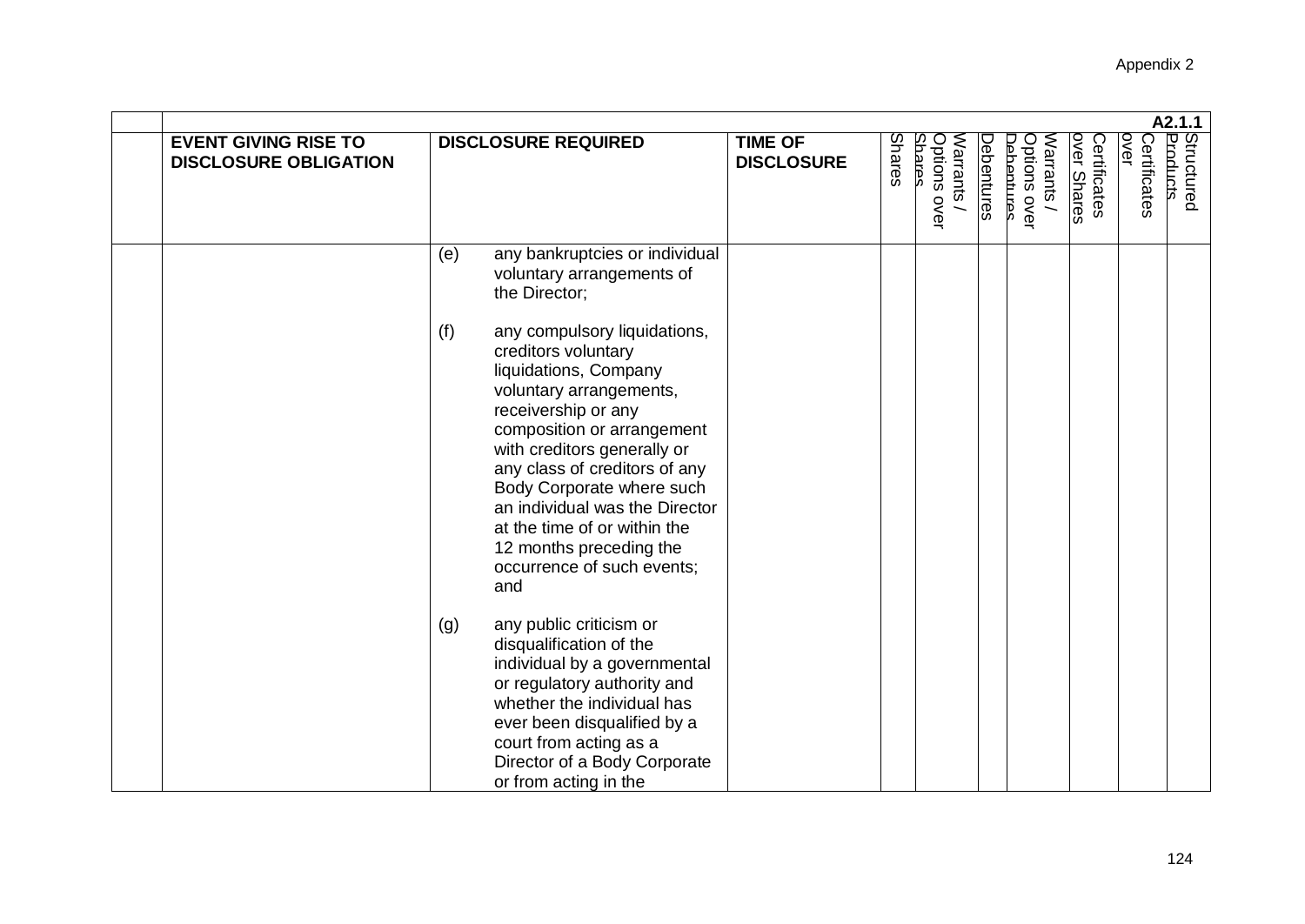|                  |                                                                                                                                                          |                                                                                                                                                                                                                            |                                     |        |                                      |            |                                        |                             |                             | A2.1.1                 |
|------------------|----------------------------------------------------------------------------------------------------------------------------------------------------------|----------------------------------------------------------------------------------------------------------------------------------------------------------------------------------------------------------------------------|-------------------------------------|--------|--------------------------------------|------------|----------------------------------------|-----------------------------|-----------------------------|------------------------|
|                  | <b>EVENT GIVING RISE TO</b><br><b>DISCLOSURE OBLIGATION</b>                                                                                              | <b>DISCLOSURE REQUIRED</b>                                                                                                                                                                                                 | <b>TIME OF</b><br><b>DISCLOSURE</b> | Shares | Shares<br>Warrants /<br>Options over | Debentures | Options over<br>Narrants<br>Jehentures | over Shares<br>Certificates | <b>OVEL</b><br>Certificates | Structured<br>Products |
|                  |                                                                                                                                                          | management or conduct of<br>the affairs of any Body<br>Corporate or, if there are no<br>such details to be<br>disclosedDisclosed, that fact.                                                                               |                                     |        |                                      |            |                                        |                             |                             |                        |
| 2.4              | Any event that requires<br>Shareholder approval as set out<br>in Rule 9.3.8.                                                                             | Market disclosureDisclosure of:<br>the nature, details, contents<br>(a)<br>and effect of the relevant<br>event; and<br>(b)<br>any material change affecting<br>any matter contained in an<br>earlier disclosureDisclosure. | As soon as<br>possible.             | ✓      | ✓                                    |            | ✓                                      |                             |                             |                        |
| 2.5              | Any resolution passed by the<br>Directors of the Reporting Entity<br>other than a resolution<br>concerning ordinary business of<br>the Reporting Entity. | Market disclosureDisclosure of the<br>resolution.                                                                                                                                                                          | As soon as<br>possible.             | ✓      | ✓                                    |            |                                        | ✓                           |                             | ✓                      |
| 3.               | <b>BUSINESS OF THE REPORTING ENTITY</b>                                                                                                                  |                                                                                                                                                                                                                            |                                     |        |                                      |            |                                        |                             |                             |                        |
| $\overline{3.1}$ | Transactions undertaken which<br>could result in:                                                                                                        | Market disclosure Disclosure relating<br>to:                                                                                                                                                                               | As soon as<br>possible.             |        | ✓                                    |            |                                        | ✓                           |                             | $\checkmark$           |
|                  | any significant<br>(a)<br>investment (i.e. any                                                                                                           |                                                                                                                                                                                                                            |                                     |        |                                      |            |                                        |                             |                             |                        |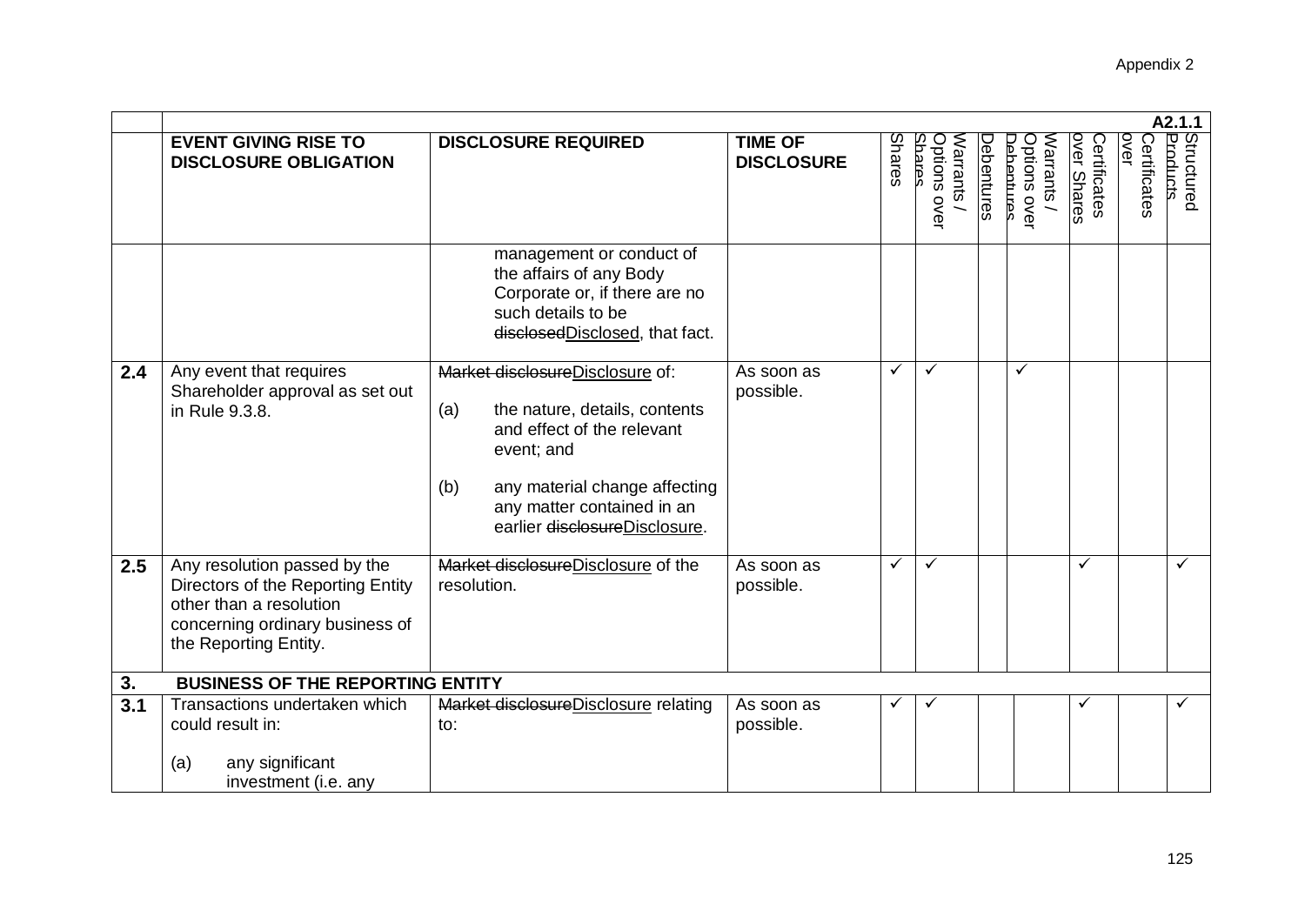|     |                                                                                                                                                                                                                                                                                                                                                                                                                                                                                                                                                                                                                      |                                                                                                                                                                                                                                                                                                            |                                             |               |                                           |                                                                           |                             | A2.1.1                                         |  |
|-----|----------------------------------------------------------------------------------------------------------------------------------------------------------------------------------------------------------------------------------------------------------------------------------------------------------------------------------------------------------------------------------------------------------------------------------------------------------------------------------------------------------------------------------------------------------------------------------------------------------------------|------------------------------------------------------------------------------------------------------------------------------------------------------------------------------------------------------------------------------------------------------------------------------------------------------------|---------------------------------------------|---------------|-------------------------------------------|---------------------------------------------------------------------------|-----------------------------|------------------------------------------------|--|
|     | <b>EVENT GIVING RISE TO</b><br><b>DISCLOSURE OBLIGATION</b>                                                                                                                                                                                                                                                                                                                                                                                                                                                                                                                                                          | <b>DISCLOSURE REQUIRED</b>                                                                                                                                                                                                                                                                                 | <b>TIME OF</b><br><b>DISCLOSURE</b>         | <b>Shares</b> | Saares<br>Options over<br><b>Marrants</b> | <b>Debentures</b><br><b>Dptions over</b><br><b>Narrants</b><br>lehentures | over Shares<br>Certificates | Structured<br>Products<br>over<br>Certificates |  |
|     | investments equal to or<br>greater than 5% of the<br>value of the net assets of<br>the Reporting Entity as<br>per its most recent<br>financial reports) or<br>material change to such<br>a significant investment<br>outside the ordinary<br>course of business of the<br>Reporting Entity; or<br>the incurring of any<br>(b)<br>significant debt (being a<br>debt with an amount<br>equal to or greater than<br>5% of the value of the net<br>assets of the Reporting<br>Entity as per its most<br>recent financial reports)<br>outside the usual and<br>ordinary course of<br>business of the Reporting<br>Entity. | (a)<br>any decision to enter into<br>such a transaction;<br>(b)<br>any material change or new<br>matter affecting any matter<br>contained in an earlier<br>disclosureDisclosure; and<br>a full description of the event,<br>(c)<br>activity or transaction<br>proposed or effected, as the<br>case may be. |                                             |               |                                           |                                                                           |                             |                                                |  |
| 3.2 | A description of the Listed<br>Entity's exposure to<br>sustainability / ESG factors.                                                                                                                                                                                                                                                                                                                                                                                                                                                                                                                                 | Disclosure in the annual report of the<br>matters set out in Rule 9.2.10.                                                                                                                                                                                                                                  | In accordance<br>with<br>Rule 10.1.8(2)(a). | $\sqrt{ }$    |                                           |                                                                           |                             |                                                |  |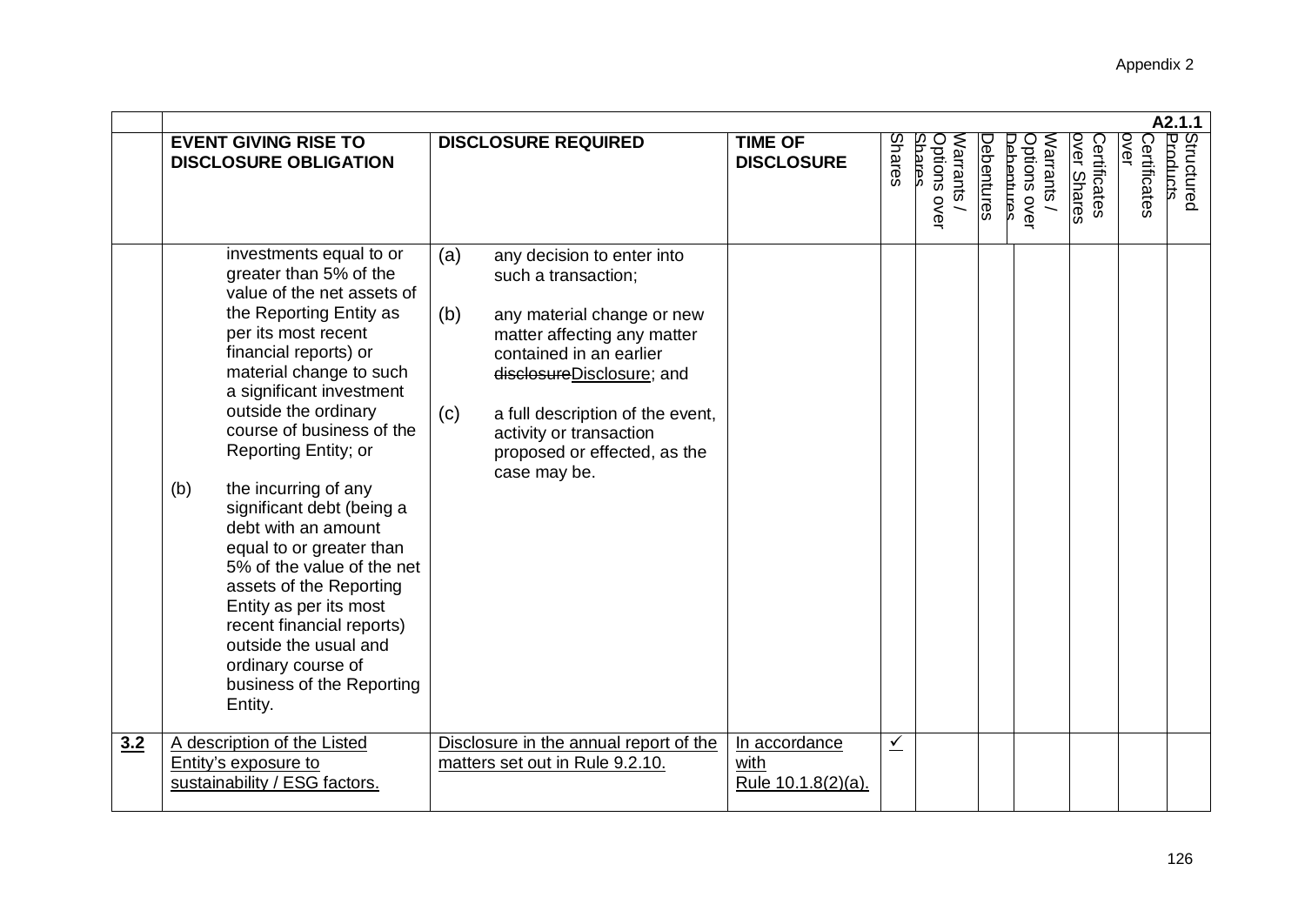|     | A2.1.1                                                                                                                                                                                                                                                                                                                                 |                                                                                                                                                                                                                  |                                                                                                                                                     |              |                                    |                   |                                                 |                             |                      |                        |
|-----|----------------------------------------------------------------------------------------------------------------------------------------------------------------------------------------------------------------------------------------------------------------------------------------------------------------------------------------|------------------------------------------------------------------------------------------------------------------------------------------------------------------------------------------------------------------|-----------------------------------------------------------------------------------------------------------------------------------------------------|--------------|------------------------------------|-------------------|-------------------------------------------------|-----------------------------|----------------------|------------------------|
|     | <b>EVENT GIVING RISE TO</b><br><b>DISCLOSURE OBLIGATION</b>                                                                                                                                                                                                                                                                            | <b>DISCLOSURE REQUIRED</b>                                                                                                                                                                                       | <b>TIME OF</b><br><b>DISCLOSURE</b>                                                                                                                 | Shares       | Saares<br>Options over<br>Varrants | <b>Debentures</b> | <b>D</b> ptions over<br>Narrants<br>lehentirres | over Shares<br>Certificates | over<br>Certificates | Structured<br>Products |
|     | If the Listed Entity's exposure is<br>material, how does the Listed<br>Entity manage, or intend to<br>manage, such sustainability /<br>ESG risks.                                                                                                                                                                                      |                                                                                                                                                                                                                  |                                                                                                                                                     |              |                                    |                   |                                                 |                             |                      |                        |
| 4.  | DISCLOSURES RELATING TO SECURITIES OF THE ISSUER                                                                                                                                                                                                                                                                                       |                                                                                                                                                                                                                  |                                                                                                                                                     |              |                                    |                   |                                                 |                             |                      |                        |
| 4.1 | Any decision:<br>to declare, recommend or<br>(a)<br>pay any dividend or to<br>make any other<br>distribution on the<br>Securities; or<br>not to declare,<br>(b)<br>recommend or pay any<br>dividend which would<br>otherwise have been<br>expected to have been<br>declared, recommended<br>or paid in the normal<br>course of events. | Market disclosure Disclosure of the<br>decision, including the rate and<br>amount of and record date for the<br>dividend or other distribution or the<br>grounds for the decision in relation to<br>non-payment. | As soon as<br>possible and in<br>any event within<br>five Business<br>Deays prior to the<br>record date or the<br>date of expected<br>distribution. | $\checkmark$ |                                    |                   | ✓                                               |                             |                      |                        |
| 4.2 | Admission to listing or trading of<br>the same class of Securities on a<br>Regulated Exchange.                                                                                                                                                                                                                                         | Market disclosure Disclosure of all<br>the relevant details relating to the<br>admission to listing or trading.                                                                                                  | As soon as<br>possible.                                                                                                                             | ✓            | $\checkmark$                       | $\checkmark$      | $\checkmark$                                    | $\checkmark$                | ✓                    |                        |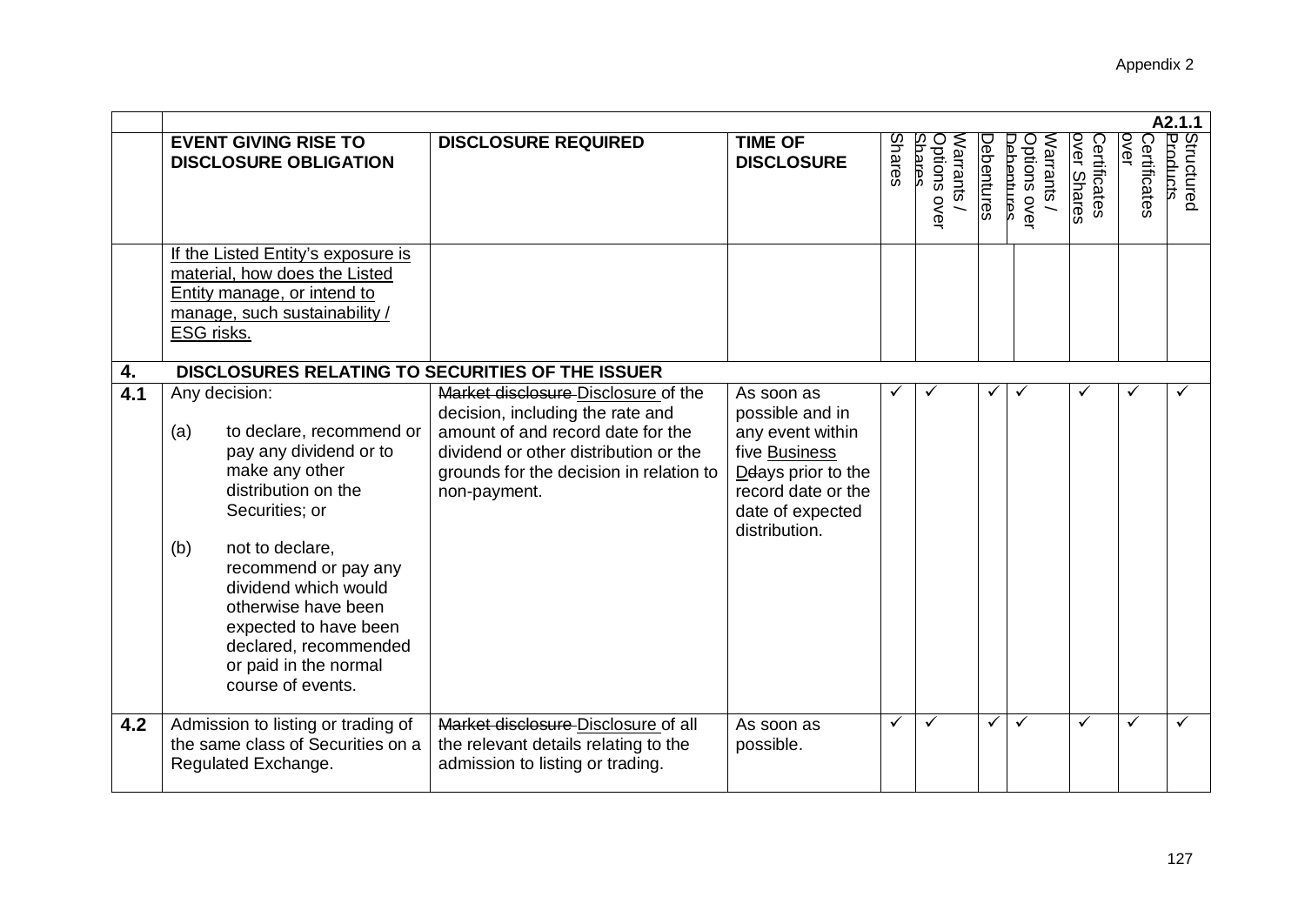|     |                                                                                                                                                                                                                                                          |                                                                                                                                                                                                                                                                                                                     |                                                                           |        |                                           |                   |                                              |                             |                             | A2.1.1                 |
|-----|----------------------------------------------------------------------------------------------------------------------------------------------------------------------------------------------------------------------------------------------------------|---------------------------------------------------------------------------------------------------------------------------------------------------------------------------------------------------------------------------------------------------------------------------------------------------------------------|---------------------------------------------------------------------------|--------|-------------------------------------------|-------------------|----------------------------------------------|-----------------------------|-----------------------------|------------------------|
|     | <b>EVENT GIVING RISE TO</b><br><b>DISCLOSURE OBLIGATION</b>                                                                                                                                                                                              | <b>DISCLOSURE REQUIRED</b>                                                                                                                                                                                                                                                                                          | <b>TIME OF</b><br><b>DISCLOSURE</b>                                       | Shares | Options over<br><b>Marrants</b><br>Saares | <b>Debentures</b> | Options over<br>Narrants<br><b>Adaptines</b> | over Shares<br>Certificates | <b>OVEL</b><br>Certificates | Structured<br>Products |
| 4.3 | Any other disclosure required to<br>be made pursuant to the<br>requirements in the Regulated<br>Exchange arising from the listing<br>or trading of the same class of<br>Securities on that exchange<br>where such disclosure is not<br>made in the ADGM. | Market disclosure Disclosure of the<br>information required to be disclosed<br>to the Regulated Exchange.                                                                                                                                                                                                           | As soon as such<br>disclosure is<br>made on the<br>Regulated<br>Exchange. | ✓      | ✓                                         | ✓                 |                                              | ✓                           | ✓                           | ✓                      |
| 4.4 | Any change of custodian or<br>depositary in relation to<br><b>Certificates representing Shares</b><br>and debentures.                                                                                                                                    | Market disclosure Disclosure of the<br>new custodian or depository and any<br>implication/effect of this change.                                                                                                                                                                                                    | As soon as<br>possible.                                                   |        |                                           |                   |                                              | ✓                           | $\checkmark$                |                        |
| 4.5 | Restricted Securities subject to a<br>Restriction Agreement are to be<br>released.                                                                                                                                                                       | Disclosure of all relevant details<br>to the<br>release of the<br>relating<br>Restricted Securities, including name<br>of the holder(s), number of securities<br>to be released, length of time of the<br>Restriction Agreement, and intended<br>date of trading on the relevant<br>Recognised Investment Exchange. | 10 Business Days<br>before the end of<br>the Restriction<br>Period.       | $\leq$ | $\leq$                                    |                   |                                              | $\leq$                      |                             |                        |
| 5.  | <b>DISCLOSURE OF INTERESTS</b>                                                                                                                                                                                                                           |                                                                                                                                                                                                                                                                                                                     |                                                                           |        |                                           |                   |                                              |                             |                             |                        |
| 5.1 | The requirement to make a<br>disclosure of interests held by a                                                                                                                                                                                           | Market disclosure Disclosure of the<br>information set out in Rule 7.3.4.                                                                                                                                                                                                                                           | As soon as<br>possible.                                                   |        |                                           |                   |                                              |                             |                             |                        |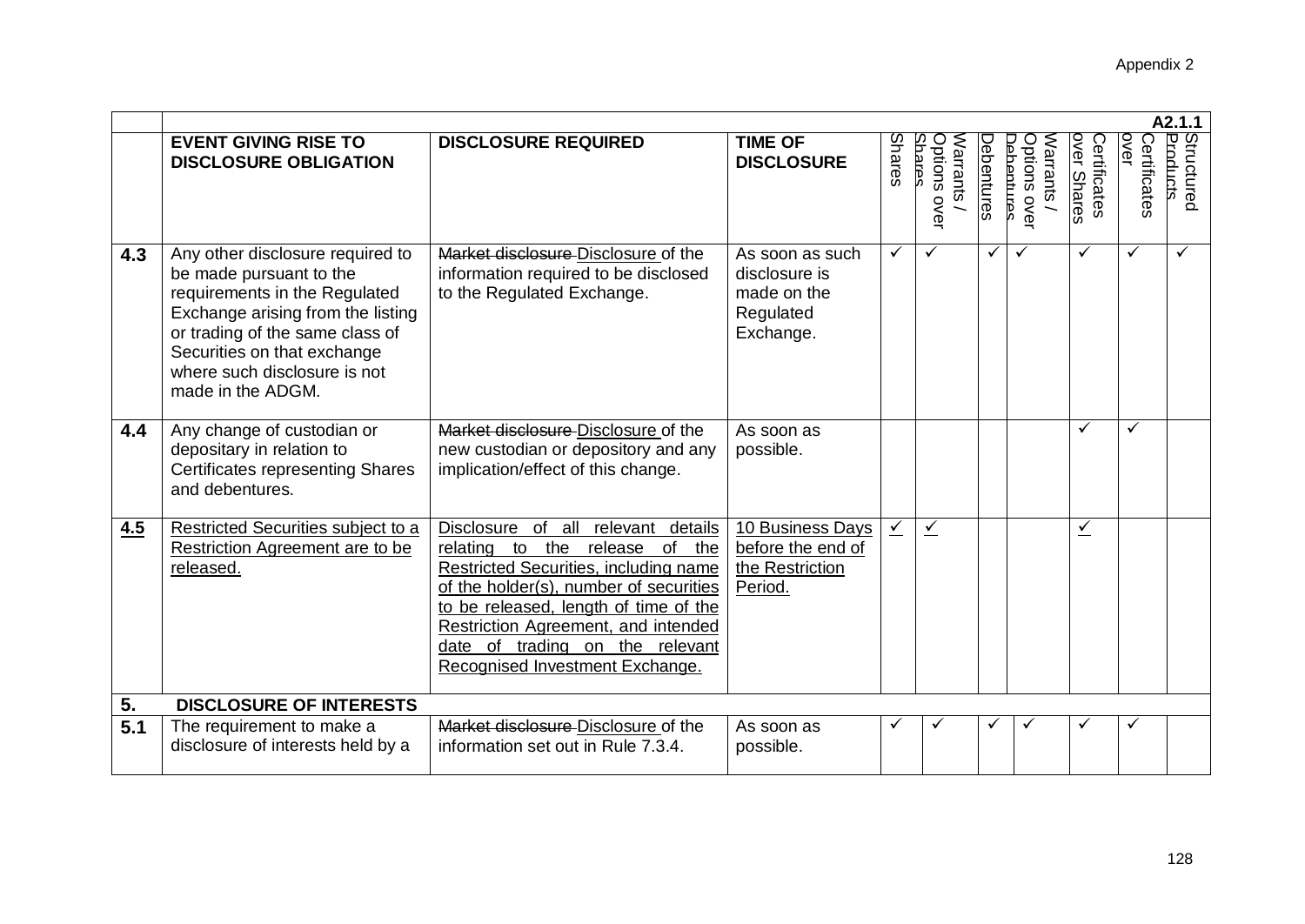|     |                                                                                                     |                                                                                                                                         |                                             |              |                                           |                                       |                          |                             |                      | A2.1.1                 |
|-----|-----------------------------------------------------------------------------------------------------|-----------------------------------------------------------------------------------------------------------------------------------------|---------------------------------------------|--------------|-------------------------------------------|---------------------------------------|--------------------------|-----------------------------|----------------------|------------------------|
|     | <b>EVENT GIVING RISE TO</b><br><b>DISCLOSURE OBLIGATION</b>                                         | <b>DISCLOSURE REQUIRED</b>                                                                                                              | <b>TIME OF</b><br><b>DISCLOSURE</b>         | Shares       | Shares<br>Options over<br><b>Marrants</b> | <b>Debentures</b><br><b>Abantures</b> | Options over<br>Narrants | over Shares<br>Certificates | over<br>Certificates | Structured<br>Products |
|     | Connected Person pursuant to<br>section 76 of the FSMR.                                             |                                                                                                                                         |                                             |              |                                           |                                       |                          |                             |                      |                        |
| 5.2 | The requirement to give a notice<br>of a Director's notifiable<br>interests.                        | Market disclosure Disclosure of the<br>information set out in Rule 7.4.3(3).                                                            | As soon as<br>possible.                     | ✓            | ✓                                         | ✓                                     | $\checkmark$             | $\checkmark$                | $\checkmark$         |                        |
| 6.  | <b>FINANCIAL INFORMATION ABOUT THE REPORTING ENTITY</b>                                             |                                                                                                                                         |                                             |              |                                           |                                       |                          |                             |                      |                        |
| 6.1 | The requirement to file an annual<br>financial report pursuant to<br>section 78 of the FSMR.        | Market disclosure Disclosure of the<br>report prepared in accordance with<br>the requirements in Rule 10.1.4,<br>10.1.5 and 10.1.6.     | In accordance<br>with<br>Rule 10.1.8(2)(a). |              |                                           |                                       | ✓                        |                             | ✓                    |                        |
| 6.2 | The requirement to file a<br>semi-annual financial report<br>pursuant to section 79 of the<br>FSMR. | Market disclosure Disclosure of the<br>report prepared in accordance with<br>the relevant requirements set out in<br>Rule 10.1.740.4.6. | In accordance<br>with<br>Rule 10.1.8(2)(b). | $\checkmark$ | ✓                                         |                                       |                          | ✓                           |                      |                        |
| 6.3 | The requirement to file<br>preliminary financial results<br>pursuant to Rule 10.1.8.                | Market disclosure Disclosure of the<br>preliminary financial results.                                                                   | In accordance<br>with<br>Rule 10.1.8(2)(c). | $\checkmark$ | $\checkmark$                              |                                       |                          | $\checkmark$                |                      |                        |
| 6.4 | Any change to the accounting<br>reference date.                                                     | Market disclosure Disclosure of the<br>previous and new accounting<br>reference date, and reasons for the<br>change.                    | As soon possible.                           | ✓            | ✓                                         | ✓                                     | $\checkmark$             | $\checkmark$                | ✓                    |                        |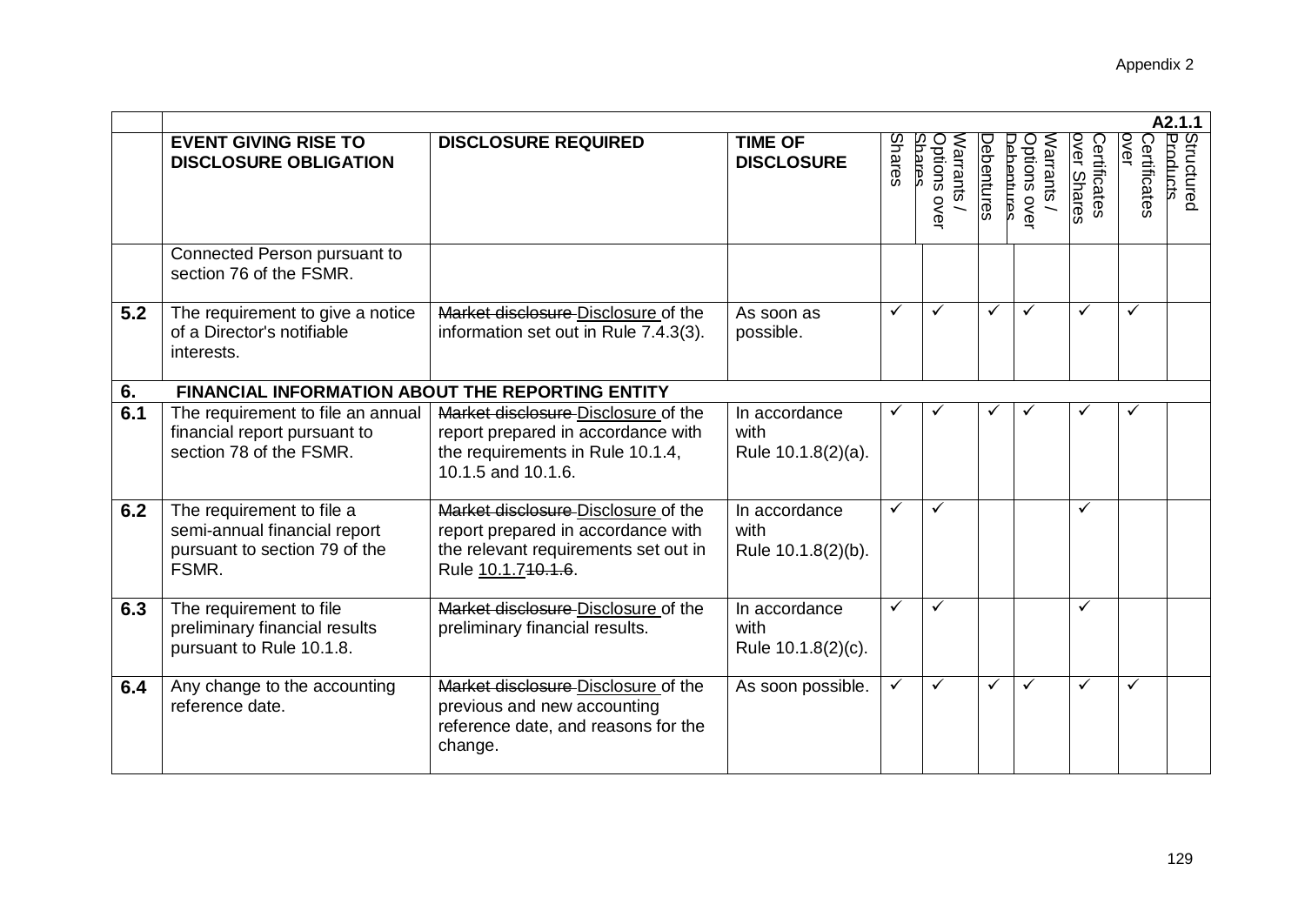|     | A2.1.1                                                                                         |                                                                                                                                                                                                                                     |                                                                  |        |                                           |            |                                                      |                             |                             |                        |
|-----|------------------------------------------------------------------------------------------------|-------------------------------------------------------------------------------------------------------------------------------------------------------------------------------------------------------------------------------------|------------------------------------------------------------------|--------|-------------------------------------------|------------|------------------------------------------------------|-----------------------------|-----------------------------|------------------------|
|     | <b>EVENT GIVING RISE TO</b><br><b>DISCLOSURE OBLIGATION</b>                                    | <b>DISCLOSURE REQUIRED</b>                                                                                                                                                                                                          | <b>TIME OF</b><br><b>DISCLOSURE</b>                              | Shares | Saares<br>Warrants<br><b>Options over</b> | Debentures | <b>Dptions over</b><br>Narrants<br><b>Adhentines</b> | over Shares<br>Certificates | <b>OVer</b><br>Certificates | Structured<br>Products |
| 6.5 | Change of accounting date<br>extending the annual accounting<br>period to more than 14 months. | Market disclosure Disclosure of a<br>second semi-annual financial report.                                                                                                                                                           | Within six months<br>of the old<br>accounting<br>reference date. | ✓      | ✓                                         | ✓          | ✓                                                    | ✓                           | ✓                           |                        |
| 7.  |                                                                                                | MATTERS RELATING TO THE CAPITAL OF THE REPORTING ENTITY                                                                                                                                                                             |                                                                  |        |                                           |            |                                                      |                             |                             |                        |
| 7.1 | Any proposed new issue of<br>Securities.                                                       | Market disclosure Disclosure of the<br>class, number and proposed date of<br>issue and details of the changes to<br>the Share capital resulting from the<br>new issue proposed.                                                     | As soon as<br>possible after the<br>decision is made.            |        |                                           | ✓          |                                                      |                             | ✓                           |                        |
| 7.2 | Results of the new issue.                                                                      | Market disclosure Disclosure of the<br>results of the issue including:<br>the class, number and the<br>(a)<br>actual date of the issue;<br>consideration received; and<br>(b)<br>details of changes in the<br>(c)<br>Share capital. | As soon as<br>possible.                                          | ✓      | ✓                                         | ✓          | $\checkmark$                                         | ✓                           | $\checkmark$                |                        |
| 8.  | INSOLVENCY/WINDING UP OF THE REPORTING ENTITY                                                  |                                                                                                                                                                                                                                     |                                                                  |        |                                           |            |                                                      |                             |                             |                        |
| 8.1 | In the case of an<br>insolvency/winding up:                                                    | Market disclosure-Disclosure of the:<br>time and date of the<br>(a)<br>presentation, details of the                                                                                                                                 | As soon as<br>possible.                                          |        |                                           |            |                                                      |                             |                             |                        |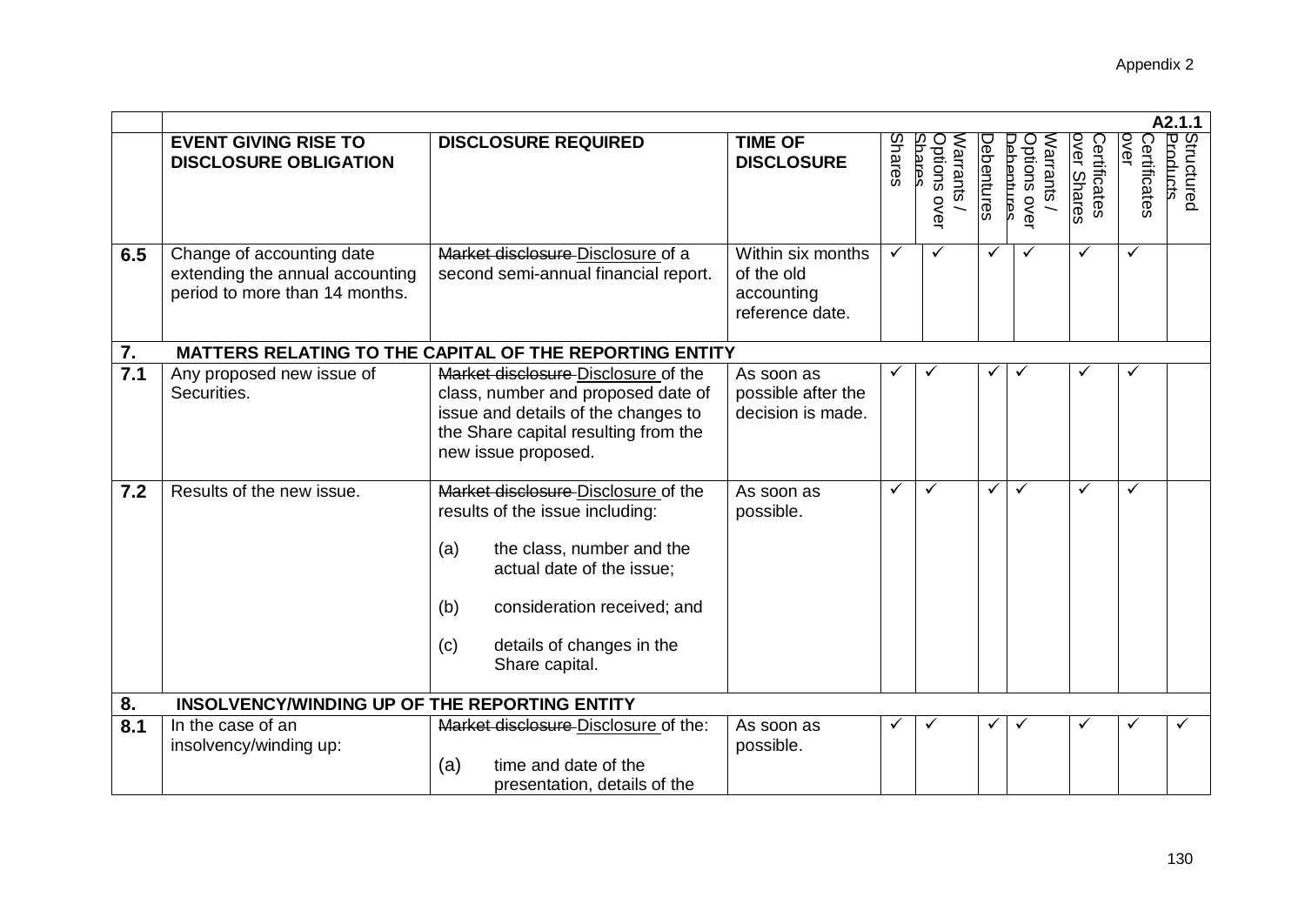|                                                                                                                                                                                                                                                                                                                                                                                                                                                                                                                                                                                                                                     |                                                                                                                                                                                                                                                                                                |                                     |                                                                             |                                                                    | A2.1.1                                                         |
|-------------------------------------------------------------------------------------------------------------------------------------------------------------------------------------------------------------------------------------------------------------------------------------------------------------------------------------------------------------------------------------------------------------------------------------------------------------------------------------------------------------------------------------------------------------------------------------------------------------------------------------|------------------------------------------------------------------------------------------------------------------------------------------------------------------------------------------------------------------------------------------------------------------------------------------------|-------------------------------------|-----------------------------------------------------------------------------|--------------------------------------------------------------------|----------------------------------------------------------------|
| <b>EVENT GIVING RISE TO</b><br><b>DISCLOSURE OBLIGATION</b>                                                                                                                                                                                                                                                                                                                                                                                                                                                                                                                                                                         | <b>DISCLOSURE REQUIRED</b>                                                                                                                                                                                                                                                                     | <b>TIME OF</b><br><b>DISCLOSURE</b> | <b>Shares</b><br>Options<br><b>Shares</b><br><b>Narrants</b><br><b>OVEL</b> | over Shares<br>Debentures<br>Options over<br>Debentres<br>Narrants | Structured<br>Products<br>over<br>Certificates<br>Certificates |
| the presentation of any<br>(a)<br>winding-up petition, the<br>making of any winding-up<br>order or the appointment<br>of an Administrator,<br>liquidator or the<br>commencement of any<br>proceedings under any<br>applicable insolvency<br>laws in respect of the<br>Reporting Entity or any<br>member of its Group; or<br>the passing of any<br>(b)<br>resolution by the<br>Reporting Entity or any<br>member of its Group that<br>it be wound up by way of<br>members' or creditors'<br>voluntary winding-up, or<br>the occurrence of any<br>event or termination of<br>any period of time which<br>would cause a<br>winding-up. | order, appointment,<br>resolution or other event;<br>(b)<br>identity of the petitioner or<br>other Person at whose<br>instigation the event occurs;<br>court or tribunal responsible<br>(c)<br>for making any order; or<br>(d)<br>Administrator or liquidator<br>appointed,<br>as is relevant. |                                     |                                                                             |                                                                    |                                                                |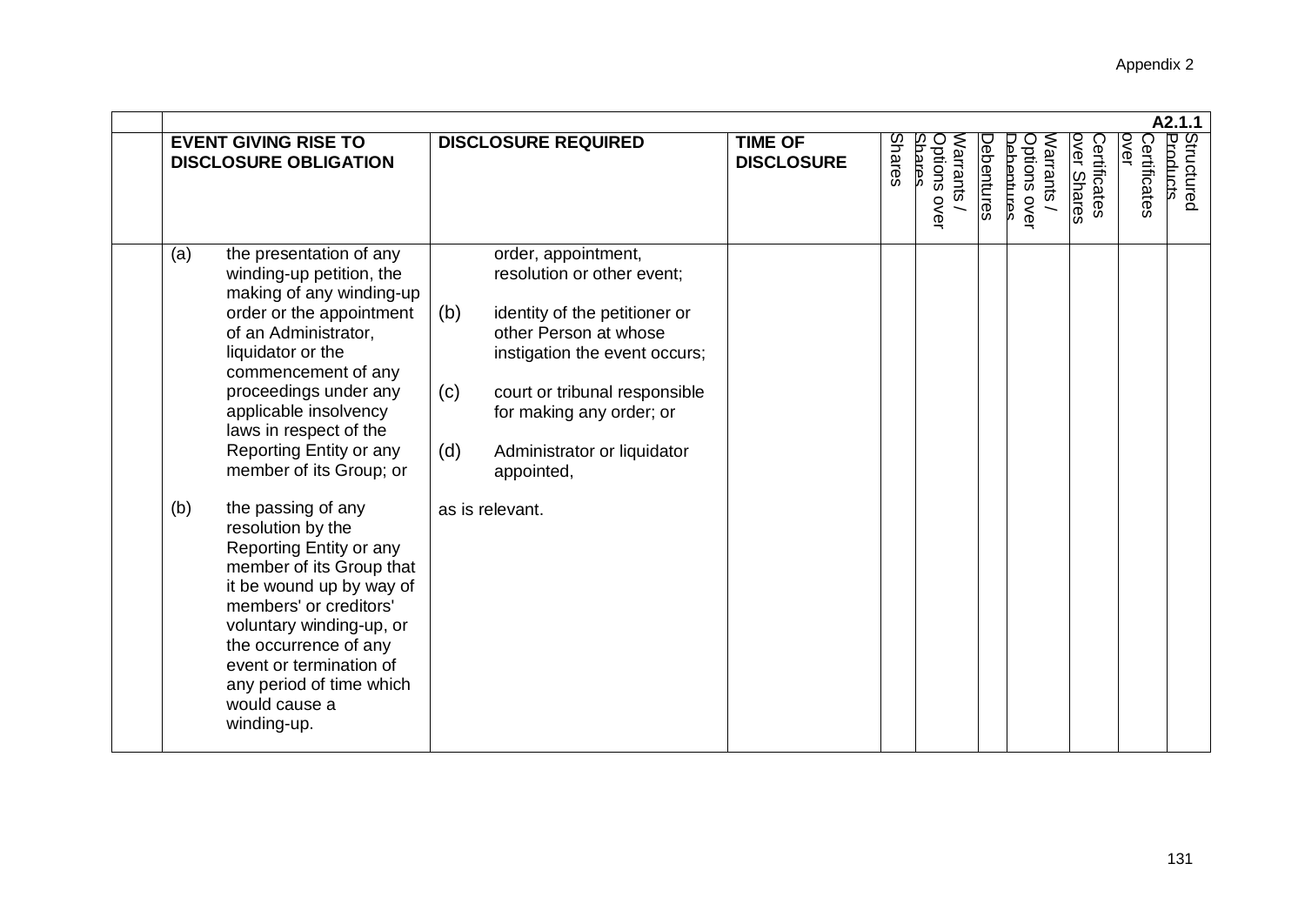|            | <b>MINING AND PETROLEUM DISCLOSURES</b>                                                                      |                                                                                                 |                         |  |  |  |  |  |  |  |
|------------|--------------------------------------------------------------------------------------------------------------|-------------------------------------------------------------------------------------------------|-------------------------|--|--|--|--|--|--|--|
| <u>9.1</u> | Mining and Petroleum<br>information required to be<br>disclosed (as set out in chapters<br><u>11 or 12).</u> | Market disclosures required of the<br>Mining Reporting Entity or Petroleum<br>Reporting Entity. | As soon as<br>possible. |  |  |  |  |  |  |  |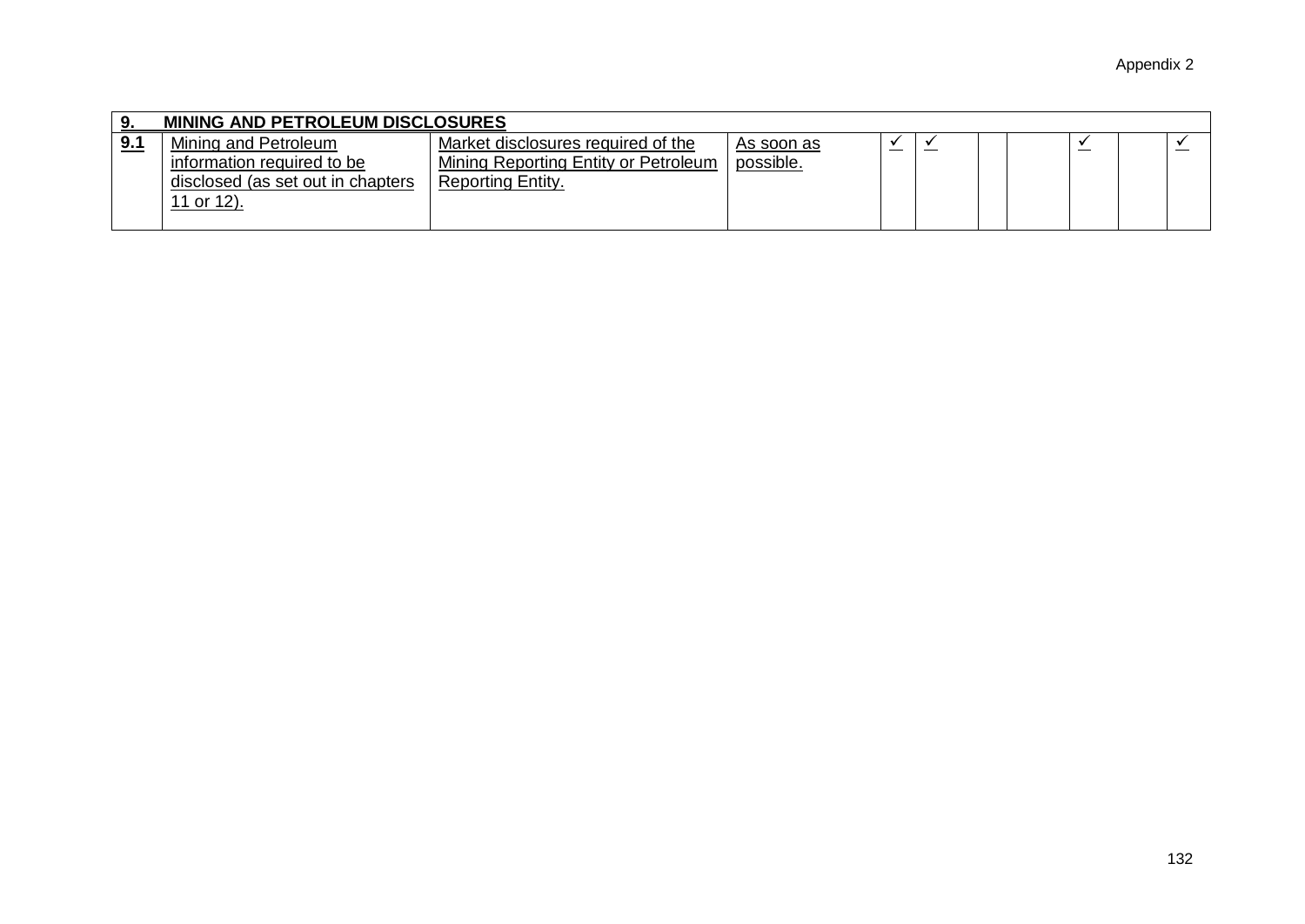## **APP 3 MARKET DISCLOSURE DISCLOSURES RELATING TO LISTED FUNDS**

- **A3.1.1** This table forms part of Rule 3.8.1 and Rule 2.7.8.
- A3.1.2 A Reporting Entity of a Listed Fund must, on the occurrence of an event specified in column 1, make the required disclosure-Disclosure detailed in column 2, within the time specified in column 3.
- Note: Unless otherwise indicated, the disclosure-Disclosure required relates to the operation and matters relating to the Listed Fund. The Reporting Entity of a Listed Fund must construe the items specified in the event column in an appropriate manner to achieve the fundamental purpose of making the required disclosure Disclosure of information relating to the Listed Fund.

|     |     |                                                                                 |          |                                                                     | APP <sub>3</sub>                    |
|-----|-----|---------------------------------------------------------------------------------|----------|---------------------------------------------------------------------|-------------------------------------|
|     |     | <b>EVENT GIVING RISE TO DISCLOSURE</b>                                          |          | <b>DISCLOSURE REQUIREMENT</b>                                       | <b>TIME OF</b><br><b>DISCLOSURE</b> |
| 1.  |     | <b>INSIDE INFORMATION</b>                                                       |          |                                                                     |                                     |
| 1.1 |     | Inside Information as set out in Rule 3.57.2.1                                  |          | Market disclosure Disclosure of the Inside Information,             | As soon as possible.                |
|     |     | relating to the Listed Fund.                                                    |          | unless the disclosure exception under Rule 3.5.47.2.1               |                                     |
|     |     |                                                                                 | applies. |                                                                     |                                     |
|     |     |                                                                                 |          |                                                                     |                                     |
| 2.  |     | <b>GOVERNANCE OF THE LISTED FUND AND THE REPORTING ENTITY</b>                   |          |                                                                     |                                     |
| 2.1 |     | Any change to the Governing Body of the Listed                                  |          | Market disclosure Disclosure of:                                    | As soon as possible.                |
|     |     | Fund including:                                                                 |          |                                                                     |                                     |
|     | (a) | the appointment of a new Director, Partner                                      | (a)      | the effective date of the change (if it has been<br>decided);       |                                     |
|     |     | or other member of the Governing Body;                                          |          |                                                                     |                                     |
|     | (b) | the resignation, retirement or removal of<br>any Person referred to in (a); and | (b)      | whether the position is executive or<br>non-executive;              |                                     |
|     | (c) | changes to any important functions or<br>executive responsibilities of a Person | (c)      | whether the position is considered to be<br>independent; and        |                                     |
|     |     | referred to in (a).                                                             | (d)      | the nature of any functions or responsibilities of<br>the position. |                                     |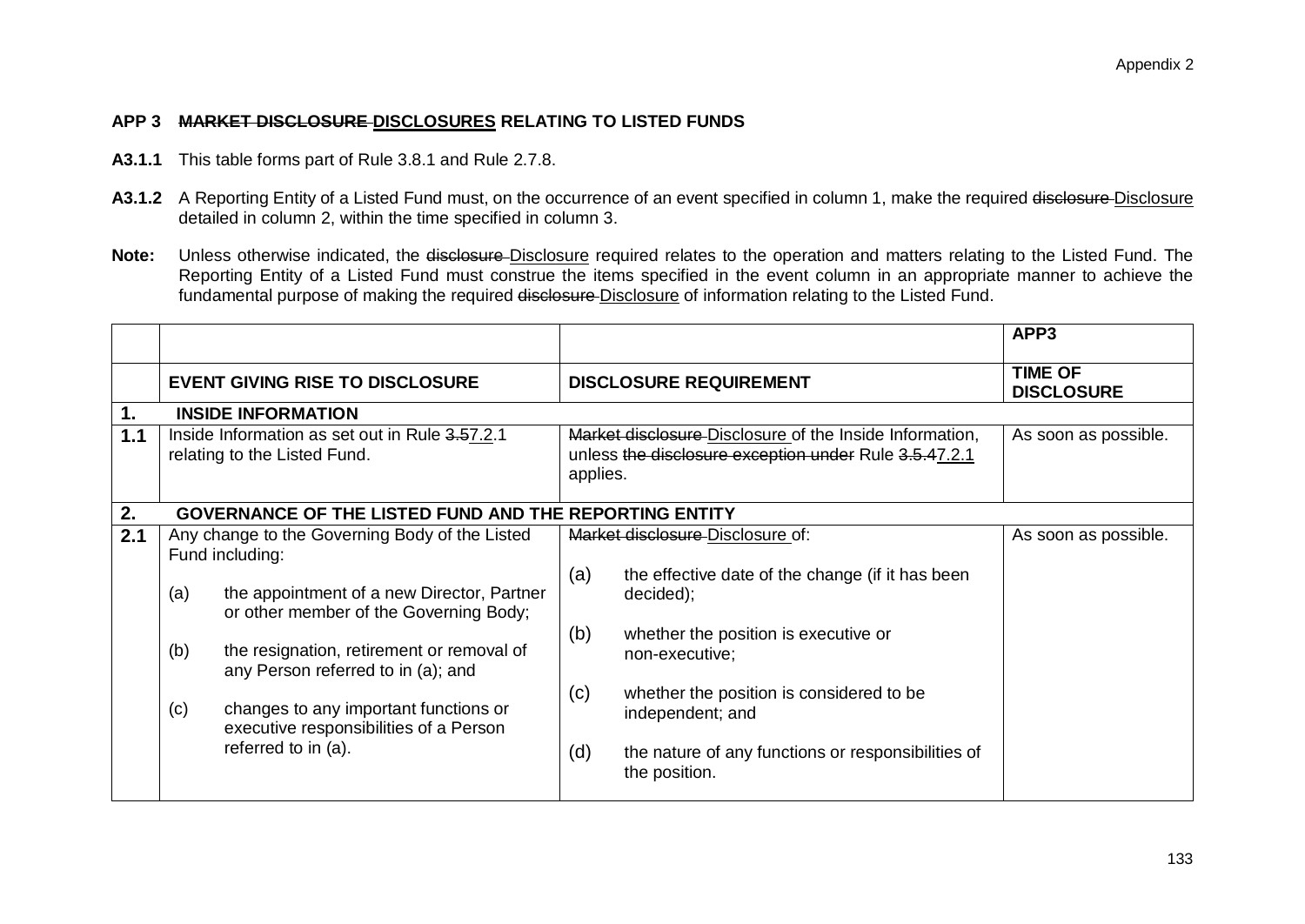| Within five<br>Businessseven Deays. |
|-------------------------------------|
|                                     |
|                                     |
|                                     |
|                                     |
|                                     |
|                                     |
|                                     |
|                                     |
|                                     |
|                                     |
|                                     |
|                                     |
|                                     |
|                                     |
|                                     |
|                                     |
|                                     |
|                                     |
|                                     |
|                                     |
|                                     |
|                                     |
|                                     |
|                                     |
|                                     |
|                                     |
|                                     |
|                                     |
|                                     |
|                                     |
|                                     |
|                                     |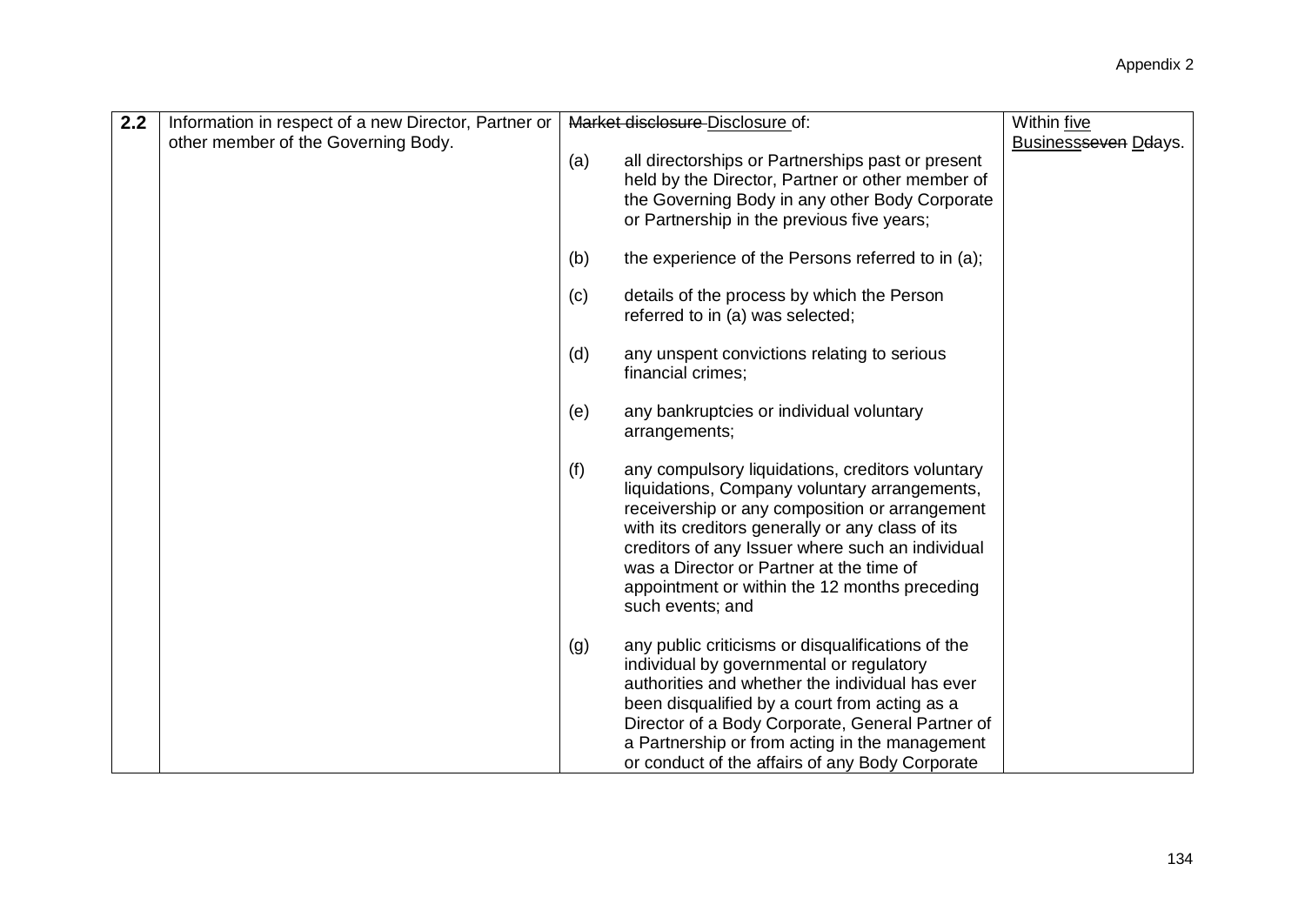|           |                                                                                                                                                                                                                                                                                                                                                                                                                                                                                                                                         | or Listed Fund and, if there are no such details to<br>be disclosed, a statement to that effect.                                                                                                                                                                                    |                      |
|-----------|-----------------------------------------------------------------------------------------------------------------------------------------------------------------------------------------------------------------------------------------------------------------------------------------------------------------------------------------------------------------------------------------------------------------------------------------------------------------------------------------------------------------------------------------|-------------------------------------------------------------------------------------------------------------------------------------------------------------------------------------------------------------------------------------------------------------------------------------|----------------------|
| 2.3       | Any event that requires Unitholder approval under<br>the Fund Rules.                                                                                                                                                                                                                                                                                                                                                                                                                                                                    | Market disclosure Disclosure of:<br>(a)<br>the nature, details, contents and effect of the<br>relevant event; and<br>any material change affecting any matter<br>(b)<br>contained in an earlier disclosure.                                                                         | As soon as possible. |
| 2.4<br>3. | Any resolution adopted by the Listed Fund other<br>than a resolution concerning ordinary business of<br>the Listed Fund.<br><b>BUSINESS OF THE LISTED FUND</b>                                                                                                                                                                                                                                                                                                                                                                          | Market disclosure-Disclosure of the resolution.                                                                                                                                                                                                                                     | As soon as possible. |
|           |                                                                                                                                                                                                                                                                                                                                                                                                                                                                                                                                         |                                                                                                                                                                                                                                                                                     |                      |
| 3.1       | Transactions undertaken which could result in:                                                                                                                                                                                                                                                                                                                                                                                                                                                                                          | Market disclosure Disclosure relating to:                                                                                                                                                                                                                                           | Without delay.       |
|           | any significant investment (being any<br>(a)<br>investments equal to or greater than 5% of<br>the net asset value of the fund) or material<br>change to a significant investment outside<br>the stated investment strategy of the Listed<br>Fund; or<br>the incurring of any significant debt outside<br>(b)<br>the usual and ordinary course of business<br>of the Listed Fund (being debt with an<br>amount equal to or greater than 5% of the<br>net asset value of the fund) taking into<br>account the stated investment strategy. | (a)<br>any decision to enter into such a transaction;<br>(b)<br>any material change or new matter affecting any<br>matter contained in an earlier disclosure; and<br>a full description of the event, activity or<br>(c)<br>transaction proposed or effected as the case<br>may be. |                      |
| 4.        | DISCLOSURE RELATING TO UNITS OF THE LISTED FUND                                                                                                                                                                                                                                                                                                                                                                                                                                                                                         |                                                                                                                                                                                                                                                                                     |                      |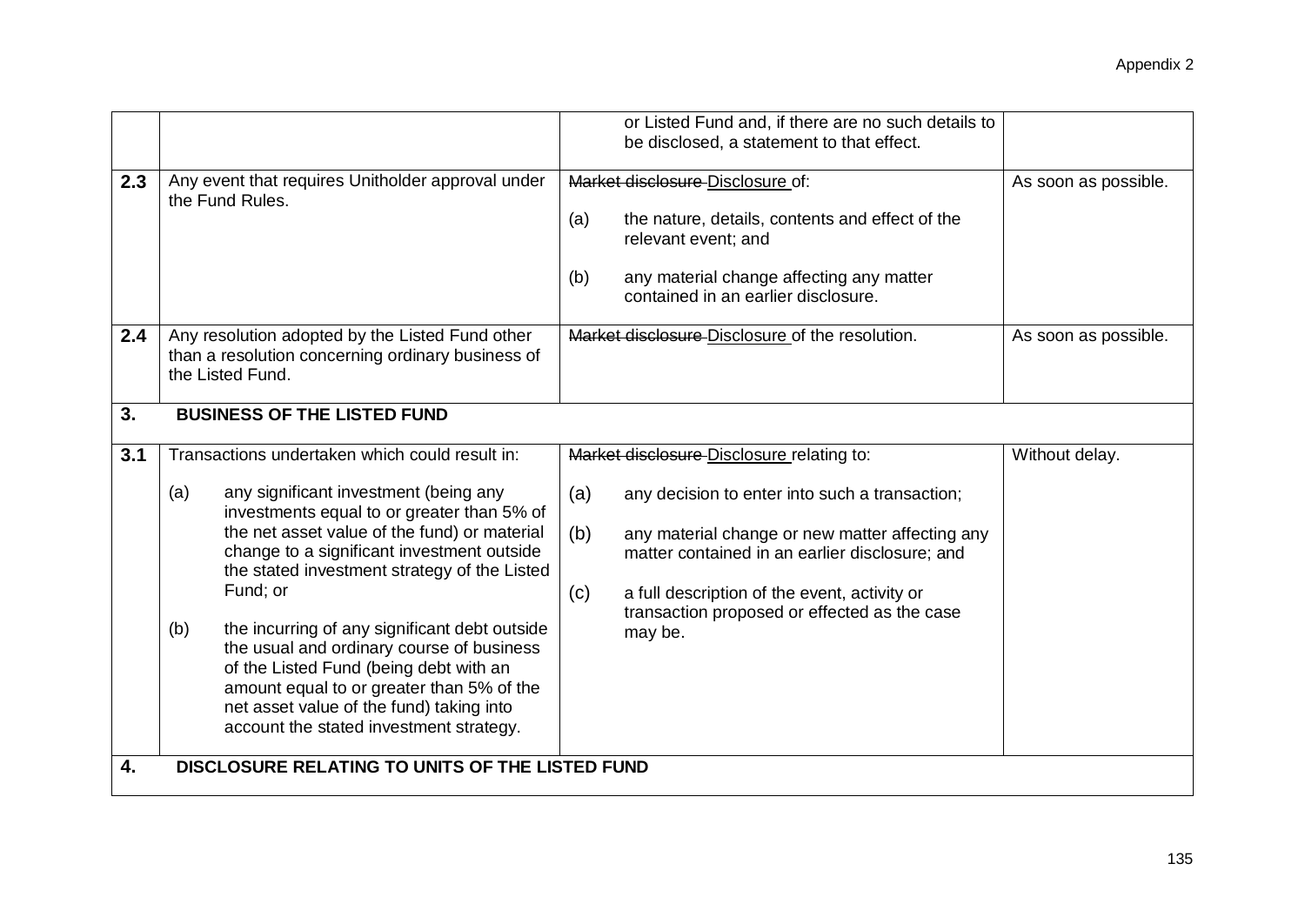| 4.1 | (a)<br>(b)<br>(c)               | Any decision:<br>to declare, recommend or pay any dividend<br>not previously disclosed-Disclosed;<br>to make any other distribution on the Units;<br><b>or</b><br>not to declare, recommend or pay any<br>dividend which would otherwise have been<br>expected to have been declared,<br>recommended or paid in the normal course<br>of events.                                                                                                                                                                                                                                                     | Market disclosure Disclosure of the decision, including<br>the rate and amount of and record date for the dividend<br>or other distribution or the grounds for the decision in<br>relation to non-payment. | As soon as possible<br>and in any event no<br>later than<br>five Business Deays<br>prior to the record date<br>or the date of<br>expected distribution. |
|-----|---------------------------------|-----------------------------------------------------------------------------------------------------------------------------------------------------------------------------------------------------------------------------------------------------------------------------------------------------------------------------------------------------------------------------------------------------------------------------------------------------------------------------------------------------------------------------------------------------------------------------------------------------|------------------------------------------------------------------------------------------------------------------------------------------------------------------------------------------------------------|---------------------------------------------------------------------------------------------------------------------------------------------------------|
| 4.2 | (a)<br>(b)<br>(c)<br>(d)<br>(e) | Any decision made in regard to:<br>any change in the general character or<br>nature of the Listed Fund;<br>any change in the redemption of all or any<br>of the Units of the Listed Fund;<br>any change to its published investment<br>policies or objectives, investment<br>restrictions or borrowing restrictions;<br>any change in the way in which net asset<br>value or issue and redemption prices are<br>calculated, or in the frequency of<br>calculation of the net asset value;<br>any change in the manner in which the<br>management fees payable by the Listed<br>Fund are calculated: | Market disclosure Disclosure of the decision and all<br>relevant details relating to the decision.                                                                                                         | As soon as possible.                                                                                                                                    |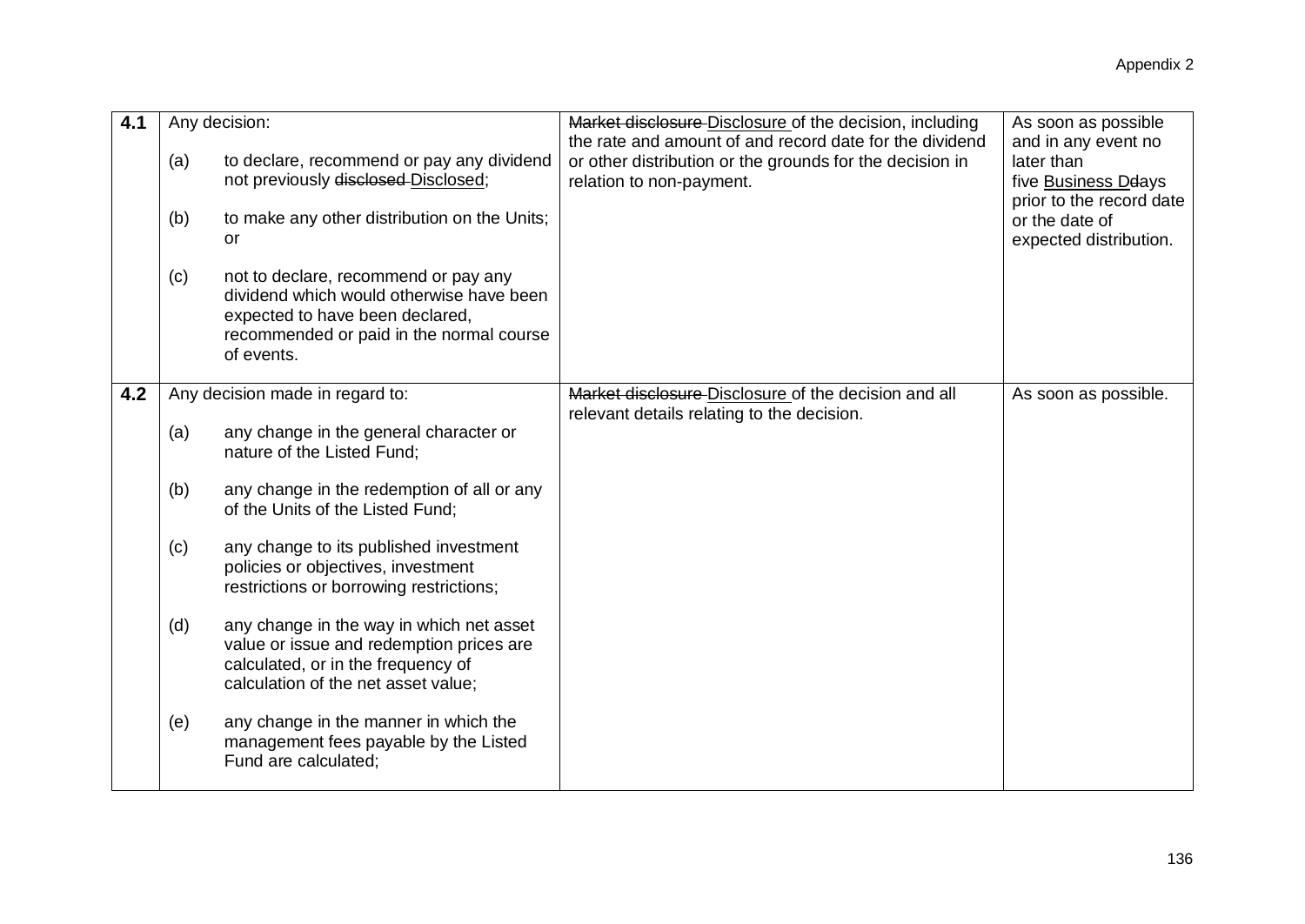|     | (f)<br>(g)<br>(h) | any changes in the trustee, custodian or<br>prime broker(s), Investment Manager,<br>Adviser, Fund Administrator or auditor;<br>any changes in the control of the trustee,<br>custodian or prime broker(s), Investment<br>Manager or Adviser;<br>any change in the tax status of the Listed<br>Fund;                                                  |                                                                                                                                                   |                                                                        |
|-----|-------------------|------------------------------------------------------------------------------------------------------------------------------------------------------------------------------------------------------------------------------------------------------------------------------------------------------------------------------------------------------|---------------------------------------------------------------------------------------------------------------------------------------------------|------------------------------------------------------------------------|
|     | (i)               | any suspension in the calculation of net<br>asset value or of redemptions; or                                                                                                                                                                                                                                                                        |                                                                                                                                                   |                                                                        |
|     | (j)               | details of any repurchase, drawing or<br>redemption by the Listed Fund or any of its<br>subsidiaries of the Listed Fund's Listed<br>Securities, unless the purchases are made<br>pursuant to the requirements in the Listing<br>Rules on purchase of own Shares.                                                                                     |                                                                                                                                                   |                                                                        |
| 4.3 |                   | Admission to listing or trading of the same class of<br>Units on a Regulated Exchange.                                                                                                                                                                                                                                                               | Market disclosure Disclosure of all the relevant details<br>relating to the admission to listing or trading.                                      | As soon as possible.                                                   |
| 4.4 |                   | Any other disclosure required to be made pursuant<br>Market disclosure Disclosure of the information required<br>to the requirements in the Regulated Exchange<br>to be disclosed to the Regulated Exchange.<br>arising from the listing or trading of the same class<br>of Units on that exchange where such disclosure<br>is not made in the ADGM. |                                                                                                                                                   | As soon as such<br>disclosure is made on<br>the Regulated<br>Exchange. |
| 4.5 |                   | Any change of the Trustee, custodian or<br>depositary in relation to the Listed Fund.                                                                                                                                                                                                                                                                | Market disclosure Disclosure of the details relating to<br>the new Trustee, custodian or depository and any<br>implication/effect of this change. | As soon as possible.                                                   |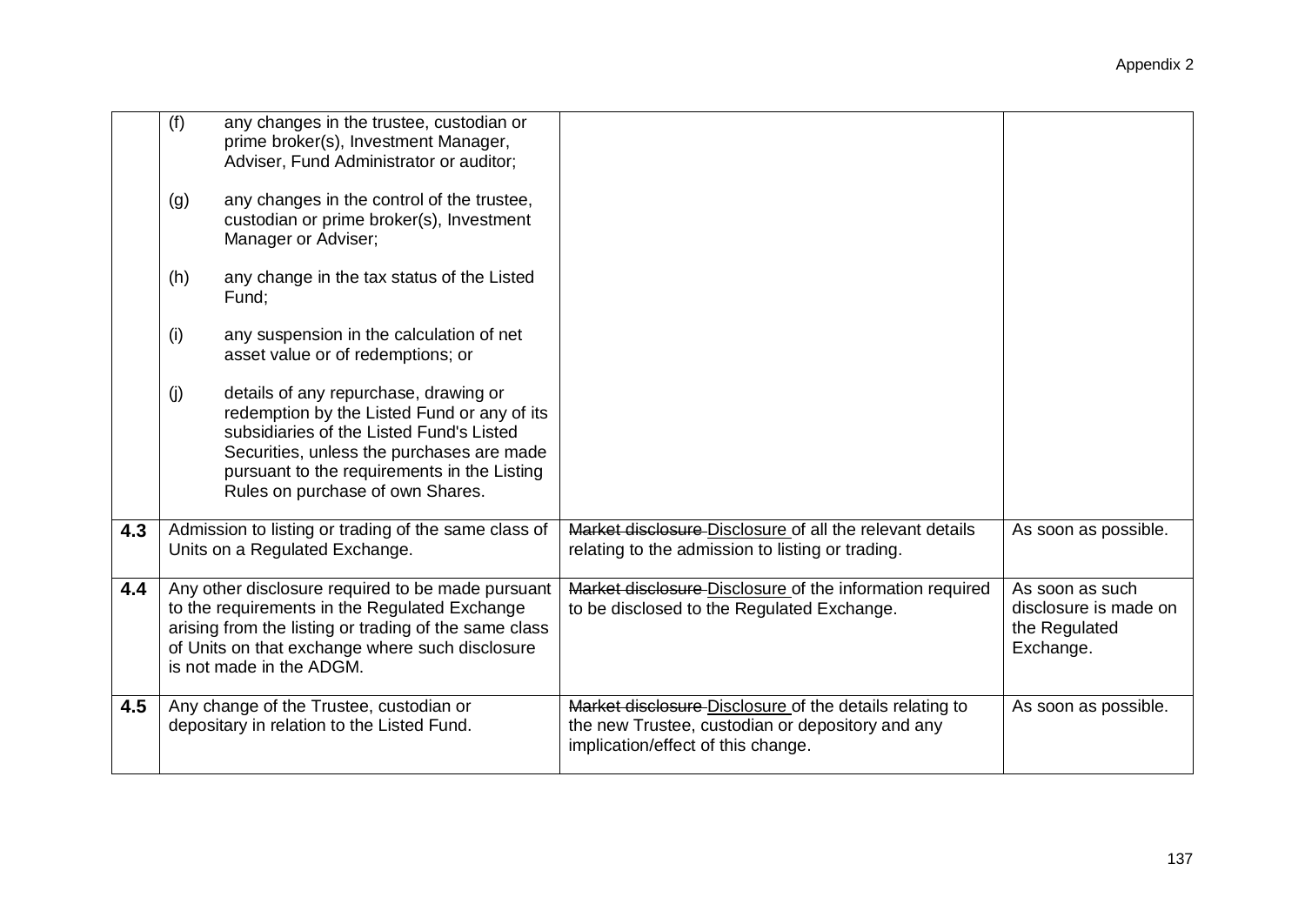| 4.6 | Proposed and new issues of Units.                                                                          | Market disclosure Disclosure of the class, number, date<br>of issue, and consideration received for the issue of the<br>Units and details of changes in the capital. | As soon as possible.                                                                                                                                                                                                                                       |
|-----|------------------------------------------------------------------------------------------------------------|----------------------------------------------------------------------------------------------------------------------------------------------------------------------|------------------------------------------------------------------------------------------------------------------------------------------------------------------------------------------------------------------------------------------------------------|
| 5.  | <b>DISCLOSURE OF INTERESTS</b>                                                                             |                                                                                                                                                                      |                                                                                                                                                                                                                                                            |
| 5.1 | The requirement to disclose interests held by a<br>Connected Person pursuant to section 76 of the<br>FSMR. | Market disclosure Disclosure of the information set out<br>in Rule 3.6.3.                                                                                            | As soon as possible.                                                                                                                                                                                                                                       |
| 5.2 | The requirement to give a notice of a Director's<br>notifiable interests.                                  | Market disclosure Disclosure of the information set out<br>in Rule 3.7.3(3).                                                                                         | As soon as possible.                                                                                                                                                                                                                                       |
| 6.  | <b>FINANCIAL INFORMATION RELATING TO THE LISTED FUND</b>                                                   |                                                                                                                                                                      |                                                                                                                                                                                                                                                            |
| 6.1 | The preparation and approval of annual and<br>interim financial reports.                                   | Market disclosure Disclosure of the annual and interim<br>financial report prepared in accordance with the<br>requirement in Rule 3.9.42.                            | In the case of a<br>Domestic Fund in<br>accordance with the<br>Fund Rules and in the<br>case of a Foreign<br>Fund the earlier of the<br>period allowed under<br>the Fund Rules or the<br>period for filing under<br>the home jurisdiction<br>requirements. |
| 6.2 | Any change to the accounting reference date.                                                               | Market disclosure Disclosure of the previous and new<br>accounting reference date, and reasons for the change.                                                       | As soon possible.                                                                                                                                                                                                                                          |
| 7.  | <b>MATTERS RELATING TO THE CAPITAL OF THE LISTED FUND</b>                                                  |                                                                                                                                                                      |                                                                                                                                                                                                                                                            |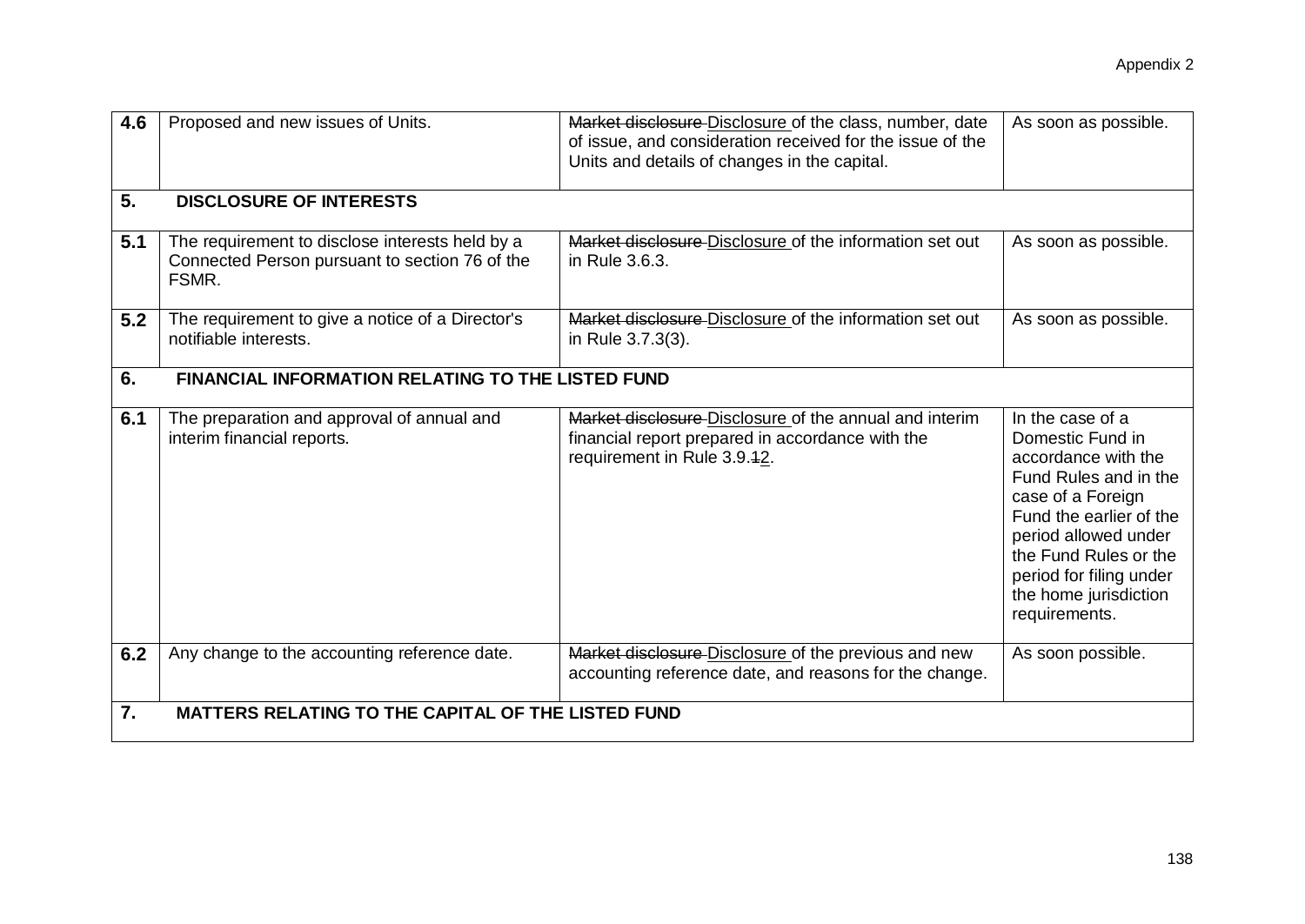| 7.1       |                                               | Any proposed new issue of Units.                                                                                                                                                                                                                                                                                                                                                                                                                                                                                                                                                                                                                                                                                                                                                 |  |                                                                                                     | Market disclosure Disclosure of the class, number and<br>proposed date of the proposed issue.                                                                                                                                                                                                                                                             | As soon as possible<br>after the decision is<br>made. |  |  |  |
|-----------|-----------------------------------------------|----------------------------------------------------------------------------------------------------------------------------------------------------------------------------------------------------------------------------------------------------------------------------------------------------------------------------------------------------------------------------------------------------------------------------------------------------------------------------------------------------------------------------------------------------------------------------------------------------------------------------------------------------------------------------------------------------------------------------------------------------------------------------------|--|-----------------------------------------------------------------------------------------------------|-----------------------------------------------------------------------------------------------------------------------------------------------------------------------------------------------------------------------------------------------------------------------------------------------------------------------------------------------------------|-------------------------------------------------------|--|--|--|
| 7.2       |                                               | Results of the new issue.                                                                                                                                                                                                                                                                                                                                                                                                                                                                                                                                                                                                                                                                                                                                                        |  | Market disclosure Disclosure of the results of the issue<br>including total consideration received. |                                                                                                                                                                                                                                                                                                                                                           | As soon as possible.                                  |  |  |  |
| 8.        | TRANSFER SCHEME/WINDING UP OF THE LISTED FUND |                                                                                                                                                                                                                                                                                                                                                                                                                                                                                                                                                                                                                                                                                                                                                                                  |  |                                                                                                     |                                                                                                                                                                                                                                                                                                                                                           |                                                       |  |  |  |
| 8.1<br>9. | (a)<br>(b)                                    | In the case of a transfer scheme or winding up of a<br>Listed Fund:<br>the passing of any resolution by the Listed<br>Fund or any members of the Listed Fund<br>that it be wound up by way of members' or<br>creditors' voluntary winding-up, or the<br>occurrence of any event or termination of<br>any period of time which would cause<br>termination or winding-up of the Fund; and<br>either:<br>(i)<br>the presentation of the relevant<br>applications made pursuant to the<br>requirements in the Fund Rules in<br>the case of a Domestic Fund; or<br>(ii)<br>the applications made pursuant to<br>the relevant legislation applicable in<br>the home jurisdiction of the Listed<br>Fund in the case of a Foreign Fund.<br>OTHER DISCLOSURES RELATING TO THE LISTED FUND |  | (a)<br>(b)<br>(c)<br>(d)                                                                            | Market disclosure Disclosure of the:<br>time and date of the presentation, details of the<br>order, appointment, resolution or other event;<br>identity of the petitioner or other person Person<br>at whose instigation the event occurs;<br>the court or tribunal responsible for making any<br>order; or<br>any Administrator or liquidator appointed. | As soon as possible.                                  |  |  |  |
|           |                                               |                                                                                                                                                                                                                                                                                                                                                                                                                                                                                                                                                                                                                                                                                                                                                                                  |  |                                                                                                     |                                                                                                                                                                                                                                                                                                                                                           |                                                       |  |  |  |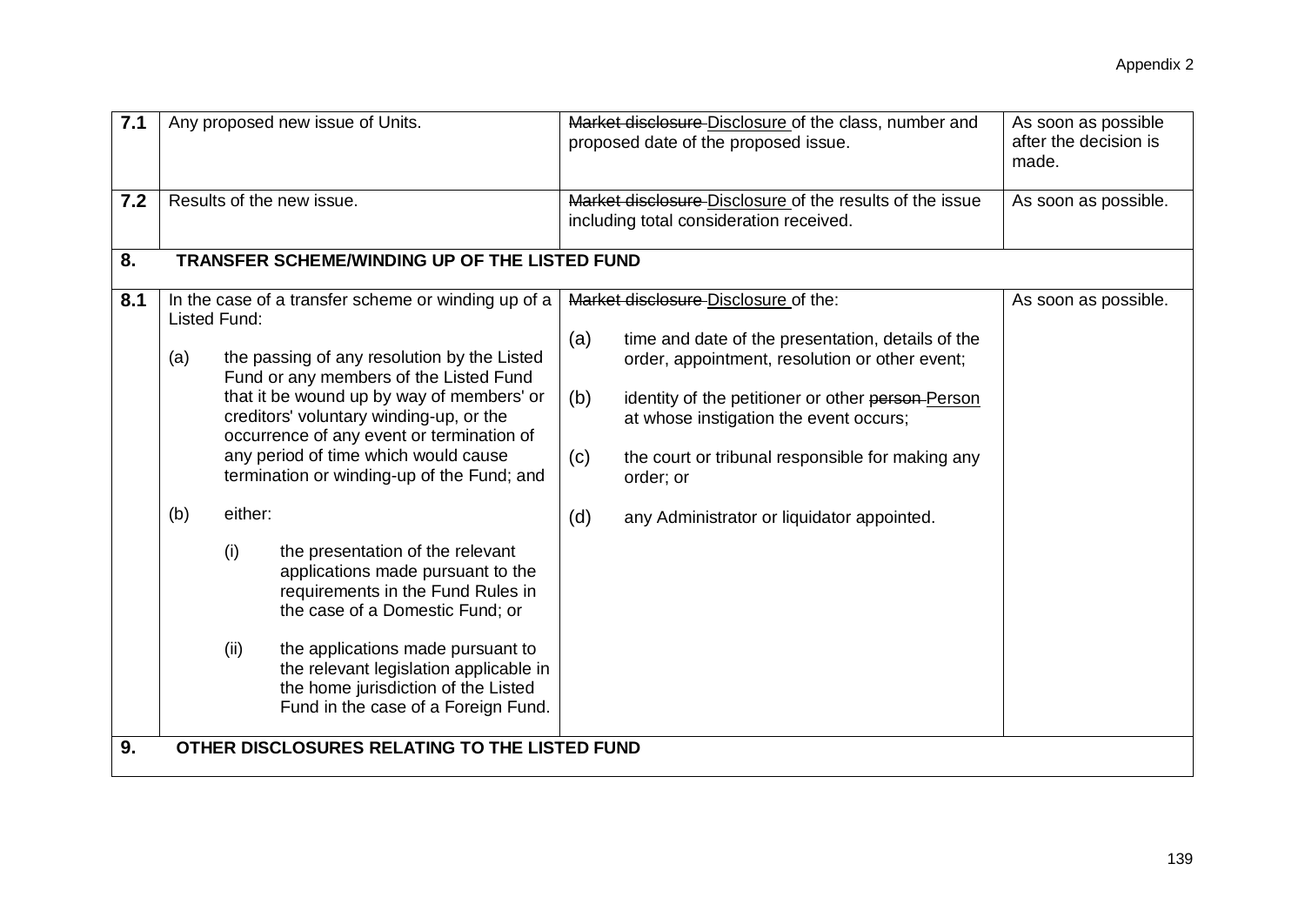| A change to the legal structure of the Listed Fund                                                                  |                                                                                                                                                                                                                       |                                                                                      |  |  |
|---------------------------------------------------------------------------------------------------------------------|-----------------------------------------------------------------------------------------------------------------------------------------------------------------------------------------------------------------------|--------------------------------------------------------------------------------------|--|--|
| (unless it is required to be disclosed under 2.3 or<br>(2.4).                                                       | Market disclosure Disclosure of any proposed change.                                                                                                                                                                  | As soon as possible.                                                                 |  |  |
| A change in fees (including management fees by<br>whatever named called) or charges imposed on<br>holders of Units. | Market disclosure Disclosure of any change in the fee<br>structure of a Listed Fund.                                                                                                                                  | As soon as possible.                                                                 |  |  |
| A change in the investment management of the<br>Listed Fund.                                                        | Market disclosure-Disclosure of any proposed change in<br>the investment management of the Listed Fund.                                                                                                               | As soon as possible.                                                                 |  |  |
| Any closure of the Listed Fund's register of<br>Unitholders.                                                        | Market disclosure Disclosure of the closure.                                                                                                                                                                          | At least ten<br>Business <sub>14</sub> Ddays<br>before the closure.                  |  |  |
| Any meeting of Unitholders.                                                                                         | Market disclosure Disclosure of notice.                                                                                                                                                                               | At the same time as<br>such notice is sent to<br>Unitholders.                        |  |  |
| The final timetable for any proposed action<br>affecting the rights of existing holders of its Units.               | Market disclosure Disclosure of the timetable.                                                                                                                                                                        | As soon as possible<br>after finalisation of the<br>timetable with the<br>Regulator. |  |  |
| Changes to rights attaching to Units or other<br>Securities into which they convert.                                | Market disclosure Disclosure of:<br>the class of Securities to which the changes<br>(a)<br>apply;<br>the date on which the changes become effective;<br>(b)<br>confirmation that consent of the holders of the<br>(c) | As soon as possible.                                                                 |  |  |
|                                                                                                                     |                                                                                                                                                                                                                       | Securities (and any other holders of Relevant                                        |  |  |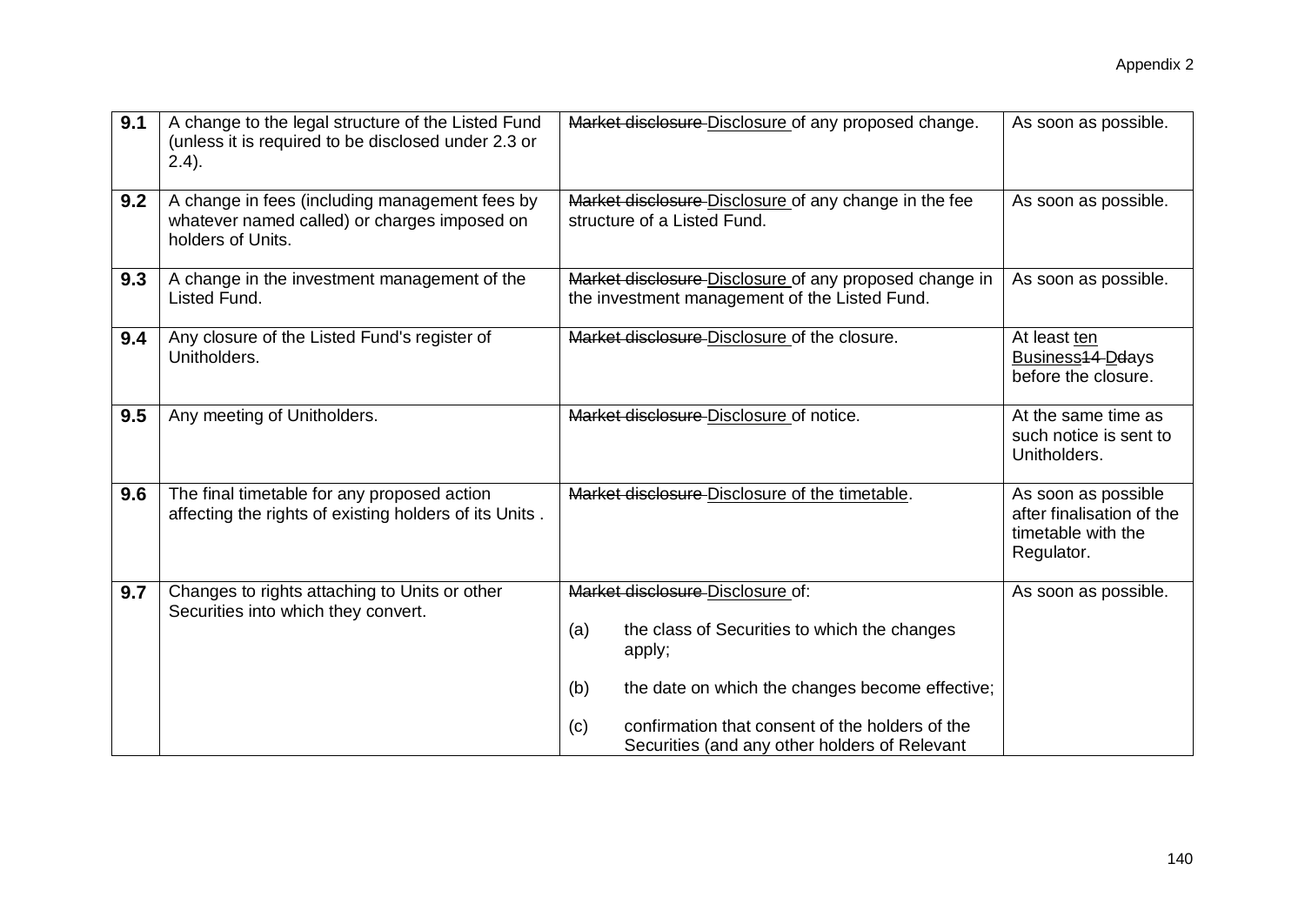|  |  | Securities) has been obtained and the date that<br>such consent was obtained; and |  |
|--|--|-----------------------------------------------------------------------------------|--|
|  |  | a summary of the changes.                                                         |  |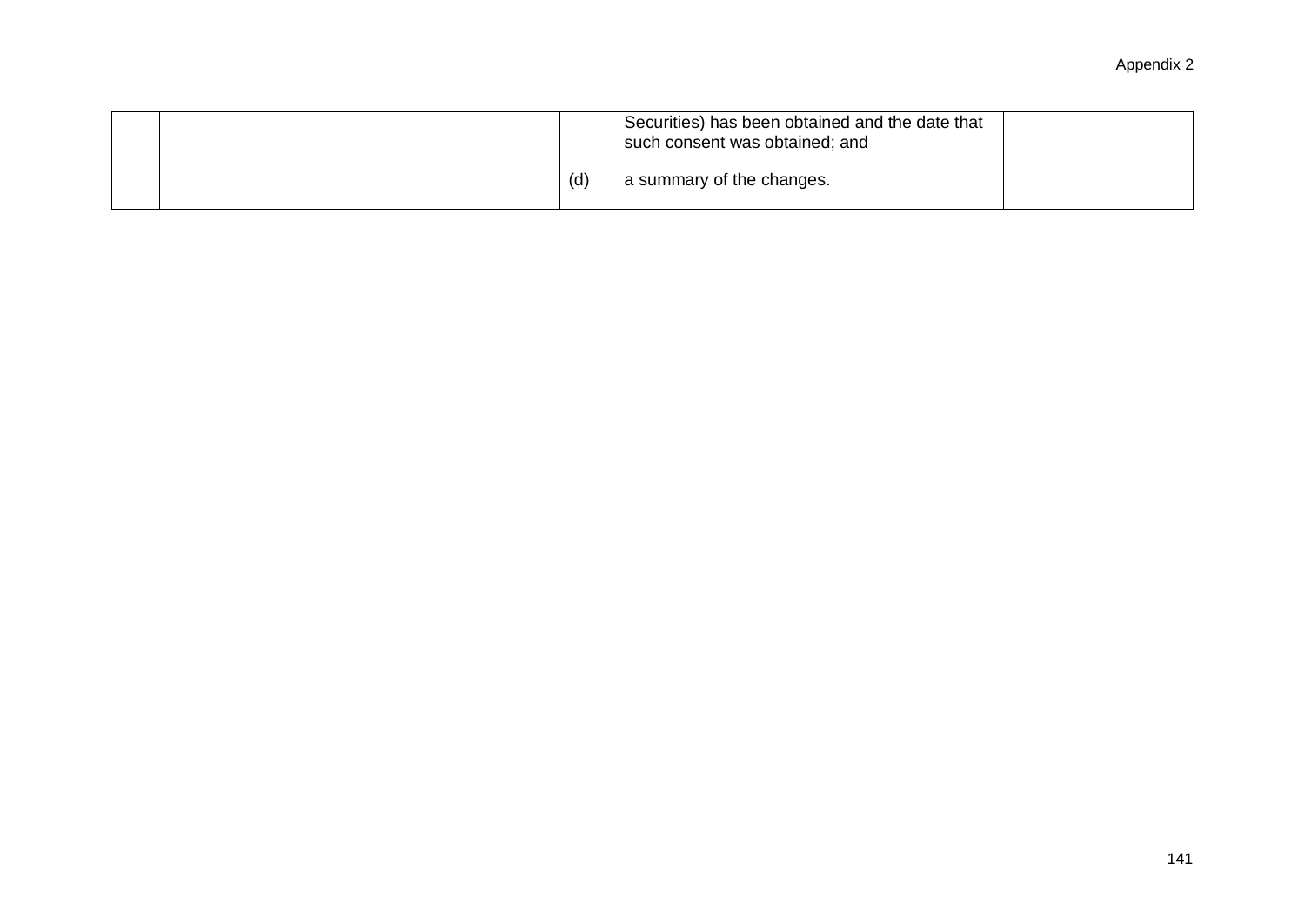### **APP 4 CORPORATE GOVERNANCE BEST PRACTICE STANDARDS**

#### **General**

1. This Appendix sets out, by way of Guidance, best practice standards relevant to each of the Corporate Governance Principles (the "**Principles**") set out in Rule 9.2. While the Principles have the status of Rules that apply to a Reporting Entity / Listed Entity, the standards in this document are best practice standards that may be adopted by a Reporting Entity / Listed Entity to achieve compliance with the Principles.

……

30. The Board should consider a non-executive Director to be "independent" if that Director meets, upon an assessment, objective criteria of independence set by the Board. Such independence criteria should encompass independence in character and judgement of the individual by having no commercial or other relationships or circumstances which are likely to affect or could appear to impair his judgement in a manner other than in the best interests of the Reporting Entity. In making the assessment of independence against such criteria, the Board should consider matters such as whether the personPerson:

….

31. The terms and conditions of appointment of non-executive Directors should be made available for inspection by any personPerson at the Reporting Entity's registered office during normal business hours. The letter of appointment should set out the expected time commitment. Non-executive Directors should undertake that they will have sufficient time to meet what is expected of them. Their other significant commitments should be disclosed to the Board before appointment, with a broad indication of the time involved. The Board should be informednotified of subsequent changes.

….

#### **Audit committee**

- 48. The Board should establish and maintain an audit committee to monitor and review the Reporting Entity's internal audit function and other internal controls. The main roles and responsibilities of the audit committee should be set out in written terms of reference, be available on the website of the Reporting Entity and include at least the following:
	- a. monitoring the integrity of the financial statements of the Reporting Entity and any formal announcements Disclosures relating to the Reporting Entity 's financial performance and reviewing significant financial reporting judgements contained in them;

…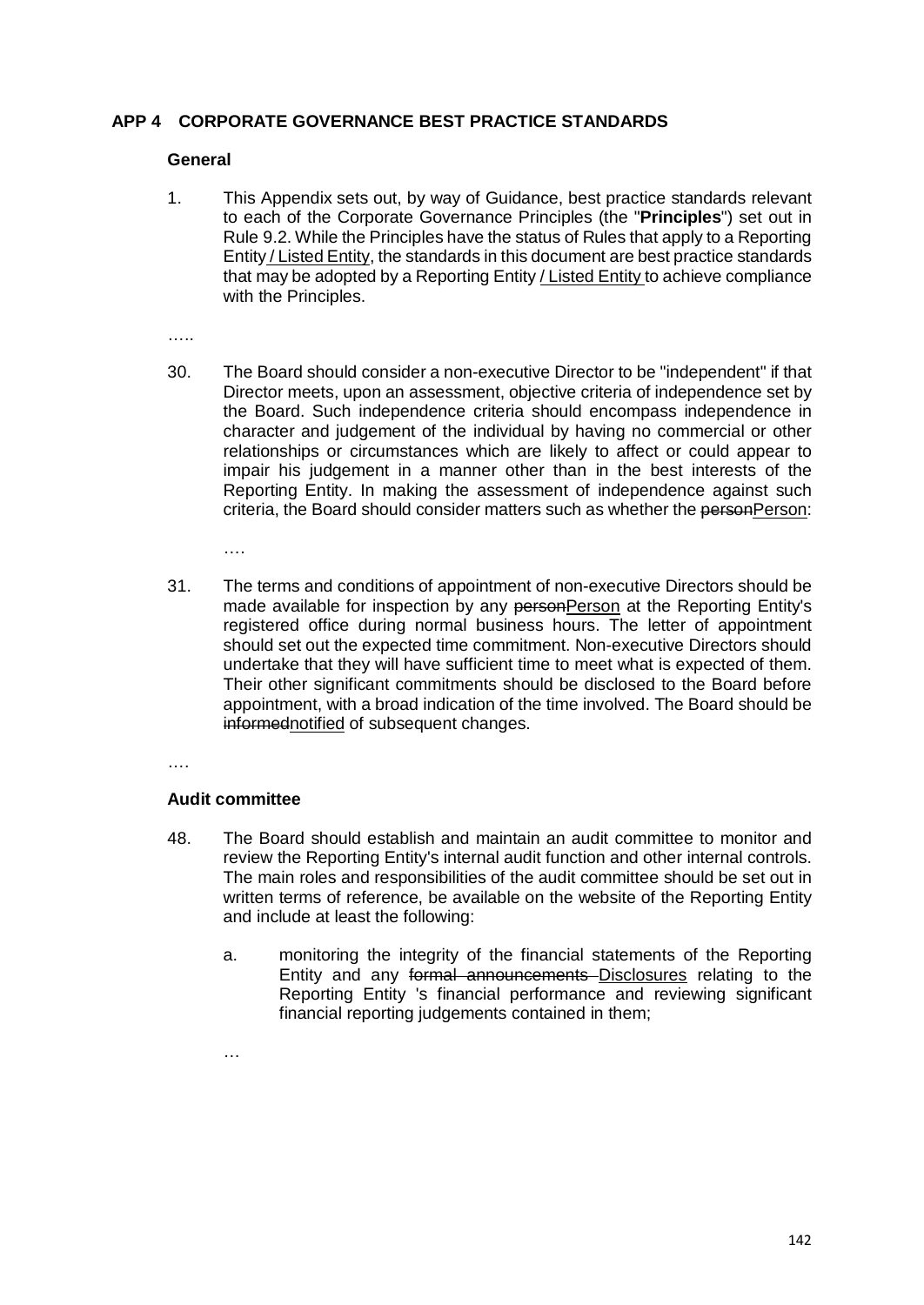# **APP6 CONTINUING OBLIGATIONS – SECURITY SPECIFIC DISCLOSURES**

- A6.1 Continuing obligations Market disclosures Disclosures for Listed Entities
- A6.1.1 This table forms part of Rule 2.7.8.
- A6.1.2 A Listed Entity <u>(or its Reporting Entity)</u> must, on the occurrence of an event specified in column 1, make the required <del>disclosure</del> Disclosure detailed in column 2, within the time specified in column 3, in respect of the Securities identified with a " $\checkmark$ " in column 4, of this Table.

| A6.1.1        |                                                                                                                      |                                                   |                                                                                      |                        |       |                            |                             |           |                  |                |  |
|---------------|----------------------------------------------------------------------------------------------------------------------|---------------------------------------------------|--------------------------------------------------------------------------------------|------------------------|-------|----------------------------|-----------------------------|-----------|------------------|----------------|--|
|               | <b>EVENT GIVING RISE TO</b><br><b>DISCLOSURE OBLIGATION</b>                                                          | <b>DISCLOSURE REQUIRED</b>                        | <b>TIME OF</b><br><b>DISCLOSURE</b>                                                  | Structured<br>Products | Share | Warrants<br>Shar<br>$\leq$ |                             | Debenture | Certificat<br>es |                |  |
|               |                                                                                                                      |                                                   |                                                                                      |                        |       |                            | Warrants<br>Dehentur<br>ove |           | <b>Shares</b>    | Debenture<br>m |  |
|               | <b>GENERAL</b>                                                                                                       |                                                   |                                                                                      |                        |       |                            |                             |           |                  |                |  |
| $\mathbf 1$ . | Any closure of the Listed Entity's<br>register of security holders.                                                  | Market disclosure Disclosure of<br>the closure.   | At least ten<br>Business <sub>14</sub> Deays<br>before the closure.                  |                        |       |                            |                             |           |                  |                |  |
| 2.            | Any meeting of holders of Securities.                                                                                | Market disclosure Disclosure of<br>notice.        | At the same time as<br>such notice is sent to<br>the holders of<br>Securities.       | $\checkmark$           | ✓     | ✓                          | ✓                           |           | ✓                |                |  |
| 3.            | The final timetable for any proposed<br>action affecting the rights of existing<br>holders of its Listed Securities. | Market disclosure Disclosure of<br>the timetable. | As soon as possible<br>after finalisation of<br>the timetable with the<br>Regulator. | $\checkmark$           | ✓     | ✓                          |                             | ✓         |                  |                |  |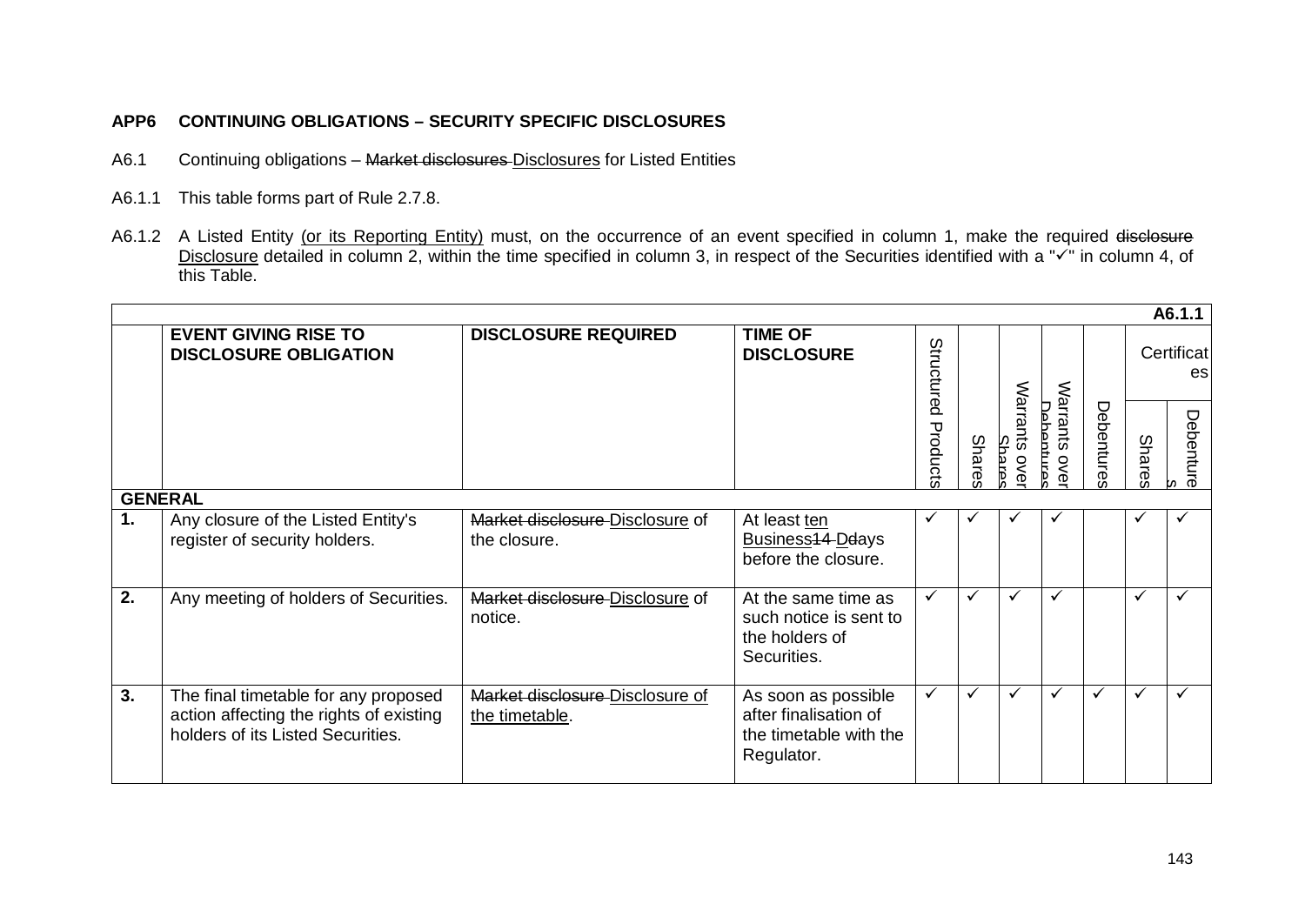|    |                                                                                                                                                                                                                                   |                                                                                                                                                                                                                                                                                                                                                                                |                                     |                     |               |                               |                           |              |               | A6.1.1           |
|----|-----------------------------------------------------------------------------------------------------------------------------------------------------------------------------------------------------------------------------------|--------------------------------------------------------------------------------------------------------------------------------------------------------------------------------------------------------------------------------------------------------------------------------------------------------------------------------------------------------------------------------|-------------------------------------|---------------------|---------------|-------------------------------|---------------------------|--------------|---------------|------------------|
|    | <b>EVENT GIVING RISE TO</b><br><b>DISCLOSURE OBLIGATION</b>                                                                                                                                                                       | <b>DISCLOSURE REQUIRED</b>                                                                                                                                                                                                                                                                                                                                                     | <b>TIME OF</b><br><b>DISCLOSURE</b> |                     |               |                               |                           |              |               | Certificat<br>es |
|    |                                                                                                                                                                                                                                   |                                                                                                                                                                                                                                                                                                                                                                                |                                     | Structured Products | <b>Shares</b> | Warrants ove<br><b>Shares</b> | Warrants ove<br>Dahantura | Debentures   | <b>Shares</b> | Debenture<br>w   |
| 4. | All proposed drawings to effect<br>partial redemptions, and, in the case<br>of registered Debentures or<br>Structured Products, the date on<br>which it is proposed to close the<br>books for the purpose of making a<br>drawing. | Disclosure of the partial<br>redemption.                                                                                                                                                                                                                                                                                                                                       | As soon as possible.                | $\leq$              |               |                               |                           | $\checkmark$ |               |                  |
| 5. | Changes to rights attaching to Listed<br>Securities or other Securities into<br>which they convert.                                                                                                                               | Market disclosure Disclosure of:<br>the class of Securities to<br>(a)<br>which the changes apply;<br>(b)<br>the date on which the<br>changes become<br>effective;<br>(c)<br>confirmation that consent<br>of the holders of the<br>Securities (and any other<br>holders of Relevant<br>Securities) has been<br>obtained and the date that<br>such consent was<br>obtained); and | As soon as possible.                | $\checkmark$        | ✓             | ✓                             | ✓                         | ✓            | ✓             | ✓                |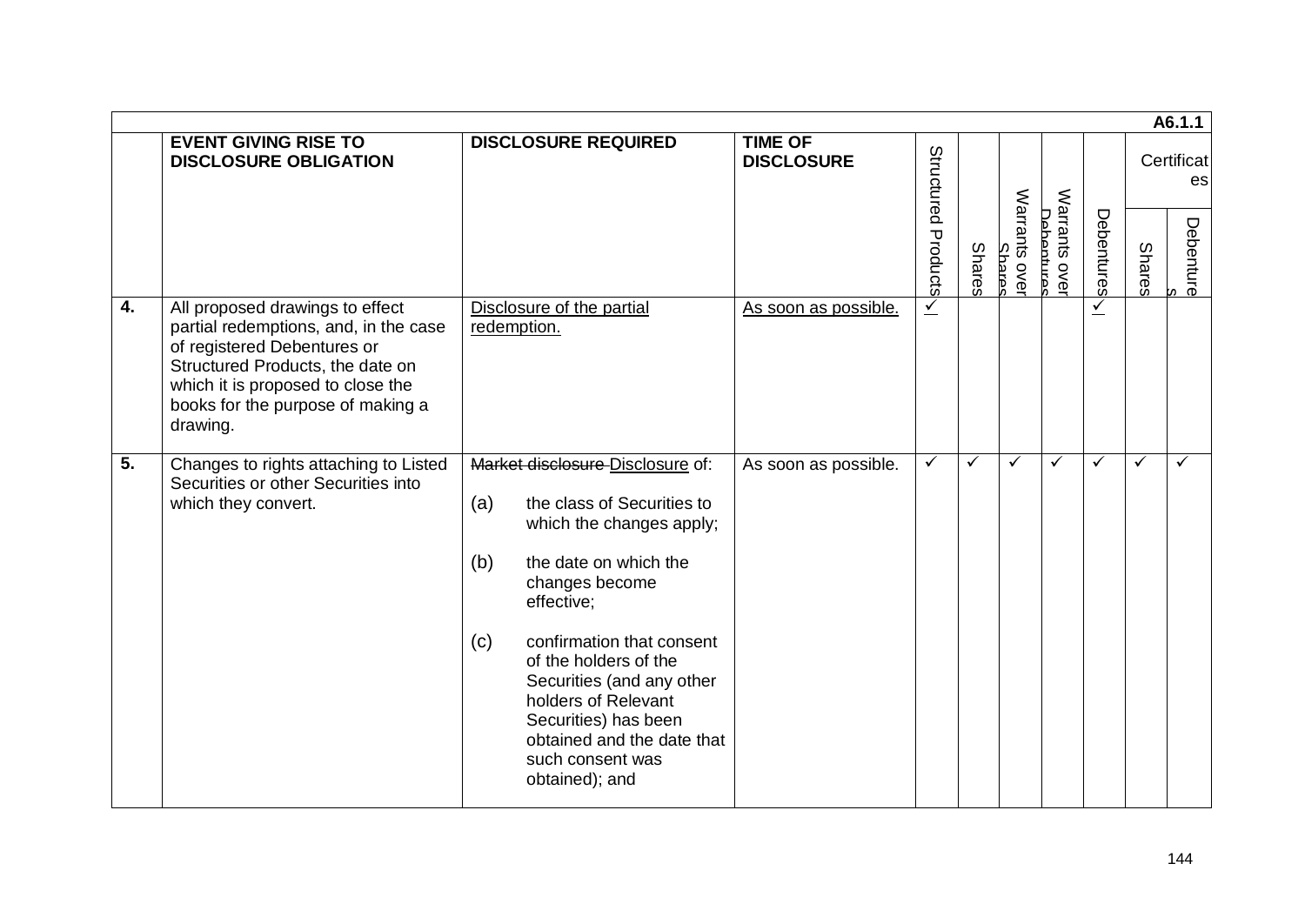|    |                                                                                                    |                                     |                                     |              |               |                          |                         |            |               | A6.1.1           |
|----|----------------------------------------------------------------------------------------------------|-------------------------------------|-------------------------------------|--------------|---------------|--------------------------|-------------------------|------------|---------------|------------------|
|    | <b>EVENT GIVING RISE TO</b><br><b>DISCLOSURE OBLIGATION</b>                                        | <b>DISCLOSURE REQUIRED</b>          | <b>TIME OF</b><br><b>DISCLOSURE</b> | Structured   |               |                          |                         |            |               | Certificat<br>es |
|    |                                                                                                    |                                     |                                     | Products     | <b>Shares</b> | Warrants<br>ŠΡ<br>ୂ<br>Φ | Warrants<br>Р<br>ႄ<br>ሟ | Debentures | <b>Shares</b> | Debenture<br>m   |
|    |                                                                                                    | (d)<br>a summary of the<br>changes. |                                     |              |               |                          |                         |            |               |                  |
| 6. | Any decision made in regard to:<br>(a)<br>any change in the structure of<br>the Listed Securities; | Market disclosure Disclosure.       | As soon as possible.                | $\checkmark$ |               |                          |                         |            |               |                  |

….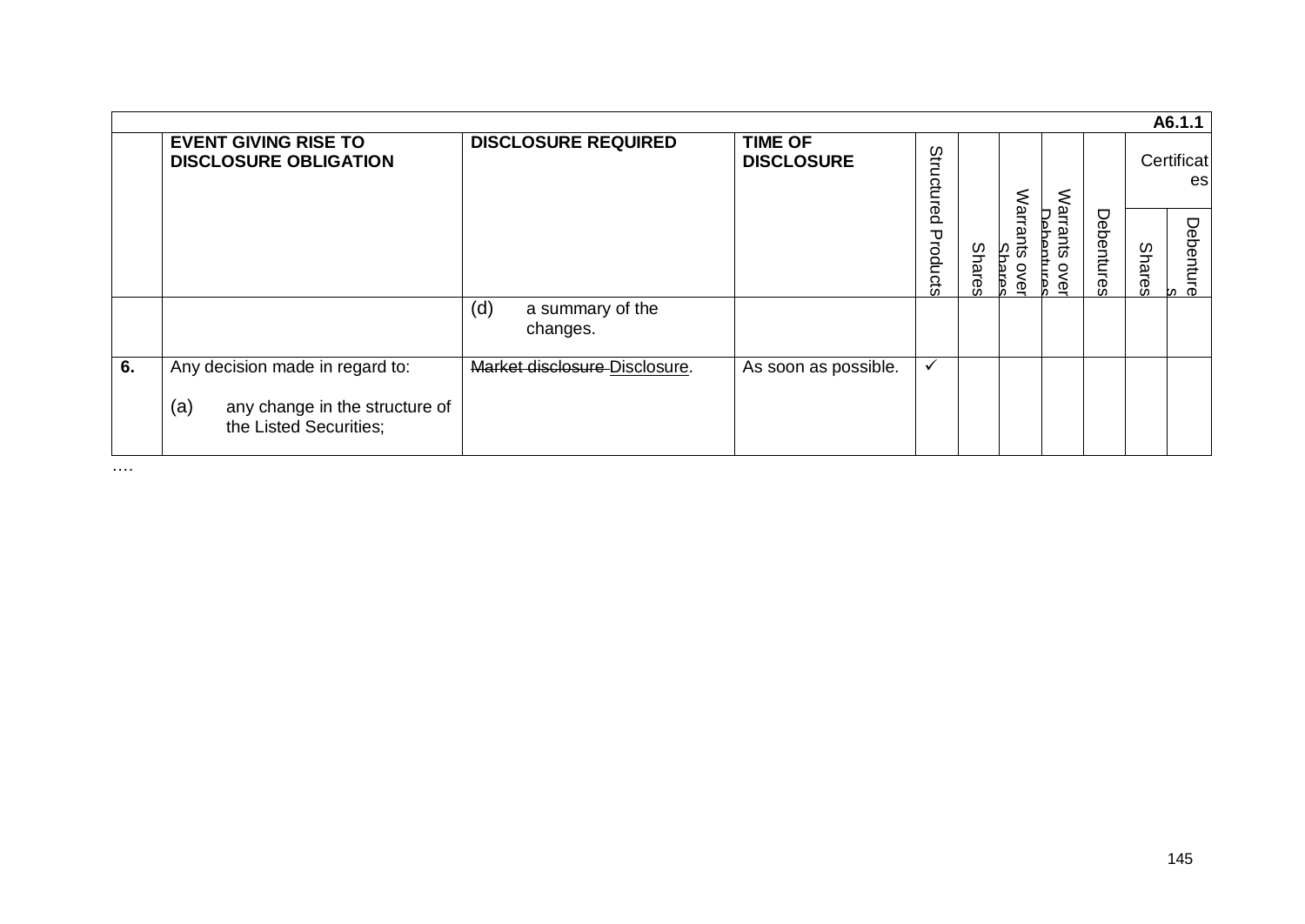- A6.2 Other continuing obligations for Listed Entities
- A6.2.1 This table forms part of Rule 2.7.8.
- A6.2.2 A Listed Entity (or its Reporting Entity) must, on the occurrence of an event or matter specified in column 1, undertake the requirements detailed in column 2, within the time specified in column 3, in respect of the Securities identified with a " $\checkmark$ " in column 4, of this Table.

| A6.2.1         |                                                                                                                 |                                                                                                                                                                                                                                                                                                                                                                                                                                                                         |               |                        |        |                                |                             |            |              |            |        |
|----------------|-----------------------------------------------------------------------------------------------------------------|-------------------------------------------------------------------------------------------------------------------------------------------------------------------------------------------------------------------------------------------------------------------------------------------------------------------------------------------------------------------------------------------------------------------------------------------------------------------------|---------------|------------------------|--------|--------------------------------|-----------------------------|------------|--------------|------------|--------|
|                | <b>EVENT / MATTER</b>                                                                                           | <b>REQUIREMENTS</b>                                                                                                                                                                                                                                                                                                                                                                                                                                                     | <b>TIME</b>   |                        |        |                                |                             |            | Certificates |            | lunits |
|                |                                                                                                                 |                                                                                                                                                                                                                                                                                                                                                                                                                                                                         |               | Products<br>Structurec | Shares | <b>Shares</b><br>Warrants over | Debentures<br>Warrants over | Debentures | Shares       | Debentures |        |
| <b>GENERAL</b> |                                                                                                                 |                                                                                                                                                                                                                                                                                                                                                                                                                                                                         |               |                        |        |                                |                             |            |              |            |        |
|                | .                                                                                                               |                                                                                                                                                                                                                                                                                                                                                                                                                                                                         |               |                        |        |                                |                             |            |              |            |        |
| 5.             | Receipt of properly executed<br>transfer documents or a request<br>to split documents evidencing<br>Securities. | The Listed Entity shall<br>ensure that transfers are<br>registered by the registrar<br>within seven Business<br>Days of receipt of the<br>documents evidencing the<br>Securities. by the<br>registrar. Unless the<br>Securities have been<br>issued in dematerialised<br>form, the Listed Entity or<br>its registrar shall issue<br>definitive documents<br>arising out of a<br>registration of transfers or<br>the splitting of documents<br>evidencing the Securities | At all times. | ✓                      | ✓      | $\checkmark$                   | ✓                           | ✓          | ✓            | ✓          | ✓      |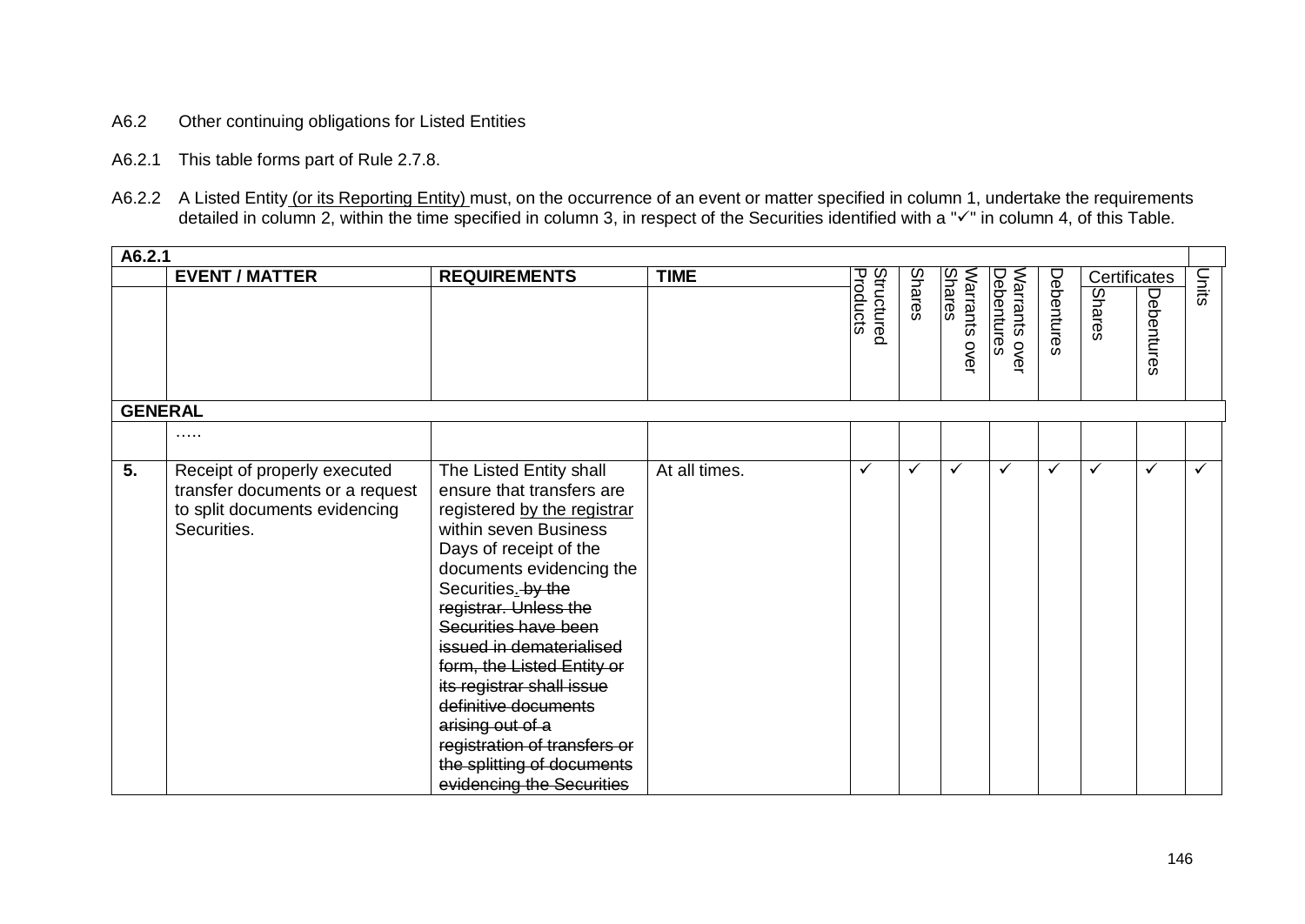| A6.2.1 |                                              |                                                                                                                                                                                                                                                                                                                                                                                                                                                                                                                                                     |               |                        |                          |                                |                             |                          |                          |                          |              |
|--------|----------------------------------------------|-----------------------------------------------------------------------------------------------------------------------------------------------------------------------------------------------------------------------------------------------------------------------------------------------------------------------------------------------------------------------------------------------------------------------------------------------------------------------------------------------------------------------------------------------------|---------------|------------------------|--------------------------|--------------------------------|-----------------------------|--------------------------|--------------------------|--------------------------|--------------|
|        | <b>EVENT / MATTER</b>                        | <b>REQUIREMENTS</b>                                                                                                                                                                                                                                                                                                                                                                                                                                                                                                                                 | <b>TIME</b>   |                        |                          |                                |                             |                          | Certificates             |                          | lunits       |
|        |                                              |                                                                                                                                                                                                                                                                                                                                                                                                                                                                                                                                                     |               | Structured<br>Products | <b>Shares</b>            | <b>Shares</b><br>Warrants over | Warrants over<br>Debentures | Debentures               | <b>Shares</b>            | Debentures               |              |
|        |                                              | within seven Business<br>Days of receiving properly<br>executed transfer<br>documents or the date of<br>expiration of any right of<br>renunciation (as<br>appropriate).                                                                                                                                                                                                                                                                                                                                                                             |               |                        |                          |                                |                             |                          |                          |                          |              |
| $6 -$  | Issue of documents evidencing<br>Securities. | Unless the Securities<br>have been issued in<br>dematerialised form, the<br><b>Listed Entity shall ensure</b><br>that every Person whose<br>name is entered as a<br>holder in the register shall<br>be entitled without charge<br>to receive one document<br>evidencing the Securities<br>for all his holdings and the<br>Listed Entity shall permit a<br>holder to have his<br>holdings evidenced by as<br>many documents as the<br>holder requires (and in the<br>sizes requested), subject<br>to a maximum charge of<br>\$10 per document issued | At all times. | $\sqrt{ }$             | $\overline{\phantom{0}}$ | $\overline{\mathcal{L}}$       | $\overline{\mathcal{L}}$    | $\overline{\mathcal{L}}$ | $\overline{\mathcal{L}}$ | $\overline{\mathcal{L}}$ | $\checkmark$ |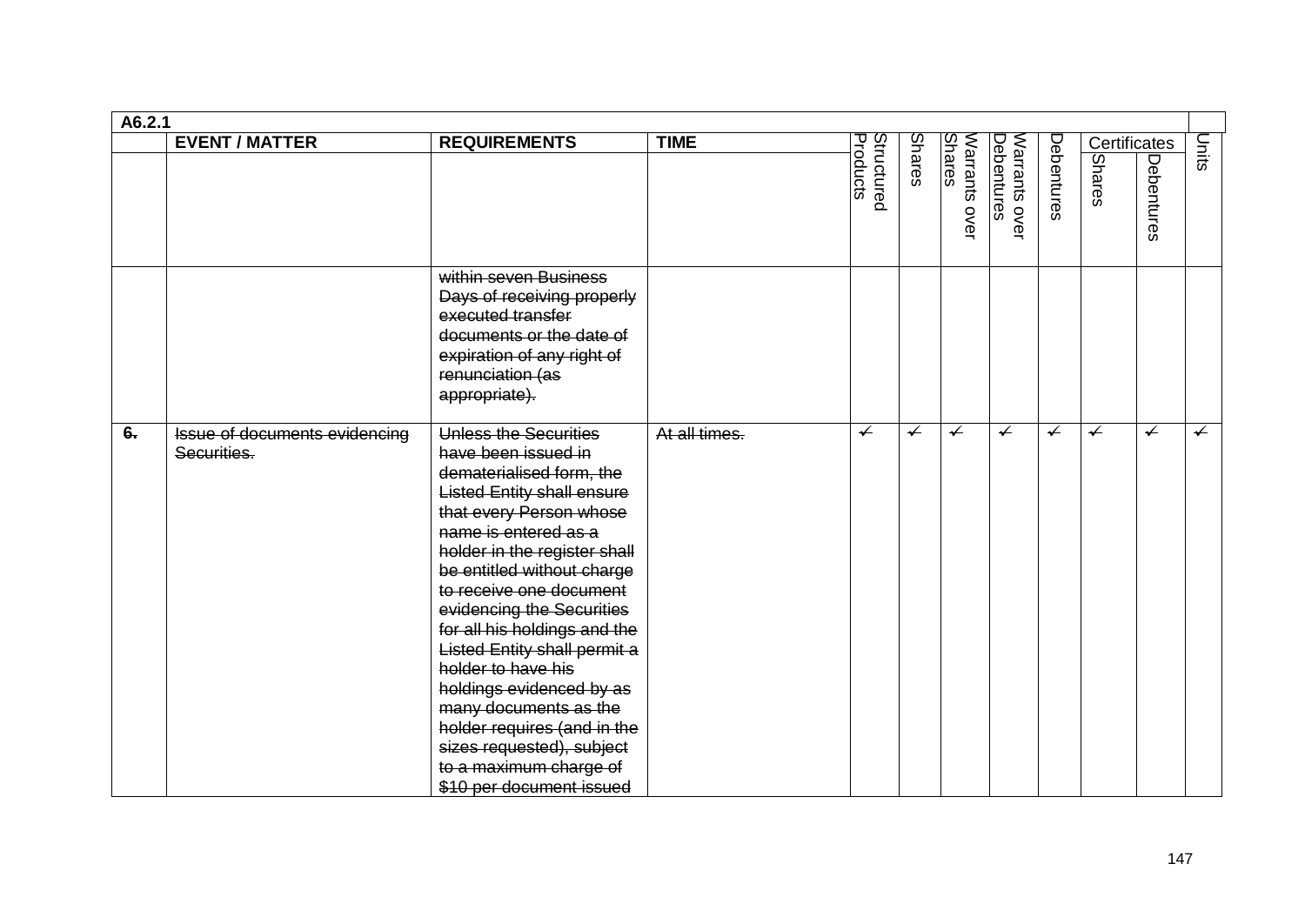| A6.2.1 |                                                                                                                                                                                                                                                                                                  |                                                                                                                              |                                                             |                        |               |                                          |                             |              |                               |              |              |
|--------|--------------------------------------------------------------------------------------------------------------------------------------------------------------------------------------------------------------------------------------------------------------------------------------------------|------------------------------------------------------------------------------------------------------------------------------|-------------------------------------------------------------|------------------------|---------------|------------------------------------------|-----------------------------|--------------|-------------------------------|--------------|--------------|
|        | <b>EVENT / MATTER</b>                                                                                                                                                                                                                                                                            | <b>REQUIREMENTS</b>                                                                                                          | <b>TIME</b>                                                 | Products<br>Structurec | <b>Shares</b> | Shares<br><b>Narrants</b><br><b>OVEI</b> | Debentures<br>Warrants over | Debentures   | Certificates<br><b>Shares</b> | Debentures   | Units        |
|        |                                                                                                                                                                                                                                                                                                  | after the first subject to a<br>maximum charge of \$10<br>per document issued after<br>the first.                            |                                                             |                        |               |                                          |                             |              |                               |              |              |
| 76.    | Registration of transfers or other<br>documents relating to or<br>affecting the title to any<br>Securities, splitting documents<br>evidencing Securities, issuing<br>documents evidencing<br>Securities or marking or noting<br>such documents.                                                  | Subject to 6 above, the<br>Listed Entity and its<br>registrar shall not charge<br>investors any fee for the<br>registration. | At all times.                                               | $\checkmark$           | ✓             | ✓                                        | $\checkmark$                | $\checkmark$ | $\checkmark$                  | ✓            | $\checkmark$ |
| 87.    | Any announcement-Disclosure<br>of the timetable for any<br>proposed action affecting the<br>rights of existing holders of its<br>Listed Securities. The Regulator<br>may request amendments to the<br>timetable, if considered<br>necessary for the purpose of<br>maintaining an orderly market. | Notify the Regulator.                                                                                                        | At least 24 hours in<br>advance of proposed<br>publication. | $\checkmark$           | ✓             | ✓                                        | $\checkmark$                | ✓            | $\checkmark$                  | $\checkmark$ | $\checkmark$ |
| 98.    | Any proposed amendments to a<br>timetable, including amendment                                                                                                                                                                                                                                   | Notify the Regulator.                                                                                                        | Immediate.                                                  | $\checkmark$           | ✓             | ✓                                        | $\checkmark$                | ✓            | ✓                             | ✓            | $\checkmark$ |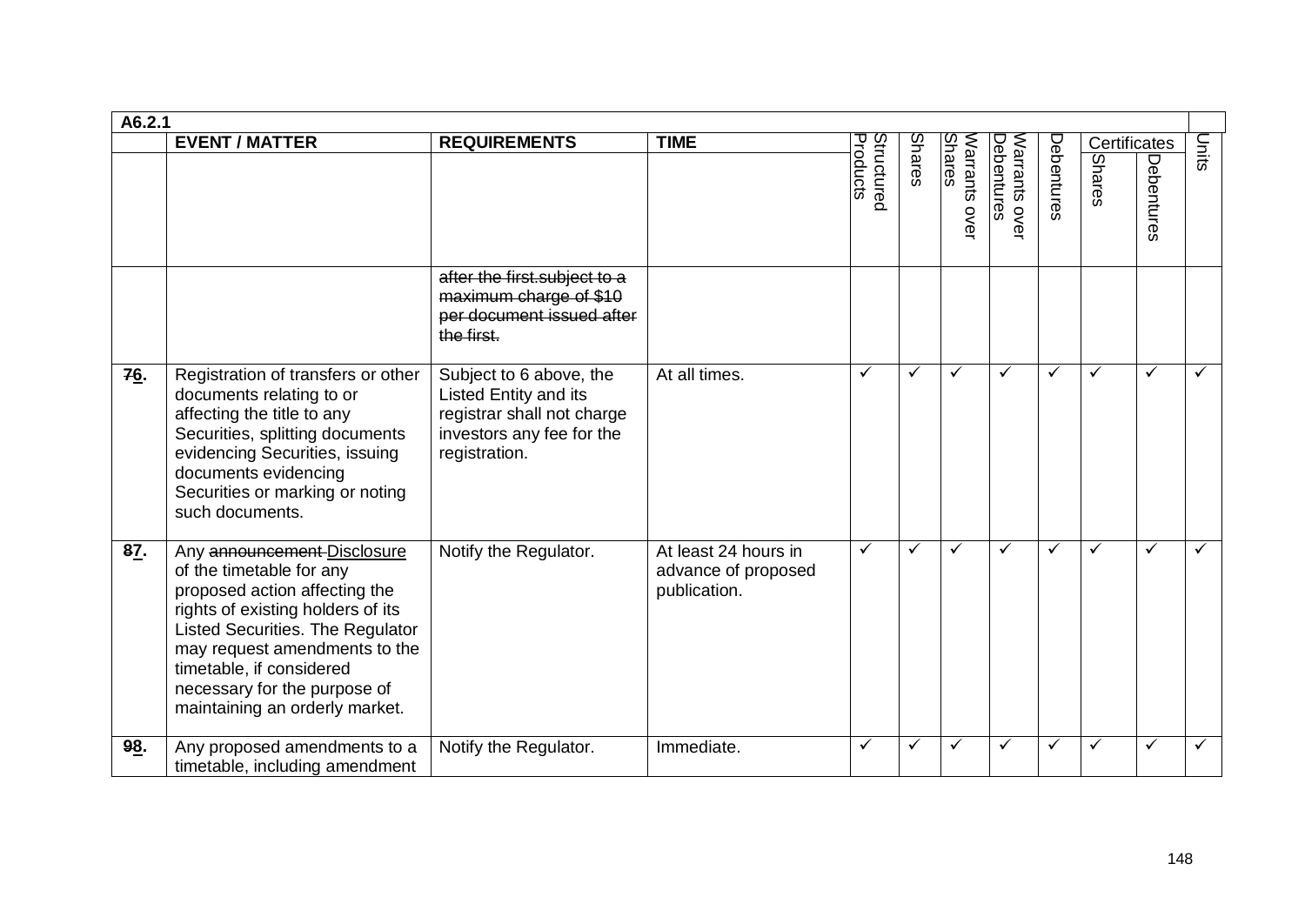| A6.2.1 |                                                                                                                                                                                                                                                                |                                                                                                                                                                                                                                                                                                    |                                     |                        |              |                                |                             |            |                        |              |       |
|--------|----------------------------------------------------------------------------------------------------------------------------------------------------------------------------------------------------------------------------------------------------------------|----------------------------------------------------------------------------------------------------------------------------------------------------------------------------------------------------------------------------------------------------------------------------------------------------|-------------------------------------|------------------------|--------------|--------------------------------|-----------------------------|------------|------------------------|--------------|-------|
|        | <b>EVENT / MATTER</b><br>to the publication details of an                                                                                                                                                                                                      | <b>REQUIREMENTS</b>                                                                                                                                                                                                                                                                                | <b>TIME</b>                         | Products<br>Structurec | Shares       | <b>Shares</b><br>Narrants over | Warrants over<br>Debentures | Debentures | Certificates<br>Shares | Debentures   | Units |
| 109.   | announcement a Disclosure.<br>All proposed drawings to effect<br>partial redemptions and, in the<br>case of registered Debentures<br>or Structured Products, the date<br>on which it is proposed to close<br>the books for the purpose of<br>making a drawing. | The Regulator must be<br>informed notified of the<br>outstanding amount of the<br>Securities which are<br>admitted to on the Official<br>List after any such<br>drawing has been made,<br>for publication by the<br>Regulator.                                                                     | In advance.<br>As soon as possible. | $\checkmark$           |              |                                |                             | ✓          |                        | $\checkmark$ |       |
| 110.   | Any proposed decision with<br>regard to:                                                                                                                                                                                                                       | Notify the Regulator.                                                                                                                                                                                                                                                                              | In advance.                         | $\checkmark$           | $\checkmark$ | ✓                              | ✓                           | ✓          | ✓                      | ✓            | ✓     |
| 121.   | In respect of Securities which<br>carry rights of conversion or<br>exchange into or subscription for<br>the Securities of another<br>Company, or are guaranteed by<br>another Company.                                                                         | The Listed Entity must<br>ensure that adequate<br>information is at all times<br>available about the other<br>Company and about any<br>changes in the rights<br>attaching to the Securities<br>to which such rights of<br>conversion, exchange or<br>subscription relate. This<br>must include the | As soon as possible.                |                        | ✓            | ✓                              | ✓                           | ✓          | ✓                      | ✓            |       |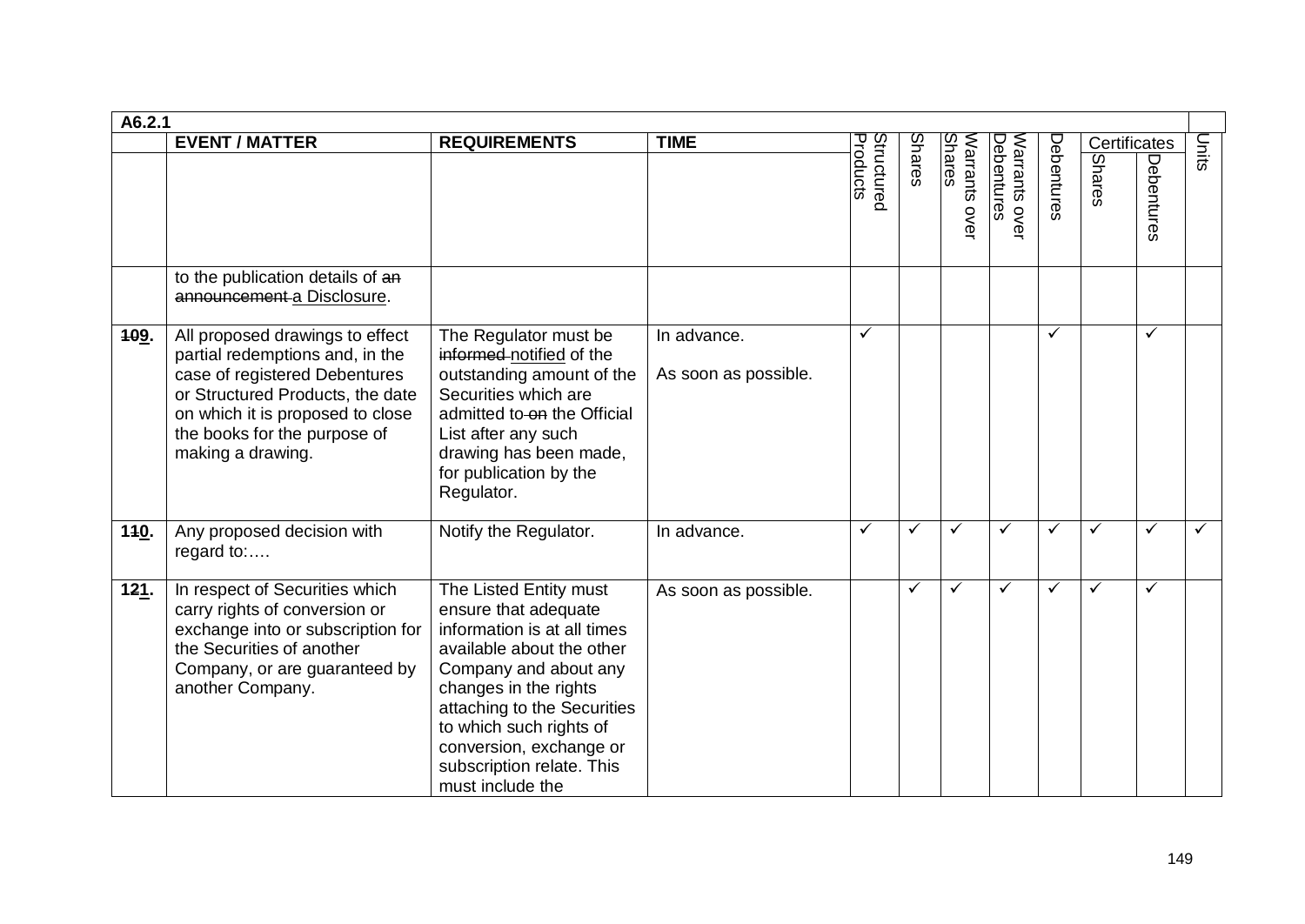| A6.2.1 |                       |                                                                                                                                                                                                                                      |             |                               |               |                                   |                                       |            |                        |            |       |
|--------|-----------------------|--------------------------------------------------------------------------------------------------------------------------------------------------------------------------------------------------------------------------------------|-------------|-------------------------------|---------------|-----------------------------------|---------------------------------------|------------|------------------------|------------|-------|
|        | <b>EVENT / MATTER</b> | <b>REQUIREMENTS</b>                                                                                                                                                                                                                  | <b>TIME</b> | <b>Structured</b><br>Products | <b>Shares</b> | <b>Shares</b><br>Varrants<br>over | Debentures<br>Narrants<br><b>OVEL</b> | Debentures | Certificates<br>Shares | Debentures | Units |
|        |                       | availability of the audited<br>annual accounts of the<br>other Company together<br>with any interim financial<br>statements and any other<br>information necessary for<br>a realistic valuation of<br>such Securities to be<br>made. |             |                               |               |                                   |                                       |            |                        |            |       |

….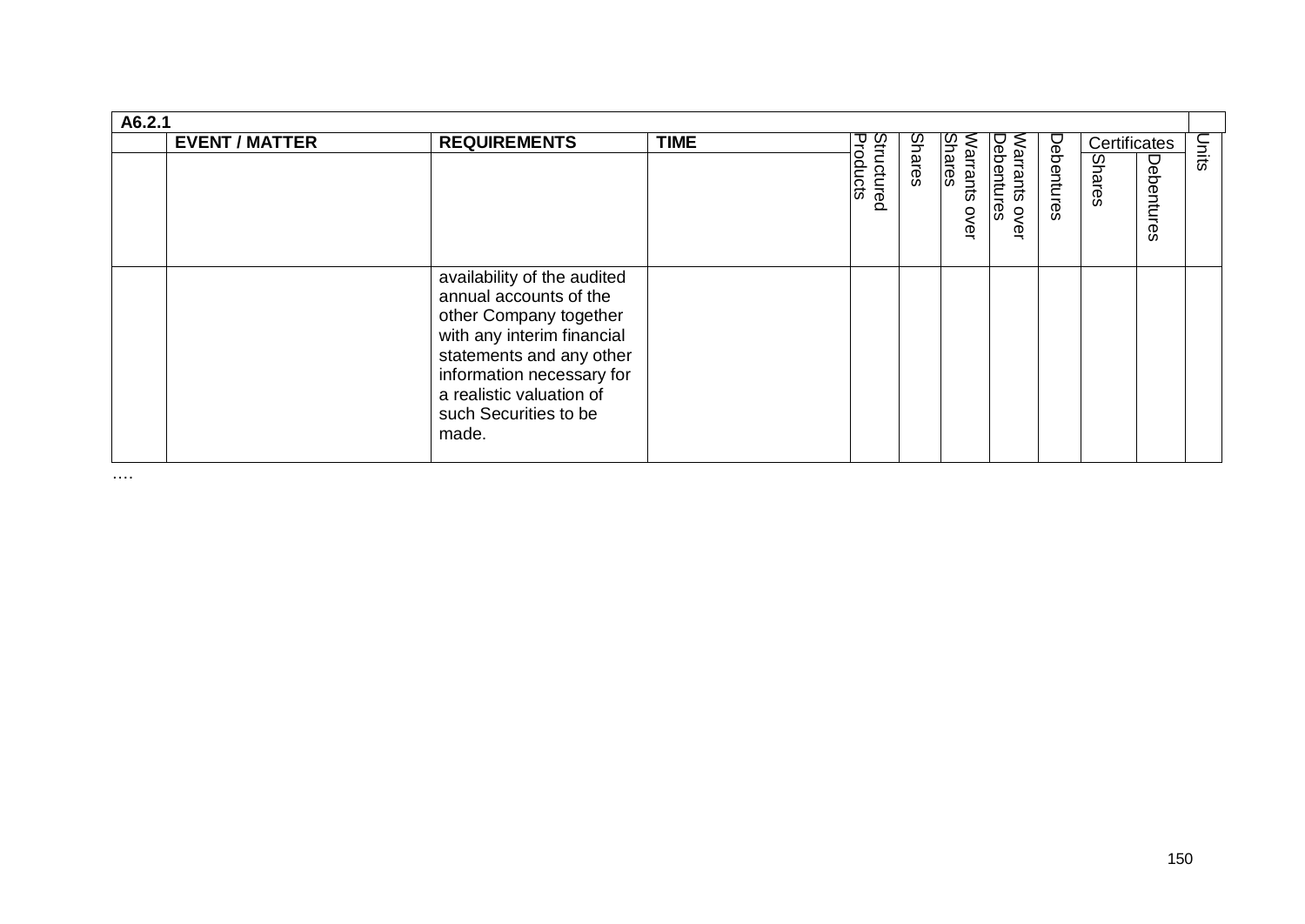## **APP 8 RESTRICTED SECURITIES**

## **A8.1 Determination of Restricted Securities**

## A8.1.1 This table forms part of Rule 9.6.5.

## Terms used in this APP 8, and not otherwise defined in GLO, shall mean the following:

| <b>Relevant</b><br><b>Service</b> |                                                                       | A Person (or an associate of a Person) who provides a service to the Applicant (or a Related Party of the             |
|-----------------------------------|-----------------------------------------------------------------------|-----------------------------------------------------------------------------------------------------------------------|
| <b>Provider</b>                   |                                                                       | Applicant) in connection with the Application's application for admission to the Official List, or in connection with |
|                                   | the offer of Securities by the Issuer/Listed Entity.                  |                                                                                                                       |
|                                   |                                                                       |                                                                                                                       |
| <b>Restriction Formula</b>        | for <b>Securities</b> (non-Warrants)                                  | The number of Securities not subject to a Restriction Period is calculated as (A/                                     |
|                                   |                                                                       | $B)$ x C, where:                                                                                                      |
|                                   |                                                                       | $A =$ cash paid for the Securities that could be subject to a Restriction Period.                                     |
|                                   |                                                                       | $B =$ price set for the Securities in the Applicant at the time of admission to the                                   |
|                                   |                                                                       | Official List, or as otherwise determined by the Regulator.                                                           |
|                                   |                                                                       | $C$ = the total number of Securities issued to the Person that could be subject to                                    |
|                                   |                                                                       | a Restriction Period.                                                                                                 |
|                                   | <b>Warrants</b> (which has the<br>for                                 | The number of Securities not subject to a Restriction Period is calculated as $D \times$                              |
|                                   | Warrants<br>terms<br>as<br>same                                       | <b>E</b> , where                                                                                                      |
|                                   | with ordinary<br>offered along<br>Securities),<br>part of<br>as<br>an | $D =$ the number of shares not subject to a Restriction Period.                                                       |
|                                   | linked<br>offering<br>to<br>an                                        |                                                                                                                       |
|                                   | application for admission to                                          | $E =$ the number of Warrants for each ordinary Security offered under the offering,                                   |
|                                   | the Official List.                                                    | linked to an application for admission to the Official List.                                                          |
|                                   |                                                                       |                                                                                                                       |
| <b>Vendor</b>                     |                                                                       | A Person who disposes of an Unproven Asset to an Applicant (or a Related Party of an Applicant).                      |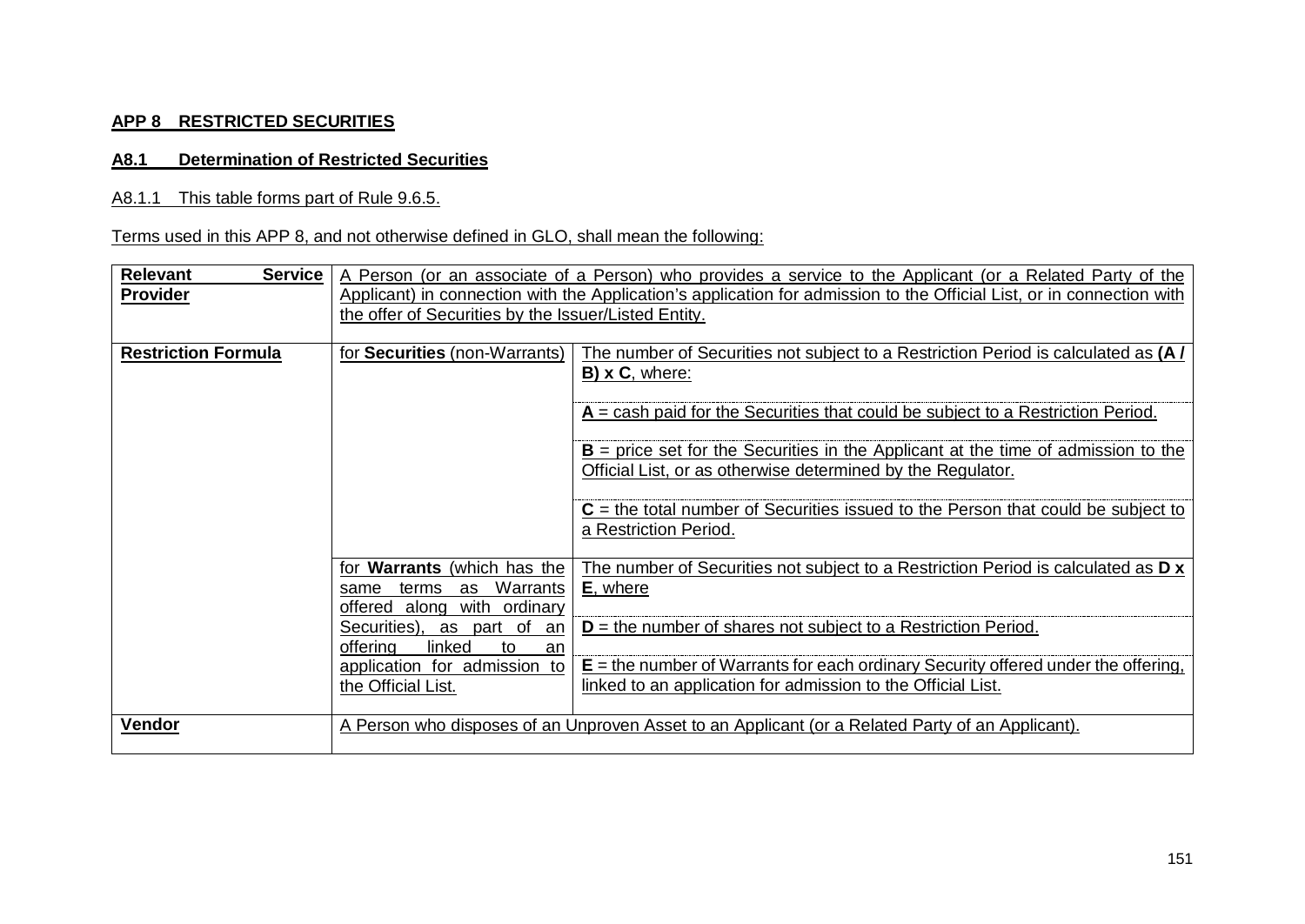| <b>Category</b>                                                                           | <b>Circumstances for the acquisition of</b><br>the Securities                                                                                                                                                                                                                                                                             | Number of Securities subject to a<br><b>Restriction Period</b>                                                                                                                                                                                                                                                                                                                                                                                                                                                 | <b>Restriction Period</b>                                                                                                       |
|-------------------------------------------------------------------------------------------|-------------------------------------------------------------------------------------------------------------------------------------------------------------------------------------------------------------------------------------------------------------------------------------------------------------------------------------------|----------------------------------------------------------------------------------------------------------------------------------------------------------------------------------------------------------------------------------------------------------------------------------------------------------------------------------------------------------------------------------------------------------------------------------------------------------------------------------------------------------------|---------------------------------------------------------------------------------------------------------------------------------|
| <b>Category 1</b><br>("Founders /<br>Related Parties /<br>Relevant Service<br>Providers") | A Person who provided capital to the<br>Applicant and who, at the time of the<br>application for admission is a:<br>Related Party of the Applicant; or<br>(a)<br><b>Relevant Service Provider of the</b><br>(b)<br>Applicant,<br>and the Person acquired the Securities for<br>cash or in consideration for the repayment<br>of debt.     | For Shares or Warrants, the number as<br>(a)<br>determined by the Restriction Formula.<br>(b) All other Securities.                                                                                                                                                                                                                                                                                                                                                                                            | 2 years from the time the<br>Applicant's Securities are<br>first admitted to trading on<br>a Recognised Investment<br>Exchange. |
| <b>Category 2</b><br>("Non-related<br>investors")                                         | A Person who provided capital to the<br>Applicant and who, at the time of the<br>application for admission is not a:<br>Related Party of the Applicant; or<br>(a)<br><b>Relevant Service Provider to the</b><br>(b)<br>Applicant,<br>and the Person acquired the Securities for<br>cash or in consideration for the repayment<br>of debt. | Securities which are fully paid Shares, for<br>(a)<br>which consideration per Security was at<br>least 80% of the price paid in any public<br>offering of the Applicant's securities at<br>the time of Applicant's application for<br>admission to the Official List - Not<br>subject to a Restriction Period<br>Subject to (a), where the consideration<br>(b)<br>for the Securities or Options was less<br>than 80%, the number as determined by<br>the Restriction Formula.<br>All other Securities.<br>(C) | 1 year from the time the<br>Applicant's Securities are<br>first admitted to trading on<br>a Recognised Investment<br>Exchange.  |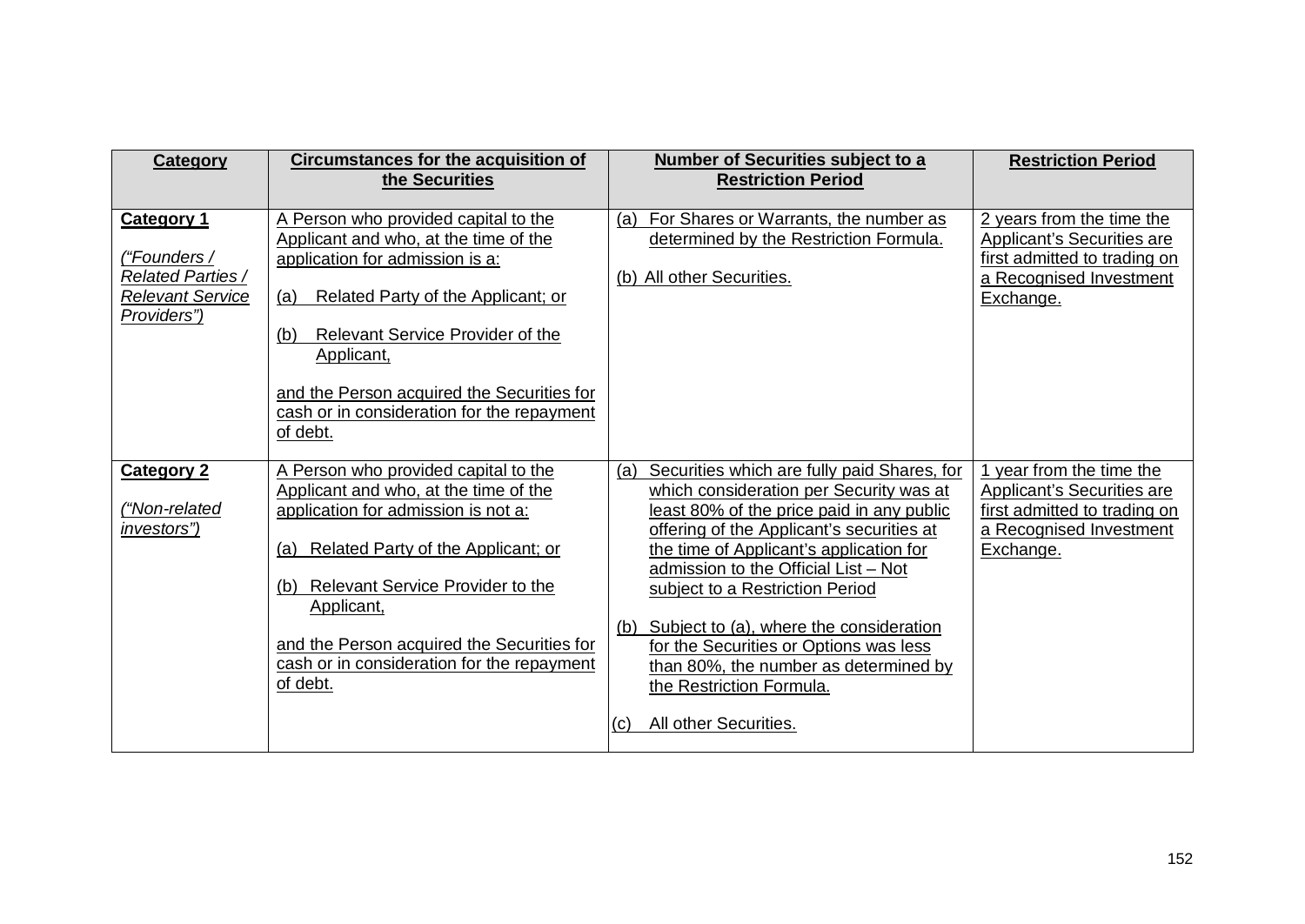| <b>Category 3</b><br>("Related Vendors<br>of Unproven<br><u>Assets")</u> | A Vendor who immediately before the time<br>of the acquisition of the Unproven Asset is<br><u>a:</u><br>Related Party of the Applicant; or<br>(a)<br>Relevant Service Provider to the<br>(b)<br>Applicant,<br>and the Vendor acquired the Securities in<br>consideration for the Unproven Asset<br>before the Applicant's Securities were<br>admitted to the Official List.                                                                                                                            | All Securities. | 2 years from the time the<br>Applicant's Securities are<br>first admitted to trading on<br>a Recognised Investment<br>Exchange.       |
|--------------------------------------------------------------------------|--------------------------------------------------------------------------------------------------------------------------------------------------------------------------------------------------------------------------------------------------------------------------------------------------------------------------------------------------------------------------------------------------------------------------------------------------------------------------------------------------------|-----------------|---------------------------------------------------------------------------------------------------------------------------------------|
| <b>Category 4</b><br>("Unrelated<br>Vendors of<br>Unproven<br>Assets")   | A Vendor who immediately before the time<br>of the acquisition of the Unproven Asset is<br>not a:<br>Related Party of the Applicant; or<br>(a)<br>Relevant Service Provider of the<br>(b)<br>Applicant,<br>and the Vendor acquired the Securities in:<br>consideration for the Unproven<br>(i)<br>Asset, or<br>circumstances that included<br>(ii)<br>subscriptions of securities under<br>a relevant agreement, where<br>the cash subscription amounts<br>were used to pay for the<br>Unproven Asset, | All Securities. | 1 year from the time the<br><b>Applicant's Securities are</b><br>first admitted to trading on<br>a Recognised Investment<br>Exchange. |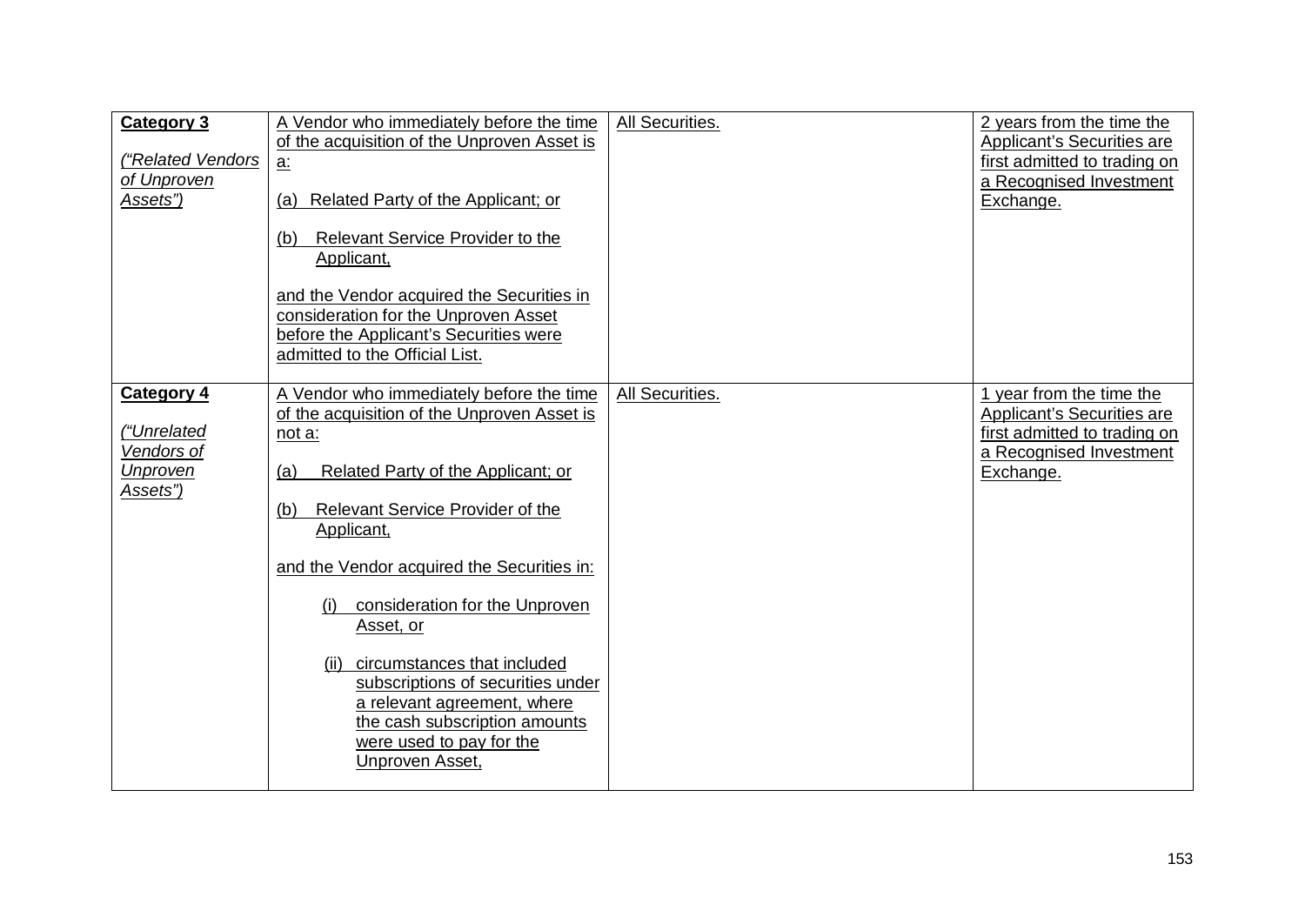|                                                             | before the Applicant's Securities were<br>admitted to the Official List.                                                                                                                                                                                                                                                                                                                                                                                                                          |                                                                                                                                                                                                                                                                                                   |                                                                                                                                                                                    |
|-------------------------------------------------------------|---------------------------------------------------------------------------------------------------------------------------------------------------------------------------------------------------------------------------------------------------------------------------------------------------------------------------------------------------------------------------------------------------------------------------------------------------------------------------------------------------|---------------------------------------------------------------------------------------------------------------------------------------------------------------------------------------------------------------------------------------------------------------------------------------------------|------------------------------------------------------------------------------------------------------------------------------------------------------------------------------------|
| <b>Category 5</b><br>"Related Party<br>Transaction")        | A Vendor who immediately before the time<br>of the acquisition of the Unproven Asset is<br>a Person referred to in Rule 9.5.3, and the<br>Person acquired the Securities in:<br>(a)<br>consideration for the Unproven<br>Asset, or<br>(b)<br>circumstances that included<br>subscriptions of securities under a<br>relevant agreement, where the cash<br>subscription amounts were used to<br>pay for the Unproven Asset,<br>after the Listed Entity was admitted to the<br><b>Official List.</b> | All Securities.                                                                                                                                                                                                                                                                                   | 1 year after the later of the<br>following dates:<br>(a) the Restricted<br>Securities are issued;<br>or<br>(b) all Restriction<br>Agreements are<br>submitted to the<br>Regulator. |
| <b>Category 6</b><br>("Unrelated<br>Vendor<br>Transaction") | A Vendor who immediately before the time<br>of the acquisition of the Unproven Asset is<br>NOT a Person referred to in Rule 9.5.3,<br>and the Person acquired the Securities in:<br>consideration for the Unproven<br>(a)<br>Asset, or<br>(b)<br>circumstances that included<br>subscriptions of securities under a<br>relevant agreement, where the cash<br>subscription amounts were used to<br>pay for the Unproven Asset,                                                                     | If the Vendor will have a relevant interest<br>(a)<br>in at least 20% of the Listed Entity's<br>issued capital, including if the Regulator<br>determines to aggregate separate<br>transactions - all of the Securities.<br>(b) In any other case – Not subject to a<br><b>Restriction Period.</b> | 1 year after the later of the<br>following dates:<br>(a) the Restricted<br>Securities are issued;<br>or<br>(b) all Restriction<br>Agreements are<br>submitted to the<br>Regulator. |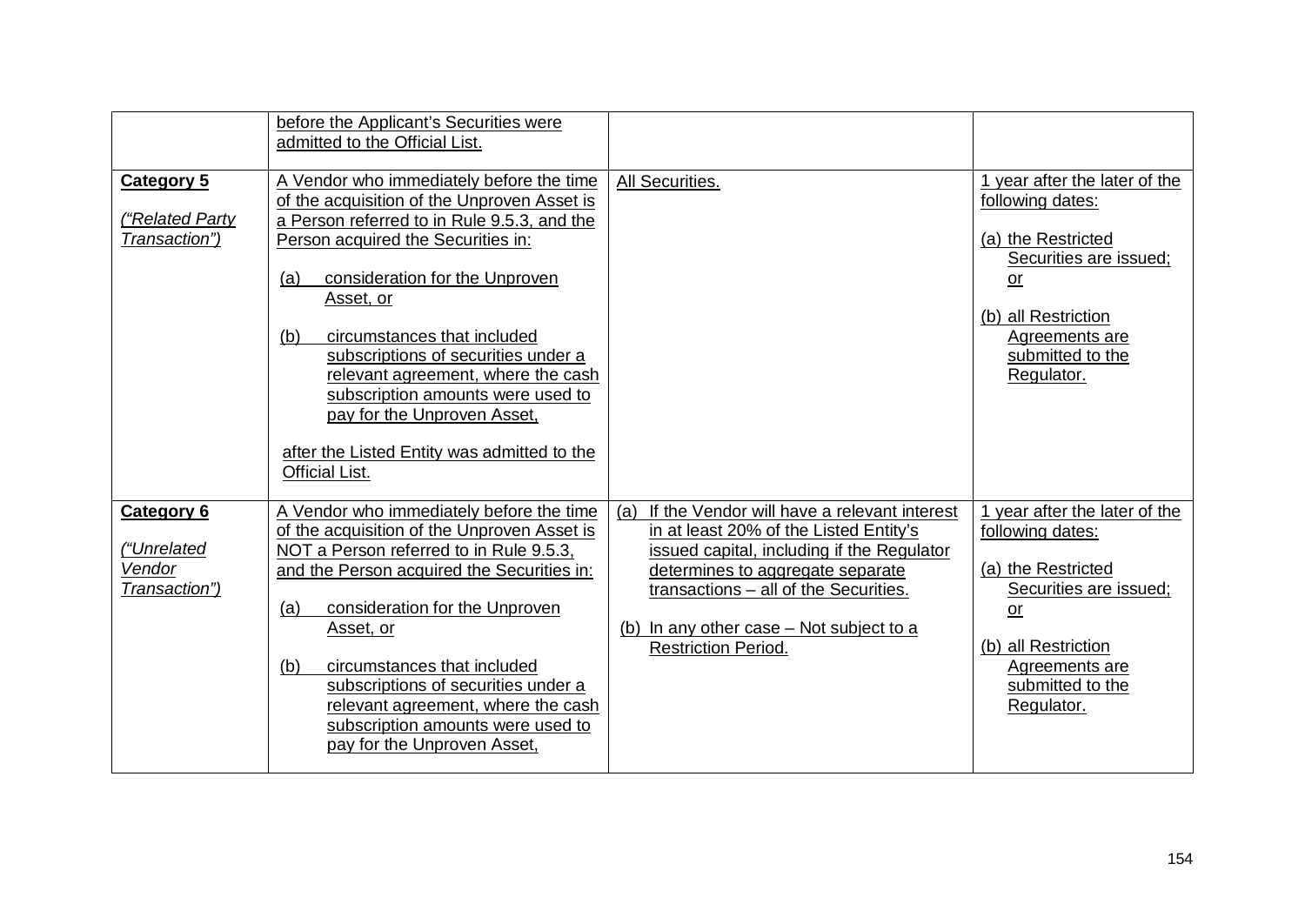|                                                           | after the Listed Entity was admitted to the<br><b>Official List.</b>                                                                                                                                                                                                                                                                                                                                                                                                   |                 |                                                                                                                                 |
|-----------------------------------------------------------|------------------------------------------------------------------------------------------------------------------------------------------------------------------------------------------------------------------------------------------------------------------------------------------------------------------------------------------------------------------------------------------------------------------------------------------------------------------------|-----------------|---------------------------------------------------------------------------------------------------------------------------------|
| <b>Category 7</b><br>("Relevant<br>Service<br>Providers") | A Person who, at the time of the<br>application for admission, is a Relevant<br>Service Provider of the Applicant, and the<br>Person acquired the Securities in:<br>consideration for services, or<br>(a)<br>circumstances that included<br>(b)<br>subscriptions of securities under a<br>relevant agreement, where the cash<br>subscription amounts were used to<br>pay for the services,<br>before the Applicant's Securities were<br>admitted to the Official List. | All Securities. | 2 years from the time the<br>Applicant's Securities are<br>first admitted to trading on<br>a Recognised Investment<br>Exchange. |
| <b>Category 8</b><br>("Service<br>Providers")             | A Person who is engaged by the Applicant<br>(or a Related Party) to provide<br>professional services, and the Person<br>acquired the Securities in:<br>consideration for services, or<br>(a)<br>circumstances that included<br>(b)<br>subscriptions of securities under a<br>relevant agreement, where the cash<br>subscription amounts were used to<br>pay for the services,<br>before the Applicant's Securities were<br>admitted to the Official List.              | All Securities. | 2 years from the time the<br>Applicant's Securities are<br>first admitted to trading on<br>a Recognised Investment<br>Exchange. |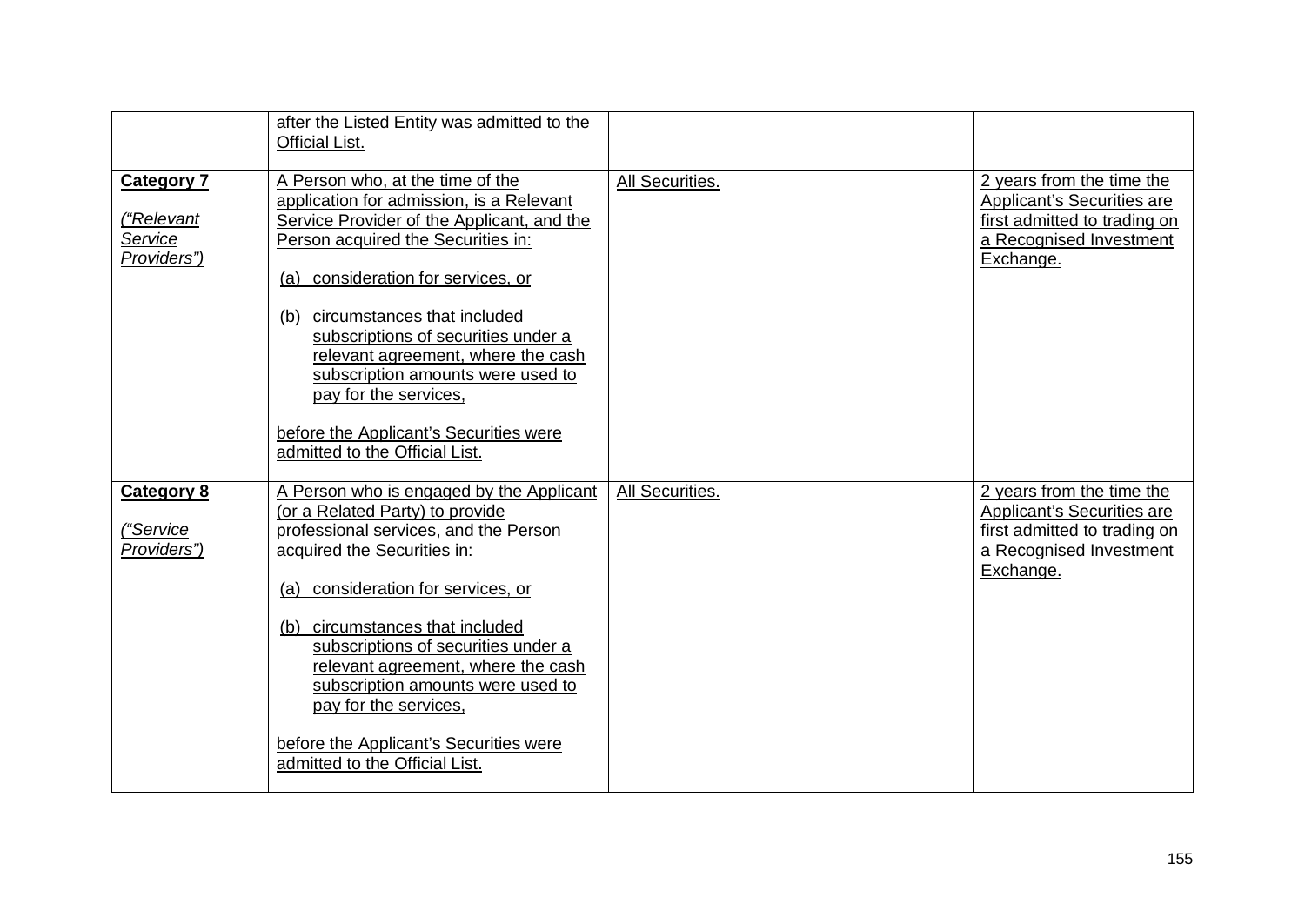| <b>Category 9</b><br>("Employee<br>Incentive<br>Schemes")                                   | A Person who acquires Securities under<br>an Employee Share scheme and who is a:<br>Related Party of the Applicant; or<br>(a)<br><b>Relevant Service Provider of the</b><br>(b)<br>Applicant,<br>before the Applicant's Securities were<br>admitted to the Official List.                                                                                                                                     | For Shares or Warrants, the number as<br>(a)<br>determined by the Restriction Formula.<br>All other Securities.<br>(b) | 2 years from the time the<br>Applicant's Securities are<br>first admitted to trading on<br>a Recognised Investment<br>Exchange. |
|---------------------------------------------------------------------------------------------|---------------------------------------------------------------------------------------------------------------------------------------------------------------------------------------------------------------------------------------------------------------------------------------------------------------------------------------------------------------------------------------------------------------|------------------------------------------------------------------------------------------------------------------------|---------------------------------------------------------------------------------------------------------------------------------|
| <b>Category 10</b><br>("Transferred<br>Restricted<br>Securities")                           | Any Person to whom Restricted Securities<br>are transferred where the Restricted<br>Securities were issued before the<br>Applicant's Securities were admitted to the<br>Official List.                                                                                                                                                                                                                        | All Restricted Securities.                                                                                             | For the balance of the<br><b>Restriction Period applying</b><br>to those Restricted<br>Securities.                              |
| <b>Category 11</b><br><u>("Specific</u><br>Restricted<br>Securities-related<br>activities") | Any Person to whom Securities were<br>issued in the following circumstances:<br>(a) In substitution for Restricted Securities<br>on a reorganisation;<br>(b) In a bonus issue relating to Restricted<br>Securities;<br>(c) Where there is a conversion of<br><b>Restricted Securities; or</b><br>(d) Where the consideration is payment of<br>any amount outstanding on a partly<br>paid Restricted Security, | All Restricted Securities.                                                                                             | For the balance of the<br><b>Restriction Period applying</b><br>to those Restricted<br>Securities.                              |